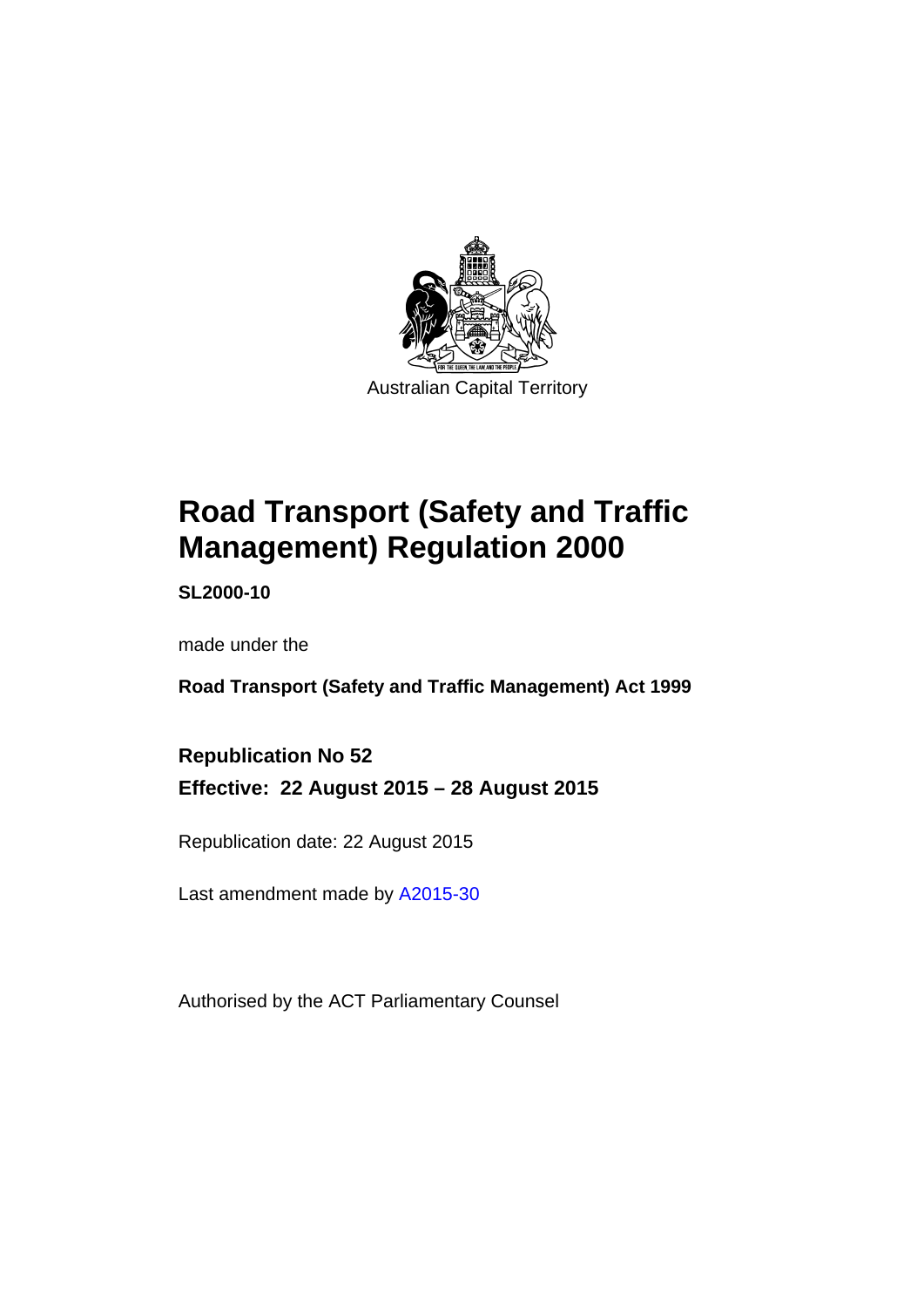## **About this republication**

#### **The republished law**

This is a republication of the *Road Transport (Safety and Traffic Management) Regulation 2000*, made under the *Road Transport (Safety and Traffic Management) Act 1999* (including any amendment made under the *[Legislation Act 2001](http://www.legislation.act.gov.au/a/2001-14)*, part 11.3 (Editorial changes)) as in force on 22 August 2015*.* It also includes any commencement, amendment, repeal or expiry affecting this republished law to 22 August 2015.

The legislation history and amendment history of the republished law are set out in endnotes 3 and 4.

#### **Kinds of republications**

The Parliamentary Counsel's Office prepares 2 kinds of republications of ACT laws (see the ACT legislation register at [www.legislation.act.gov.au](http://www.legislation.act.gov.au/)):

- authorised republications to which the *[Legislation Act 2001](http://www.legislation.act.gov.au/a/2001-14)* applies
- unauthorised republications.

The status of this republication appears on the bottom of each page.

#### **Editorial changes**

The *[Legislation Act 2001](http://www.legislation.act.gov.au/a/2001-14)*, part 11.3 authorises the Parliamentary Counsel to make editorial amendments and other changes of a formal nature when preparing a law for republication. Editorial changes do not change the effect of the law, but have effect as if they had been made by an Act commencing on the republication date (see *[Legislation Act 2001](http://www.legislation.act.gov.au/a/2001-14)*, s 115 and s 117). The changes are made if the Parliamentary Counsel considers they are desirable to bring the law into line, or more closely into line, with current legislative drafting practice.

This republication does not include amendments made under part 11.3 (see endnote 1).

#### **Uncommenced provisions and amendments**

If a provision of the republished law has not commenced, the symbol  $\mathbf{U}$  appears immediately before the provision heading. Any uncommenced amendments that affect this republished law are accessible on the ACT legislation register [\(www.legislation.act.gov.au](http://www.legislation.act.gov.au/)). For more information, see the home page for this law on the register.

#### **Modifications**

If a provision of the republished law is affected by a current modification, the symbol  $\mathbf{M}$ appears immediately before the provision heading. The text of the modifying provision appears in the endnotes. For the legal status of modifications, see the *[Legislation Act 2001](http://www.legislation.act.gov.au/a/2001-14)*, section 95.

#### **Penalties**

At the republication date, the value of a penalty unit for an offence against this law is \$150 for an individual and \$750 for a corporation (see *[Legislation Act 2001](http://www.legislation.act.gov.au/a/2001-14)*, s 133).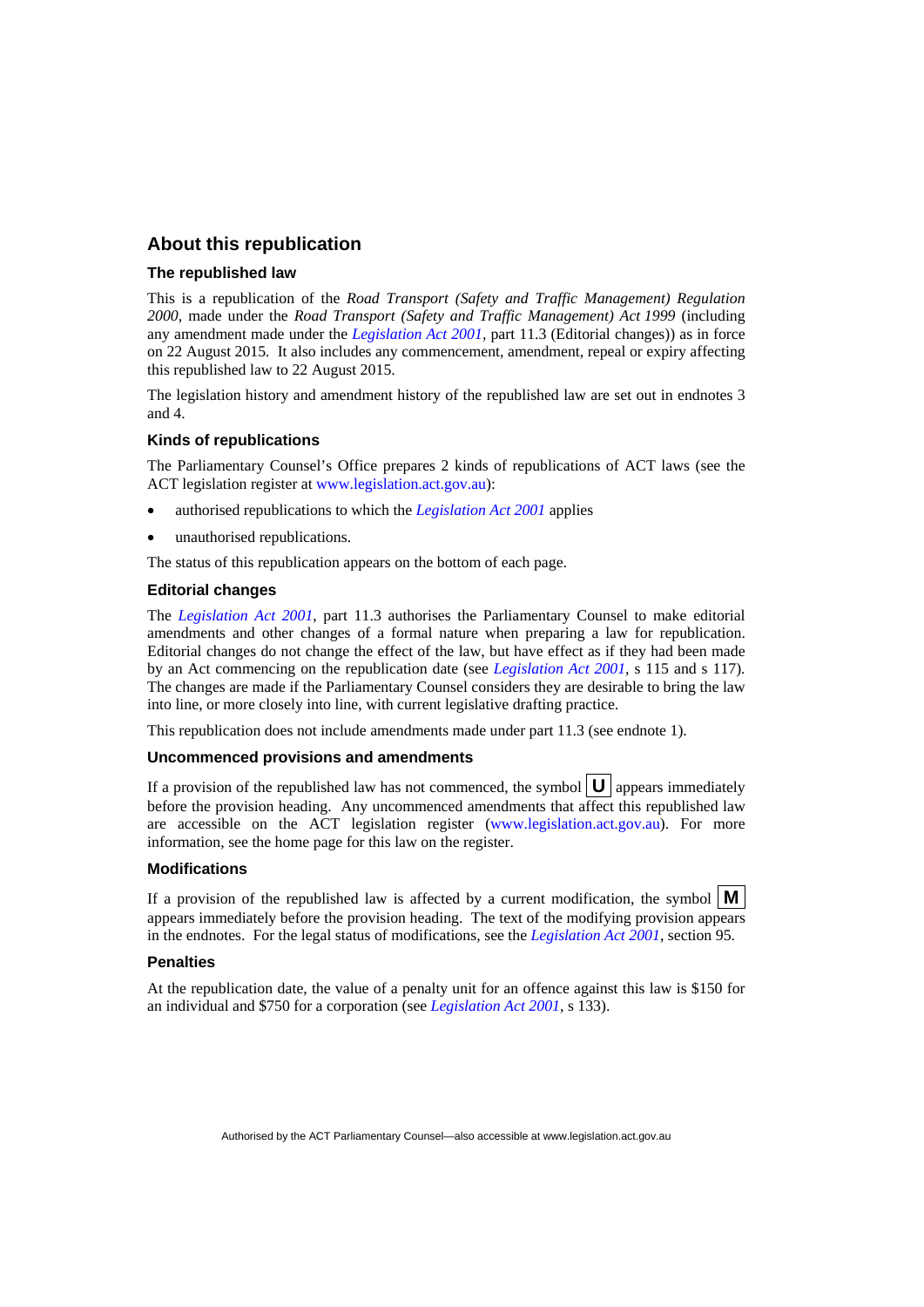

# **Road Transport (Safety and Traffic Management) Regulation 2000**

made under the

**Road Transport (Safety and Traffic Management) Act 1999** 

# **Contents**

Page

| <b>Chapter 1</b>       | <b>Preliminary</b>                                                |            |
|------------------------|-------------------------------------------------------------------|------------|
|                        | Name of regulation                                                | 2          |
| 2                      | Dictionary                                                        | 2          |
| 3                      | Dictionary—application to Australian Road Rules                   | 2          |
| 3A                     | Road includes road related area                                   | 2          |
| 3B                     | Meaning of <i>park</i> and <i>stop</i>                            | 3          |
| 4                      | <b>Notes</b>                                                      | 3          |
| 4A                     | Offences against regulation-application of Criminal Code etc      | 3          |
| 4B                     | Offences against regulation are strict liability offences         | 4          |
| <b>R52</b><br>22/08/15 | Road Transport (Safety and Traffic Management)<br>Regulation 2000 | contents 1 |
|                        | Effective: 22/08/15-28/08/15                                      |            |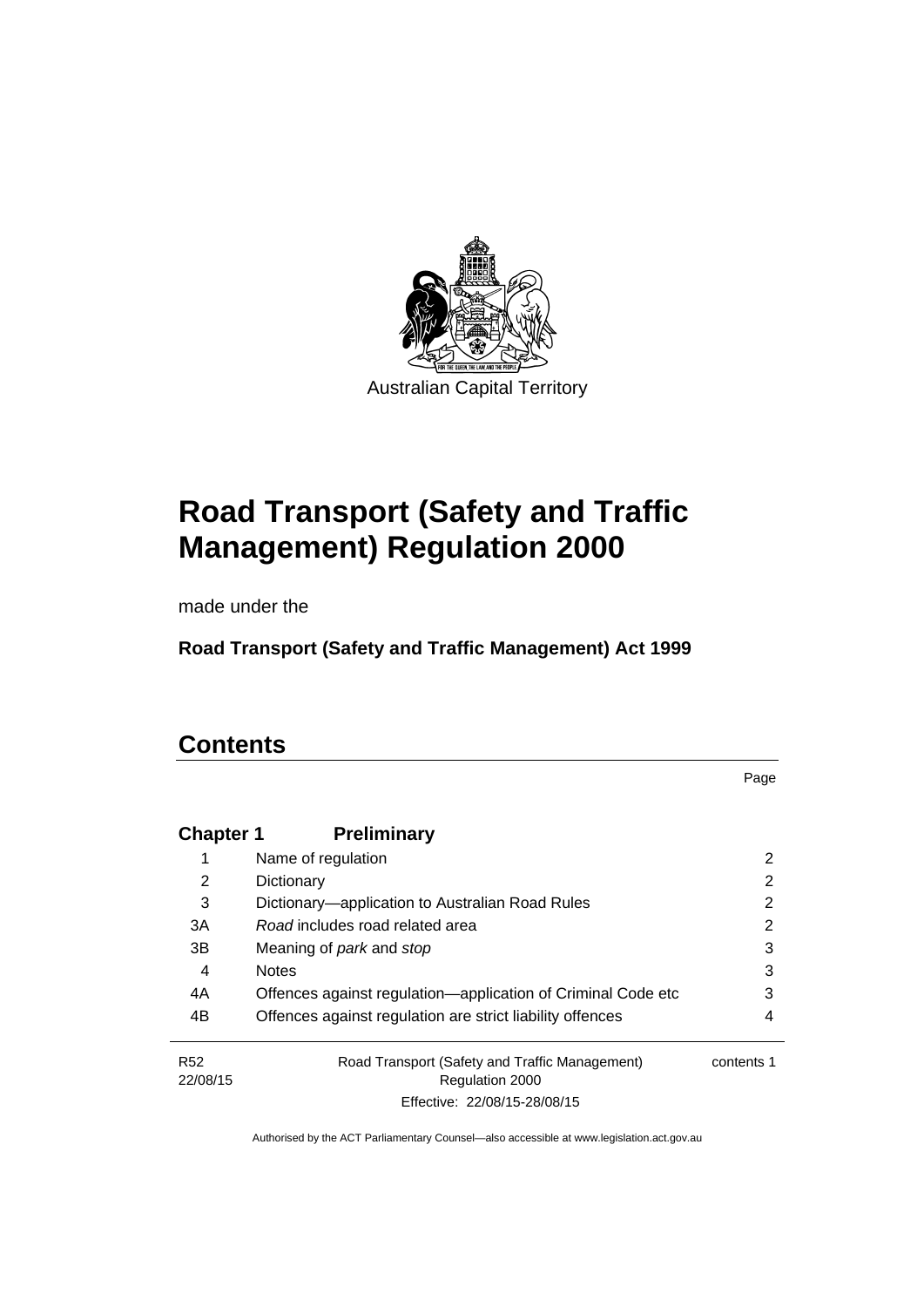| 4C               | General defence of accident or reasonable effort                                     | Page<br>4                   |
|------------------|--------------------------------------------------------------------------------------|-----------------------------|
| <b>Chapter 2</b> | <b>Australian Road Rules</b>                                                         |                             |
| <b>Part 2.1</b>  | <b>Incorporation into ACT law</b>                                                    |                             |
| 5                | Meaning of Australian Road Rules                                                     | 5                           |
| 6                | Incorporation of Australian Road Rules into ACT law                                  | 5                           |
| <b>Part 2.2</b>  | <b>How the Australian Road Rules are</b><br>incorporated                             |                             |
| Division 2.2.1   | General                                                                              |                             |
| 7                | References to another law of this jurisdiction etc                                   | $\overline{2}$              |
| Division 2.2.2   | Other provisions for the Australian Road Rules                                       |                             |
| 8                | ARR r 10 (2)-penalties for offences                                                  | 2                           |
| 9                | ARR r 95—emergency stopping lane only signs                                          | $\overline{2}$              |
| 10               | ARR r 104-no truck signs                                                             | 3                           |
| 11               | ARR r 151 (3) (b)—riding a motorbike or bicycle alongside more than<br>1 other rider | 3                           |
| 12               | ARR r 158 (2) (c)—other vehicles permitted to travel in bus lanes                    | 3                           |
| 13               | ARR r 179 (1) (c)—stopping in a loading zone—goods and permit<br>vehicles            | 4                           |
| 13A              | ARR r 179 (1) (c) and (2) (c)-stopping in loading zone-taxis                         | 4                           |
| 13B              | ARR r 183-stopping in a bus zone                                                     | 5                           |
| 13C              | ARR r 195-stopping at or near a bus stop                                             | 6                           |
| 14               | ARR r 199 (2)-stopping near postbox                                                  | 6                           |
| 15               | ARR r 206 (2) (b), (c)—time extension for people with disabilities                   |                             |
|                  | permit                                                                               | 6                           |
| 16               | ARR r 207 (2) (a)—fees for parking in pay parking spaces                             | 7                           |
| 16A              | ARR r 213 (5)—making a motor vehicle secure—exception                                | 7                           |
| 17               | ARR r 215 (4)-lights required to be fitted to a vehicle                              | 7                           |
| 18               | ARR r 216 (3)-towing a vehicle at night or in hazardous weather<br>conditions        | 8                           |
| 19               | ARR r 220 (3)—using lights on vehicles that are stopped                              | 8                           |
| 20               | ARR r 221 (f)—using hazard warning lights on buses carrying children                 | 8                           |
|                  |                                                                                      |                             |
| contents 2       | Road Transport (Safety and Traffic Management)<br>Regulation 2000                    | R <sub>52</sub><br>22/08/15 |

Effective: 22/08/15-28/08/15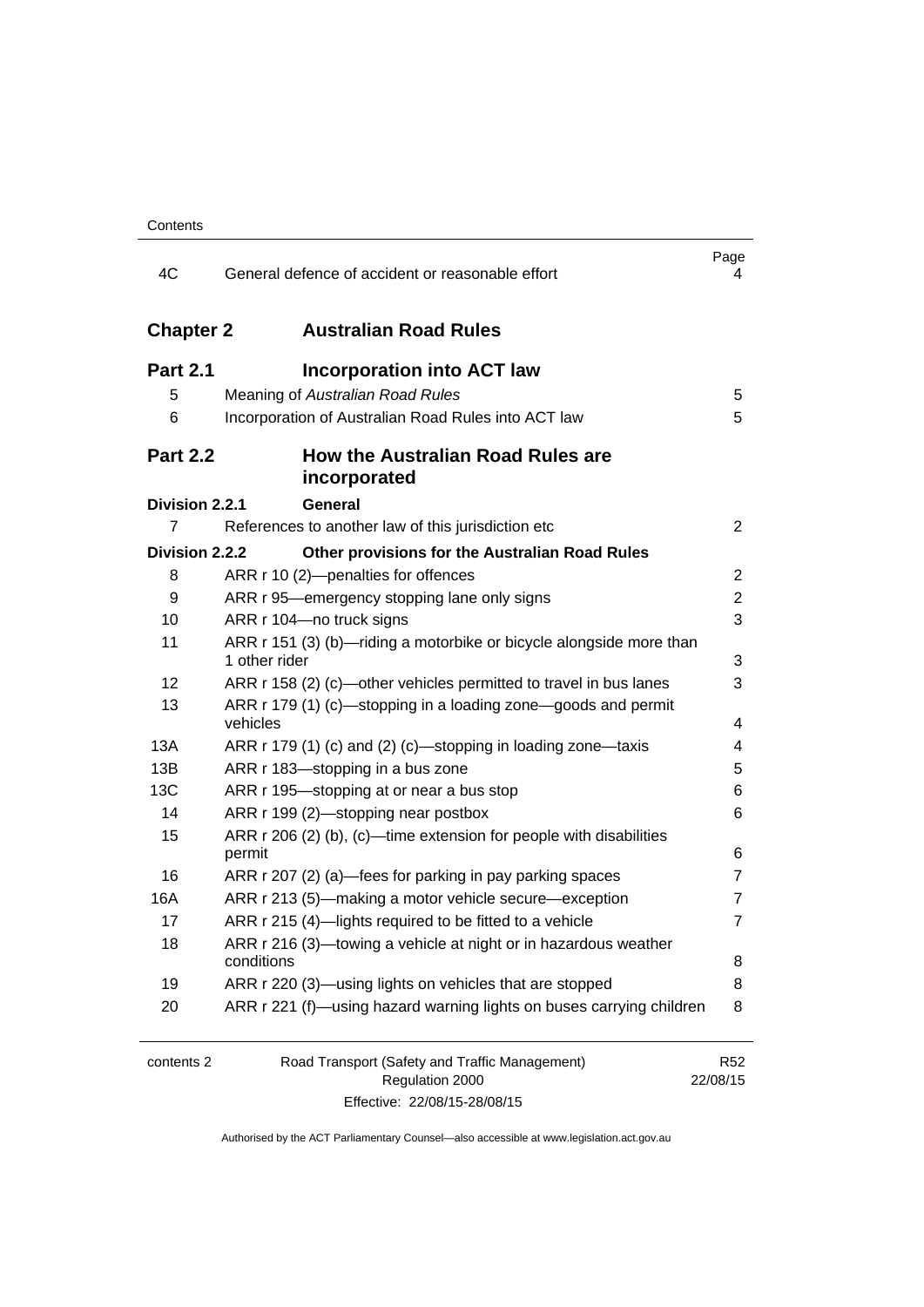| Contents |
|----------|
|----------|

|                 |                                                                        | Page |
|-----------------|------------------------------------------------------------------------|------|
| 21              | ARR r 222-using warning lights on buses carrying children              | 8    |
| 22              | ARR r 225-use of radar detectors                                       | 9    |
| 22A             | ARR r 236 (6)-hitchhiking, roadside commerce etc permitted             | 9    |
| 23              | ARR r 244C-motorised scooters not to be used                           | 10   |
| 24              | ARR r 266 (7)—wearing of seatbelts by passengers under 16 years<br>old | 10   |
| 26              | ARR r 270 (3)—wearing motorbike helmets                                | 10   |
| 27              | ARR r 271 (6)-riding on motorbikes                                     | 11   |
| 27A             | ARR r 280 (2) (a)—other vehicles to which B light rules apply          | 11   |
| 28              | ARR r 287 (3), (4)-duties of participants in crashes                   | 11   |
| 29              | ARR r 289 (1) (g)-driving on nature strip                              | 12   |
| 30              | ARR r 298-driving with a person in or on trailer                       | 13   |
| 31              | ARR r 310 (3), (4)-exemption for road workers etc                      | 14   |
| 32              | ARR r 313-postal workers                                               | 14   |
| 33              | ARR dict-definitions for dictionary                                    | 15   |
| <b>Part 2.3</b> | <b>Additional ACT road rules</b>                                       |      |
| Division 2.3.1  | Noise and other nuisances                                              |      |
| 37              | Making unnecessary engine noise                                        | 18   |
| 38              | Emission of waste oil or grease                                        | 18   |
| Division 2.3.2  | Driver and passenger safety                                            |      |
| 39              | Safety of persons on trailers                                          | 19   |
| 40              | Passengers in sidecars to be seated                                    | 20   |
| Division 2.3.3  | <b>Trailers and towing</b>                                             |      |
| 41              | Number of vehicles that may be drawn                                   | 21   |
| 42              | Towing by vehicles under 4.5t                                          | 22   |
| Division 2.3.4  | <b>Lights on vehicles</b>                                              |      |
| 43              | Lights on motor vehicles generally                                     | 24   |
| Division 2.3.5  | <b>Metered parking</b>                                                 |      |
| 44              |                                                                        |      |
|                 | Metered parking-parking in spaces                                      | 25   |
| 44A             | Metered parking-parking fees                                           | 26   |
| 44B             | Metered parking—maximum length of stay                                 | 26   |
| 45              | Metered parking-exceptions to s 44A and s 44B                          | 27   |

| <b>R52</b> | Road Transport (Safety and Traffic Management) | contents 3 |
|------------|------------------------------------------------|------------|
| 22/08/15   | Regulation 2000                                |            |
|            | Effective: 22/08/15-28/08/15                   |            |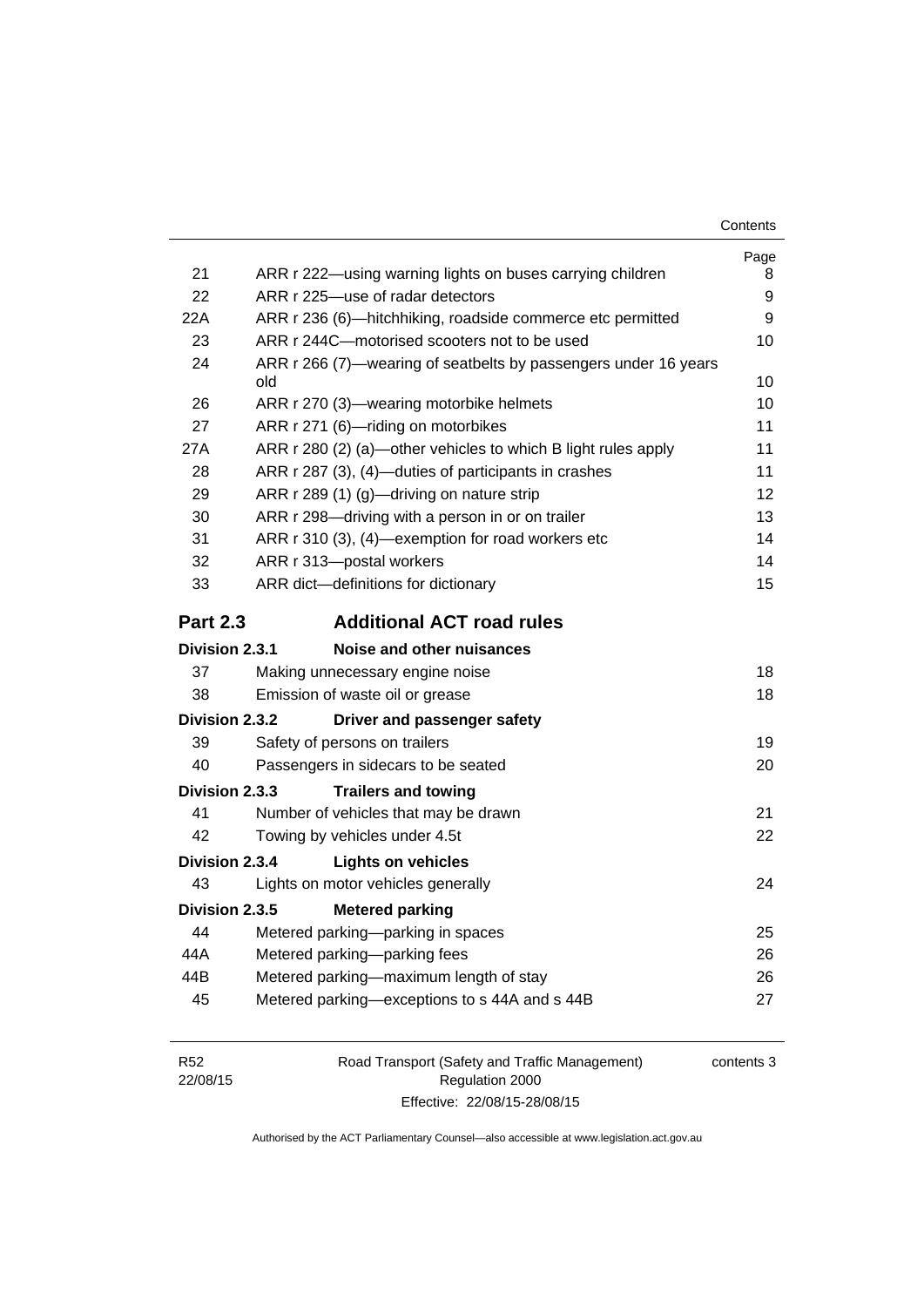| Contents |
|----------|
|----------|

|                 |                                                                                                         | Page |
|-----------------|---------------------------------------------------------------------------------------------------------|------|
| 46              | Temporary closure of metered parking spaces                                                             | 28   |
| 47              | Misuse of parking meters                                                                                | 28   |
| 48              | Interfering with parking meters etc                                                                     | 29   |
| Division 2.3.6  | <b>Ticket parking</b>                                                                                   |      |
| 49              | Ticket parking-parking in spaces                                                                        | 29   |
| 49A             | Ticket parking-display of tickets                                                                       | 30   |
| 49AA            | Ticket parking-e-payment                                                                                | 32   |
| 49B             | Ticket parking-maximum length of stay                                                                   | 32   |
| 50              | Ticket parking-exceptions to s 49A and s 49B                                                            | 33   |
| 51              | Temporary closure of ticket parking spaces and areas                                                    | 34   |
| 52              | Use of false or damaged parking tickets etc                                                             | 35   |
| 53              | Misuse of parking ticket machines                                                                       | 35   |
| 54              | Interfering with parking ticket machines etc                                                            | 36   |
| 55              | Interfering with parking tickets                                                                        | 36   |
| Division 2.3.7  | Other ACT road rules about stopping and parking                                                         |      |
| 56              | Unauthorised use of parking permits and mobility parking scheme                                         |      |
|                 | authorities                                                                                             | 37   |
| 56A             | Interfering with parking permits and mobility parking scheme<br>authorities                             | 38   |
| 57A             | Stopping public buses in bus zones and at bus stops                                                     | 38   |
| 58              | Stopping in an emergency etc or to comply with another law                                              | 39   |
| Division 2.3.8  | <b>Other ACT road rules</b>                                                                             |      |
| 60              | Interrupting funeral processions etc                                                                    | 40   |
| 61              | Driving on roads closed to traffic                                                                      | 41   |
| 62              | Use of wheeled recreational devices and wheeled toys on roads                                           | 41   |
| <b>Part 2.4</b> | <b>Other provisions</b>                                                                                 |      |
| 63              | Devices that are prescribed traffic control devices-Act, dict, def<br>prescribed traffic control device | 42   |
| 64              | Preventing prescribed traffic control devices being clearly visible                                     | 42   |
| 65              | Use of do not overtake turning vehicle sign                                                             | 43   |
| 66              | Approvals etc by road transport authority                                                               | 43   |
| 67              | Exemption from requirement about riding on motorbikes                                                   | 44   |
|                 |                                                                                                         |      |

| contents 4 | Road Transport (Safety and Traffic Management) | R52      |
|------------|------------------------------------------------|----------|
|            | Regulation 2000                                | 22/08/15 |
|            | Effective: 22/08/15-28/08/15                   |          |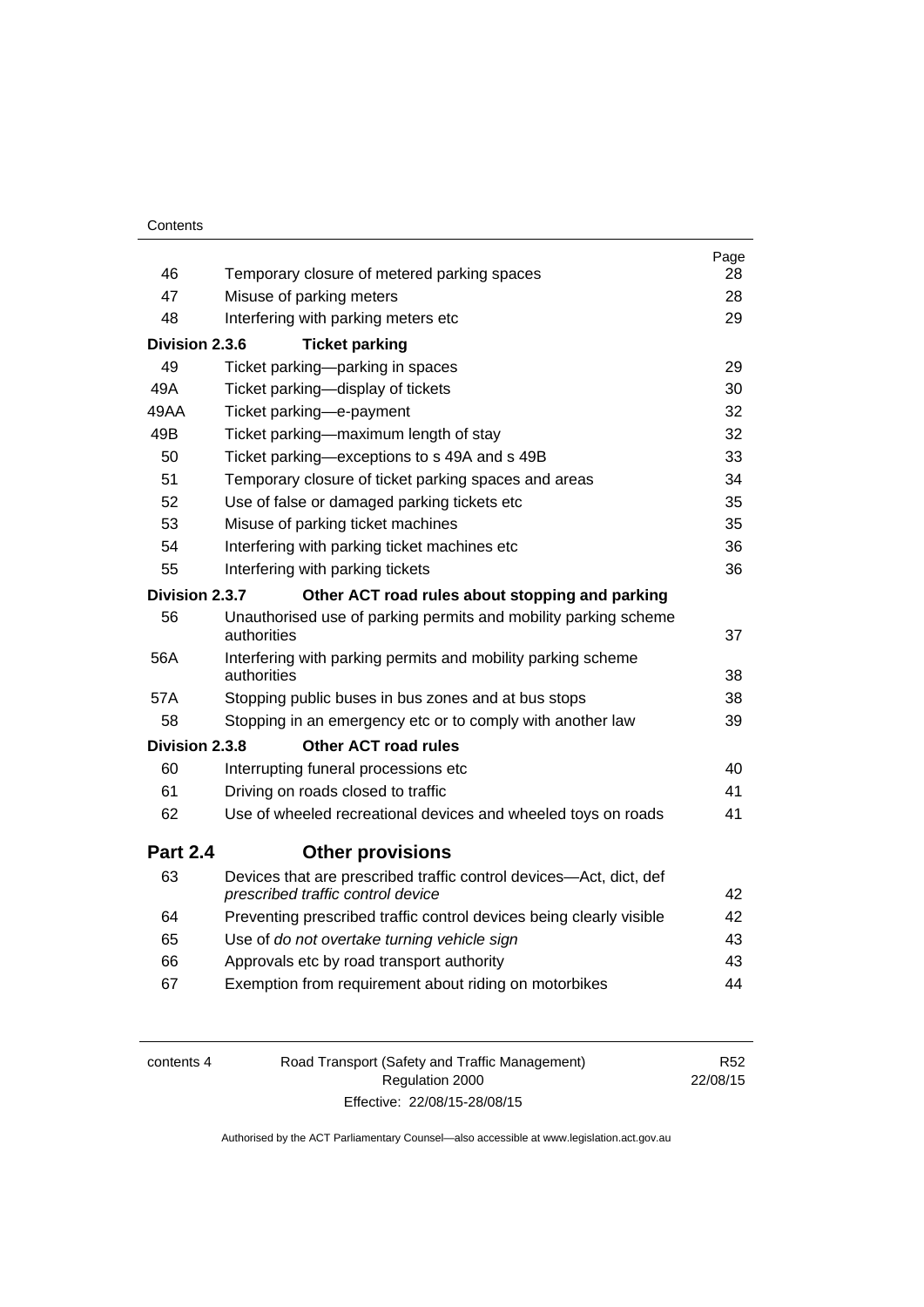|     |                                                                                           | Contents |
|-----|-------------------------------------------------------------------------------------------|----------|
| 68  | Defence of complying with direction of police officer or authorised                       | Page     |
|     | person                                                                                    | 44       |
| 69  | Exemption for driver of police vehicle—generally—Act, s 35                                | 44       |
| 69A | Exemption for driver of police vehicle—training and assessment                            | 45       |
| 70  | Exemption for driver of emergency vehicles                                                | 47       |
| 71  | Stopping and parking exemption for police and emergency vehicles<br>and authorised people | 47       |

# **[Chapter 3](#page-65-0) Parking**

| <b>Part 3.1</b> | <b>Parking schemes</b>         |
|-----------------|--------------------------------|
| Division 3.1.1  | <b>Metered parking schemes</b> |

| 72             | Metered parking schemes                                    | 49 |
|----------------|------------------------------------------------------------|----|
| 73             | Metered parking areas                                      | 49 |
| 74             | Parking meters                                             | 49 |
| 75             | Metered parking spaces                                     | 50 |
| Division 3.1.2 | <b>Ticket parking schemes</b>                              |    |
| 75A            | Parking authorities                                        | 50 |
| 75B            | Parking authority guidelines                               | 51 |
| 76             | Ticket parking schemes—road transport authority            | 51 |
| 76AA           | Approval of e-payment method                               | 51 |
| 76A            | Ticket parking schemes-parking authorities                 | 52 |
| 77             | Ticket parking areas                                       | 53 |
| 78             | Ticket parking spaces                                      | 53 |
| 79             | <b>Ticket machines</b>                                     | 53 |
| 80             | Parking tickets                                            | 53 |
| 81             | Duration of parking tickets and e-payment parking period   | 54 |
| Division 3.1.3 | <b>Heavy vehicle parking</b>                               |    |
| 82             | Definitions-div 3.1.3                                      | 54 |
| 83             | References in div 3.1.3 to land adjoining residential land | 55 |
| 84             | Vehicle parked partly on residential land                  | 55 |
| 85             | Parking of certain vehicles on residential land prohibited | 55 |
| 85A            | No more than 1 heavy vehicle on residential land           | 56 |

| R <sub>52</sub> | Road Transport (Safety and Traffic Management) | contents 5 |
|-----------------|------------------------------------------------|------------|
| 22/08/15        | Regulation 2000                                |            |
|                 | Effective: 22/08/15-28/08/15                   |            |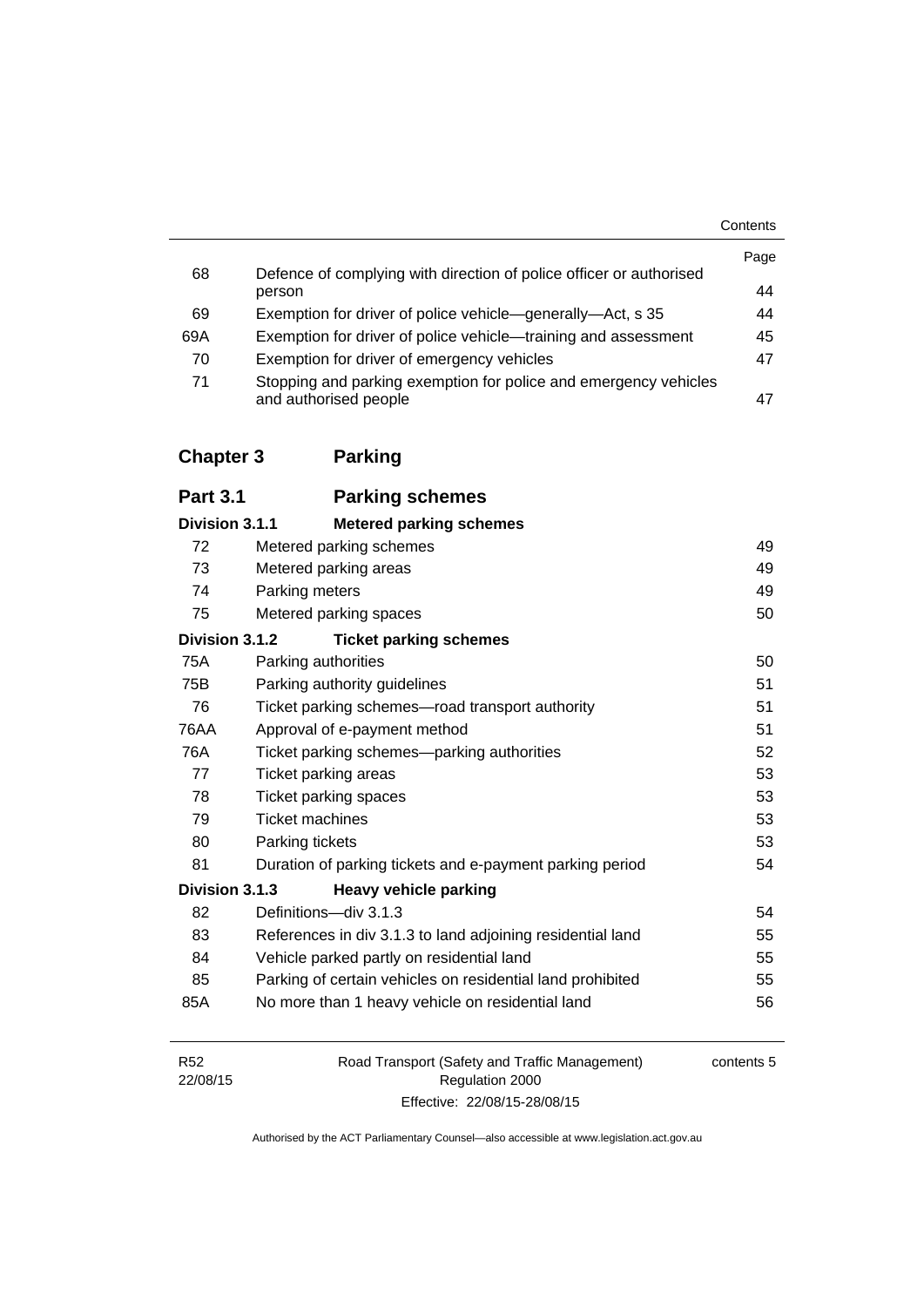#### **Contents**

| 85B             | Heavy vehicles to be parked away from residential land boundaries                | Page<br>56 |
|-----------------|----------------------------------------------------------------------------------|------------|
| 86              | Parking of certain vehicles on land adjoining residential land prohibited        | 57         |
| 87              | Parking of certain commercial vehicles on land with multi-unit housing           | 57         |
| 87A             | No offence if reasonable necessity etc                                           | 58         |
| 87B             | Heavy vehicle refrigeration units not to be operated on residential land         | 58         |
| 87C             | Prohibition on night operation of heavy vehicle                                  | 59         |
| 88              | Daily infringement                                                               | 59         |
| Division 3.1.3A | Heavy vehicle parking-enforcement                                                |            |
| 89              | Meaning of occupier-div 3.1.3A                                                   | 60         |
| 90              | Power to enter premises                                                          | 60         |
| 91              | Production of identity card                                                      | 61         |
| 92              | Consent to entry                                                                 | 61         |
| 93              | General powers on entry to premises                                              | 62         |
| 94              | Damage etc to be minimised                                                       | 63         |
| 95              | Compensation for exercise of enforcement powers                                  | 63         |
| Division 3.1.4  | <b>Miscellaneous</b>                                                             |            |
| 97A             | Other powers to provide pay parking                                              | 64         |
| 98              | Overlapping schemes                                                              | 64         |
| 98A             | Income from ticket parking scheme                                                | 64         |
| 98B             | Costs of ticket parking scheme                                                   | 65         |
| 99              | Trailers not separately chargeable                                               | 65         |
| <b>Part 3.2</b> | Parking permits and mobility parking scheme                                      |            |
|                 | <b>authorities</b>                                                               |            |
| 100             | Parking permits                                                                  | 66         |
| 101             | Mobility parking scheme authorities                                              | 67         |
| 101A            | Parking permits and mobility parking scheme authorities-cancellation             | 68         |
| 101B            | Parking permits and mobility parking scheme authorities-return when<br>cancelled | 69         |
| <b>Part 3.3</b> | <b>Parking-other provisions</b>                                                  |            |
| 101C            | Marking tyres by parking inspectors                                              | 70         |
|                 |                                                                                  |            |

| contents 6 |  |  |
|------------|--|--|
|            |  |  |

6 Road Transport (Safety and Traffic Management) Regulation 2000 Effective: 22/08/15-28/08/15

R52 22/08/15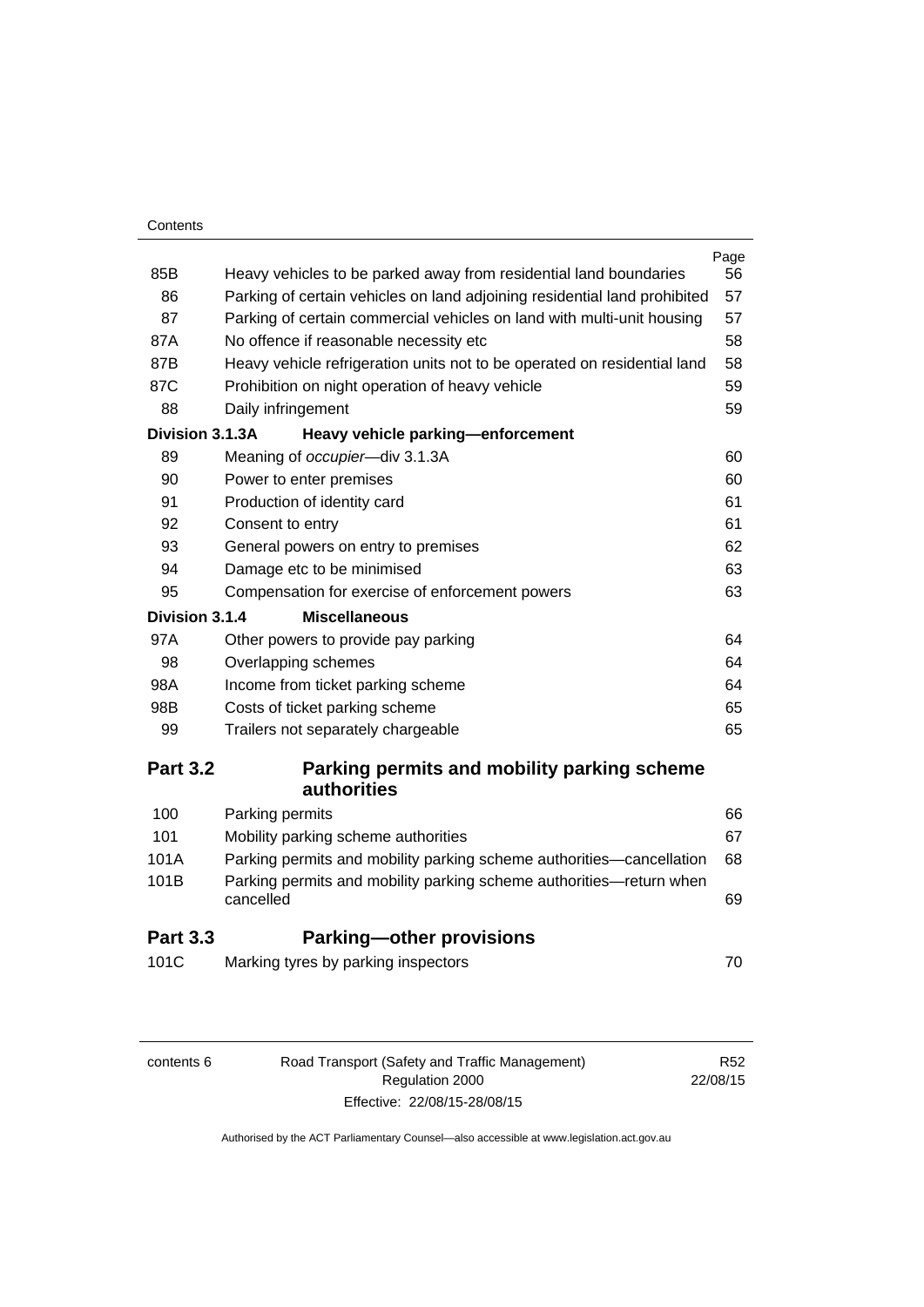#### **Contents**

|                  |                                                                                | Page |
|------------------|--------------------------------------------------------------------------------|------|
| <b>Chapter 4</b> | <b>Traffic offence detection devices</b>                                       |      |
| 102              | Definitions-ch 4                                                               | 71   |
| 103              | Approved traffic offence detection devices                                     | 73   |
| 103A             | Approval of police vehicle speedometers                                        | 74   |
| 103B             | Average speed detection systems—Act, s 22AA, s 23B and s 24 (2)                | 74   |
| 104              | Major testing of laser speed measuring devices                                 | 78   |
| 104A             | Major testing of other traffic offence detection devices                       | 79   |
| 104B             | Certification and sealing of traffic offence detection devices                 | 81   |
| 105              | Use of certain digital camera detection devices                                | 81   |
| 105A             | Use of certain laser speed measuring devices                                   | 83   |
| 105B             | Use of certain radar speed measuring devices                                   | 84   |
| 106              | Approved people—testing and sealing                                            | 85   |
| 107              | Approved people-use                                                            | 85   |
| 107A             | Recording of camera detection device image files—Act, s 23 (2) (c) (ii)        | 85   |
| 107B             | Verification of camera detection device image files—Act,<br>s 23 (2) (c) (iii) | 86   |
| 108              | Meaning of codes etc on image taken by approved camera detection               |      |
|                  | device or approved average speed detection system—Act, s 24 (2) (a)            | 87   |

# **Chapter 5 [Miscellaneous](#page-108-0)**

| 109  | Additional powers of police                        | 92 |
|------|----------------------------------------------------|----|
| 110  | Prohibition on car minding                         | 92 |
| 111  | Removal of unattended vehicles—Act, s 32 (1) (c)   | 93 |
| 112  | Disposal of impounded vehicles—Act, s 10K          | 93 |
| 112A | Disposal of forfeited vehicles—Act, s 10K          | 95 |
| 113  | Responsible person to inspect driver licence       | 95 |
| 114  | Responsible person's consent                       | 95 |
| 115  | Standards for safe carriage of loads—Act, s 14 (2) | 96 |
| 116  | Tracked vehicle—Act, dict, def vehicle, par (b)    | 96 |
|      |                                                    |    |

| <b>Schedule 1</b> | Meaning of location codes on images | 97 |
|-------------------|-------------------------------------|----|
| <b>Part 1.1</b>   | Digital camera detection devices    |    |

| R <sub>52</sub> | Road Transport (Safety and Traffic Management) | contents 7 |
|-----------------|------------------------------------------------|------------|
| 22/08/15        | Regulation 2000                                |            |
|                 | Effective: 22/08/15-28/08/15                   |            |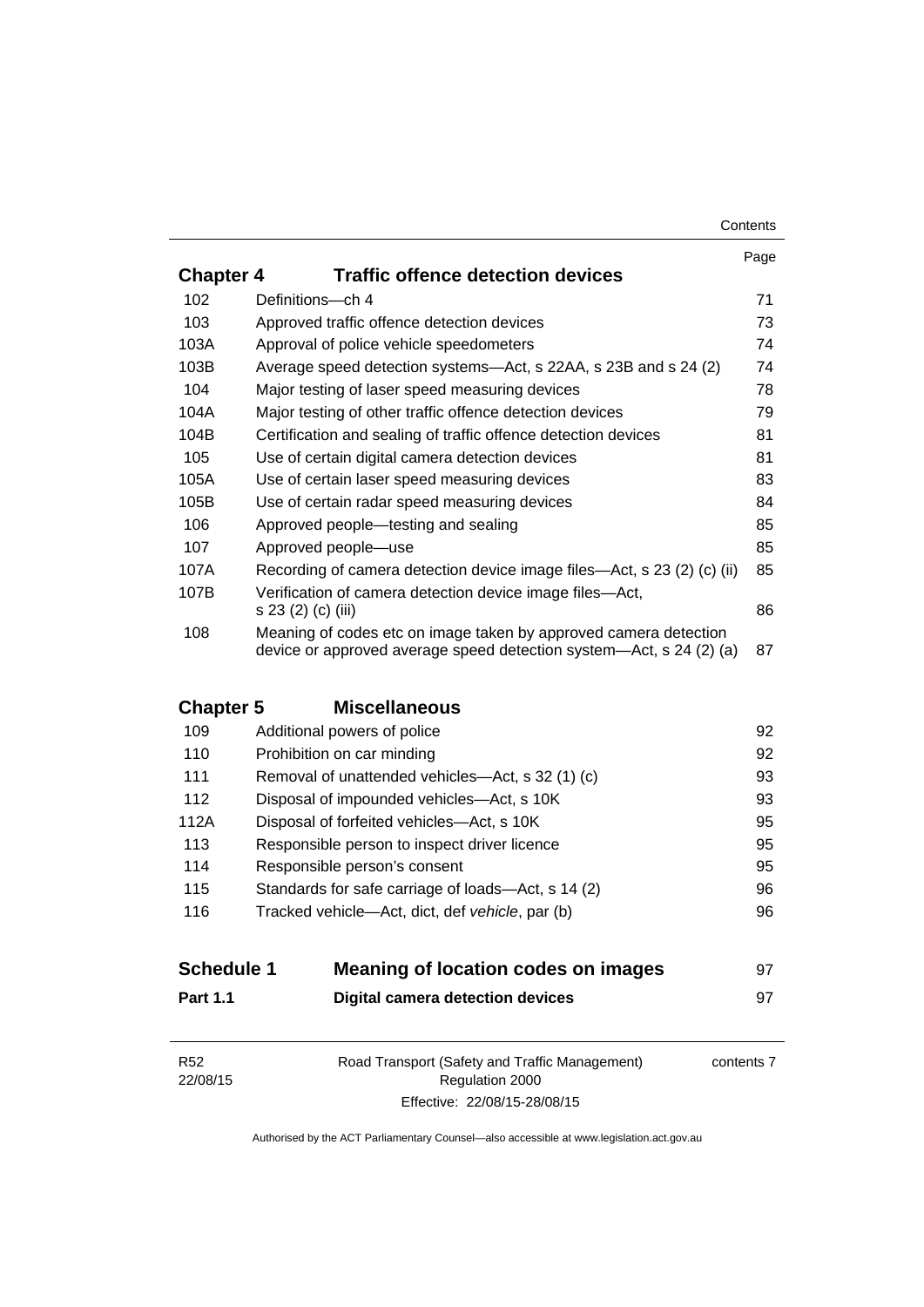**Contents** 

| <b>Part 1.2</b>   | <b>Fixed camera detection devices</b> | Page<br>106 |
|-------------------|---------------------------------------|-------------|
| <b>Part 1.3</b>   | Average speed detection system        | 108         |
| <b>Dictionary</b> |                                       | 109         |
| <b>Endnotes</b>   |                                       |             |
| 1                 | About the endnotes                    | 119         |
| 2                 | Abbreviation key                      |             |
| 3                 | 120<br>Legislation history            |             |
| 4                 | Amendment history                     | 129         |
| 5                 | Earlier republications                | 147         |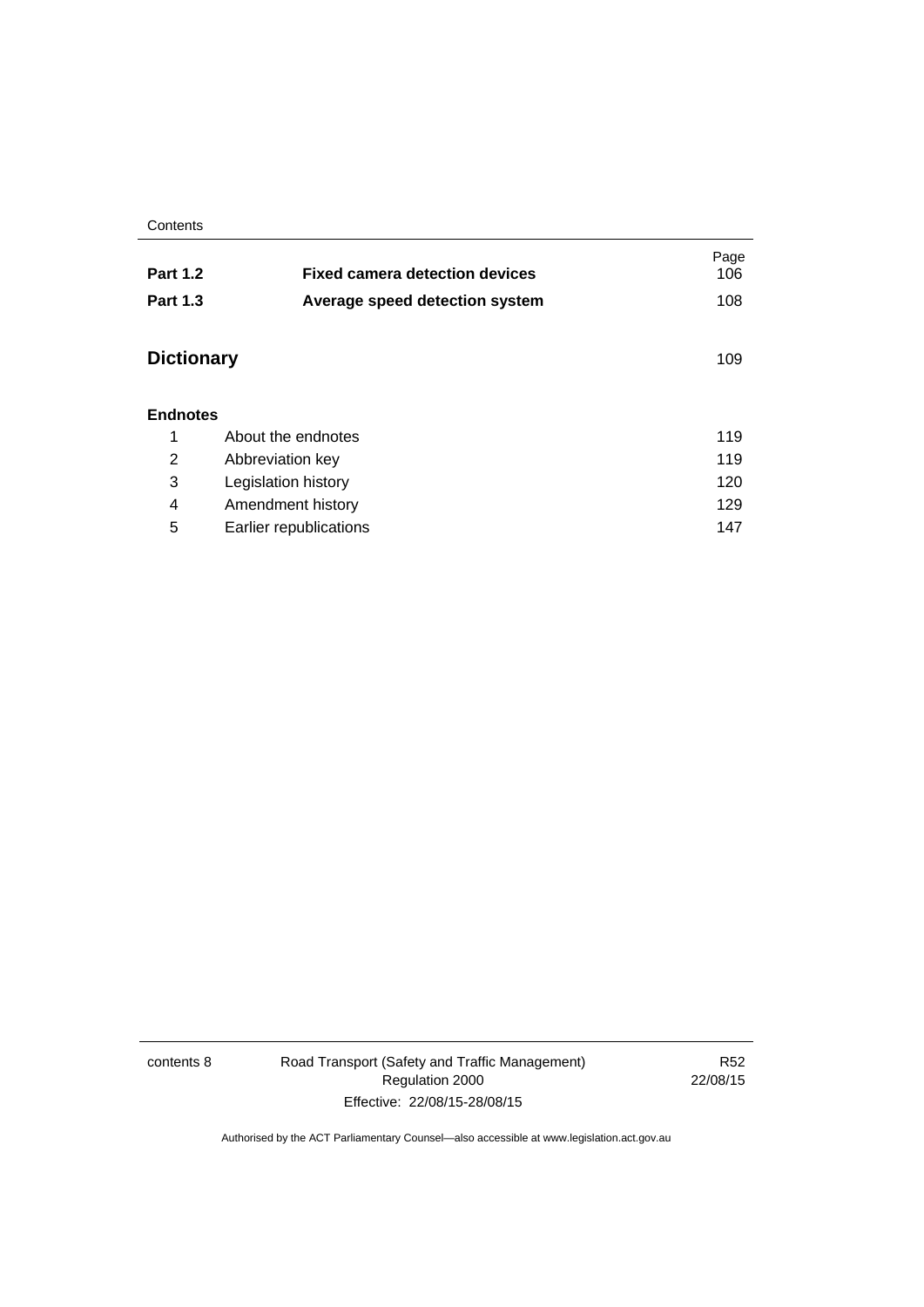

# **Road Transport (Safety and Traffic Management) Regulation 2000**

made under the

**[Road Transport \(Safety and Traffic Management\) Act 1999](http://www.legislation.act.gov.au/a/1999-80)**

R52 22/08/15

l

Road Transport (Safety and Traffic Management) Regulation 2000 Effective: 22/08/15-28/08/15

page 1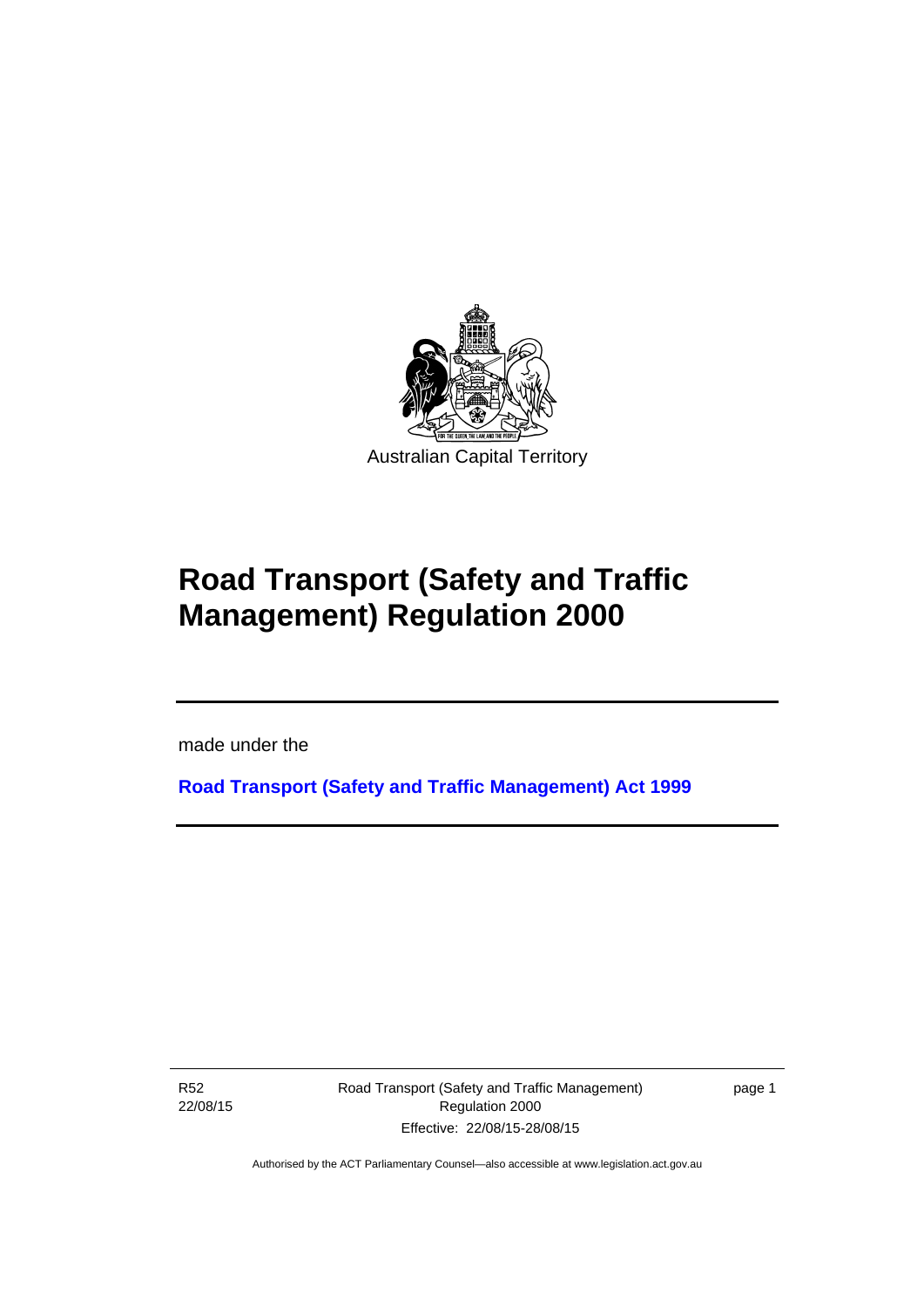# <span id="page-11-0"></span>**Chapter 1** Preliminary

#### <span id="page-11-1"></span>**1 Name of regulation**

This regulation is the *Road Transport (Safety and Traffic Management) Regulation 2000*.

#### <span id="page-11-2"></span>**2 Dictionary**

The dictionary at the end of this regulation is part of the regulation.

*Note 1* The dictionary at the end of this regulation defines certain terms used in this regulation, and includes references (*signpost definitions*) to other terms defined elsewhere.

> For example, the signpost definition '*semitrailer*—see the *[Road](http://www.legislation.act.gov.au/sl/2000-12)  [Transport \(Vehicle Registration\) Regulation 2000](http://www.legislation.act.gov.au/sl/2000-12)*, dictionary.' means that the term 'semitrailer' is defined in that dictionary and the definition applies to this regulation.

*Note 2* A definition in the dictionary (including a signpost definition) applies to the entire regulation unless the definition, or another provision of the regulation, provides otherwise or the contrary intention otherwise appears (see [Legislation Act,](http://www.legislation.act.gov.au/a/2001-14) s 155 and s 156 (1)).

#### <span id="page-11-3"></span>**3 Dictionary—application to Australian Road Rules**

The definitions in the dictionary do not apply to the Australian Road [Rules](http://www.legislation.act.gov.au//ni/db_37271/default.asp) unless this regulation provides otherwise.

*Note* See div 2.2.1, note 2 for the relevant provisions of this regulation.

#### <span id="page-11-4"></span>**3A** *Road* **includes road related area**

In this regulation:

*road* includes a road related area.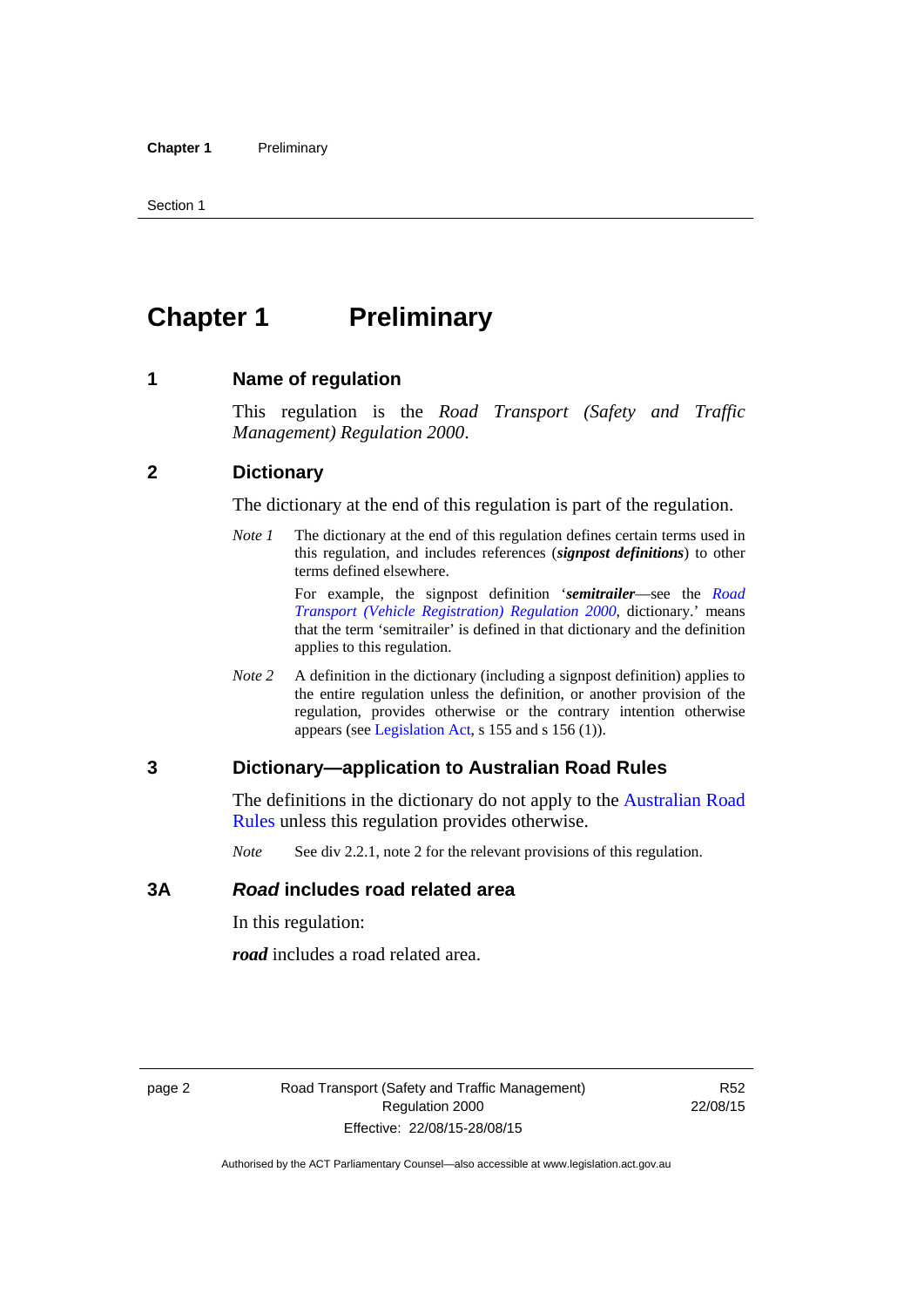## <span id="page-12-0"></span>**3B Meaning of** *park* **and** *stop*

In this regulation:

*park*, in relation to a driver, includes stop and allow the driver's vehicle to stay (whether or not the driver leaves the vehicle).

*stop*, for a driver, includes park, but does not include stop to reverse the driver's vehicle into a parking bay or other parking space.

#### <span id="page-12-1"></span>**4 Notes**

A note in this regulation is explanatory and is not part of this regulation.

*Note* See the [Legislation Act,](http://www.legislation.act.gov.au/a/2001-14) s 127 (1), (4) and (5) for the legal status of notes.

## <span id="page-12-2"></span>**4A Offences against regulation—application of Criminal Code etc**

Other legislation applies in relation to offences against this regulation (including the [Australian Road Rules](http://www.legislation.act.gov.au//ni/db_37271/default.asp)).

*Note 1 Criminal Code* The [Criminal Code,](http://www.legislation.act.gov.au/a/2002-51) ch 2 applies to an offence against this regulation (see Code, pt 2.1).

> The chapter sets out the general principles of criminal responsibility (including burdens of proof and general defences), and defines terms used for offences to which the Code applies (eg *conduct*, *intention*, *recklessness* and *strict liability*).

#### *Note 2 Penalty units*

The [Legislation Act](http://www.legislation.act.gov.au/a/2001-14), s 133 deals with the meaning of offence penalties that are expressed in penalty units.

*Note 3* The [Australian Road Rules](http://www.legislation.act.gov.au//ni/db_37271/default.asp) are to be read with, and as if they formed part of, this regulation (see s 6).

R52 22/08/15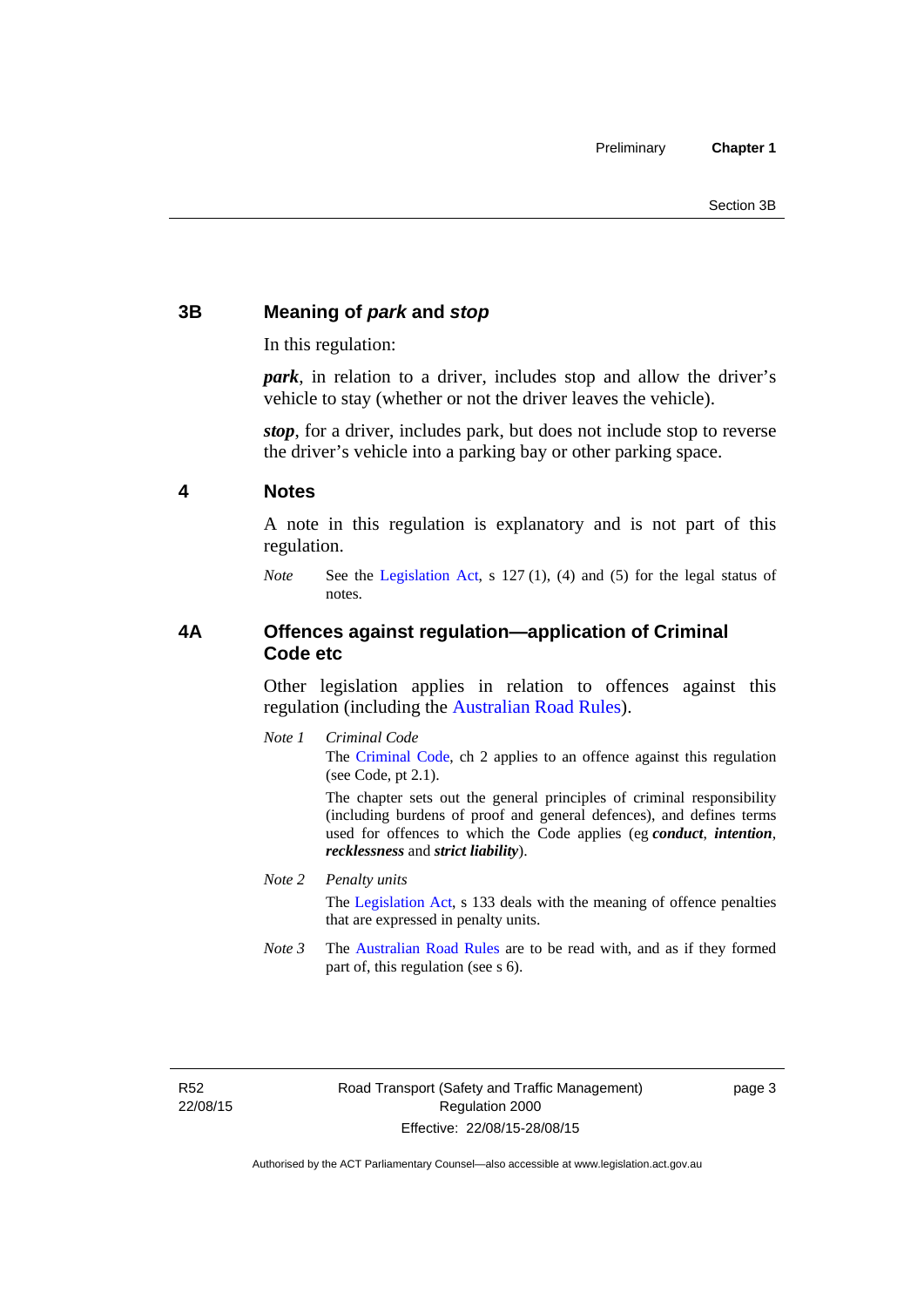#### **Chapter 1** Preliminary

Section 4B

## <span id="page-13-0"></span>**4B Offences against regulation are strict liability offences**

An offence against this regulation (including the [Australian Road](http://www.legislation.act.gov.au//ni/db_37271/default.asp)  [Rules](http://www.legislation.act.gov.au//ni/db_37271/default.asp)) is a strict liability offence.

## <span id="page-13-1"></span>**4C General defence of accident or reasonable effort**

Without limiting any other defence, it is a defence to an offence against this regulation (including the [Australian Road Rules\)](http://www.legislation.act.gov.au//ni/db_37271/default.asp) if the defendant proves that the offence—

- (a) was the result of an accident; or
- (b) could not have been avoided by any reasonable efforts by the defendant.

page 4 Road Transport (Safety and Traffic Management) Regulation 2000 Effective: 22/08/15-28/08/15

R52 22/08/15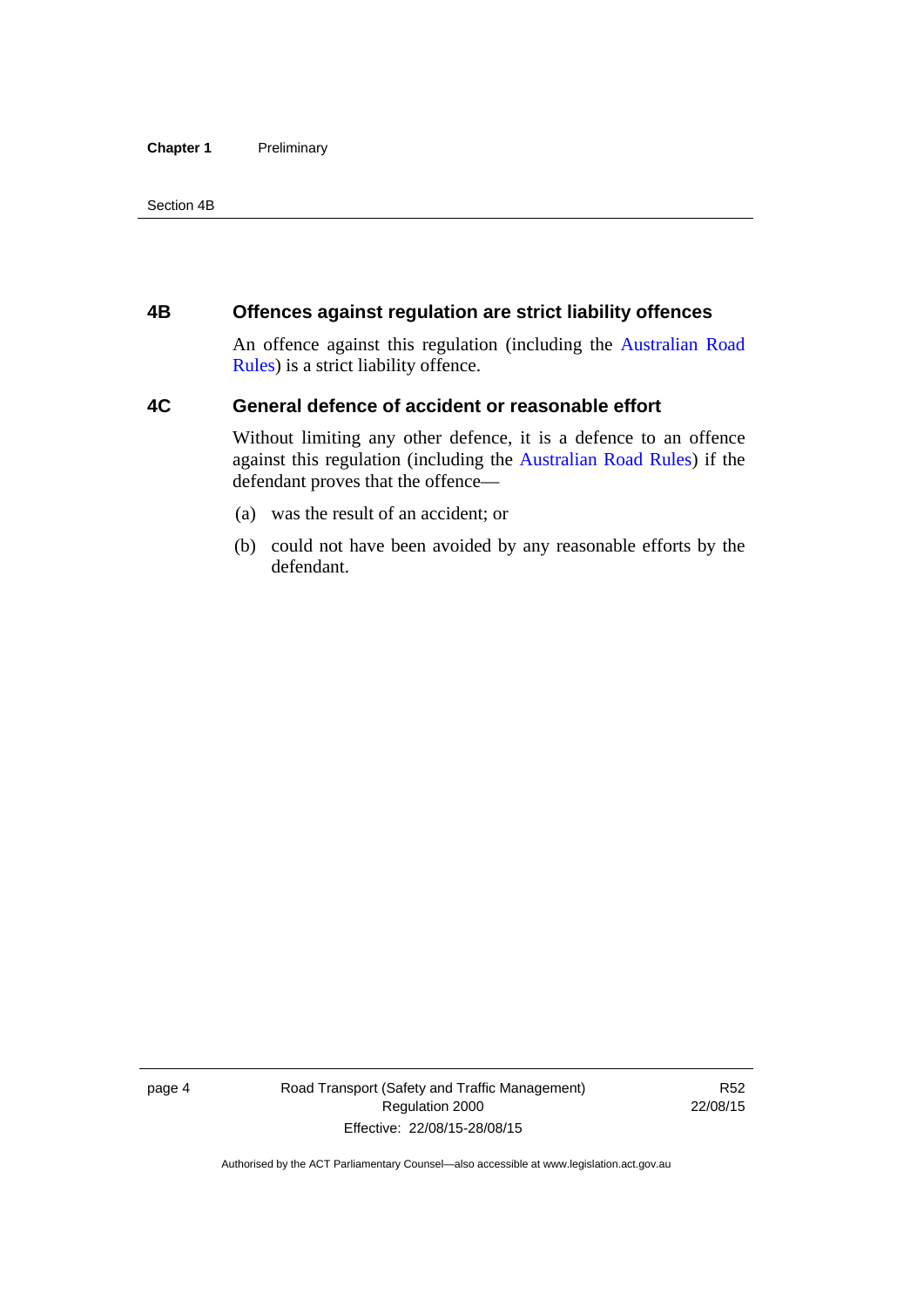# <span id="page-14-0"></span>**Chapter 2 Australian Road Rules**

## <span id="page-14-1"></span>**Part 2.1 Incorporation into ACT law**

#### <span id="page-14-2"></span>**5 Meaning of** *Australian Road Rules*

In this regulation:

*Australian Road Rules* means that part of the publication known as the [Australian Road Rules](http://www.legislation.act.gov.au//ni/db_37271/default.asp), ISBN 0 7240 8874 1 published by the National Transport Commission in February 2012 that consists of the rules approved by the Australian Transport Council under the *[National Transport Commission Act 2003](http://www.comlaw.gov.au/Series/C2004A01166)* (Cwlth).

*Note* The [Australian Road Rules](http://www.legislation.act.gov.au//ni/db_37271/default.asp) are accessible at [www.legislation.act.gov.au](http://www.legislation.act.gov.au/).

## <span id="page-14-3"></span>**6 Incorporation of Australian Road Rules into ACT law**

- (1) The [Australian Road Rules](http://www.legislation.act.gov.au//ni/db_37271/default.asp) (other than rule 2) are to be read with, and as if they formed part of, this regulation.
- (2) Subsection (1) has effect subject to this regulation.

page 5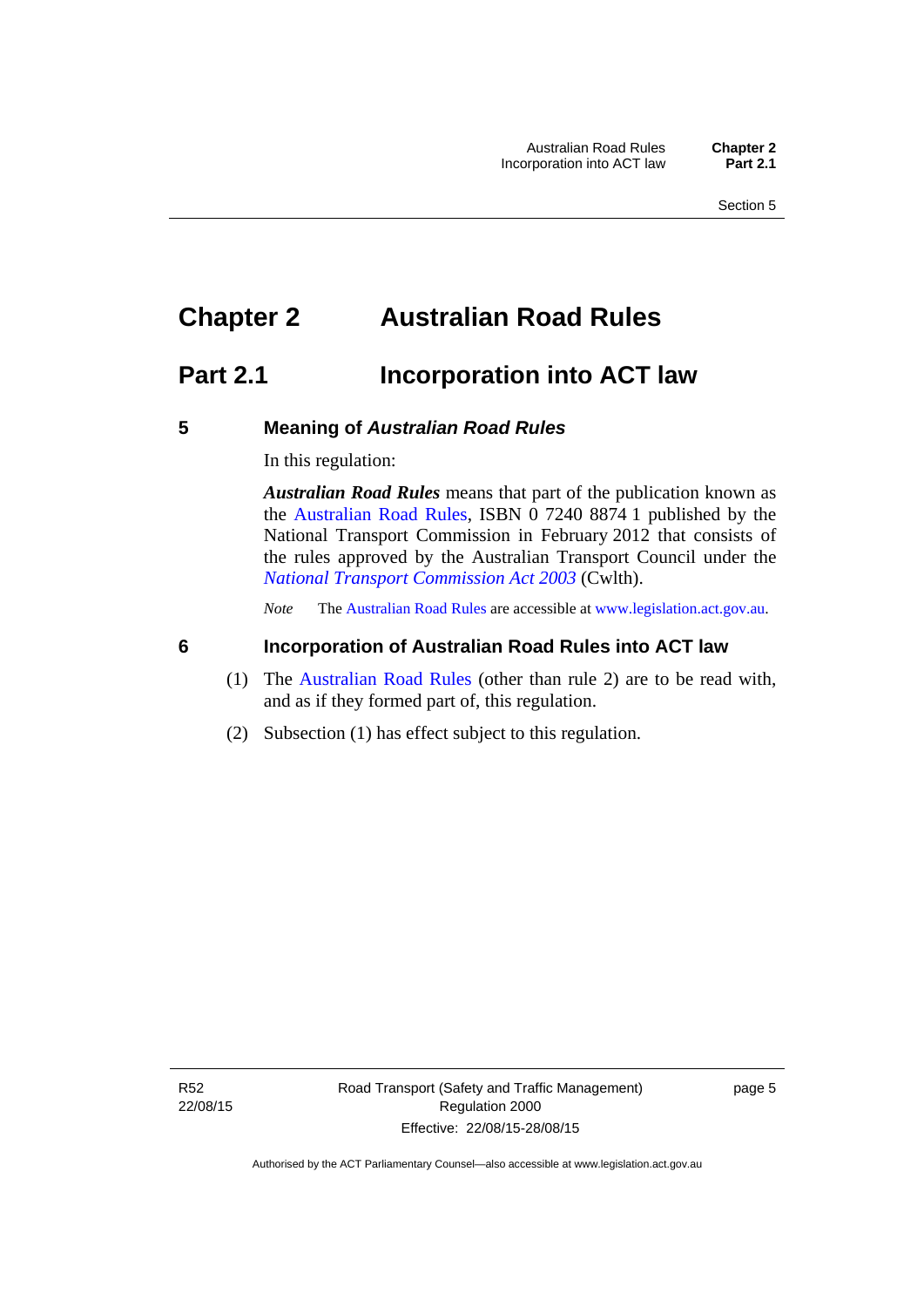# <span id="page-15-0"></span>**Part 2.2 How the Australian Road Rules are incorporated**

## <span id="page-15-1"></span>**Division 2.2.1 General**

*Note 1* The [Australian Road Rules](http://www.legislation.act.gov.au//ni/db_37271/default.asp) are not completely self-contained and need to be read with associated laws of each jurisdiction. Many of the rules provide for 'another law of this jurisdiction' to define terms used in the [Australian Road Rules](http://www.legislation.act.gov.au//ni/db_37271/default.asp) for application of the [Australian Road Rules](http://www.legislation.act.gov.au//ni/db_37271/default.asp) in the ACT, to permit things to be done in the ACT otherwise prohibited by the [Australian Road Rules](http://www.legislation.act.gov.au//ni/db_37271/default.asp) or to exempt persons in the ACT from complying with the [Australian Road Rules.](http://www.legislation.act.gov.au//ni/db_37271/default.asp)

| column 1<br>item | column <sub>2</sub><br><b>ARR</b> provision | column 3<br>provision of this regulation |
|------------------|---------------------------------------------|------------------------------------------|
| 1                | 10(2)                                       | 8                                        |
| $\overline{2}$   | 95                                          | 9                                        |
| 3                | 104                                         | 10                                       |
| $\overline{4}$   | 151(3)(b)                                   | 11                                       |
| 5                | 158 $(2)(c)$                                | 12                                       |
| 6                | 179(1)(c)                                   | 13                                       |
| 7                | 179 $(1)$ $(c)$ and $(2)$ $(c)$             | 13A                                      |
| 8                | 183(1)                                      | 13B                                      |
| 9                | 195(1)                                      | 13C                                      |
| 10               | 199(2)                                      | 14                                       |
| 11               | $206(2)$ (b) and (c)                        | 15                                       |
| 12               | 207(2)(a)                                   | 16                                       |
| 13               | 213(5)                                      | 16A                                      |
| 14               | 215(4)                                      | 17                                       |

*Note 2* The following table sets out the provisions of the [Australian Road Rules](http://www.legislation.act.gov.au//ni/db_37271/default.asp) for which provision is made by this part:

page 6 Road Transport (Safety and Traffic Management) Regulation 2000 Effective: 22/08/15-28/08/15

R52 22/08/15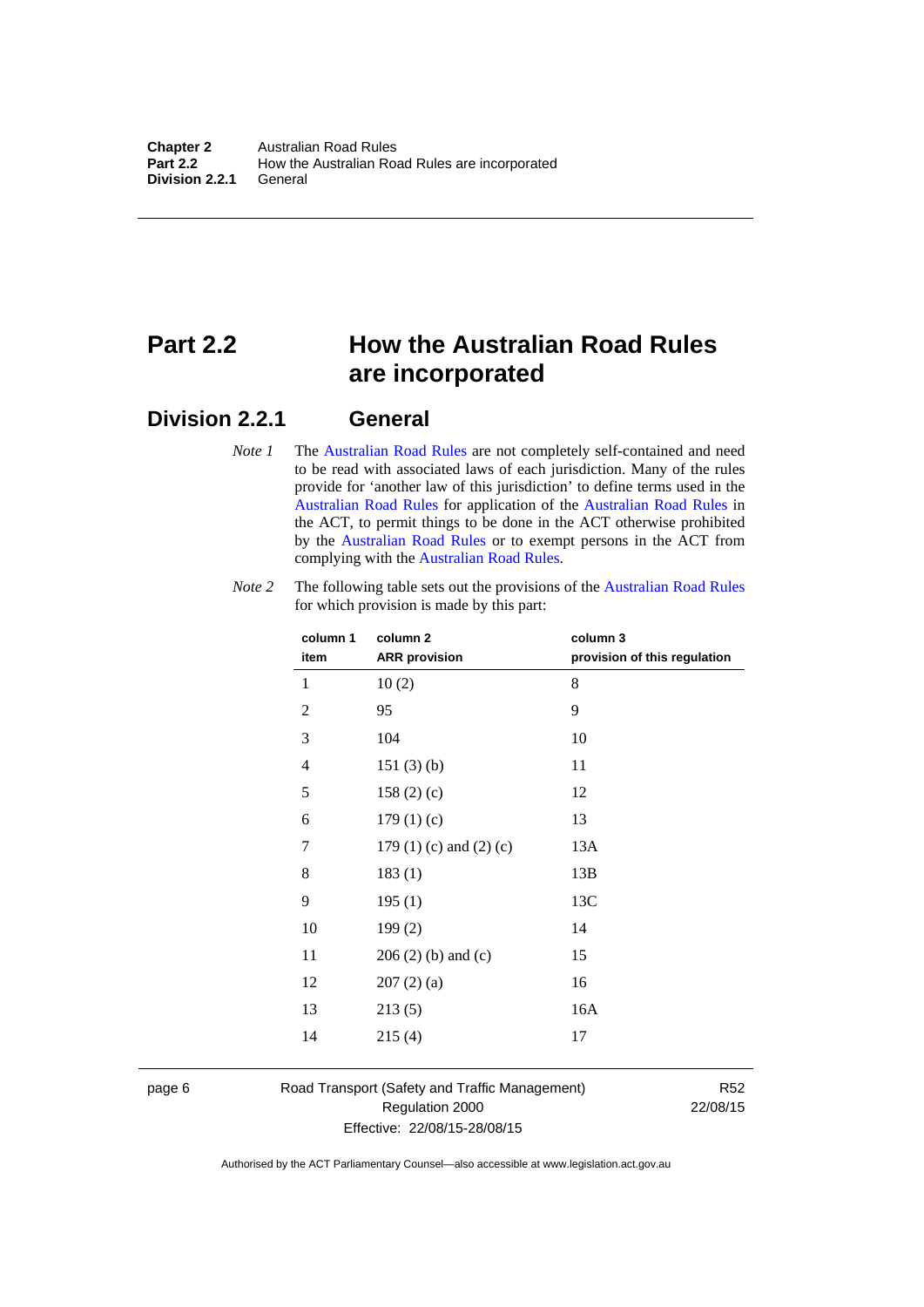| column 1<br>item | column <sub>2</sub><br><b>ARR</b> provision | column 3<br>provision of this regulation |
|------------------|---------------------------------------------|------------------------------------------|
| 15               | 216(3)                                      | 18                                       |
| 16               | 220(3)                                      | 19                                       |
| 17               | 221(f)                                      | 20                                       |
| 18               | 222                                         | 21                                       |
| 19               | 225                                         | 22                                       |
| 20               | 236(6)                                      | 22A                                      |
| 21               | 244C                                        | 23                                       |
| 22               | 266(7)                                      | 24                                       |
| 23               | 270(3)                                      | 26                                       |
| 24               | 271(6)                                      | 27                                       |
| 25               | 280(2)(a)                                   | 27A                                      |
| 26               | $287(3)$ (e) and (4)                        | 28                                       |
| 27               | 289(1)(g)                                   | 29                                       |
| 28               | 298                                         | 30                                       |
| 29               | $310(3)$ and $(4)$                          | 31                                       |
| 30               | 313                                         | 32                                       |
| 31               | dict, def approved bicycle<br>helmet        | 33(1)                                    |
| 32               | dict, def approved seatbelt                 | 33(1)                                    |
| 33               | dict, def <i>authorised</i> person          | 33(1)                                    |
| 34               | dict, def emergency worker                  | 33(1)                                    |
| 35               | dict, def GVM                               | 33(2)                                    |
| 36               | dict, def hazard warning<br>lights          | 33(3)                                    |
| 37               | dict, def mechanical<br>signalling device   | 33(1)                                    |
| 38               | dict, def oversize vehicle                  | 33(1)                                    |

R52 22/08/15 Road Transport (Safety and Traffic Management) Regulation 2000 Effective: 22/08/15-28/08/15

page 7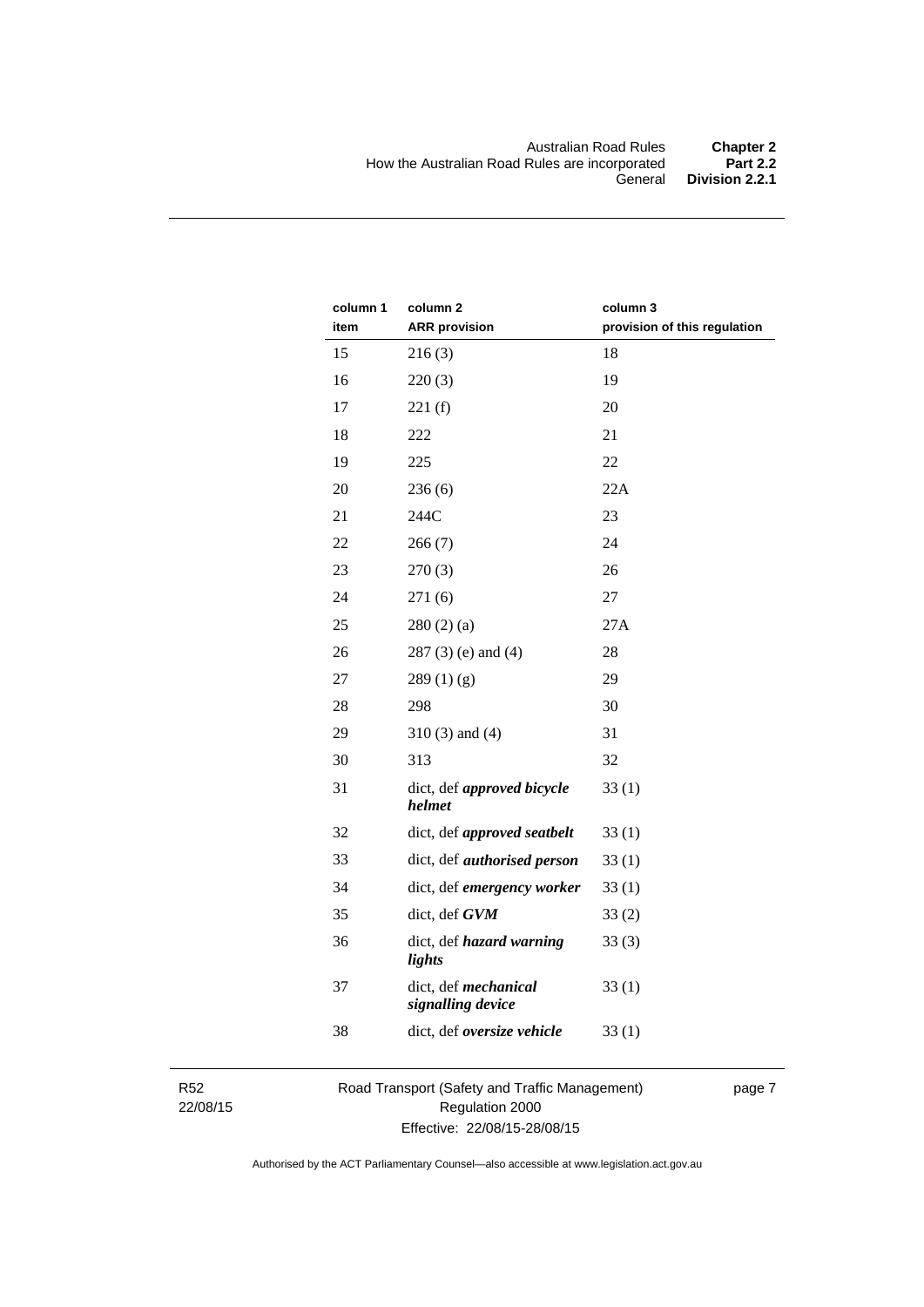| column 1<br>item | column 2<br><b>ARR</b> provision              | column 3<br>provision of this regulation |
|------------------|-----------------------------------------------|------------------------------------------|
| 39               | dict, def <i>police</i> officer               | 33 (1)                                   |
| 40               | dict, def <i>portable</i> warning<br>triangle | 33 (4)                                   |
| 41               | dict, def <i>postal</i> worker                | 33 (1)                                   |
| 42               | dict, def <i>public bus</i>                   | 33 (1)                                   |
| 43               | dict, def taxi                                | 33(1)                                    |

*Note 3* The following table sets out other provisions of the [Australian Road](http://www.legislation.act.gov.au//ni/db_37271/default.asp)  [Rules](http://www.legislation.act.gov.au//ni/db_37271/default.asp) for which provision is made by other territory laws (including provisions in other parts of this regulation):

| column 1<br>item | column 2<br><b>ARR</b> provision | column 3<br>other law                                                                     |
|------------------|----------------------------------|-------------------------------------------------------------------------------------------|
| 1                | 12(2)                            | Road Transport (General) Act 1999,<br>s 12                                                |
| 2                | 13(2)                            | Road Transport (General) Act 1999,<br>s 12                                                |
| 3                | $28(2)$ , n 3                    | this regulation, s 65                                                                     |
| 4                | $32(2)$ , n 3                    | this regulation, s 65                                                                     |
| 5                | 185(1)                           | this regulation, s 100                                                                    |
| 6                | $287(1)$ , n 2                   | Road Transport (Safety and Traffic<br>Management) Act 1999, s 16                          |
| 7                | 304                              | Road Transport (General)<br><i>Regulation 2000</i> , s 6 and s 7                          |
| 8                | 311(1)(c)                        | <i>Heavy Vehicle National Law (ACT)</i>                                                   |
| 9                | 312(3)(c)                        | Road Transport (Safety and Traffic<br><i>Management</i> ) <i>Act 1999</i> , s 31 and s 32 |

page 8 Road Transport (Safety and Traffic Management) Regulation 2000 Effective: 22/08/15-28/08/15

R52 22/08/15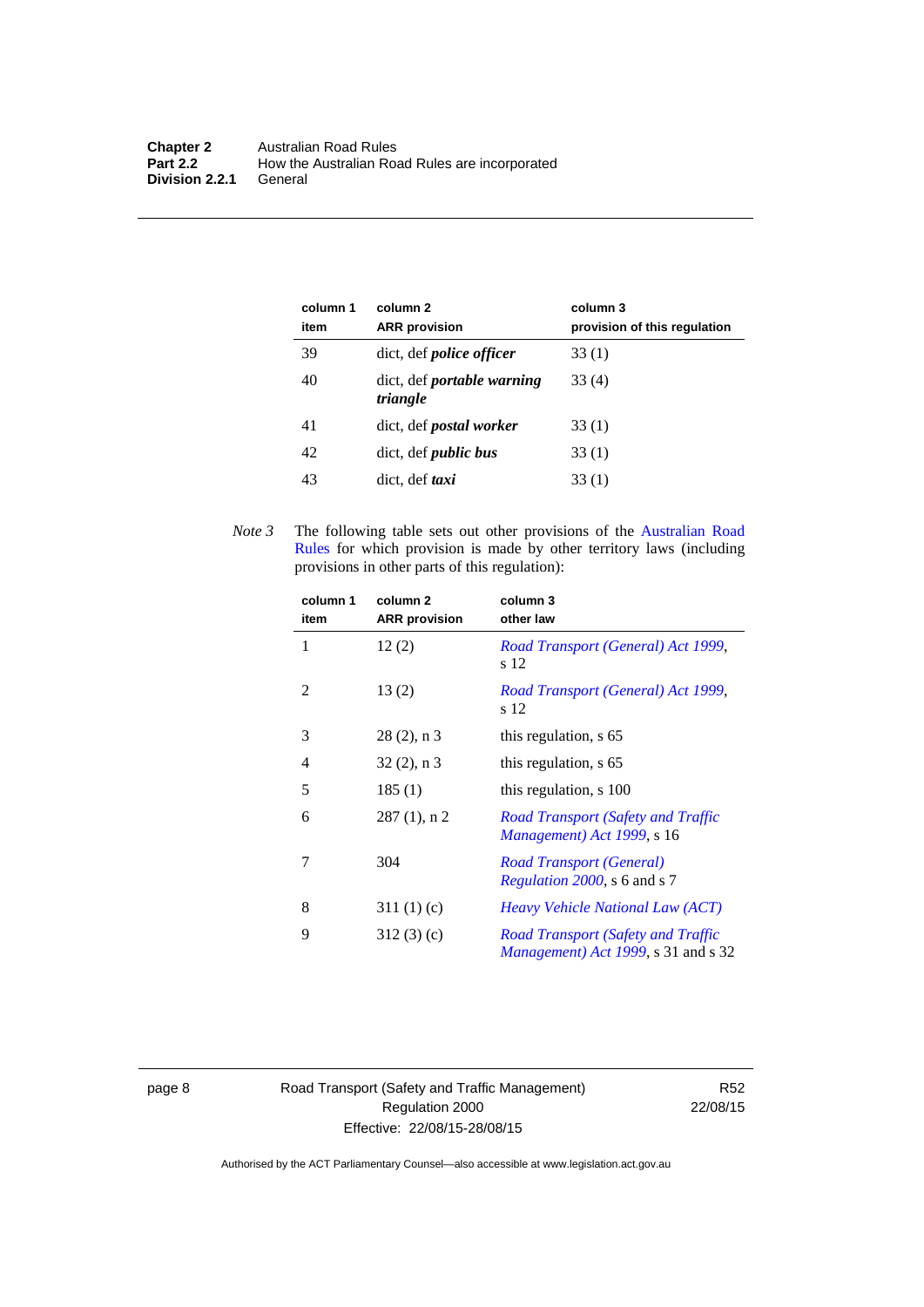| <b>Chapter 2</b> | Australian Road Rules                          |  |
|------------------|------------------------------------------------|--|
| <b>Part 2.2</b>  | How the Australian Road Rules are incorporated |  |
| Division 2.2.2   | Other provisions for the Australian Road Rules |  |

Section 7

| column 1<br>item | column 2<br><b>ARR</b> provision                                             | column 3<br>other law                                          |
|------------------|------------------------------------------------------------------------------|----------------------------------------------------------------|
| 10               | dict, def <i>parking</i><br><i>permit for</i><br>people with<br>disabilities | this regulation, s 101                                         |
| 11               | dict, def <i>bicycle</i>                                                     | Road Transport (General) Act 1999,<br>dict, def <i>bicycle</i> |

#### <span id="page-18-0"></span>**7 References to another law of this jurisdiction etc**

- (1) In the [Australian Road Rules,](http://www.legislation.act.gov.au//ni/db_37271/default.asp) a reference to *another law of this jurisdiction* includes a reference to the Act.
	- *Note* A reference to an Act includes a reference to the statutory instruments made or in force under the Act, including any regulation (see [Legislation Act,](http://www.legislation.act.gov.au/a/2001-14) s 104).
- (2) In the [Australian Road Rules](http://www.legislation.act.gov.au//ni/db_37271/default.asp):

*law of this jurisdiction* means a territory law or a law applying as a territory law.

*this jurisdiction* means the Australian Capital Territory.

## <span id="page-18-1"></span>**Division 2.2.2 Other provisions for the Australian Road Rules**

#### <span id="page-18-2"></span>**8 ARR r 10 (2)—penalties for offences**

For the [Australian Road Rules,](http://www.legislation.act.gov.au//ni/db_37271/default.asp) rule 10 (2), the penalty for an offence against the [Australian Road Rules](http://www.legislation.act.gov.au//ni/db_37271/default.asp) is a maximum penalty of 20 penalty units.

#### <span id="page-18-3"></span>**9 ARR r 95—emergency stopping lane only signs**

For the [Australian Road Rules](http://www.legislation.act.gov.au//ni/db_37271/default.asp), rule 95, the driver of a police vehicle or emergency vehicle is permitted to drive in an emergency stopping lane.

page 2 Road Transport (Safety and Traffic Management) Regulation 2000 Effective: 22/08/15-28/08/15

R52 22/08/15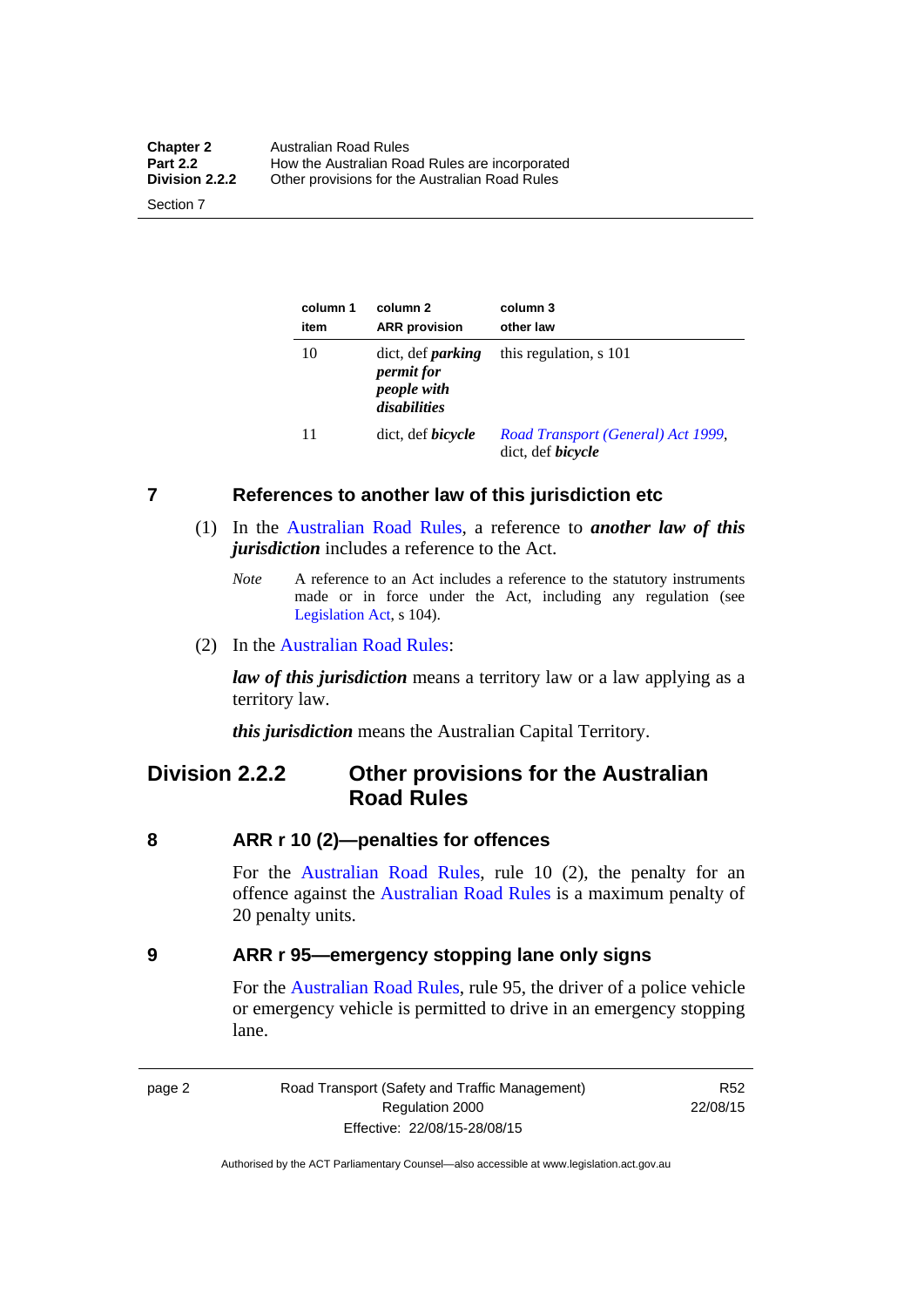#### <span id="page-19-0"></span>**10 ARR r 104—no truck signs**

For the [Australian Road Rules,](http://www.legislation.act.gov.au//ni/db_37271/default.asp) rule 104, a driver is permitted to drive the vehicle on a road (or a bridge, causeway, ramp or similar structure forming part of a road) past a *no trucks sign* mentioned in rule 104 (1), (2) or (3) if the destination of the driver's vehicle is a place on or reached from the road (or structure) and there is no alternative route by which to reach the destination.

### <span id="page-19-1"></span>**11 ARR r 151 (3) (b)—riding a motorbike or bicycle alongside more than 1 other rider**

For the [Australian Road Rules](http://www.legislation.act.gov.au//ni/db_37271/default.asp), rule 151 (3) (b), the rider of a motorbike or bicycle is permitted to ride alongside more than 1 rider if each of the riders is taking part in an event approved by the road transport authority for this section.

## <span id="page-19-2"></span>**12 ARR r 158 (2) (c)—other vehicles permitted to travel in bus lanes**

The drivers of the following vehicles are permitted to drive in a bus lane:

- (a) taxis;
- (b) hire cars;
- (c) demand responsive service vehicles;
- (d) motorbikes.
- *Note* Section 27A applies the B light rules to drivers of taxis, hire cars, demand responsive service vehicles and motorbikes.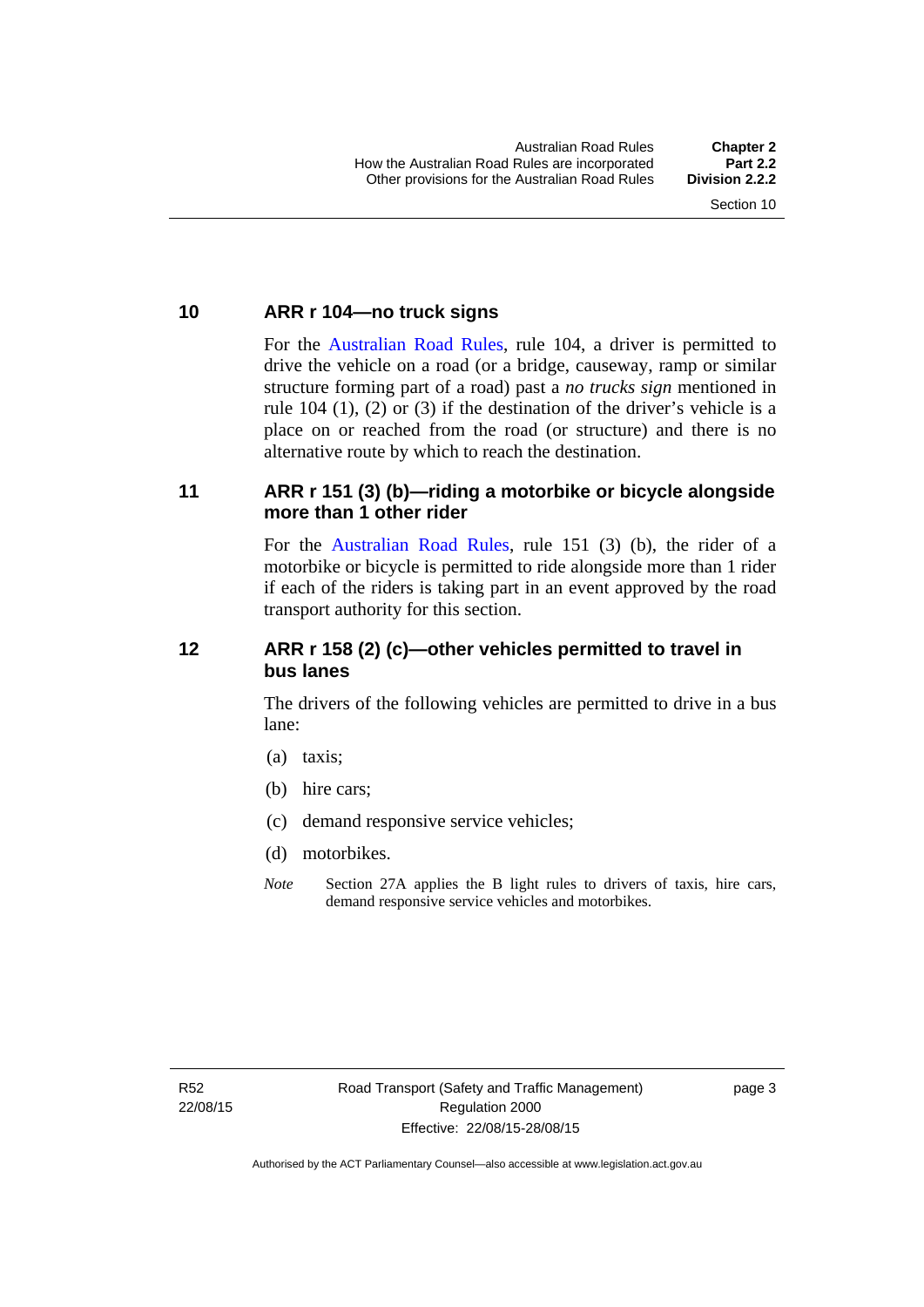## <span id="page-20-0"></span>**13 ARR r 179 (1) (c)—stopping in a loading zone—goods and permit vehicles**

- (1) For the [Australian Road Rules,](http://www.legislation.act.gov.au//ni/db_37271/default.asp) rule 179 (1) (c), the following vehicles are permitted to stop in a loading zone:
	- (a) a motor vehicle that is built mainly for the transport of goods if the vehicle is dropping off, or picking up, goods;
	- (b) a vehicle displaying a current loading zone permit if the vehicle is complying with the conditions of the permit.
- (2) In this section:

Section 13

*loading zone permit* means a loading zone permit issued under section 100.

## <span id="page-20-1"></span>**13A ARR r 179 (1) (c) and (2) (c)—stopping in loading zone taxis**

- (1) For the [Australian Road Rules,](http://www.legislation.act.gov.au//ni/db_37271/default.asp) rule 179 (1) (c), a taxi that is dropping off, or picking up, a passenger is permitted to stop in a loading zone if—
	- (a) the driver of the taxi does not leave the taxi unattended, otherwise than to comply with a passenger assistance requirement; and
	- (b) the driver complies with subsection (2).
- (2) For the [Australian Road Rules,](http://www.legislation.act.gov.au//ni/db_37271/default.asp) rule 179 (2) (c), the driver must complete the dropping off, or picking up, of the passenger, and drive on—
	- (a) within 2 minutes; or
	- (b) if the driver is required to comply with a passenger assistance requirement—as soon as possible after the driver complies with the requirement.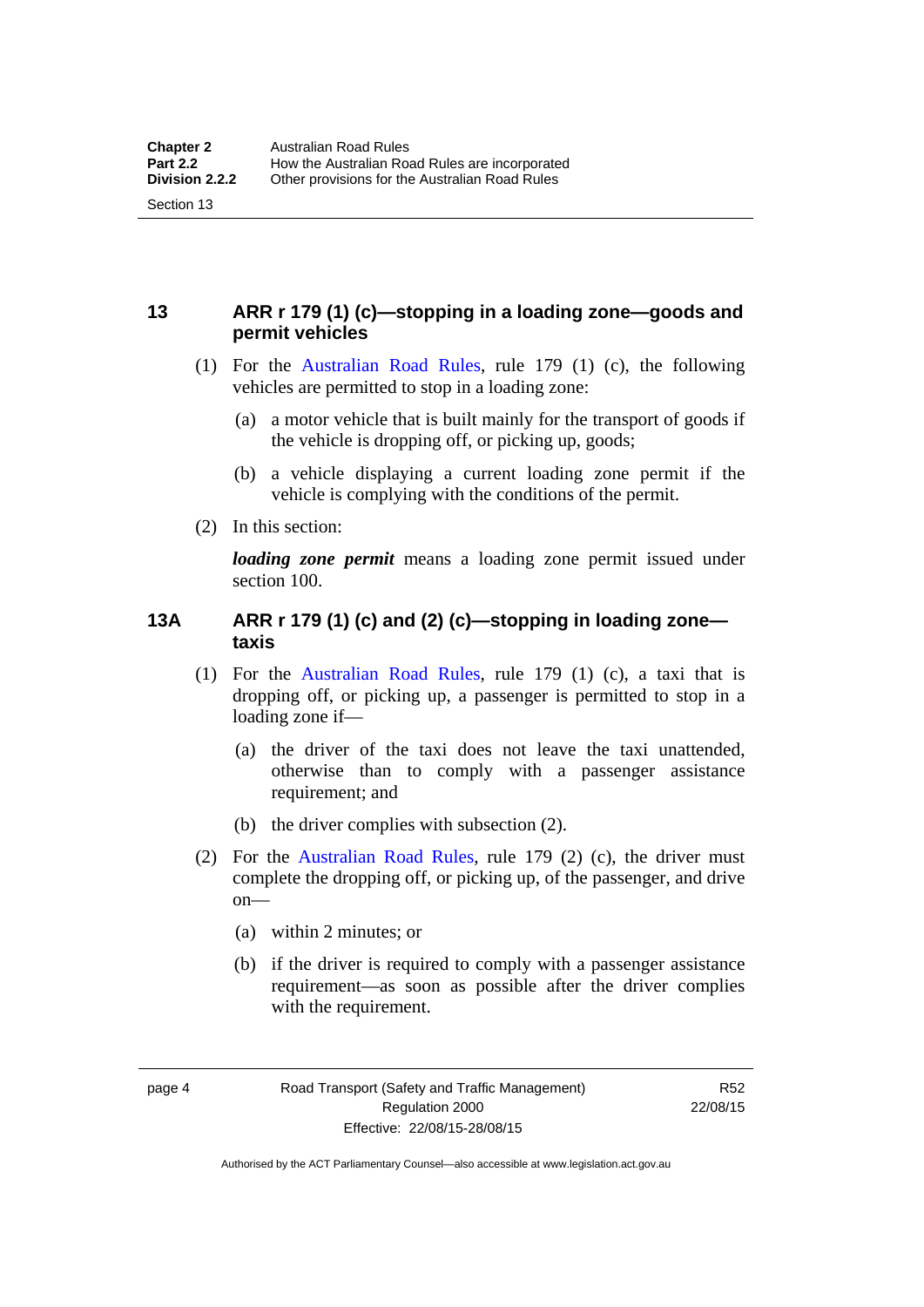(3) In this section:

*passenger assistance requirement* means a requirement under the *[Road Transport \(Public Passenger Services\) Regulation 2002](http://www.legislation.act.gov.au/sl/2002-3)*—

- (a) section 132 (5) (which requires the driver of a wheelchair-accessible taxi to provide reasonable assistance in loading and unloading a wheelchair, or a person in a wheelchair, into or from the taxi); or
- (b) section 135 (5) (which requires a taxi driver to provide reasonable assistance with a passenger's goods).
	- *Note Goods* includes luggage (see *[Road Transport \(Public Passenger](http://www.legislation.act.gov.au/sl/2002-3)  [Services\) Regulation 2002](http://www.legislation.act.gov.au/sl/2002-3)*, dict).

*unattended*—a driver leaves a taxi *unattended* if the driver leaves the taxi so the driver is over 3m from the closest point of the taxi.

## <span id="page-21-0"></span>**13B ARR r 183—stopping in a bus zone**

- (1) Despite the [Australian Road Rules](http://www.legislation.act.gov.au//ni/db_37271/default.asp), rule 183 (1), the driver of a demand responsive service vehicle may stop in a bus zone if—
	- (a) the driver is dropping off, or picking up, a passenger; and
	- (b) the vehicle is authorised to stop in the bus zone.
- (2) In this section:

*authorised to stop*, in a bus zone, for a DRS vehicle, means a bus zone that the demand responsive service vehicle is authorised to stop in under an authority under the *[Road Transport \(Public](http://www.legislation.act.gov.au/sl/2002-3)  [Passenger Services\) Regulation 2002](http://www.legislation.act.gov.au/sl/2002-3)*, section 305 (1) (DRS vehicles—bus stop and bus zone authorities).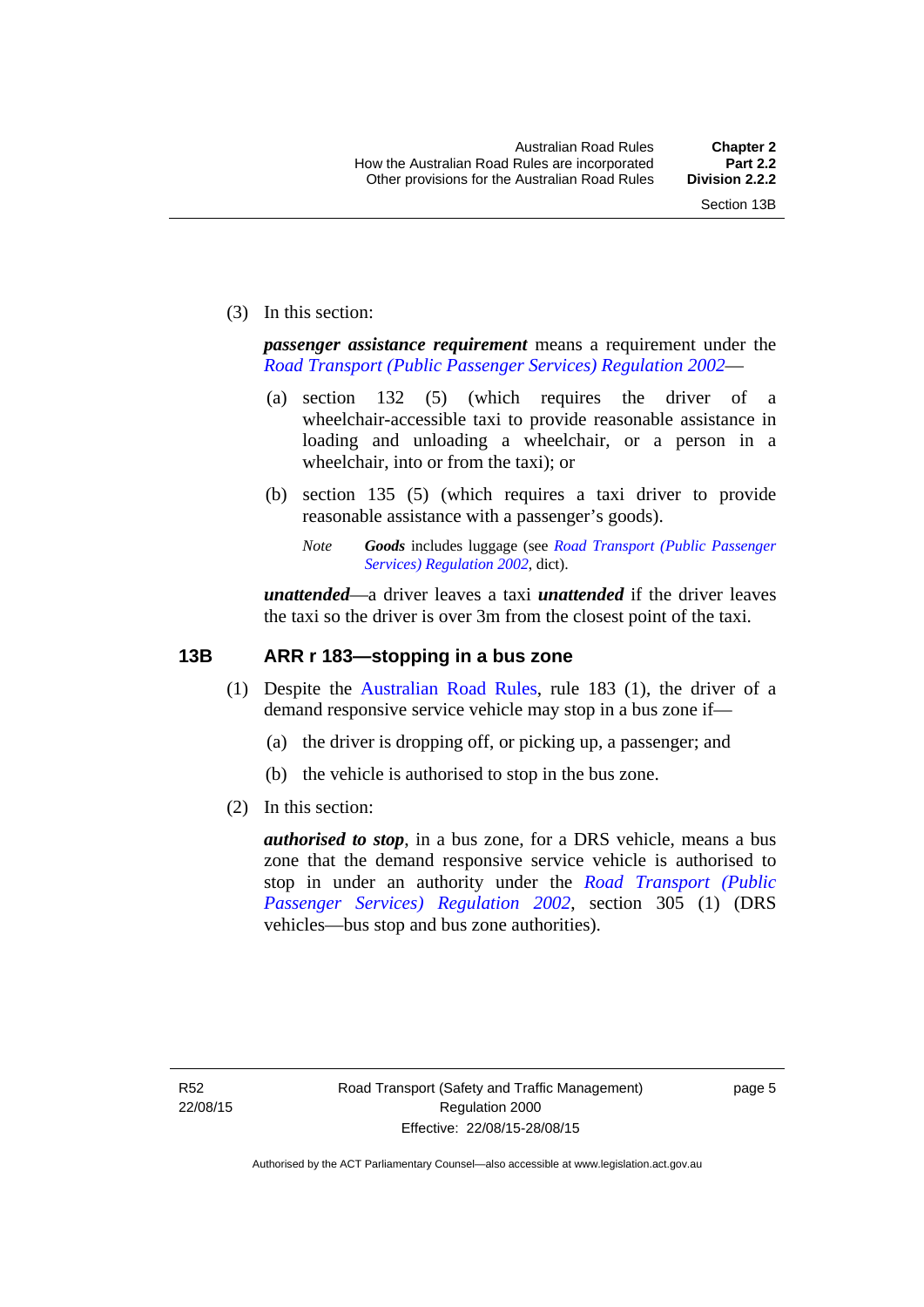#### <span id="page-22-0"></span>**13C ARR r 195—stopping at or near a bus stop**

- (1) Despite the [Australian Road Rules](http://www.legislation.act.gov.au//ni/db_37271/default.asp), rule 195 (1), the driver of a demand responsive service vehicle may stop at a bus stop, or on the road, within 20m before a sign on the road that indicates the bus stop, and 10m after the sign, if—
	- (a) the driver stops at a place on a length of road, or in an area, to which a parking control sign applies and the driver is permitted to stop at that place under the [Australian Road Rules;](http://www.legislation.act.gov.au//ni/db_37271/default.asp) or
	- (b) the driver is dropping off, or picking up, passengers and the vehicle is authorised to stop at the bus stop.
- (2) In this section:

Section 13C

*authorised to stop*, at a bus stop, for a DRS vehicle, means a bus stop that the demand responsive service vehicle is authorised to stop at under an authority under the *[Road Transport \(Public Passenger](http://www.legislation.act.gov.au/sl/2002-3)  [Services\) Regulation 2002](http://www.legislation.act.gov.au/sl/2002-3)*, section 305 (1) (DRS vehicles—bus stop and bus zone authorities).

#### <span id="page-22-1"></span>**14 ARR r 199 (2)—stopping near postbox**

For the [Australian Road Rules,](http://www.legislation.act.gov.au//ni/db_37271/default.asp) rule 199 (2):

*public postbox* means a postbox erected, maintained or used by Australia Post.

#### <span id="page-22-2"></span>**15 ARR r 206 (2) (b), (c)—time extension for people with disabilities permit**

 (1) For the [Australian Road Rules](http://www.legislation.act.gov.au//ni/db_37271/default.asp), rule 206 (2) (b), a driver to whom the [Australian Road Rules](http://www.legislation.act.gov.au//ni/db_37271/default.asp), rule 206 applies may park for not longer than 2 hours on a length of road, or in an area, to which a *permissive parking sign* applies if the maximum period of parking allowed by the sign is not longer than 30 minutes.

page 6 Road Transport (Safety and Traffic Management) Regulation 2000 Effective: 22/08/15-28/08/15

R52 22/08/15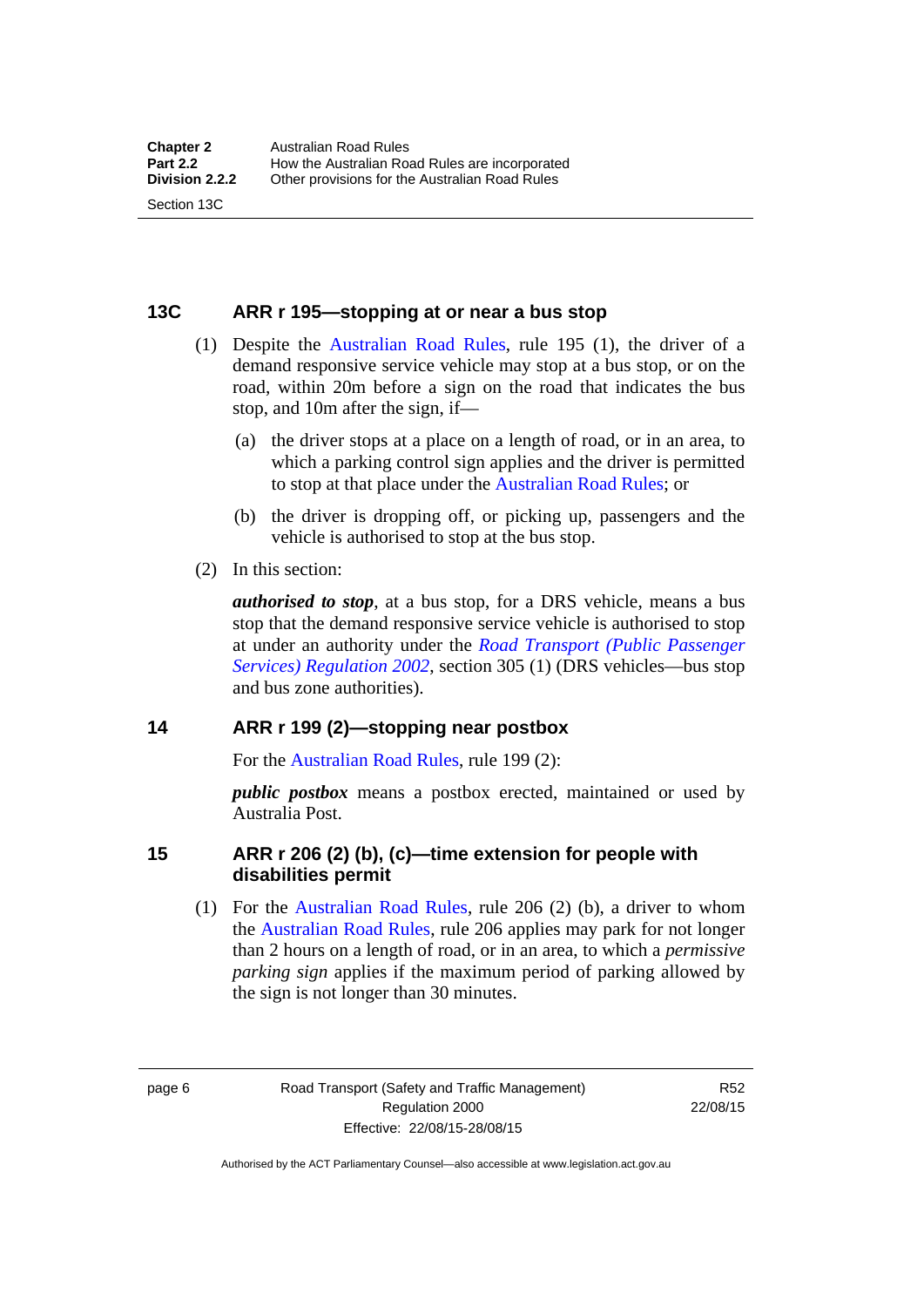(2) For the [Australian Road Rules,](http://www.legislation.act.gov.au//ni/db_37271/default.asp) rule 206 (2) (c), a driver to whom the [Australian Road Rules](http://www.legislation.act.gov.au//ni/db_37271/default.asp), rule 206 applies may park for an unlimited period on a length of road, or in an area, to which a *permissive parking sign* applies if the maximum period of parking allowed by the sign is longer than 30 minutes.

#### <span id="page-23-0"></span>**16 ARR r 207 (2) (a)—fees for parking in pay parking spaces**

- (1) For the [Australian Road Rules,](http://www.legislation.act.gov.au//ni/db_37271/default.asp) rule 207 (2) (a), if a *permissive parking sign* applies to a length of road or area that is (or is part of) a pay parking area, the relevant parking fee is payable for parking in a pay parking space on the road or in the area.
- (2) For this section, the relevant parking fee does not become payable under subsection (1) until immediately after a vehicle is parked in the pay parking space concerned.
	- *Note* Pt 3.1 of this regulation makes provision for the administration of pay parking schemes (including the designation of pay parking areas by the erection of permissive parking signs and the fixing of fees).

## <span id="page-23-1"></span>**16A ARR r 213 (5)—making a motor vehicle secure exception**

Every driver is exempt from the [Australian Road Rules](http://www.legislation.act.gov.au//ni/db_37271/default.asp), rule 213 (5).

## <span id="page-23-2"></span>**17 ARR r 215 (4)—lights required to be fitted to a vehicle**

For the [Australian Road Rules,](http://www.legislation.act.gov.au//ni/db_37271/default.asp) rule 215 (4), the lights required to be fitted to a vehicle are the lights required to be fitted to the vehicle under the *[Road Transport \(Vehicle Registration\) Regulation 2000](http://www.legislation.act.gov.au/sl/2000-12),*  schedule 1.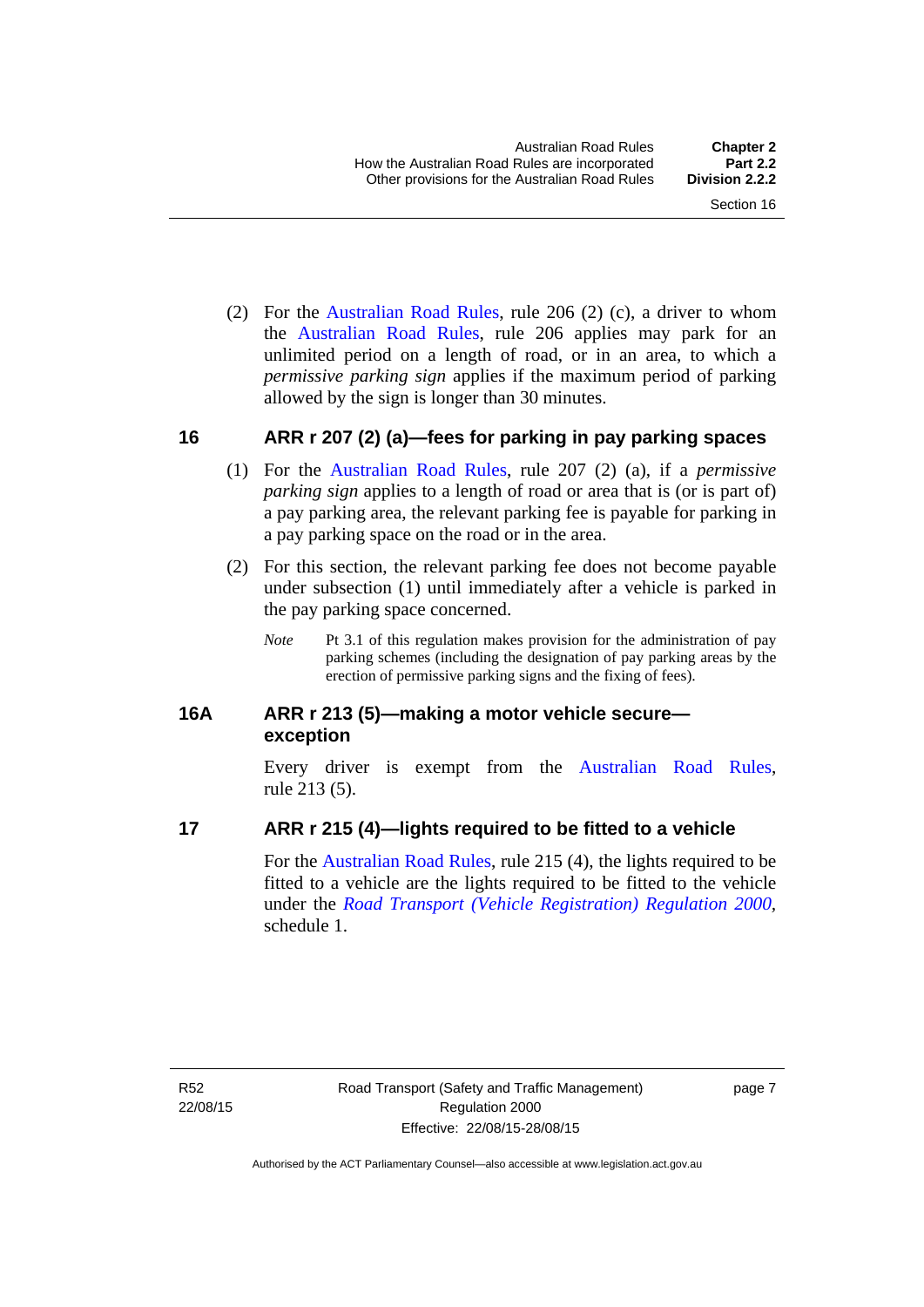<span id="page-24-0"></span>**18 ARR r 216 (3)—towing a vehicle at night or in hazardous weather conditions** 

For the [Australian Road Rules,](http://www.legislation.act.gov.au//ni/db_37271/default.asp) rule 216 (3):

*dangerous goods*—see the *[Dangerous Goods \(Road Transport\)](http://www.legislation.act.gov.au/a/2009-34)  [Act 2009](http://www.legislation.act.gov.au/a/2009-34)*, dictionary.

*placard load*—see the *[Dangerous Goods \(Road Transport\)](http://www.legislation.act.gov.au/a/2009-34)  [Act 2009](http://www.legislation.act.gov.au/a/2009-34)*, dictionary.

#### <span id="page-24-1"></span>**19 ARR r 220 (3)—using lights on vehicles that are stopped**

For the [Australian Road Rules](http://www.legislation.act.gov.au//ni/db_37271/default.asp), rule 220 (3), a light of a kind required to be fitted to a vehicle is a light of that kind required to be fitted to the vehicle under the *[Road Transport \(Vehicle Registration\)](http://www.legislation.act.gov.au/sl/2000-12)  [Regulation 2000](http://www.legislation.act.gov.au/sl/2000-12)*, schedule 1.

## <span id="page-24-2"></span>**20 ARR r 221 (f)—using hazard warning lights on buses carrying children**

- (1) This section applies to a bus that is carrying children and is fitted with hazard warning lights in accordance with the *[Road Transport](http://www.legislation.act.gov.au/sl/2000-12)  [\(Vehicle Registration\) Regulation 2000](http://www.legislation.act.gov.au/sl/2000-12)*, schedule 1, but is not fitted with any other warning lights in accordance with that schedule.
- (2) For the [Australian Road Rules](http://www.legislation.act.gov.au//ni/db_37271/default.asp), rule 221 (f), if the driver of the bus stops the bus to drop off or pick up a child, the driver is permitted to operate the hazard warning lights.

#### <span id="page-24-3"></span>**21 ARR r 222—using warning lights on buses carrying children**

(1) This section applies to a bus that is carrying children and is fitted with warning lights (other than hazard warning lights) in accordance with the *[Road Transport \(Vehicle Registration\) Regulation 2000](http://www.legislation.act.gov.au/sl/2000-12)*, schedule 1.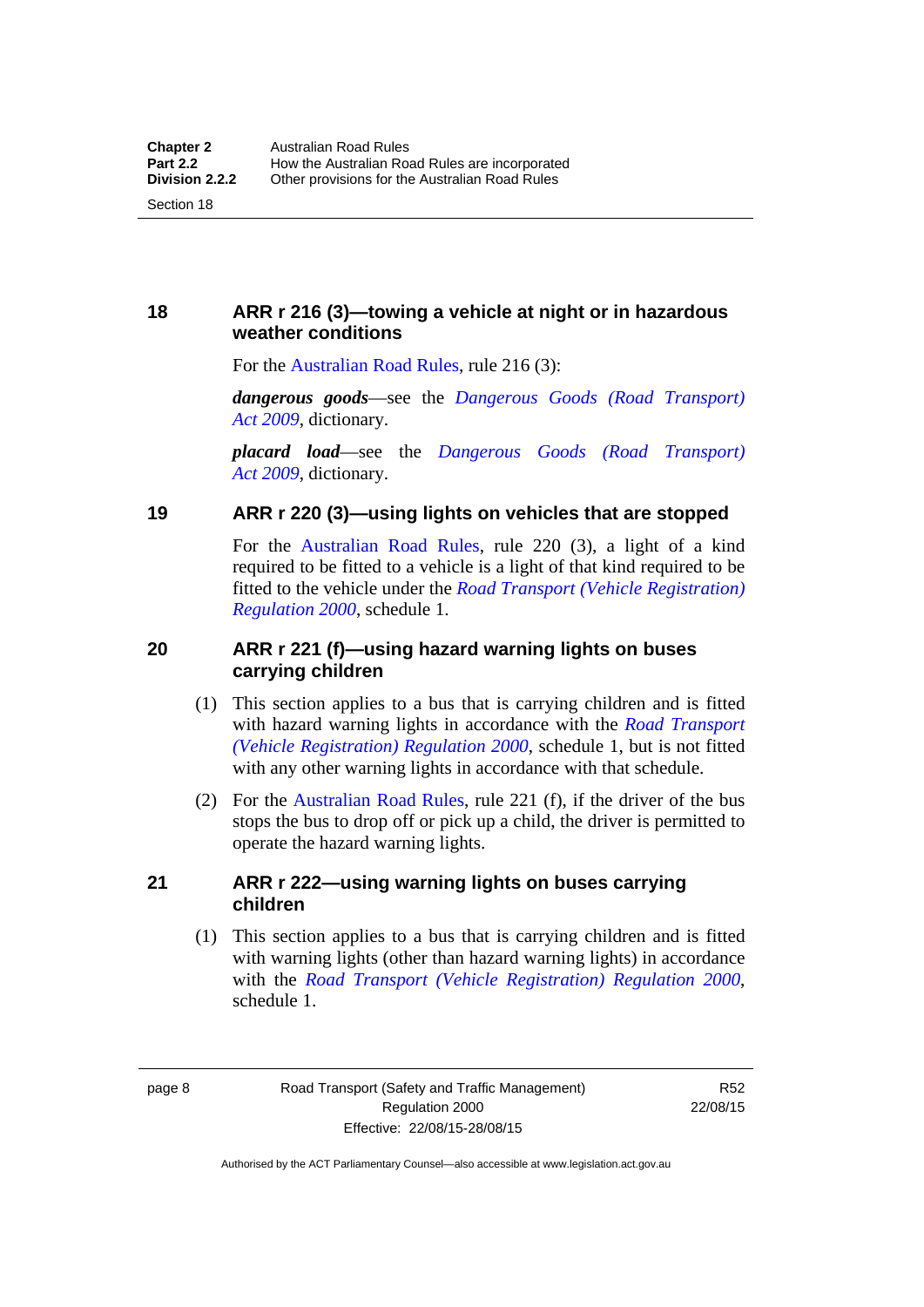(2) For the [Australian Road Rules](http://www.legislation.act.gov.au//ni/db_37271/default.asp), rule 222, the driver of the bus must operate the warning lights by activating them.

#### <span id="page-25-0"></span>**22 ARR r 225—use of radar detectors**

Every driver is exempt from rule 225 of the [Australian Road Rules.](http://www.legislation.act.gov.au//ni/db_37271/default.asp)

*Note* The [Australian Road Rules](http://www.legislation.act.gov.au//ni/db_37271/default.asp), r 225 is superfluous in the ACT because the [Act,](http://www.legislation.act.gov.au/a/1999-80/default.asp) s 9 (2) makes it an offence for a person to drive or park a motor vehicle on a road or road related area if a traffic offence evasion device is fitted to, applied to, or carried in the vehicle.

### <span id="page-25-1"></span>**22A ARR r 236 (6)—hitchhiking, roadside commerce etc permitted**

- (1) For the [Australian Road Rules](http://www.legislation.act.gov.au//ni/db_37271/default.asp), rule 236 (6)—
	- (a) a pedestrian may stand on, or move onto, a road to—
		- (i) solicit contributions, employment or business from an occupant of a vehicle; or
		- (ii) hitchhike; or
		- (iii) display an advertisement; or
		- (iv) sell or offer articles for sale; or
		- (v) wash or clean, or offer to clean, the windscreen of a vehicle; and
	- (b) a person in a vehicle may buy, or offer to buy, an article or service from a person standing on a road.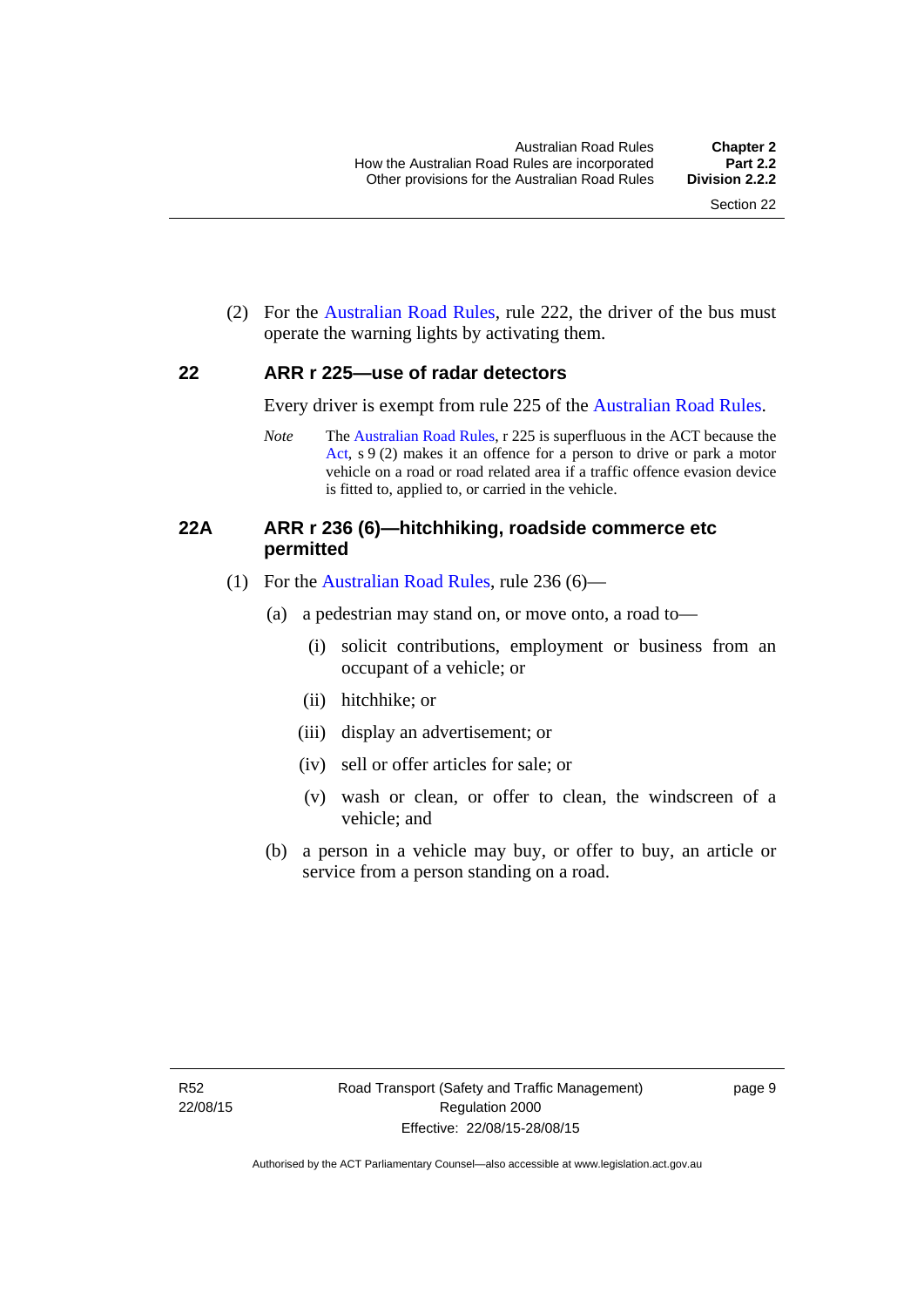(2) In this section:

*road* includes any shoulder of the road, and any median strip, painted island or traffic island, but does not include any other roadrelated area.

*Note Median strip*, *painted island* and *traffic island* are defined in the [Australian Road Rules](http://www.legislation.act.gov.au//ni/db_37271/default.asp), dictionary, *shoulder* is defined in [ARR,](http://www.legislation.act.gov.au//ni/db_37271/default.asp) r 12, and *road-related area* is defined in the [ARR,](http://www.legislation.act.gov.au//ni/db_37271/default.asp) r 13.

#### <span id="page-26-0"></span>**23 ARR r 244C—motorised scooters not to be used**

For the [Australian Road Rules](http://www.legislation.act.gov.au//ni/db_37271/default.asp), rule 244C, a person must not use a motorised scooter on a road or road related area.

#### <span id="page-26-1"></span>**24 ARR r 266 (7)—wearing of seatbelts by passengers under 16 years old**

For the [Australian Road Rules,](http://www.legislation.act.gov.au//ni/db_37271/default.asp) rule 266 (7):

*approved booster seat* means a booster seat that is approved by the road transport authority under section 66 (1) (b) (Approvals etc by road transport authority).

*approved child restraint* means a child restraint that is approved by the road transport authority under section 66 (1) (c) (Approvals etc by road transport authority).

*approved child safety harness* means a child safety harness that is approved by the road transport authority under section 66 (1) (d) (Approvals etc by road transport authority).

#### <span id="page-26-2"></span>**26 ARR r 270 (3)—wearing motorbike helmets**

For the [Australian Road Rules,](http://www.legislation.act.gov.au//ni/db_37271/default.asp) rule 270 (3):

*approved motor bike helmet* means a protective helmet for motorbike riders that is approved by the road transport authority under section 66 (1) (e) (Approvals etc by road transport authority).

page 10 Road Transport (Safety and Traffic Management) Regulation 2000 Effective: 22/08/15-28/08/15

R52 22/08/15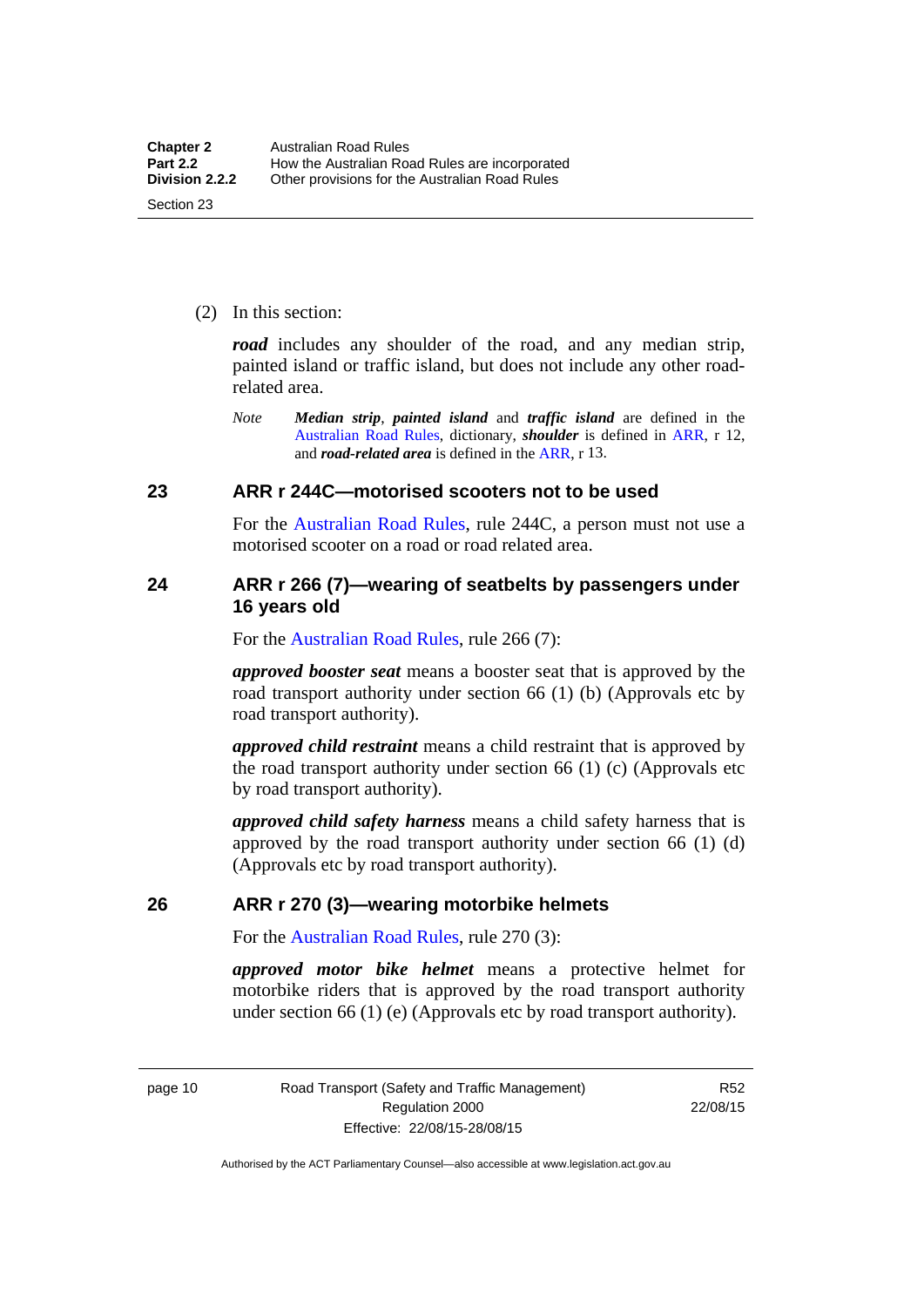## <span id="page-27-0"></span>**27 ARR r 271 (6)—riding on motorbikes**

For the [Australian Road Rules](http://www.legislation.act.gov.au//ni/db_37271/default.asp), rule 271 (6):

- (a) the [Australian Road Rules,](http://www.legislation.act.gov.au//ni/db_37271/default.asp) rule 271 (2) does not apply to a passenger on a motorbike to the extent that the passenger is exempt from the subrule under section 67 (Exemption from requirement about riding on motorbikes); and
- (b) the [Australian Road Rules](http://www.legislation.act.gov.au//ni/db_37271/default.asp), rule 271 (3) does not apply to the rider of a motorbike in relation to a passenger to the extent that, under paragraph (a), rule 271 (2) does not apply to the passenger.

## <span id="page-27-1"></span>**27A ARR r 280 (2) (a)—other vehicles to which B light rules apply**

The following classes of vehicles are specified:

- (a) taxis;
- (b) hire cars;
- (c) demand responsive service vehicles;
- (d) motorbikes.
- *Note* This section applies the B light rules to drivers of taxis, hire cars, demand responsive service vehicles and riders of motorbikes who, under s 12, are allowed to drive in bus lanes.

## <span id="page-27-2"></span>**28 ARR r 287 (3), (4)—duties of participants in crashes**

 (1) For the [Australian Road Rules,](http://www.legislation.act.gov.au//ni/db_37271/default.asp) rule 287 (3), a driver of a motor vehicle involved in a crash is taken to have given the driver's required particulars to a police officer if the driver supplies the particulars in accordance with the requirements of the crash reporting website.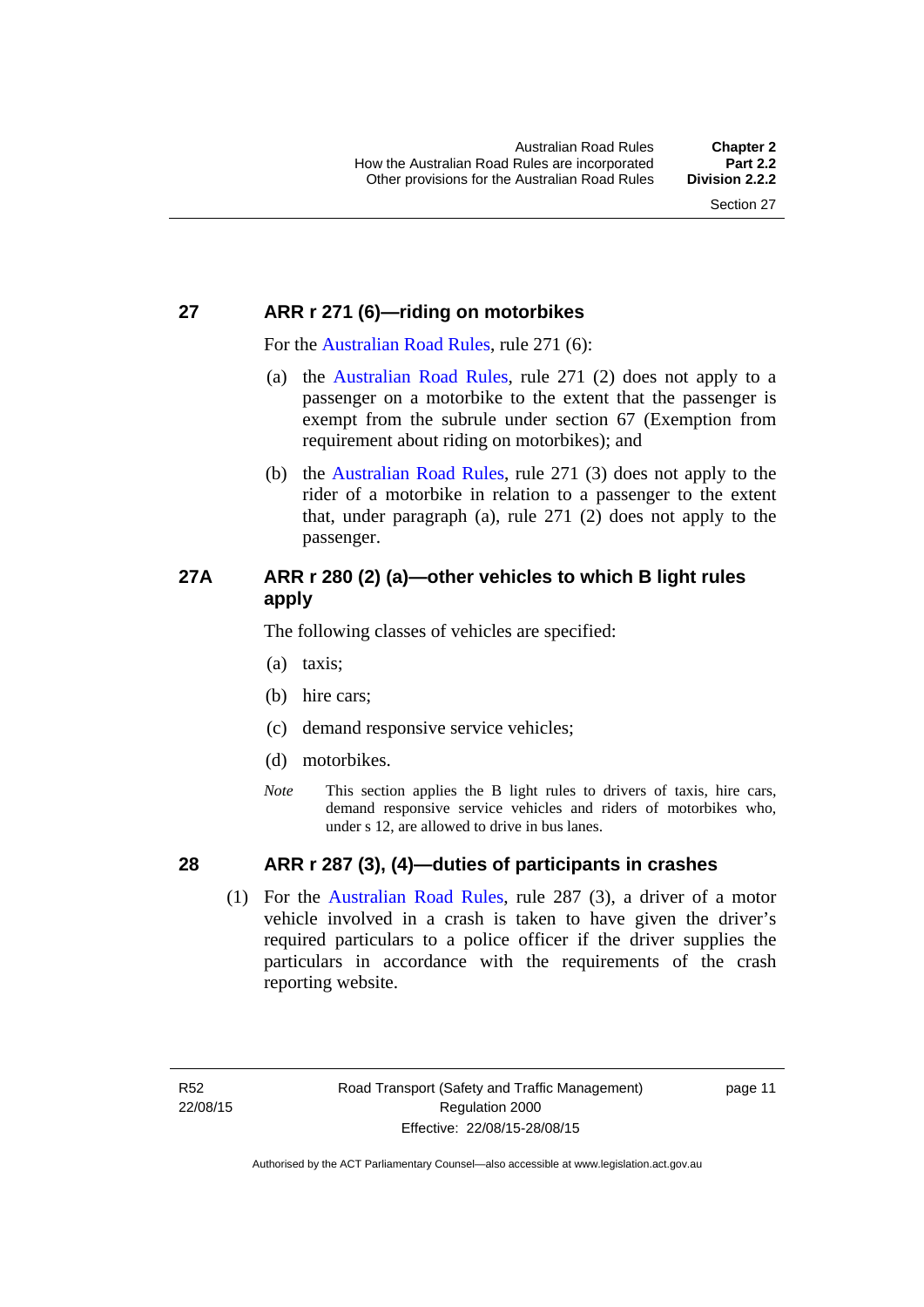- (2) For the [Australian Road Rules](http://www.legislation.act.gov.au//ni/db_37271/default.asp), rule 287 (3) (e), every crash not mentioned in the [Australian Road Rules,](http://www.legislation.act.gov.au//ni/db_37271/default.asp) rule 287 (3) (a) to (d) must be reported to a police officer.
	- *Note* The [Australian Road Rules](http://www.legislation.act.gov.au//ni/db_37271/default.asp), r 287 (3) (e) requires the driver (or the driver's representative) to give the driver's required particulars, within the required time, about a crash to a police officer if the crash is required to be reported to a police officer under another law of this jurisdiction.
- (3) For the [Australian Road Rules](http://www.legislation.act.gov.au//ni/db_37271/default.asp), rule 287 (4), definition of *required particulars*, information required to be given to a police officer about a crash includes an explanation of the circumstances of the crash.
- (4) In this section:

Section 29

*crash reporting website* means the website operated by the Territory for the purpose of receiving information about crashes.

*Note* The crash reporting website can be accessed through the Canberra Connect website [\(www.canberraconnect.act.gov.au](http://www.canberraconnect.act.gov.au/)). The website can also be accessed through the website for police services in the ACT [\(www.afp.gov.au\)](http://www.afp.gov.au/).

## <span id="page-28-0"></span>**29 ARR r 289 (1) (g)—driving on nature strip**

For the [Australian Road Rules](http://www.legislation.act.gov.au//ni/db_37271/default.asp), rule 289 (1) (g), a driver may drive the driver's vehicle on a nature strip adjacent to a length of road in a built-up area if the vehicle—

- (a) is a motor vehicle (other than a ride-on lawnmower) that is built and used solely for cutting grass, or for purposes incidental to cutting grass; or
- (b) is a motor vehicle that is designed for cleaning footpaths and is being driven on the nature strip for the purpose of cleaning a footpath and is displaying an amber flashing light; or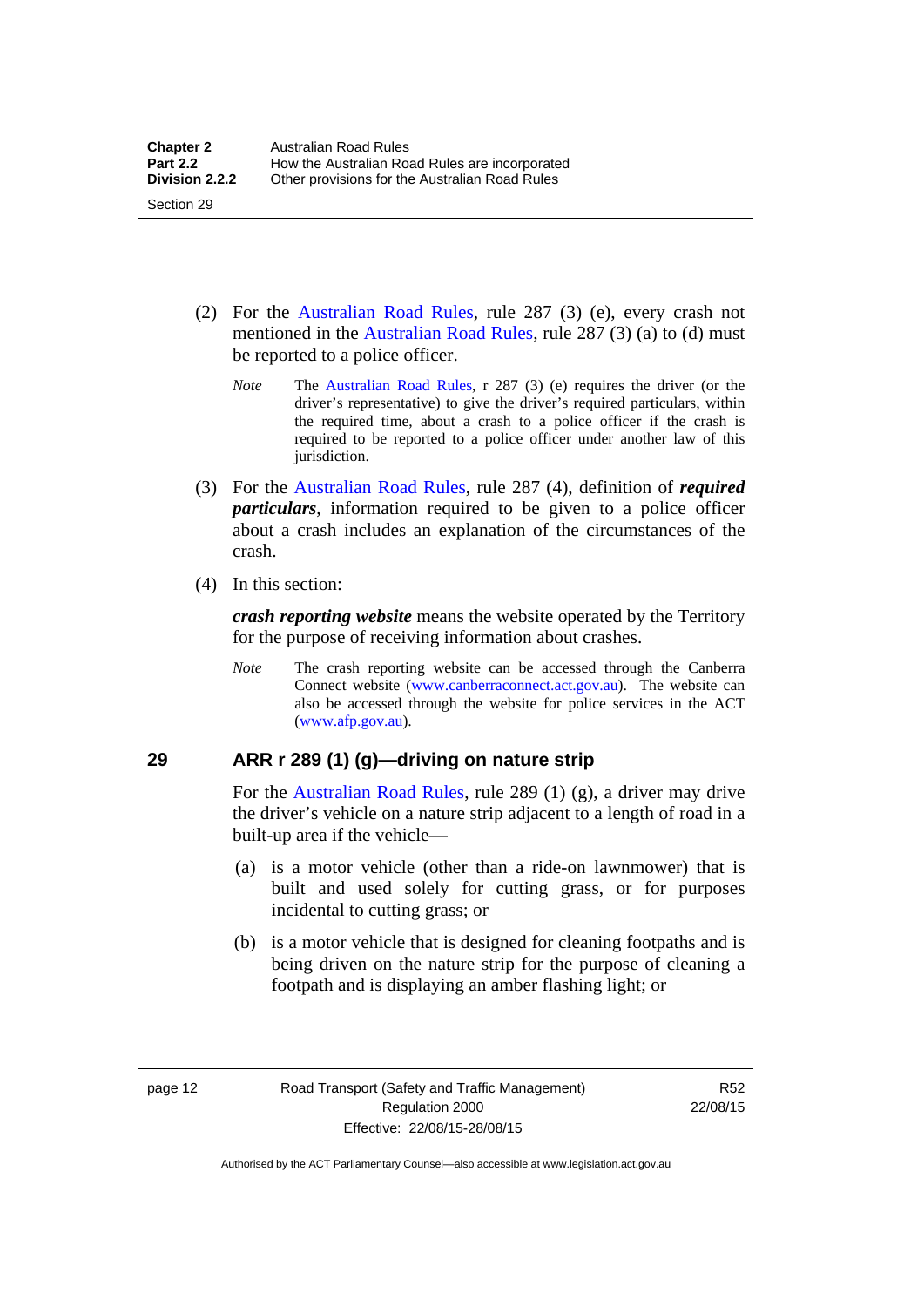- (c) is being used to transport goods or materials for use in (or for the purposes of) the construction or maintenance of roads by or on behalf of the Territory; or
- (d) is a postal vehicle that is  $-$ 
	- (i) a motorbike with an engine capacity of not more than 110mL; and
	- (ii) being driven at a speed of not more than 10km/h.
- (e) is being used by a person in the course of his or her duties as a person authorised under this regulation to use a traffic offence detection device.

#### <span id="page-29-0"></span>**30 ARR r 298—driving with a person in or on trailer**

- (1) For the [Australian Road Rules](http://www.legislation.act.gov.au//ni/db_37271/default.asp), rule 298, a trailer is exempt if—
	- (a) the trailer is being towed by a police vehicle or emergency vehicle; or
	- (b) the carriage of passengers is permitted in a part of the trailer and anyone in the trailer is in that part; or
	- (c) anyone who is in the trailer is engaged in the door-to-door delivery or collection of goods, or in the collection of waste or garbage, and the trailer is not travelling faster than 25 km/h; or
	- (d) in all the circumstances, there is no reasonable danger of anyone in the trailer falling from the trailer or being injured.
- (2) For this section, the carriage of passengers is permitted in a part of a trailer if the part is designed primarily for—
	- (a) the carriage of passengers; or
	- (b) the carriage of goods, but is enclosed.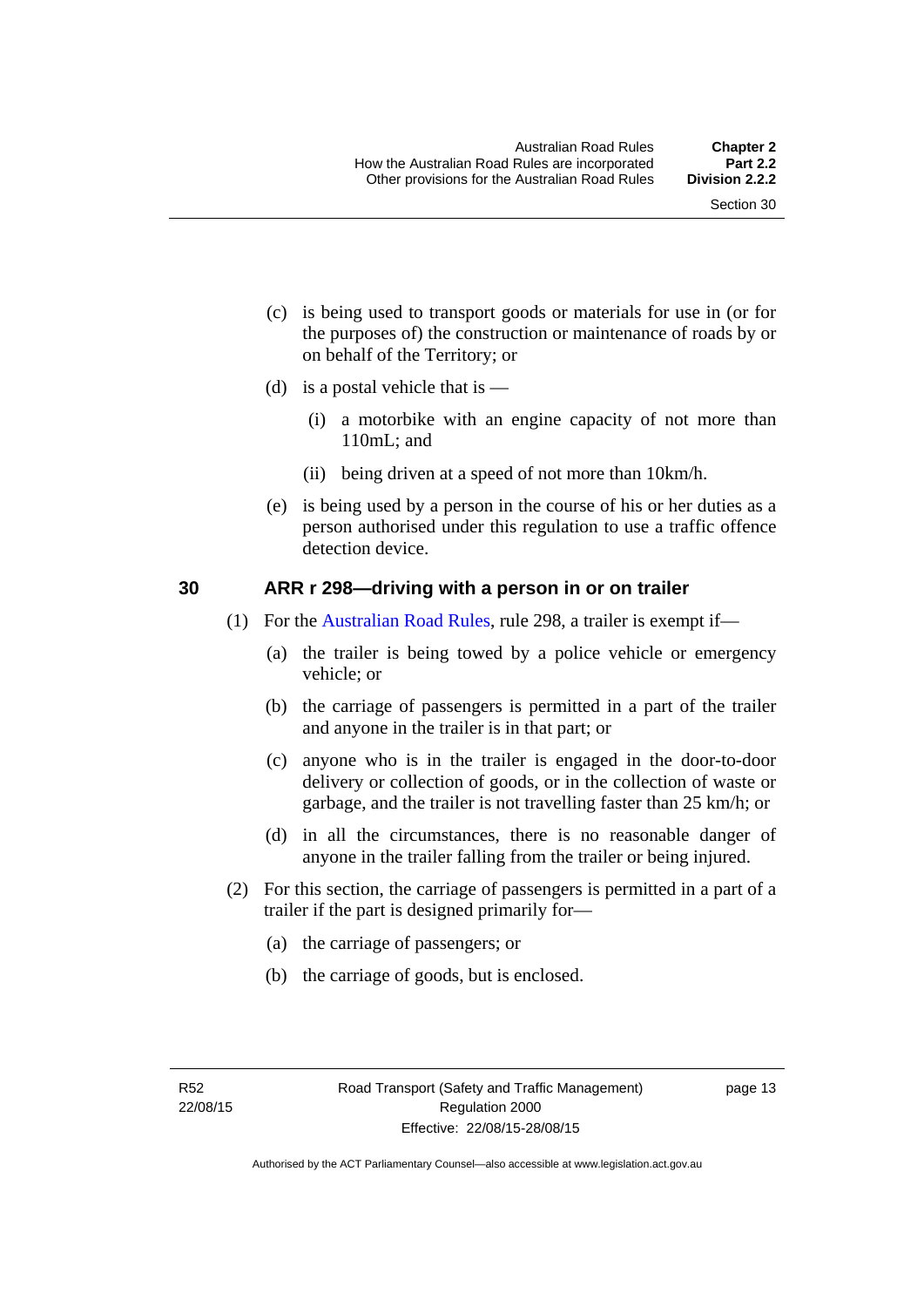(3) In this section:

*enclosed*, for a part of a trailer, means enclosed by—

- (a) the structure of the trailer; or
- (b) a canopy, cage or other device fitted to the trailer that is of a kind approved by the road transport authority under section 66 (1) (f) (Approvals etc by road transport authority).

*in* includes on.

#### <span id="page-30-0"></span>**31 ARR r 310 (3), (4)—exemption for road workers etc**

- (1) For the [Australian Road Rules](http://www.legislation.act.gov.au//ni/db_37271/default.asp), rule 310 (3) (b), the road transport authority may authorise a person to engage in speed zoning tests.
- (2) For the [Australian Road Rules,](http://www.legislation.act.gov.au//ni/db_37271/default.asp) rule 310 (4), definition of *roadworks*, the road transport authority may authorise—
	- (a) installation or maintenance work on, above or below a road; or
	- (b) installation or maintenance of a traffic control device; or
	- (c) a traffic survey.
- (3) This section is additional to, and does not limit, any other power of the road transport authority or anyone else under a territory law to authorise something mentioned in this section.
	- *Note* Under the Act, the road transport authority can authorise a person to install or display (or to interfere with, change or remove) a prescribed traffic control device.

#### <span id="page-30-1"></span>**32 ARR r 313—postal workers**

For the [Australian Road Rules,](http://www.legislation.act.gov.au//ni/db_37271/default.asp) rule 313—

 (a) the [Australian Road Rules,](http://www.legislation.act.gov.au//ni/db_37271/default.asp) rule 186 (Stopping in a mail zone) does not apply to the driver of a postal vehicle; and

page 14 Road Transport (Safety and Traffic Management) Regulation 2000 Effective: 22/08/15-28/08/15

R52 22/08/15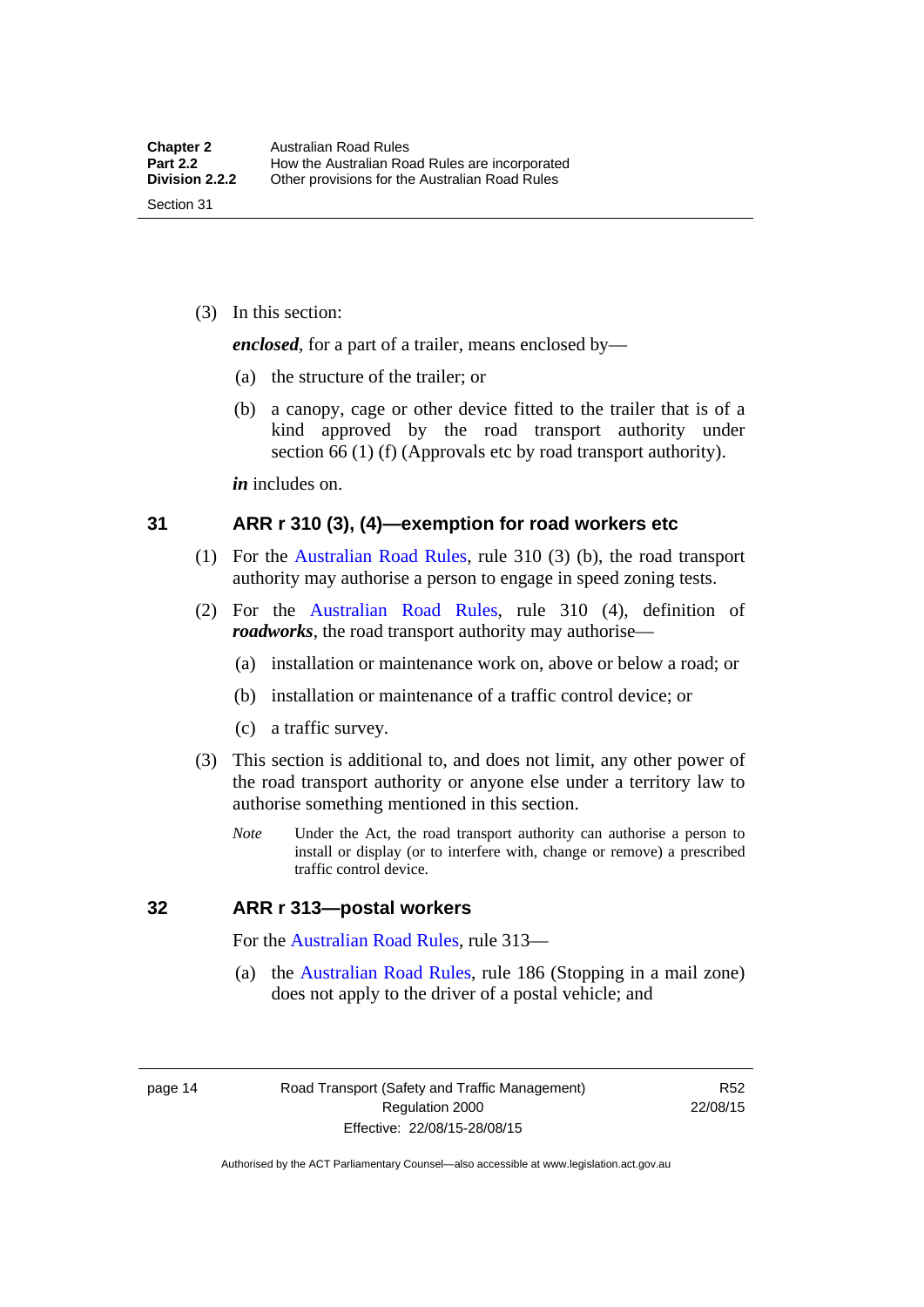- (b) the [Australian Road Rules](http://www.legislation.act.gov.au//ni/db_37271/default.asp), rule 288 (Driving on a path) does not apply to the driver of a postal vehicle if—
	- (i) the vehicle is a motorbike with an engine capacity of not more than 110mL; and
	- (ii) the vehicle is being driven at a speed of not more than  $10km/h$ .

#### <span id="page-31-0"></span>**33 ARR dict—definitions for dictionary**

(1) For the [Australian Road Rules](http://www.legislation.act.gov.au//ni/db_37271/default.asp), dictionary:

*approved bicycle helmet* means a protective helmet for bicycle riders that is approved by the road transport authority under section 66 (1) (a) (Approvals etc by road transport authority).

*approved seatbelt* means a seatbelt that complies with ADR 4 or ADR 68.

*authorised person,* for a provision of the [Australian Road Rules](http://www.legislation.act.gov.au//ni/db_37271/default.asp), means a person who is appointed as, or prescribed to be, an authorised person under the *[Road Transport \(General\) Act 1999](http://www.legislation.act.gov.au/a/1999-77)* for the [Australian Road Rules](http://www.legislation.act.gov.au//ni/db_37271/default.asp) or the provision.

#### *emergency worker* means—

- (a) a member of the ambulance service rendering or providing transport for sick or injured people; or
- (b) a member of the ambulance service, the fire brigade, the rural fire service or the SES providing transport in an emergency; or
- (c) a person who is declared by the road transport authority under section 66 (1) (g) (Approvals etc by road transport authority) to be an emergency worker.

*mechanical signalling device*, in relation to a vehicle, means a device that—

(a) is fitted to the vehicle; and

R52 22/08/15 page 15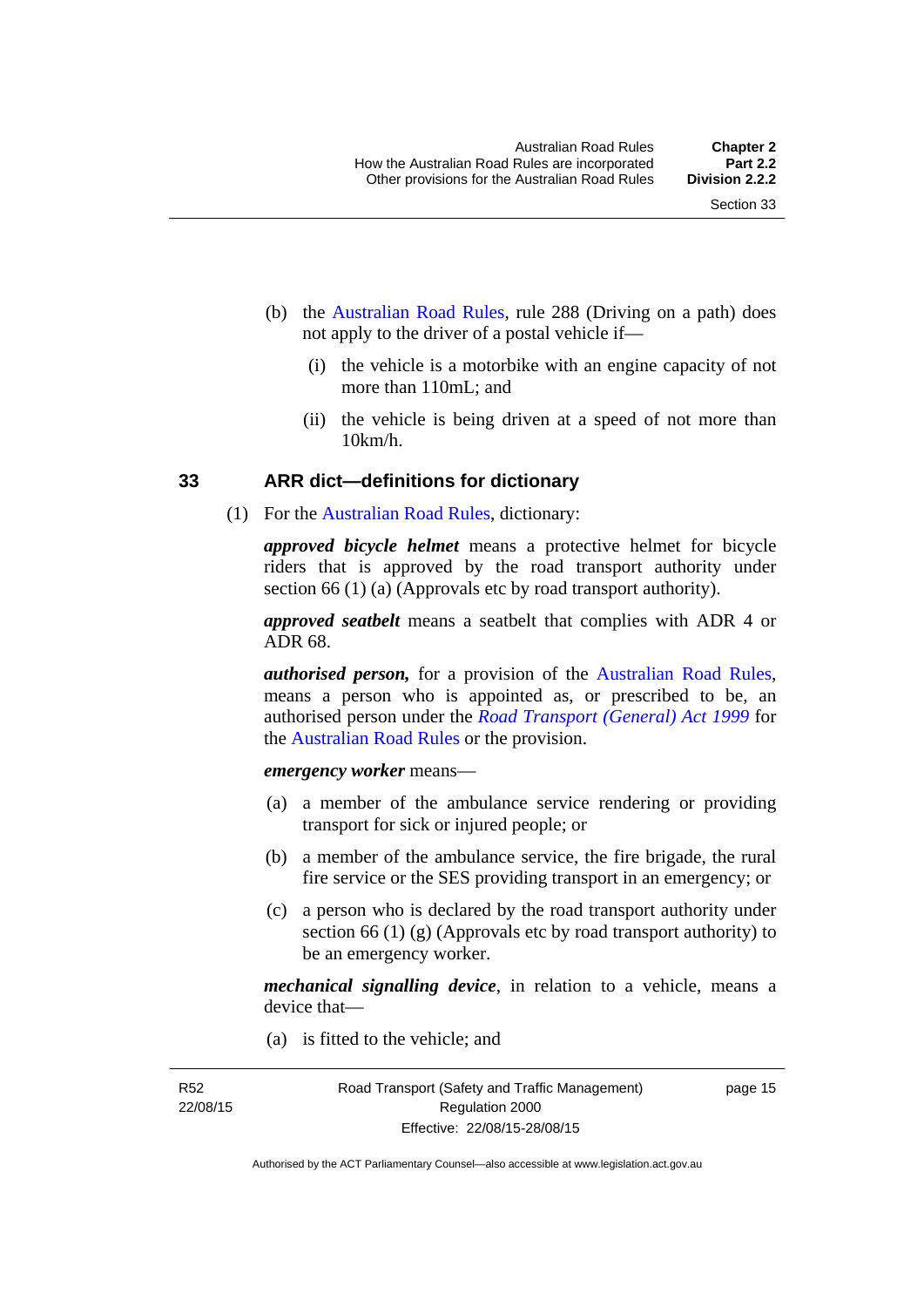Section 33

 (b) is a mechanical signalling device or turn signal that complies with the *[Road Transport \(Vehicle Registration\)](http://www.legislation.act.gov.au/sl/2000-12)  [Regulation 2000](http://www.legislation.act.gov.au/sl/2000-12)*, schedule 1.

*oversize vehicle* means a vehicle with a dimension that, including the dimension of any load, exceeds a relevant dimension limit under—

- (a) the *[Heavy Vehicle National Law \(ACT\)](http://www.legislation.act.gov.au/a/db_49155/default.asp)*; or
- (b) the *[Road Transport \(Vehicle Registration\) Regulation 2000](http://www.legislation.act.gov.au/sl/2000-12)*.
- *Note* A reference to an Act includes a reference to the statutory instruments made or in force under the Act, including any regulation (see [Legislation Act,](http://www.legislation.act.gov.au/a/2001-14) s 104).

*police officer*—see the [Legislation Act](http://www.legislation.act.gov.au/a/2001-14), dictionary, part 1.

*postal worker* means an employee of Australia Post or anyone else engaged by Australia Post to deliver post.

*public bus*—see the *[Road Transport \(Public Passenger Services\)](http://www.legislation.act.gov.au/a/2001-62)  [Act 2001](http://www.legislation.act.gov.au/a/2001-62)*, dictionary.

*taxi*—

- (a) see the *[Road Transport \(Public Passenger Services\) Act 2001](http://www.legislation.act.gov.au/a/2001-62)*, section 45 (Meaning of *taxi*); and
- (b) except in the [Australian Road Rules,](http://www.legislation.act.gov.au//ni/db_37271/default.asp) rule 182 (which is about stopping in taxi zones), includes a hire car.
- (2) For the [Australian Road Rules](http://www.legislation.act.gov.au//ni/db_37271/default.asp), dictionary, definition of *GVM*, paragraph (b):

#### *vehicle registration authority* means:

- (a) the road transport authority; or
- (b) the corresponding authority of another jurisdiction.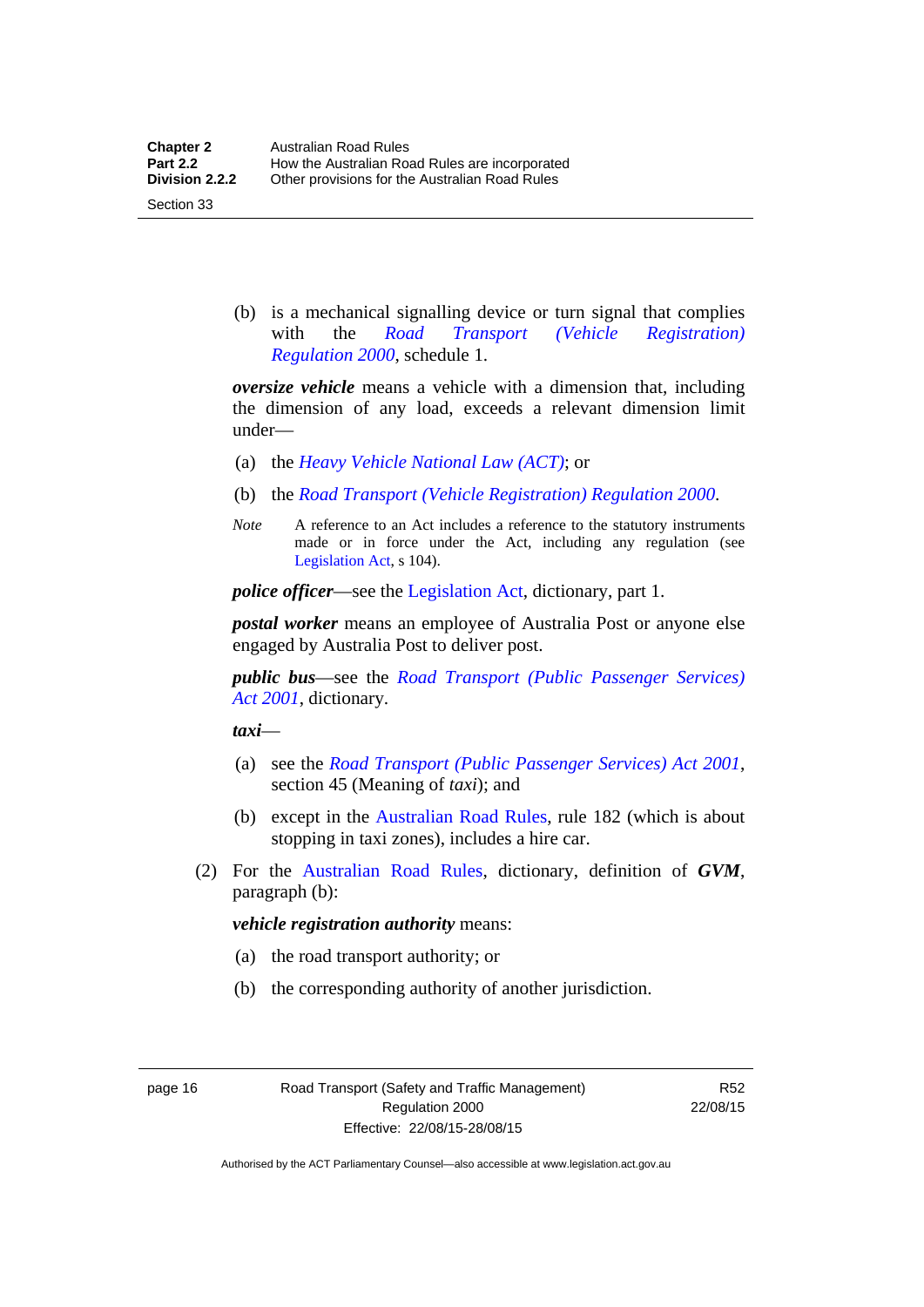(3) For the [Australian Road Rules,](http://www.legislation.act.gov.au//ni/db_37271/default.asp) dictionary, definition of *hazard warning lights*:

*another law of this jurisdiction* means the *[Road Transport \(Vehicle](http://www.legislation.act.gov.au/sl/2000-12)  [Registration\) Regulation 2000](http://www.legislation.act.gov.au/sl/2000-12)*, schedule 1.

- (4) For the [Australian Road Rules](http://www.legislation.act.gov.au//ni/db_37271/default.asp), dictionary, definition of *portable warning triangle*, a portable warning triangle is approved if it—
	- (a) is in the form of an equilateral triangle; and
	- (b) has a minimum height of 300mm; and
	- (c) has, on the front and back, red reflecting sheeting or material, or 9 red reflectors arranged in a triangular shape, causing a red reflection that would be clearly visible to a driver at night when the upper beam of light from any headlight on the vehicle (complying with the relevant provisions to the *[Road](http://www.legislation.act.gov.au/sl/2000-12)  [Transport \(Vehicle Registration\) Regulation 2000](http://www.legislation.act.gov.au/sl/2000-12)*), schedule 1 is projected directly onto the sign from a distance of 200m; and
	- (d) is of a robust and durable construction, capable of being readily erected to stand in an upright position and capable of remaining unaffected (to any material degree) by any reasonable force of wind or variation in weather conditions.
- (5) In this section:

*ADR* (or *Australian Design Rule*)—see the *[Road Transport](http://www.legislation.act.gov.au/sl/2000-12)  [\(Vehicle Registration\) Regulation 2000](http://www.legislation.act.gov.au/sl/2000-12)*, schedule 1, section 1.11 and section 1.13.

*Note* The *[Road Transport \(Vehicle Registration\) Regulation 2000](http://www.legislation.act.gov.au/sl/2000-12)* defines *ADR* as a national standard under the *[Motor Vehicle Standards](http://www.comlaw.gov.au/Series/C2004A03813)  [Act 1989](http://www.comlaw.gov.au/Series/C2004A03813)* (Cwlth).

page 17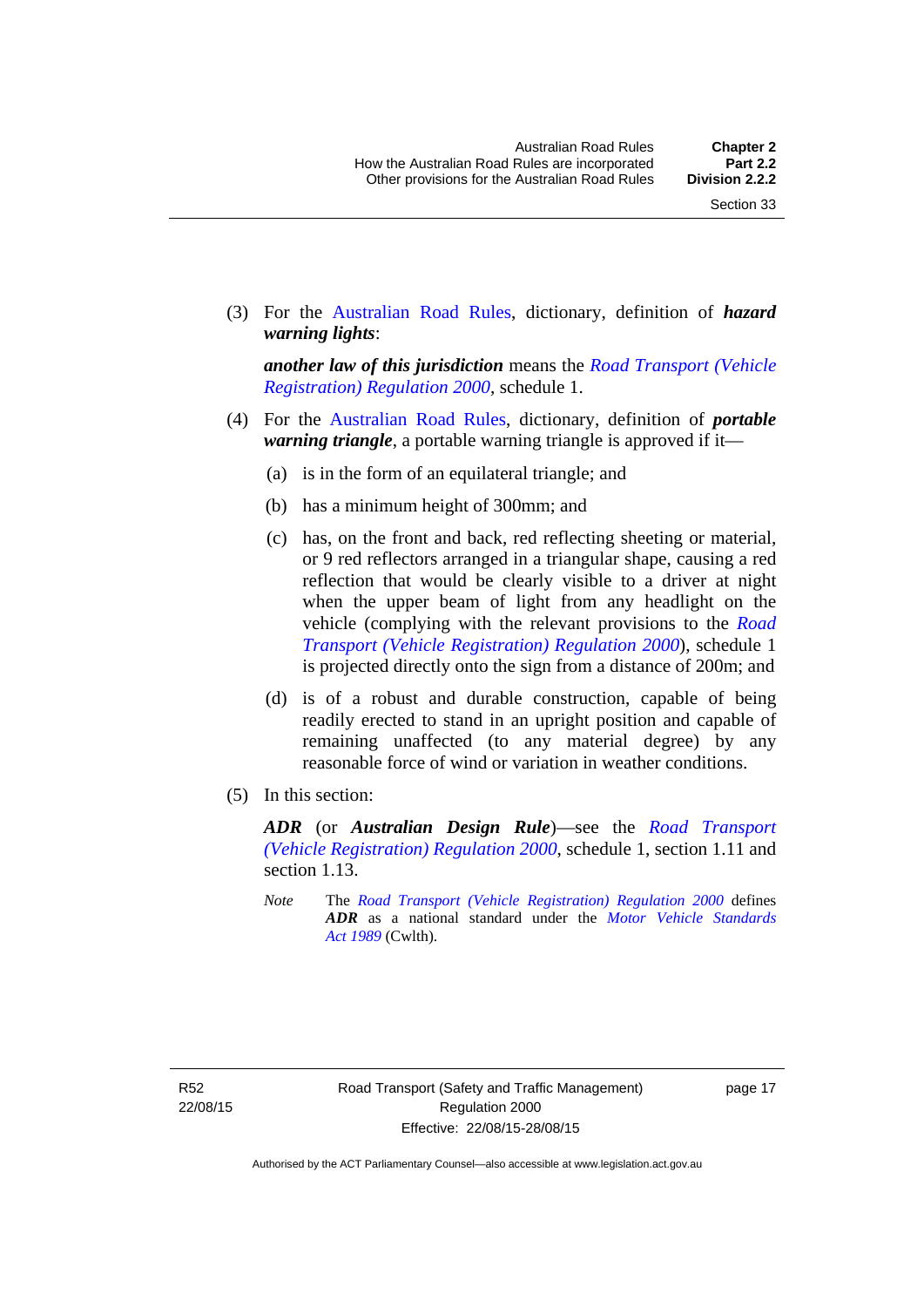**Chapter 2 Australian Road Rules**<br>**Part 2.3 Additional ACT road rules Part 2.3** Additional ACT road rules<br>**Division 2.3.1** Noise and other nuisances **Division 2.3.1** Noise and other nuisances

Section 37

# <span id="page-34-0"></span>**Part 2.3 Additional ACT road rules**

*Note* The [Australian Road Rules](http://www.legislation.act.gov.au//ni/db_37271/default.asp) are not completely self-contained and need to be read with associated laws of each jurisdiction. This part sets out some of the associated laws that are particular to the ACT. Provisions of Acts and other regulations included in the road transport legislation contain other provisions that are particular to the ACT.

## <span id="page-34-1"></span>**Division 2.3.1 Noise and other nuisances**

#### <span id="page-34-2"></span>**37 Making unnecessary engine noise**

The driver of a motor vehicle on a road must not make unnecessary noise by turning on, running or failing to turn off the vehicle's engine.

Maximum penalty: 20 penalty units.

*Note* Under the [Australian Road Rules,](http://www.legislation.act.gov.au//ni/db_37271/default.asp) r 291 it is an offence to start or drive a vehicle in a way that makes unnecessary noise or smoke.

#### <span id="page-34-3"></span>**38 Emission of waste oil or grease**

 (1) A person must not use a motor vehicle or trailer on a road unless adequate precautions have been taken to prevent waste oil or grease from the machinery or from any other part of the vehicle from dropping onto the roadway.

Maximum penalty: 20 penalty units.

- *Note* The [Australian Road Rules,](http://www.legislation.act.gov.au//ni/db_37271/default.asp) r 293 requires the driver of a vehicle to remove oil or grease that falls from the vehicle in certain circumstances.
- (2) Without limiting the liability of anyone else, the responsible person for a motor vehicle or trailer must take reasonable steps to prevent a contravention of subsection (1) in relation to the vehicle.

Maximum penalty: 20 penalty units.

page 18 Road Transport (Safety and Traffic Management) Regulation 2000 Effective: 22/08/15-28/08/15

R52 22/08/15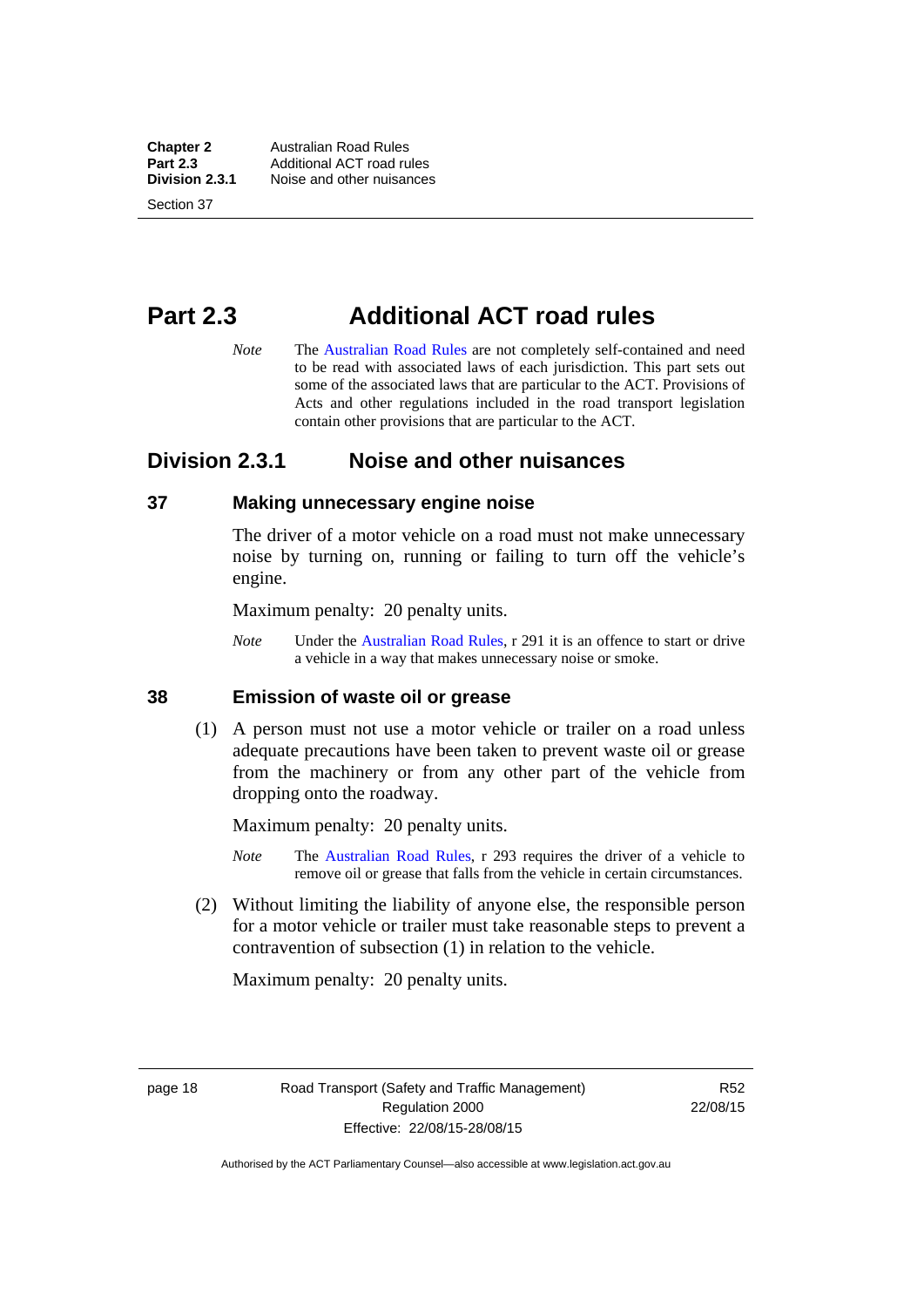## <span id="page-35-0"></span>**Division 2.3.2 Driver and passenger safety**

## <span id="page-35-1"></span>**39 Safety of persons on trailers**

 (1) A person must not travel on a road in or on any part of a trailer that is not a part designed primarily for the carriage of passengers or goods.

Maximum penalty: 20 penalty units.

 (2) A person must not travel on a road in or on any part of a trailer that is a part designed primarily for the carriage of goods if the part is not enclosed.

Maximum penalty: 20 penalty units.

- (3) This section does not apply to a person—
	- (a) who is in or on a police vehicle or emergency vehicle; or
	- (b) engaged in the door-to-door delivery or collection of goods, or in the collection of waste or garbage, in or on a trailer that is not travelling faster than 25km/h; or
	- (c) if, in all the circumstances, there is a no reasonable danger of the person falling or being thrown from the trailer, or being injured, because the person is travelling in a way prohibited by this section.
- (4) In this section:

*enclosed*, for a part of a trailer, means enclosed by—

(a) the structure of the trailer; or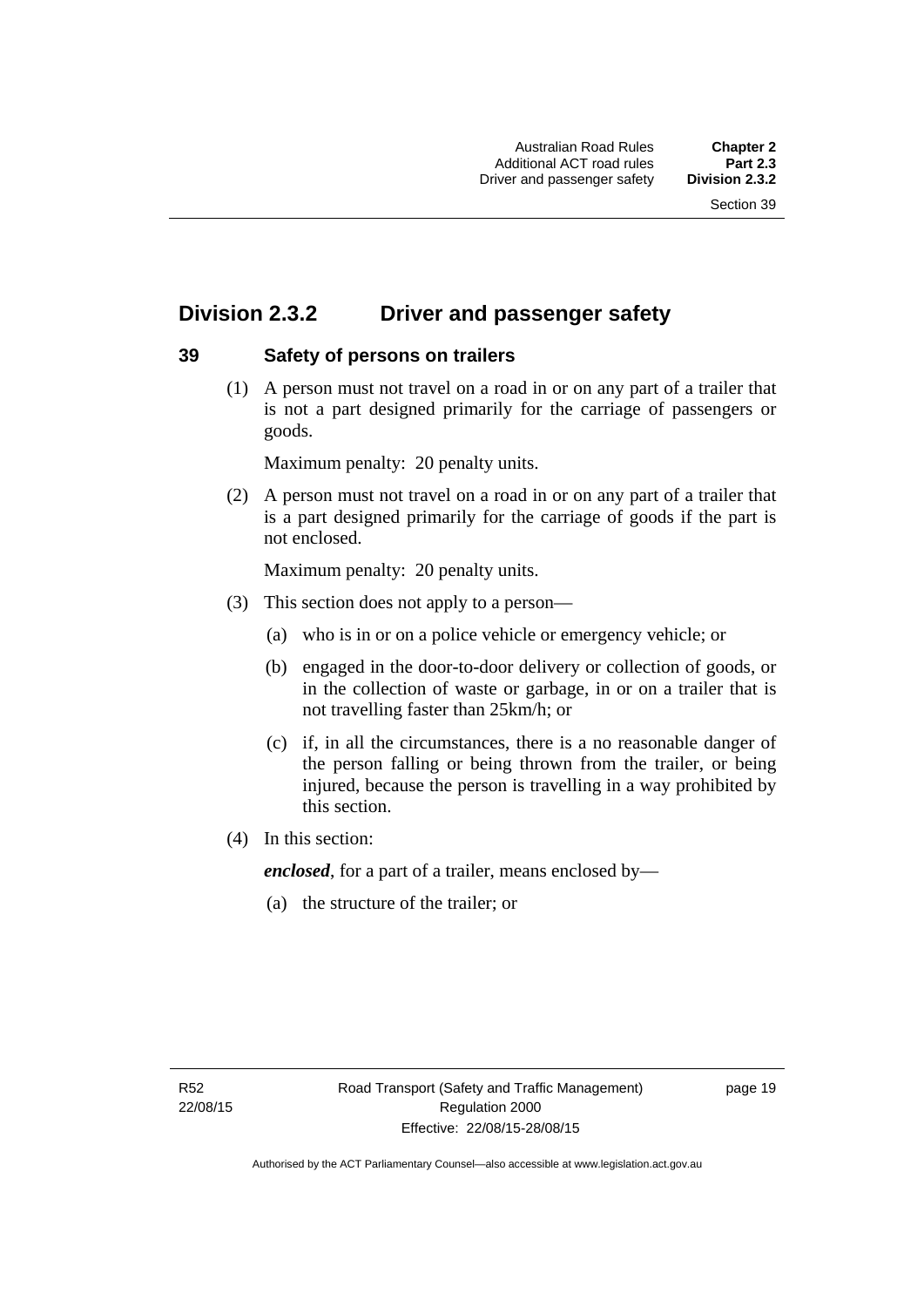Section 40

 (b) a canopy, cage or other device fitted to the trailer that is of a kind approved by the road transport authority under section 66 (1) (f) (Approvals etc by road transport authority).

*Note* The [Australian Road Rules](http://www.legislation.act.gov.au//ni/db_37271/default.asp), r 298 prohibits a driver from driving a motor vehicle towing a trailer with a person in or on the trailer, unless the trailer is exempt from the rule under another law of this jurisdiction. Section 30 provides the exemption from the rule.

#### **40 Passengers in sidecars to be seated**

 (1) A passenger in a sidecar attached to a motorbike that is moving, or is stationary but not parked, on a road must sit in a place in the sidecar designed for use by a passenger.

Maximum penalty: 20 penalty units.

 (2) The rider of a motorbike must not ride with a passenger in a sidecar unless the passenger complies with subsection (1).

Maximum penalty: 20 penalty units.

## **Division 2.3.3 Trailers and towing**

- *Note* The following rules of the [Australian Road Rules](http://www.legislation.act.gov.au//ni/db_37271/default.asp) apply to the towing of vehicles:
	- r 216 (which is about the lights that must be used when towing a vehicle at night or in hazardous weather conditions)
	- r 254 (which is about the towing of bicycles)
	- r 257 (which is about riding with a person on a bicycle trailer)
	- r 292 (which is about towing a vehicle with an insecure or overhanging load)
	- r 294 (which is about keeping control of a motor vehicle or trailer being towed)
	- r 295 (which is about towing another vehicle with a towline)
	- r 298 (which is about driving with a person in a trailer)
	- r 312 (which provides certain exemptions for tow truck drivers).

page 20 Road Transport (Safety and Traffic Management) Regulation 2000 Effective: 22/08/15-28/08/15

R52 22/08/15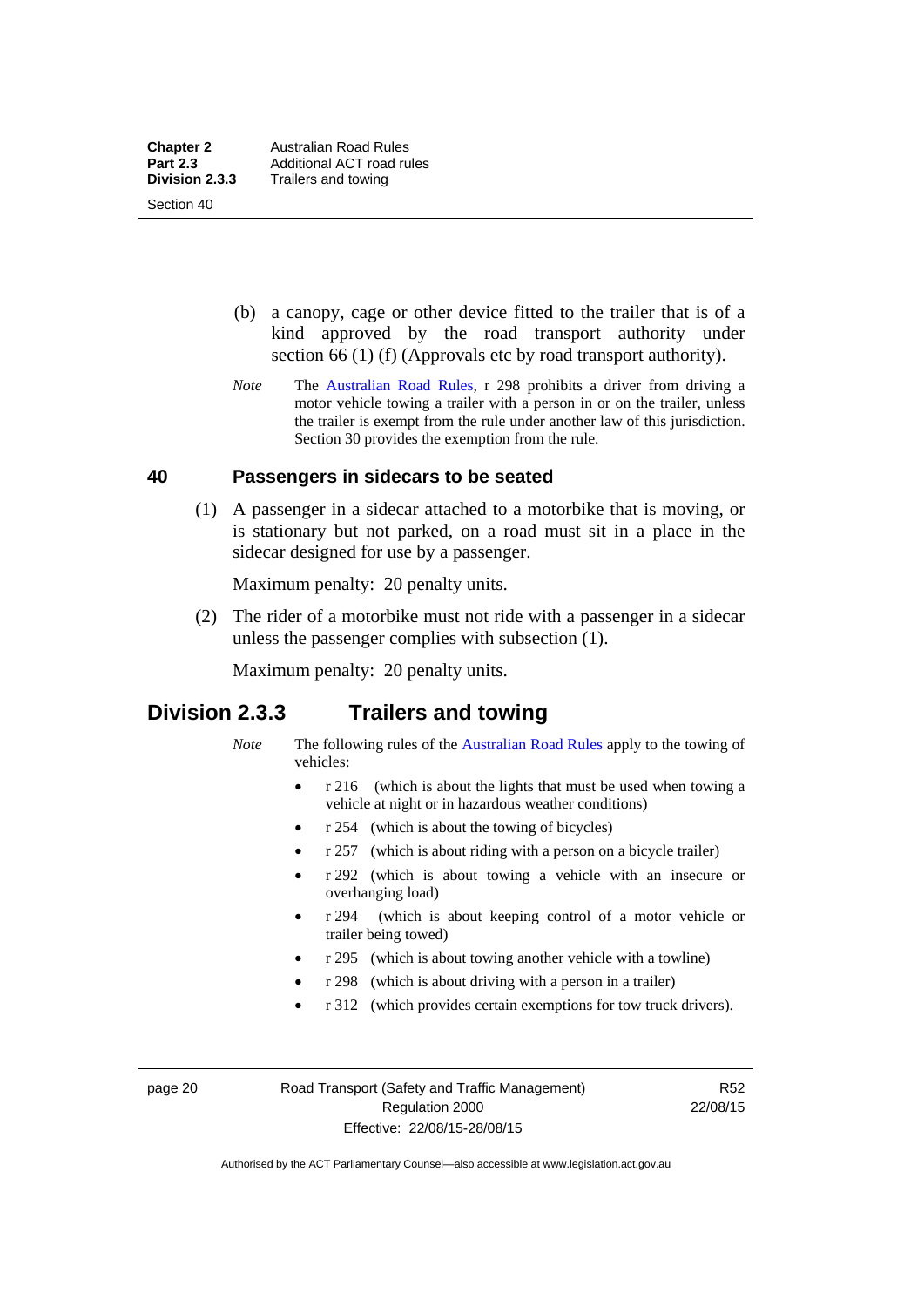#### **41 Number of vehicles that may be drawn**

 (1) The driver of an articulated vehicle must not tow any other vehicle on a road.

Maximum penalty: 20 penalty units.

 (2) The driver of a motor vehicle must not tow more than 1 other vehicle on a road.

Maximum penalty: 20 penalty units.

- (3) The road transport authority may exempt a vehicle or person from subsection (1) or (2).
- (4) Subsection (2) does not apply in relation to a tow truck that is towing an articulated vehicle (other than a B-double or road train) if—
	- (a) the articulated vehicle has broken down on a road and it is necessary for it to be towed away; or
	- (b) the articulated vehicle has been involved in a crash on a road and it is necessary for it to be towed away.
- (5) Subsection (2) does not apply to a motor vehicle that is towing another vehicle using a lift and tow trailer if—
	- (a) the other vehicle is partly supported by the lift and tow trailer; and
	- (b) the vehicle is not towed at faster than 60 km/h; and
	- (c) the combined weight of the towed vehicle and the lift and tow trailer is not more than the unladen weight of the towing vehicle.
- (6) Subsection (2) does not apply to—
	- (a) a tractor-harvester-cutting head trailer combination; or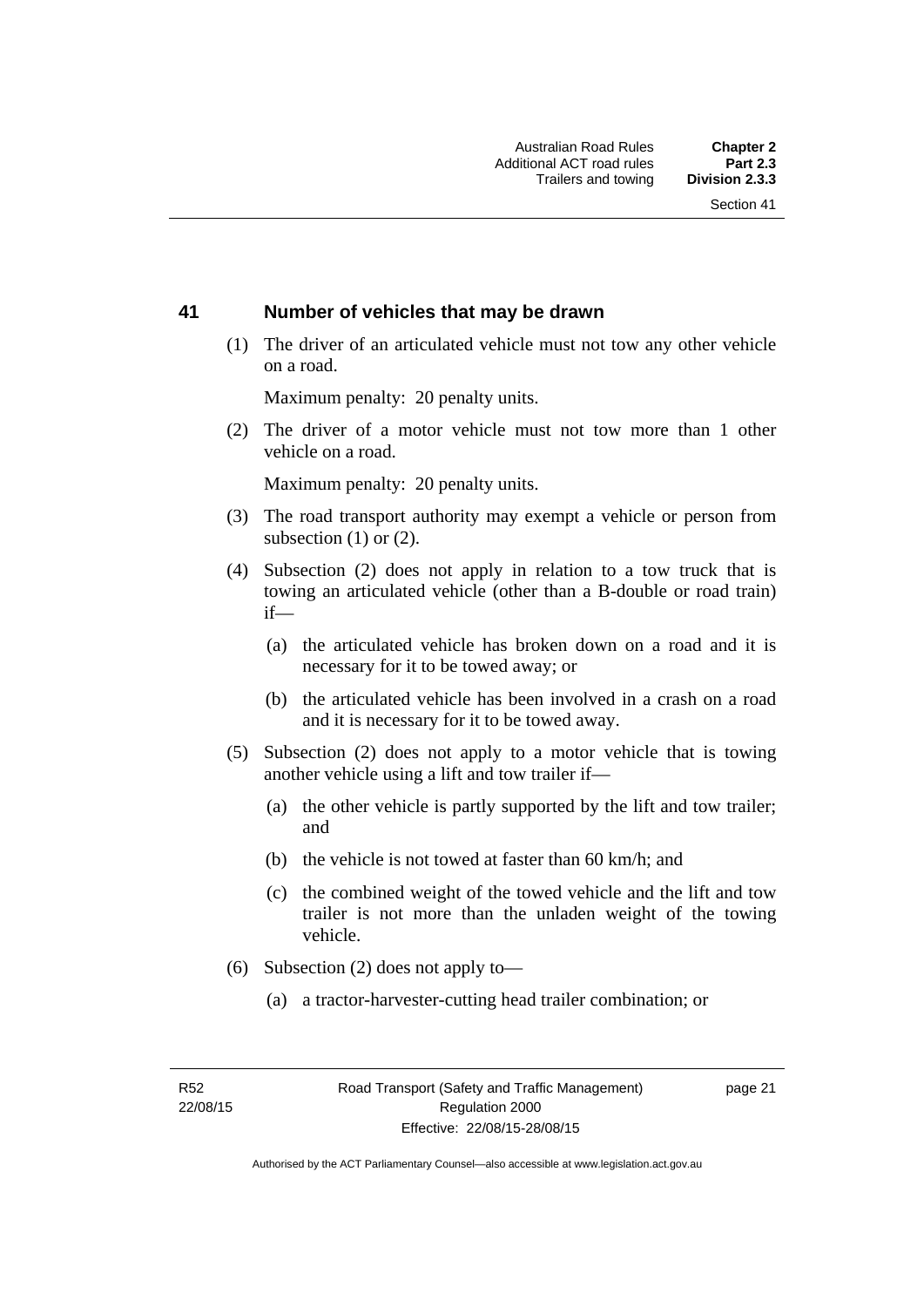Section 42

- (b) a tractor with multiple implements attached, if the implements are normally used as a single unit when performing agricultural operations; or
- (c) a tractor and implement combination towing a fuel trailer or laser tower; or
- (d) an articulated low-loader consisting of a prime mover towing a converter dolly and a semitrailer; or
- (e) a B-double, dog trailer or road train.

#### **42 Towing by vehicles under 4.5t**

- (1) The driver of a motor vehicle (the *towing vehicle*) must not tow another vehicle (the *towed vehicle*) on a road if the laden weight of the towed vehicle is more than—
	- (a) the capacity of the towing attachment fitted to the towing vehicle; or
	- (b) the maximum laden weight for the towed vehicle.

Maximum penalty: 20 penalty units.

- (2) Subsection (1) does not apply to the driver if the towing vehicle has a GVM over 4.5t.
- (3) The road transport authority may exempt a vehicle or person from subsection  $(1)$ .
- (4) In this section:

*maximum laden weight*, for the towed vehicle, means—

 (a) the maximum laden weight for a towed vehicle specified by the manufacturer of the towing vehicle in relation to the towing vehicle; or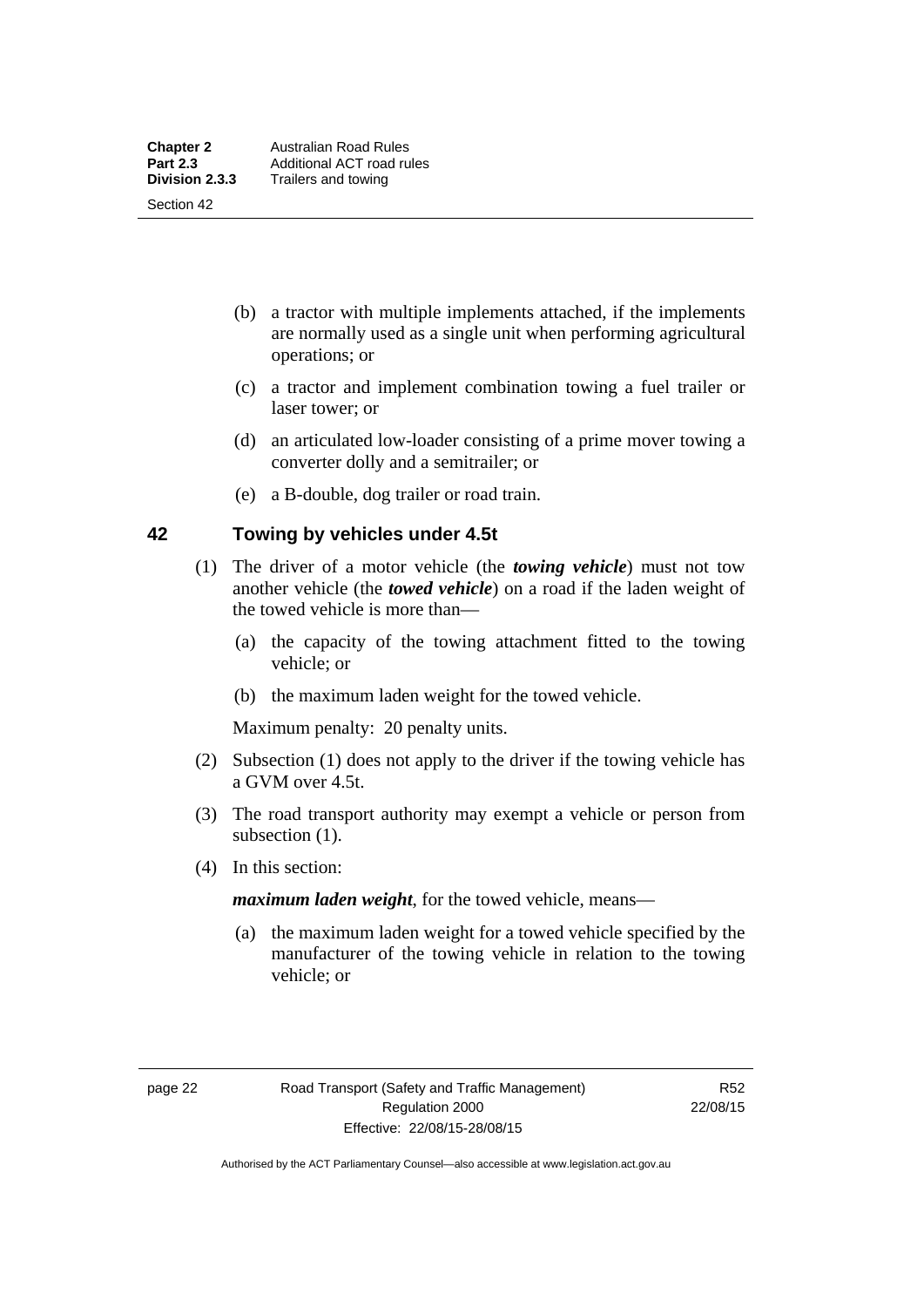- (b) if there is no such specification by the manufacturer, the manufacturer of the vehicle cannot be identified or the specification is not appropriate because the towing vehicle has been modified—
	- (i) 1.5 times the unladen weight of the towing vehicle if the towed vehicle is fitted with a braking system that is working properly; or
	- (ii) the unladen weight of the towing vehicle in any other case.

# **Division 2.3.4 Lights on vehicles**

- *Note* The following rules of the [Australian Road Rules](http://www.legislation.act.gov.au//ni/db_37271/default.asp) apply to lights on vehicles:
	- r 215 (which is about using lights when driving at night or in hazardous weather conditions)
	- r 216 (which is about the lights that must be used when towing a vehicle at night or in hazardous weather conditions)
	- r 217 (which is about using rear fog lights)
	- r 218 (which is about using headlights on high-beam)
	- r 219 (which is about not using lights to dazzle other road users)
	- r 220 (which is about the use of lights on a vehicle that is stopped)
	- r 221 (which is about using hazard warning lights)
	- r 222 (which is about the use of warning lights on buses carrying children)
	- r 223 (which is about using lights when riding an animal-drawn vehicle at night or in hazardous weather conditions)
	- r 259 (which is about using lights when riding a bicycle at night).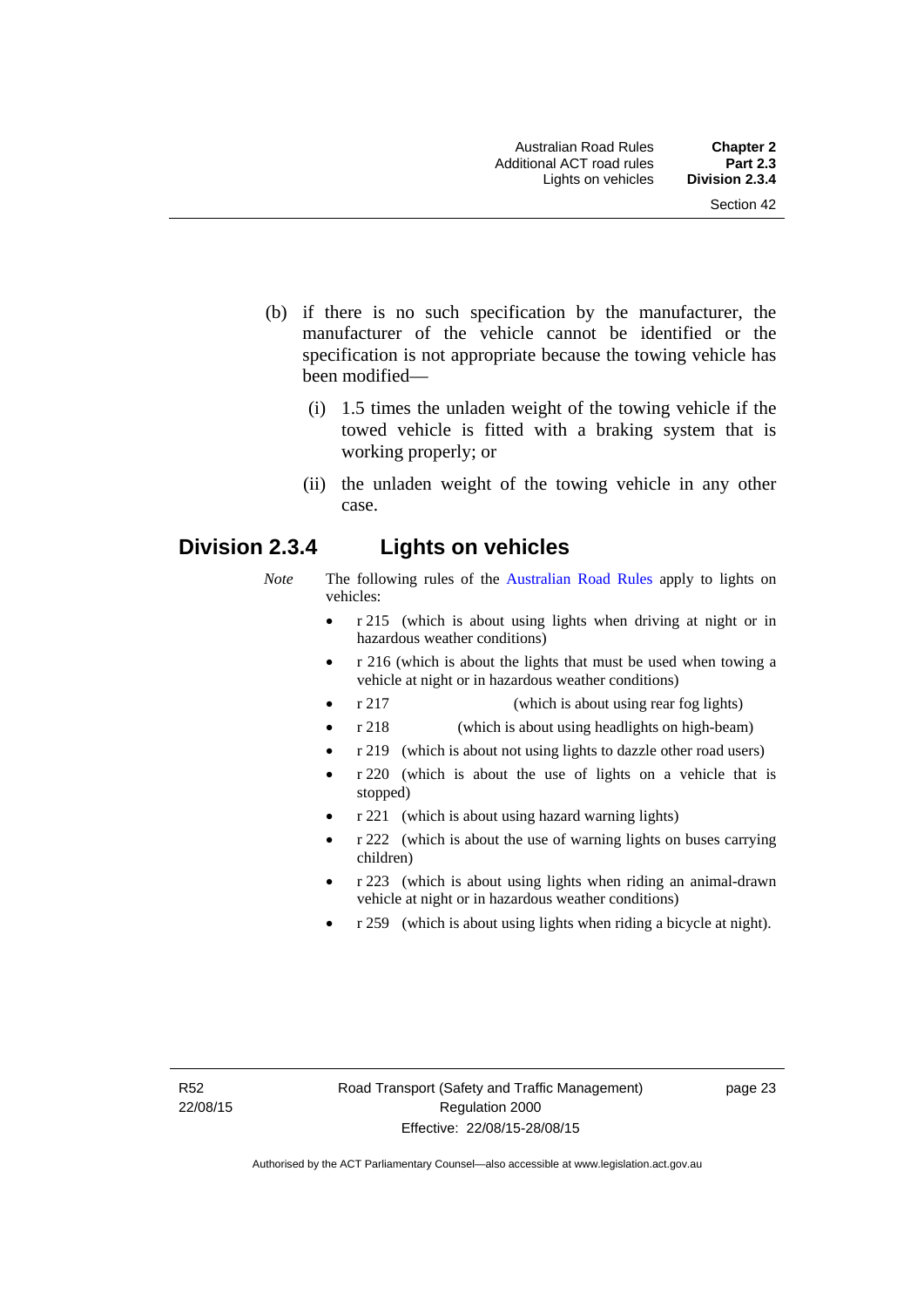Section 43

**43 Lights on motor vehicles generally**

- (1) The driver of a motor vehicle fitted with a spotlight or searchlight must not operate the light, or allow it to be operated, on a road unless—
	- (a) the vehicle is stationary, the light is operated only for examining or making adjustments or repairs to a vehicle, and light from it is not projected further than 6m; or
	- (b) the light is operated for the temporary purpose of reading or looking for a notice, sign, house number or something similar; or
	- (c) the vehicle is a police vehicle; or
	- (d) the vehicle is being used by the Territory, the Commonwealth or any public authority.

Maximum penalty: 20 penalty units.

- (2) The driver of a motor vehicle fitted with an additional headlight permitted to be fitted under the *[Road Transport \(Vehicle](http://www.legislation.act.gov.au/sl/2000-12)  [Registration\) Regulation 2000](http://www.legislation.act.gov.au/sl/2000-12)*, schedule 1 must not operate the headlight, or allow it to be operated, if—
	- (a) the vehicle is being driven on a length of road in a built-up area; or
	- (b) the driver is driving less than—
		- (i) 200m behind a vehicle travelling in the same direction as the driver; or
		- (ii) 200m from an oncoming vehicle.

Maximum penalty: 20 penalty units.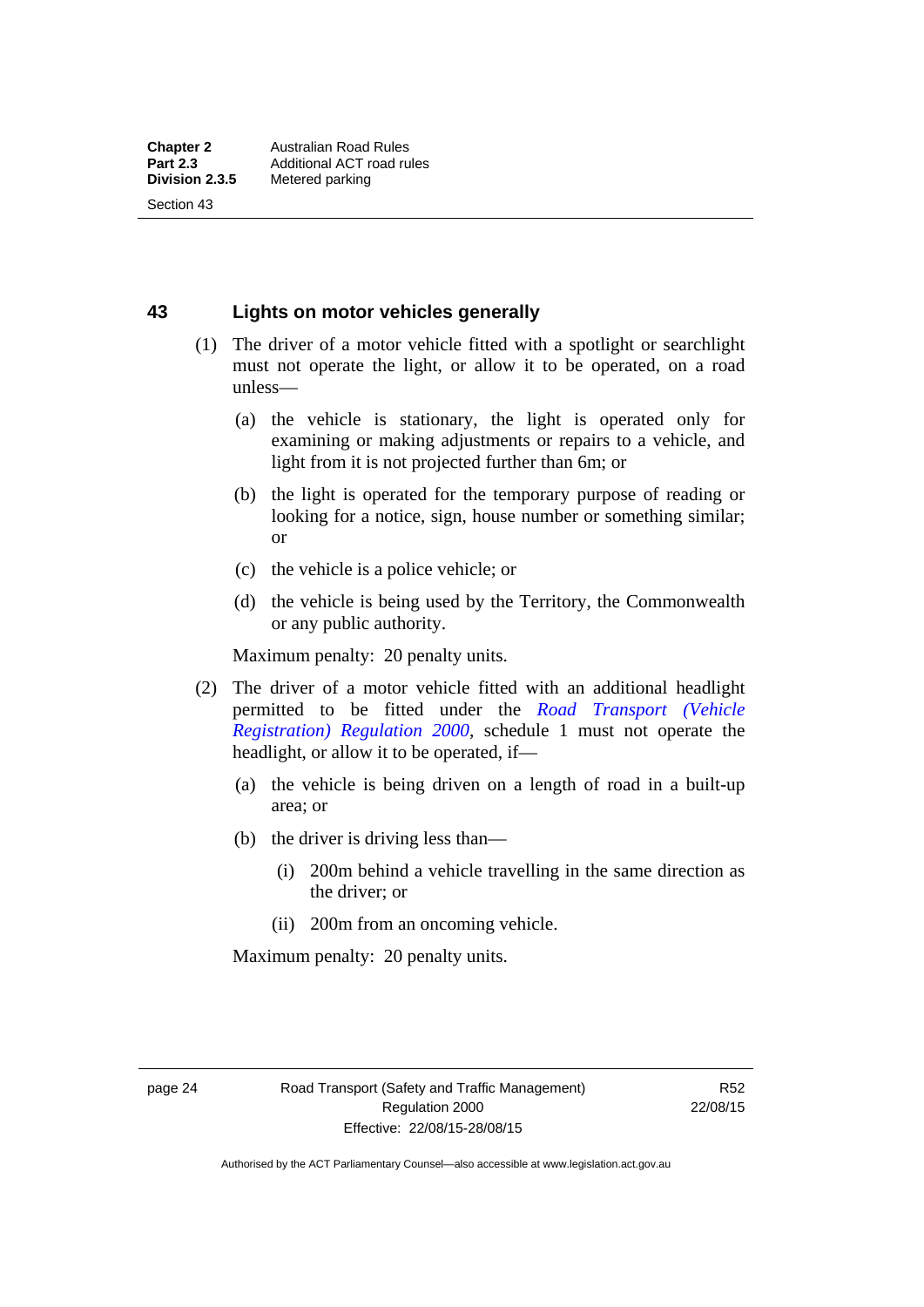# **Division 2.3.5 Metered parking**

- *Note* The rules of the [Australian Road Rules](http://www.legislation.act.gov.au//ni/db_37271/default.asp) that apply to the parking of vehicles include the following:
	- r 189 (which is about double parking)
	- r 203 (which is about stopping in a parking area for people with disabilities)
	- r 205 (which is about parking for longer than indicated)
	- r 207 (which is about parking where fees are payable)
	- r 208 (which is about parallel parking on a road, except in a median strip parking area)
	- r 209 (which is about parallel parking in a median strip parking area)
	- r 210 (which is about angle parking)
	- r 211 (which is about parking in parking bays).

### **44 Metered parking—parking in spaces**

- (1) A driver commits an offence if—
	- (a) the driver parks in a metered parking area; and
	- (b) the driver's vehicle is not parked in a metered parking space.

Maximum penalty: 20 penalty units.

 (2) A driver must not park the driver's vehicle in a metered parking space if another vehicle is parked in the space.

Maximum penalty: 20 penalty units.

 (3) A driver who parks in a metered parking space must position the driver's vehicle completely within the space.

Maximum penalty: 20 penalty units.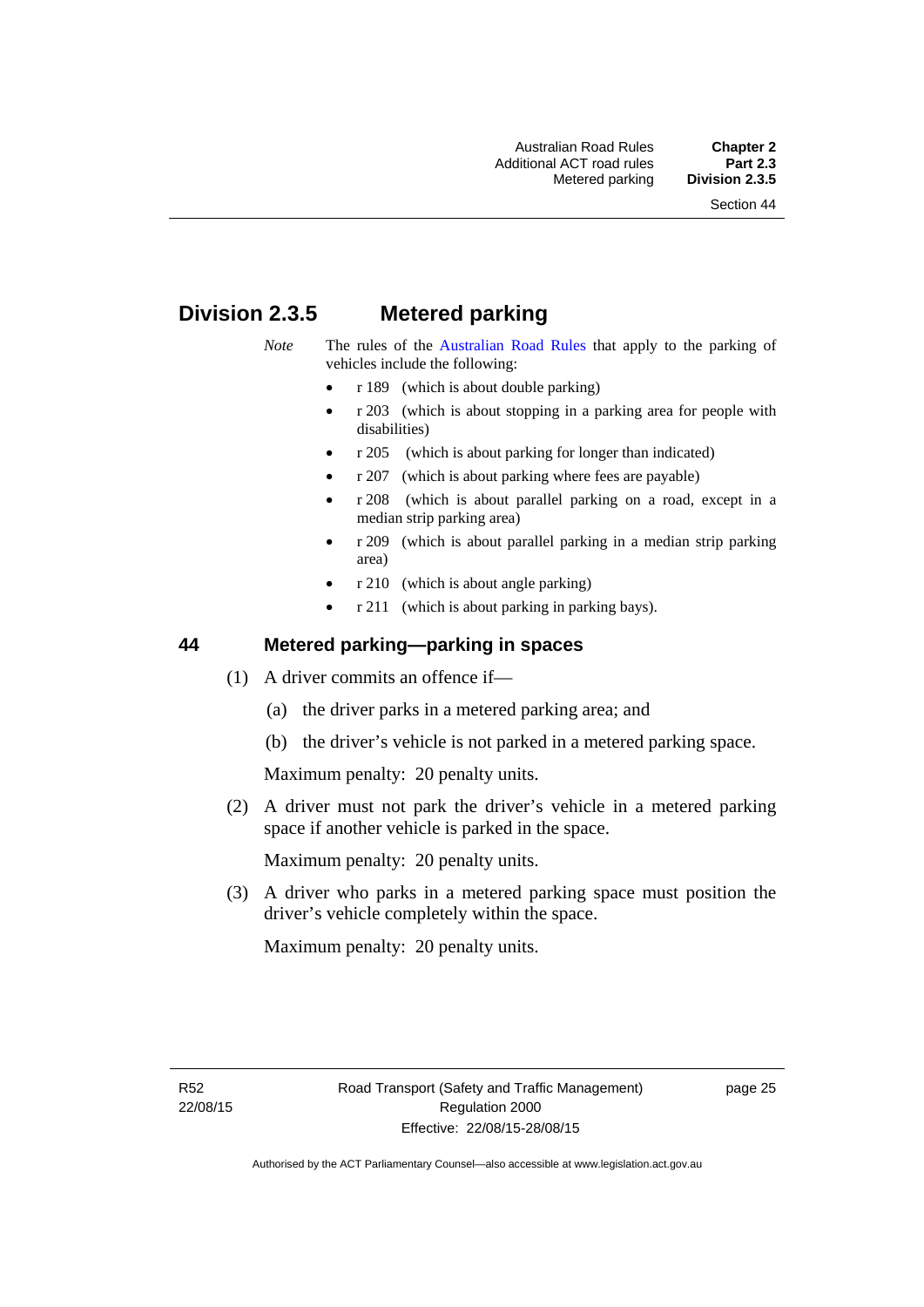Section 44A

### **44A Metered parking—parking fees**

 (1) A driver must not park in a metered parking space without paying the relevant parking fee for the space.

Maximum penalty: 20 penalty units.

- (2) A driver does not commit an offence against subsection (1) if—
	- (a) the relevant parking fee for the metered parking space is paid immediately after the driver parks the driver's vehicle in the metered parking space; or
	- (b) the parking meter for the metered parking space indicates that the period for which parking in the space has been paid for has not expired; or
	- (c) the parking meter for the metered parking space—
		- (i) is not working; or
		- (ii) is covered with a parking meter hood bearing the words 'out of order time limit applies'.
	- *Note* For other exceptions to s (1), see s 45.

#### **44B Metered parking—maximum length of stay**

 (1) A driver must not allow the driver's vehicle to remain parked in a metered parking space if the parking meter for the space indicates that the period for which parking in the space has been paid for has expired.

Maximum penalty: 20 penalty units.

*Note* For exceptions to s (1), see s 45.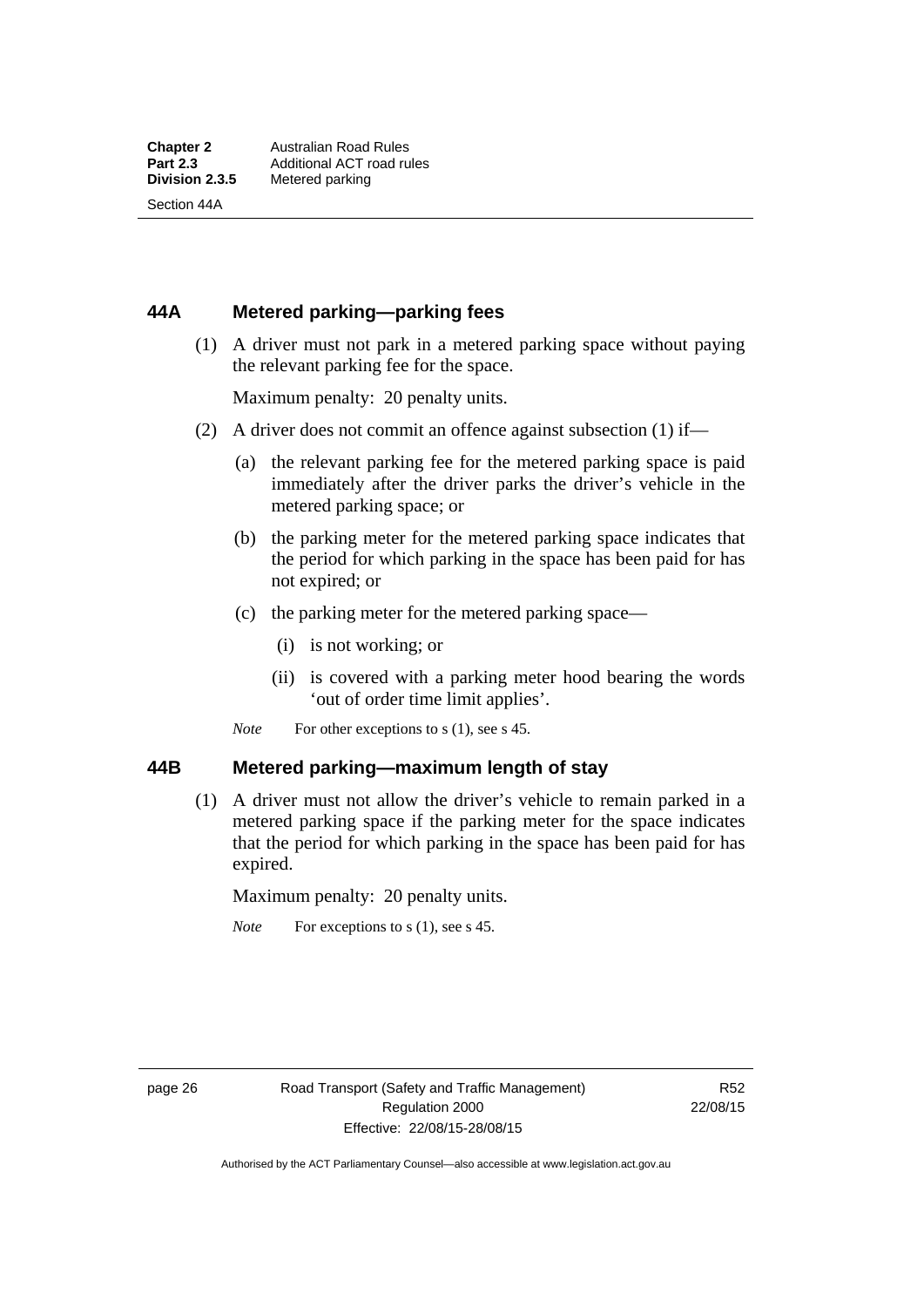(2) A driver must not allow the driver's vehicle to remain parked in a metered parking space for longer than the period (if any) indicated on the metered parking signs applying to the space as the maximum period for which a vehicle may be parked in the space.

Maximum penalty: 20 penalty units.

*Note* For exceptions to s (2), see s 45.

#### **45 Metered parking—exceptions to s 44A and s 44B**

Section 44A (Metered parking—parking fees) and section 44B (Metered parking—maximum length of stay) do not apply to—

- (a) a driver for any period the driver's vehicle is parked in a metered parking space outside the controlled parking hours for the space; or
- (b) a driver if—
	- (i) the driver's vehicle is parked in a metered parking space; and
	- (ii) the driver displays in or on the vehicle a current mobility parking scheme authority; and
	- (iii) the driver complies with the conditions (if any) of the authority; or
- (c) a driver if—
	- (i) the driver's vehicle is parked in a metered parking space designated by a *permit zone sign* for use by the holder of a stated kind of parking permit; and
	- (ii) the driver displays in or on the vehicle a current parking permit of that kind; and
	- (iii) the driver complies with the conditions (if any) of the permit.

R52 22/08/15 page 27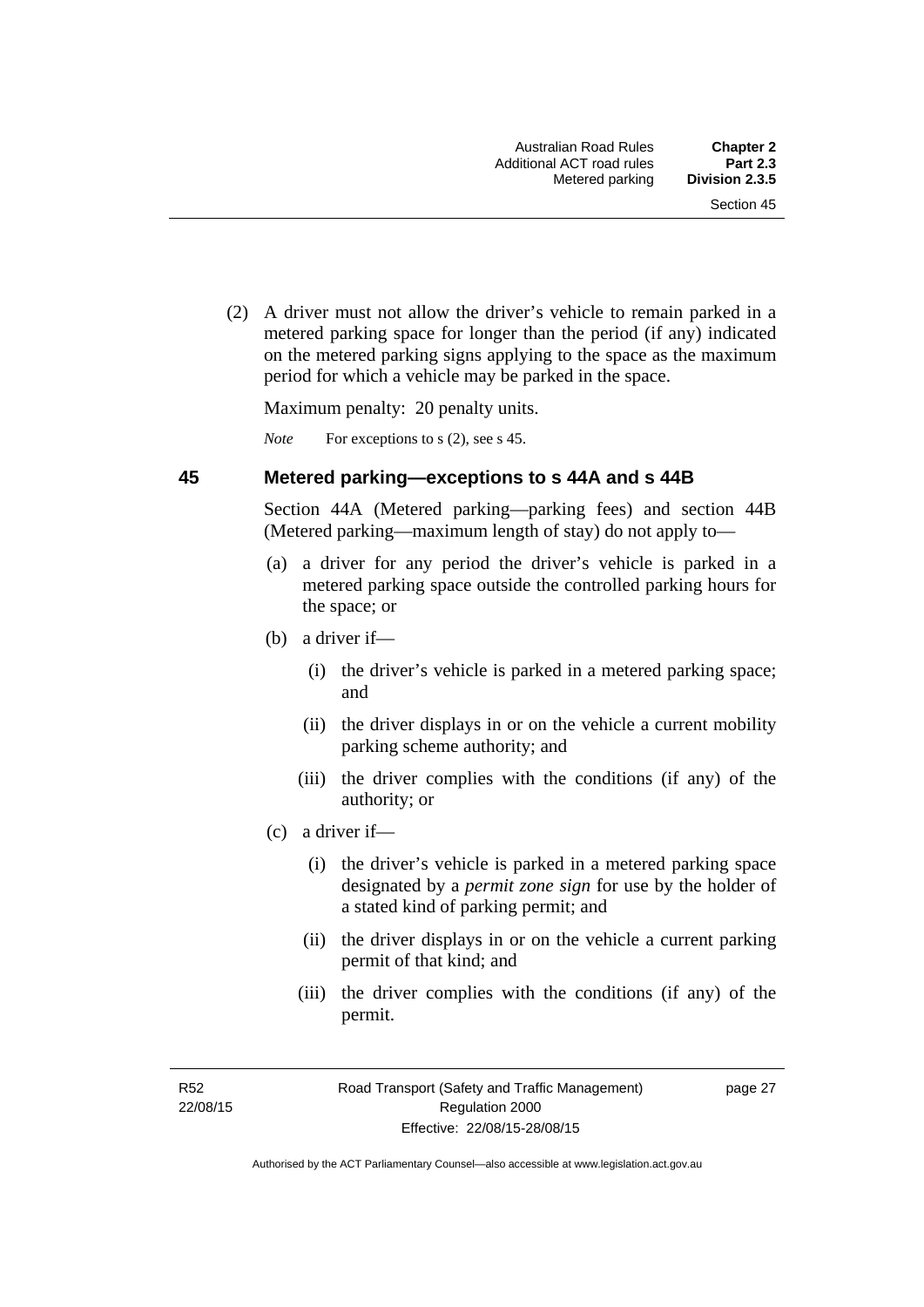Section 46

**46 Temporary closure of metered parking spaces**

- (1) If the road transport authority decides that the use of a metered parking space should be temporarily discontinued, the authority may close the space by—
	- (a) installing a sign, at or near the space, that displays words to the effect that the space is closed; or
	- (b) covering the parking meter applying to the space with a parking meter hood bearing the words 'no parking'.
- (2) A driver must not park in a metered parking space that has been closed under subsection (1).

Maximum penalty: 20 penalty units.

(3) In this section:

*sign* includes a board, device, plate, screen, words or anything else, whether or not installed with or on a traffic sign.

#### **47 Misuse of parking meters**

A person must not—

- (a) insert in a parking meter anything other than coins appropriate for the meter; or
- (b) attach anything (for example, advertising material) to a parking meter.

Maximum penalty: 20 penalty units.

*Note* An example is part of the regulation, is not exhaustive and may extend, but does not limit, the meaning of the provision in which it appears (see [Legislation Act,](http://www.legislation.act.gov.au/a/2001-14) s 126 and s 132).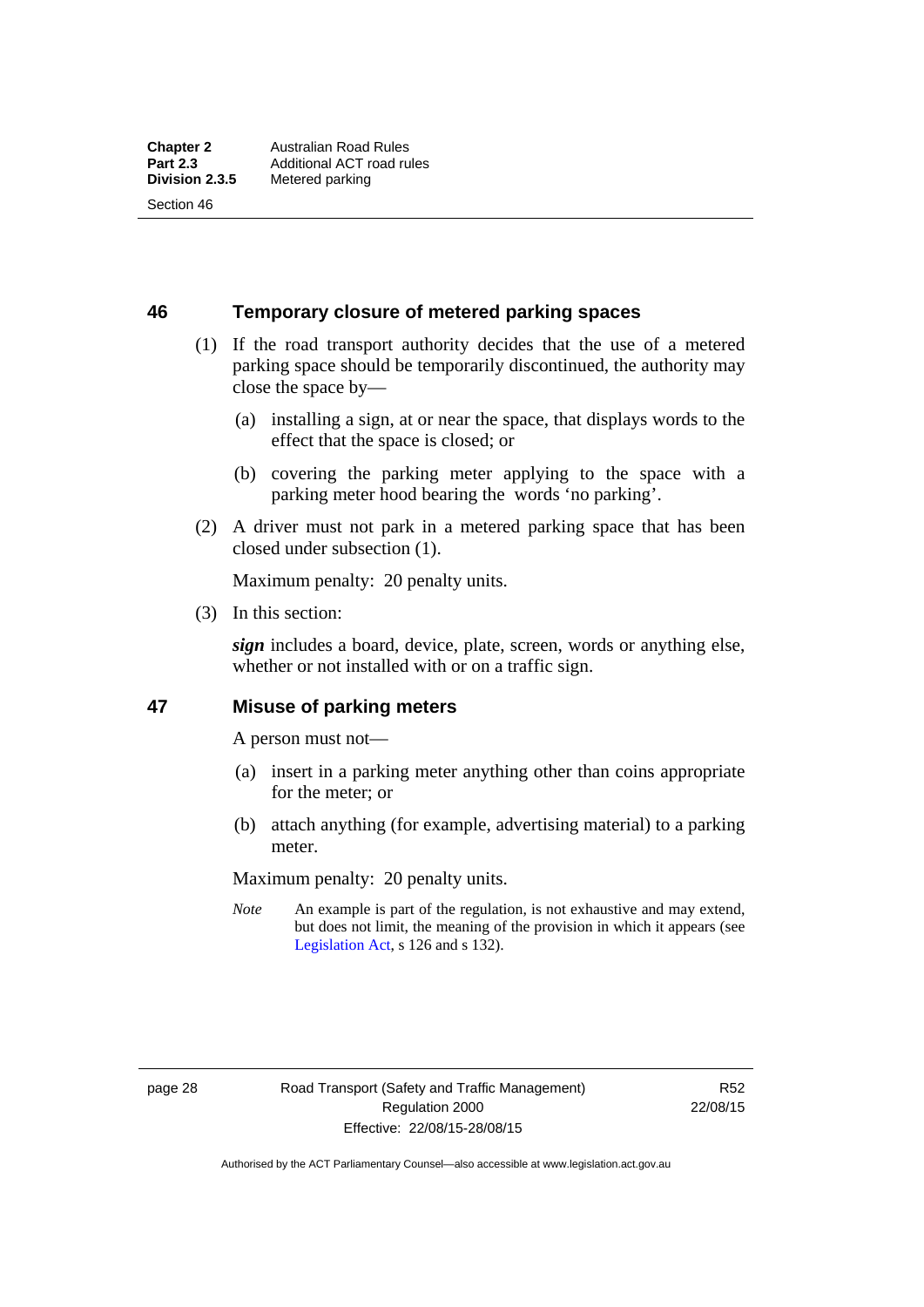#### **48 Interfering with parking meters etc**

A person must not—

- (a) do anything that interferes with (or is likely to interfere with) the proper working of a parking meter; or
- (b) fraudulently operate a parking meter.

Maximum penalty: 20 penalty units.

# **Division 2.3.6 Ticket parking**

#### **49 Ticket parking—parking in spaces**

- (1) A driver commits an offence if—
	- (a) the driver parks in a ticket parking area; and
	- (b) the driver's vehicle is not parked in a ticket parking space.

Maximum penalty: 20 penalty units.

- (2) However, the driver does not commit an offence against subsection (1) if the driver parks in a metered parking space within a ticket parking area and the driver complies with the provisions of division 2.3.5 (Metered parking) in relation to parking in the space.
- (3) A driver must not park the driver's vehicle in a ticket parking space if another vehicle is parked in the space.

Maximum penalty: 20 penalty units.

 (4) A driver who parks in a ticket parking space must position the driver's vehicle completely within the space.

Maximum penalty: 20 penalty units.

R52 22/08/15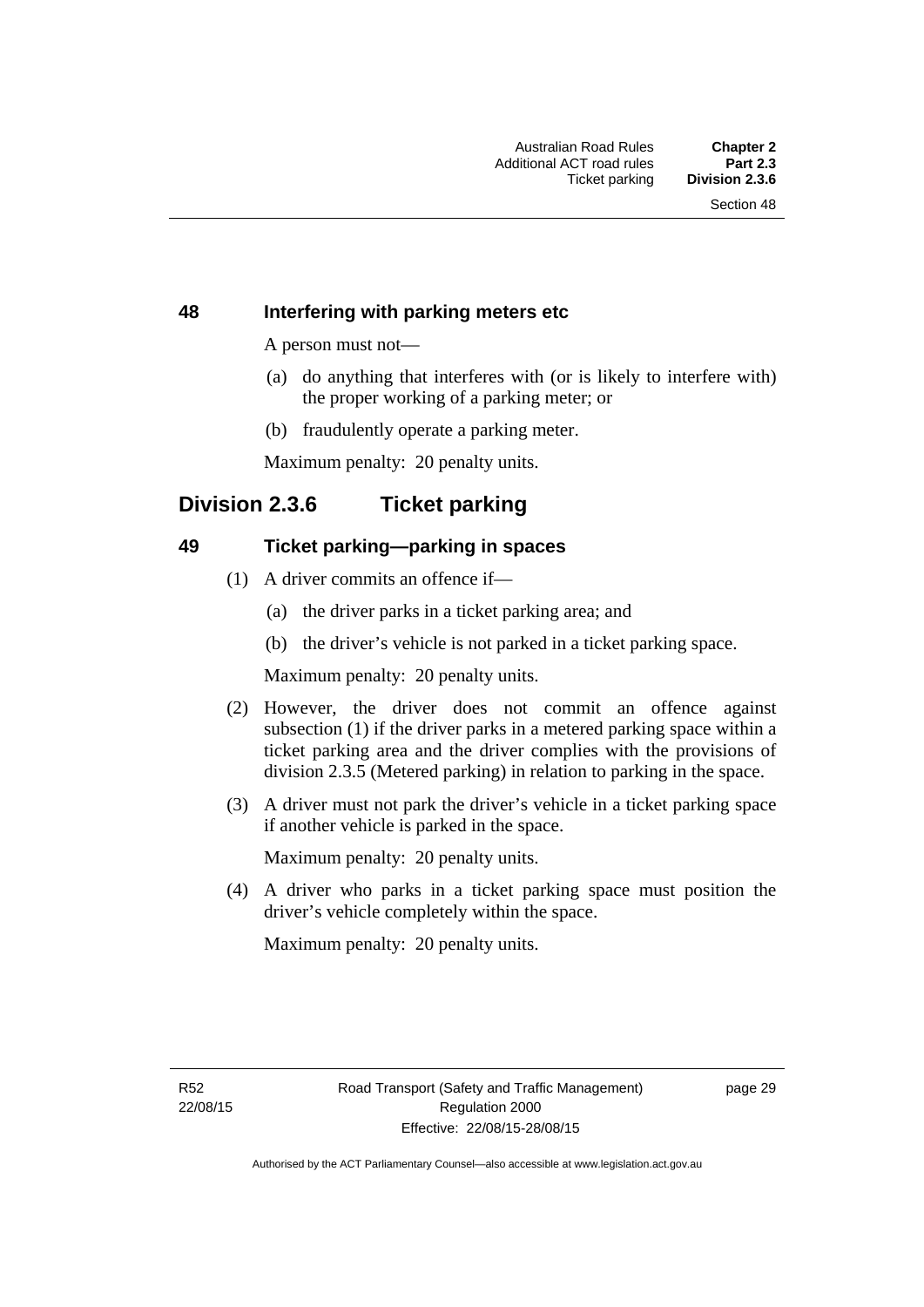#### **49A Ticket parking—display of tickets**

- (1) A driver may park the driver's vehicle in a ticket parking area only if—
	- (a) for an RTA multi-stay ticket parking area—
		- (i) a current parking ticket for the area is correctly displayed in or on the vehicle; or
		- (ii) a current part-day parking ticket for another RTA multi-stay ticket parking area is correctly displayed in or on the vehicle; or
		- (iii) a current equivalent all-day parking ticket for another RTA multi-stay ticket parking area is correctly displayed in or on the vehicle; or
	- (b) for any other ticket parking area—a current parking ticket for the area is correctly displayed in or on the vehicle.

Maximum penalty: 20 penalty units.

#### **Examples of ticket parking areas for par (b)**

- 1 a ticket parking area set up by the road transport authority in which parking up to a maximum of 4 hours is permitted by the ticket parking signs applying to the area
- 2 a ticket parking area set up by a parking authority
- *Note 1* Ticket parking areas may be set up by the road transport authority or a parking authority (see s 75A-s 76A).
- *Note 2* An example is part of the regulation, is not exhaustive and may extend, but does not limit, the meaning of the provision in which it appears (see [Legislation Act,](http://www.legislation.act.gov.au/a/2001-14) s 126 and s 132).
- (2) Subsection (1) (a) does not apply to a driver if, immediately after parking in the ticket parking area, the driver—
	- (a) obtains a parking ticket for the ticket parking area and the ticket is correctly displayed in or on the driver's vehicle; or

page 30 Road Transport (Safety and Traffic Management) Regulation 2000 Effective: 22/08/15-28/08/15

R52 22/08/15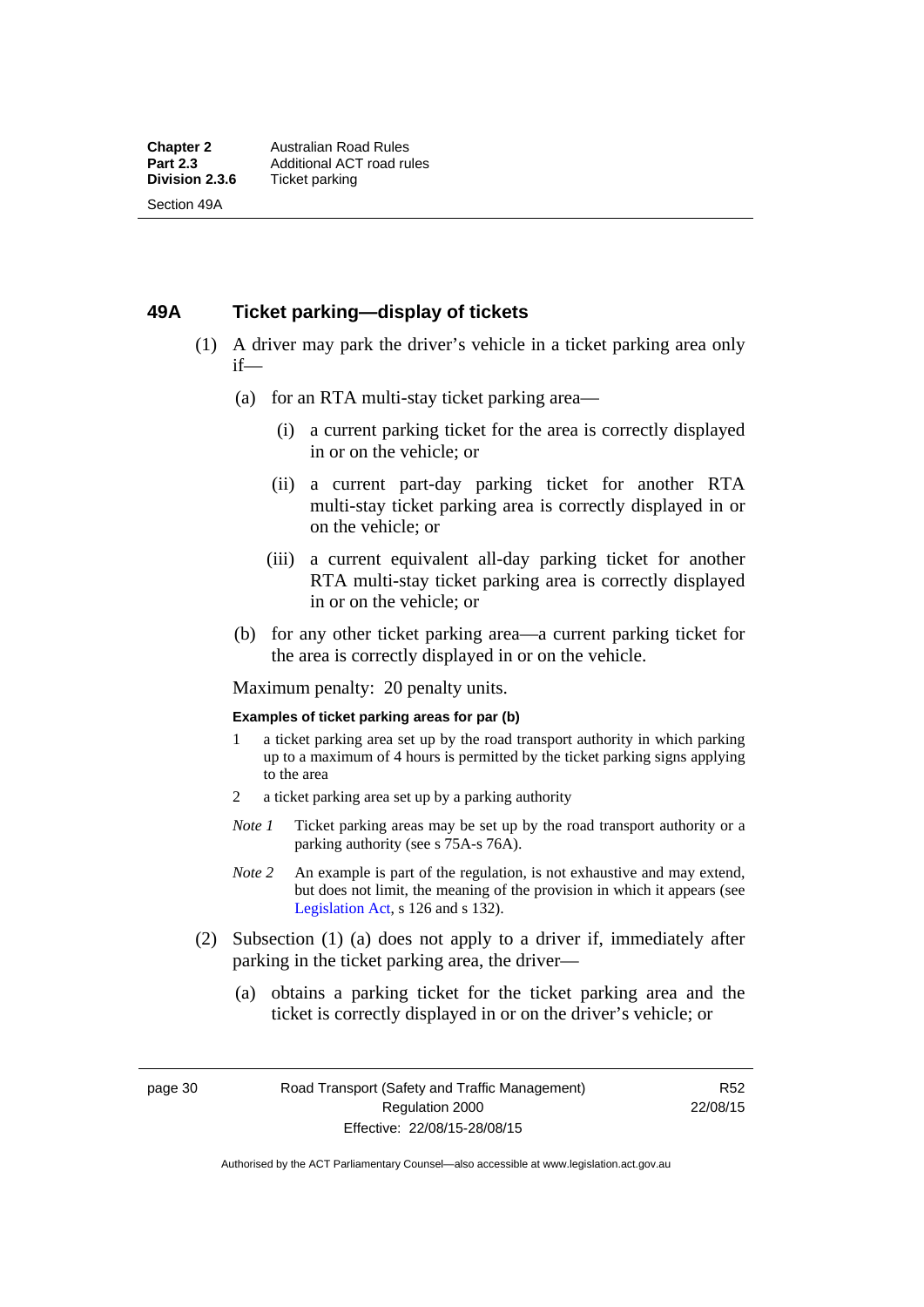- (b) correctly displays in or on the driver's vehicle a parking ticket mentioned in subsection  $(1)$   $(a)$   $(ii)$  or  $(iii)$ .
- (3) Subsection (1) (b) does not apply to a driver if, immediately after parking in the ticket parking area, the driver obtains a parking ticket for the ticket parking area and the ticket is correctly displayed in or on the driver's vehicle.
- (4) It is a defence to the prosecution of a driver for an offence against subsection (1) if the driver proves that—
	- (a) a parking ticket was displayed in accordance with the subsection; and
	- (b) the driver took reasonable steps to ensure that the ticket remained correctly displayed while the driver's vehicle was parked in the ticket parking area.
	- *Note* For other exceptions to s (1), see s 49AA and s 50.
- (5) In this section:

*all-day parking ticket*, for a ticket parking area, means a parking ticket for which the relevant parking fee for parking all-day in the area has been paid.

*correctly displayed*—a parking ticket is *correctly displayed* in or on a vehicle if the ticket is displayed—

- (a) in or on the front left-hand side of the vehicle or, if the ticket requires the driver to display the ticket in or on a part of the vehicle, in or on that part of the vehicle; and
- (b) in a way that its expiry date (and, for a parking ticket other than an all-day parking ticket, its expiry time) and the ticket parking area for which it is issued, are clearly visible from outside the vehicle.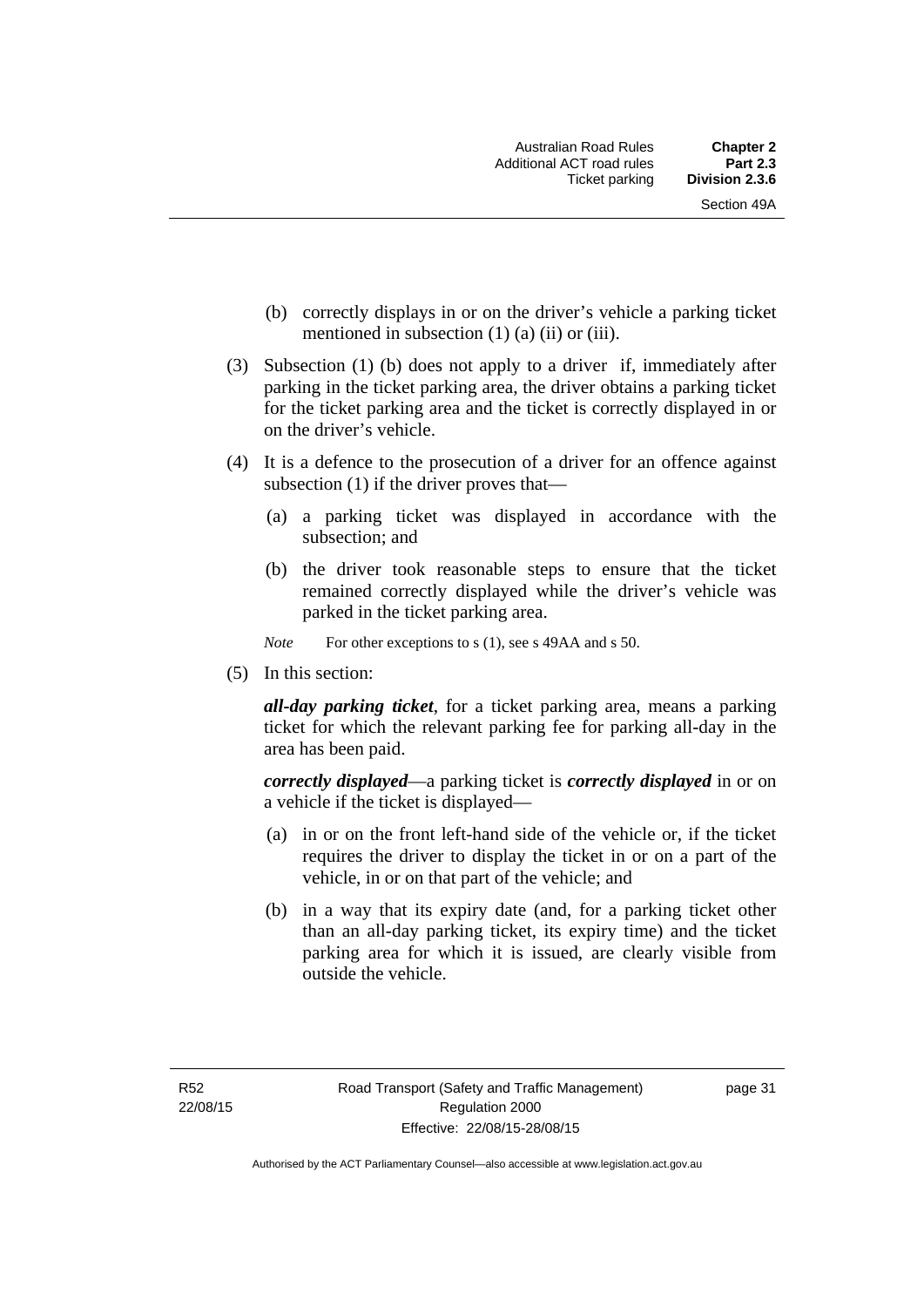**Chapter 2** Australian Road Rules<br>**Part 2.3** Additional ACT road ru **Part 2.3 Additional ACT road rules**<br>**Division 2.3.6** Ticket parking **Ticket parking** 

Section 49AA

*equivalent*, for a multi-stay ticket parking area, means another ticket parking area for which the relevant parking fee for an all-day parking ticket for the area is the same or higher.

*part-day parking ticket* means a parking ticket that is not an all-day parking ticket.

*RTA multi-stay ticket parking area* means a ticket parking area set aside under section 76 (2) (a) (Ticket parking schemes—road transport authority) where all-day parking is permitted by the ticket parking signs applying to the area.

#### **49AA Ticket parking—e-payment**

- (1) Section 49A (1) does not apply to a driver if—
	- (a) the driver's vehicle is parked in a parking space in a ticket parking area; and
	- (b) the driver has paid for the parking space using an approved e-payment method.
- (2) In this section:

*approved e-payment method*—see section 76AA.

### **49B Ticket parking—maximum length of stay**

(1) A driver must not allow the driver's vehicle to remain parked in a ticket parking area after the expiry of a parking ticket displayed in or on the vehicle.

Maximum penalty: 20 penalty units.

- *Note 1* For when a parking ticket expires, see s 81 (1).
- *Note* 2 For exceptions to s (1), see s 50.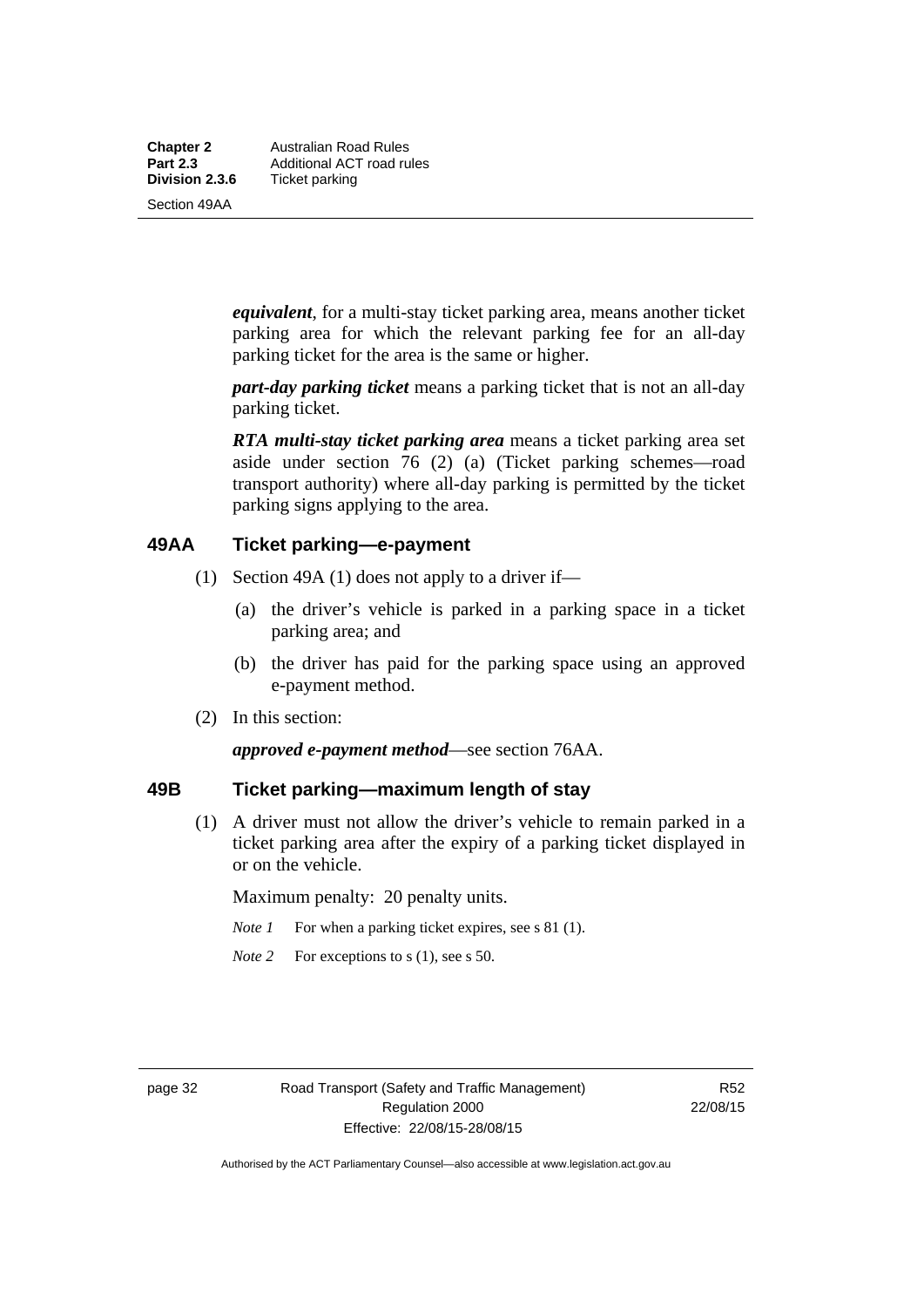(2) A driver who has used an approved e-payment method to pay for a parking space must not allow the driver's vehicle to remain parked in the parking space after the e-payment parking period for which parking in the space has been paid for ends.

Maximum penalty: 20 penalty units.

*Note 1* For when an e-payment ticket parking period ends, see s 81 (2).

*Note* 2 For exceptions to s (2), see s 50.

 (3) A driver must not allow the driver's vehicle to remain parked in a ticket parking area for longer than the period (if any) indicated on the ticket parking signs applying to the area as the maximum period for which a vehicle may be parked in the area.

Maximum penalty: 20 penalty units.

*Note* For exceptions to s (3), see s 50.

**50 Ticket parking—exceptions to s 49A and s 49B** 

Section 49A (Ticket parking—display of tickets) and section 49B (Ticket parking—maximum length of stay) do not apply to—

- (a) a driver if the driver parks the driver's vehicle in a metered parking space within a ticket parking area and the driver complies with the provisions of division 2.3.5 (Metered parking) in relation to parking in the space; or
- (b) a driver for any period the driver's vehicle is parked in a ticket parking space outside the controlled parking hours for the space; or
- (c) a driver if—
	- (i) the driver's vehicle is parked in a ticket parking space; and
	- (ii) the driver displays in or on the vehicle a current mobility parking scheme authority; and

R52 22/08/15 page 33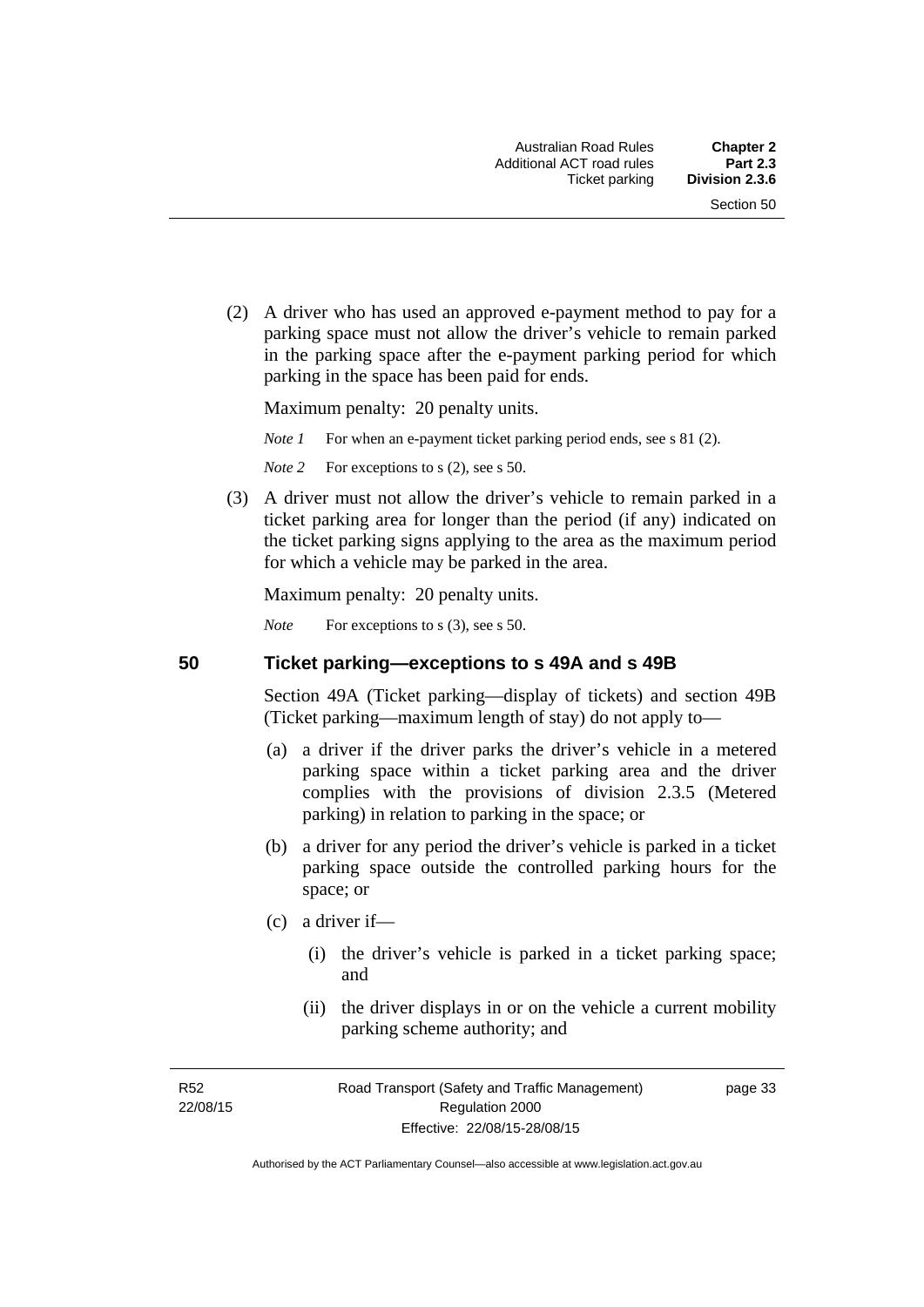Section 51

- (iii) the driver complies with the conditions (if any) of the authority; or
- (d) a driver if—
	- (i) the driver's vehicle is parked in a ticket parking space, or on a length of road in a ticket parking area, designated by a *permit zone sign* for use by the holder of a stated kind of parking permit; and
	- (ii) the driver displays in or on the vehicle a current parking permit of that kind; and
	- (iii) the driver complies with the conditions (if any) of the permit.

#### **51 Temporary closure of ticket parking spaces and areas**

- (1) If the road transport authority decides that the use of a ticket parking area, or ticket parking space, should be temporarily discontinued, the authority may close the area or space by—
	- (a) for the closure of a ticket parking area—installing a sign, at or near each traffic sign applying to the area, that displays words to the effect that the area is closed; or
	- (b) for the closure of a ticket parking space—installing a sign, at or near the space, that displays words to that effect.
- (2) If a parking authority decides that the use of a ticket parking area, or ticket parking space, within its area of operations should be temporarily discontinued, the authority may close the area or space  $by-$ 
	- (a) for the closure of a ticket parking area—installing a sign, at or near each traffic sign applying to the area, that displays words to the effect that the area is closed; or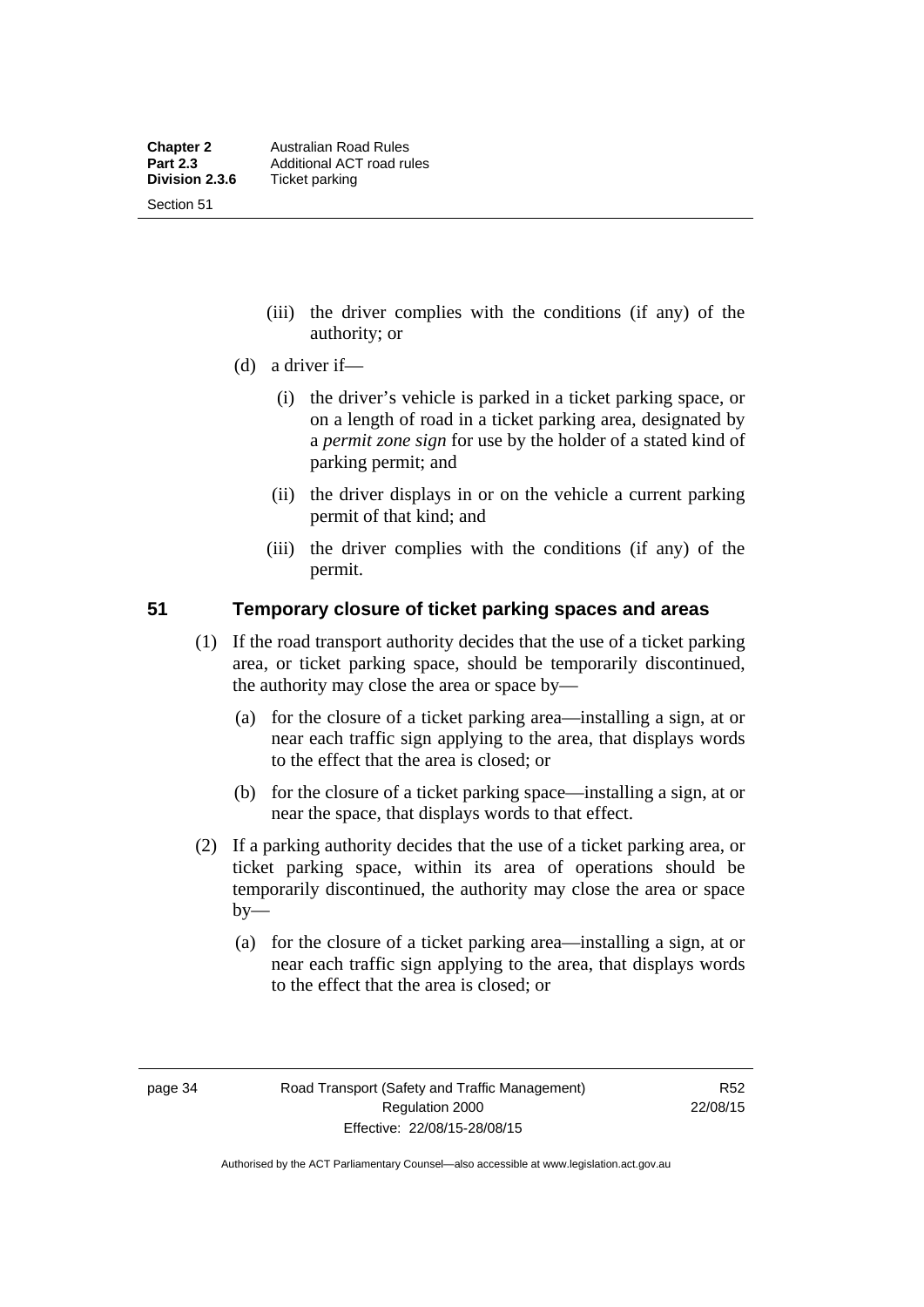- (b) for the closure of a ticket parking space—installing a sign, at or near the space, that displays words to that effect.
- *Note* Section 75A provides for the road transport authority to declare parking authorities and s 76A provides for the operation of ticket parking schemes by parking authorities.
- (3) A driver must not park in a ticket parking area or ticket parking space that has been closed under subsection (1) or (2).

Maximum penalty: 20 penalty units.

(4) In this section:

*sign* includes a board, device, plate, screen, words or anything else, whether or not installed with or on a traffic sign.

#### **52 Use of false or damaged parking tickets etc**

- (1) This section applies in relation to a vehicle that is parked in a ticket parking space within a ticket parking area.
- (2) A person must not display in or on the vehicle—
	- (a) anything resembling a parking ticket that falsely suggests that the relevant parking fee for parking in the space has been paid; or
	- (b) a parking ticket that has been changed, damaged or defaced.

Maximum penalty: 20 penalty units.

 (3) Subsection (2) does not apply if the parking ticket was not changed, damaged or defaced in a material particular.

#### **53 Misuse of parking ticket machines**

A person must not—

(a) insert in a parking ticket machine anything other than coins, or another means of payment, appropriate for the machine; or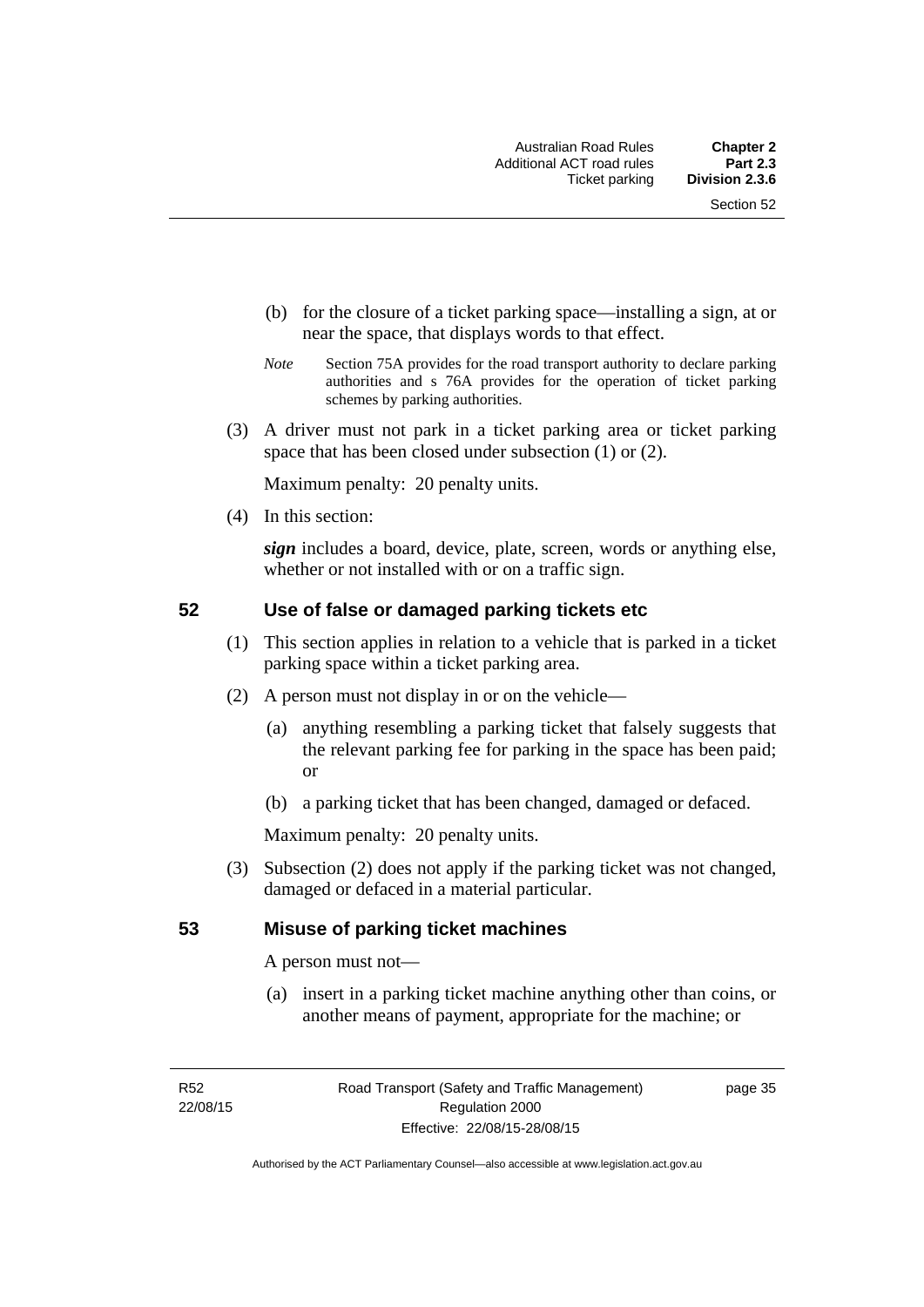Section 54

 (b) attach anything (for example, advertising material) to a parking ticket machine.

Maximum penalty: 20 penalty units.

*Note* An example is part of the regulation, is not exhaustive and may extend, but does not limit, the meaning of the provision in which it appears (see [Legislation Act,](http://www.legislation.act.gov.au/a/2001-14) s 126 and s 132).

#### **54 Interfering with parking ticket machines etc**

A person must not—

- (a) do anything that interferes with (or is likely to interfere with) the proper working of a parking ticket machine; or
- (b) fraudulently operate a parking ticket machine.

Maximum penalty: 20 penalty units.

#### **55 Interfering with parking tickets**

A person commits an offence if—

- (a) the person removes, changes, damages, defaces or otherwise interferes with a parking ticket that is in or on a vehicle; and
- (b) the vehicle is parked in a ticket parking area; and
- (c) the person is not—
	- (i) the driver of the vehicle; or
	- (ii) the responsible person for the vehicle.

Maximum penalty: 20 penalty units.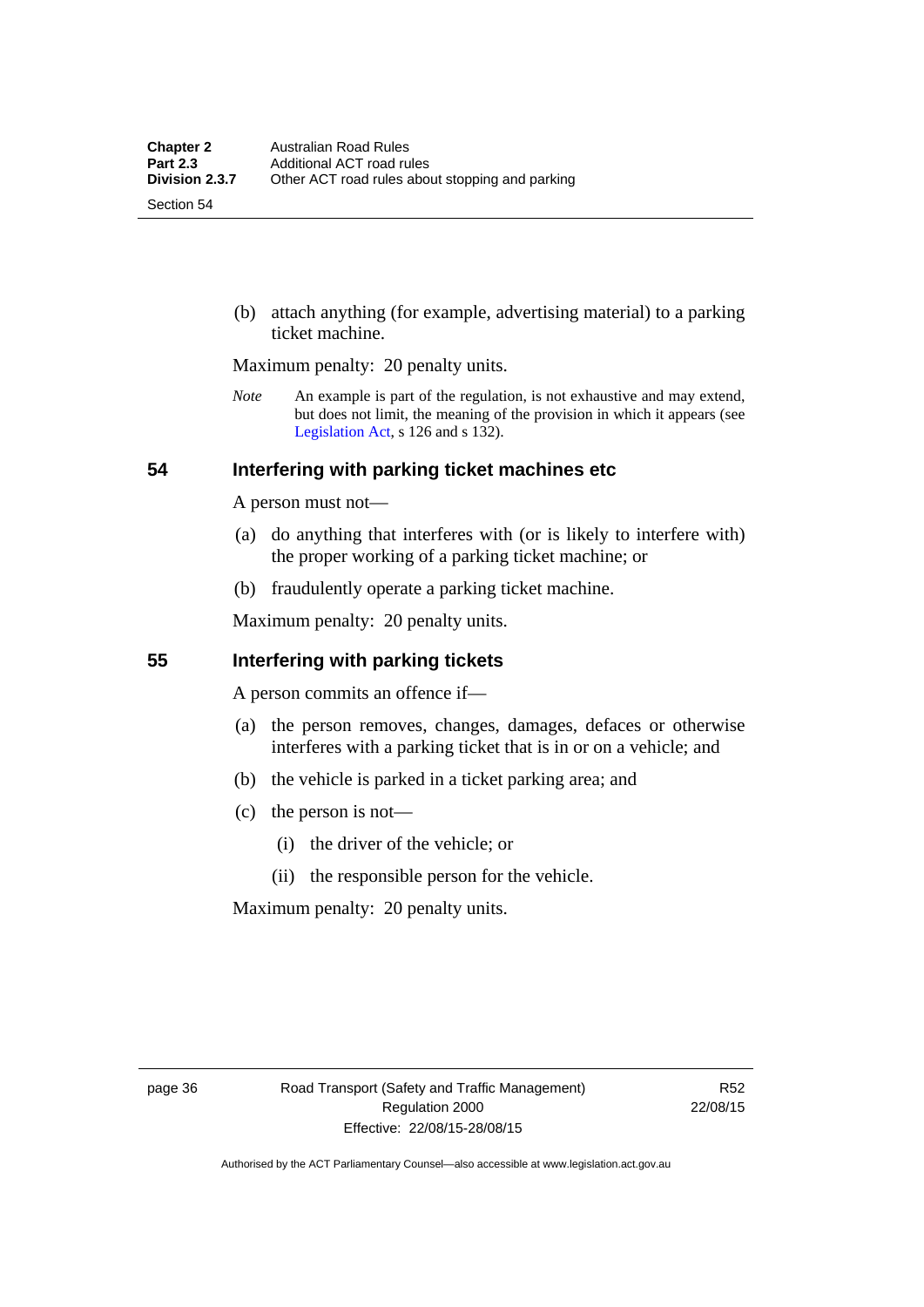# **Division 2.3.7 Other ACT road rules about stopping and parking**

*Note* The [Australian Road Rules](http://www.legislation.act.gov.au//ni/db_37271/default.asp) contains rules about the stopping and parking of vehicles, including the following:

- r 189 (which is about double parking)
- r 203 (which is about stopping in a parking area for people with disabilities)
- r 205 (which is about parking for longer than indicated)
- r 207 (which is about parking where fees are payable)
- r 208 (which is about parallel parking on a road, except in a median strip parking area)
- r 209 (which is about parallel parking in a median strip parking area)
- r 210 (which is about angle parking)
- r 211 (which is about parking in parking bays).

### **56 Unauthorised use of parking permits and mobility parking scheme authorities**

 (1) A driver must not display a parking permit in or on the driver's vehicle if the driver is not entitled to do so under the conditions of the permit.

Maximum penalty: 20 penalty units.

 (2) A driver must not display a mobility parking scheme authority in or on the driver's vehicle if the driver is not entitled to do so under the conditions of the authority.

Maximum penalty: 20 penalty units.

R52 22/08/15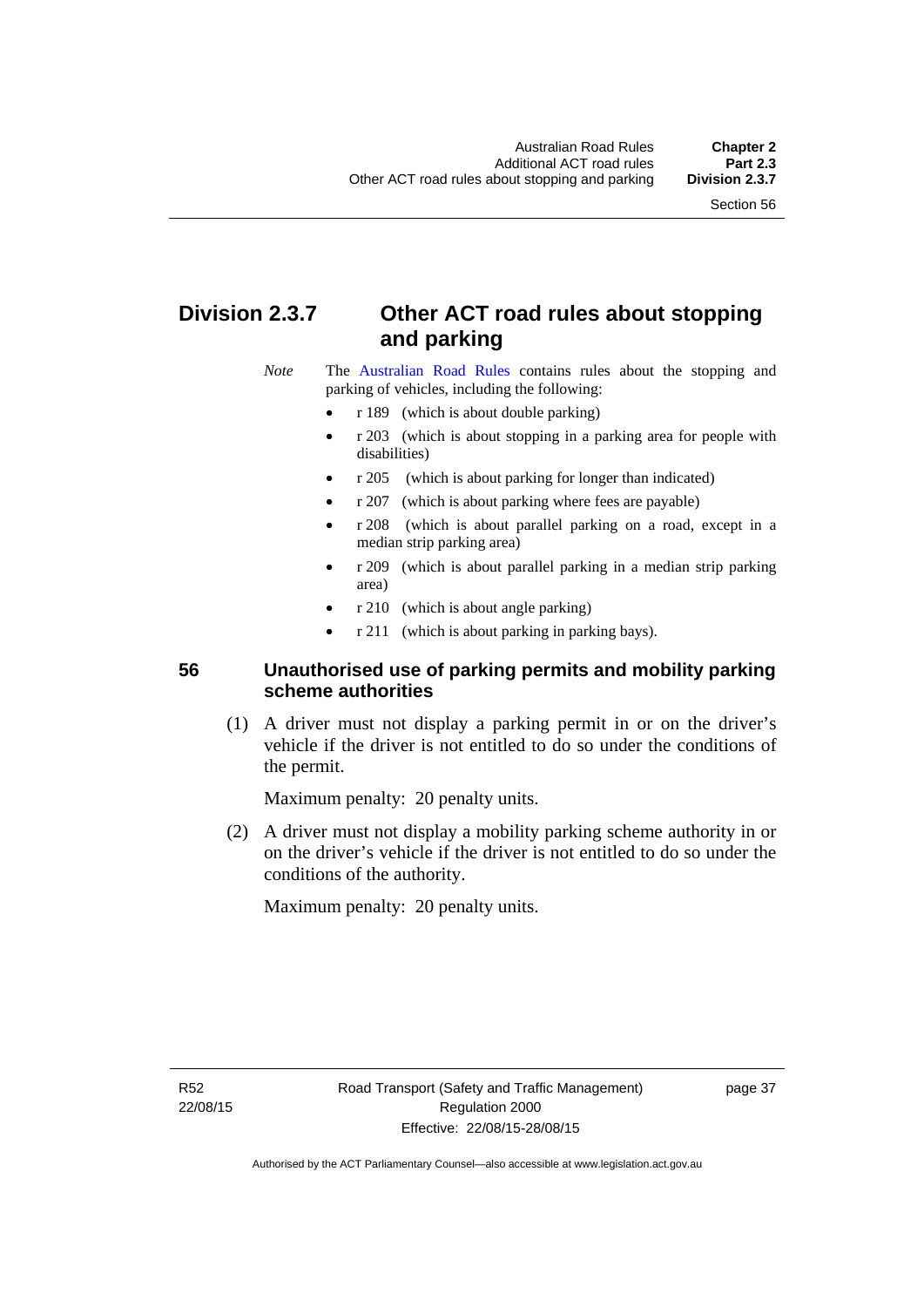Section 56A

## **56A Interfering with parking permits and mobility parking scheme authorities**

A person commits an offence if—

- (a) the person removes, changes, damages, defaces or otherwise interferes with a parking permit or mobility parking scheme authority that is in or on a vehicle; and
- (b) the person is not—
	- (i) the driver of the vehicle; or
	- (ii) the responsible person for the vehicle; or
	- (iii) the person to whom the permit or authority was issued.

Maximum penalty: 20 penalty units.

#### **57A Stopping public buses in bus zones and at bus stops**

- (1) The driver of a public bus must not stop in a bus zone unless the driver—
	- (a) is dropping off, or picking up, passengers; or
	- (b) is stopping for a regular route service.

Maximum penalty: 20 penalty units.

- (2) Subsection (1) does not apply to the driver of a public bus that is not permitted to stop in the bus zone by information on or with the *bus zone sign* applying to the bus zone.
	- *Note* The driver would contravene the [Australian Road Rules,](http://www.legislation.act.gov.au//ni/db_37271/default.asp) r 183.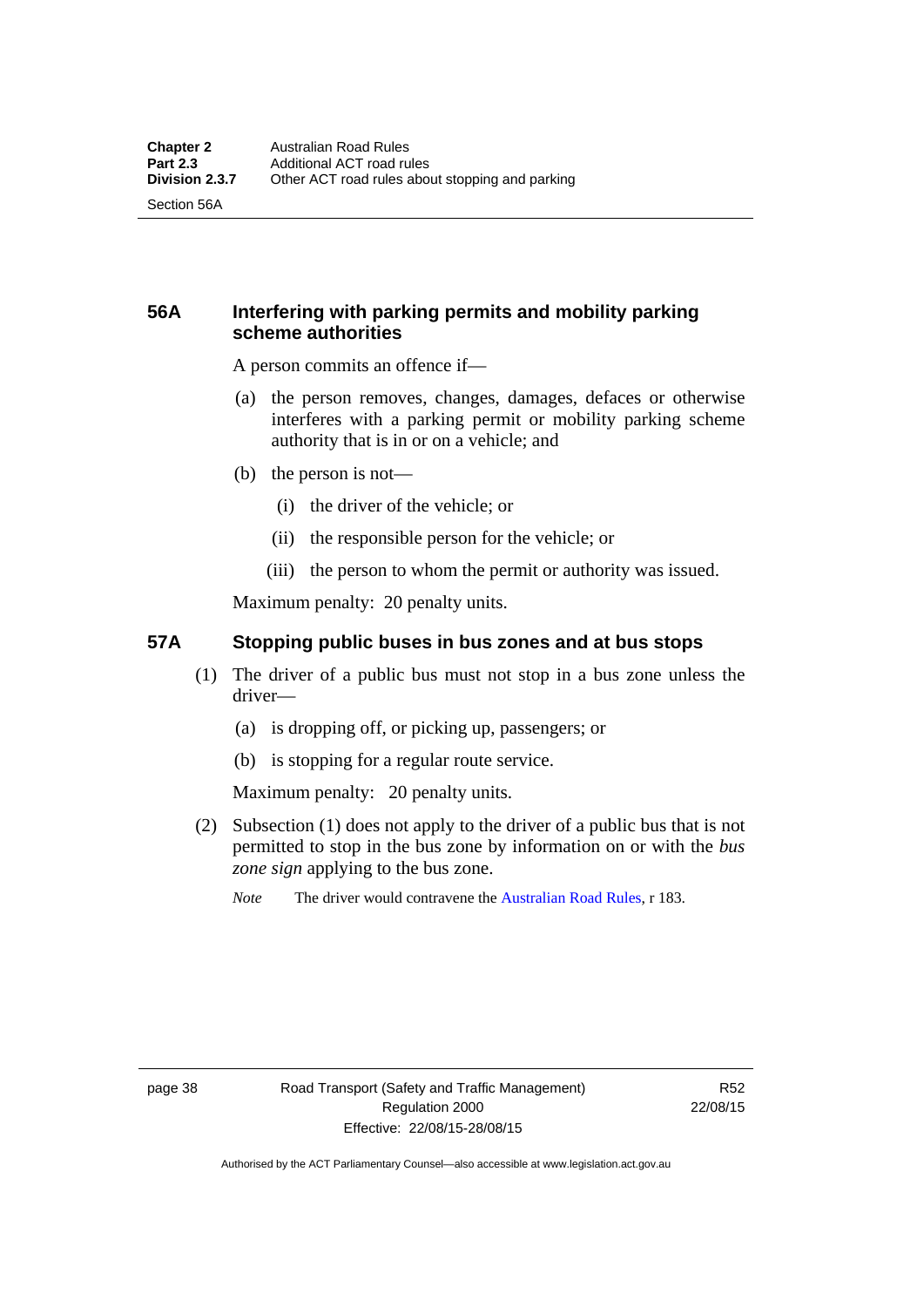- (3) The driver of a public bus must not stop at a bus stop, or on the road, within 20m before a sign on the road that indicates the bus stop, and 10m after the sign, unless the driver—
	- (a) stops at a place on a length of road, or in an area, to which a parking control sign applies and the driver is permitted to stop at that place under the [Australian Road Rules;](http://www.legislation.act.gov.au//ni/db_37271/default.asp) or
	- (b) is dropping off, or picking up, passengers; or
	- (c) is stopping for a regular route service.

Maximum penalty: 20 penalty units.

(4) In this section:

*bus stop***—see the [Australian Road Rules](http://www.legislation.act.gov.au//ni/db_37271/default.asp)**, rule 195.

*bus zone***—see the Australian Road Rules**, rule 183.

*bus zone sign*—see the [Australian Road Rules,](http://www.legislation.act.gov.au//ni/db_37271/default.asp) schedule 2, schedule 3, rule 314, rule 315 and rule 316.

*regular route service*—see the *[Road Transport \(Public Passenger](http://www.legislation.act.gov.au/a/2001-62)  Services*) *Act 2001*, section 12 (What is a regular route service?).

#### **58 Stopping in an emergency etc or to comply with another law**

(1) In this section:

*stopping or parking provision of this chapter* means a provision of the following divisions:

- (a) division 2.3.5 (Metered parking);
- (b) division 2.3.6 (Ticket parking);
- (c) division 2.3.7 (Other ACT road rules about stopping and parking).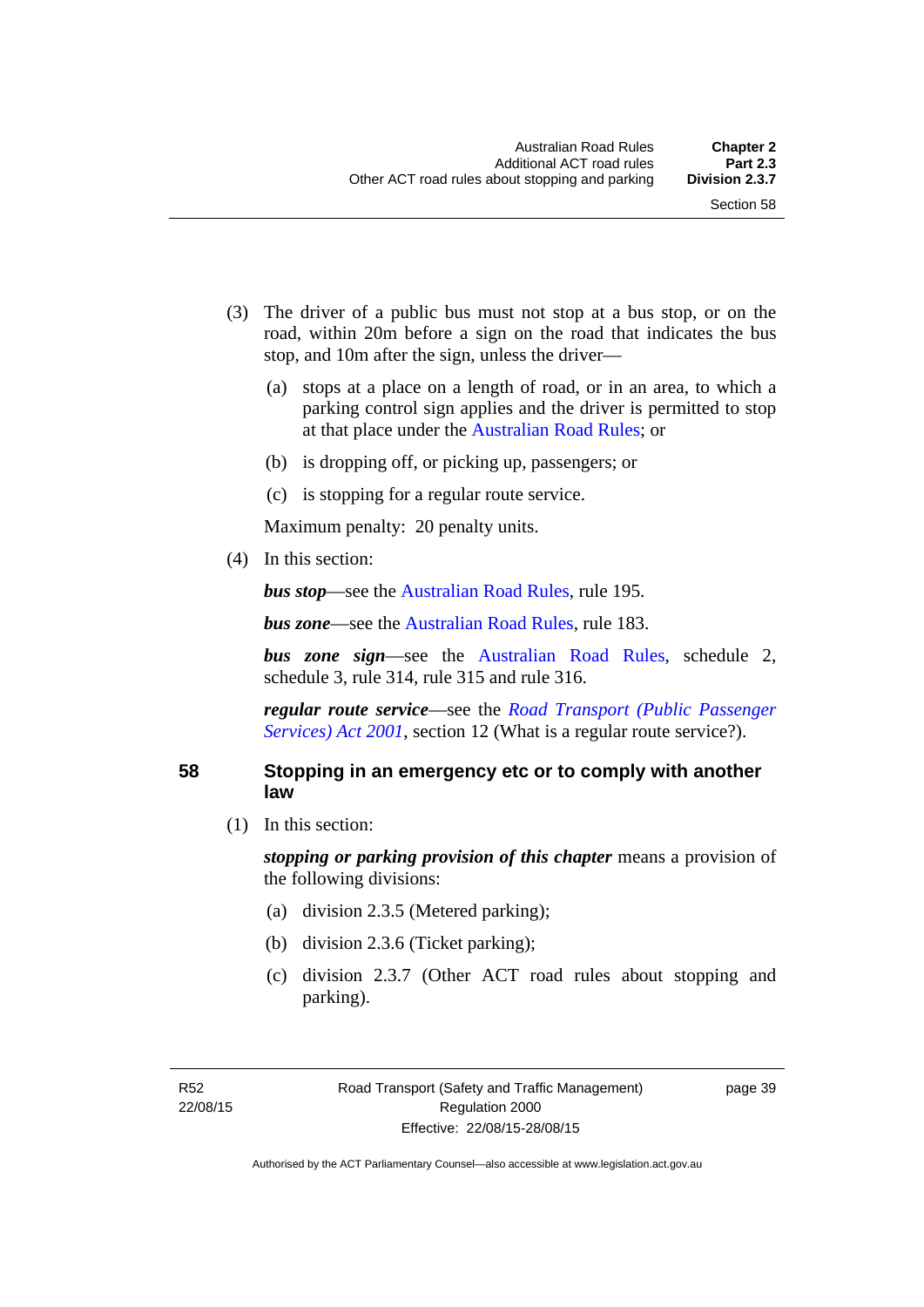- (2) A stopping or parking provision of this chapter does not apply to a driver if—
	- (a) the driver stops at a particular place, or in a particular way, to avoid a collision, and the driver stops for no longer than is necessary to avoid the collision; or
	- (b) the driver stops at a particular place, or in a particular way, because the driver's vehicle is disabled, and the driver stops for no longer than is necessary for the vehicle to be moved safely to a place where the driver is permitted to park the vehicle under the [Australian Road Rules](http://www.legislation.act.gov.au//ni/db_37271/default.asp) and a stopping or parking provision of this chapter; or
	- (c) the driver stops at a particular place, or in a particular way, to deal with a medical or other emergency, and the driver stops for no longer than is necessary in the circumstances; or
	- (d) the driver stops at a particular place, or in a particular way, because the condition of the driver, a passenger, or the driver's vehicle makes it necessary for the driver to stop in the interests of safety, and the driver stops for no longer than is necessary in the circumstances; or
	- (e) the driver stops at a particular place, or in a particular way, to comply with a provision of the [Australian Road Rules](http://www.legislation.act.gov.au//ni/db_37271/default.asp) or a provision of another law, and the driver stops for no longer than is necessary to comply with the provision.

# **Division 2.3.8 Other ACT road rules**

**60 Interrupting funeral processions etc**

A driver must not interfere with, or interrupt, the free passage of—

(a) a funeral procession or any other lawful procession; or

page 40 Road Transport (Safety and Traffic Management) Regulation 2000 Effective: 22/08/15-28/08/15

R52 22/08/15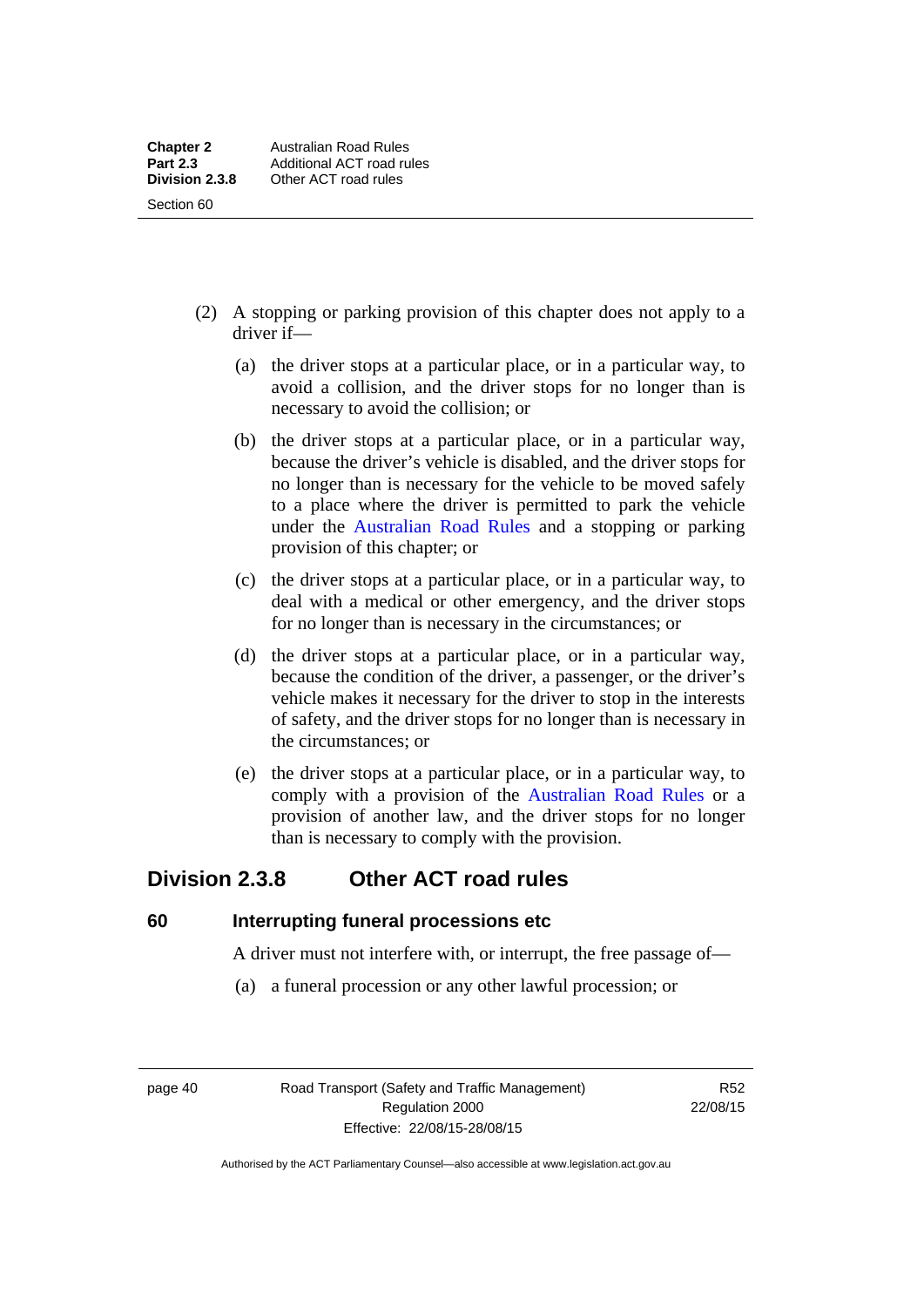(b) any vehicle or person forming part of a procession mentioned in paragraph (a).

Maximum penalty: 20 penalty units.

#### **61 Driving on roads closed to traffic**

A person must not drive a vehicle on a road that is closed to traffic under the [Act](http://www.legislation.act.gov.au/a/1999-80/default.asp), section 30.

Maximum penalty: 20 penalty units.

#### **62 Use of wheeled recreational devices and wheeled toys on roads**

 (1) A person must not travel in or on a wheeled recreational device or wheeled toy on a road while it is attached to another vehicle.

Maximum penalty: 20 penalty units.

 (2) A person travelling in or on a wheeled recreational device or wheeled toy on a road must not permit it to be drawn by another vehicle.

Maximum penalty: 20 penalty units.

 (3) A person must not travel in or on a wheeled recreational device or wheeled toy on a road if anyone travelling in or on it is completely or partly assisted in propelling it by means other than human power or gravity.

Maximum penalty: 20 penalty units.

R52 22/08/15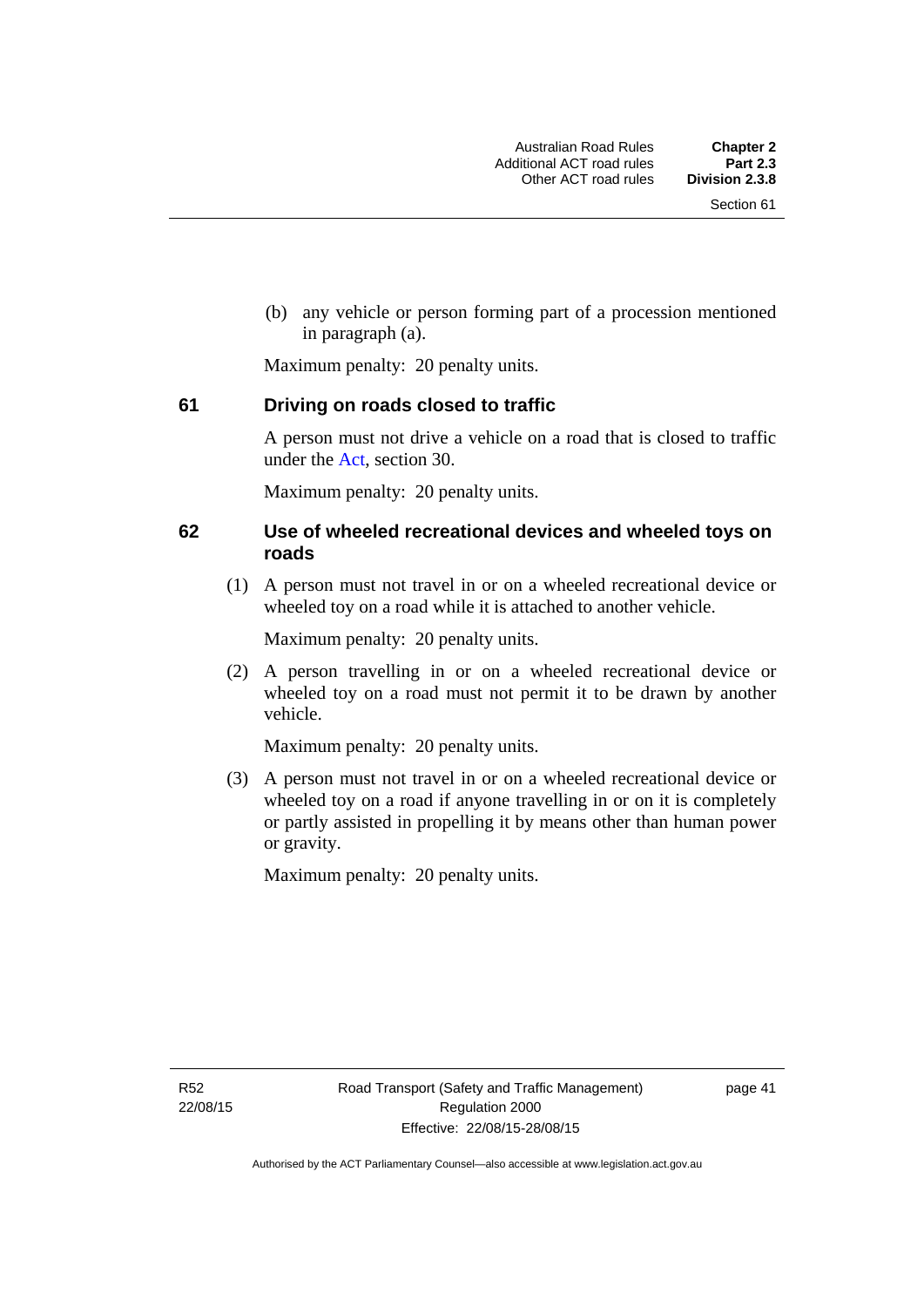# **Part 2.4 Other provisions**

#### **63 Devices that are prescribed traffic control devices—Act, dict, def** *prescribed traffic control device*

The following things are prescribed traffic control devices:

- (a) any traffic control device that has effect for the [Australian](http://www.legislation.act.gov.au//ni/db_37271/default.asp)  [Road Rules](http://www.legislation.act.gov.au//ni/db_37271/default.asp) under the [Australian Road Rules](http://www.legislation.act.gov.au//ni/db_37271/default.asp), rule 315;
- (b) any traffic-related item that has effect for the [Australian Road](http://www.legislation.act.gov.au//ni/db_37271/default.asp)  [Rules](http://www.legislation.act.gov.au//ni/db_37271/default.asp) under the [Australian Road Rules,](http://www.legislation.act.gov.au//ni/db_37271/default.asp) rule 319;
- (c) any pay parking device, pay parking sign and parking meter hood;
- (d) any device, plate, screen, words or anything else on or with anything mentioned in paragraph (a), (b) or (c).

#### **64 Preventing prescribed traffic control devices being clearly visible**

 (1) A person must not (except with the approval of the road transport authority) place anything in a position that prevents, or is likely to prevent, a prescribed traffic control device from being clearly visible to the road users to whom it is intended to apply.

Maximum penalty: 20 penalty units.

- *Note* The [Act](http://www.legislation.act.gov.au/a/1999-80/default.asp), s 19 (1) also makes it an offence for a person to install or display (or interfere, change or remove) a prescribed traffic control device without appropriate authority.
- (2) The road transport authority, a police officer or an authorised person—
	- (a) may, orally or in writing, direct a person who has contravened subsection (1) by placing something to remove the thing within a stated reasonable time; or

page 42 Road Transport (Safety and Traffic Management) Regulation 2000 Effective: 22/08/15-28/08/15

R52 22/08/15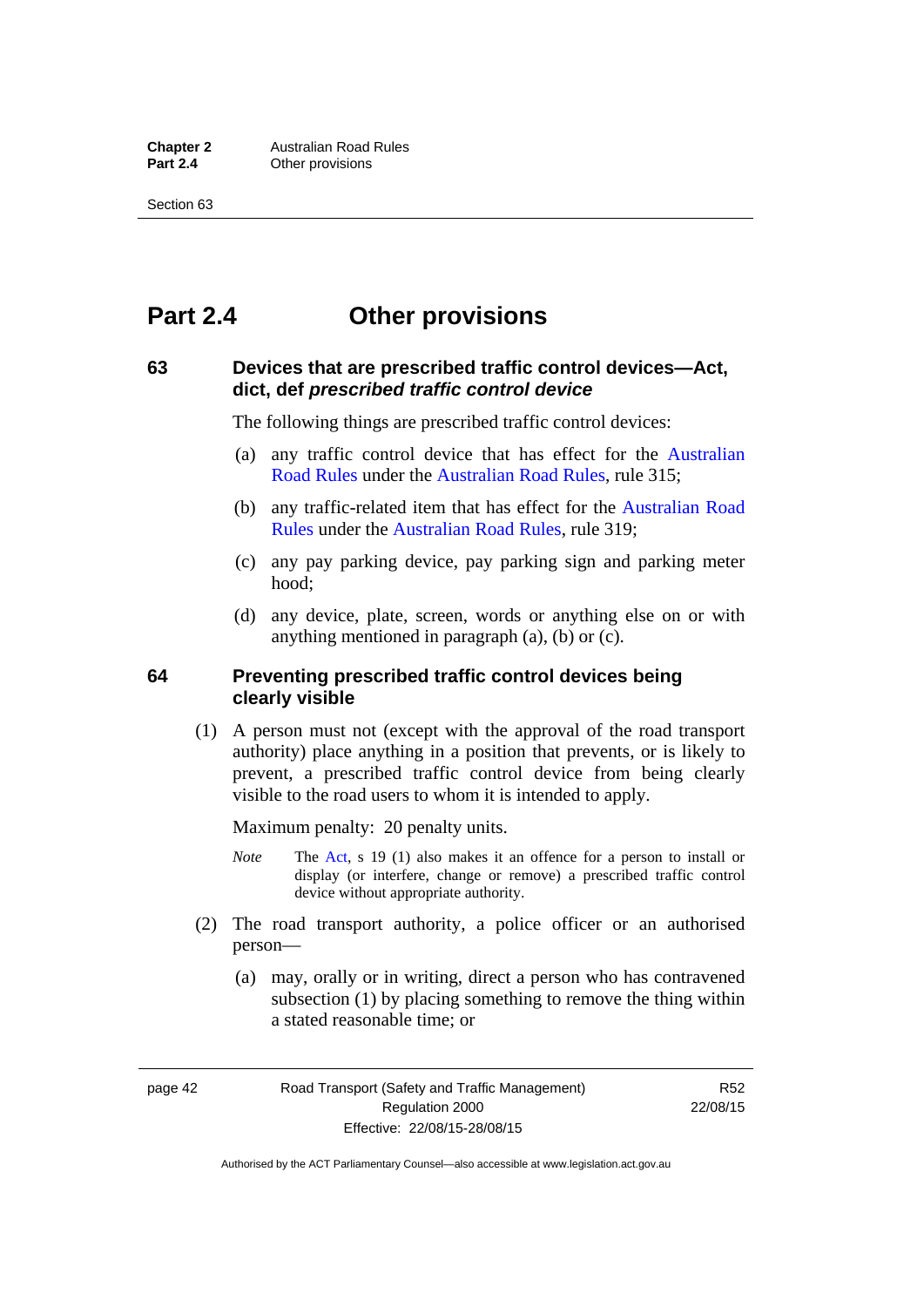- (b) may remove the thing.
- (3) If a person is given a direction under subsection (2) (a), the person must comply with the direction.

Maximum penalty: 20 penalty units.

#### **65 Use of** *do not overtake turning vehicle sign*

A person must not drive a motor vehicle or combination displaying a *do not overtake turning vehicle sign* unless the motor vehicle or combination, together with any load or projection, is at least 7.5m long.

Maximum penalty: 20 penalty units.

#### **66 Approvals etc by road transport authority**

- (1) For the [Australian Road Rules](http://www.legislation.act.gov.au//ni/db_37271/default.asp) and this regulation, the road transport authority may—
	- (a) approve a protective helmet for bicycle riders as an approved bicycle helmet; or
	- (b) approve a booster seat as an approved booster seat; or
	- (c) approve a child restraint as an approved child restraint; or
	- (d) approve a child safety harness as an approved child safety harness; or
	- (e) approve a protective helmet for motorbike riders as an approved motorbike helmet; or
	- (f) approve a canopy, cage or other device fitted to a vehicle; or
	- (g) declare a person to be an emergency worker.
- (2) An approval or declaration is a disallowable instrument.
	- *Note* A disallowable instrument must be notified, and presented to the Legislative Assembly, under the [Legislation Act.](http://www.legislation.act.gov.au/a/2001-14)

R52 22/08/15 page 43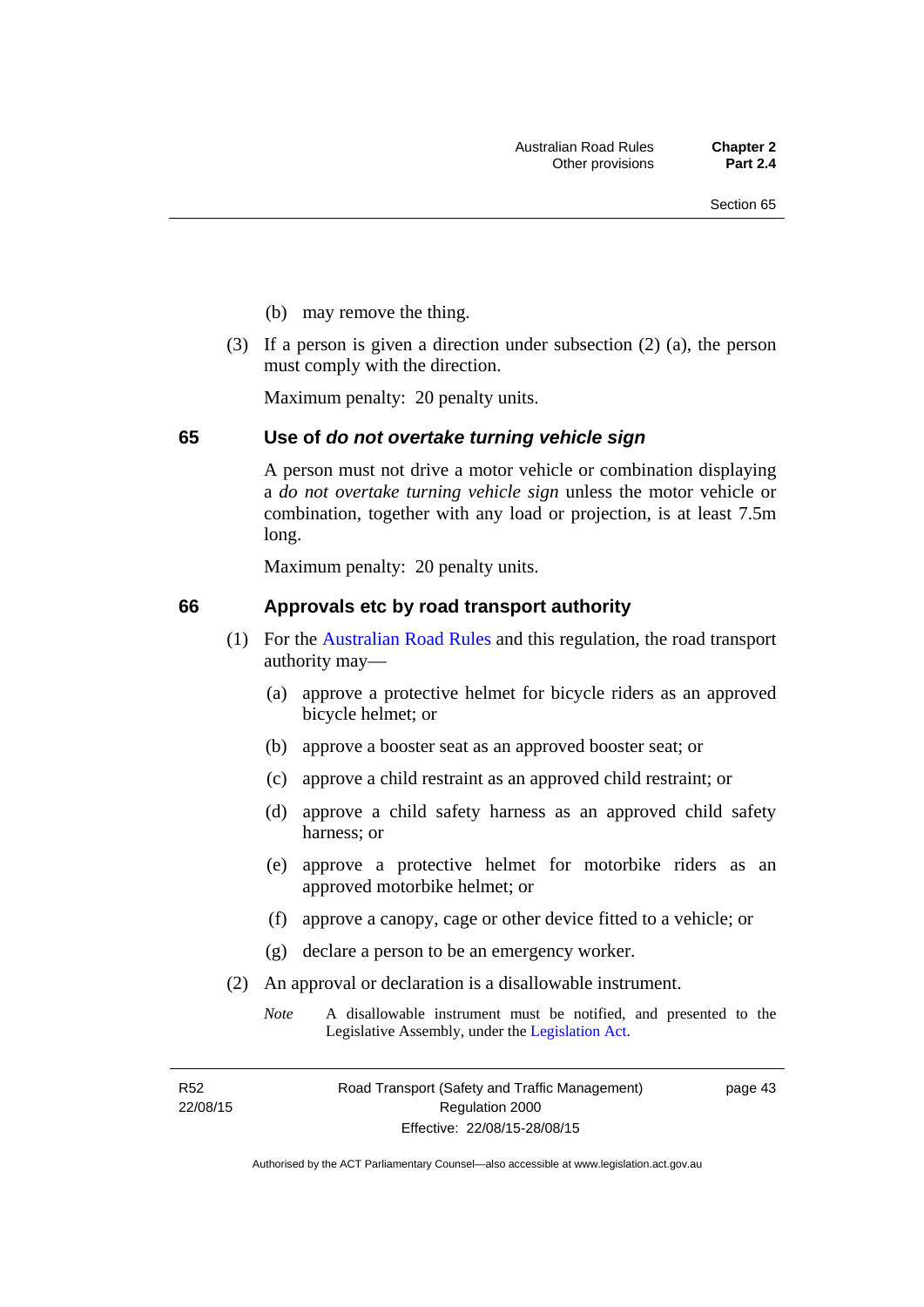#### **67 Exemption from requirement about riding on motorbikes**

The road transport authority may, for the purpose of allowing a sporting or similar event to be filmed, exempt a person from the [Australian Road Rules](http://www.legislation.act.gov.au//ni/db_37271/default.asp), rule 271 (2) to the extent that it requires the person to face forward while being carried as a passenger on a motorbike.

#### **68 Defence of complying with direction of police officer or authorised person**

- (1) It is a defence to a prosecution of a person for an offence against a provision of this chapter if, at the time of the offence, the person was obeying a direction given to the person under the [Australian](http://www.legislation.act.gov.au//ni/db_37271/default.asp)  [Road Rules,](http://www.legislation.act.gov.au//ni/db_37271/default.asp) rule 304 (1).
- (2) To remove any doubt, it is declared that a person must obey a direction given to the person under the [Australian Road Rules](http://www.legislation.act.gov.au//ni/db_37271/default.asp), rule 304 (1), whether or not the person may contravene a provision of this chapter by obeying the direction.

#### **69 Exemption for driver of police vehicle—generally—Act, s 35**

- (1) An exemption provision does not apply to the driver of a police vehicle if—
	- (a) in the circumstances—
		- (i) the driver is taking reasonable care; and
		- (ii) it is reasonable that the provision should not apply, having regard to the road and traffic conditions at the time; and
	- (b) if the vehicle is a motor vehicle that is moving—the vehicle is displaying a blue or red flashing light or sounding an alarm.
	- *Note* This section also applies to a rider of a police motorbike (see *[Road](http://www.legislation.act.gov.au/a/1999-77)  [Transport \(General\) Act 1999](http://www.legislation.act.gov.au/a/1999-77)*, dict defs *drive*, *driver*, *ride* and *vehicle*).

page 44 Road Transport (Safety and Traffic Management) Regulation 2000 Effective: 22/08/15-28/08/15

R52 22/08/15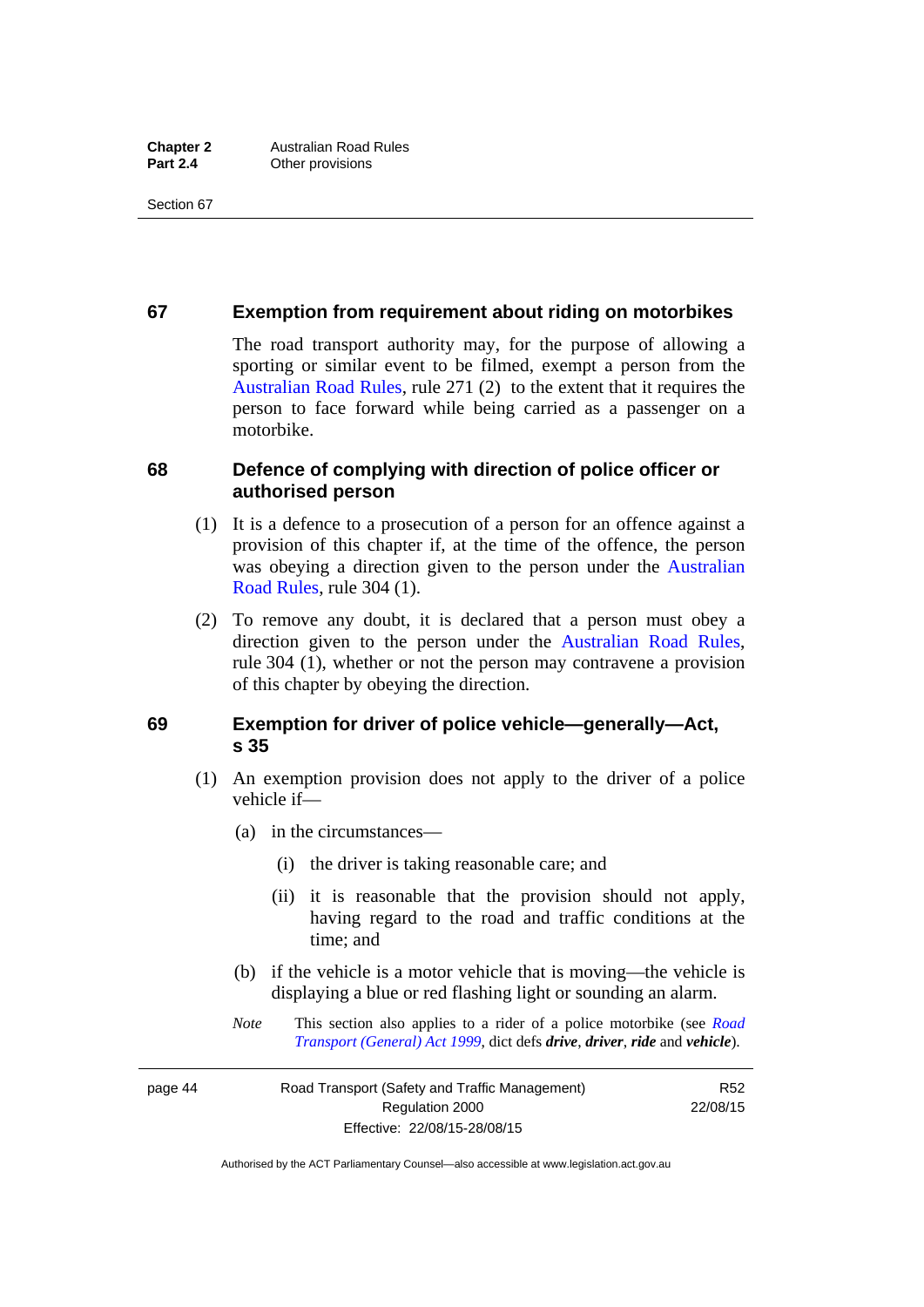- (2) Subsection (1) (b) does not apply to the driver if, in the circumstances, it is reasonable—
	- (a) not to display the light or sound the alarm; or
	- (b) for the vehicle not to be fitted or equipped with a blue or red flashing light or an alarm.
- (3) In this section:

#### *exemption provision* means—

- (a) the [Act](http://www.legislation.act.gov.au/a/1999-80/default.asp), section 5B (Burnouts and other prohibited conduct); or
- (b) the [Act](http://www.legislation.act.gov.au/a/1999-80/default.asp), section 7 (Furious, reckless or dangerous driving), to the extent the section relates to furious or dangerous driving; or
- (c) part 2.1 (Incorporation into ACT law); or
- (d) part 2.2 (How the [Australian Road Rules](http://www.legislation.act.gov.au//ni/db_37271/default.asp) are incorporated); or
- (e) part 2.3 (Additional ACT road rules).

#### **69A Exemption for driver of police vehicle—training and assessment**

- (1) An exemption provision does not apply to the driver of a police vehicle if—
	- (a) the driver is doing police driver training or police driver assessment; and
	- (b) in the circumstances—
		- (i) the driver is taking reasonable care; and
		- (ii) it is reasonable that the provision should not apply, having regard to the road and traffic conditions at the time; and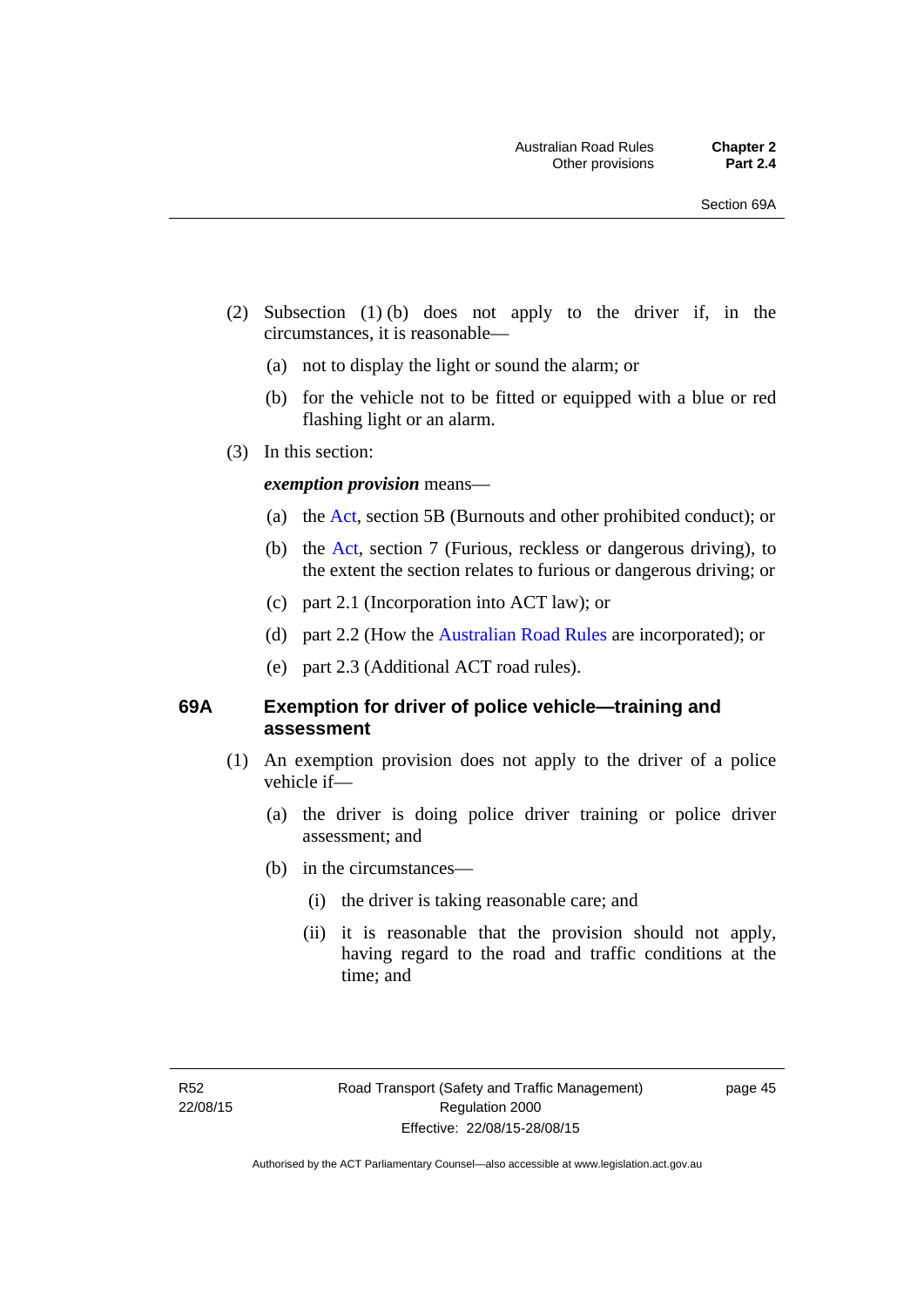- (c) if the vehicle is a motor vehicle that is moving—the vehicle is displaying a blue or red flashing light or sounding an alarm.
- *Note* This section also applies to a rider of a police motorbike (see *[Road](http://www.legislation.act.gov.au/a/1999-77)  [Transport \(General\) Act 1999](http://www.legislation.act.gov.au/a/1999-77)*, dict defs *drive*, *driver*, *ride* and *vehicle*).
- (2) Subsection (1) (c) does not apply to the driver if, in the circumstances, it is reasonable—
	- (a) not to display the light or sound the alarm; or
	- (b) for the vehicle not to be fitted or equipped with a blue or red flashing light or an alarm.
- (3) In this section:

*AFP* means the Australian Federal Police.

*exemption provision* means—

- (a) the [Act,](http://www.legislation.act.gov.au/a/1999-80/default.asp) section 5B (Burnouts and other prohibited conduct); or
- (b) the [Act](http://www.legislation.act.gov.au/a/1999-80/default.asp), section 7 (Furious, reckless or dangerous driving), to the extent the section relates to furious or dangerous driving; or
- (c) part 2.1 (Incorporation into ACT law); or
- (d) part 2.2 (How the [Australian Road Rules](http://www.legislation.act.gov.au//ni/db_37271/default.asp) are incorporated); or
- (e) part 2.3 (Additional ACT road rules).

*police driver assessment* means an assessment conducted by an AFP employee or contractor of a police officer's ability to drive a police vehicle in the exercise of the police officer's functions as a police officer.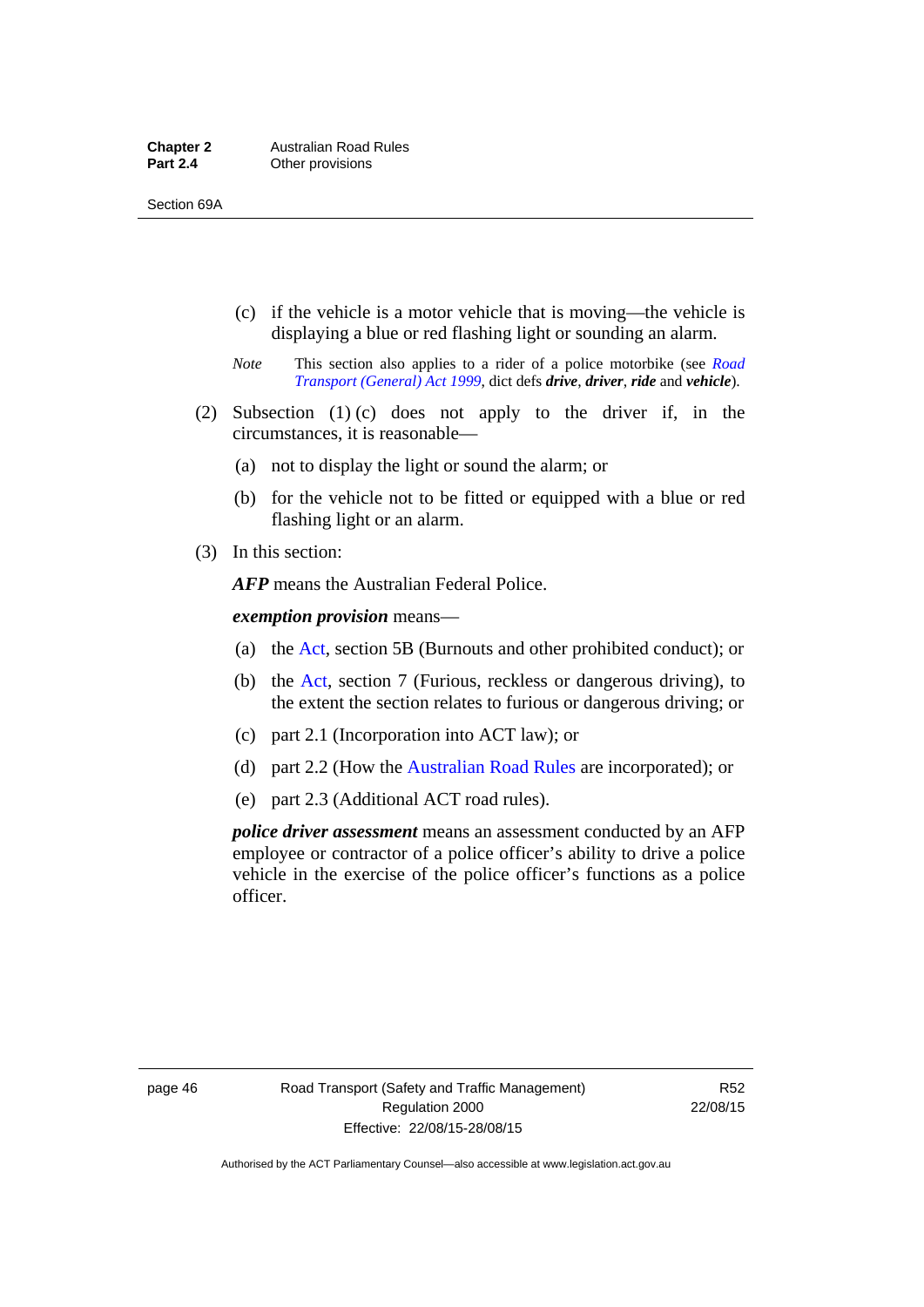*police driver training* means training provided by the AFP, or an AFP contractor, that teaches a police officer how to drive a police vehicle for the purpose of the exercise of the police officer's functions as a police officer.

*police officer* includes a person who is training to become a police officer.

#### **70 Exemption for driver of emergency vehicles**

A provision of this chapter does not apply to the driver of an emergency vehicle if—

- (a) in the circumstances—
	- (i) the driver is taking reasonable care; and
	- (ii) it is reasonable that the provision should not apply; and
- (b) if the vehicle is a motor vehicle that is moving—the vehicle is displaying a blue or red flashing light or sounding an alarm.

#### **71 Stopping and parking exemption for police and emergency vehicles and authorised people**

(1) In this section:

*stopping or parking provision of this chapter*—see section 58 (1).

- (2) A stopping or parking provision of this chapter does not apply to the driver of a police vehicle or emergency vehicle if, in the circumstances—
	- (a) the driver is taking reasonable care; and
	- (b) it is reasonable that the provision should not apply.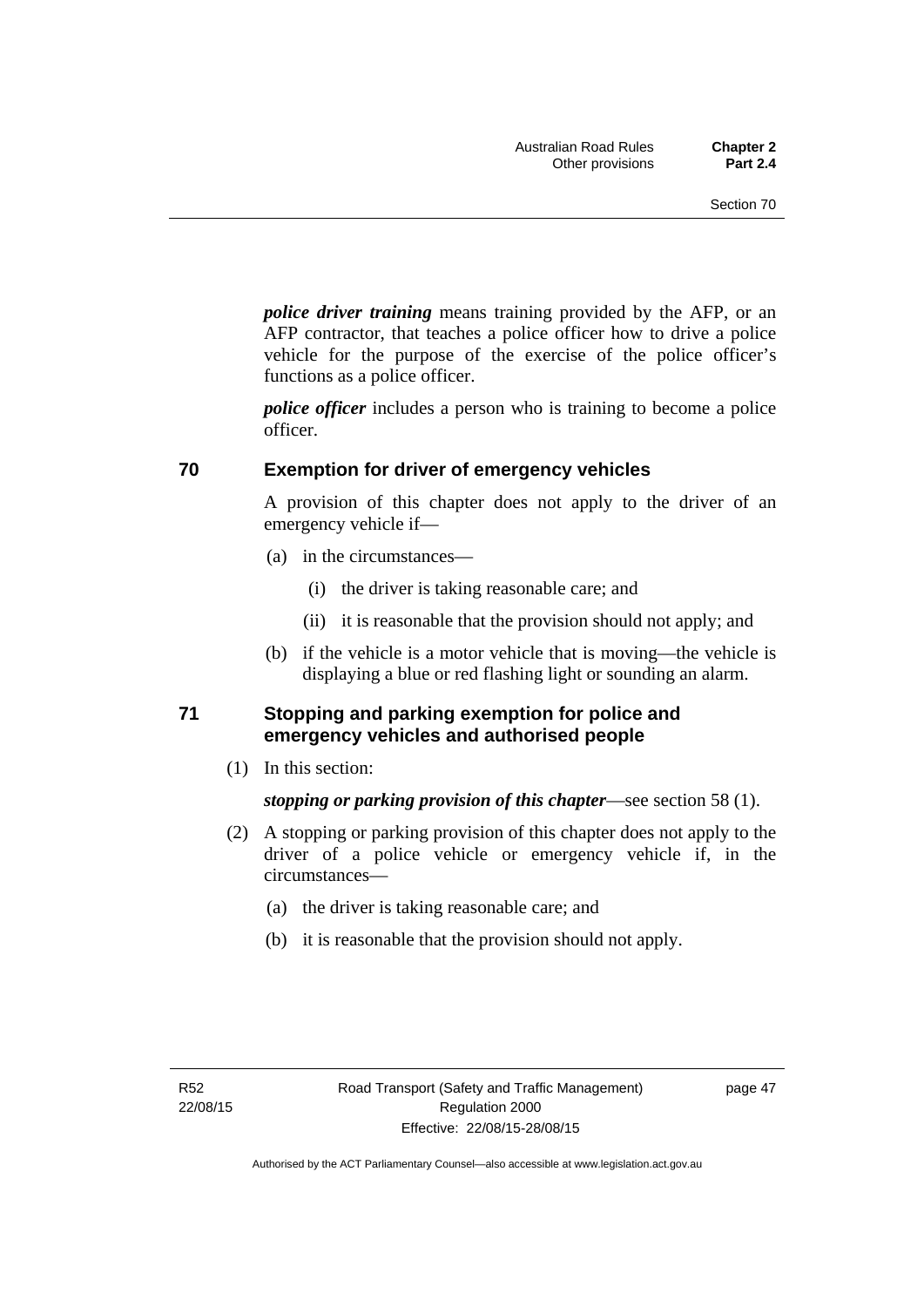- (3) A stopping or parking provision of this chapter does not apply to an authorised person who is driving a vehicle in the course of the person's duty as an authorised person if, in the circumstances—
	- (a) the person is taking reasonable care; and
	- (b) it is reasonable that the provision should not apply.

page 48 Road Transport (Safety and Traffic Management) Regulation 2000 Effective: 22/08/15-28/08/15

R52 22/08/15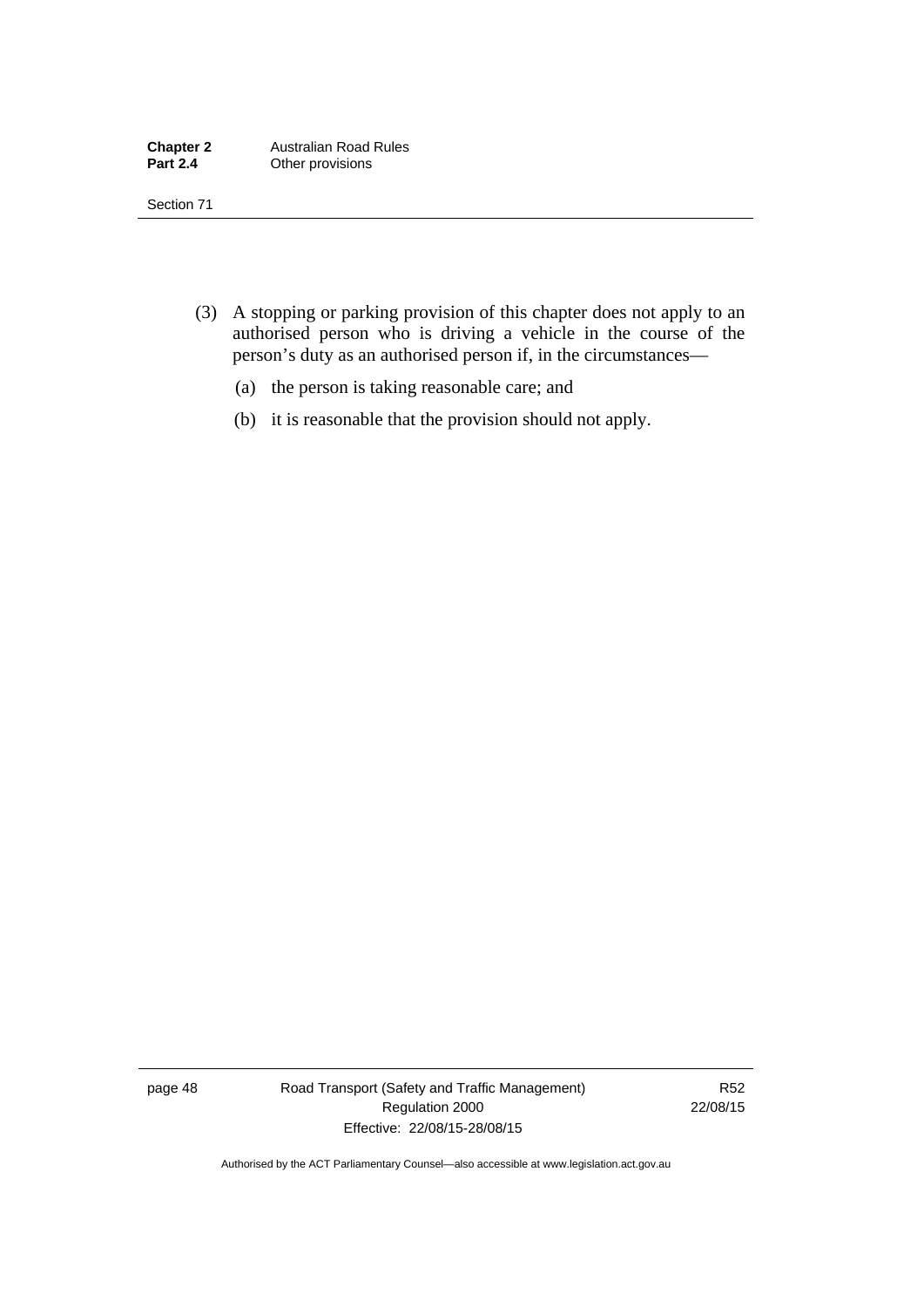# **Chapter 3 Parking**

# **Part 3.1 Parking schemes**

# **Division 3.1.1 Metered parking schemes**

## **72 Metered parking schemes**

- (1) The road transport authority may establish and operate metered parking schemes for any length of road or area.
- (2) For a metered parking scheme, the road transport authority—
	- (a) may set aside metered parking spaces; and
	- (b) may install parking meters for the payment of fees for metered parking spaces.

## **73 Metered parking areas**

- (1) The road transport authority may set aside a length of road or area as a metered parking area.
- (2) A metered parking area must be designated by metered parking signs.

## **74 Parking meters**

- (1) A parking meter must be installed at the space to which it applies or, if a parking meter applies to 2 or more spaces, close to the spaces.
- (2) The parking meter applying to a metered parking space must show or be capable of showing the fees fixed for the space under this division.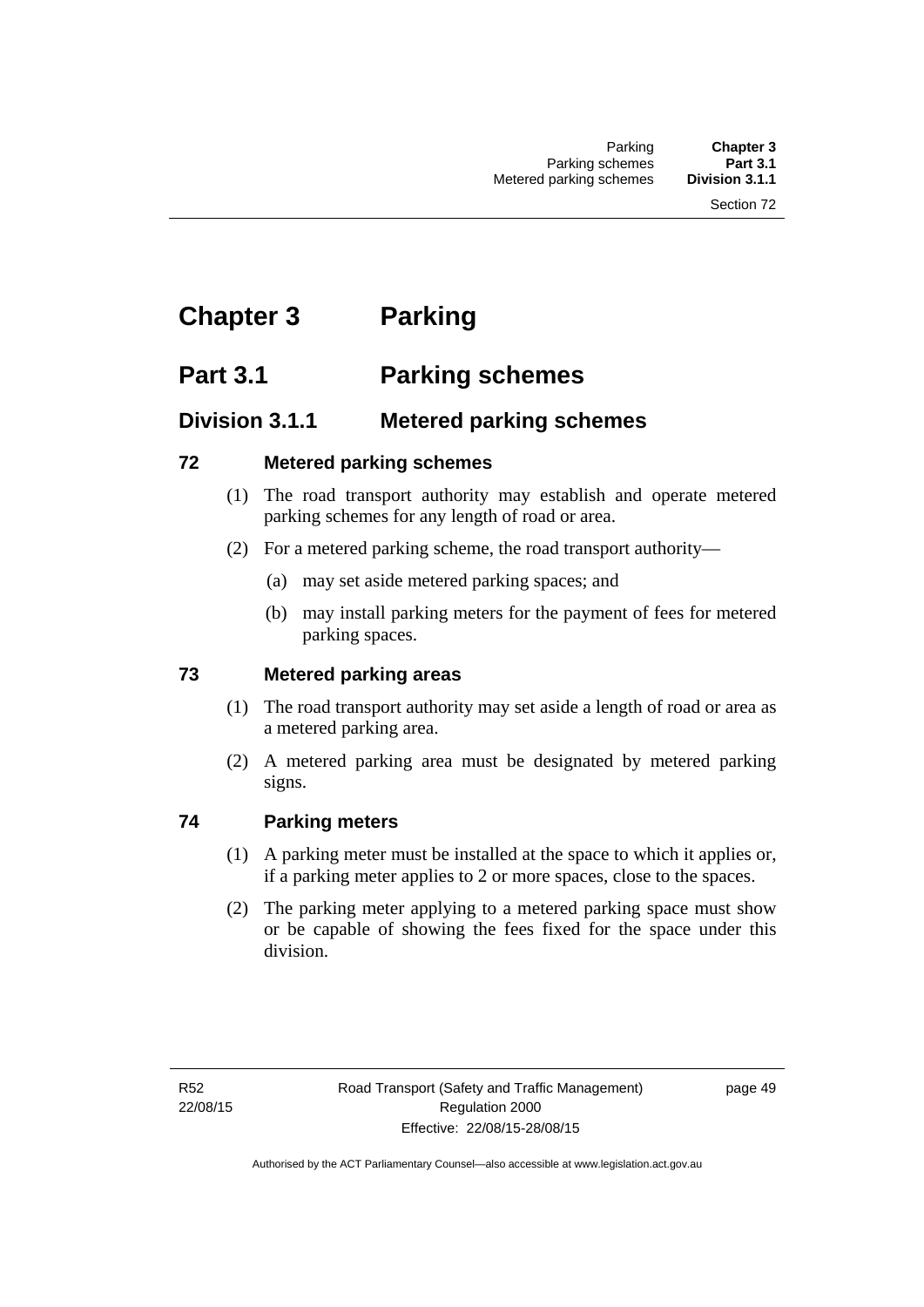- (3) A parking meter must clearly show, or be capable of clearly showing, whether the relevant parking fee for the parking of a vehicle in the metered parking space or spaces to which it applies has been paid.
- (4) A multi-space parking meter must also identify each metered parking space by its number.

#### **75 Metered parking spaces**

- (1) A metered parking space must be designated by a road marking.
- (2) For a metered parking space to which a multi-space parking meter applies, the number for the space and an arrow indicating the direction of the meter must be marked in or adjacent to the space.

## **Division 3.1.2 Ticket parking schemes**

*Note* The [Australian Road Rules](http://www.legislation.act.gov.au//ni/db_37271/default.asp), r 207 (2) provides that a driver who parks in a ticket parking area must pay the fee and obey the instructions on the ticket. See also s 16.

#### **75A Parking authorities**

- (1) A person may apply to the road transport authority to be a parking authority for a stated area.
- (2) The road transport authority may declare the person to be a parking authority for a stated area (the *area of operations*).
	- *Note* The power to make the declaration includes the power to amend or repeal it (see [Legislation Act,](http://www.legislation.act.gov.au/a/2001-14) s 46).
- (3) The declaration is a disallowable instrument.
	- *Note* A disallowable instrument must be notified, and presented to the Legislative Assembly, under the [Legislation Act.](http://www.legislation.act.gov.au/a/2001-14)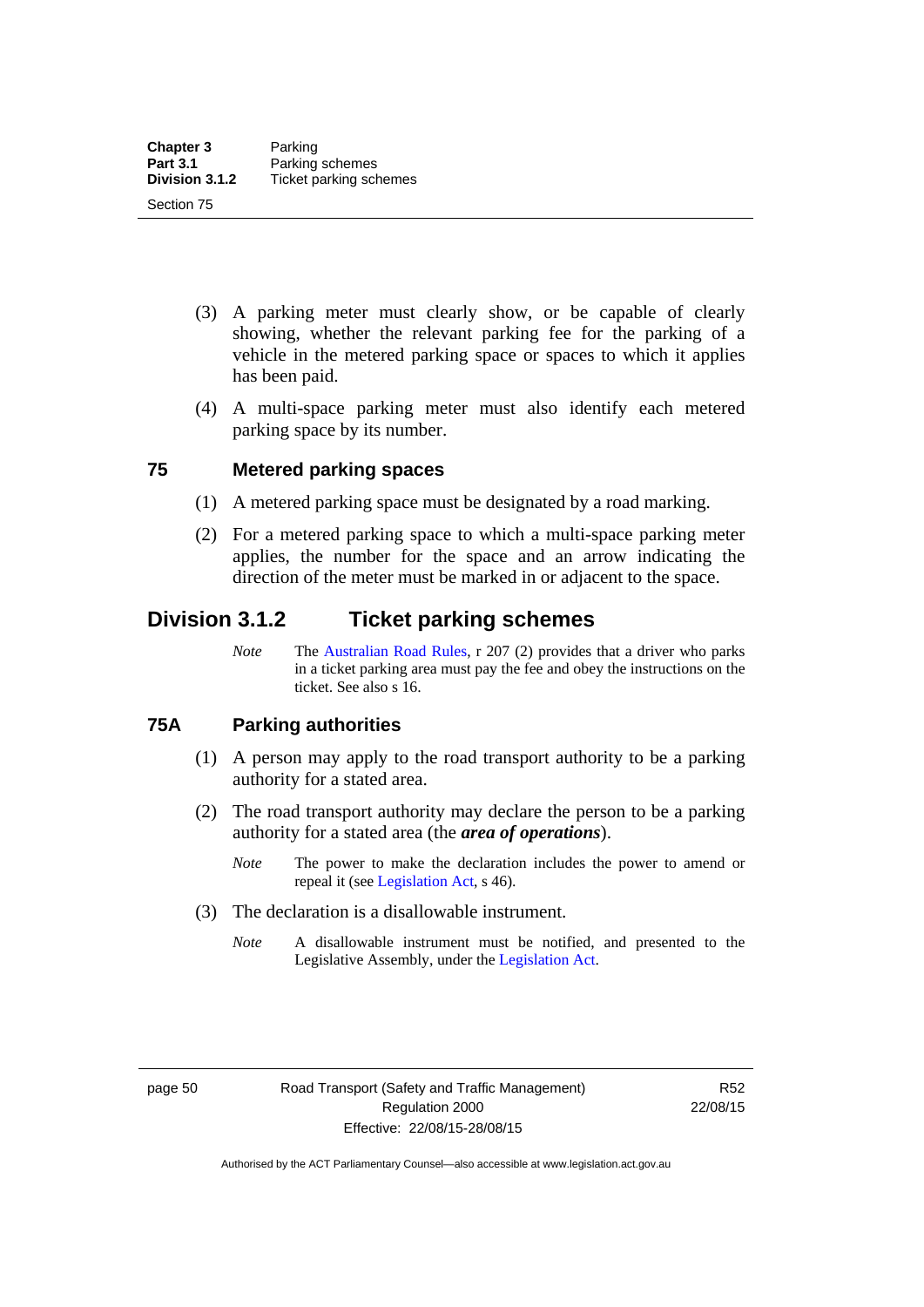#### **75B Parking authority guidelines**

- (1) The road transport authority must establish guidelines for section 76A (the *parking authority guidelines*).
- (2) The parking authority guidelines are a disallowable instrument.

- (3) A parking authority is not entitled to provide, or charge for, parking in a ticket parking area if the parking authority does not comply with the parking authority guidelines.
- (4) A parking authority is taken to comply with the parking authority guidelines until the contrary is proved.

#### **76 Ticket parking schemes—road transport authority**

- (1) The road transport authority may establish and operate a ticket parking scheme for any length of road or area.
- (2) For a ticket parking scheme, the road transport authority—
	- (a) may set aside a length of road or area as a ticket parking area; and
	- (b) may adopt the ways of, and schemes for, payment of the fees the authority considers appropriate; and
	- (c) may install pay parking devices.

#### **76AA Approval of e-payment method**

(1) The road transport authority may approve an e-payment method (an *approved e-payment method*) for a driver of a vehicle to pay for the use of a parking space in a ticket parking area.

*Note* A disallowable instrument must be notified, and presented to the Legislative Assembly, under the [Legislation Act.](http://www.legislation.act.gov.au/a/2001-14)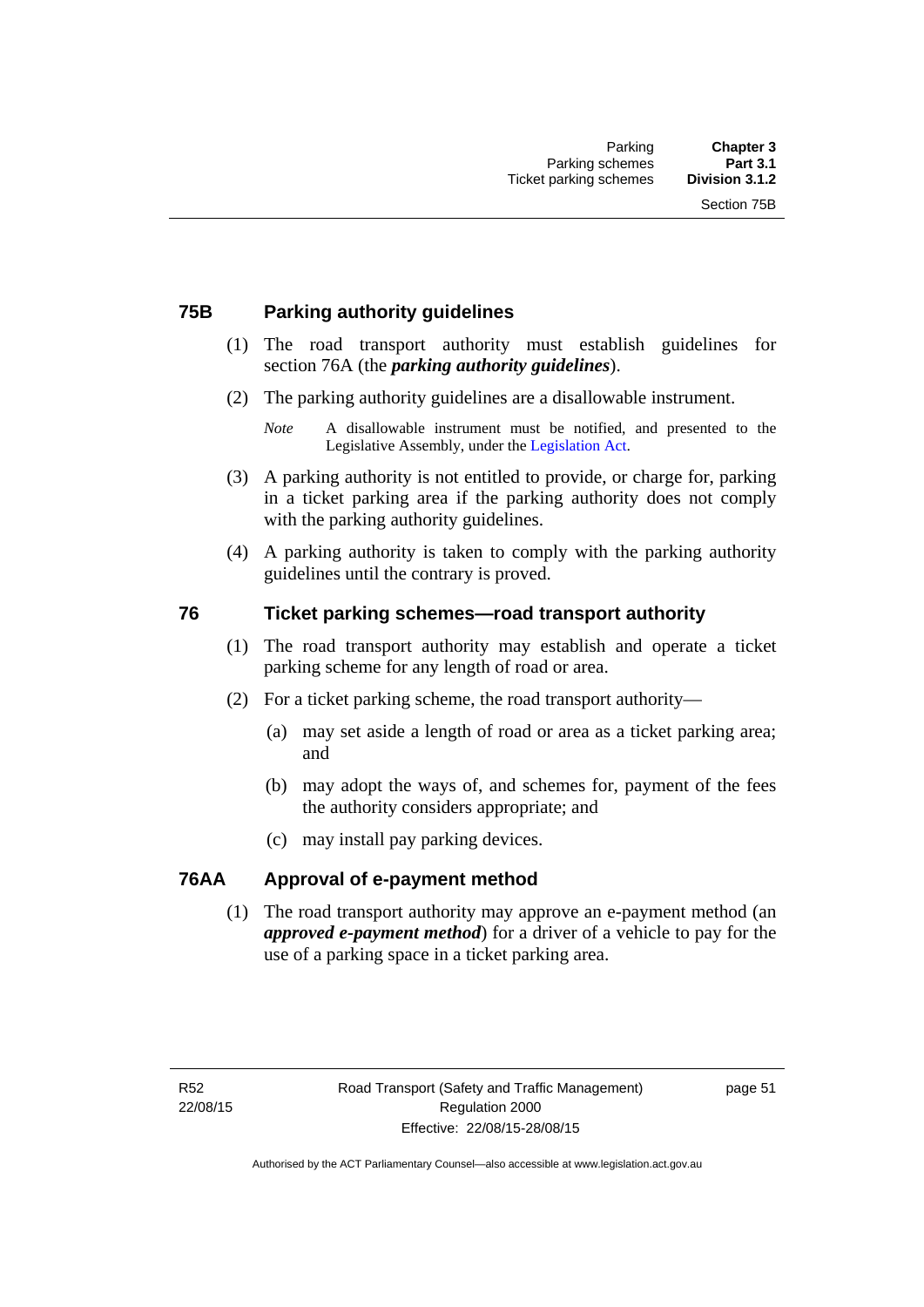- (2) The road transport authority may not approve an e-payment method unless satisfied that the system supporting the method is capable of—
	- (a) giving the road transport authority contemporary information about fees paid for parking spaces in ticket parking areas; and
	- (b) keeping a record of each transaction; and
	- (c) giving a person using the method an electronic receipt for the transaction.
- (3) An approval is a notifiable instrument.

*Note* A notifiable instrument must be notified under the [Legislation Act](http://www.legislation.act.gov.au/a/2001-14).

(4) In this section:

*e-payment method* means a method for payment using an electronic device.

#### **76A Ticket parking schemes—parking authorities**

- (1) A parking authority may, in accordance with the parking authority guidelines, establish and operate a ticket parking scheme for any length of road or area within its area of operations.
- (2) For a ticket parking scheme, the parking authority may, in accordance with the parking authority guidelines—
	- (a) set aside a length of road or area within its area of operations as a ticket parking area; and
	- (b) fix fees for the parking of vehicles in the area; and
	- (c) adopt the ways of, and schemes for, payment of the fees the authority considers appropriate; and
	- (d) install pay parking devices.
	- *Note* Section 75A provides for the road transport authority to declare parking authorities and s 75B provides for parking authority guidelines.

page 52 Road Transport (Safety and Traffic Management) Regulation 2000 Effective: 22/08/15-28/08/15

R52 22/08/15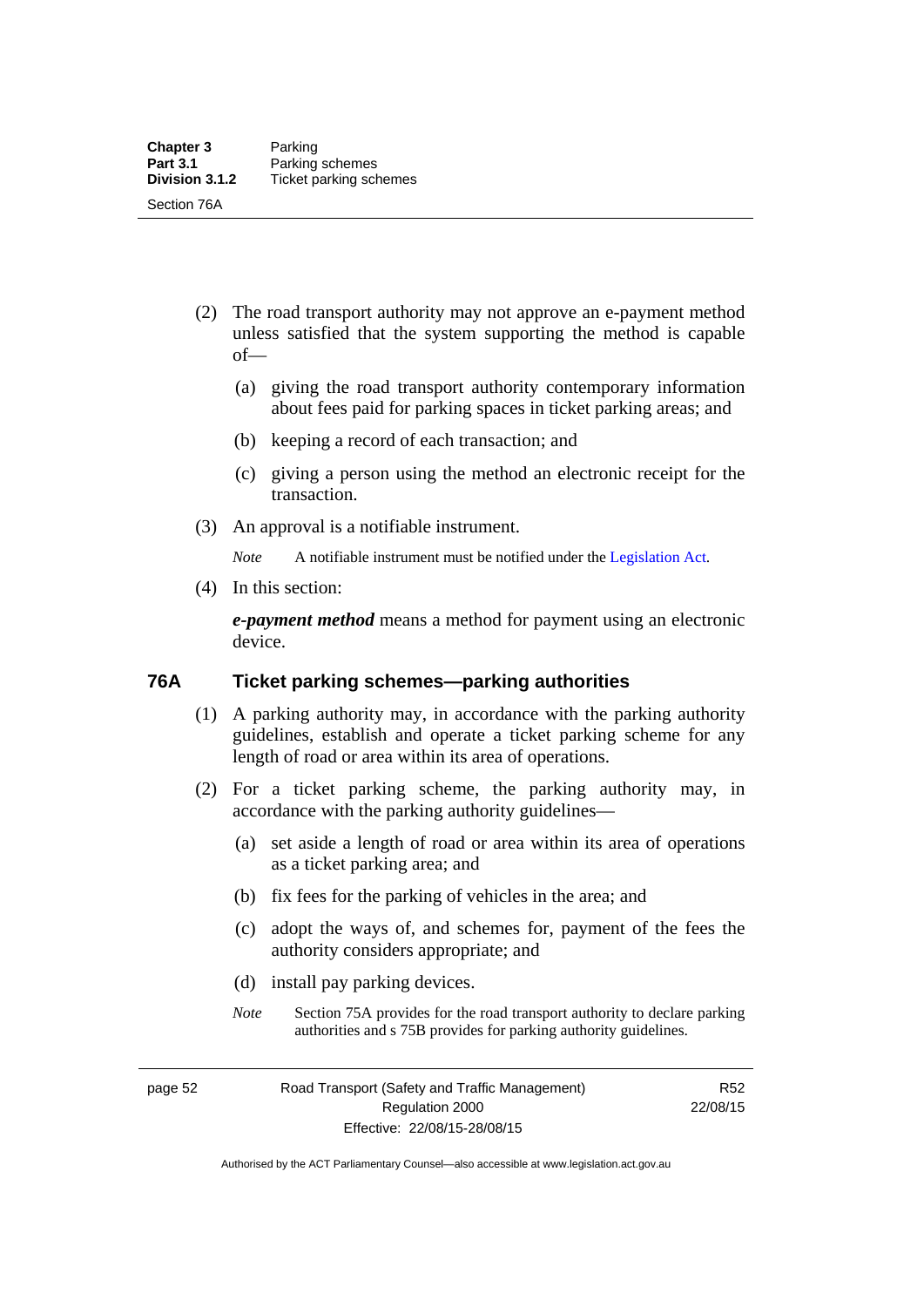### **77 Ticket parking areas**

- (1) A ticket parking area must be designated by ticket parking signs.
- (2) A ticket parking area is taken to include only such lengths of road and areas to which ticket parking signs apply as are lawfully available, apart from this division, for the parking of vehicles.

#### **78 Ticket parking spaces**

A ticket parking area may be divided into ticket parking spaces, of a size suitable for parking a single vehicle, by a road marking.

#### **79 Ticket machines**

The ticket machine for a ticket parking area must show or be capable of showing the fees fixed for the area under this division.

#### **80 Parking tickets**

- (1) The following information must be printed on a parking ticket:
	- (a) the expiry date (expressed as the day of the month, the month and the year);
	- (b) for a parking ticket other than an RTA periodic ticket—the expiry time (expressed in hours and minutes);
	- (c) the name of the authority issuing the ticket;
	- (d) an indication of the ticket parking area where or for which the ticket is issued;
	- (e) the fee paid for the issue of the ticket or, for an RTA periodic ticket (except a ticket issued at a concessional price), the daily value of the ticket;
	- (f) a serial number;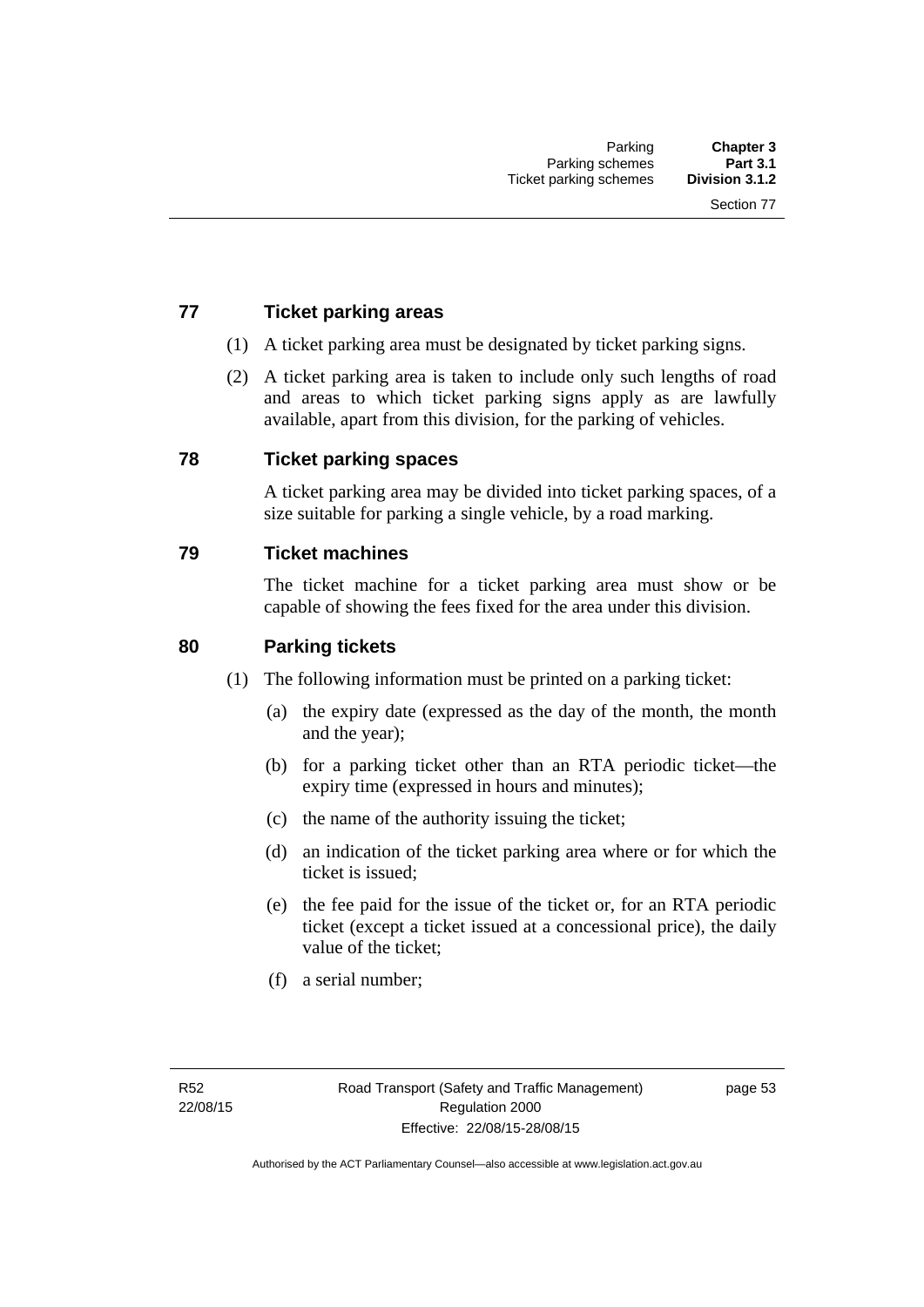Section 81

(g) instructions for use of the ticket.

#### **Examples for par (d)**

- 1 a code for the ticket parking area where the ticket is issued
- 2 the number of the parking ticket machine which issued the ticket
- 3 for an RTA periodic ticket—the daily value of the ticket or the area where the ticket may be used
- *Note* An example is part of the regulation, is not exhaustive and may extend, but does not limit, the meaning of the provision in which it appears (see [Legislation Act,](http://www.legislation.act.gov.au/a/2001-14) s 126 and s 132).
- (2) A parking ticket must be legible and of a size and design that enables it to be easily displayed in or on a vehicle.
- (3) In this section:

*RTA periodic ticket*, for a ticket parking area, means a ticket issued by the road transport authority that is valid for parking in the area for a stated period of not less than 1 week.

#### **81 Duration of parking tickets and e-payment parking period**

- (1) A parking ticket takes effect when it is issued and expires at the expiry time stated on the ticket.
- (2) An e-payment parking period begins when the parking period is initiated by a device in accordance with an approved e-payment method and ends when the period for which payment is made in accordance with the approved e-payment method ends.

## **Division 3.1.3 Heavy vehicle parking**

## **82 Definitions—div 3.1.3**

In this division:

*heavy vehicle* means a vehicle, whether loaded or unloaded, that is longer than 7.5m, has a GVM over 4.5t, and is used for commercial purposes.

page 54 Road Transport (Safety and Traffic Management) Regulation 2000 Effective: 22/08/15-28/08/15

R52 22/08/15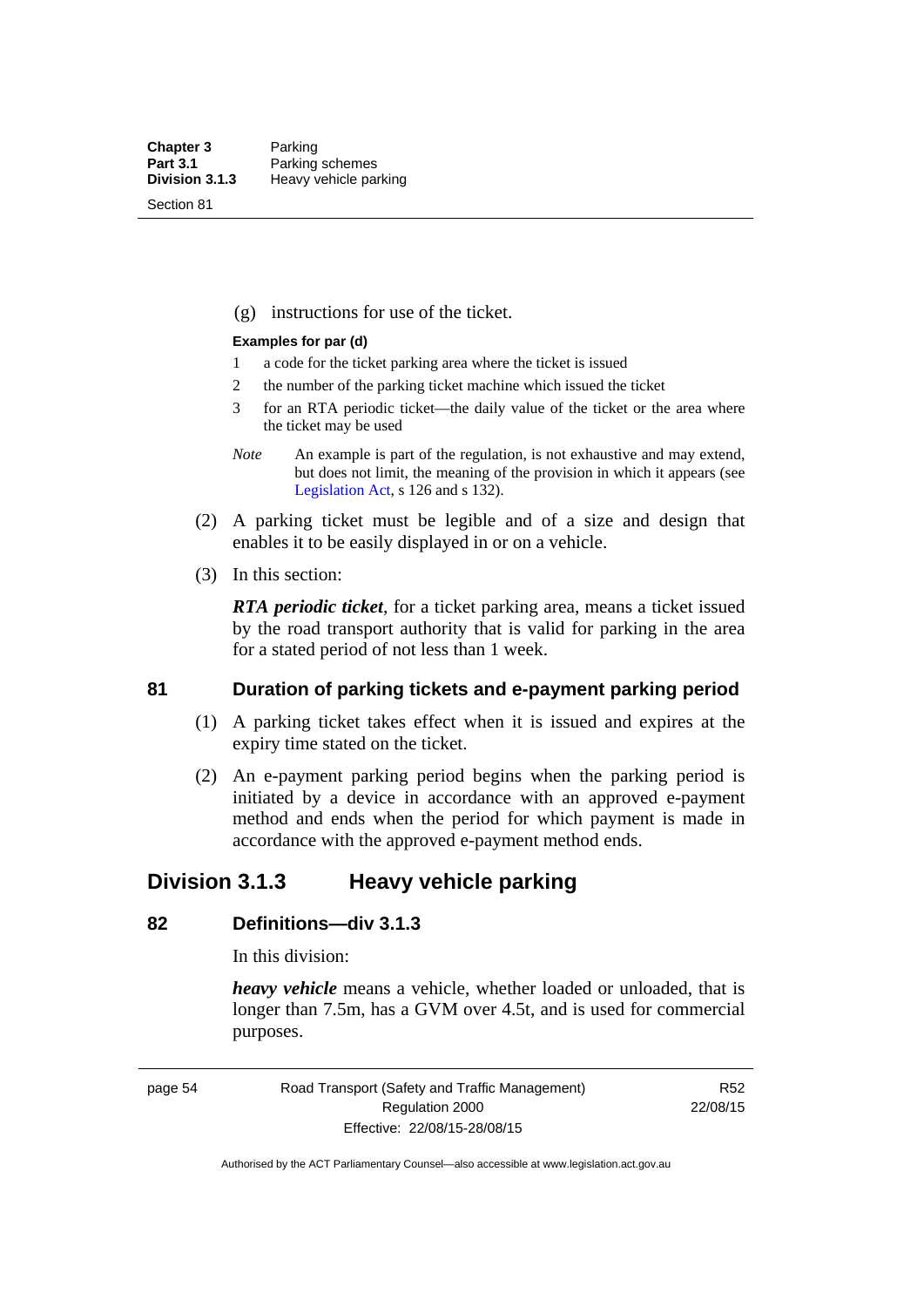#### *land adjoining residential land*—see section 83.

*residential land* means land leased for residential purposes.

*stock truck* means a vehicle that has a GVM over 4.5t and is built or used to transport livestock.

#### **83 References in div 3.1.3 to land adjoining residential land**

A reference in this division to *land adjoining residential land* includes a reference to land that would, apart from an intervening road, adjoin that land.

#### **84 Vehicle parked partly on residential land**

For this division, a vehicle that is parked partly on residential land, and partly on adjoining land that is not residential land, is taken not to be parked on residential land.

### **85 Parking of certain vehicles on residential land prohibited**

- (1) This section applies to a vehicle, whether loaded or unloaded, that is—
	- (a) a stock truck; or
	- (b) a semitrailer with the load space permanently enclosed by rigid construction or with sides enclosed by nonrigid material and a rigid roof; or
	- (c) higher than 3.6m and used for commercial purposes.
- (2) A person must not park a vehicle to which this section applies on residential land.

Maximum penalty: 20 penalty units.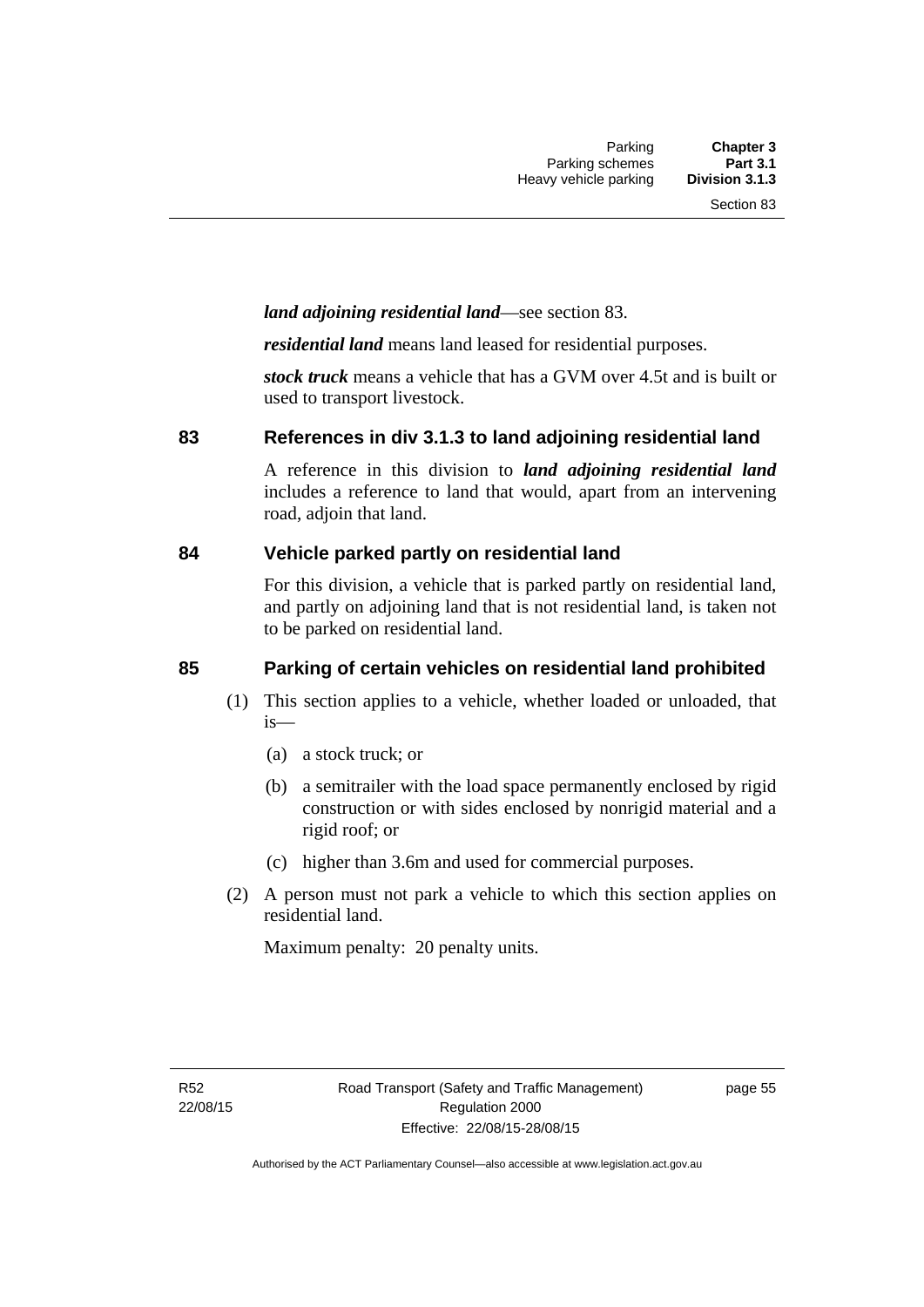#### **85A No more than 1 heavy vehicle on residential land**

- (1) A person commits an offence if—
	- (a) the person parks 2 or more heavy vehicles on residential land; or
	- (b) the person parks a heavy vehicle on residential land and there is already another heavy vehicle parked on the land.

Maximum penalty: 20 penalty units.

- (2) Subsection (1) does not apply if—
	- (a) only 2 heavy vehicles are parked on the residential land; and
	- (b) 1 vehicle is plant that is parked on the other vehicle; and
	- (c) no part of either vehicle is higher than 3.6m from the ground.
- (3) In this section:

*plant* means a motor vehicle that consists solely of—

- (a) a machine or implement that cannot carry a load, other than tools and accessories usually carried in or on the vehicle; or
- (b) a crane, forklift truck or bobcat; or
- (c) a bobcat and excavation equipment.

### **85B Heavy vehicles to be parked away from residential land boundaries**

- (1) A person commits an offence if—
	- (a) the person parks a heavy vehicle on residential land; and
	- (b) any part of the vehicle when parked is—
		- (i) in front of the setback line of the front boundary of the land; or

page 56 Road Transport (Safety and Traffic Management) Regulation 2000 Effective: 22/08/15-28/08/15

R52 22/08/15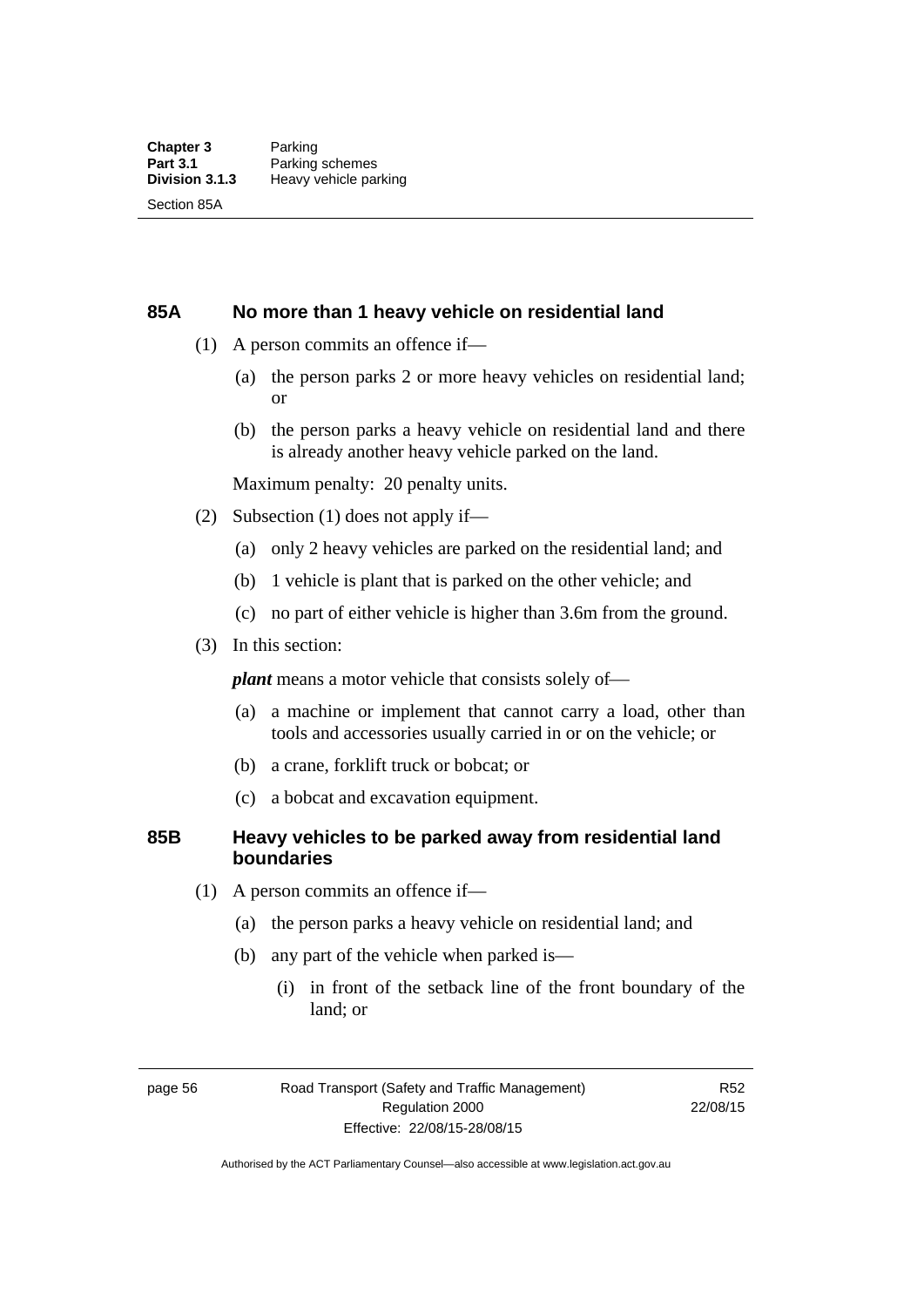(ii) less than 1.5m from any other boundary.

Maximum penalty: 20 penalty units.

(2) In this section:

*setback*, in relation to land—see the territory plan, part 13 (Definitions).

# **86 Parking of certain vehicles on land adjoining residential land prohibited**

- (1) This section applies to—
	- (a) a vehicle or combination, whether loaded or unloaded, that is longer than 7.5m; and
	- (b) a vehicle, whether loaded or unloaded, with a GVM over 4.5t.
- (2) A person must not park a vehicle or combination to which this section applies on land adjoining residential land for more than 1 hour.

Maximum penalty: 20 penalty units.

 (3) Subsection (2) does not apply to the vehicle or combination if the land where it is parked is residential land or land leased for commercial purposes.

# **87 Parking of certain commercial vehicles on land with multi-unit housing**

- (1) This section applies to a vehicle, whether loaded or unloaded, that is used for commercial purposes and is longer than 6m, higher than 2.6m or has a GVM over 3.75t.
- (2) A person must not park a vehicle to which this section applies on residential land with multi-unit housing.

Maximum penalty: 20 penalty units.

R52 22/08/15 page 57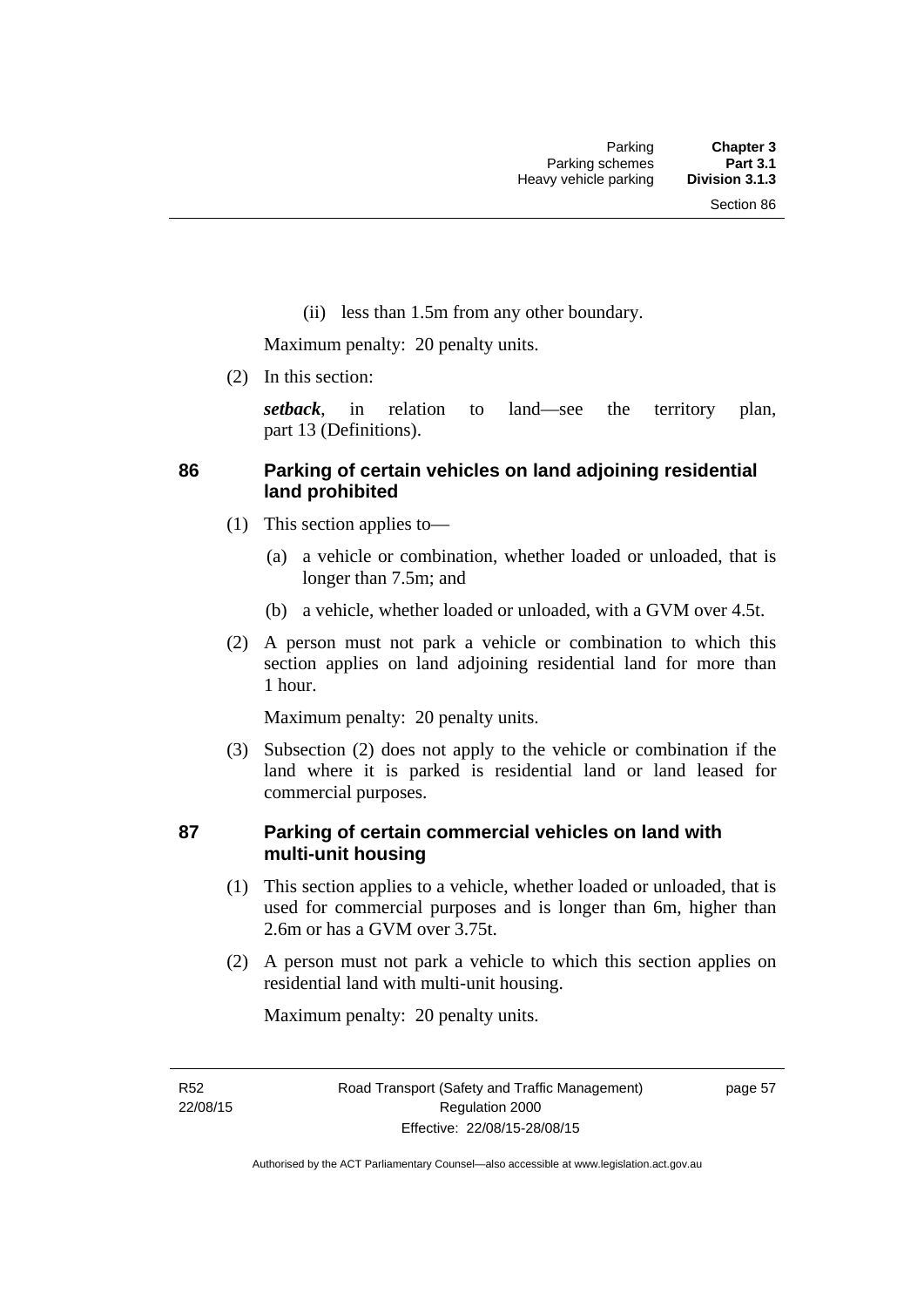- (3) For this section, residential land has multi-unit housing if the land has more than 1 dwelling on it.
- (4) In this section:

*dwelling—*see the territory plan.

*Note* The territory plan defines *dwelling* as meaning 'a building or part of a building used as a self contained residence which must include food preparation facilities, a bath or shower, and a closet pan and wash basin'.

#### **87A No offence if reasonable necessity etc**

A person does not commit an offence against section 85, section 85A, section 85B, section 86 or section 87 if—

- (a) either of the following applies:
	- (i) it was reasonably necessary to park the vehicle on the land to avoid contravening the Act or another territory law;
	- (ii) the vehicle was parked on the land to deliver or collect goods or passengers, or to provide services; and
- (b) the vehicle was on the land no longer than was reasonable.

# **87B Heavy vehicle refrigeration units not to be operated on residential land**

A person commits an offence if—

- (a) the person parks a heavy vehicle that has a refrigeration unit on residential land; and
- (b) the refrigeration unit is running at any time while the vehicle is parked on the land.

Maximum penalty: 20 penalty units.

page 58 Road Transport (Safety and Traffic Management) Regulation 2000 Effective: 22/08/15-28/08/15

R52 22/08/15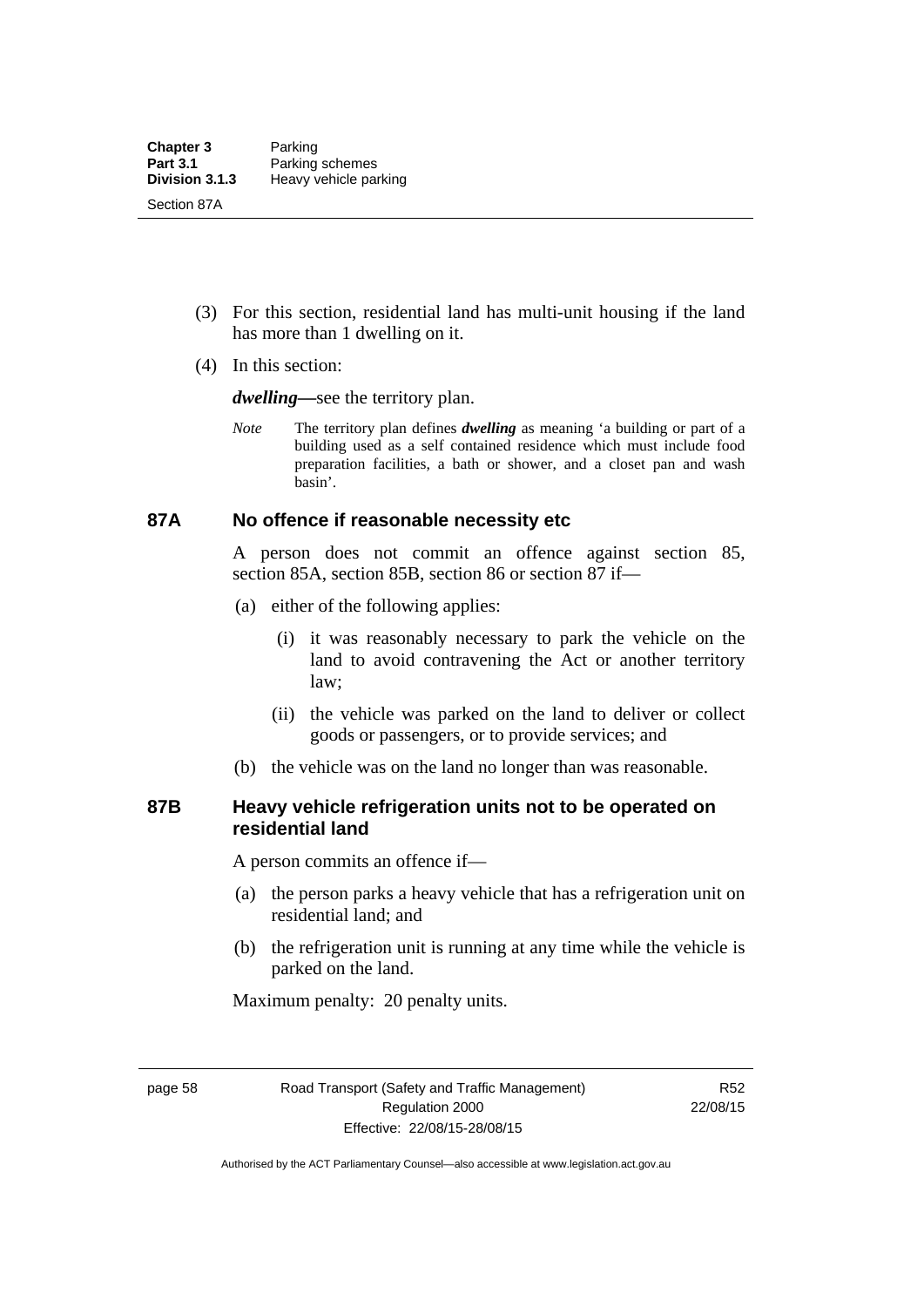# **87C Prohibition on night operation of heavy vehicle**

 (1) A person, other than an existing operator, commits an offence if the person operates a heavy vehicle parked on residential land at any time between 10 pm and 6 am.

Maximum penalty: 20 penalty units.

 (2) An existing operator commits an offence if the operator operates a heavy vehicle parked on residential land at any time between midnight and 5.30 am.

Maximum penalty: 20 penalty units.

(3) In this section:

*existing operator* means the holder of an existing operator's certificate issued under the *[Motor Traffic Act 1936](http://www.legislation.act.gov.au/a/1936-45)*, section 150R that is still in force.

#### **88 Daily infringement**

A person who contravenes any of the following sections commits a separate offence for each day during any part of which the contravention continues:

- (a) section 85 (Parking of certain vehicles on residential land prohibited);
- (b) section 85A (No more than 1 heavy vehicle on residential land);
- (c) section 85B (Heavy vehicles to be parked away from residential land boundaries);
- (d) section 86 (Parking of certain vehicles on land adjoining residential land prohibited);

page 59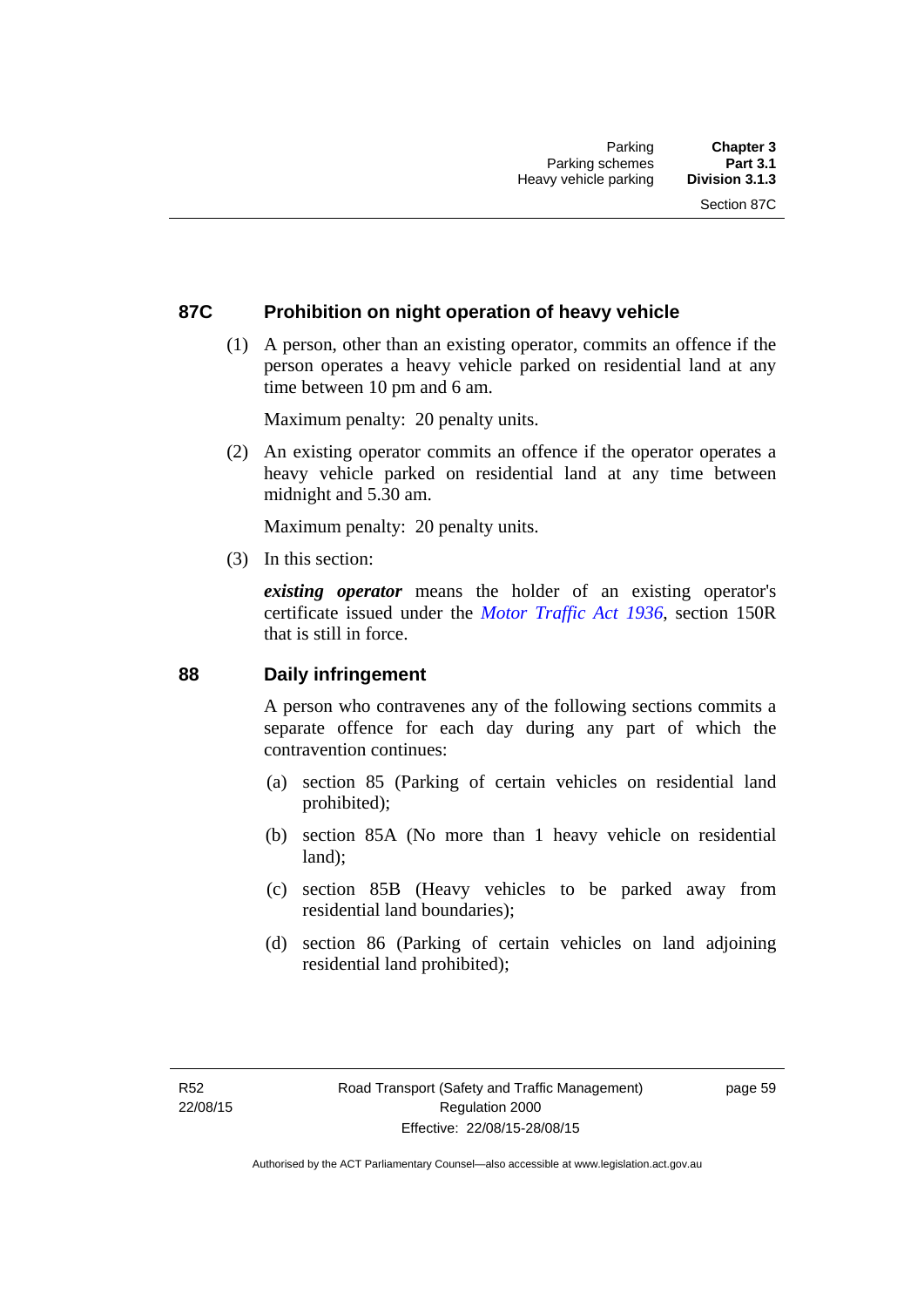- (e) section 87 (Parking of certain commercial vehicles on land with multi-unit housing);
- (f) section 87B (Heavy vehicle refrigeration units not to be operated on residential land).

# **Division 3.1.3A Heavy vehicle parking—enforcement**

# **89 Meaning of** *occupier***—div 3.1.3A**

In this division:

*occupier*, of premises, includes—

- (a) a person believed on reasonable grounds to be an occupier of the premises; and
- (b) a person apparently in charge of the premises.

#### **90 Power to enter premises**

- (1) For division 3.1.3 (Heavy vehicle parking), an authorised person may—
	- (a) enter premises with the occupier's consent; or
	- (b) enter premises if the authorised person believes on reasonable grounds that—
		- (i) a heavy vehicle is parked on the premises in contravention of that division; and
		- (ii) it is necessary to enter the premises to inspect, take measurements, or record identification particulars about the vehicle.
- (2) An authorised person may, without the consent of the occupier of premises, enter land around the premises to ask for consent to enter the premises.

page 60 Road Transport (Safety and Traffic Management) Regulation 2000 Effective: 22/08/15-28/08/15

R52 22/08/15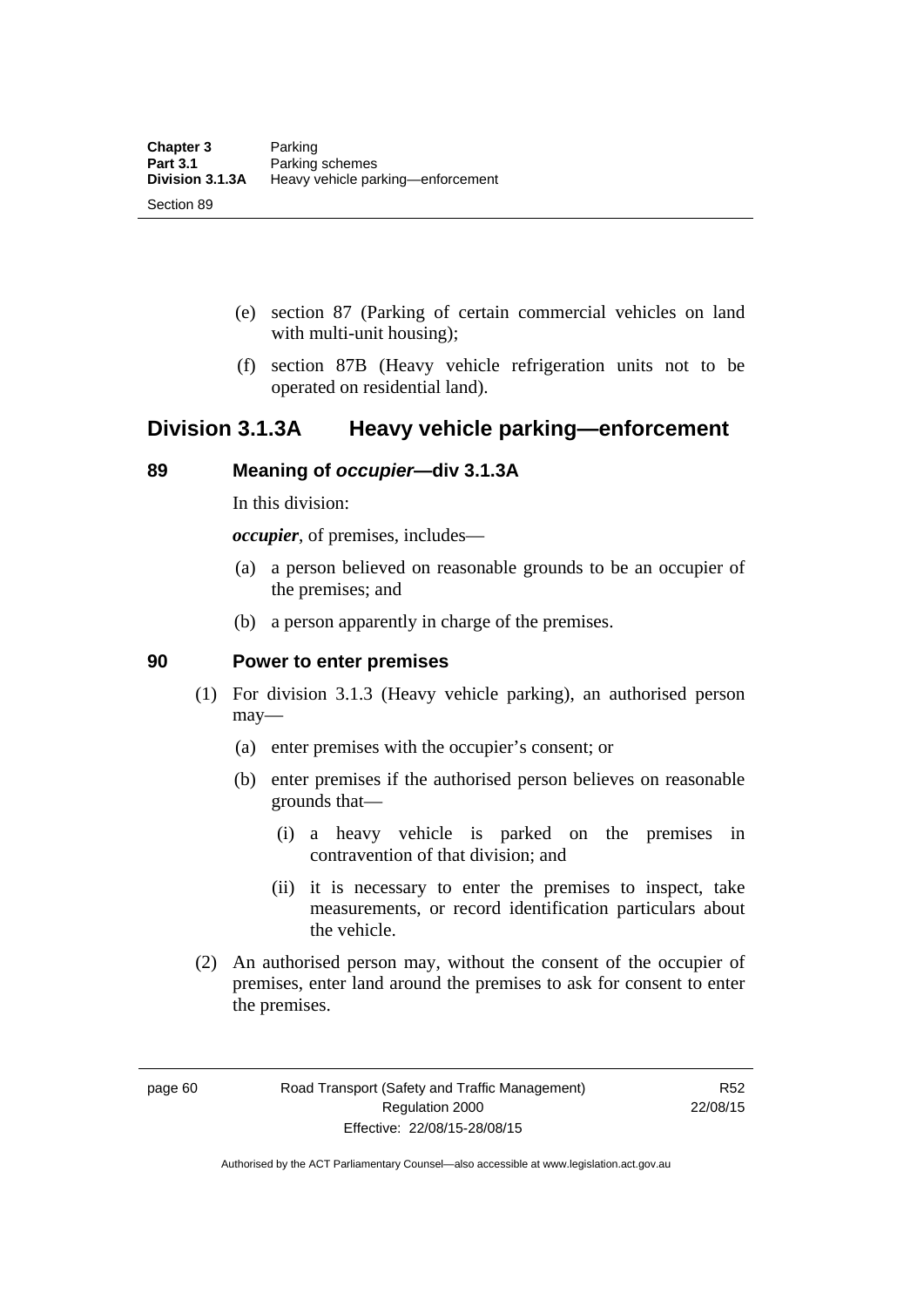- (3) An authorised person may enter premises under this section––
	- (a) for a contravention of section 87B or section 87C––at any time; and
	- (b) in any other case––between 8 am and 8 pm.

#### **91 Production of identity card**

An authorised person must not remain at premises entered under this division if the authorised person does not produce his or her identity card when asked by the occupier.

*Note* Identity cards for authorised people are provided for in the *[Road](http://www.legislation.act.gov.au/a/1999-77)  [Transport \(General\) Act 1999](http://www.legislation.act.gov.au/a/1999-77)*, s 20.

#### **92 Consent to entry**

- (1) When seeking the consent of an occupier of premises to enter premises under section 90 (1) (a), an authorised person must—
	- (a) produce his or her identity card; and
	- (b) tell the occupier—
		- (i) the purpose of the entry; and
		- (ii) that consent may be refused.
- (2) If the occupier consents, the authorised person must ask the occupier to sign a written acknowledgment (an *acknowledgment of consent*)—
	- (a) that the occupier was told—
		- (i) the purpose of the entry; and
		- (ii) that consent may be refused; and
	- (b) that the occupier consented to the entry; and
	- (c) stating the time and date when consent was given.

R52 22/08/15 page 61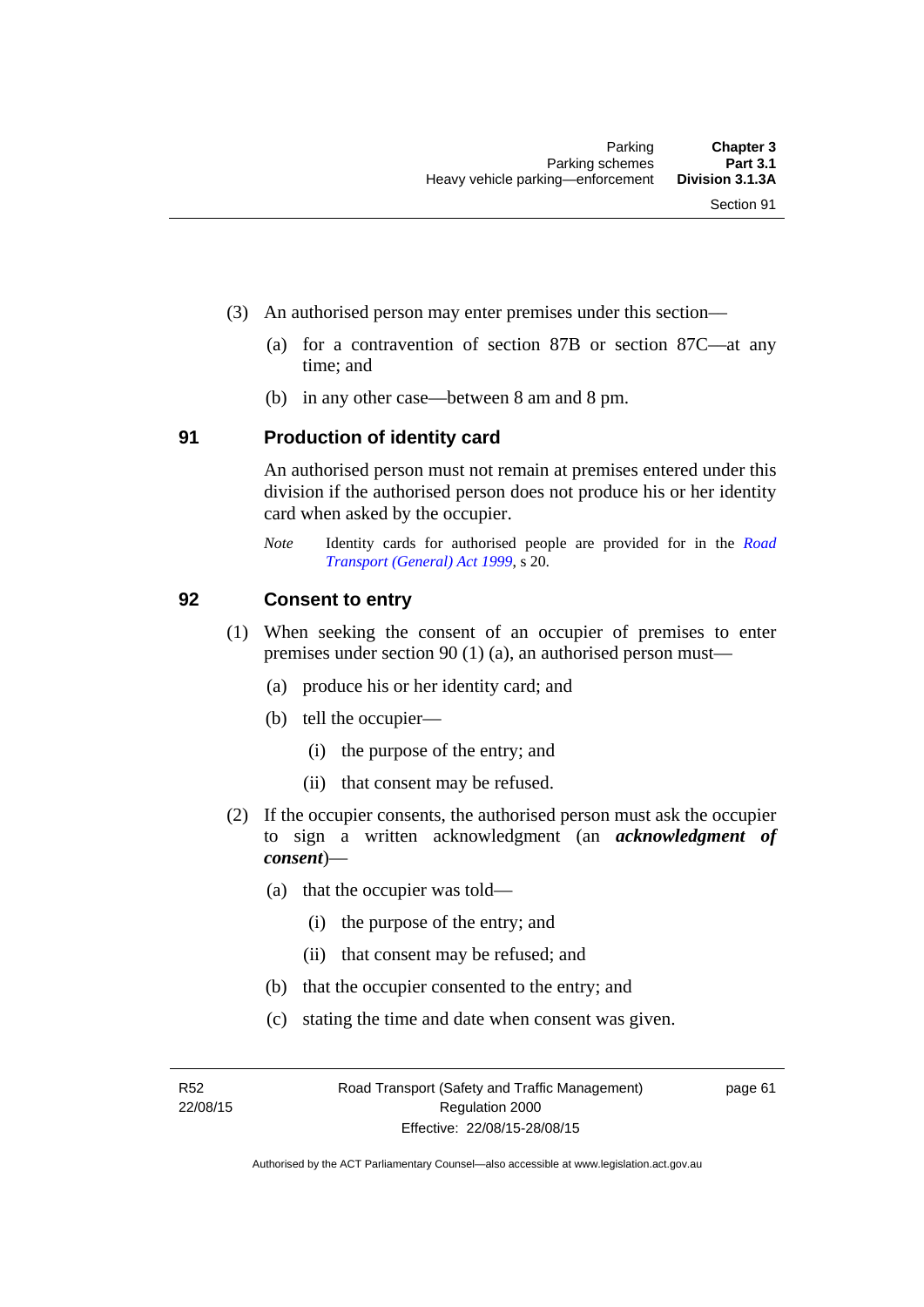- (3) If the occupier signs an acknowledgment of consent, the authorised person must immediately give a copy to the occupier.
- (4) A court must find that the occupier did not consent to entry to the premises by the authorised person under this division if—
	- (a) the question arises in a proceeding in the court whether the occupier consented to the entry; and
	- (b) an acknowledgment of consent is not produced in evidence; and
	- (c) it is not proved that the occupier consented to the entry.

#### **93 General powers on entry to premises**

- (1) An authorised person who enters premises under this division may, for division 3.1.3 (Heavy vehicle parking) and this division, do 1 or more of the following in relation to a heavy vehicle on the premises:
	- (a) inspect the vehicle (including for its identification particulars);
	- (b) take measurements;
	- (c) take photographs, films, or audio, video or other recordings;
	- (d) require the occupier, or anyone at the premises to—
		- (i) give the authorised person information; or
		- (ii) produce documents to the authorised person; or
		- (iii) give the authorised person reasonable help to exercise a power under this division.
	- *Note* The [Legislation Act](http://www.legislation.act.gov.au/a/2001-14), s 170 and s 171 deal with the application of the privilege against self incrimination and client legal privilege.
- (2) A person must take all reasonable steps to comply with a requirement made of the person under subsection (1) (d).

Maximum penalty: 20 penalty units.

page 62 Road Transport (Safety and Traffic Management) Regulation 2000 Effective: 22/08/15-28/08/15

R52 22/08/15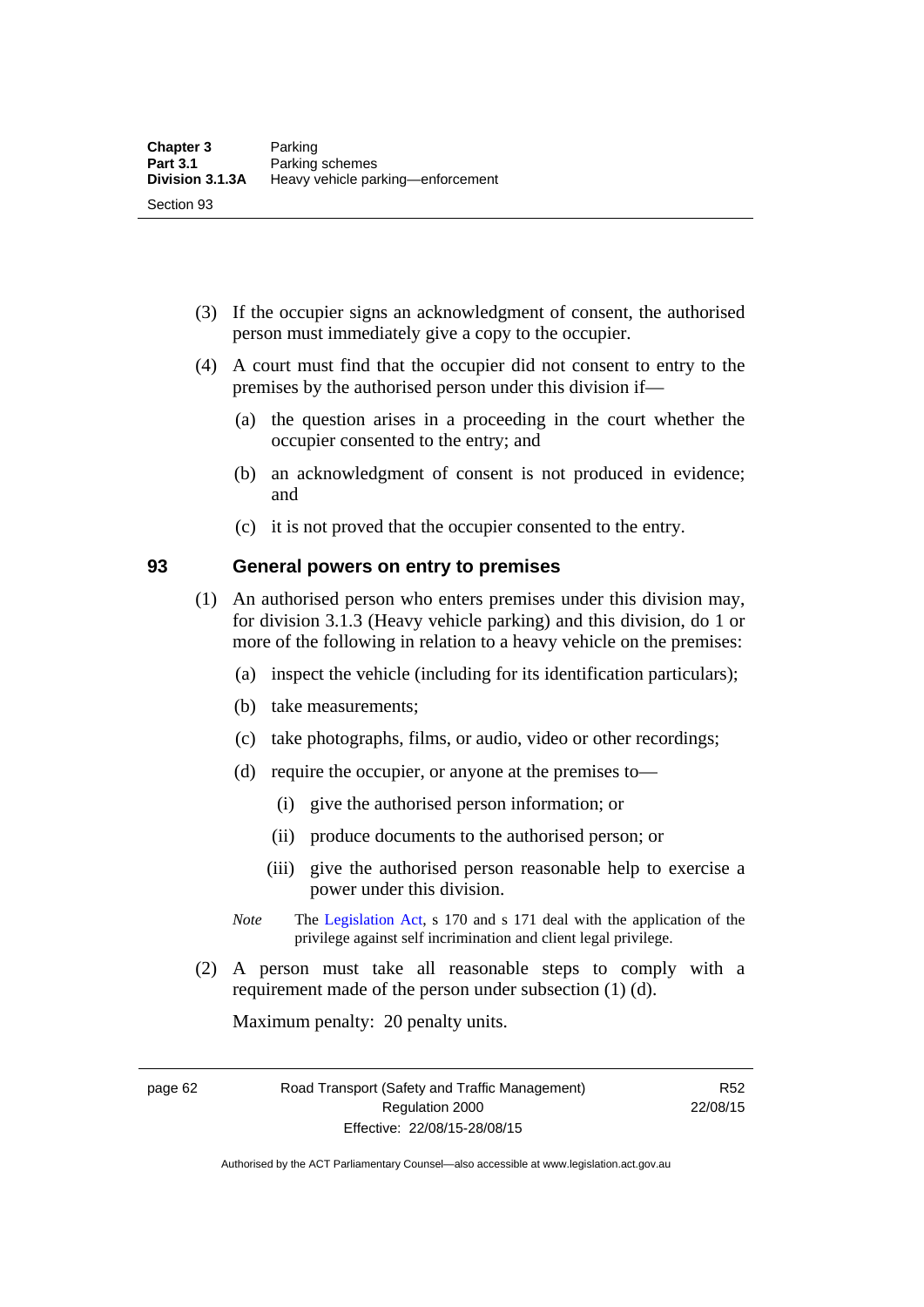# **94 Damage etc to be minimised**

- (1) In the exercise, or purported exercise, of a function under this division, an authorised person must take all reasonable steps to ensure that the authorised person, and any person assisting the authorised person, causes as little inconvenience, detriment and damage as practicable.
- (2) If an authorised person, or a person assisting an authorised person, damages anything in the exercise or purported exercise of a function under this division, the authorised person must give written notice of the particulars of the damage to the person the authorised person believes on reasonable grounds is the owner of the thing.
- (3) If the damage happens at premises entered under this division in the absence of the occupier, the notice may be given by leaving it, secured conspicuously, at the premises.

#### **95 Compensation for exercise of enforcement powers**

- (1) A person may claim compensation from the Territory if the person suffers loss or expense because of the exercise, or purported exercise, of a function under this division by an authorised person or a person assisting an authorised person.
- (2) Compensation may be claimed and ordered in a proceeding for—
	- (a) compensation brought in a court of competent jurisdiction; or
	- (b) an offence against this regulation brought against the person making the claim for compensation.
- (3) A court may order the payment of reasonable compensation for the loss or expense only if satisfied that it is just to make the order in the circumstances of the particular case.
- (4) A regulation may prescribe matters that may, must or must not be taken into account by the court in considering whether it is just to make the order.

page 63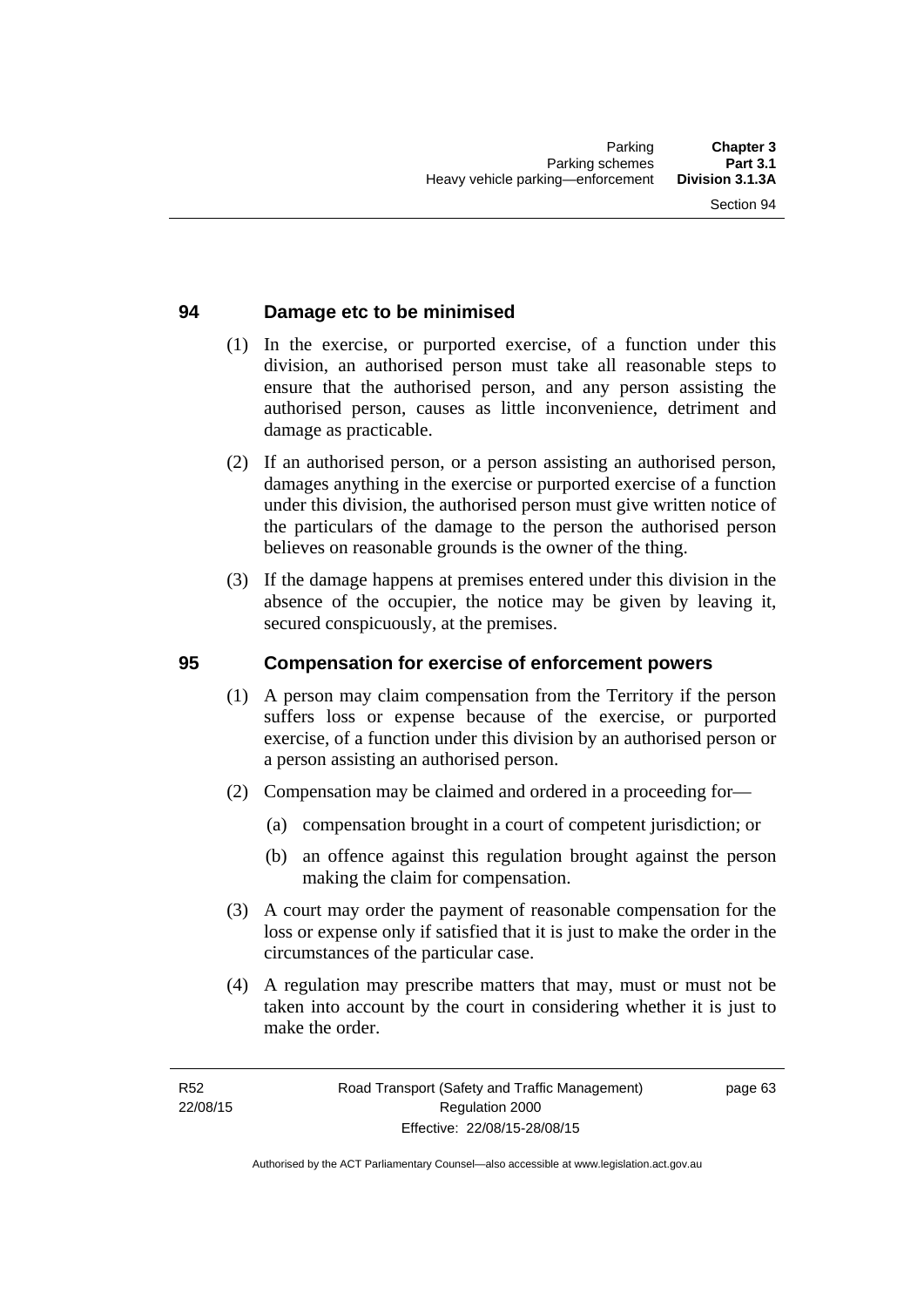# **Division 3.1.4 Miscellaneous**

### **97A Other powers to provide pay parking**

- (1) This part does not affect any other power of a parking authority to provide for parking on land within its area of operations.
- (2) A parking authority may exercise a power under this part in relation to land that it does not own only with the consent of the owner of the land.
- (3) Consent may be given subject to conditions, including conditions about the length and withdrawal of the consent.
- (4) Subject to the conditions of the consent, the consent may be withdrawn only after reasonable notice.
- (5) In this section:

*owner*, of land, includes lessee of land.

#### **98 Overlapping schemes**

- (1) This part does not prevent the road transport authority or a parking authority from establishing and operating a pay parking scheme on the same length of road, or in the same area, where it is operating a different pay parking scheme.
- (2) The road transport authority or a parking authority may not recover the fee fixed for the parking of a vehicle in a metered space or ticket parking area if any other applicable parking fee has been paid for parking the vehicle in the space or area.

#### **98A Income from ticket parking scheme**

- (1) All fees collected by a parking authority from the operation of a ticket parking scheme belong to the parking authority.
- (2) Any surplus arising from the operation of a ticket parking scheme may be applied at the discretion of the parking authority.

page 64 Road Transport (Safety and Traffic Management) Regulation 2000 Effective: 22/08/15-28/08/15

R52 22/08/15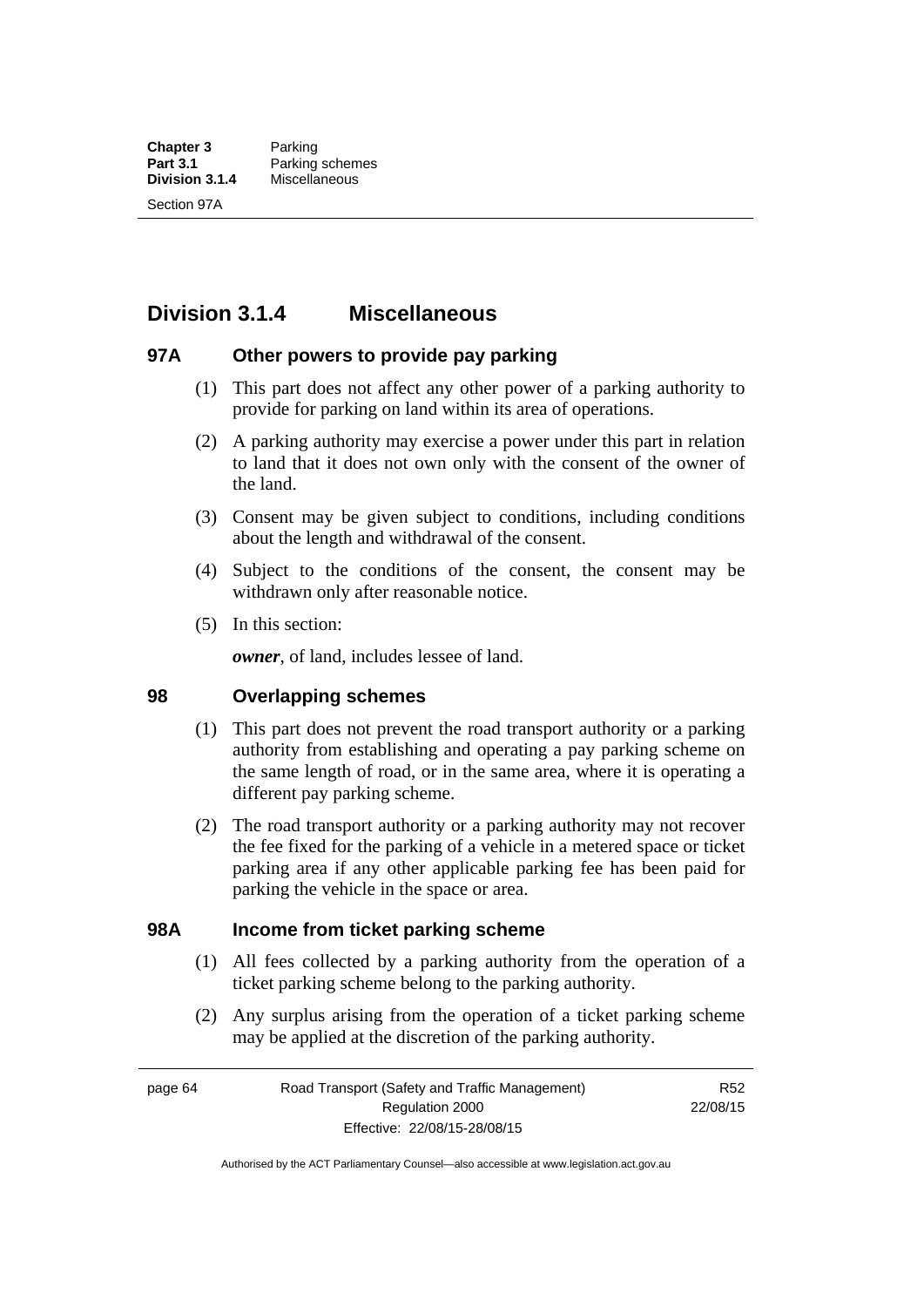# **98B Costs of ticket parking scheme**

The costs of administering a ticket parking scheme operated by a parking authority under section 76A are to be borne by the parking authority.

# **99 Trailers not separately chargeable**

A separate parking fee is not required to be paid for a trailer towed by another vehicle.

R52 22/08/15 Road Transport (Safety and Traffic Management) Regulation 2000 Effective: 22/08/15-28/08/15

page 65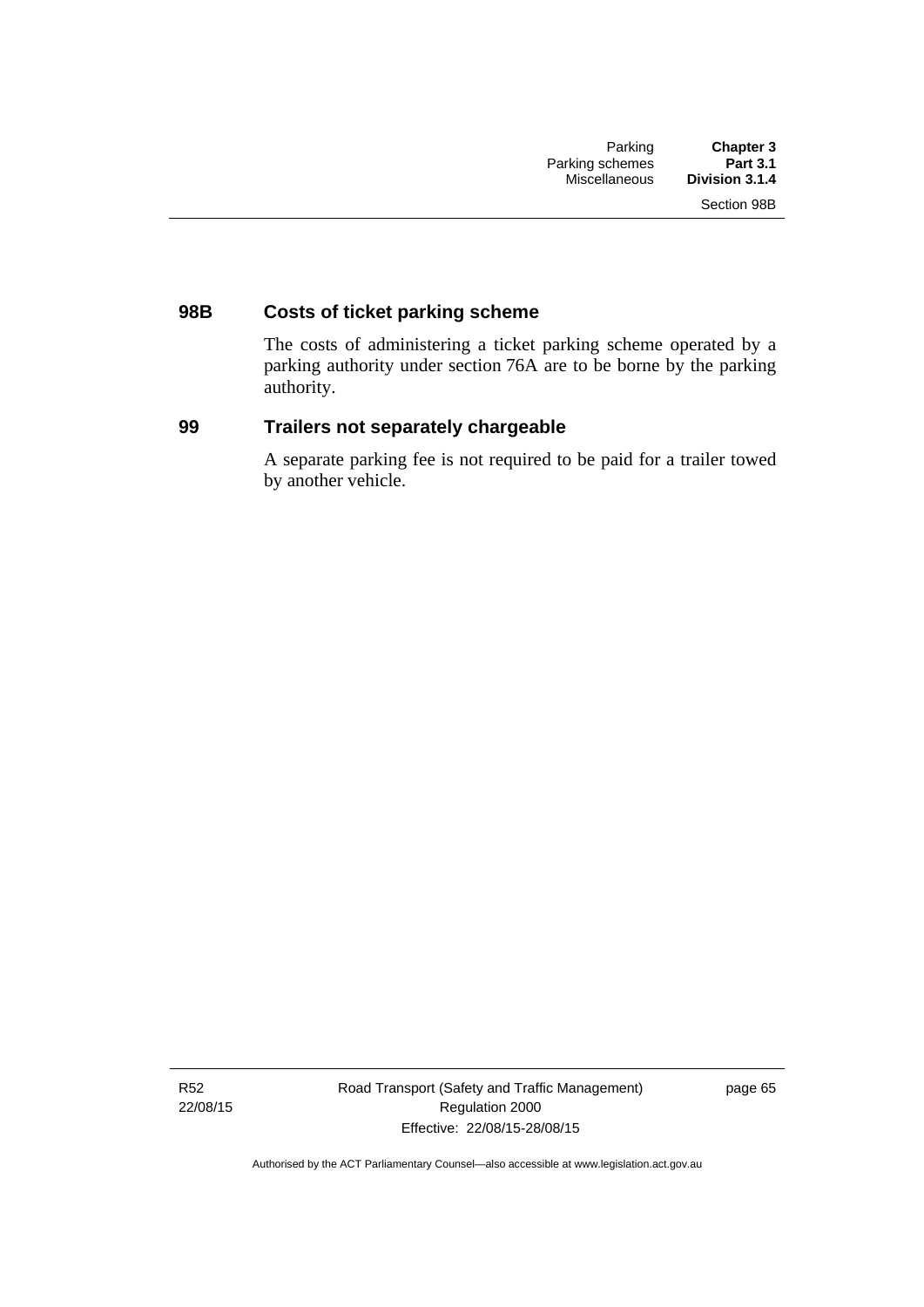# **Part 3.2 Parking permits and mobility parking scheme authorities**

#### **100 Parking permits**

- (1) The road transport authority may issue a permit (a *parking permit*) of a kind mentioned in subsection (2) authorising the parking of a vehicle, without charge, on a length of road or in an area designated by a *permit zone sign* for use by holders of that kind of parking permit.
- (2) The parking permit may be of 1 or more of the following kinds:
	- (a) a business parking permit;
	- (b) a commuter parking permit;
	- (c) a loading zone permit;
	- (d) a resident parking permit;
	- (e) a resident's visitor parking permit;
	- (f) a special event parking permit;
	- (g) any other kind declared by the road transport authority for this section.
- (3) The parking permit may be issued subject to conditions.
- (4) The parking permit—
	- (a) must state when it expires; and
	- (b) may state anything else that the road transport authority considers appropriate.

#### **Examples for par (b)**

- 1 the length of road or area to which the permit applies
- 2 any conditions to which the permit is subject

page 66 Road Transport (Safety and Traffic Management) Regulation 2000 Effective: 22/08/15-28/08/15

R52 22/08/15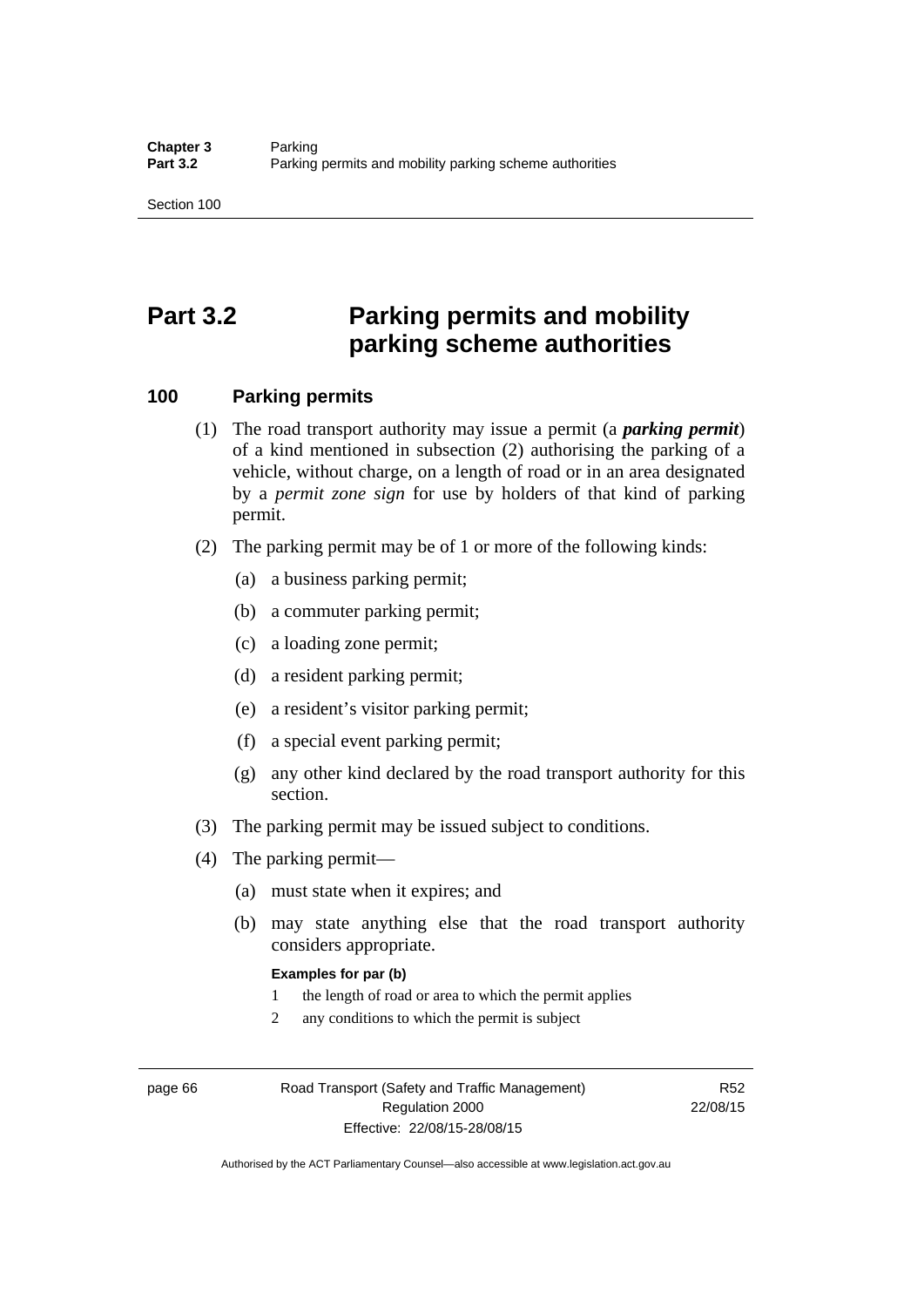- 3 the maximum period which a vehicle may be parked in a designated area under the permit
- 4 the name or address of the person to whom it is issued
- *Note* An example is part of the regulation, is not exhaustive and may extend, but does not limit, the meaning of the provision in which it appears (see [Legislation Act,](http://www.legislation.act.gov.au/a/2001-14) s 126 and s 132).
- (5) The holder of a permit may surrender the permit by returning it to the road transport authority.
- (6) A declaration under subsection  $(2)$  (g) is a notifiable instrument.

*Note* A notifiable instrument must be notified under the [Legislation Act](http://www.legislation.act.gov.au/a/2001-14).

#### **101 Mobility parking scheme authorities**

- (1) The road transport authority may issue a mobility parking scheme authority—
	- (a) for use by a person with a disability; or
	- (b) for use by an entity for the transport of people with disabilities.
- (2) A mobility parking scheme authority may be issued subject to conditions.
- (3) A mobility parking scheme authority—
	- (a) must include a people with disabilities symbol; and
	- (b) must state when it expires; and
	- (c) may state anything else that the road transport authority considers appropriate.
	- *Note 1 People with disabilities symbol* is defined in the [ARR,](http://www.legislation.act.gov.au//ni/db_37271/default.asp) dict.
	- *Note 2* For parking by mobility parking scheme authority holders, see s 15 and [ARR,](http://www.legislation.act.gov.au//ni/db_37271/default.asp) r 206.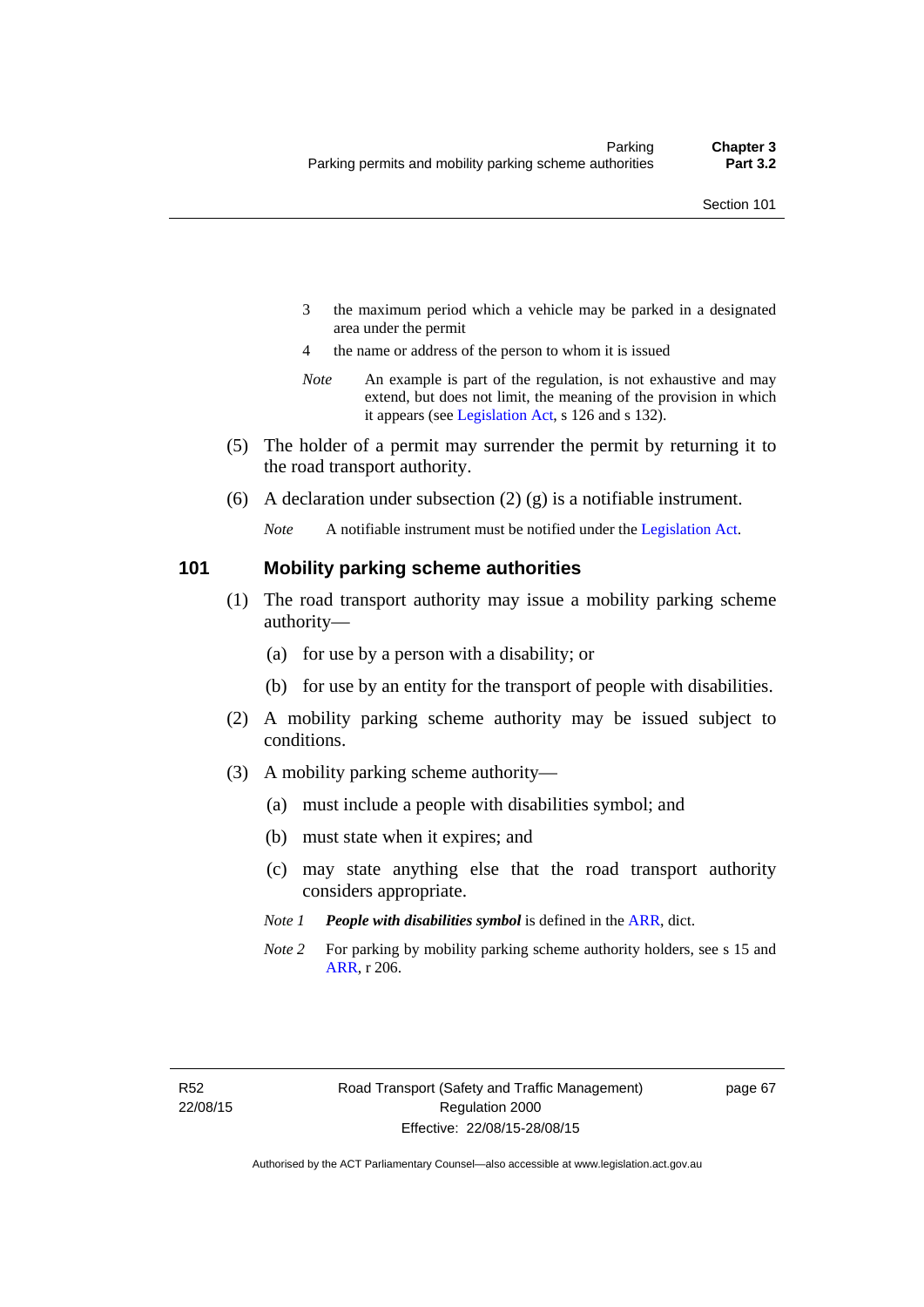# **101A Parking permits and mobility parking scheme authorities—cancellation**

- (1) This section applies if the road transport authority proposes to cancel (the *proposed action*) a parking permit or mobility parking scheme authority.
- (2) The road transport authority must give the person to whom the parking permit or mobility parking scheme authority was issued a written notice stating—
	- (a) the proposed action; and
	- (b) an explanation for the proposed action; and
	- (c) that the person may, within 14 days after the day the person receives the notice, give a written response to the authority about the notice.
- (3) In deciding whether to take the proposed action, the road transport authority must consider any response given to the authority in accordance with the notice.
- (4) The road transport authority must give the person written notice of the authority's decision.
- (5) If the road transport authority decides to take the proposed action, the authority's decision takes effect the day after the day when notice of the decision is given to the person or, if the notice states a later date of effect, that date.

page 68 Road Transport (Safety and Traffic Management) Regulation 2000 Effective: 22/08/15-28/08/15

R52 22/08/15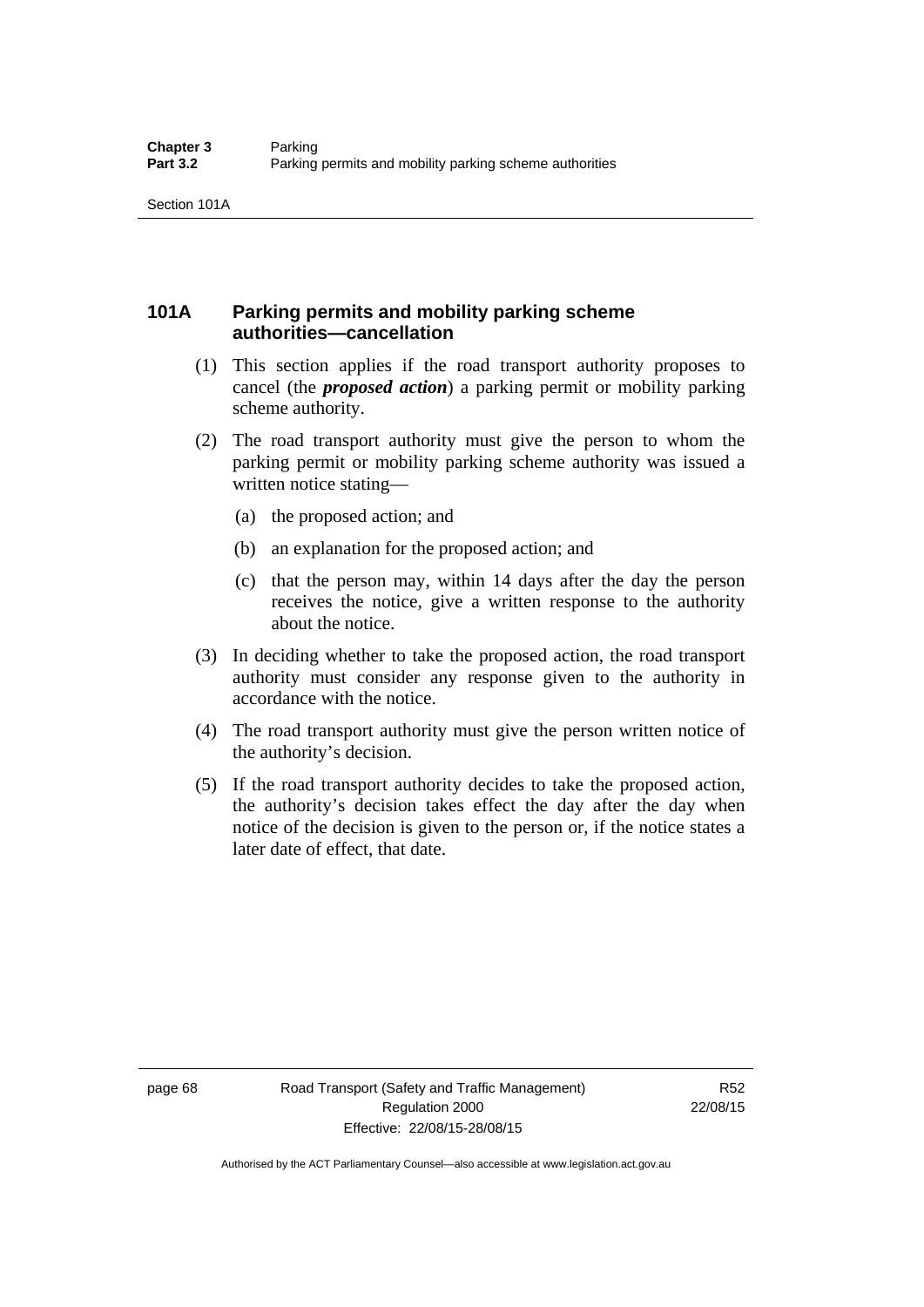# **101B Parking permits and mobility parking scheme authorities—return when cancelled**

If a parking permit or mobility parking scheme authority is cancelled under section 101A, the person to whom the parking permit or mobility parking scheme authority was issued must return the permit or authority to the road transport authority as soon as practicable but no later than 21 days after the date of effect of the cancellation of the permit or authority.

Maximum penalty: 20 penalty units.

R52 22/08/15 Road Transport (Safety and Traffic Management) Regulation 2000 Effective: 22/08/15-28/08/15

page 69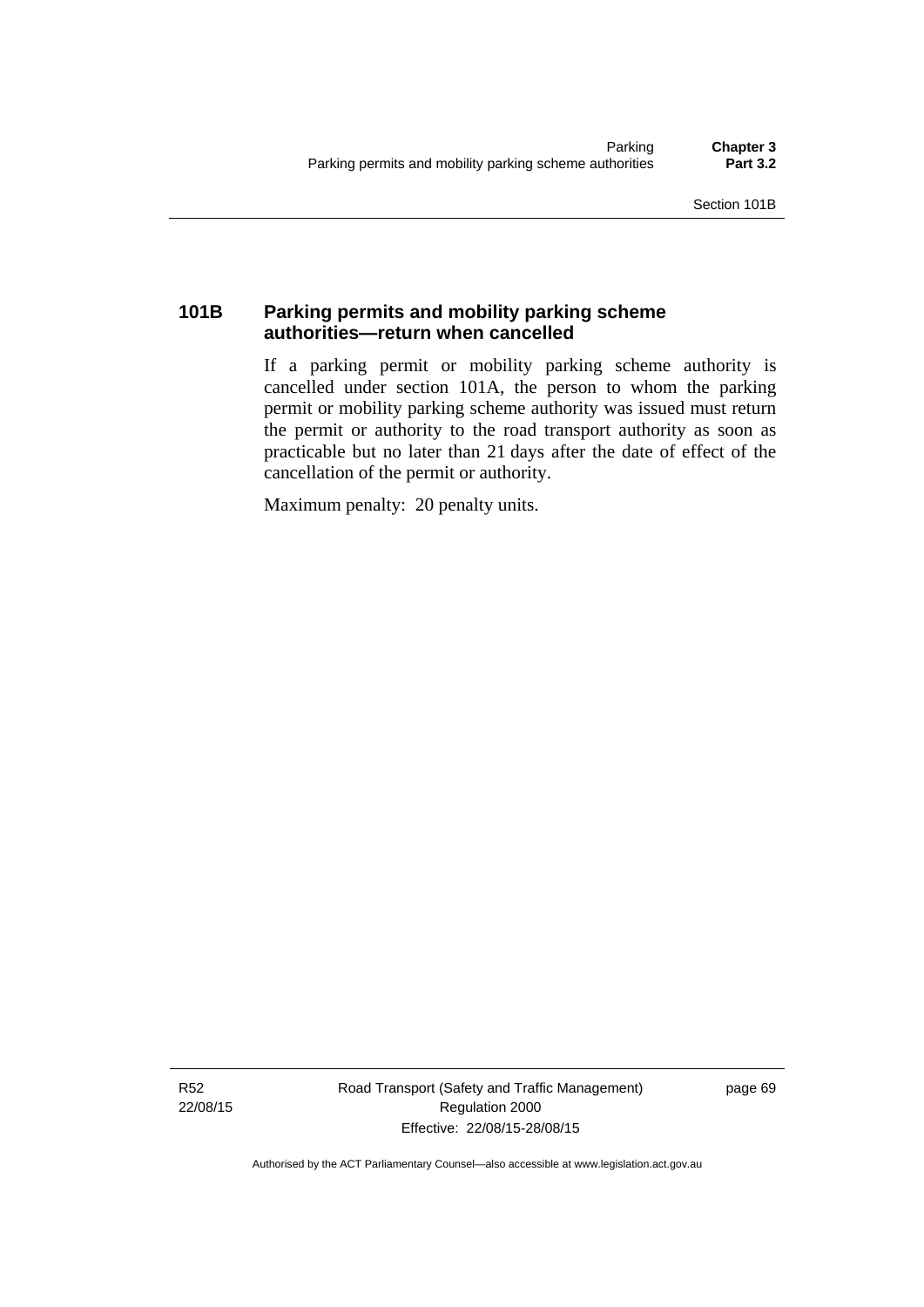**Chapter 3** Parking<br>**Part 3.3** Parking Parking—other provisions

# **Part 3.3 Parking—other provisions**

#### **101C Marking tyres by parking inspectors**

A police officer or authorised person may mark the tyres on a vehicle using crayon, chalk or a similar substance as far as is reasonably necessary for the purpose of enforcing a provision of an Act relating to the regulation or prohibition of the parking of vehicles.

*Note* A reference to an Act includes a reference to the statutory instruments made or in force under the Act, including a regulation (see [Legislation](http://www.legislation.act.gov.au/a/2001-14)  [Act](http://www.legislation.act.gov.au/a/2001-14), s 104).

page 70 Road Transport (Safety and Traffic Management) Regulation 2000 Effective: 22/08/15-28/08/15

R52 22/08/15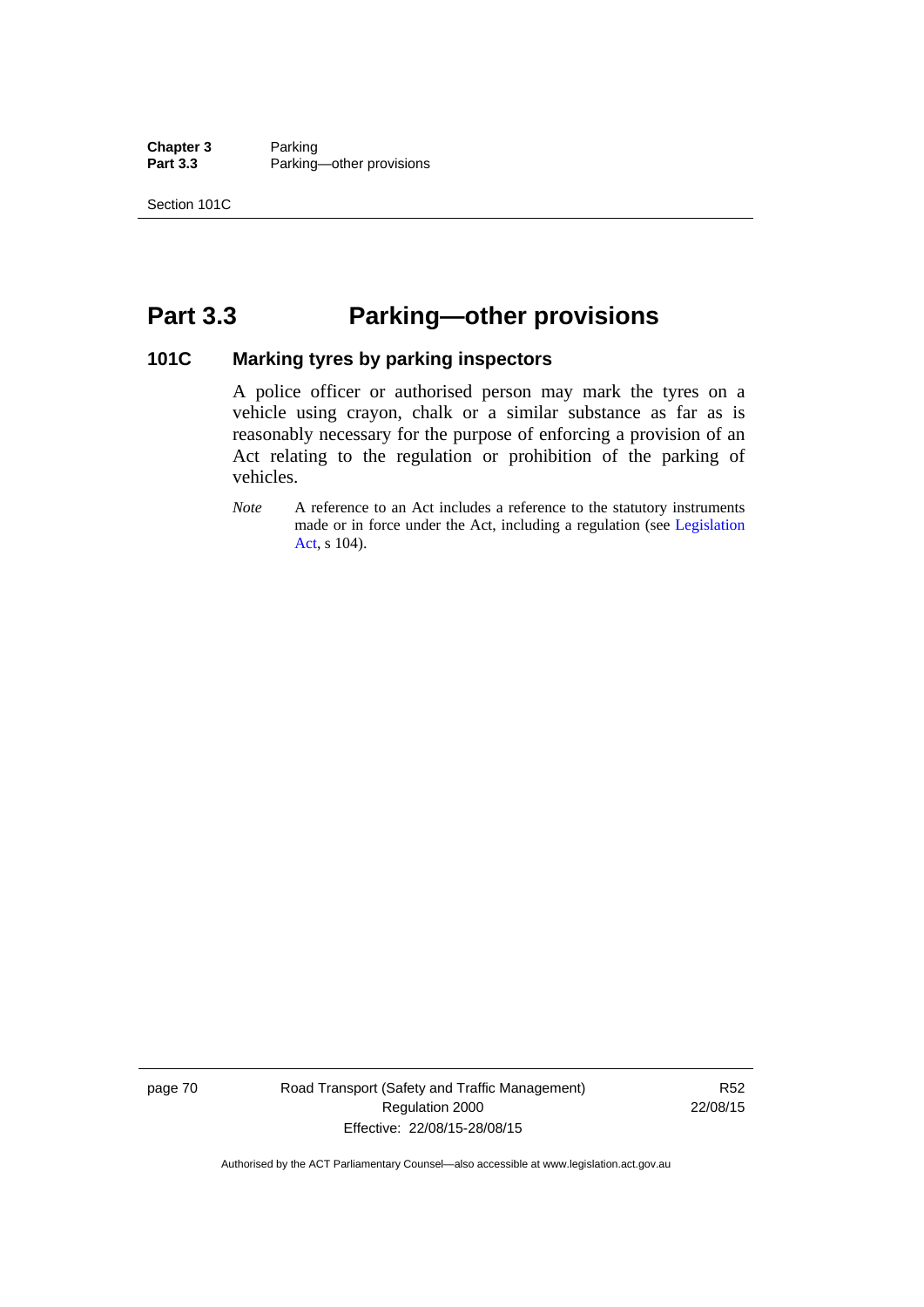# **Chapter 4 Traffic offence detection devices**

#### **102 Definitions—ch 4**

In this chapter:

*approved police speedometer* means a speedometer approved under section 103A (Approval of police vehicle speedometers).

*digital camera detection device* means a camera detection device known as—

- (a) Gatsometer Digital Radar Camera System (DRCS) that includes, as a component, a radar speed measuring device; or
- (b) LaserCam 2000 that includes, as a component, a laser speed measuring device; or
- (c) LaserCam NT that includes, as a component, a laser speed measuring device; or
- (d) VITRONIC PoliScan SPEED M1 HP that includes, as a component, a laser speed measuring device.

*fixed camera detection device* means a camera detection device known as—

- (a) Centaur 2000 that includes, as a component, a piezo strip speed measuring device; or
- (b) Gatsometer Digital Radar Camera System (DRCS) that includes, as a component, a radar speed measuring device; or
- (c) Gatsometer Traffic Camera Digital (GTC-D) that includes, as a component, a loop detector speed measuring device; or
- (d) Gatsometer Traffic Camera (GTC-GS11) that includes, as a component, a loop detector speed measuring device; or

R52 22/08/15 page 71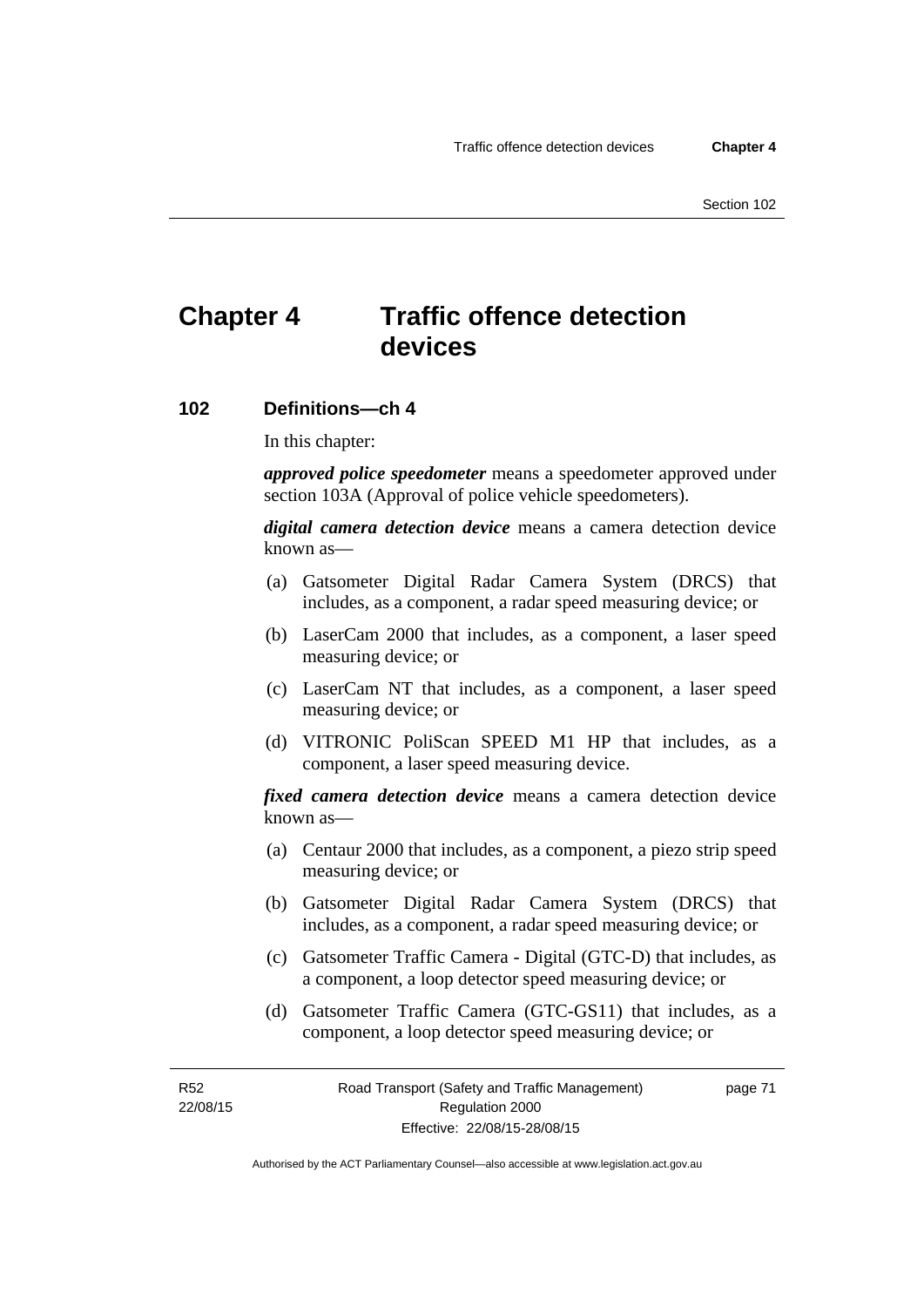- (e) Gatsometer Traffic Camera (T-series) (GT20) that includes, as a component, a radar speed measuring device; or
- (f) Gatsometer Multi Camera System (MCS) that includes, as a component, a loop detector speed measuring device.

*laser speed measuring device* means a speed measuring device known as—

- (a) Laser Technology Inc. LTI 20-20 Marksman (or Laser Technology Inc. LTI 20/20 Marksman); or
- (b) Laser Technology Inc. LTI 20-20 UltraLyte (or Laser Technology Inc. LTI 20/20 UltraLyte); or
- (c) Laser Technology Inc. LTI 20-20 UltraLyte LR (or Laser Technology Inc. LTI 20/20 UltraLyte LR); or
- (d) Laser Technology Inc. LTI 20-20 UltraLyte Compact (or Laser Technology Inc. LTI 20/20 UltraLyte Compact); or
- (e) Laser Technology Inc. LTI 20-20 SE (or Laser Technology Inc LTI 20/20 SE); or
- (f) Laser Technology Inc. LTI 20-20 TruSpeed (or Laser Technology Inc. LTI 20/20 TruSpeed); or
- (g) VITRONIC PoliScan SPEED M1 HP.

*loop detector speed measuring device* means a speed measuring device known as the Gatsometer Loop Detector (GLD4-2S).

*piezo strip speed measuring device* means a speed measuring device known as Truvelo M4 MPC.

*radar speed measuring device* means a speed measuring device known as—

- (a) Applied Concepts Inc. Stalker Dual; or
- (b) Gatsometer RT3 tracking radar; or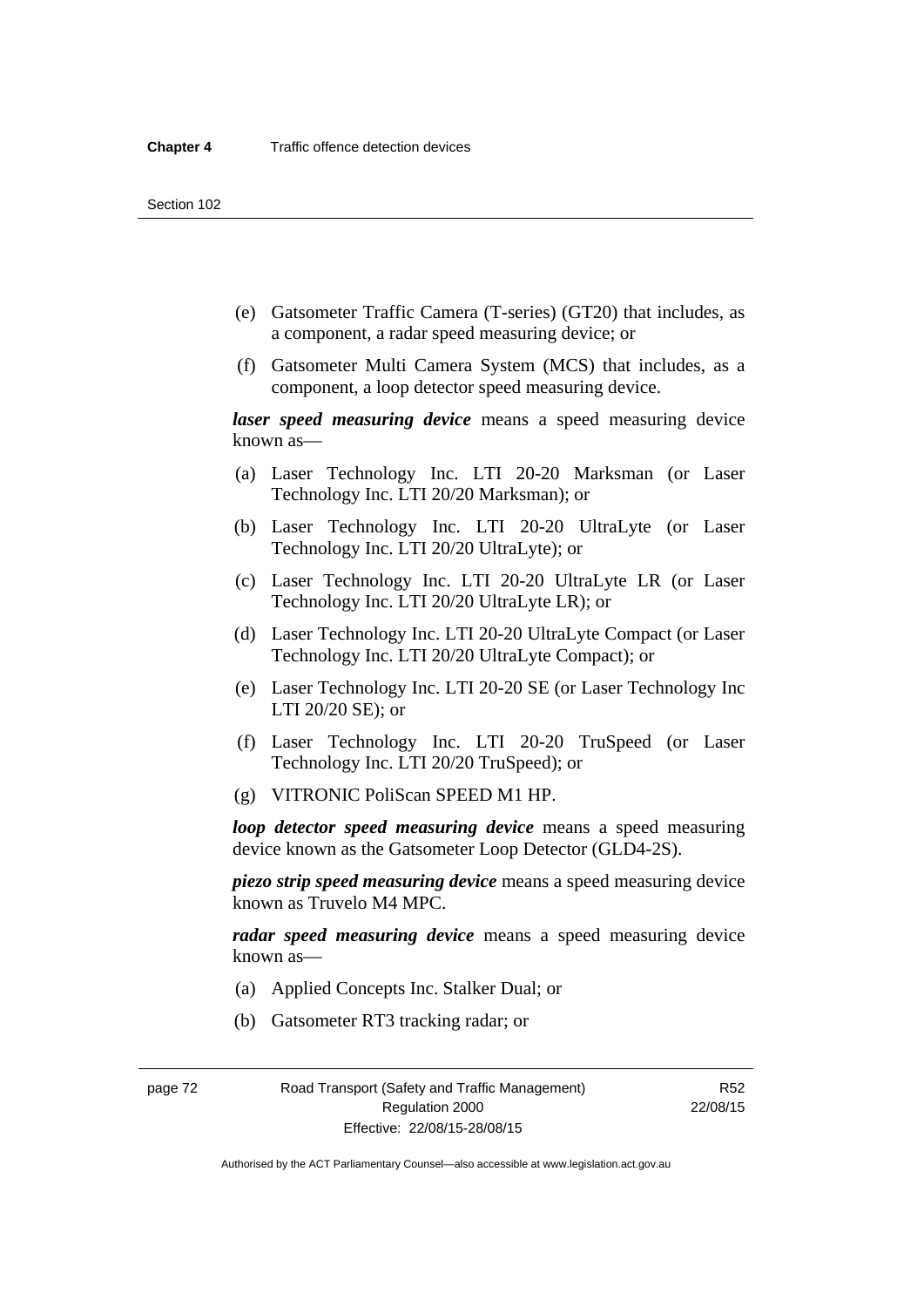- (c) Gatsometer Radar 24; or
- (d) Kustom Signals, Inc. Silver Eagle; or
- (e) Kustom Signals, Inc. Silver Eagle II; or
- (f) Kustom Signals, Inc. Raptor RP-1.

*security checksum*, for an electronic file, means the number (whether numerals or numerals and letters) produced by the application of an algorithm to the contents of an electronic file or a copy of the file.

*testing authority* means—

- (a) a department of electrical or electronic engineering at a university in Australia; or
- (b) the National Measurement Institute under the *[National](http://www.comlaw.gov.au/Series/C2004A07405)  [Measurement Act 1960](http://www.comlaw.gov.au/Series/C2004A07405)* (Cwlth); or
- (c) an entity that is accredited by the National Association of Testing Authorities to test traffic offence detection devices; or
- (d) Technical Services, Australian Federal Police, Canberra; or
- (e) for an approved police speedometer—an entity approved in writing by the chief police officer to test approved police speedometers.
- *Note* An entity includes an individual, see the [Legislation Act,](http://www.legislation.act.gov.au/a/2001-14) dict, pt 1, def of *entity*.

# **103 Approved traffic offence detection devices**

 (1) For the [Act,](http://www.legislation.act.gov.au/a/1999-80/default.asp) dictionary, definition of *approved camera detection device*, each digital camera detection device and fixed camera detection device is approved.

page 73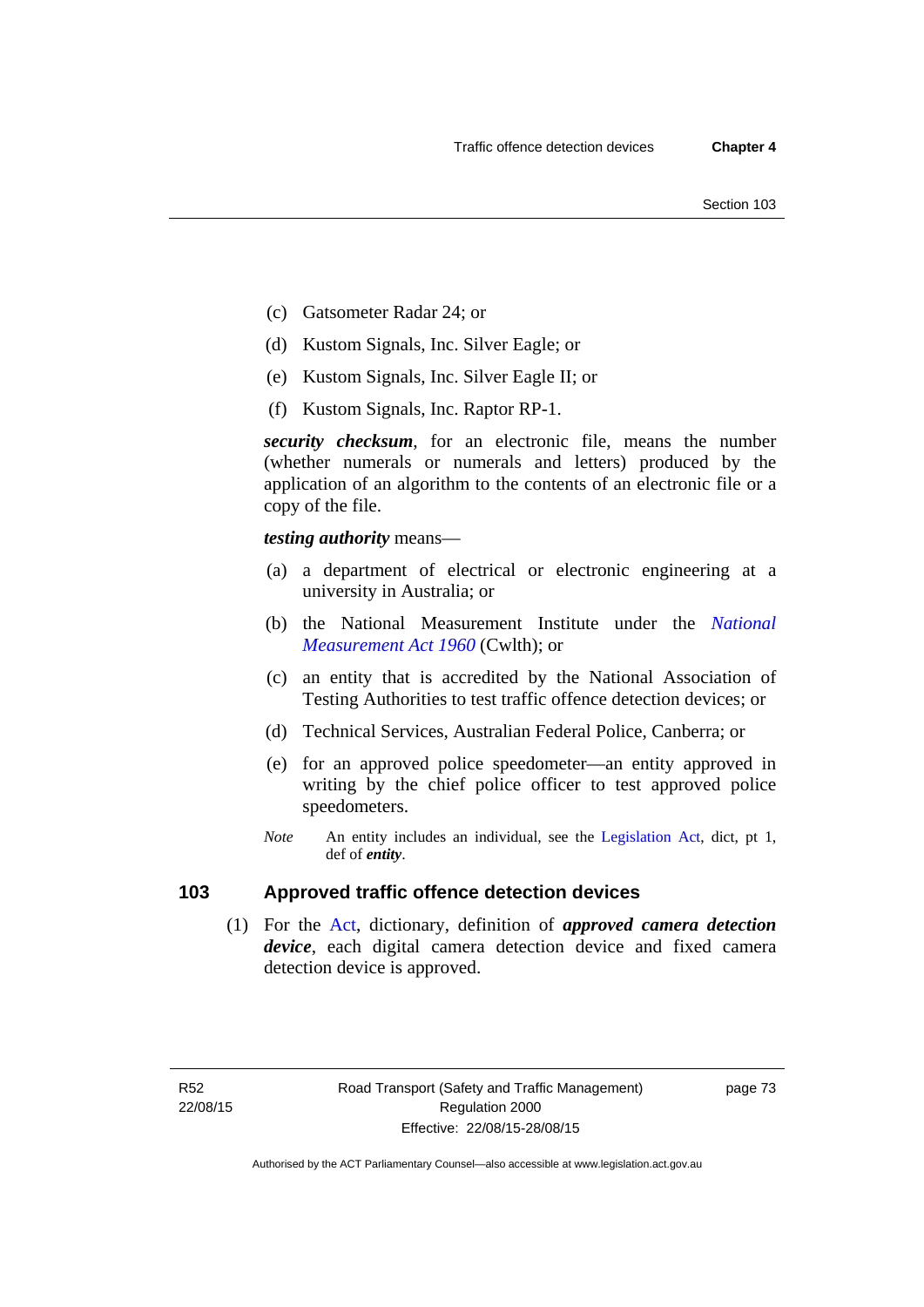- (2) For the [Act,](http://www.legislation.act.gov.au/a/1999-80/default.asp) dictionary, definition of *approved speed measuring device*, each laser speed measuring device, loop detector speed measuring device, piezo strip speed measuring device, radar speed measuring device and approved police speedometer is approved.
- (3) For the [Act](http://www.legislation.act.gov.au/a/1999-80/default.asp), dictionary, definition of *approved average speed detection system*, the P482 dual-camera automatic number plate recognition system manufactured by PIPS Technology Ltd, that is used with SpeedPoints matching software, is approved.

#### **103A Approval of police vehicle speedometers**

- (1) For section 102, definition of *approved police speedometer*, the chief police officer may approve a kind of speedometer that is fitted to a motor vehicle driven by a police officer for measuring the speed at which vehicles are being driven.
- (2) An approval is a notifiable instrument.

*Note* A notifiable instrument must be notified under the [Legislation Act](http://www.legislation.act.gov.au/a/2001-14).

#### **103B Average speed detection systems—Act, s 22AA, s 23B and s 24 (2)**

- (1) For the [Act](http://www.legislation.act.gov.au/a/1999-80/default.asp), section 22AA, definition of *average speed limit*, the average speed limit for the road between 2 detection points mentioned in an item in table 103B, column 2 is the speed mentioned in column 6 for the item.
- (2) For the [Act](http://www.legislation.act.gov.au/a/1999-80/default.asp), section 22AA, definition of *detection point*, the points mentioned in table 103B, column 2 are prescribed.
- (3) For the [Act](http://www.legislation.act.gov.au/a/1999-80/default.asp), section 22AA, definition of *shortest practicable distance*, the distance mentioned in an item in table 103B, column 3 is the shortest practicable distance between the 2 detection points mentioned in column 2 for the item.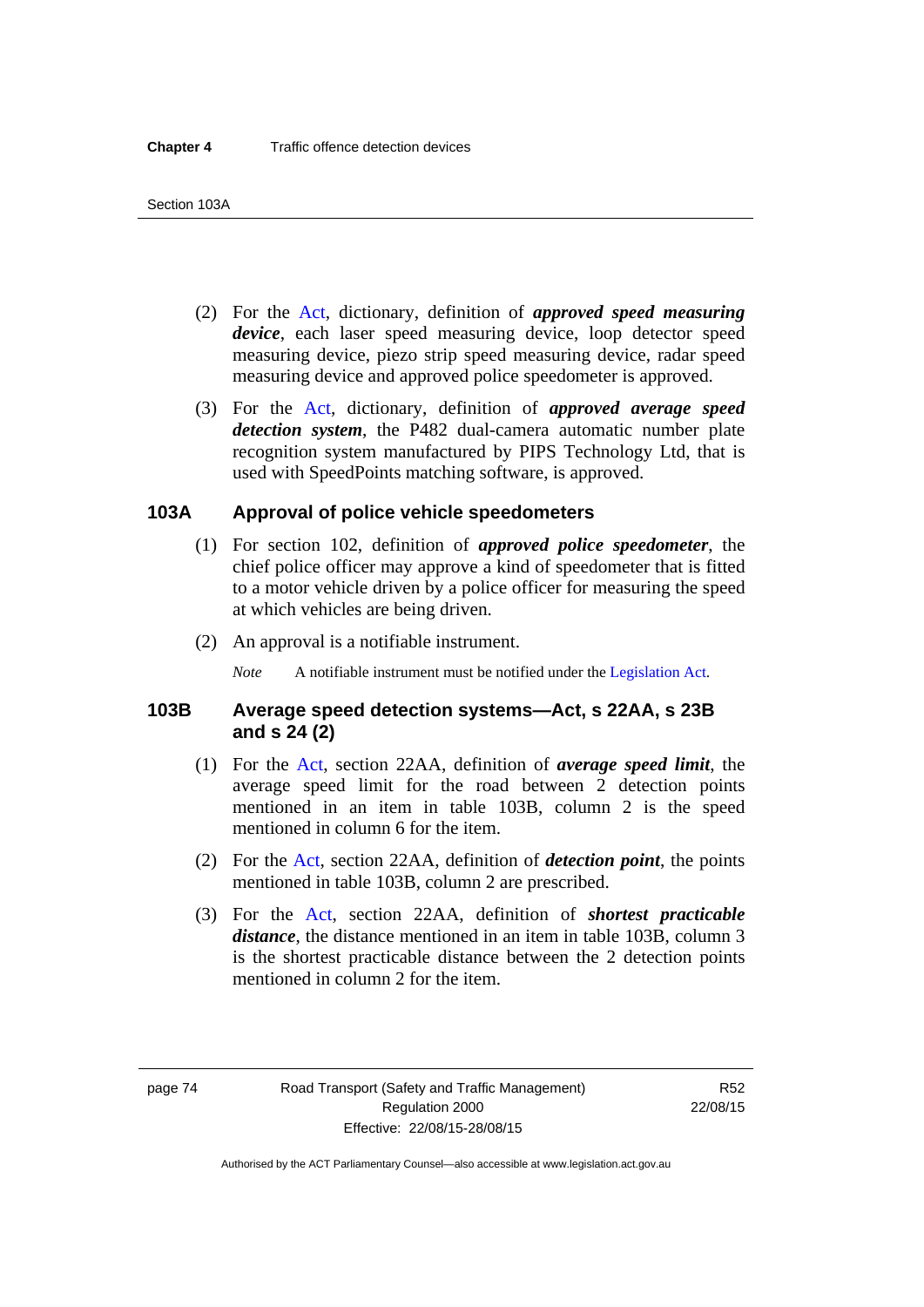- (4) For the [Act,](http://www.legislation.act.gov.au/a/1999-80/default.asp) section 23B (a), definition of *shortest practicable route*, the route mentioned in an item in table 103B, column 4 is the route used to work out the shortest practicable distance mentioned in column 3 for the item.
- (5) For the [Act](http://www.legislation.act.gov.au/a/1999-80/default.asp), section 23B (b), the minimum time that a vehicle's driver could take to drive the vehicle on the route mentioned in an item in table 103B, column 4 is the time mentioned in column 5 for the item.
- (6) In this section:

*ACT Standard Grid Coordinates*—see the *[Surveyors](http://www.legislation.act.gov.au/di/2010-267/default.asp)  [\(Surveyor-General\) Practice Directions 2010 \(No 2\)](http://www.legislation.act.gov.au/di/2010-267/default.asp)* (DI2010-267), schedule 2.

*AHD*—see the *[Surveyors \(Surveyor-General\) Practice Directions](http://www.legislation.act.gov.au/di/2010-267/default.asp)  [2010 \(No 2\)](http://www.legislation.act.gov.au/di/2010-267/default.asp)* (DI2010-267), direction 5 (Definitions).

R52 22/08/15 Road Transport (Safety and Traffic Management) Regulation 2000 Effective: 22/08/15-28/08/15

page 75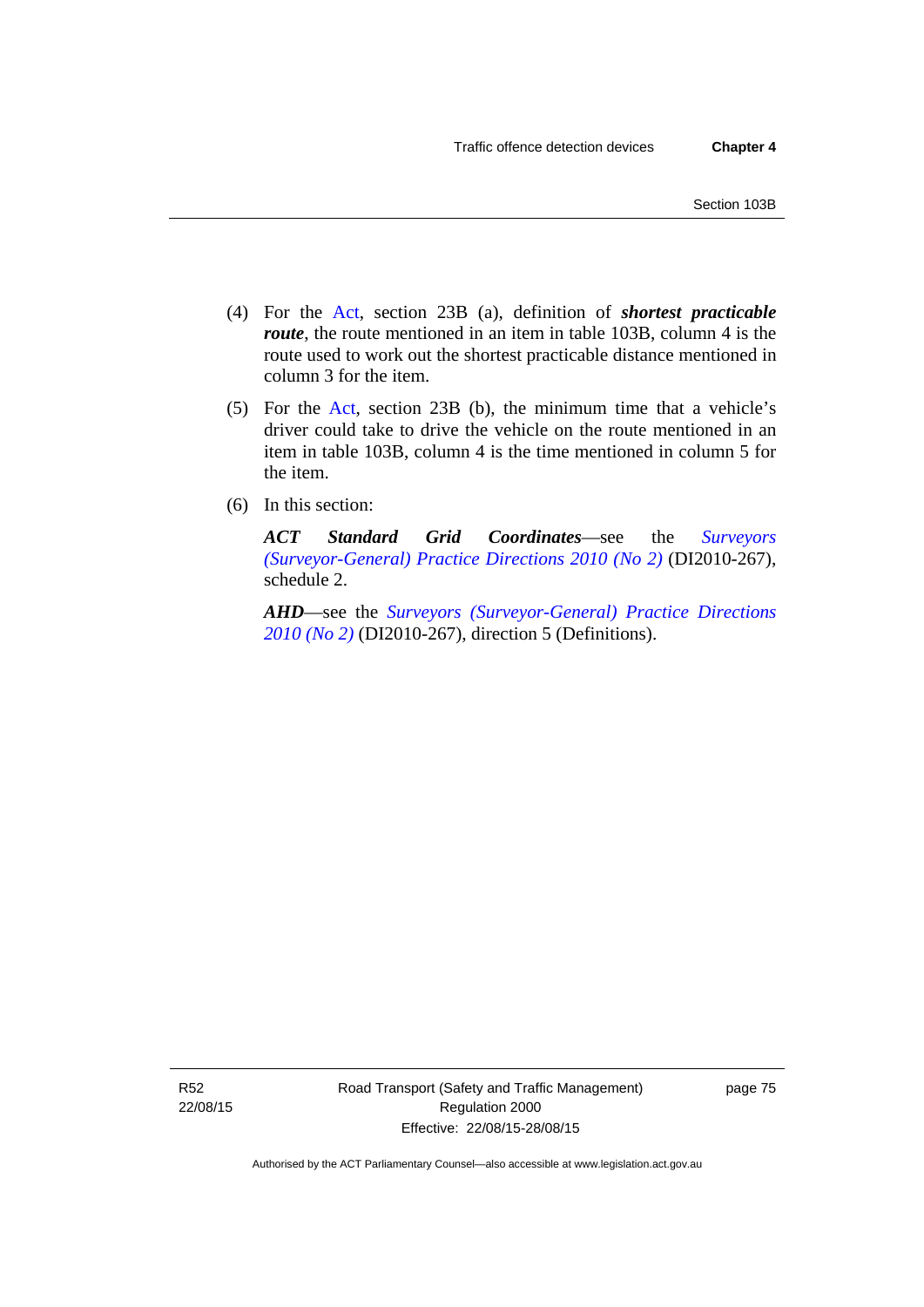#### Section 103B

#### **Table 103B**

| column 1       | column <sub>2</sub>                                                                                                                                                                                                        | column 3                            | column 4                                                                                                                                                                                                    | column 5                     | column 6                  |
|----------------|----------------------------------------------------------------------------------------------------------------------------------------------------------------------------------------------------------------------------|-------------------------------------|-------------------------------------------------------------------------------------------------------------------------------------------------------------------------------------------------------------|------------------------------|---------------------------|
| item           | detection<br>points                                                                                                                                                                                                        | shortest<br>practicable<br>distance | shortest<br>practicable<br>route                                                                                                                                                                            | minimum<br>time<br>(seconds) | average<br>speed<br>limit |
| $\mathbf{1}$   | <b>ACT</b> Standard<br>Grid<br>Coordinates<br>208876.18<br>East,<br>596541.65<br>North, AHD<br>629.88 Level<br><b>ACT</b> Standard<br>Grid<br>Coordinates<br>211361.44<br>East.<br>596864.50<br>North, AHD<br>644.45 Level | 2.7081km<br>(westbound)             | Hindmarsh<br>Drive<br>(westbound),<br>starting west<br>of the<br>intersection of<br>Dalrymple<br>Street and<br>Mugga Lane<br>and ending<br>north-east of<br>Tyagarah<br><b>Street</b>                       | 121.8645<br>(westbound)      | 80km/h                    |
| $\overline{2}$ | <b>ACT</b> Standard<br>Grid<br>Coordinates<br>208912.50<br>East,<br>596591.35<br>North, AHD<br>629.42 Level<br><b>ACT</b> Standard<br>Grid<br>Coordinates<br>211418.53<br>East,<br>596883.22<br>North, AHD<br>641.25 Level | 2.7146km<br>(eastbound)             | Hindmarsh<br>Drive<br>(eastbound),<br>starting<br>north-east of<br><b>Palmer Street</b><br>near Tyagarah<br>Street and<br>ending west of<br>the<br>intersection of<br>Dalrymple<br>Street and<br>Mugga Lane | 122.157<br>(eastbound)       | 80km/h                    |

page 76 Road Transport (Safety and Traffic Management) Regulation 2000 Effective: 22/08/15-28/08/15

R52 22/08/15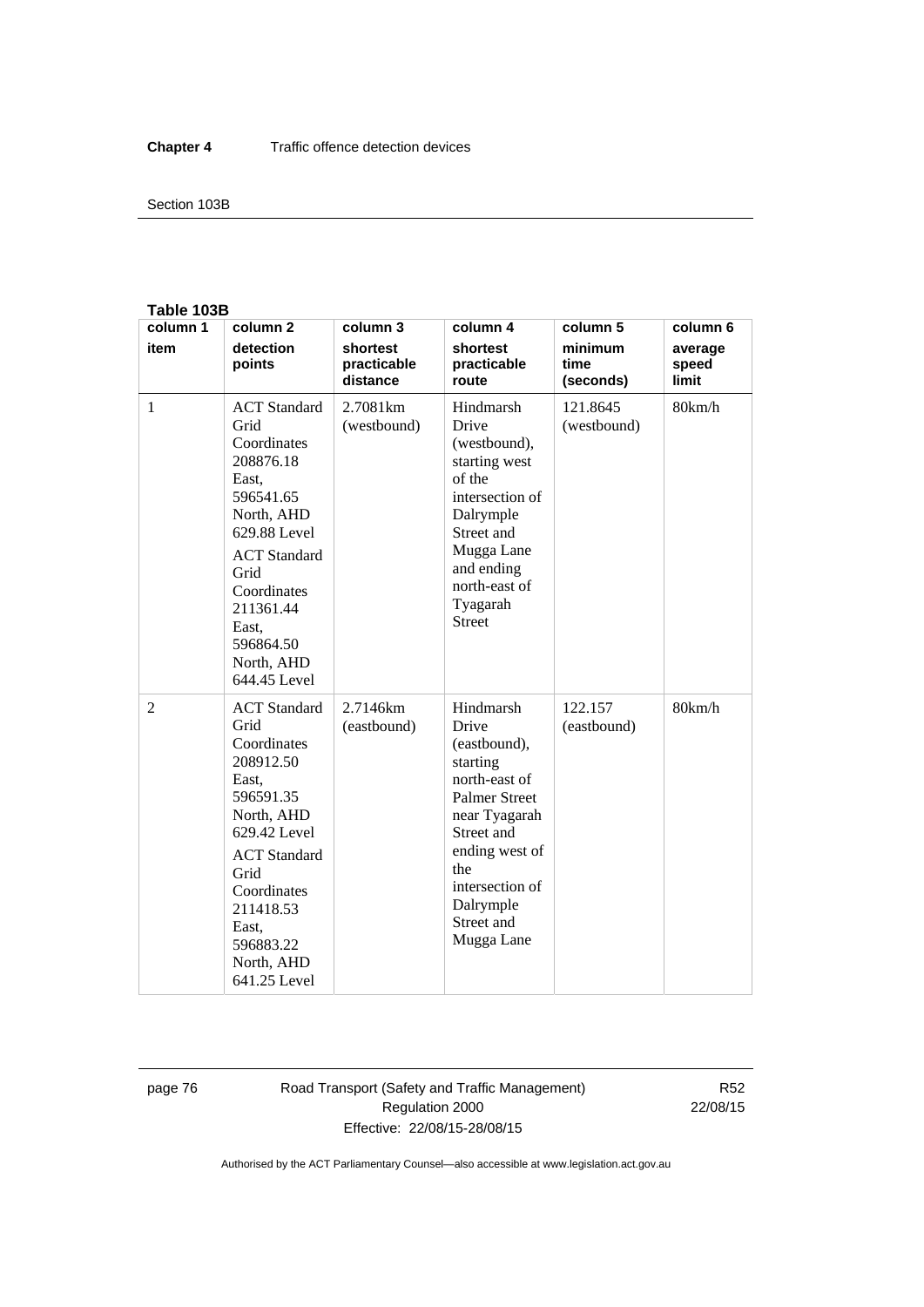| column 1<br>item | column <sub>2</sub><br>detection<br>points                                                                                                                                                                                 | column 3<br>shortest<br>practicable<br>distance | column 4<br>shortest<br>practicable<br>route                                                                                                                                                                                                            | column 5<br>minimum<br>time<br>(seconds) | column 6<br>average<br>speed<br>limit |
|------------------|----------------------------------------------------------------------------------------------------------------------------------------------------------------------------------------------------------------------------|-------------------------------------------------|---------------------------------------------------------------------------------------------------------------------------------------------------------------------------------------------------------------------------------------------------------|------------------------------------------|---------------------------------------|
| 3                | <b>ACT</b> Standard<br>Grid<br>Coordinates<br>207503.18<br>East,<br>593617.84<br>North, AHD<br>629.92 Level<br><b>ACT</b> Standard<br>Grid<br>Coordinates<br>205843.16<br>East,<br>591218.80<br>North, AHD<br>581.95 Level | 3.3226km<br>(southbound)                        | <b>Athllon Drive</b><br>(southbound),<br>starting south<br>of the<br>intersection of<br><b>Beasley Street</b><br>and Athllon<br>Drive and<br>ending<br>north-east of<br>the<br>intersection of<br>Drakeford<br>Drive and<br><b>Athllon Drive</b>        | 149.517<br>(southbound)                  | 80km/h                                |
| $\overline{4}$   | <b>ACT</b> Standard<br>Grid<br>Coordinates<br>205879.90<br>East,<br>591244.94<br>North, AHD<br>582.25 Level<br><b>ACT</b> Standard<br>Grid<br>Coordinates<br>207485.15<br>East,<br>593666.74<br>North, AHD<br>629.42 Level | 3.3022km<br>(northbound)                        | <b>Athllon Drive</b><br>(northbound),<br>starting<br>north-east of<br>the<br>intersection of<br><b>Drakeford</b><br>Drive and<br><b>Athllon Drive</b><br>and ending<br>south of the<br>intersection of<br><b>Beasley Street</b><br>and Athllon<br>Drive | 148.599<br>(northbound)                  | 80km/h                                |

R52 22/08/15 Road Transport (Safety and Traffic Management) Regulation 2000 Effective: 22/08/15-28/08/15

page 77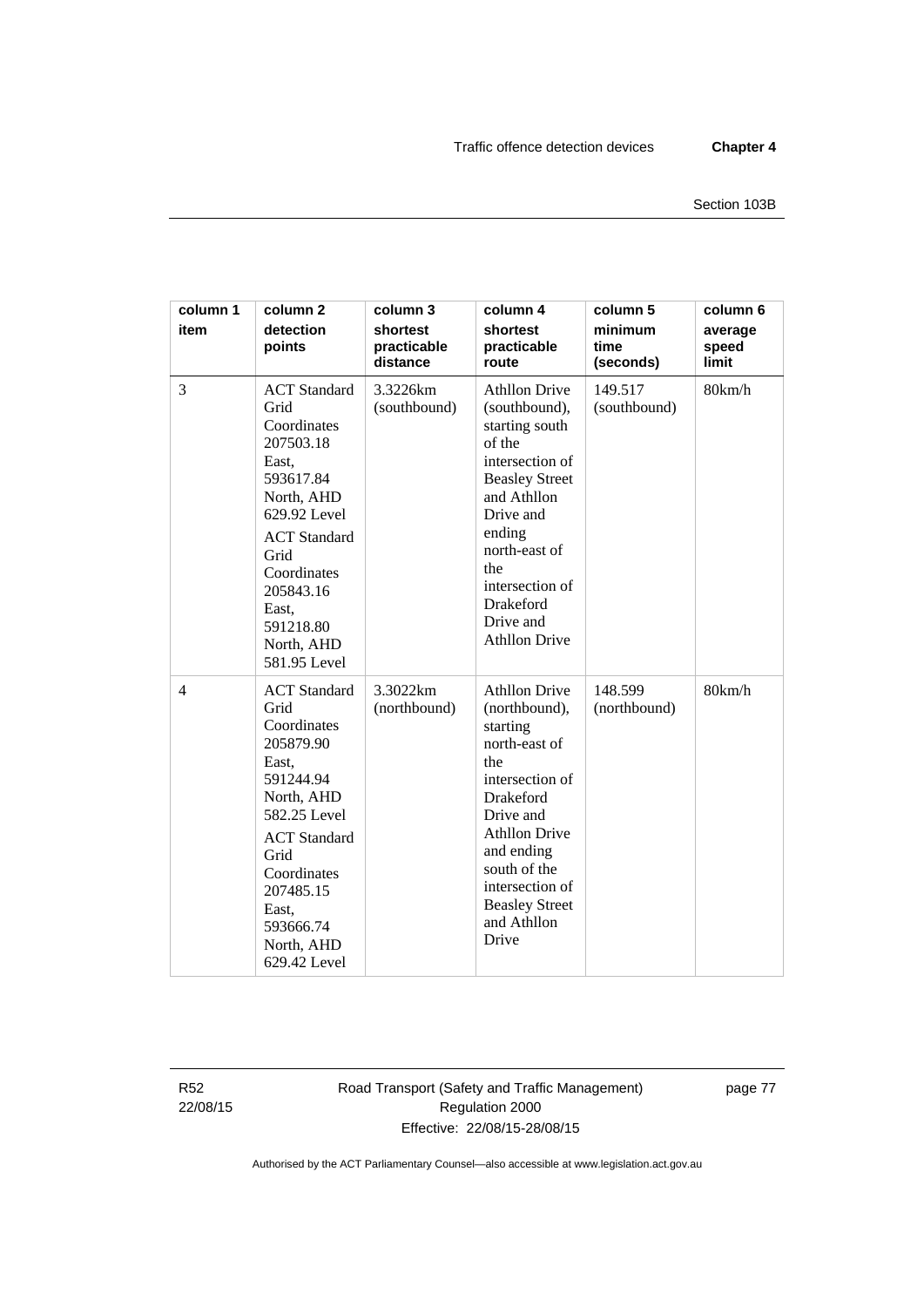#### **104 Major testing of laser speed measuring devices**

- (1) The following devices must be tested in accordance with this section at least once every 12 months:
	- (a) a laser speed measuring device;
	- (b) the laser speed measuring device component of a digital camera detection device.
- (2) The test must be carried out—
	- (a) by a person approved under section 106 (Approved people testing and sealing); and
	- (b) in accordance with Australian Standard AS 4691.1-2003, as in force on the commencement of this paragraph.
		- *Note 1* The text of an applied, adopted or incorporated law or instrument, whether applied as in force from time to time or at a particular time, is taken to be a notifiable instrument if the operation of the [Legislation Act,](http://www.legislation.act.gov.au/a/2001-14) s 47 (5) or (6) is not disapplied (see s 47 (7)).
		- *Note 2* A notifiable instrument must be notified under the [Legislation](http://www.legislation.act.gov.au/a/2001-14)  [Act](http://www.legislation.act.gov.au/a/2001-14).
- (3) The [Legislation Act,](http://www.legislation.act.gov.au/a/2001-14) section 47 (5) does not apply in relation to subsection (2) (b).
- (4) The test must show whether the device—
	- (a) is operating in accordance with the manufacturer's specifications; and
	- (b) is accurate within a tolerance of 2km/h.
- (5) For this section, it is sufficient for the laser speed measuring device component of a digital camera detection device to be tested separately from the other components of the device, and it is not necessary for the other components to be tested.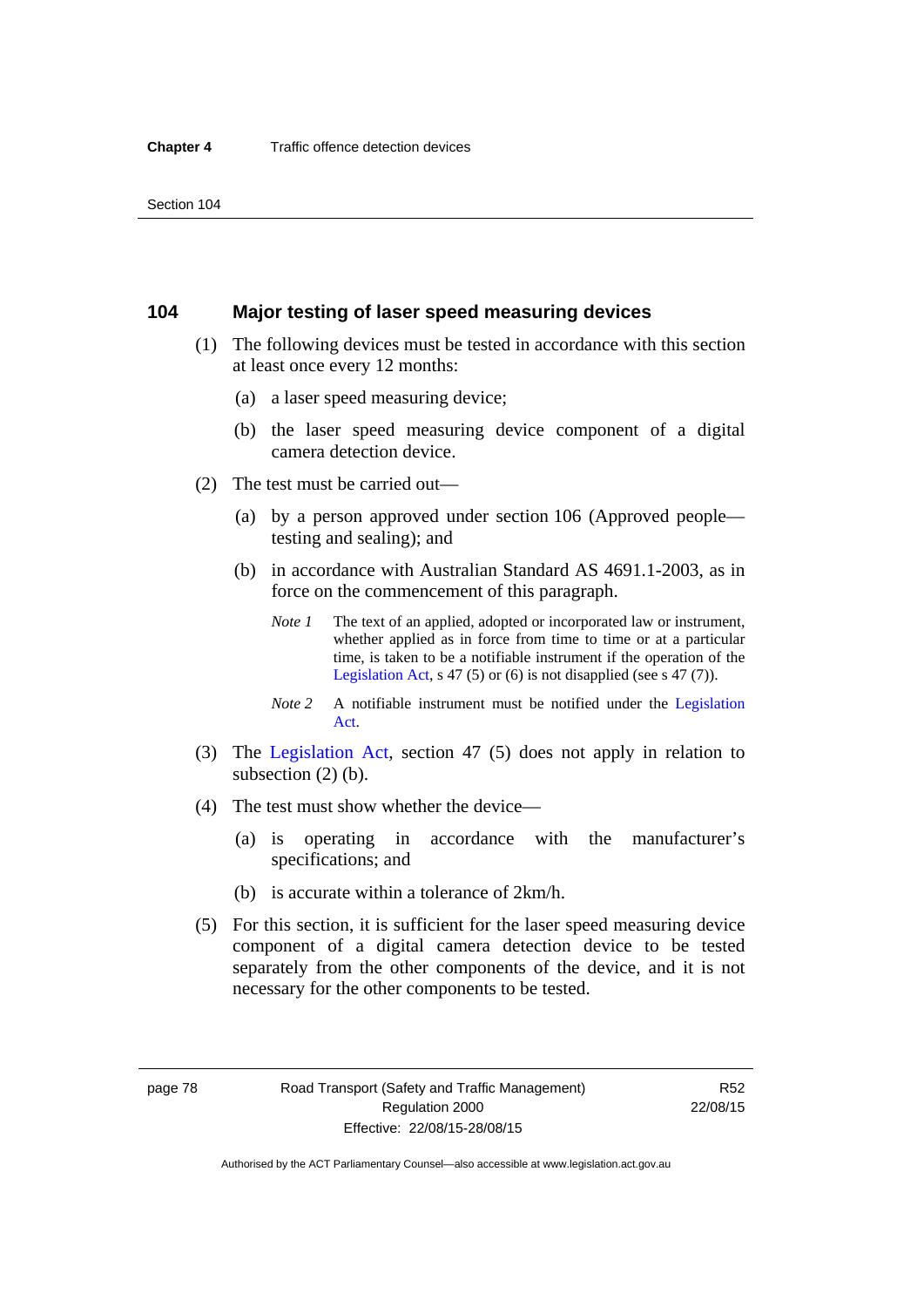### **104A Major testing of other traffic offence detection devices**

- (1) The following devices must be tested in accordance with this section:
	- (a) a radar speed measuring device that is not a component of a fixed camera detection device or a digital camera detection device;
	- (b) a radar speed measuring device component of a fixed camera detection device or a digital camera detection device;
	- (c) an approved police speedometer;
	- (d) the loop detector speed measuring device component of a fixed camera detection device;
	- (e) the piezo strip speed measuring device component of a fixed camera detection device;
	- (f) an approved average speed detection system.
- (2) The devices mentioned in subsection (1) must be tested at least once every 12 months.
- (3) The test must be carried out by a person approved under section 106 (Approved people—testing and sealing).
- (4) The test of a radar speed measuring device that is not a component of a fixed camera detection device, or a digital camera detection device, must show whether the device is operating in accordance with Australian Standard AS 2898.1-2, as in force on the commencement of this subsection.
	- *Note 1* AS 2898.1-2 may be purchased at [www.standards.org.au](http://www.standards.org.au/Pages/default.aspx)*.*
	- *Note* 2 The text of an applied, adopted or incorporated law or instrument, whether applied as in force from time to time or at a particular time, is taken to be a notifiable instrument if the operation of the [Legislation](http://www.legislation.act.gov.au/a/2001-14)  [Act,](http://www.legislation.act.gov.au/a/2001-14) s 47 (5) or (6) is not disapplied (see s 47 (7)).
	- *Note 3* A notifiable instrument must be notified under the [Legislation Act](http://www.legislation.act.gov.au/a/2001-14).

R52 22/08/15 page 79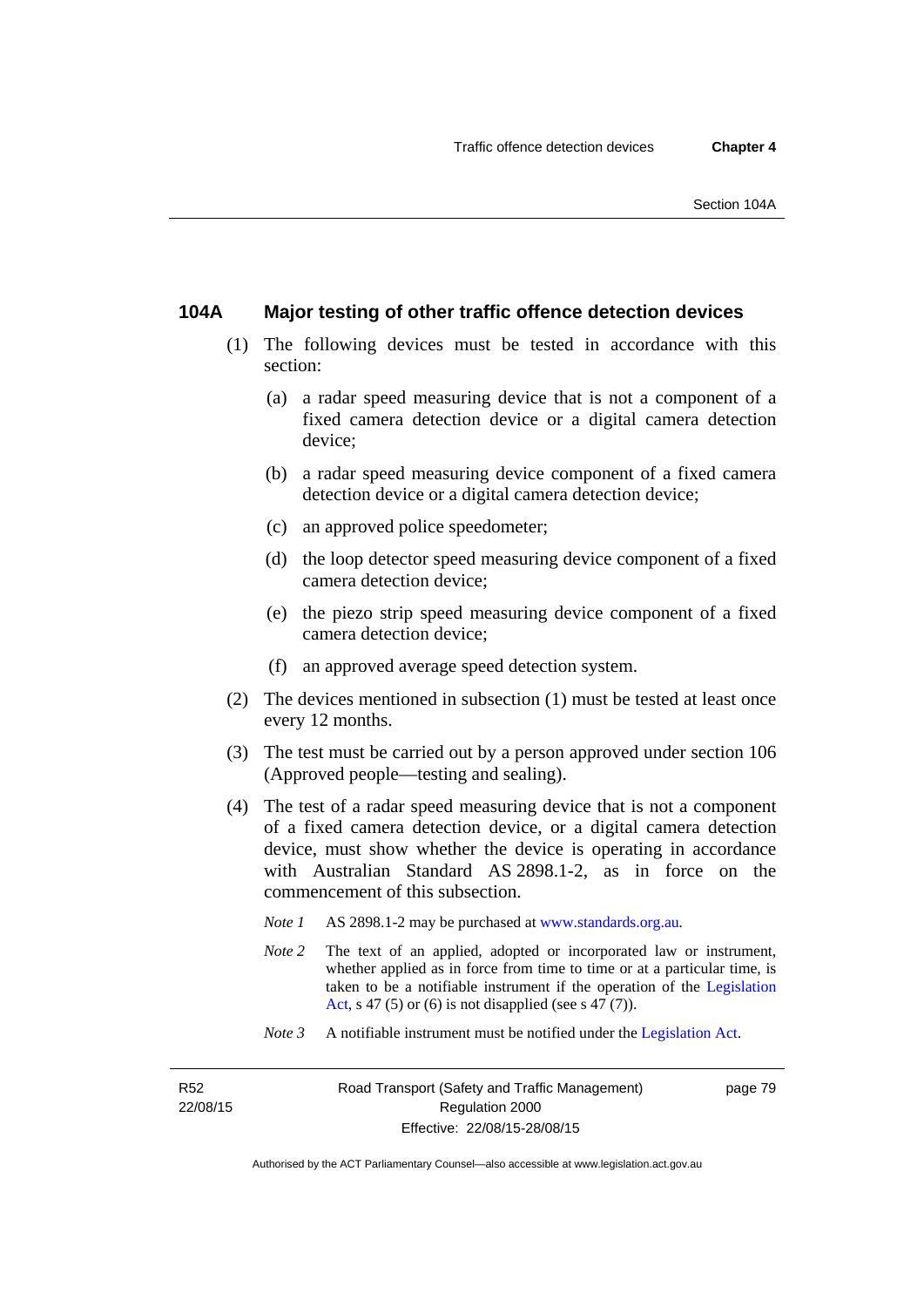- (5) The [Legislation Act,](http://www.legislation.act.gov.au/a/2001-14) section 47 (5) does not apply in relation to AS 2898.1-2 under subsection (4).
- (6) The test of the radar speed measuring device component of a fixed camera detection device, or a digital camera detection device, must show whether the device—
	- (a) is operating in accordance with the manufacturer's specifications; and
	- (b) for speeds of 100km/h and under—is accurate within a tolerance of 2km/h; and
	- (c) for speeds over 100km/h—is accurate within a tolerance of 2%.
- (7) The test of an approved police speedometer must show whether the device is accurate within a tolerance of 2km/h.
- (8) The test of the loop detector speed measuring device component of a fixed camera detection device must show whether the speed measuring device—
	- (a) for speeds of 100km/h and under—is accurate within a tolerance of 2km/h; and
	- (b) for speeds over 100km/h—is accurate within a tolerance of 2%.
- (9) The test of the piezo strip speed measuring device component of a fixed camera detection device must show whether the speed measuring device—
	- (a) is operating in accordance with the manufacturer's specifications; and
	- (b) is accurate within a tolerance of 2km/h.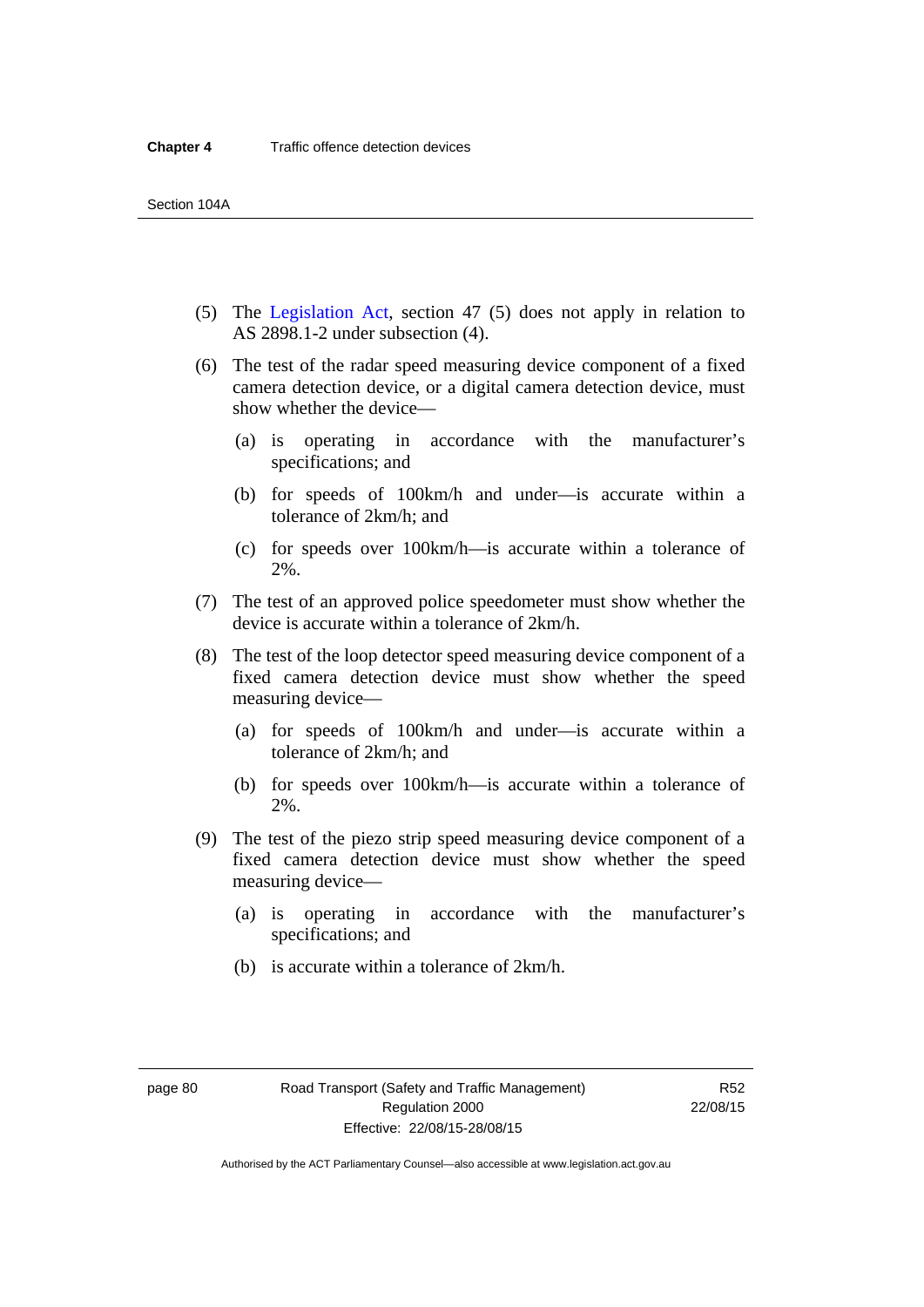- (10) The test of an approved average speed detection system that takes images of vehicles at 2 detection points must show whether the device—
	- (a) is operating in accordance with the manufacturer's specifications; and
	- (b) for the measurement of the time that elapses between vehicles passing the first and second detection points—is accurate within a tolerance of 2%.

# **104B Certification and sealing of traffic offence detection devices**

- (1) This section applies if a test of a traffic offence detection device under section 104 or section 104A establishes—
	- (a) a matter mentioned in section 104A (4) or (7) in relation to the device; or
	- (b) the matters mentioned in section 104 (4) or section 104A (9) in relation to the device.
- (2) The person who carried out the test must—
	- (a) sign a certificate to that effect; and
	- (b) if a seal on the device has been damaged or removed—seal the device.

# **105 Use of certain digital camera detection devices**

(1) This section applies to the operation of a digital camera detection device that is located in a vehicle that can be moved from place to place to detect traffic offences.

page 81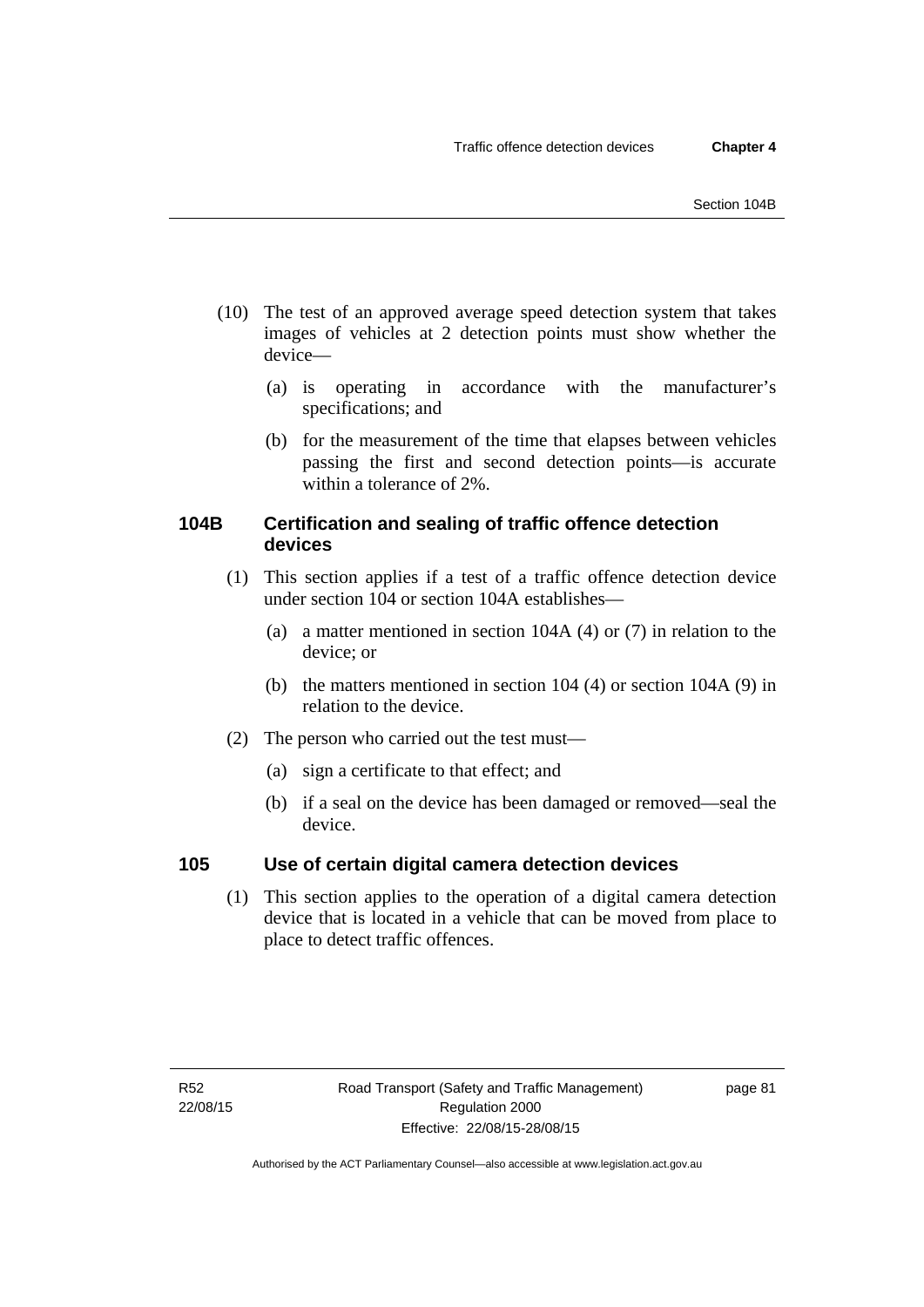- (2) The operator of a digital camera detection device that includes as a component a radar speed measuring device must ensure that the following operations are done in accordance with the manufacturer's instructions for the device:
	- (a) aligning the vehicle in which the device is located with the road;
	- (b) activating the device;
	- (c) operating the device.
- (3) The operator of a digital camera detection device that includes as a component a laser speed measuring device must ensure that the following operations are done in accordance with the manufacturer's instructions for the device:
	- (a) testing the laser speed measuring component of the device at the beginning and end of each shift of the operator by carrying out the following checks:
		- (i) an instrument confidence check;
		- (ii) a calibration verification check;
		- (iii) a scope alignment check;
	- (b) activating the device;
	- (c) operating the device.
- (4) However, subsection (3) (a) (ii) and (iii) do not apply in relation to the operation of a VITRONIC PoliScan SPEED M1 HP device.
- (5) To remove any doubt, if a device mentioned in subsection (3) is used at more than 1 place during a shift of the operator, the operator is not required to carry out the checks mentioned in subsection (3) (a) each time the device is activated at a different place.

page 82 Road Transport (Safety and Traffic Management) Regulation 2000 Effective: 22/08/15-28/08/15

R52 22/08/15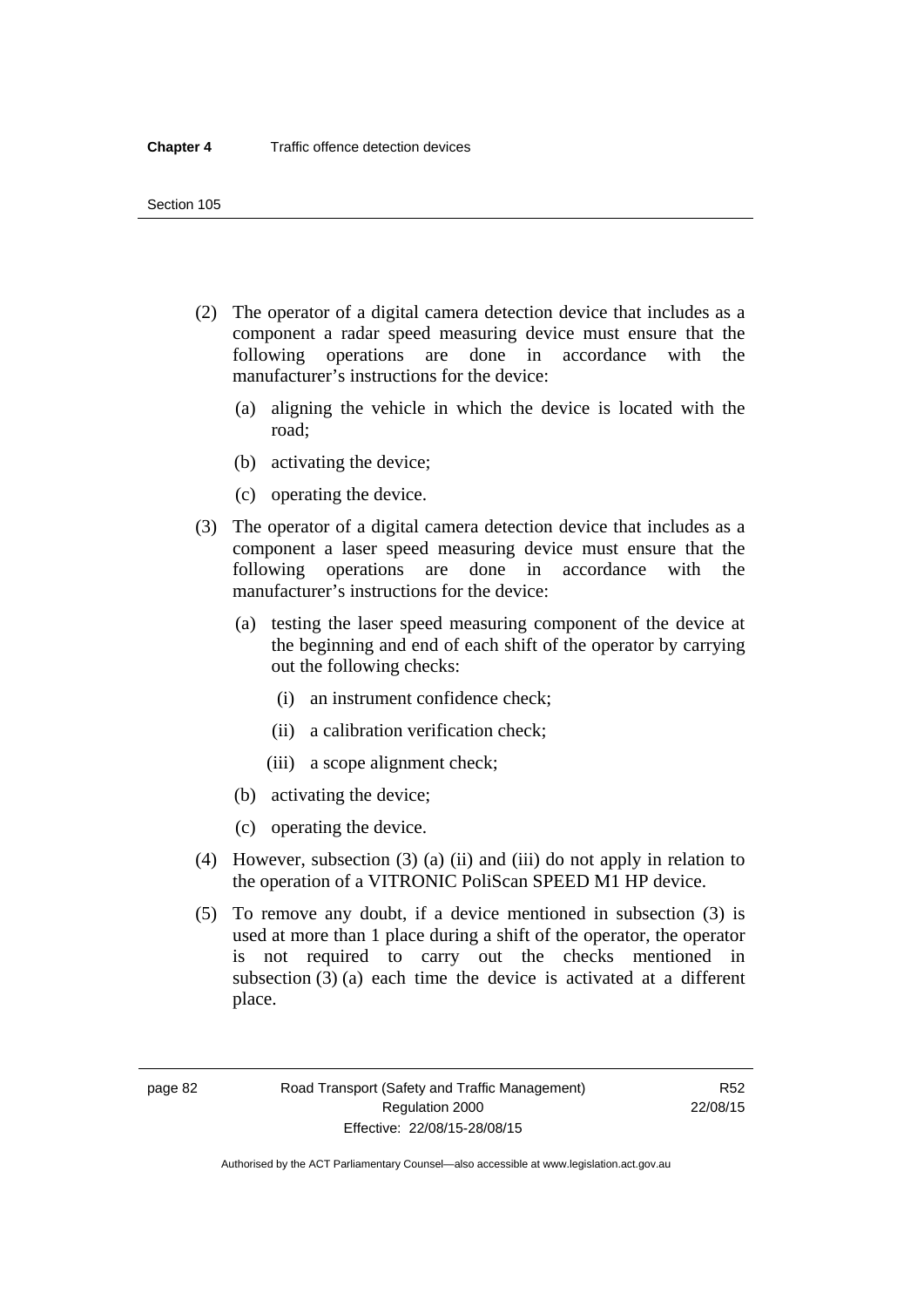- (6) If the requirements set out in this section are met, the device may operate unattended.
- (7) If a device is used by 2 or more operators, who are working together during a shift, the requirements set out in this section may be carried out by different operators.
- (8) In this section:

*operator* means a person approved to use a traffic offence detection device under section 107 (Approved people—use).

#### **105A Use of certain laser speed measuring devices**

- (1) This section applies to a laser speed measuring device, other than a device mentioned in section 105 (Use of certain digital camera detection devices).
- (2) The operator of the laser speed measuring device must ensure that the following operations are done in accordance with the manufacturer's instructions for the device:
	- (a) testing the device at the beginning and end of each shift of the operator by carrying out the following checks:
		- (i) an instrument confidence check;
		- (ii) a calibration verification check;
		- (iii) a scope alignment check;
	- (b) activating the device;
	- (c) operating the device.
- (3) To remove any doubt, if the device is used at more than 1 place during a shift of the operator, the operator is not required to carry out the checks mentioned in subsection (1) (a) each time the device is activated at a different place.

page 83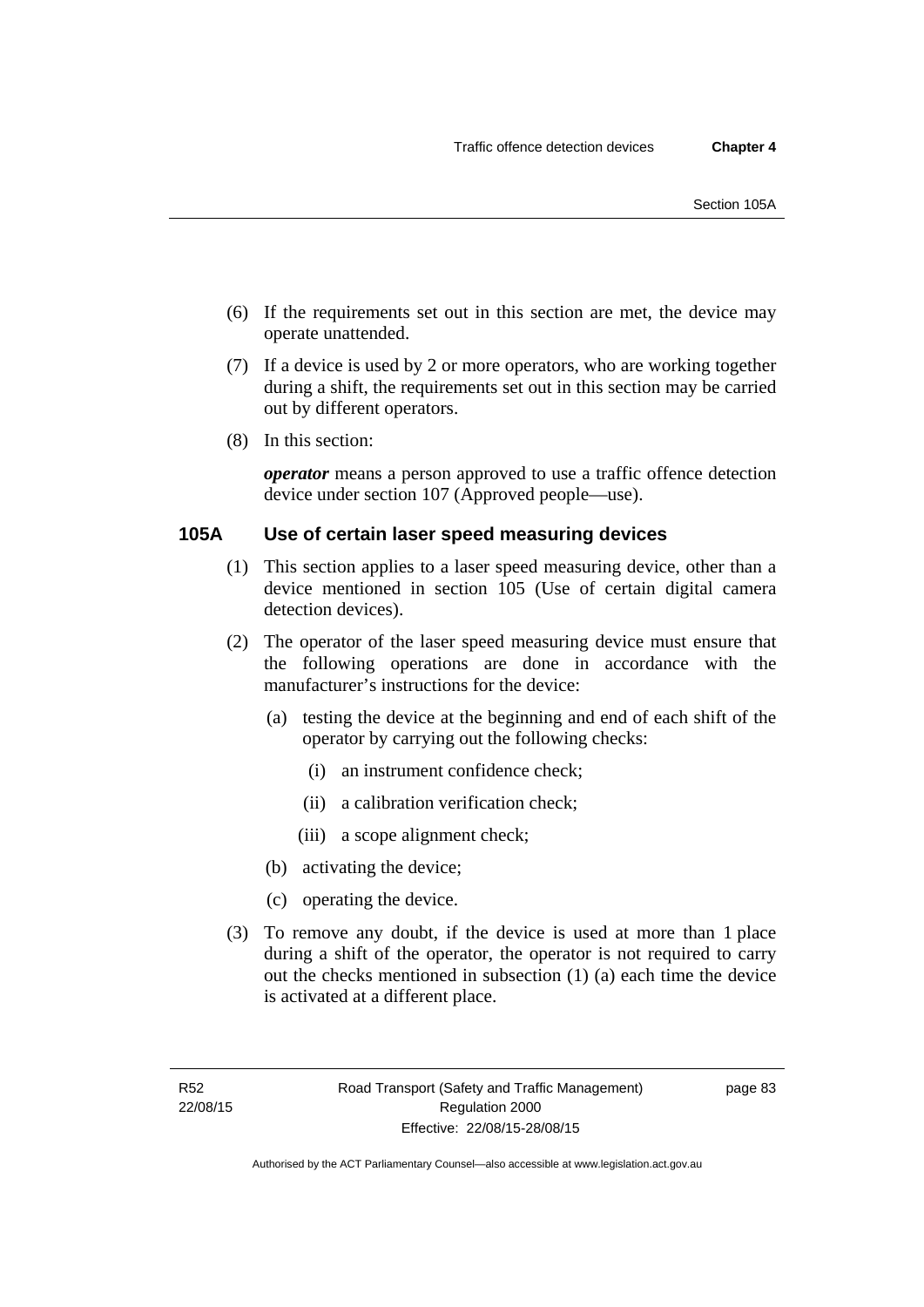- (4) If the device is used by 2 or more operators who are working together during the shift, the tests mentioned in subsection (1) (a) and (d) may be carried out by different operators.
- (5) In this section:

*operator* means a person approved to use a traffic offence detection device under section 107 (Approved people—use).

#### **105B Use of certain radar speed measuring devices**

- (1) This section applies to a radar speed measuring device, other than a device that is a component of—
	- (a) a digital camera detection device; or
	- (b) a fixed camera detection device.
- (2) The radar speed measuring device must be used by an operator in accordance with the manufacturer's instructions for the device.
- (3) The operator must test the device—
	- (a) at the beginning of each shift of the operator against an approved police speedometer; and
	- (b) at the end of each shift of the operator against the speedometer mentioned in paragraph (a); and
	- (c) if the operator's shift is longer than 9 hours—9 hours after the beginning of the shift against the speedometer mentioned in paragraph (a).
- (4) After each test, the device must be found to be accurate within a tolerance of 2 km/h.
- (5) To remove any doubt, if the device is used at more than 1 place during a shift of the operator, the operator is not required to carry out the checks mentioned in subsection (3) (a) each time the device is activated at a different place.

page 84 Road Transport (Safety and Traffic Management) Regulation 2000 Effective: 22/08/15-28/08/15

R52 22/08/15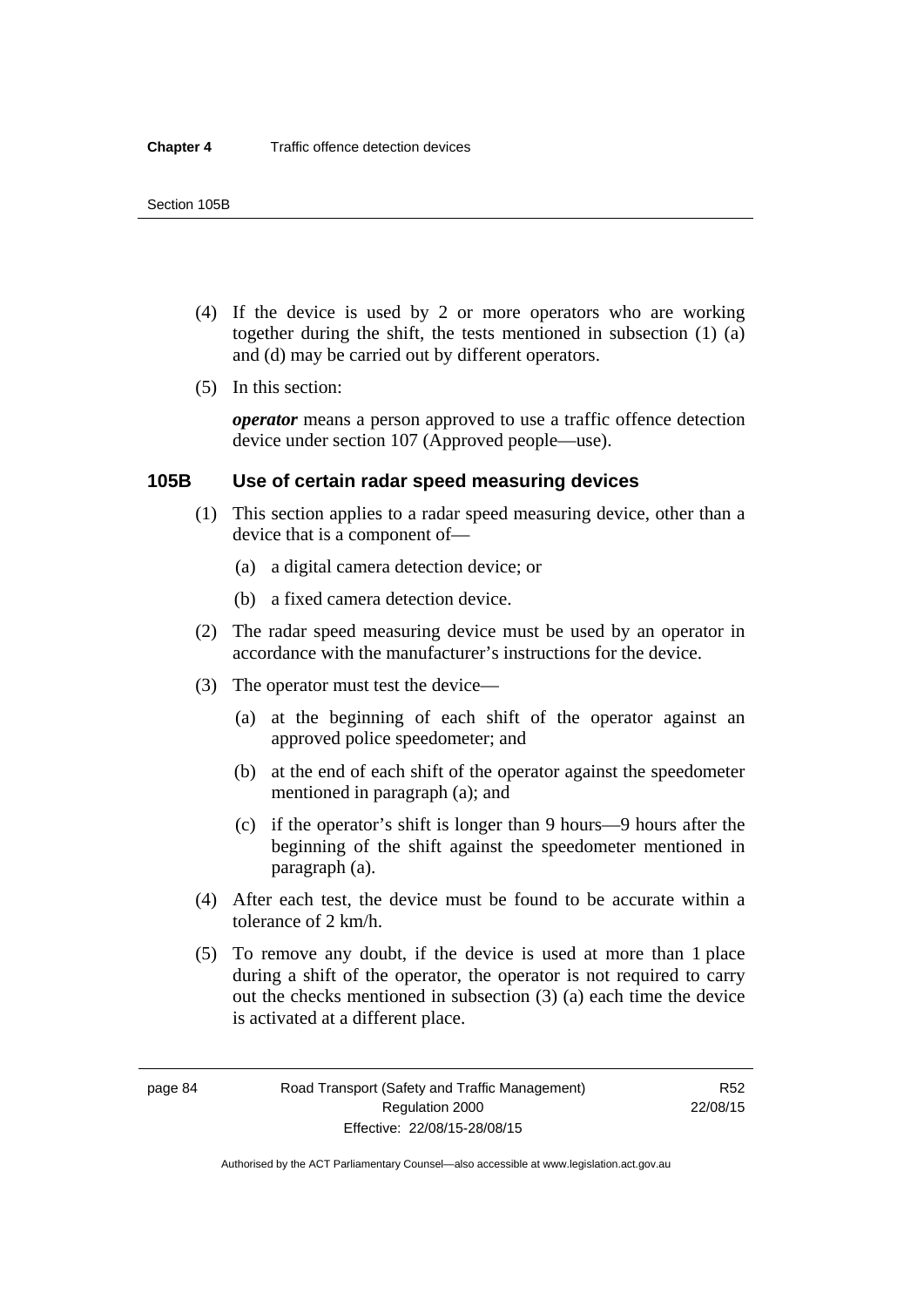- (6) If the device is used by 2 or more operators who are working together during the shift, the tests mentioned in subsection (3) may be carried out by different operators.
- (7) In this section:

*operator* means a person approved to use a traffic offence detection device under section 107 (Approved people—use).

# **106 Approved people—testing and sealing**

Each person employed by a testing authority to test and seal traffic offence detection devices is approved to test and seal traffic offence detection devices.

# **107 Approved people—use**

- (1) Each police officer is approved to use any traffic offence detection device (other than a fixed camera detection device).
- (2) The road transport authority may approve a person who is not a police officer to use digital camera detection devices.
- (3) The road transport authority may only approve a person under subsection (2) if the authority is satisfied that the person has appropriate qualifications to operate, or experience in the operation of, digital camera detection devices.

# **107A Recording of camera detection device image files—Act, s 23 (2) (c) (ii)**

(1) An electronic file created by a camera detection device must be recorded on a storage medium for electronic data (the *recording medium*).

*Note Camera detection device*—see the [Act](http://www.legislation.act.gov.au/a/1999-80/default.asp), s 23.

- (2) The recording medium for a camera detection device may be—
	- (a) attached directly to, or located with, the device; or

R52 22/08/15 page 85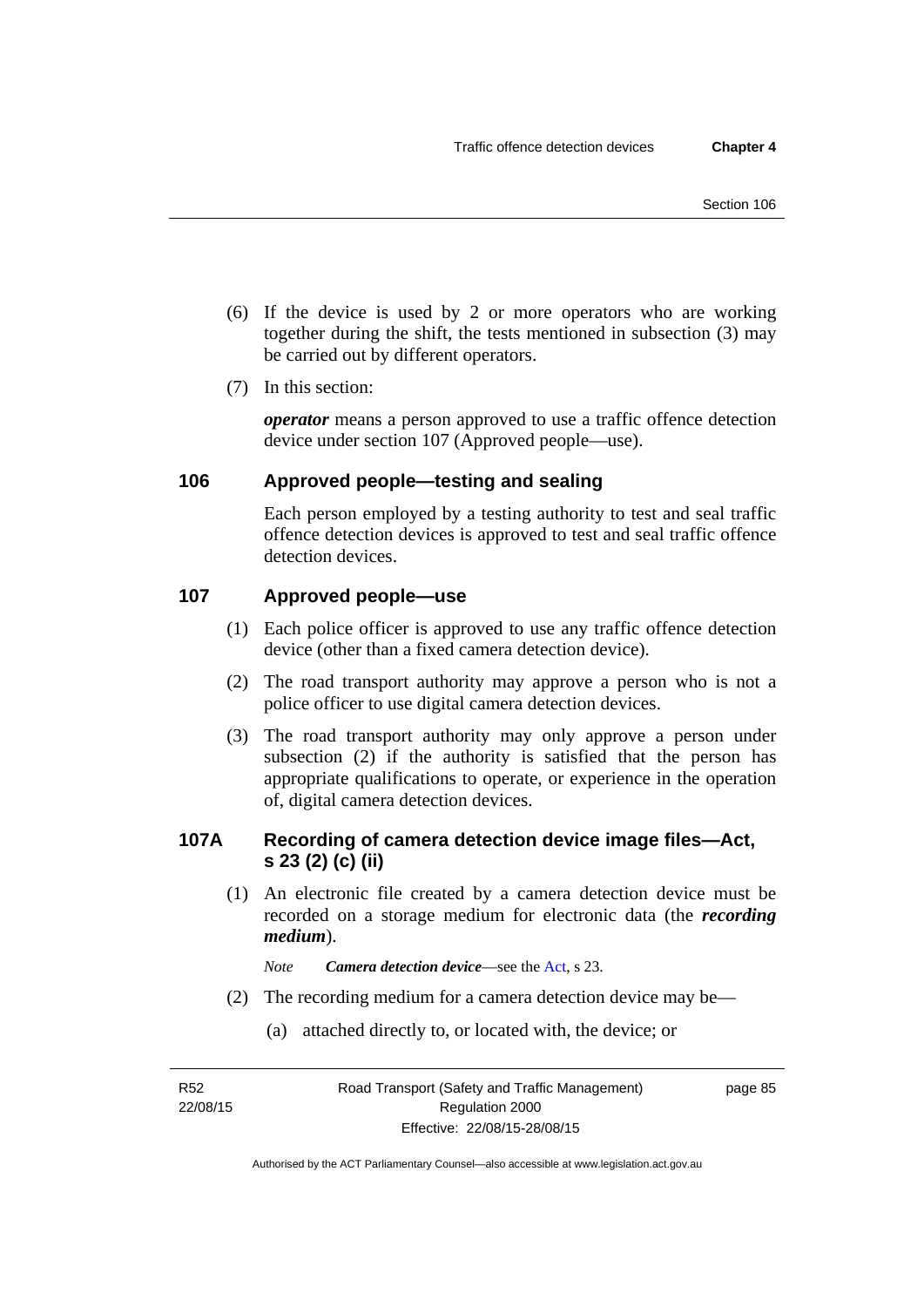(b) at a place other than the place where the device is located.

#### **Example—par (b)**

If a motor vehicle goes through a red traffic light and an image of the vehicle is taken by a fixed camera detection device, the electronic file created by the device in relation to the offence is sent along a wire or optical fibre, or across a wireless network, to a recording device in a building in another suburb and is stored at that building on a recording medium.

- *Note* An example is part of the regulation, is not exhaustive and may extend, but does not limit, the meaning of the provision in which it appears (see [Legislation Act,](http://www.legislation.act.gov.au/a/2001-14) s 126 and s 132).
- (3) If the recording medium for a camera detection device is at a place other than the place where the device is located—
	- (a) the device must produce a security checksum for each electronic file created by the device; and
	- (b) the device must encrypt the security checksum and the file; and
	- (c) the security checksum and the encrypted file must be recorded as soon as practicable on a recording medium.
- (4) However, subsection (3) does not prevent other security measures being taken in relation to a security checksum or an electronic file before it is recorded on the recording medium.

# **107B Verification of camera detection device image files—Act, s 23 (2) (c) (iii)**

- (1) This section applies if an electronic file that contains an image of a vehicle taken by a camera detection device is recorded on a recording medium that is at a place other than the place where the device is located.
- (2) Before the image of the vehicle is produced from the file, the accuracy of the file must be verified by using a computer to—
	- (a) recalculate the security checksum for the file; and

page 86 Road Transport (Safety and Traffic Management) Regulation 2000 Effective: 22/08/15-28/08/15

R52 22/08/15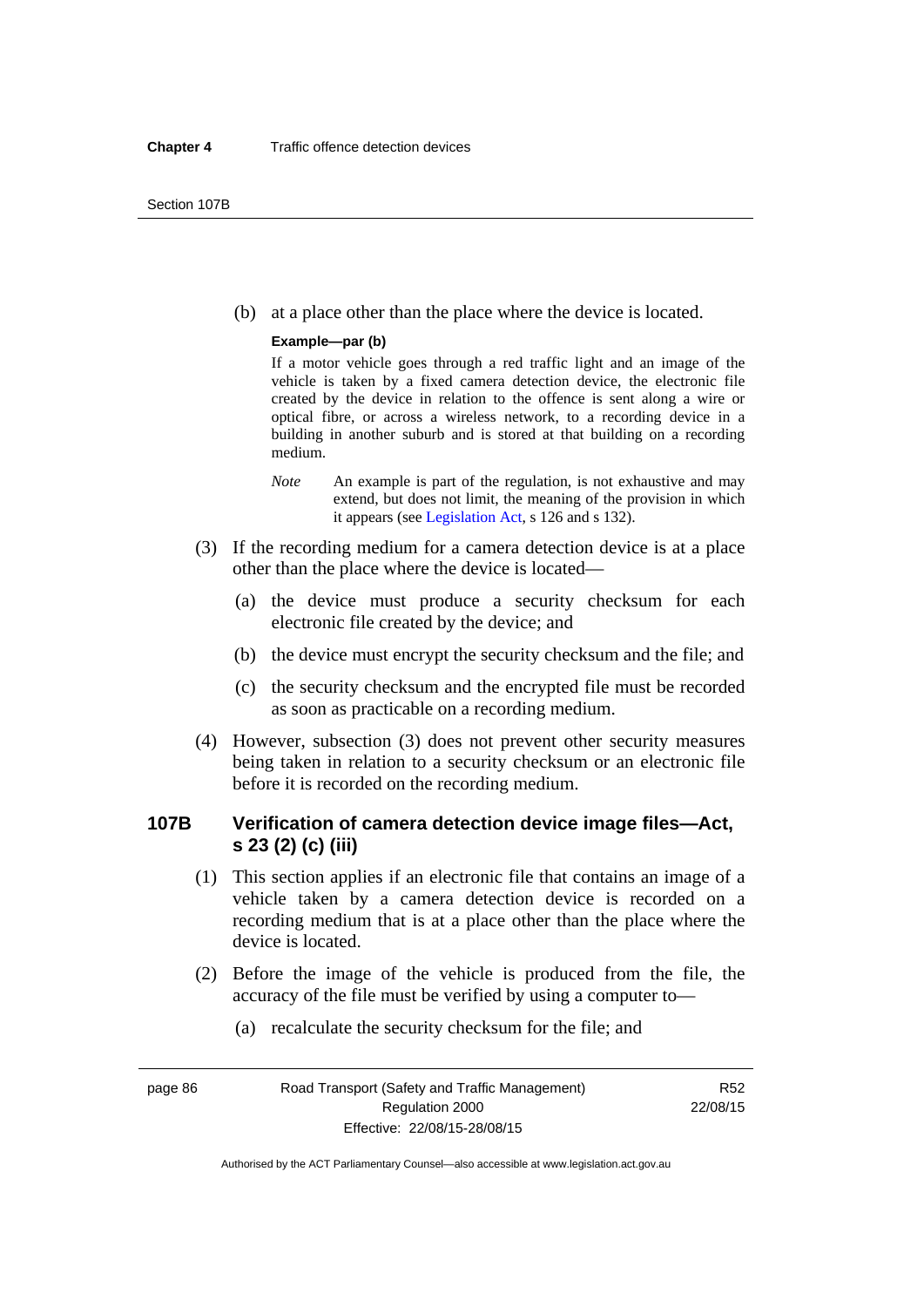(b) confirm that the security checksum produced by the recalculation is identical to the checksum produced by the device for the file.

# **108 Meaning of codes etc on image taken by approved camera detection device or approved average speed detection system—Act, s 24 (2) (a)**

(1) This section defines the meaning of codes and other information indicated on an image of a vehicle taken by an approved camera detection device or approved average speed detection system.

*Note* Information etc that is indicated on an image includes information etc accompanying or reasonably associated with the image (see [Act,](http://www.legislation.act.gov.au/a/1999-80/default.asp) dict, def of *indicated on*).

- (2) It is not necessary that all the codes and other information mentioned in this section be indicated on an image but if they do appear they have the meaning given in this section.
- (3) The characters (whether numbers, letters or both) in the field immediately after 'Device' is the code for—
	- (a) the laser speed measuring device component of the digital camera detection device that took the image; or
	- (b) the radar speed measuring device component of the digital camera detection device, or fixed camera detection device, that took the image; or
	- (c) the piezo strip speed measuring device component of the fixed camera detection device that took the image; or
	- (d) the loop detector speed measuring device component of the fixed camera detection device that took the image; or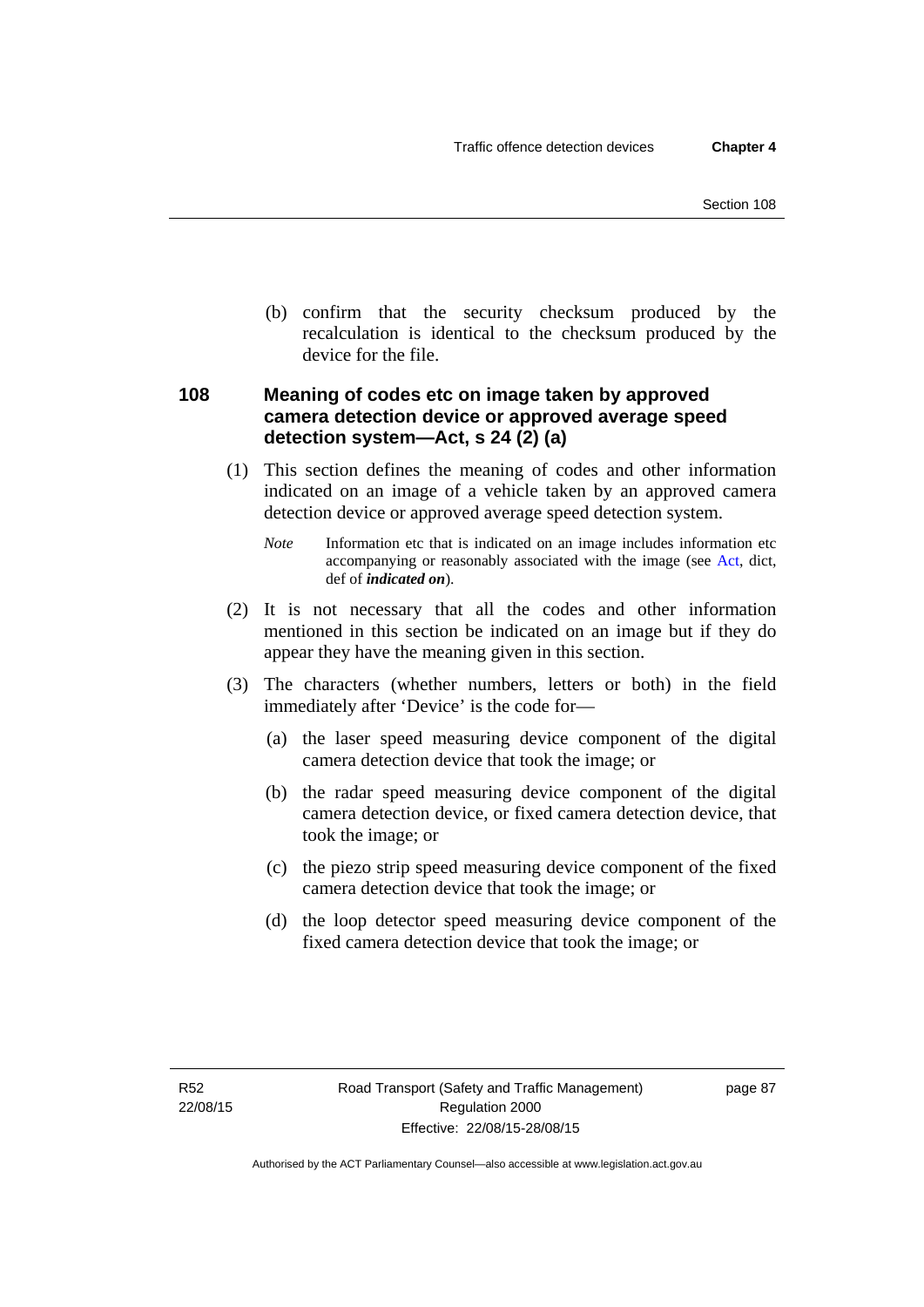(e) the automatic number plate recognition camera component of the average speed detection system that took the image.

#### **Example**

'Device: 012409' indicates that the code for the laser speed measuring device component of the digital detection device, or piezo strip speed measuring device component of the fixed camera detection device, that took the image, is 012409.

 (4) The characters (whether numbers, letters or both) in the field immediately after 'Location' or 'Loc' is the code for the place where the image was taken (the *location code*).

#### **Example**

'Location: sls0015' indicates that the code for the place where the image was taken is 0015 (see sch 1, part 1.1, item 15).

(5) A location code has the meaning given by schedule 1.

#### **Example**

The location code '0015' indicates that the image was taken at Kingsford Smith Drive between Kuringa Drive and Spalding Street (see sch 1, part 1.1, item 15).

 (6) For subsection (5) and schedule 1, if a road (however described) mentioned in an item of schedule 1 intersects with another road (however described) more than once, the word '(north)' or '(south)' is included after the name of the road to indicate the intersection relevant to the meaning of the location code.

#### **Example**

The location code '0003' means that the image was taken on Athllon Drive between Beasley Street '(south)' and Sulwood Drive (see sch 1, part 1.1, item 3). As Beasley Street intersects Athllon Drive more than once, the word 'south' indicates that the southern intersection is the relevant intersection.

 (7) The characters in the field immediately after 'Date' is the date when the image was taken, with the first 2 numbers indicating the day of the month, followed by an abbreviation for the month and the year.

#### **Example**

'Date: 15/11/00' indicates that the image was taken on 15 November 2000.

page 88 Road Transport (Safety and Traffic Management) Regulation 2000 Effective: 22/08/15-28/08/15

R52 22/08/15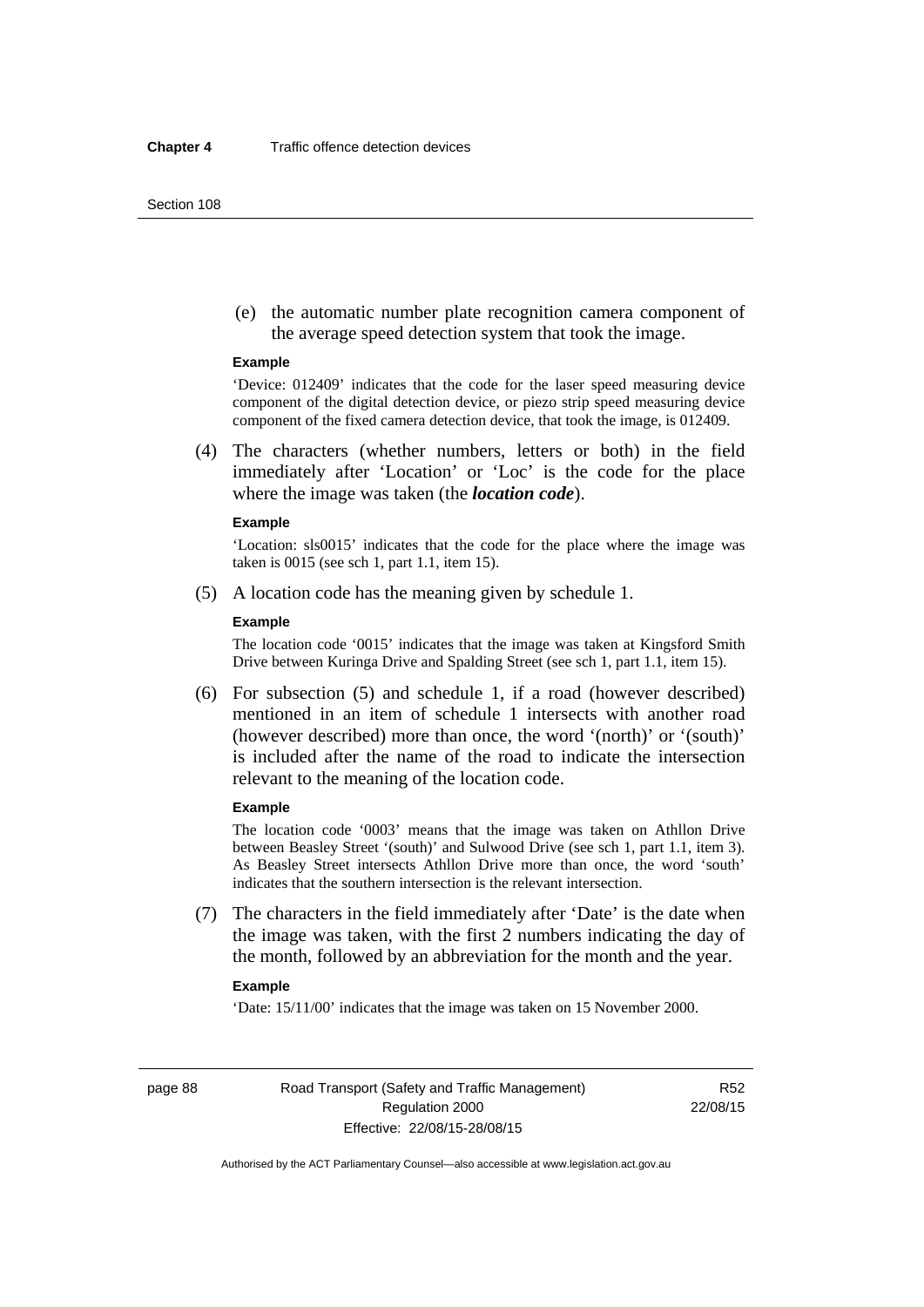(8) The numbers in the field immediately after 'Time' is the time when the image was taken, stated in the 24-hour clock system.

#### **Examples**

- 1 'Time: 11.07.00.23' indicates that the image was taken at 0.23 seconds after 11.07 am.
- 2 'Time: 13:53:10:07' indicates that the image was taken at 10.07 seconds after 1.53 pm.
- (9) The letter in the field immediately after 'Direction' or 'Dir' indicates—
	- (a) for an image taken by a digital camera detection device whether the general direction in which the vehicle was travelling was away from or towards the device, with 'A' indicating away from the device and 'T' indicating towards the device; or
	- (b) for an image taken by a fixed camera detection device—the general direction in which the vehicle was travelling when the image was taken, with 'N' indicating north, 's' indicating south, 'E' indicating east and 'W' indicating west.

#### **Example for par (a)**

'Direction: A' indicates that when the image was taken the vehicle was generally travelling away from the digital camera detection device that took the image.

#### **Example for par (b)**

'Direction: N' indicates that when the image was taken the vehicle was travelling in the general direction of north.

 (10) The characters in the field immediately after 'Lane' is the code for the lane in which the vehicle was travelling when the image was taken, with the following codes having the stated meaning:

'L1' or '1': means the lane next to the centre of the road

- 'L2' or '2': means the lane immediately to the left of L1 (or 1)
- 'L3' or '3': means the lane immediately to the left of L2 (or 2)

R52 22/08/15 page 89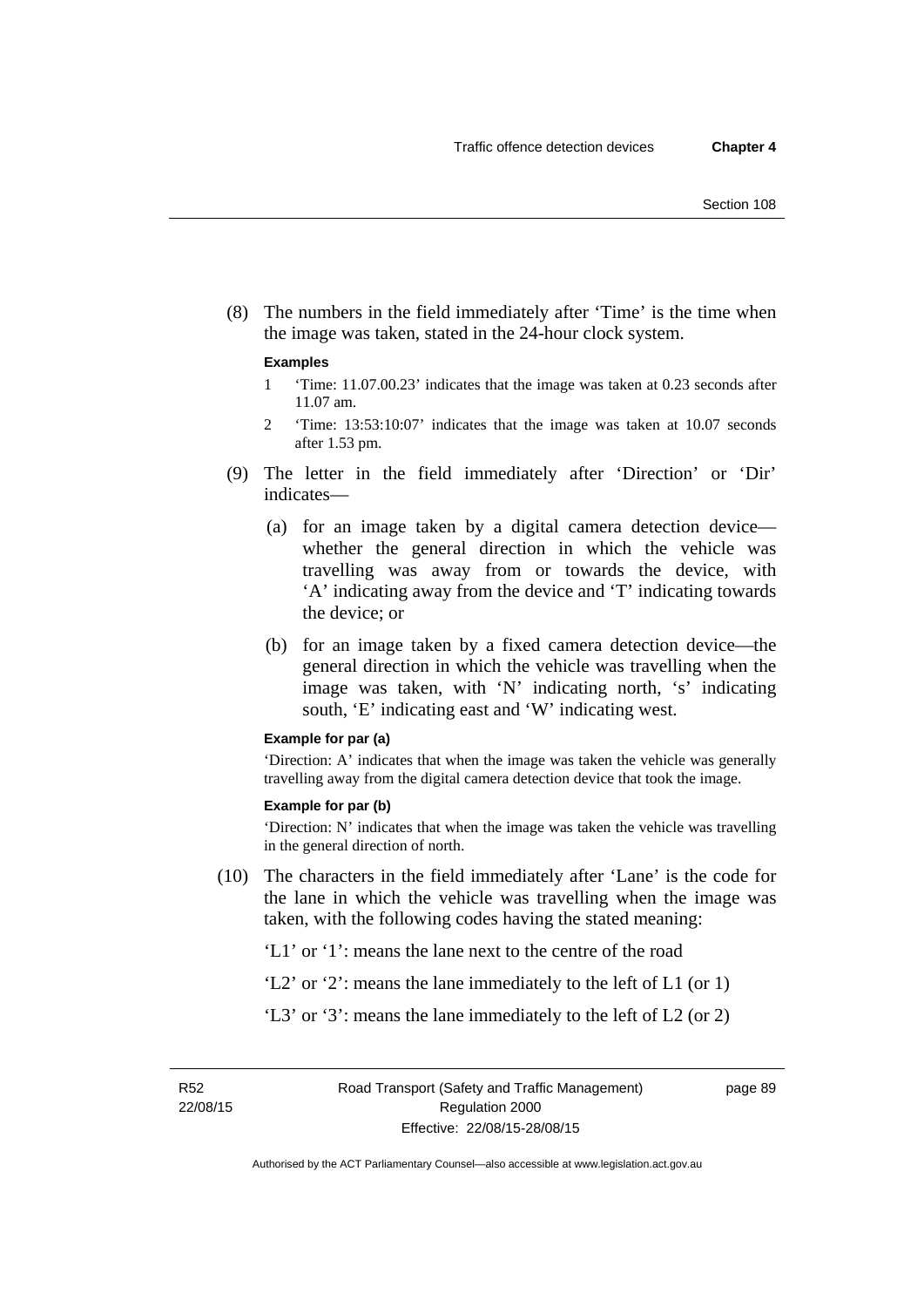'L4' or '4': means the lane immediately to the left of L3 (or 3).

#### **Example**

'Lane: L1' indicates that the vehicle was travelling in the lane next to the centre of the road when the image was taken.

 (11) The number in the field immediately after 'Red time' is the time in seconds and part seconds (stated as a fraction) that a red traffic light or red traffic arrow facing the driver of the vehicle had been showing before the driver entered the intersection concerned.

#### **Example**

'Red time: 1.50' indicates that the red traffic light or red traffic arrow facing the driver of the vehicle had been showing for 1.5 seconds before the driver entered the intersection concerned.

 (12) The number in the field immediately after 'Speed li', which may be described as 'Speed limit', is the speed limit applying to the driver of the vehicle for the length of road where the driver was driving when the image was taken.

#### **Example**

'Speed li: 60'or 'Speed limit 60' indicates that the speed limit applying to the driver of the vehicle for the length of road where the driver was driving when the image was taken is 60 km/h.

 (13) The number in the field immediately after 'Speed' is the speed in kilometres per hour at which the driver of the vehicle was driving when the image was taken.

#### **Example**

'Speed: 82' indicates that the driver of the vehicle was driving at 82 km/h when the image was taken.

 (14) The characters (whether numbers, letters or both) in the field immediately after 'Operator' is the code for the person responsible for the use of the device when the image was taken.

#### **Example**

'Operator: op002' indicates that the code for the person responsible for the device when the image was taken is operator 002.

page 90 Road Transport (Safety and Traffic Management) Regulation 2000 Effective: 22/08/15-28/08/15

R52 22/08/15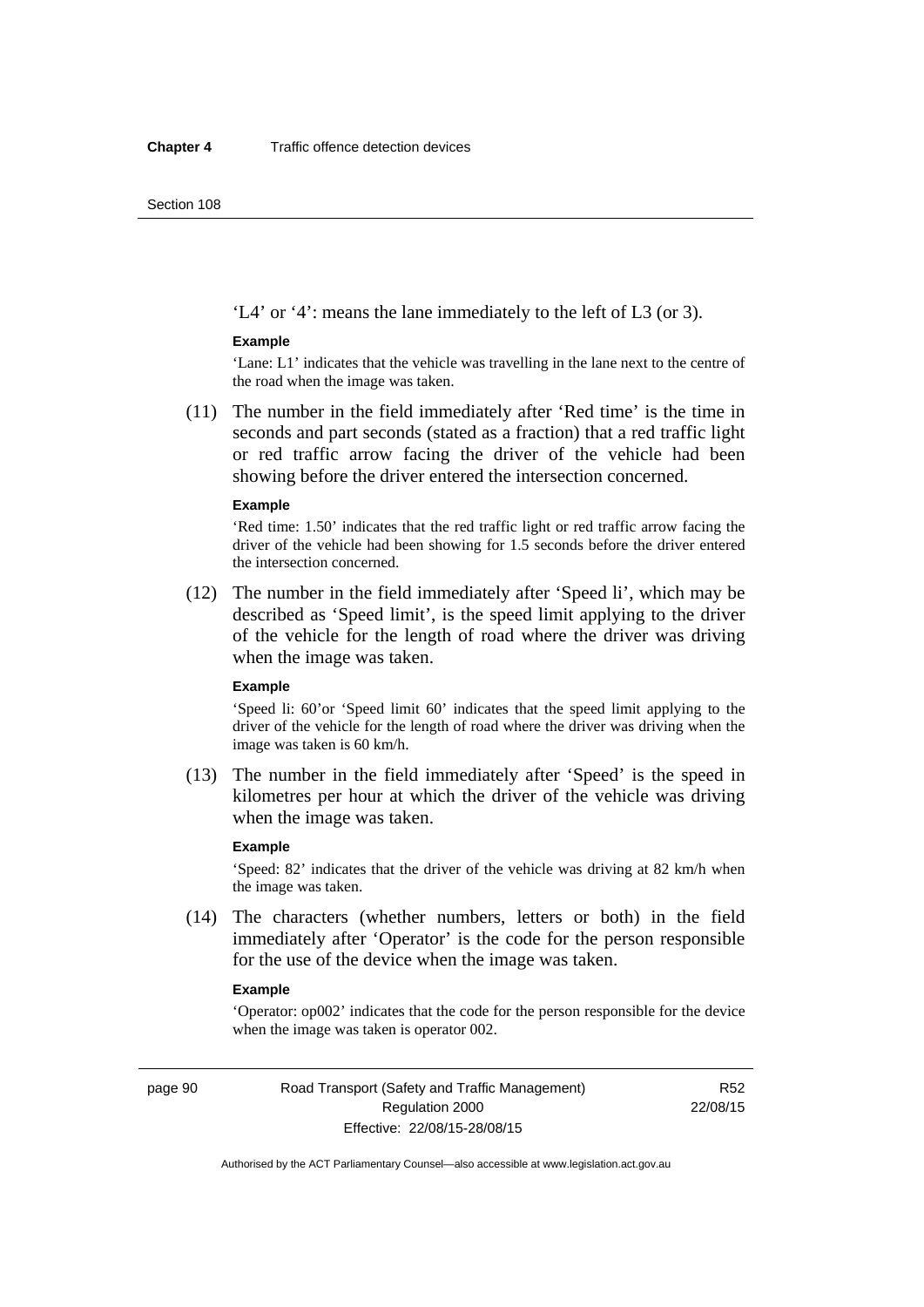(15) The characters (whether numbers, letters or both) in the field immediately after 'Disk' is the code for the recording medium used to record the image of the vehicle.

#### **Example**

'Disk: WD0022' indicates that the code for the device used to record the image was WD0022.

*Note* An example is part of the regulation, is not exhaustive and may extend, but does not limit, the meaning of the provision in which it appears (see [Legislation Act,](http://www.legislation.act.gov.au/a/2001-14) s 126 and s 132).

R52 22/08/15 Road Transport (Safety and Traffic Management) Regulation 2000 Effective: 22/08/15-28/08/15

page 91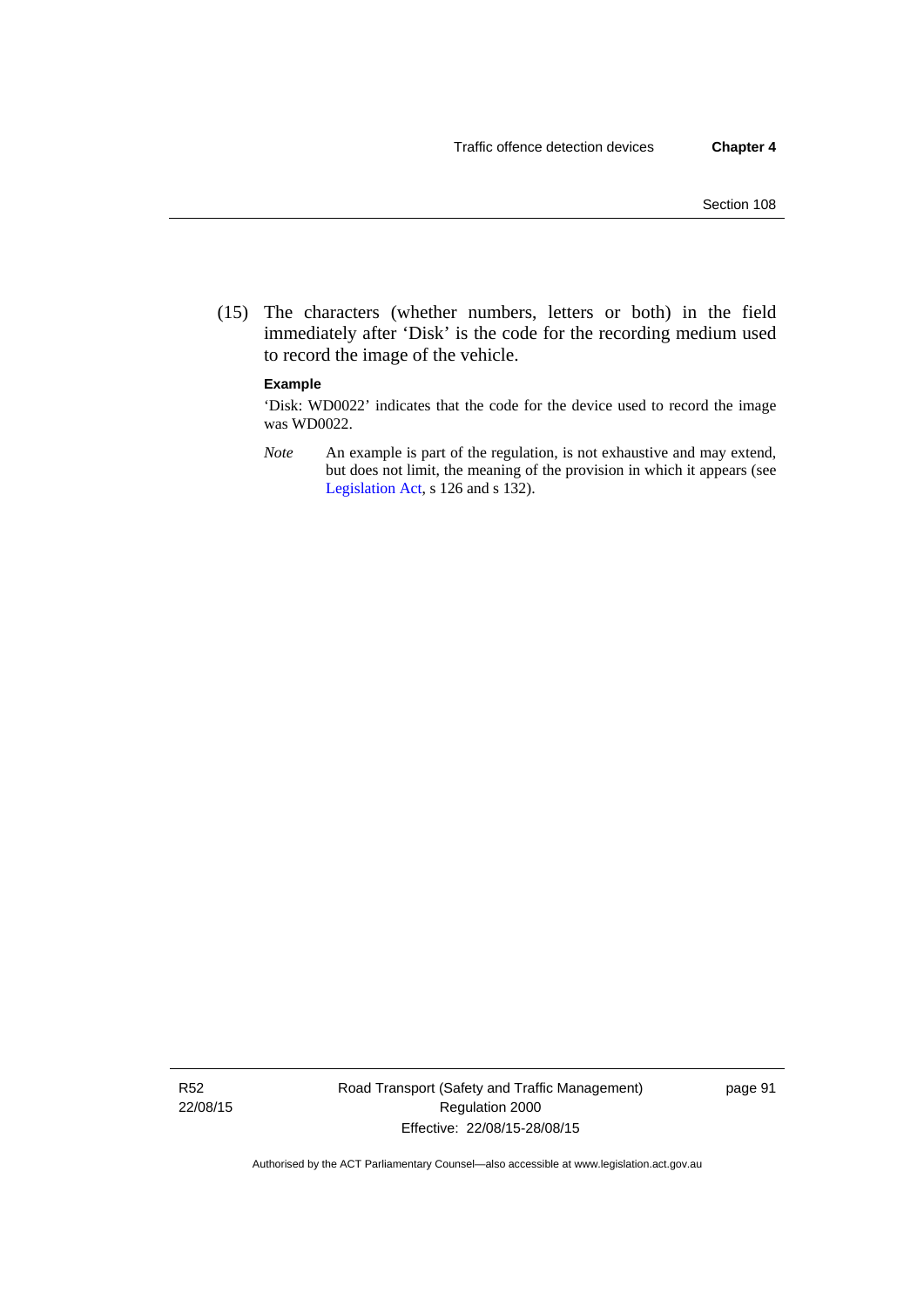# **Chapter 5 Miscellaneous**

# **109 Additional powers of police**

- (1) A police officer may request or signal the driver of a vehicle to stop the vehicle.
- (2) A person must not, without reasonable excuse, fail to comply with a request or signal made or given by a police officer under subsection  $(1)$ .

Maximum penalty: 20 penalty units.

 (3) A police officer may, during a temporary obstruction or danger to traffic or in an emergency, direct the responsible person for or driver of a vehicle parked in any part of a pay parking area to remove the vehicle or, if no-one appears to be in charge of the vehicle, remove the vehicle.

# **110 Prohibition on car minding**

- (1) The chief police officer may, by written notice given to a person, prohibit the person from—
	- (a) parking, minding, caring for, or taking charge of any motor vehicle or trailer (other than a motor vehicle or trailer of which the person is the driver) on a road; or
	- (b) offering his or her services for any such purpose.
- (2) A person who is given a notice under subsection (1) must comply with the notice.

Maximum penalty: 20 penalty units.

- (3) This section does not authorise the chief police officer to prohibit the proprietor of a parking station or parking area—
	- (a) from parking, minding, caring for, or taking charge of a motor vehicle or trailer in or on the parking station or parking area; or

page 92 Road Transport (Safety and Traffic Management) Regulation 2000 Effective: 22/08/15-28/08/15

R52 22/08/15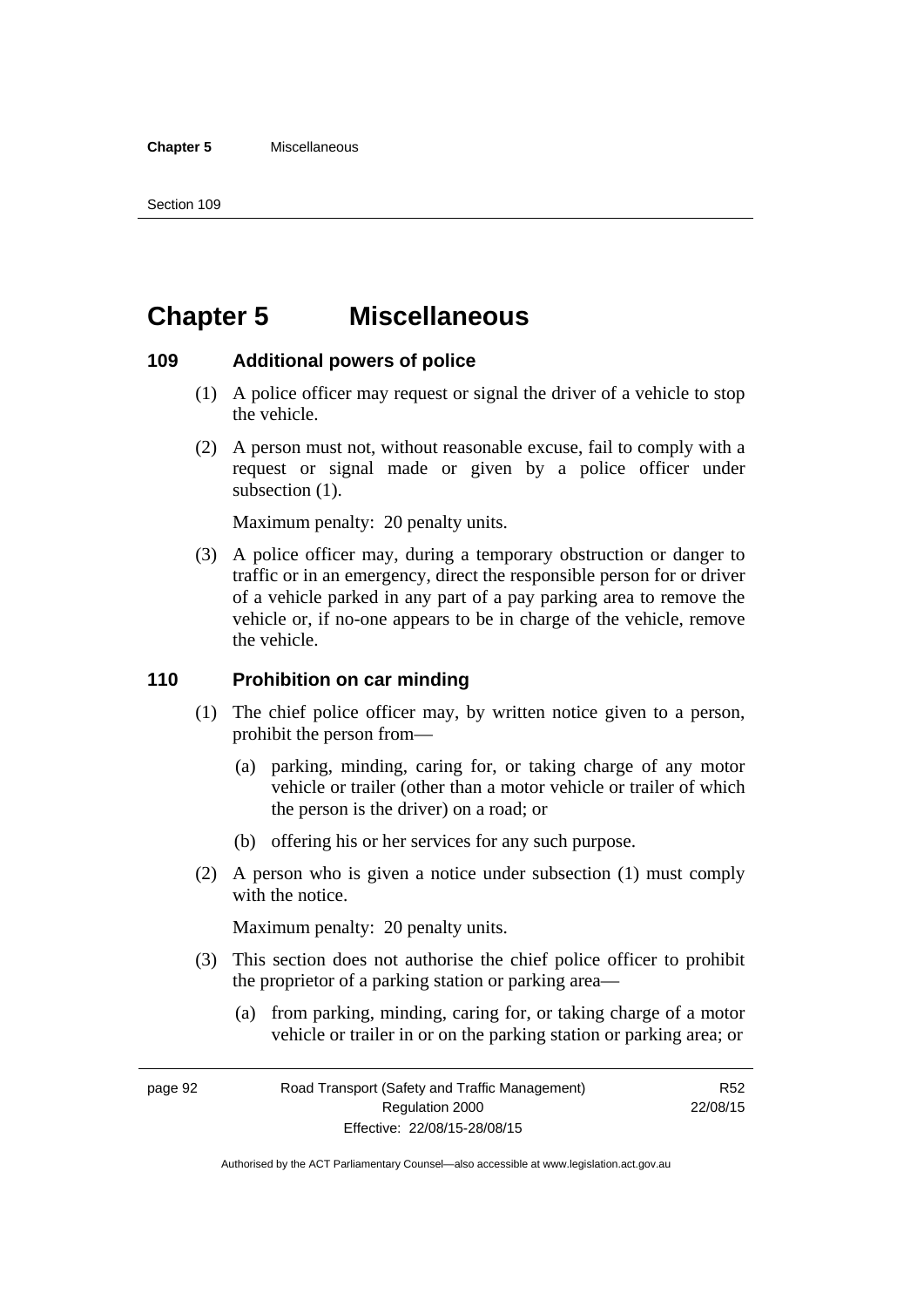- (b) from offering the proprietor's services for that purpose—
	- (i) whether by the display or publication of an advertisement in relation to the parking station or parking area or otherwise; and
	- (ii) whether the services are performed or offered to be performed by the proprietor or by an employee or agent of the proprietor.

# **111 Removal of unattended vehicles—Act, s 32 (1) (c)**

A police officer or authorised person may move an unattended vehicle from a road or road related area to a retention area if the vehicle is in—

- (a) a bus lane; or
- (b) a length of road to which a *clearway sign* applies; or
- (c) a transit lane.

# **112 Disposal of impounded vehicles—Act, s 10K**

- (1) This section applies to a vehicle impounded under the following provisions of the [Act](http://www.legislation.act.gov.au/a/1999-80/default.asp):
	- (a) section 10A (Impounding of vehicles used for menacing driving on court order before conviction etc);
	- (b) section 10B (Impounding or forfeiture of vehicles on conviction etc for certain offences);
	- (c) section 10C (Powers of police officers to seize and impound vehicles used in committing certain offences).

page 93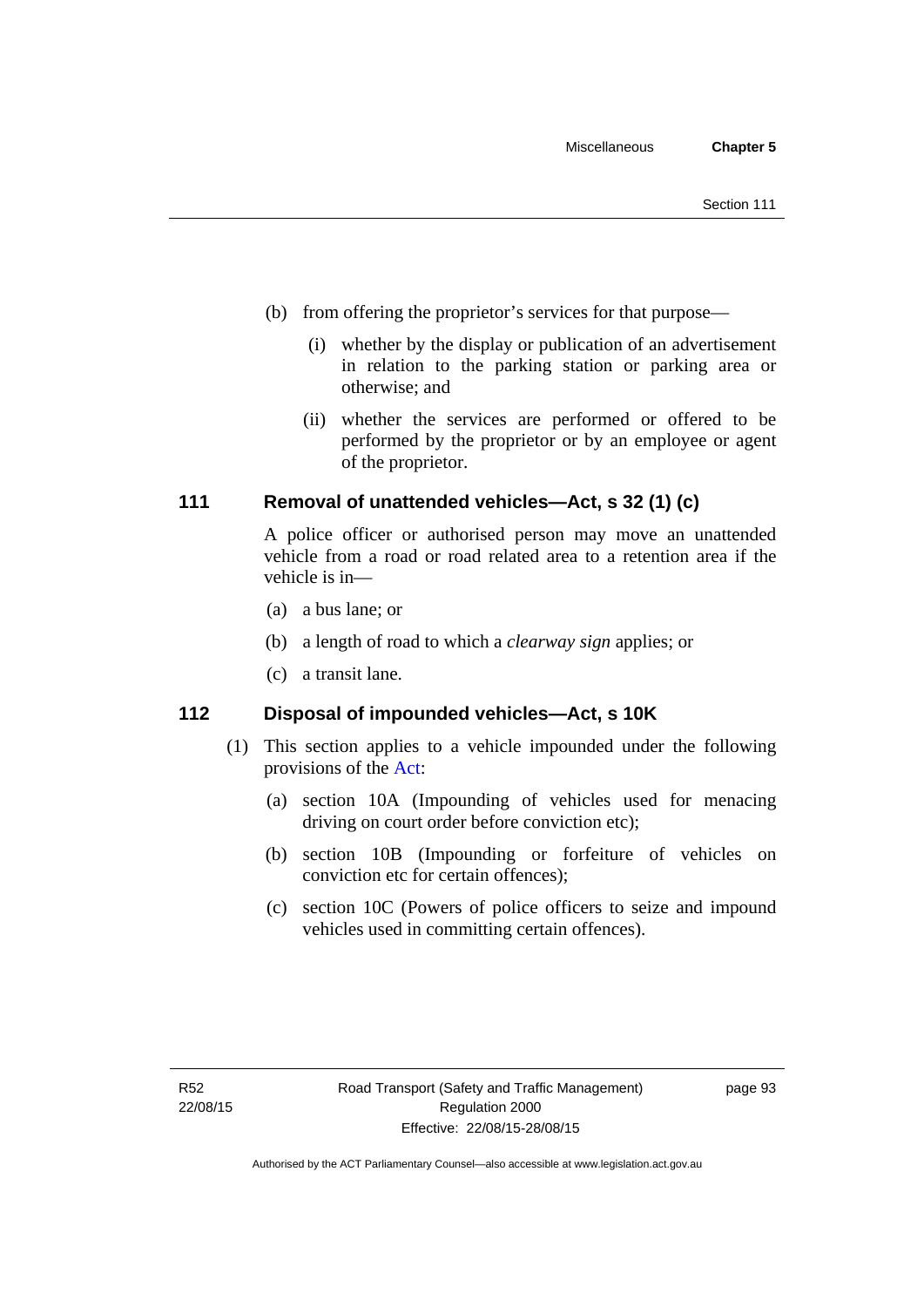- (2) If a person has not applied to the chief police officer for the release of the vehicle at the end of the period of impoundment, the chief police officer must, by notice served on the registered operator of the vehicle and every person who has a registered interest in the vehicle, warn them that the vehicle may be offered for sale if the vehicle is not removed from the place of impoundment within 28 days after the day of service of the notice.
- (3) The vehicle may be offered for sale, by public auction or public tender, if the vehicle is not removed within 28 days after service of the notice or, if more than 1 notice is served under subsection (2), the later of the notices.
- (4) A person may apply to the chief police officer for payment to the person of the balance of the proceeds of sale of a vehicle within 1 year after the vehicle is sold in accordance with subsection (3).
- (5) The balance of the proceeds of sale may be paid to the person if the person satisfies the chief police officer that—
	- (a) the person was lawfully entitled to possession of the vehicle immediately before its sale; and
	- (b) there was a reasonable excuse for the person's failure to obtain release of the vehicle before it was sold.
- (6) In this section:

*balance of the proceeds of sale*, of a vehicle, means the proceeds of the sale of the vehicle less—

- (a) any fee or other amount payable under the *[Road Transport](http://www.legislation.act.gov.au/a/1999-77)  [\(General\) Act 1999](http://www.legislation.act.gov.au/a/1999-77)* for the seizure, impounding and storage of the vehicle; and
- (b) the reasonable costs of or incidental to the sale.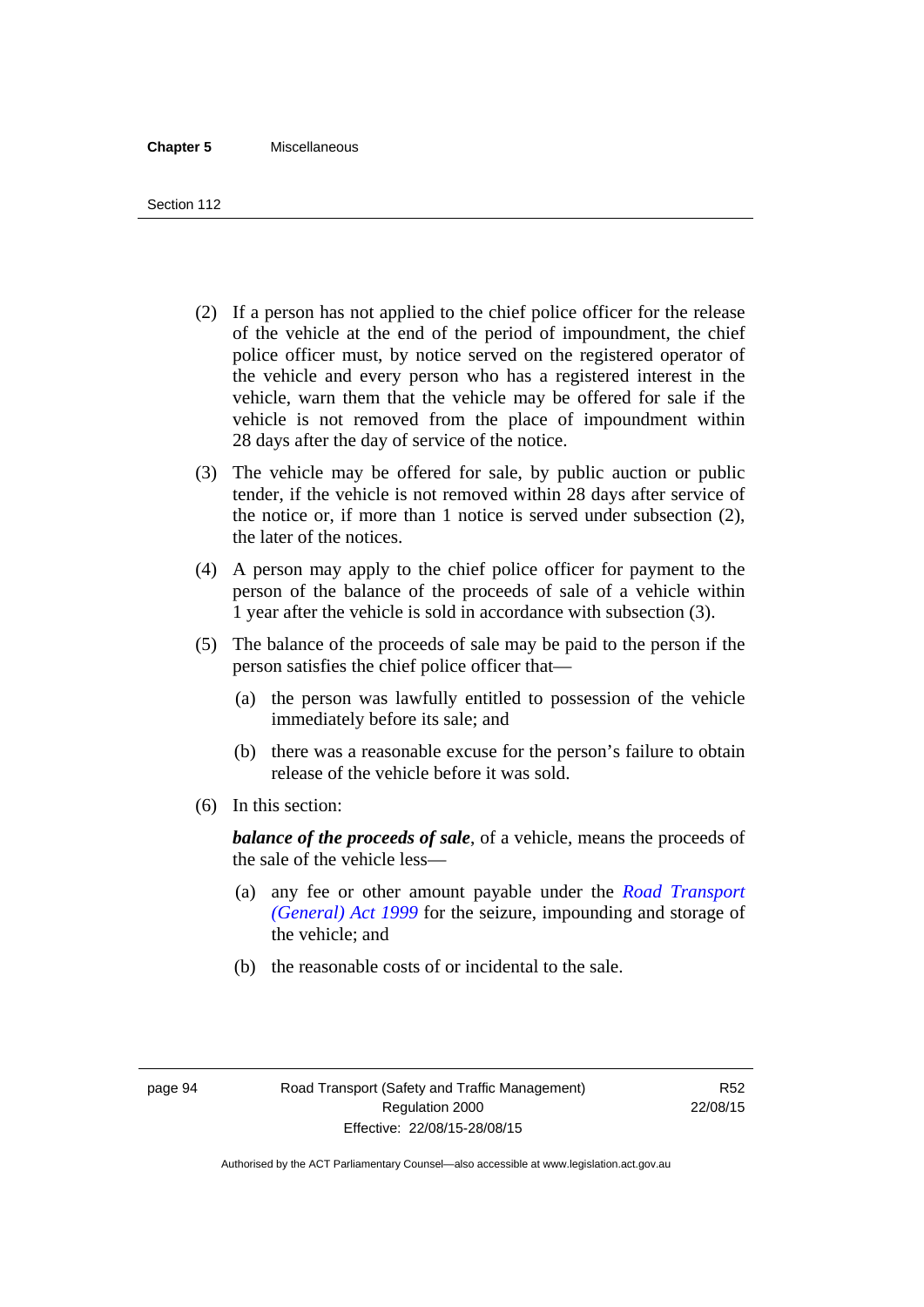(7) An interest mentioned in subsection (6), definition of *balance of proceeds of sale* paragraph (a) or (b) is a statutory interest of a kind to which the *[Personal Property Securities Act 2009](http://www.comlaw.gov.au/Series/C2009A00130)* (Cwlth), section 73 (2) applies.

# **112A Disposal of forfeited vehicles—Act, s 10K**

A vehicle that has been forfeited to the Territory under the [Act](http://www.legislation.act.gov.au/a/1999-80/default.asp), section 10B (Impounding or forfeiture of vehicles on conviction etc for certain offences) may be offered for sale by public auction or public tender.

# **113 Responsible person to inspect driver licence**

(1) Before permitting someone else to drive a motor vehicle, the responsible person for, or the person in charge of, the vehicle must require the person to produce his or her Australian driver licence or external driver licence and must inspect the licence.

Maximum penalty: 20 penalty units.

 (2) It is a defence to a prosecution of a person for an offence against subsection (1) if the person proves that the person had taken reasonable steps (other than those mentioned in the subsection) to ensure the person permitted to drive the motor vehicle was the holder of a current Australian driver licence or external driver licence.

# **114 Responsible person's consent**

The person in charge of a motor vehicle or trailer on a road must not, without reasonable excuse, permit anyone to use the vehicle without the consent of the responsible person for the vehicle.

Maximum penalty: 20 penalty units.

R52 22/08/15 page 95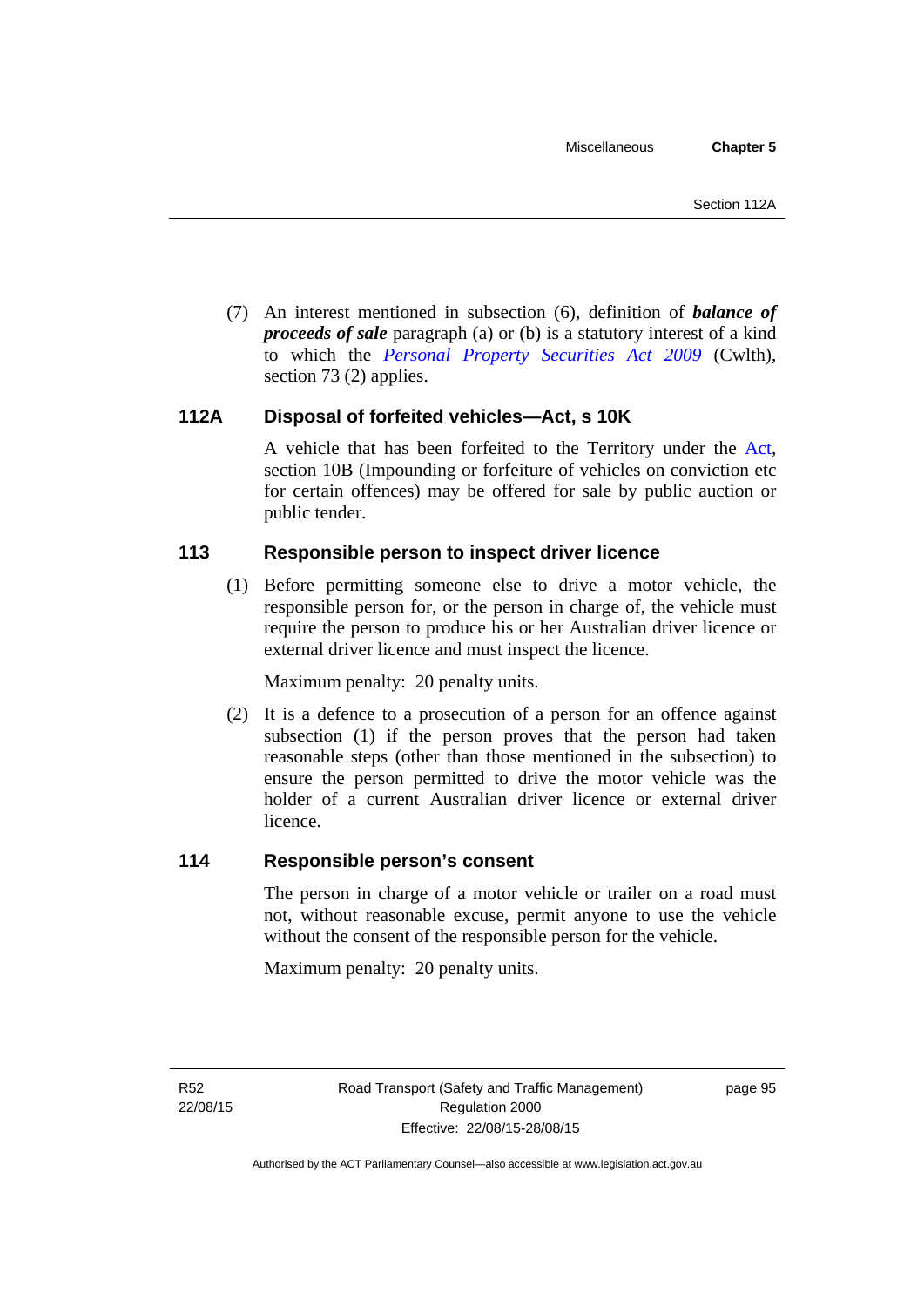#### **Chapter 5** Miscellaneous

# **115 Standards for safe carriage of loads—Act, s 14 (2)**

The prescribed standards are the performance standards in the *[Load](http://www.ntc.gov.au/viewpage.aspx?documentid=862)  [Restraint Guide—Guidelines and Performance Standards for the](http://www.ntc.gov.au/viewpage.aspx?documentid=862)  [Safe Carriage of Loads on Road Vehicles](http://www.ntc.gov.au/viewpage.aspx?documentid=862)*, 2nd ed (2004) published by the National Transport Commission.

# **116 Tracked vehicle—Act, dict, def** *vehicle***, par (b)**

- (1) Any tracked vehicle that is not used exclusively on a railway or tramway is prescribed.
- (2) In this section:

*tracked vehicle* means a vehicle that moves on wheels inside endless tracks.

#### **Example—tracked vehicle**

bulldozer

*Note* An example is part of the regulation, is not exhaustive and may extend, but does not limit, the meaning of the provision in which it appears (see [Legislation Act,](http://www.legislation.act.gov.au/a/2001-14) s 126 and s 132).

page 96 Road Transport (Safety and Traffic Management) Regulation 2000 Effective: 22/08/15-28/08/15

R52 22/08/15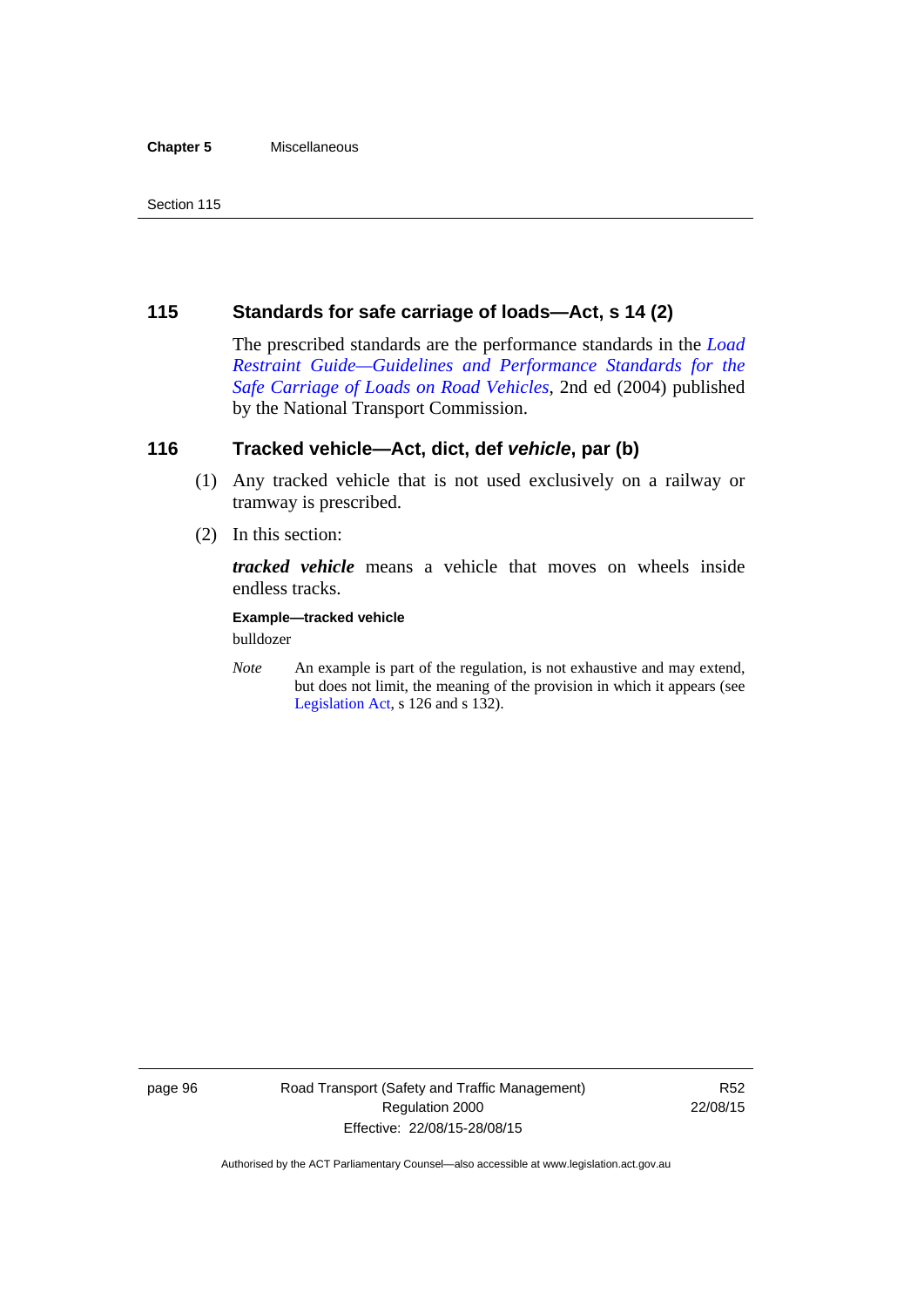# **Schedule 1 Meaning of location codes on images**

(see s 108)

# **Part 1.1 Digital camera detection devices**

| Table 1.1<br>column 1<br>item | column 2<br>location<br>code | column 3<br>place where image was taken                                       |
|-------------------------------|------------------------------|-------------------------------------------------------------------------------|
| 1                             | 0001                         | Adelaide Avenue between Hopetoun Circuit and Kent Street                      |
| 2                             | 0002                         | <b>Antill Street</b>                                                          |
| 3                             | 0003                         | Athllon Drive between Beasley Street (south) and Sulwood<br>Drive             |
| 4                             | 0004                         | Belconnen Way between Barry Drive and Coulter Drive                           |
| 5                             | 0005                         | Bowen Drive between Brisbane Avenue and Kings Avenue                          |
| 6                             | 0006                         | Coppins Crossing Road between Uriarra Road and William<br><b>Hovell Drive</b> |
| 7                             | 0007                         | Drakeford Drive between Sulwood Drive and Athllon Drive                       |
| 8                             | 0008                         | Erindale Drive between Sulwood Drive and Sternberg Crescent                   |
| 9                             | 0009                         | Florey Drive between Southern Cross Drive and Ginninderra<br>Drive            |
| 10                            | 0010                         | Ginninderra Drive between Tillyard Drive and Kingsford Smith<br>Drive         |
| 11                            | 0011                         | Ginninderra Drive between Ellenborough Street and Braybrook<br><b>Street</b>  |
| 12                            | 0012                         | Gungahlin Drive between Wells Station Drive and Gundaroo<br>Drive             |
| 13                            | 0013                         | Hindmarsh Drive between Dalrymple Street and Jerrabomberra<br>Avenue          |
| 14                            | 0014                         | Hindmarsh Drive between Athllon Drive and Melrose Drive                       |

R52 22/08/15 Road Transport (Safety and Traffic Management) Regulation 2000 Effective: 22/08/15-28/08/15

page 97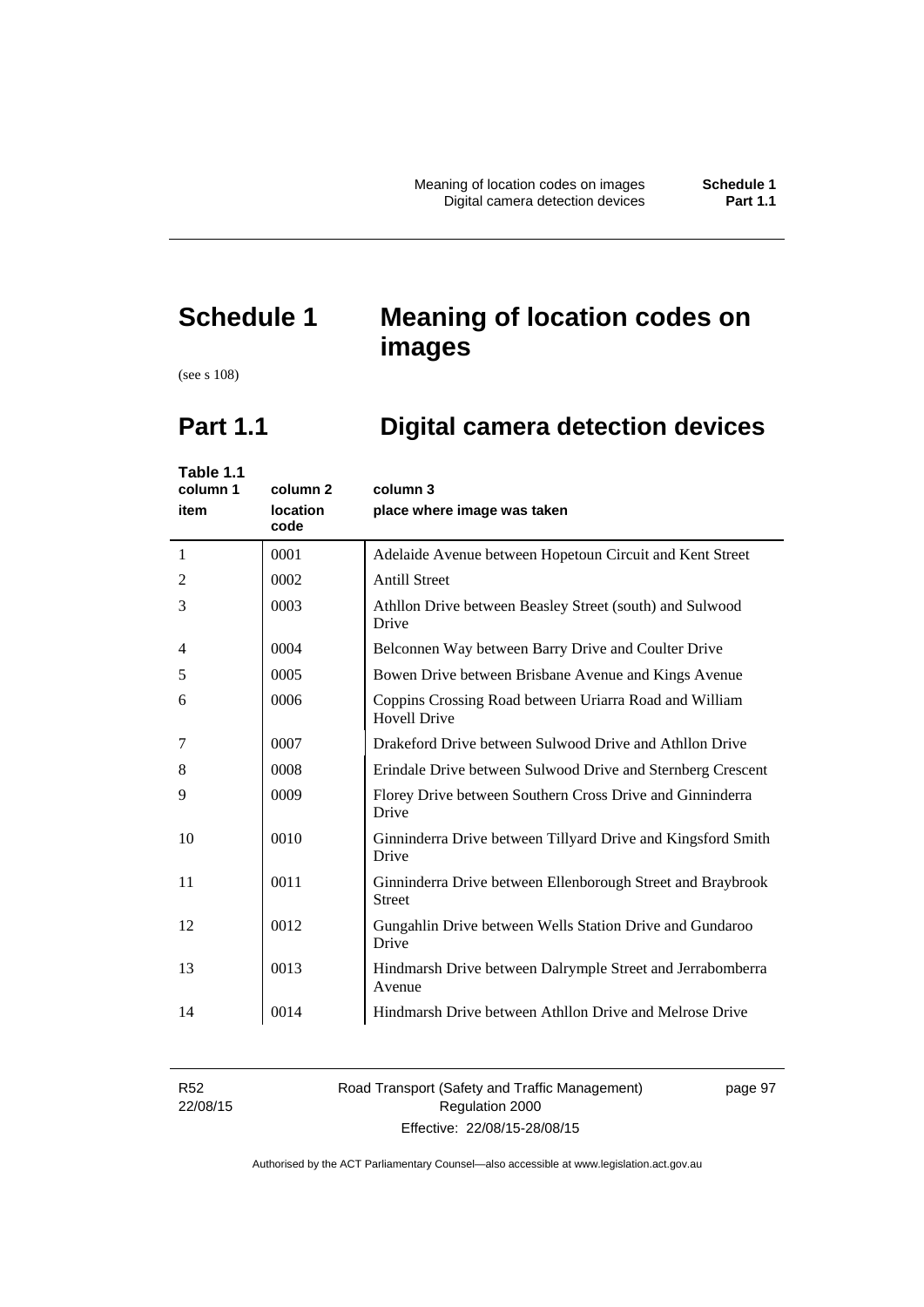| column 1<br>item | column 2<br><b>location</b><br>code | column 3<br>place where image was taken                                    |
|------------------|-------------------------------------|----------------------------------------------------------------------------|
| 15               | 0015                                | Kingsford Smith Drive between Kuringa Drive and Spalding<br><b>Street</b>  |
| 16               | 0016                                | Lady Denman Drive between Cotter Road and Barrenjoey Drive                 |
| 17               | 0017                                | Long Gully Road                                                            |
| 18               | 0018                                | Melrose Drive between Athllon Drive and Hindmarsh Drive                    |
| 19               | 0019                                | Monaro Highway between Canberra Avenue and Hindmarsh<br>Drive              |
| 20               | 0020                                | Monaro Highway between Hindmarsh Drive and Isabella Drive                  |
| 21               | 0021                                | Mugga Lane between Narrabundah Lane and Long Gully Road                    |
| 22               | 0022                                | Northbourne Avenue between Macarthur Avenue and Antill<br><b>Street</b>    |
| 23               | 0023                                | Parkes Way between Clunies Ross Street and Glenloch<br>Interchange         |
| 24               | 0024                                | Tuggeranong Parkway between Lakeside Interchange and<br><b>Cotter Road</b> |
| 25               | 0025                                | Tuggeranong Parkway between Hindmarsh Drive and Cotter<br>Road             |
| 26               | 0026                                | Tuggeranong Parkway between Hindmarsh Drive and Sulwood<br>Drive           |
| 27               | 0027                                | Yamba Drive between Mawson Drive and Beasley Street                        |
| 28               | 0028                                | Pocket Avenue                                                              |
| 29               | 0029                                | Owen Dixon Drive (excluding residential service road of same<br>name)      |
| 30               | 0030                                | <b>Taverner Street</b>                                                     |
| 31               | 0031                                | Springvale Drive                                                           |
| 32               | 0032                                | Kerrigan Street                                                            |
| 33               | 0033                                | Gladstone Street, Hall                                                     |
| 34               | 0034                                | <b>Heysen Street</b>                                                       |
| 35               | 0035                                | Mugga Way                                                                  |

# page 98 Road Transport (Safety and Traffic Management) Regulation 2000 Effective: 22/08/15-28/08/15

R52 22/08/15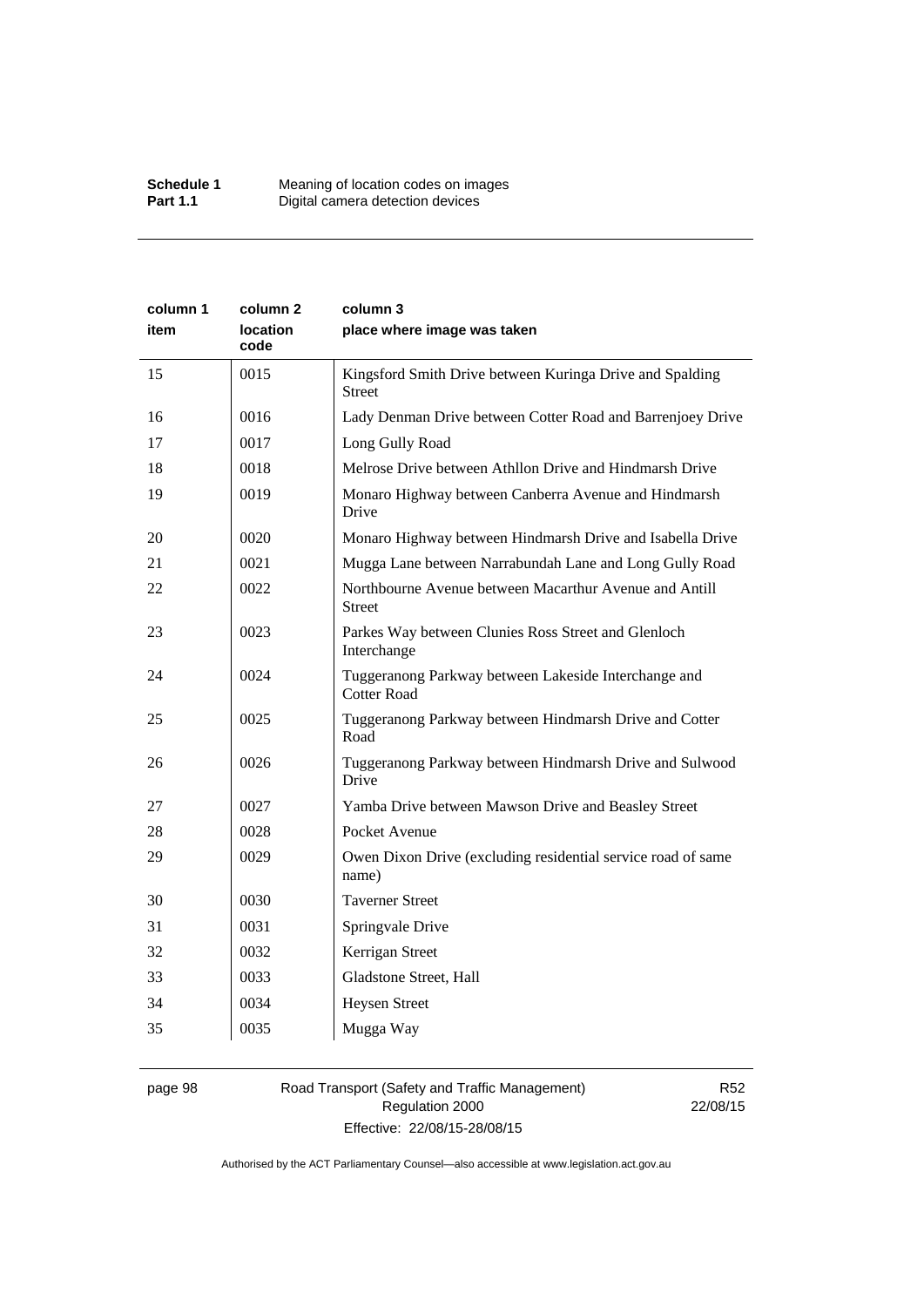Meaning of location codes on images **Schedule 1** Digital camera detection devices **Part 1.1** 

| column 1<br>item | column 2<br>location<br>code | column 3<br>place where image was taken                             |
|------------------|------------------------------|---------------------------------------------------------------------|
| 36               | 0036                         | <b>Badimara Street</b>                                              |
| 37               | 0037                         | Namatjira Drive                                                     |
| 38               | 0038                         | Empire Circuit between Grey Street and Canberra Avenue              |
| 39               | 0039                         | <b>Longmore Crescent</b>                                            |
| 40               | 0040                         | Maribyrnong Avenue                                                  |
| 41               | 0041                         | <b>Learmonth Drive</b>                                              |
| 42               | 0042                         | <b>Petterd Street</b>                                               |
| 43               | 0043                         | <b>Williamson Street</b>                                            |
| 44               | 0044                         | <b>Tillyard Drive</b>                                               |
| 45               | 0045                         | Dryandra Street between Fairfax Street and Archibald Street         |
| 46               | 0046                         | Newman Morris Circuit                                               |
| 47               | 0047                         | Chuculba Crescent                                                   |
| 48               | 0048                         | Livingston Avenue                                                   |
| 49               | 0049                         | Clive Steele Avenue                                                 |
| 50               | 0050                         | Darwinia Terrace                                                    |
| 51               | 0051                         | La Perouse Street                                                   |
| 52               | 0052                         | <b>Novar Street</b>                                                 |
| 53               | 0053                         | Goyder Street                                                       |
| 54               | 0054                         | Launceston Street between Hindmarsh Drive and Melrose Drive         |
| 55               | 0055                         | Athllon Drive between Hindmarsh Drive and Beasley Street<br>(south) |
| 56               | 0056                         | Athllon Drive between Sulwood Drive and Anketell Street<br>(north)  |
| 57               | 0057                         | Northbourne Avenue between Barry Drive and Macarthur<br>Avenue      |
| 58               | 0058                         | Northbourne Avenue between Antill Street and Barton Highway         |
| 59               | 0059                         | Belconnen Way between Coulter Drive and Kingsford Smith<br>Drive    |

R52 22/08/15 Road Transport (Safety and Traffic Management) Regulation 2000 Effective: 22/08/15-28/08/15

page 99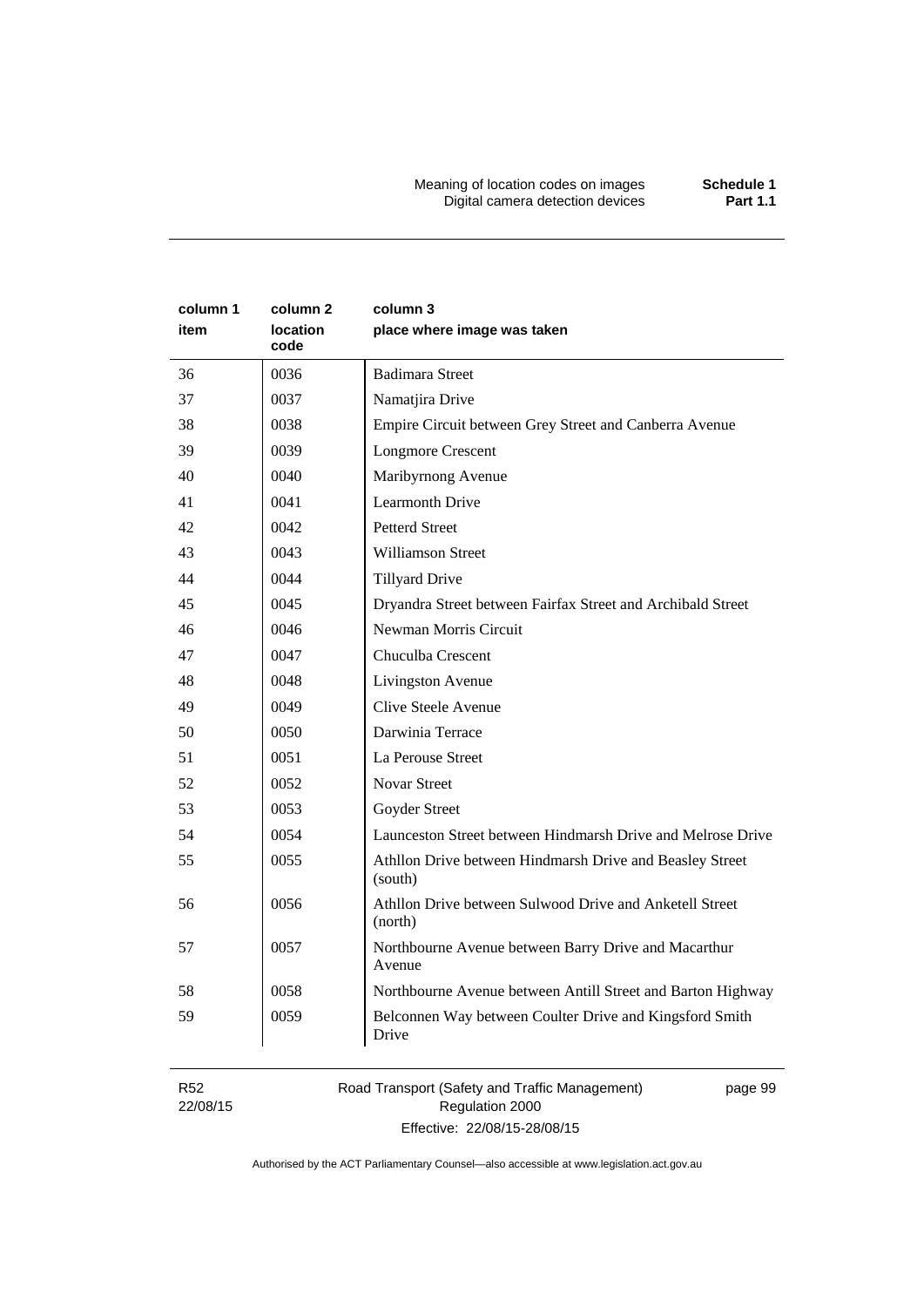| column 1<br>item | column <sub>2</sub><br><b>location</b><br>code | column 3<br>place where image was taken                                        |
|------------------|------------------------------------------------|--------------------------------------------------------------------------------|
| 60               | 0060                                           | Phillip Avenue between Majura Avenue and Federal Highway                       |
| 61               | 0061                                           | Barton Highway between Federal Highway and Kuringa Drive                       |
| 62               | 0062                                           | Drakeford Drive between Athllon Drive and Isabella Drive                       |
| 63               | 0063                                           | Hindmarsh Drive between Athllon Drive and Dalrymple Street                     |
| 64               | 0064                                           | Hindmarsh Drive between Jerrabomberra Avenue and Canberra<br>Avenue            |
| 65               | 0065                                           | <b>Barry Drive</b>                                                             |
| 66               | 0066                                           | Ginninderra Drive between Braybrook Street and Kingsford<br><b>Smith Drive</b> |
| 67               | 0067                                           | Ginninderra Drive between Tillyard Drive and Florey Drive                      |
| 68               | 0068                                           | Erindale Drive between Long Gully Road and Sulwood Drive                       |
| 69               | 0069                                           | Erindale Drive between Soward Way and Judkins Street                           |
| 70               | 0070                                           | Kuringa Drive                                                                  |
| 71               | 0071                                           | Launceston Street between Bowes Street and Furzer Street                       |
| 72               | 0072                                           | Monaro Highway between Johnson Drive and Isabella Drive                        |
| 73               | 0073                                           | Mugga Lane between Hindmarsh Drive and Narrabundah Lane                        |
| 74               | 0074                                           | Mugga Lane between Long Gully Road and Monaro Highway                          |
| 75               | 0075                                           | Parkes Way between Clunies Ross Street and Edinburgh<br>Avenue                 |
| 76               | 0076                                           | Yamba Drive between Kitchener Street and Bateson Road                          |
| 77               | 0077                                           | Yarra Glen between Carruthers Street and Adelaide Avenue                       |
| 78               | 0078                                           | Canberra Avenue between Mildura Street and Monaro Highway                      |
| 79               | 0079                                           | Canberra Avenue between Harman Naval Station and Newcastle<br><b>Street</b>    |
| 80               | 0080                                           | Kings Avenue between Bowen Drive and Parkes Way                                |
| 81               | 0081                                           | William Hovell Drive between Bindubi Street and Coulter Drive                  |
| 82               | 0082                                           | William Hovell Drive between Coulter Drive and Drake<br><b>Brockman Drive</b>  |

page 100 Road Transport (Safety and Traffic Management) Regulation 2000 Effective: 22/08/15-28/08/15

R52 22/08/15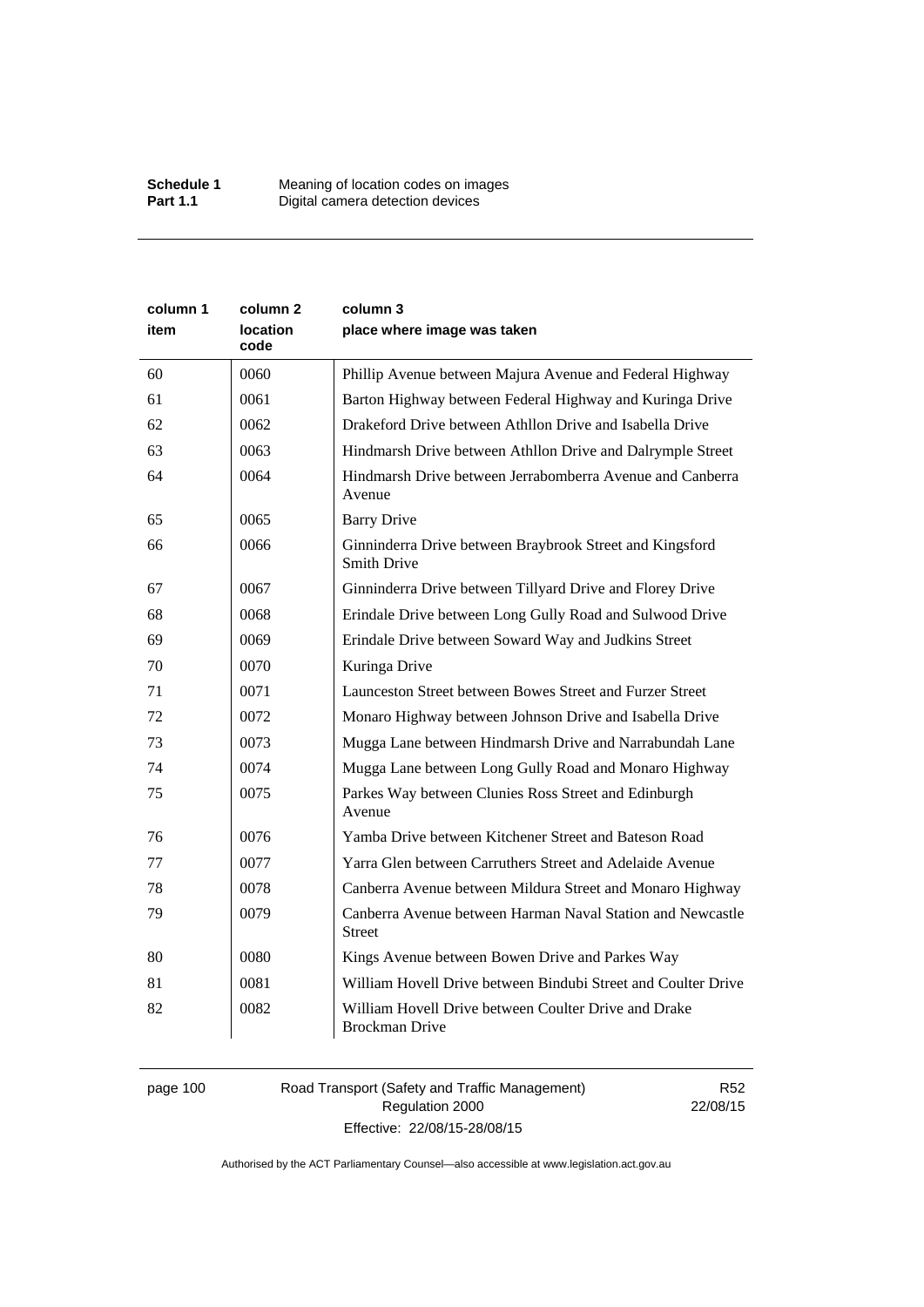| column 1<br>item | column <sub>2</sub><br><b>location</b><br>code | column 3<br>place where image was taken                                             |
|------------------|------------------------------------------------|-------------------------------------------------------------------------------------|
| 83               | 0083                                           | Commonwealth Ave between King Edward Terrace and London<br>Circuit                  |
| 84               | 0084                                           | Gundaroo Drive between Burrowa Street and Gungahlin Drive                           |
| 85               | 0085                                           | Gundaroo Drive between Barton Highway and Nudurr Drive                              |
| 86               | 0086                                           | Bindubi Street between Bandjalong Cres and Cross Street                             |
| 87               | 0087                                           | <b>Clift Crescent</b>                                                               |
| 88               | 0088                                           | Cotter Road between Eucumbene Drive and Mount Stromlo<br>Road                       |
| 89               | 0089                                           | Federal Highway between Antill Street and Majura Road                               |
| 90               | 0090                                           | Majura Road between Federal Highway and Fairbairn Avenue                            |
| 91               | 0091                                           | Ellenborough Street between Ginninderra Drive and<br>Maribyrnong Avenue             |
| 92               | 0092                                           | Northbourne Avenue between Barton Highway and Stirling<br>Avenue                    |
| 93               | 0093                                           | Southern Cross Drive between Coulter Drive and Kingsford<br><b>Smith Drive</b>      |
| 94               | 0094                                           | Southern Cross Drive between Kingsford Smith Drive and<br>Spofforth Street          |
| 95               | 0095                                           | Sulwood Drive between Erindale Drive and Tuggeranong<br>Parkway                     |
| 96               | 0096                                           | <b>Coulter Drive</b>                                                                |
| 97               | 0097                                           | Eastern Valley Way between Belconnen Way and College<br><b>Street</b>               |
| 98               | 0098                                           | Haydon Drive between Belconnen Way and Ginninderra Drive                            |
| 99               | 0099                                           | Yamba Drive between Hindmarsh Drive and Wisdom Street                               |
| 100              | 0100                                           | Jansz Crescent between La Perouse Street and Carnegie<br>Crescent                   |
| 101              | 0101                                           | Nemarang Crescent between the north and south intersections<br>with Badimara Street |
| 102              | 0102                                           | Fairbairn Avenue between Anzac Parade and Pialligo Avenue                           |
| <b>R52</b>       |                                                | Road Transport (Safety and Traffic Management)<br>page 101                          |

22/08/15

Road Transport (Safety and Traffic Management) Regulation 2000 Effective: 22/08/15-28/08/15

pag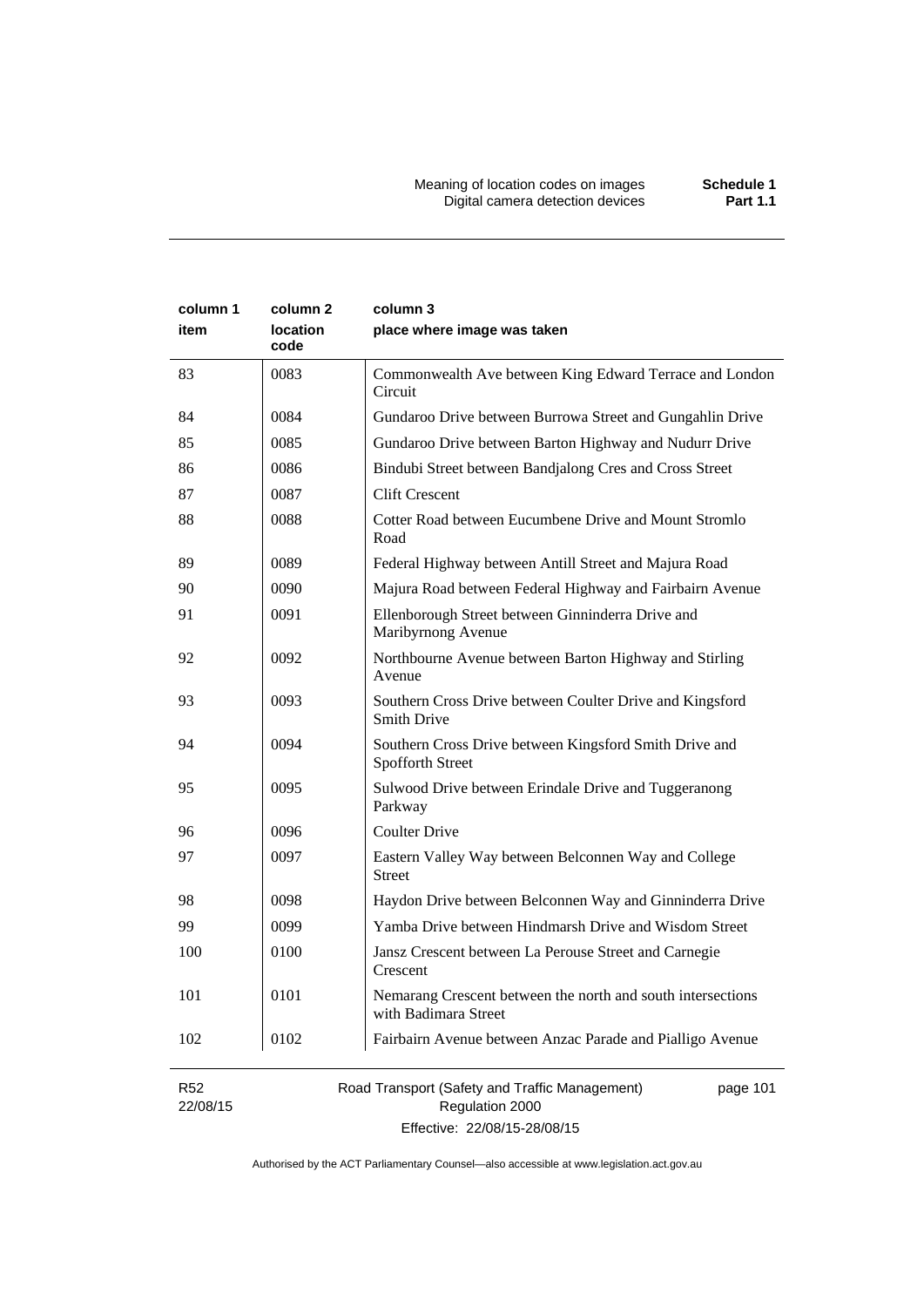| column 1 | column 2                | column 3                                                                               |
|----------|-------------------------|----------------------------------------------------------------------------------------|
| item     | <b>location</b><br>code | place where image was taken                                                            |
| 103      | 0103                    | Flinders Way between Mugga Way and Canberra Avenue                                     |
| 104      | 0104                    | Mawson Drive between Athllon Drive and Yamba Drive                                     |
| 105      | 0105                    | Stonehaven Crescent between Hopetoun Circuit and Strickland<br>Crescent                |
| 106      | 0106                    | William Webb Drive between Ginninderra Drive and Owen<br>Dixon Drive                   |
| 107      | 0107                    | Ross Smith Crescent between Chewings Street and Southern<br>Cross Drive                |
| 108      | 0108                    | Spofforth Street between Drake Brockman Drive and Southern<br>Cross Drive              |
| 109      | 0109                    | Ginninderra Drive between Florey Drive and Kerrigan Street                             |
| 110      | 0110                    | Archdall Street between Ginnninderra Drive and Osburn Drive                            |
| 111      | 0111                    | Limestone Avenue between Ainslie Avenue and Wakefield<br>Avenue                        |
| 112      | 0112                    | Copland Drive between Ginninderra Drive and Owen Dixon<br>Drive                        |
| 113      | 0113                    | Anketell Street between the north and south intersections with<br><b>Athllon Drive</b> |
| 114      | 0114                    | Groom Street between Carruthers Street and Kent Street                                 |
| 115      | 0115                    | Isabella Drive between Drakeford Drive and Monaro Highway                              |
| 116      | 0116                    | Ashley Drive between Johnson Drive and Erindale Drive                                  |
| 117      | 0117                    | Tharwa Drive between Drakeford Drive and Johnson Drive                                 |
| 118      | 0118                    | Tharwa Drive between Drakeford Drive and Knoke Avenue                                  |
| 119      | 0119                    | Horse Park Drive between Federal Highway and Katherine<br>Avenue                       |
| 120      | 0120                    | Kalgoorlie Crescent between the east and west intersections<br>with Badimara Street    |
| 121      | 0121                    | David Street                                                                           |
| 122      | 0122                    | Gungahlin Drive (including Caswell Drive) between William                              |

# page 102 Road Transport (Safety and Traffic Management) Regulation 2000 Effective: 22/08/15-28/08/15

R52 22/08/15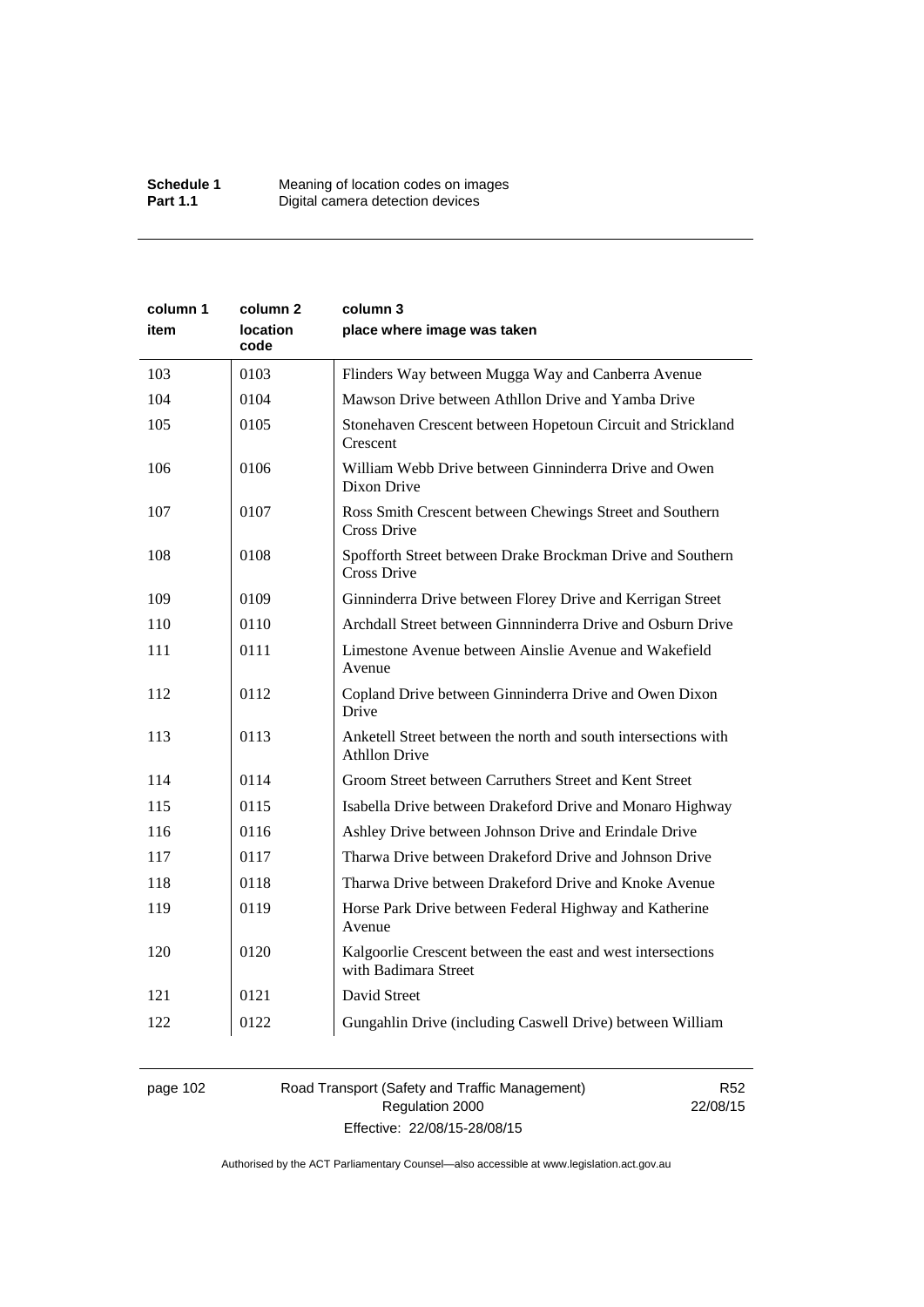# **column 1 item column 2 location code column 3 place where image was taken**  Hovell Drive and Ginninderra Drive 123 | 0123 | Drake Brockman Drive 124 | 0124 | Starke Street 125 0125 Castieau Street 126 0126 Redfern Street 127 0127 Ebden Street 128 0128 Officer Crescent 129 0129 Monaro Highway between Canberra Avenue and Dairy Road 130 0130 Chewings Street 131 | 0131 | Burkitt Street 132 0132 Canberra Avenue (eastbound) between State Circle and Mildura Street 133 0133 Canberra Avenue between Monaro Highway and Newcastle Street 134 0134 Canberra Avenue (westbound) between State Circle and Mildura Street 135 0135 Hilder Street 136 | 0136 | McInnes Street 137 0137 Kitchener Street 138 0138 Kent Street between Kitchener Street and Strickland Crescent 139 0139 Captain Cook Crescent 140 0140 Kootara Crescent 141 0141 Sturt Avenue 142 | 0142 | Sutton Road 143 0143 Bateman Street 144 0144 Boddington Crescent

R52 22/08/15 Road Transport (Safety and Traffic Management) Regulation 2000 Effective: 22/08/15-28/08/15

page 103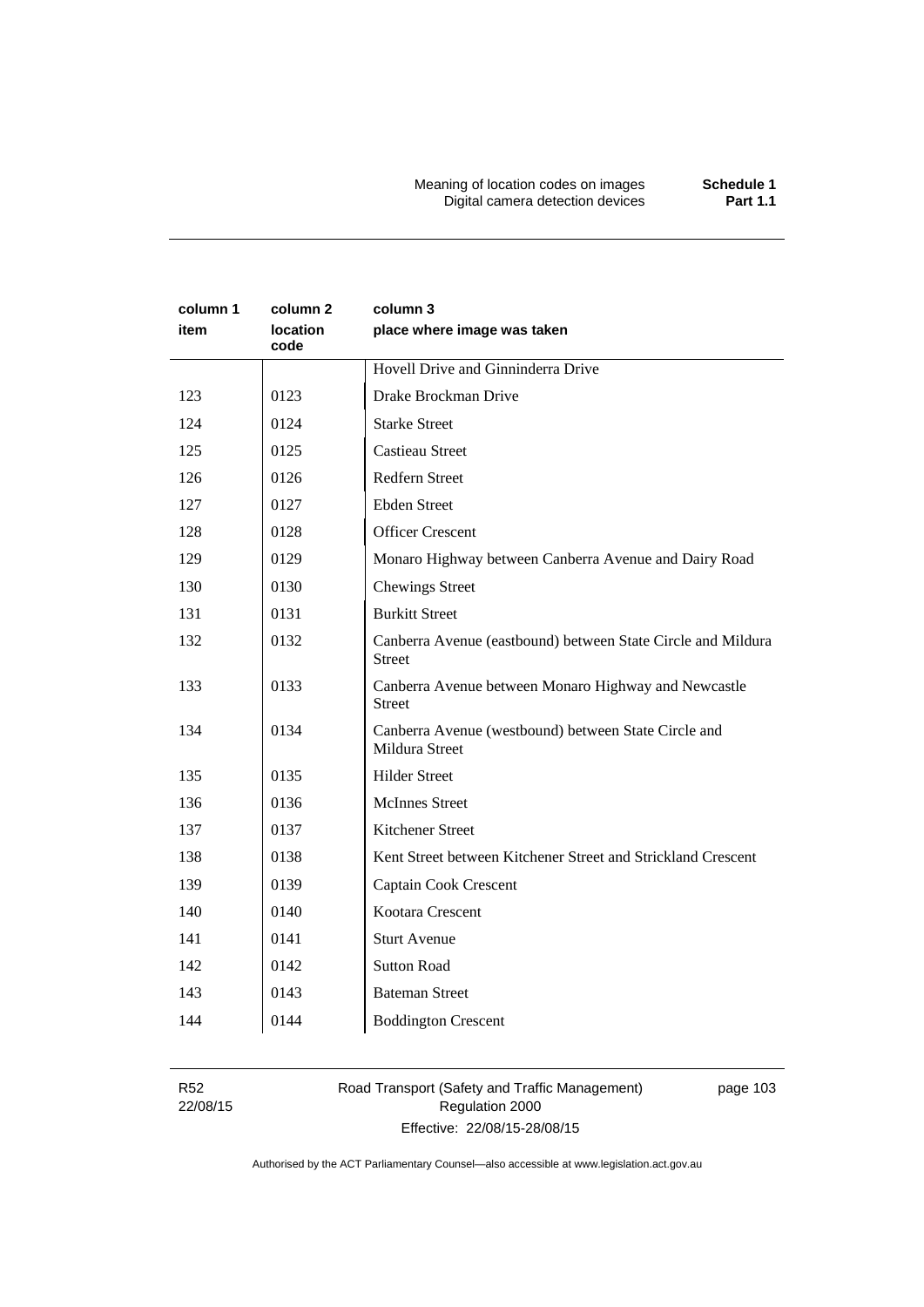| Schedule 1      | Meaning of location codes on images |
|-----------------|-------------------------------------|
| <b>Part 1.1</b> | Digital camera detection devices    |

| column 1<br>item | column <sub>2</sub><br>location<br>code | column 3<br>place where image was taken                         |
|------------------|-----------------------------------------|-----------------------------------------------------------------|
| 145              | 0145                                    | <b>Summerland Circuit</b>                                       |
| 146              | 0146                                    | Perry Drive                                                     |
| 147              | 0147                                    | Eucumbene Drive                                                 |
| 148              | 0148                                    | <b>Troughton Street</b>                                         |
| 149              | 0149                                    | Paperbark Street                                                |
| 150              | 0150                                    | Forsythe Street                                                 |
| 151              | 0151                                    | Narrabundah Lane between Mugga Lane and Jerrabomberra<br>Avenue |
| 152              | 0152                                    | Dixon Drive                                                     |
| 153              | 0153                                    | Warragamba Avenue                                               |
| 154              | 0154                                    | <b>Barraclough Crescent</b>                                     |
| 155              | 0155                                    | <b>Charleston Street</b>                                        |
| 156              | 0156                                    | <b>Streeton Drive</b>                                           |
| 157              | 0157                                    | Tom Roberts Avenue                                              |
| 158              | 0158                                    | <b>Woodcock Drive</b>                                           |
| 159              | 0159                                    | <b>Arthur Circle</b>                                            |
| 160              | 0160                                    | <b>State Circle</b>                                             |
| 161              | 0161                                    | <b>Theodore Street</b>                                          |
| 162              | 0162                                    | <b>Carruthers Street</b>                                        |
| 163              | 0163                                    | <b>Gilmore Crescent</b>                                         |
| 164              | 0164                                    | <b>Barr Smith Avenue</b>                                        |
| 165              | 0165                                    | <b>Ellerston Avenue</b>                                         |
| 166              | 0166                                    | <b>Beasley Street</b>                                           |
| 167              | 0167                                    | <b>Hodgson Crescent</b>                                         |
| 168              | 0168                                    | <b>Blamey Crescent</b>                                          |

# page 104 Road Transport (Safety and Traffic Management) Regulation 2000 Effective: 22/08/15-28/08/15

R52 22/08/15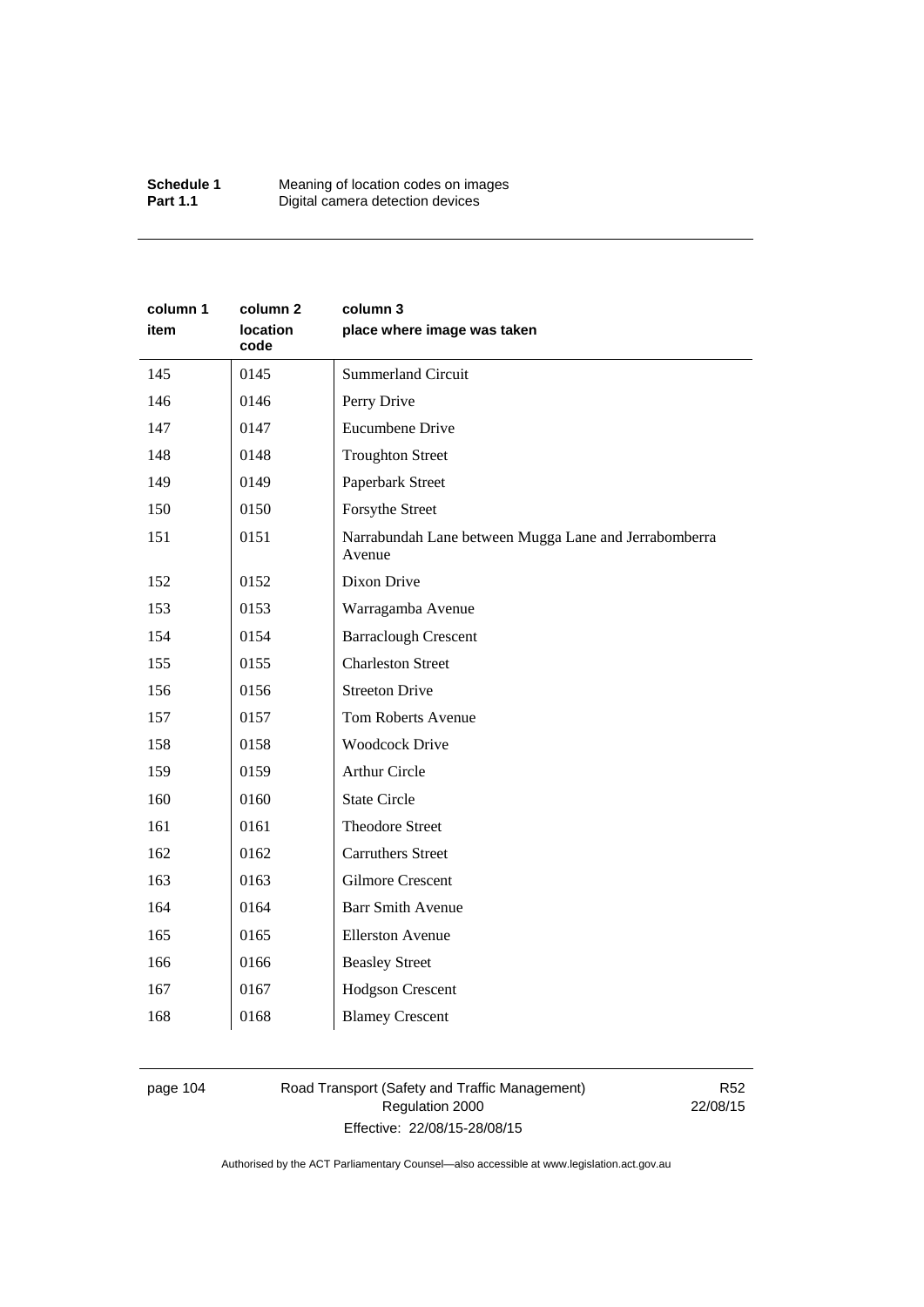Meaning of location codes on images **Schedule 1 Digital camera detection devices** 

# **column 1 item column 2 location code column 3 place where image was taken**  169 0169 Truscott Street 170 | 0170 | Giles Street 171 0171 Wentworth Avenue 172 | 0172 | Lawrence Wackett Crescent 173 | 0173 | Oaks Estate Road 174 | 0174 Macgregor Street 175 | 0175 | Sternberg Crescent 176 | 0176 | Hurley Street 177 | 0177 | Madigan Street

R52 22/08/15 Road Transport (Safety and Traffic Management) Regulation 2000 Effective: 22/08/15-28/08/15

page 105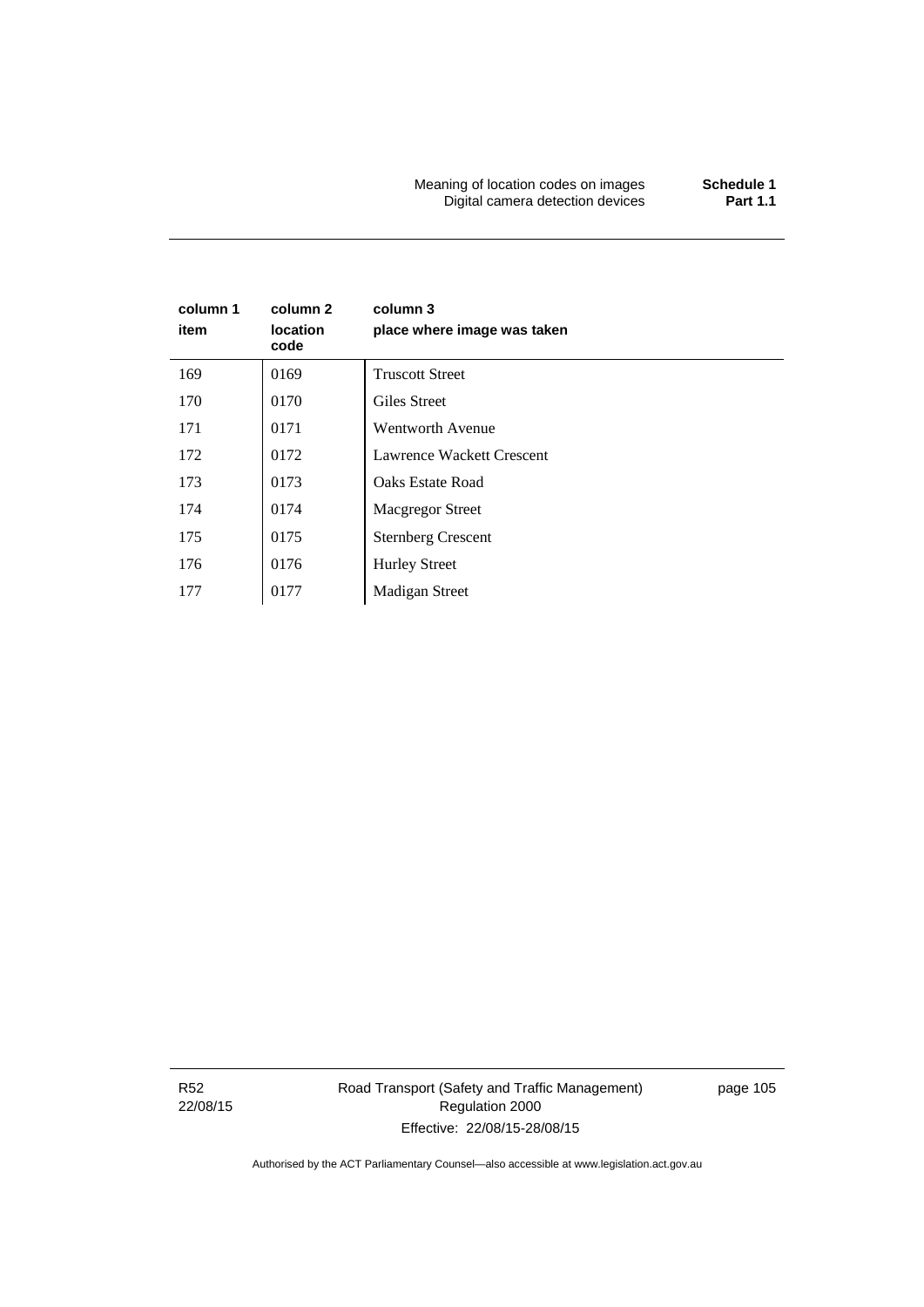# **Part 1.2 Fixed camera detection devices**

| Table 1.2<br>column 1<br>item | column <sub>2</sub><br>location<br>code | column 3<br>place where image was taken               |
|-------------------------------|-----------------------------------------|-------------------------------------------------------|
| $\mathbf{1}$                  | 1001                                    | Northbourne Avenue/London Circuit                     |
| 2                             | 1002                                    | Northbourne Avenue/Barry Drive/Cooyong Street         |
| 3                             | 1003                                    | Coulter Drive/Southern Cross Drive/Luxton Street      |
| 4                             | 1004                                    | Drakeford Drive/Boddington Crescent/Marconi Crescent  |
| 5                             | 1005                                    | Benjamin Way/Chan Street/Cameron Avenue               |
| 6                             | 1006                                    | Northbourne Avenue/Antill Street/Mouat Street         |
| 7                             | 1007                                    | Ginninderra Drive/Aikman Drive                        |
| 8                             | 1008                                    | Hindmarsh Drive/Tuggeranong Parkway                   |
| 9                             | 1009                                    | Kingsford Smith Drive/Southern Cross Drive            |
| 10                            | 1010                                    | Belconnen Way/Bindubi Street/Eastern Valley Way       |
| 11                            | 1011                                    | Ginninderra Drive/Coulter Drive                       |
| 12                            | 1012                                    | Ginninderra Drive/Baldwin Drive/Haydon Drive          |
| 13                            | 1013                                    | Macarthur Avenue/David Street/Wattle Street           |
| 14                            | 1014                                    | Benjamin Way/College Street                           |
| 15                            | 1015                                    | Barry Drive/North Road/McCaughey Street               |
| 16                            | 1016                                    | Ginninderra Drive/Copland Drive/John Cleland Crescent |
| 17                            | 1017                                    | Hindmarsh Drive/Ainsworth Street                      |
| 18                            | 1018                                    | Monaro Highway/Newcastle Street/Dairy Road            |
| 19                            | 1019                                    | Belconnen Way/Caswell Drive                           |
| 20                            | 1020                                    | <b>Barry Drive/Marcus Clarke Street</b>               |
| 21                            | 1021                                    | Hindmarsh Drive/Yamba Drive                           |
| 22                            | 1022                                    | Hindmarsh Drive/Ball Street                           |
| 23                            | 1023                                    | Canberra Avenue/Hindmarsh Drive/Newcastle Street      |
| 24                            | 1024                                    | Canberra Avenue/Captain Cook Crescent/Manuka Circle   |

# page 106 Road Transport (Safety and Traffic Management) Regulation 2000 Effective: 22/08/15-28/08/15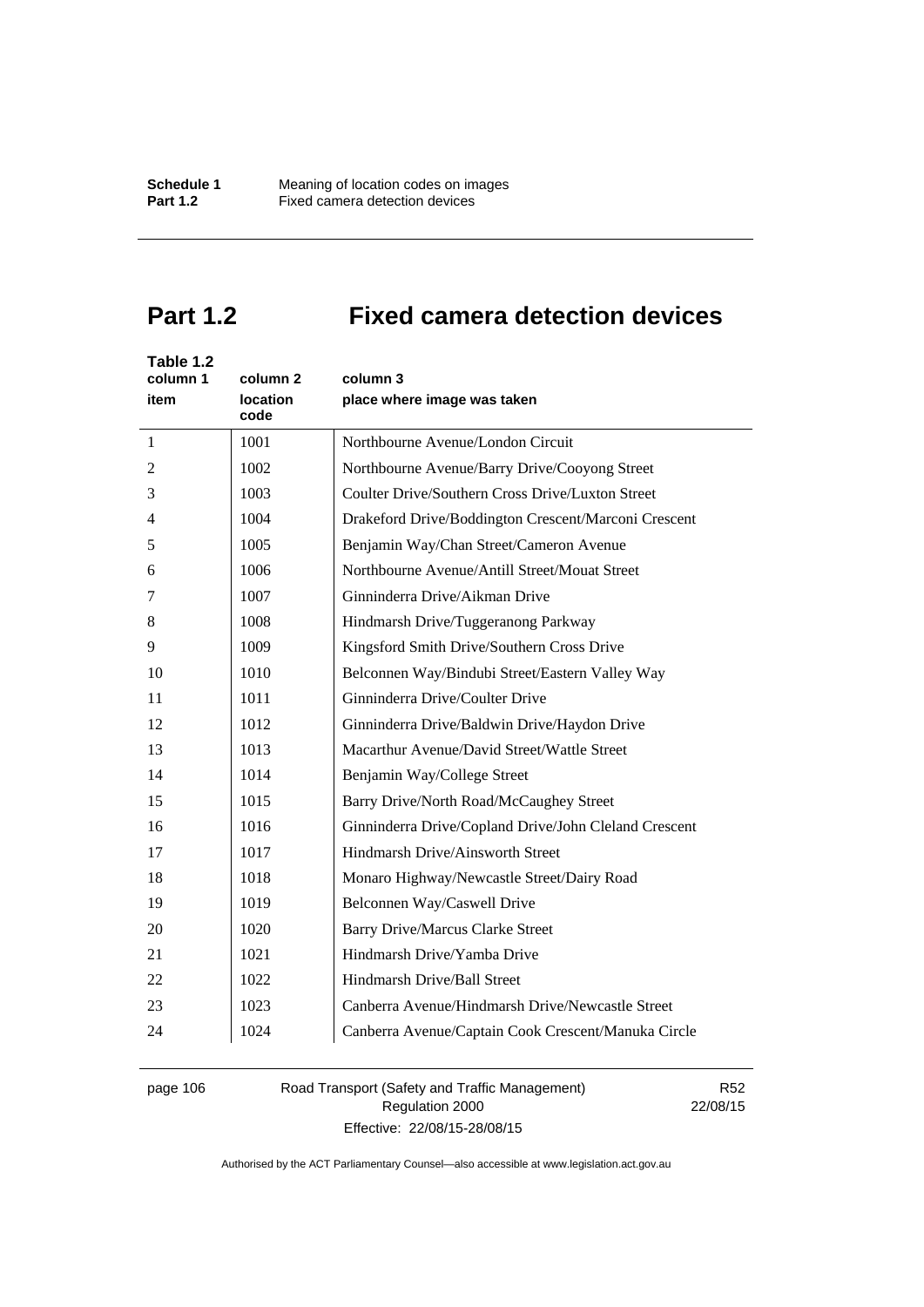Meaning of location codes on images **Schedule 1** Fixed camera detection devices **Part 1.2**

| column 1<br>item | column 2<br>location<br>code | column 3<br>place where image was taken                                  |
|------------------|------------------------------|--------------------------------------------------------------------------|
| 25               | 1025                         | Gungahlin Drive/Gundaroo Drive                                           |
| 26               | 1026                         | Barton Highway between Curran Drive and Gold Creek Road                  |
| 27               | 1027                         | Barton Highway between Gungahlin Drive and Ellenborough<br><b>Street</b> |
| 28               | 1028                         | Monaro Highway between Lanyon Drive and Sheppard Street                  |
| 29               | 1029                         | Monaro Highway between Mugga Lane and Isabella Drive                     |
| 30               | 1030                         | Federal Highway between Zelling Street and Antill Street                 |
| 31               | 1031                         | Federal Highway between Antill Street and Majura Road                    |
| 32               | 1032                         | Monaro Highway near Hindmarsh Drive overpass                             |
| 33               | 1033                         | Tuggeranong Parkway near Hindmarsh Drive underpass                       |
| 34               | 1034                         | Tuggeranong Parkway near Cotter Road overpass, northbound                |
| 35               | 1035                         | Tuggeranong Parkway near Cotter Road overpass, southbound                |

R52 22/08/15 Road Transport (Safety and Traffic Management) Regulation 2000 Effective: 22/08/15-28/08/15

page 107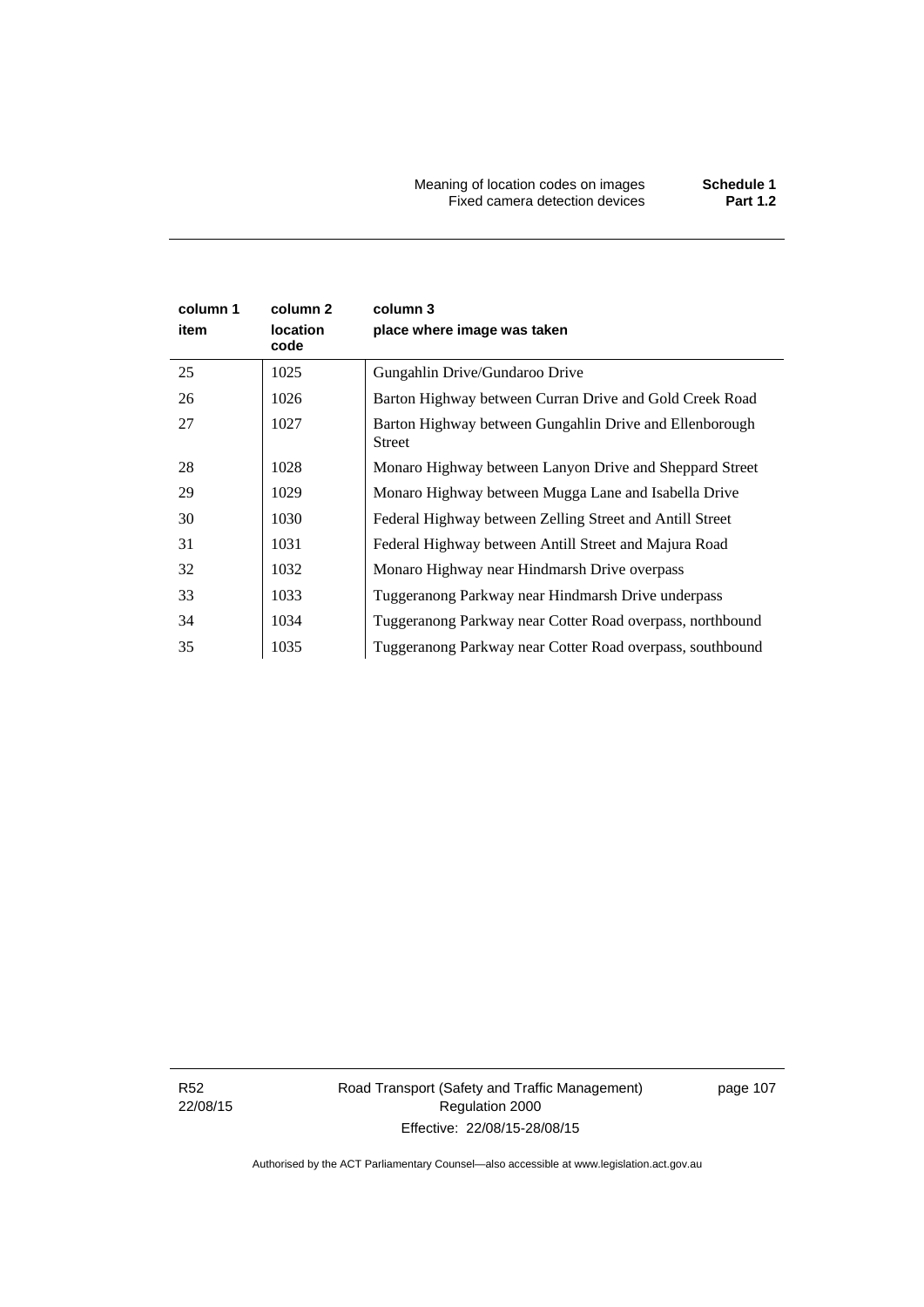# **Part 1.3 Average speed detection system**

| Table 1.3<br>column 1<br>item | column 2<br>location<br>code | column 3<br>place where image was taken                                                            |
|-------------------------------|------------------------------|----------------------------------------------------------------------------------------------------|
| 1                             | 2001                         | Hindmarsh Drive near intersection of Dalrymple Street and<br>Mugga Lane (start of westbound route) |
| $\mathfrak{D}$                | 2002                         | Hindmarsh Drive near intersection with Tyagarah Street (end of<br>westbound route)                 |
| 3                             | 2003                         | Hindmarsh Drive near intersection with Tyagarah Street (start of<br>eastbound route)               |
| 4                             | 2004                         | Hindmarsh Drive near intersection of Dalrymple Street and<br>Mugga Lane (end of eastbound route)   |
| 5                             | 2005                         | Athllon Drive near intersection with Beasley Street (start of<br>southbound route)                 |
| 6                             | 2006                         | Athllon Drive near intersection with Drakeford Drive (end of<br>southbound route)                  |
| 7                             | 2007                         | Athllon Drive near intersection with Drakeford Drive (start of<br>northbound route)                |
| 8                             | 2008                         | Athllon Drive near intersection with Beasley Street (end of<br>northbound route)                   |

page 108 Road Transport (Safety and Traffic Management) Regulation 2000 Effective: 22/08/15-28/08/15

R52 22/08/15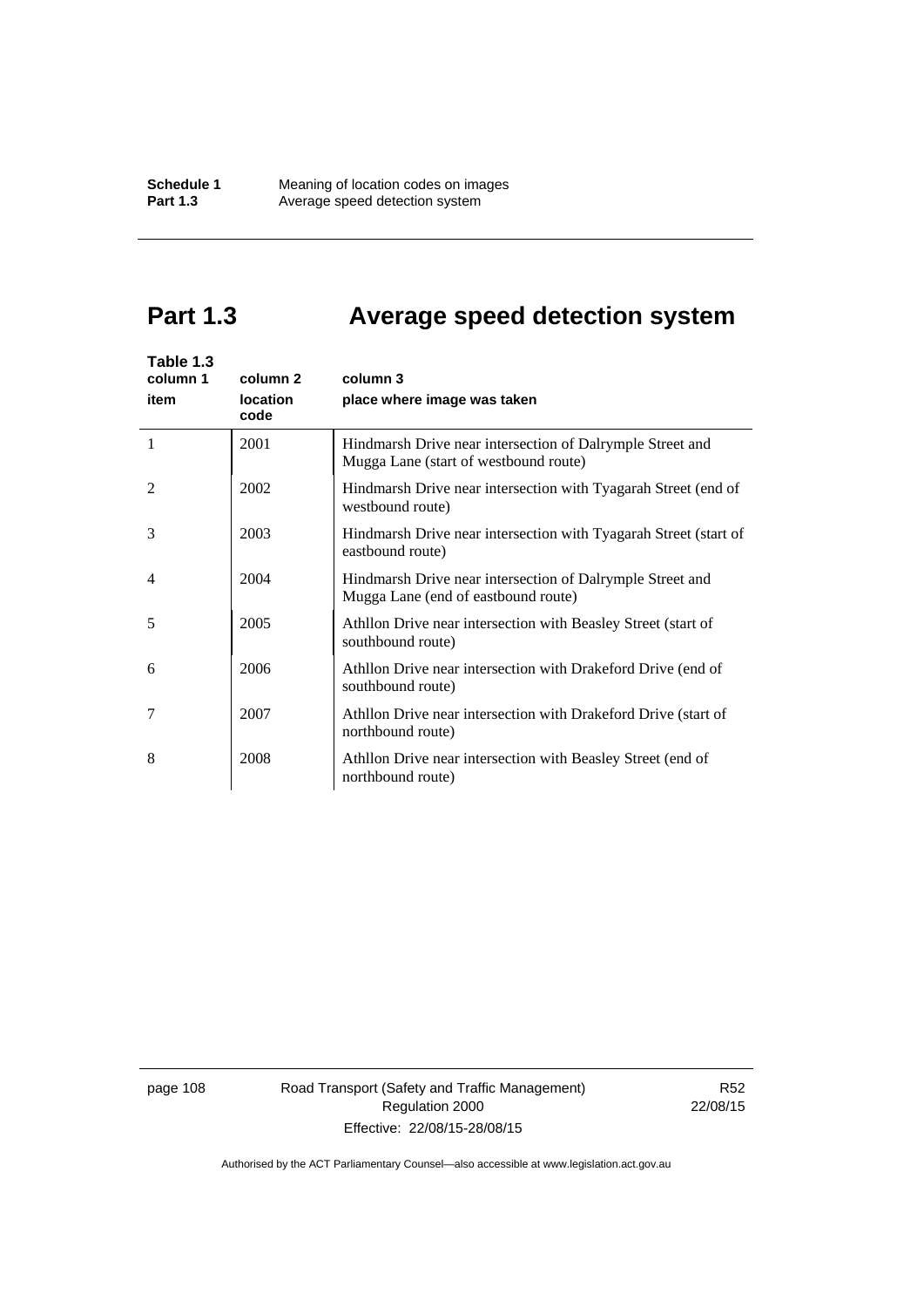# **Dictionary**

(see s 3)

*Note 1* The [Legislation Act](http://www.legislation.act.gov.au/a/2001-14) contains definitions and other provisions relevant to this regulation.

*Note 2* For example, the [Legislation Act,](http://www.legislation.act.gov.au/a/2001-14) dict, pt 1, defines the following terms:

- ambulance service
- chief police officer
- contravene
- exercise
- fire brigade
- police officer
- rural fire service
- SES
- territory plan
- the Territory.
- *Note 3* Terms used in this regulation have the same meaning that they have in the *[Road Transport \(Safety and Traffic Management\) Act 1999](http://www.legislation.act.gov.au/a/1999-80)* (see [Legislation Act,](http://www.legislation.act.gov.au/a/2001-14) s 148.) For example, the following terms are defined in the *[Road Transport \(Safety and Traffic Management\) Act 1999](http://www.legislation.act.gov.au/a/1999-80)*, dict:
	- authorised person
	- camera detection device (see s 23)
	- indicated on
	- registered interest
	- road related area
	- speed measuring device
	- traffic offence detection device.
- *Note 4* The *[Road Transport \(General\) Act 1999](http://www.legislation.act.gov.au/a/1999-77)* contains definitions relevant to this Regulation. For example, the following terms are defined in the *[Road Transport \(General\) Act 1999](http://www.legislation.act.gov.au/a/1999-77)*, dictionary:
	- another jurisdiction
	- bicycle
	- combination

R52 22/08/15 Road Transport (Safety and Traffic Management) Regulation 2000 Effective: 22/08/15-28/08/15

page 109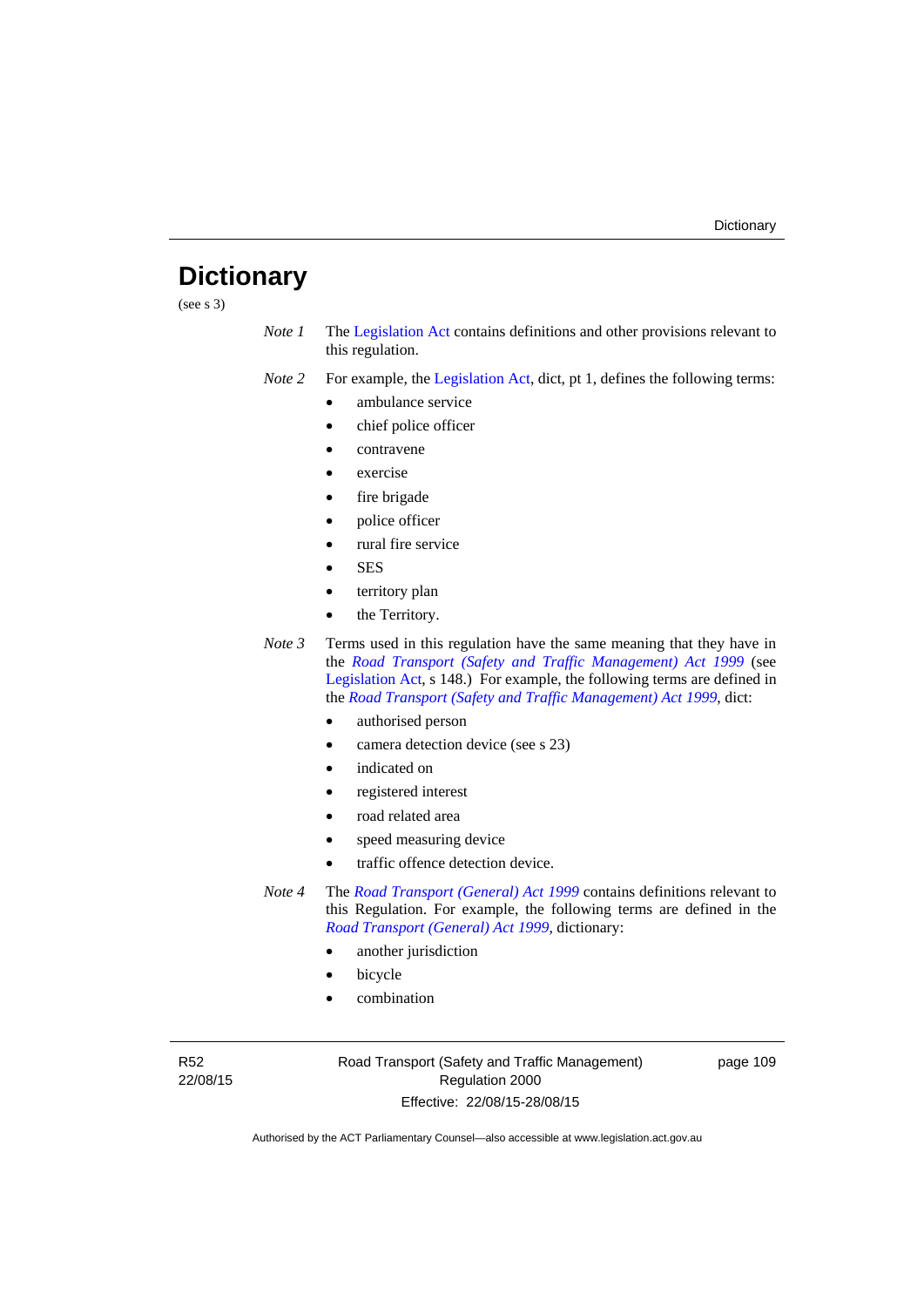- driver
- jurisdiction
- motor vehicle
- National Transport Commission
- ride
- road transport authority (or authority) (see s  $16$ )
- road transport legislation (see s 6)
- taxi
- trailer
- use (in relation to a vehicle).

*approved child restraint* means a child restraint approved by the road transport authority under section 66 (1) (c).

*approved e-payment method*—see section 76AA.

*approved police speedometer*, for chapter 4 (Traffic offence detection devices)—see section 102.

*area*—see the [Australian Road Rules,](http://www.legislation.act.gov.au//ni/db_37271/default.asp) dictionary.

*area of operations*, for a parking authority, means the area of operations declared for the parking authority under section 75A.

*ARR* means [Australian Road Rules](http://www.legislation.act.gov.au//ni/db_37271/default.asp).

*articulated vehicle* means a motor vehicle with—

- (a) 2 rigid sections, each of which has wheels; and
- (b) the rear section pivoted on, and part of the rear section (other than a pole, drawbar or similar device, or an accessory of the motor vehicle) superimposed on, the front section.

*Australian driver licence*—see the *[Road Transport \(Driver](http://www.legislation.act.gov.au/a/1999-78)  [Licensing\) Act 1999](http://www.legislation.act.gov.au/a/1999-78)*, dictionary.

*Australian Road Rules*—see section 5.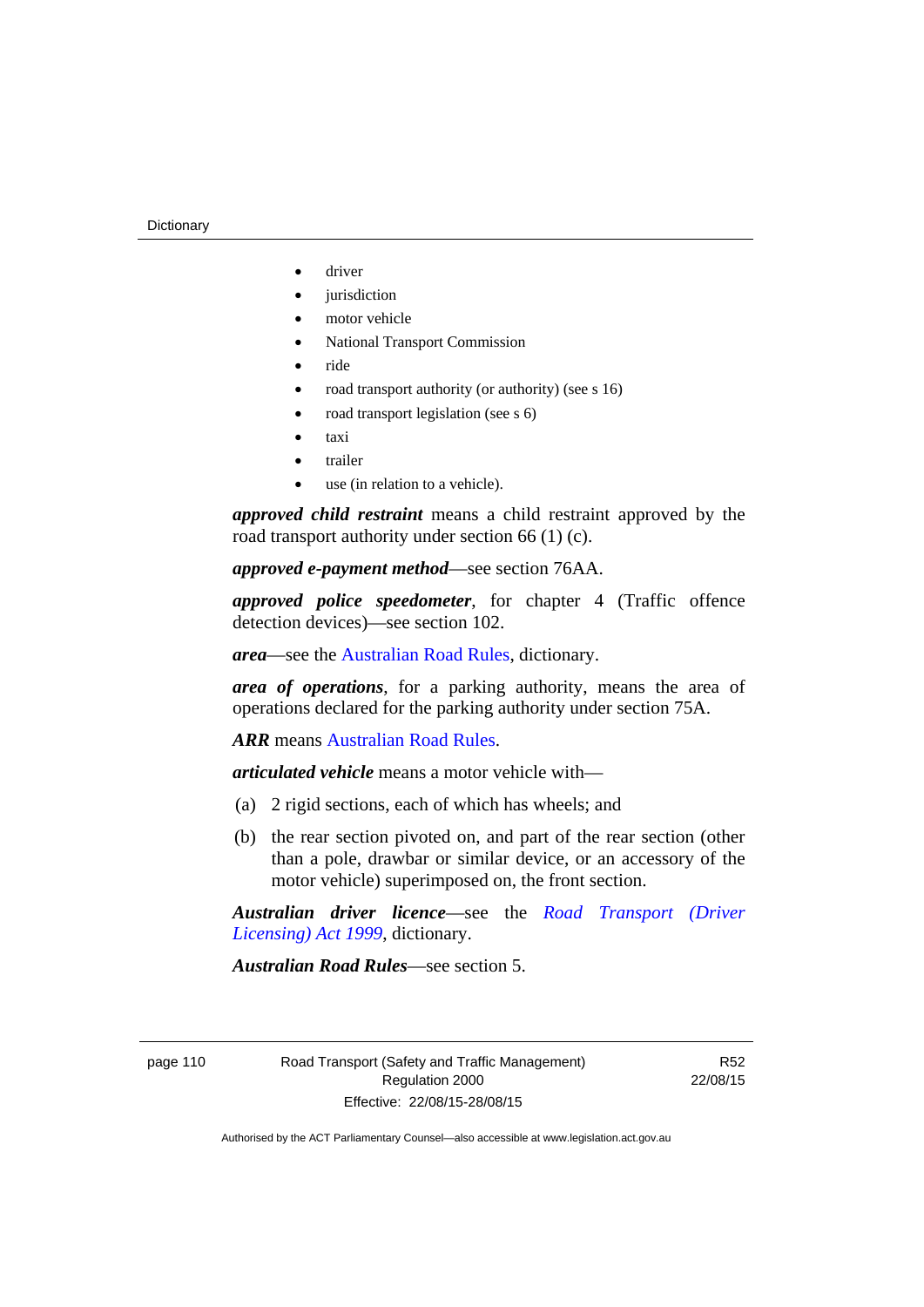*axle group*—see the *[Road Transport \(Vehicle Registration\)](http://www.legislation.act.gov.au/sl/2000-12)  [Regulation 2000](http://www.legislation.act.gov.au/sl/2000-12)*, dictionary.

*B-double*—see the *[Road Transport \(Vehicle Registration\)](http://www.legislation.act.gov.au/sl/2000-12)  [Regulation 2000](http://www.legislation.act.gov.au/sl/2000-12)*, dictionary.

**built-up area**, in relation to a length of road—see the Australian [Road Rules,](http://www.legislation.act.gov.au//ni/db_37271/default.asp) dictionary.

*bus*—see the [Australian Road Rules](http://www.legislation.act.gov.au//ni/db_37271/default.asp), dictionary.

*bus lane*—see the [Australian Road Rules](http://www.legislation.act.gov.au//ni/db_37271/default.asp), rule 154.

*camera detection device*—see the [Act,](http://www.legislation.act.gov.au/a/1999-80/default.asp) section 23 (1) (Use of camera detection devices).

*centre of the road*—see the [Australian Road Rules](http://www.legislation.act.gov.au//ni/db_37271/default.asp), dictionary.

*clearway sign*—see the [Australian Road Rules,](http://www.legislation.act.gov.au//ni/db_37271/default.asp) schedule 2, rule 314, rule 315 and rule 316.

*controlled parking hours*, in relation to a pay parking space, means the periods (as indicated by information on or with traffic signs applying to the space) when a vehicle may not be parked in the space unless the relevant parking fee has been paid.

*converter dolly*—see the *[Road Transport \(Vehicle Registration\)](http://www.legislation.act.gov.au/sl/2000-12)  [Regulation 2000](http://www.legislation.act.gov.au/sl/2000-12)*, dictionary.

*crash*—see the [Australian Road Rules](http://www.legislation.act.gov.au//ni/db_37271/default.asp), dictionary.

*demand responsive service vehicle*—see the *[Road Transport](http://www.legislation.act.gov.au/a/2001-62)  [\(Public Passenger Services\) Act 2001](http://www.legislation.act.gov.au/a/2001-62)*, section 81.

*digital camera detection device*, for chapter 4 (Traffic offence detection devices)—see section 102.

*dog trailer*—see the *[Road Transport \(Vehicle Registration\)](http://www.legislation.act.gov.au/sl/2000-12)  [Regulation 2000](http://www.legislation.act.gov.au/sl/2000-12)*, dictionary.

*do not overtake turning vehicle sign*—see the [Australian Road](http://www.legislation.act.gov.au//ni/db_37271/default.asp)  [Rules](http://www.legislation.act.gov.au//ni/db_37271/default.asp), schedule 4, rule 319 and rule 320.

R52 22/08/15 Road Transport (Safety and Traffic Management) Regulation 2000 Effective: 22/08/15-28/08/15

page 111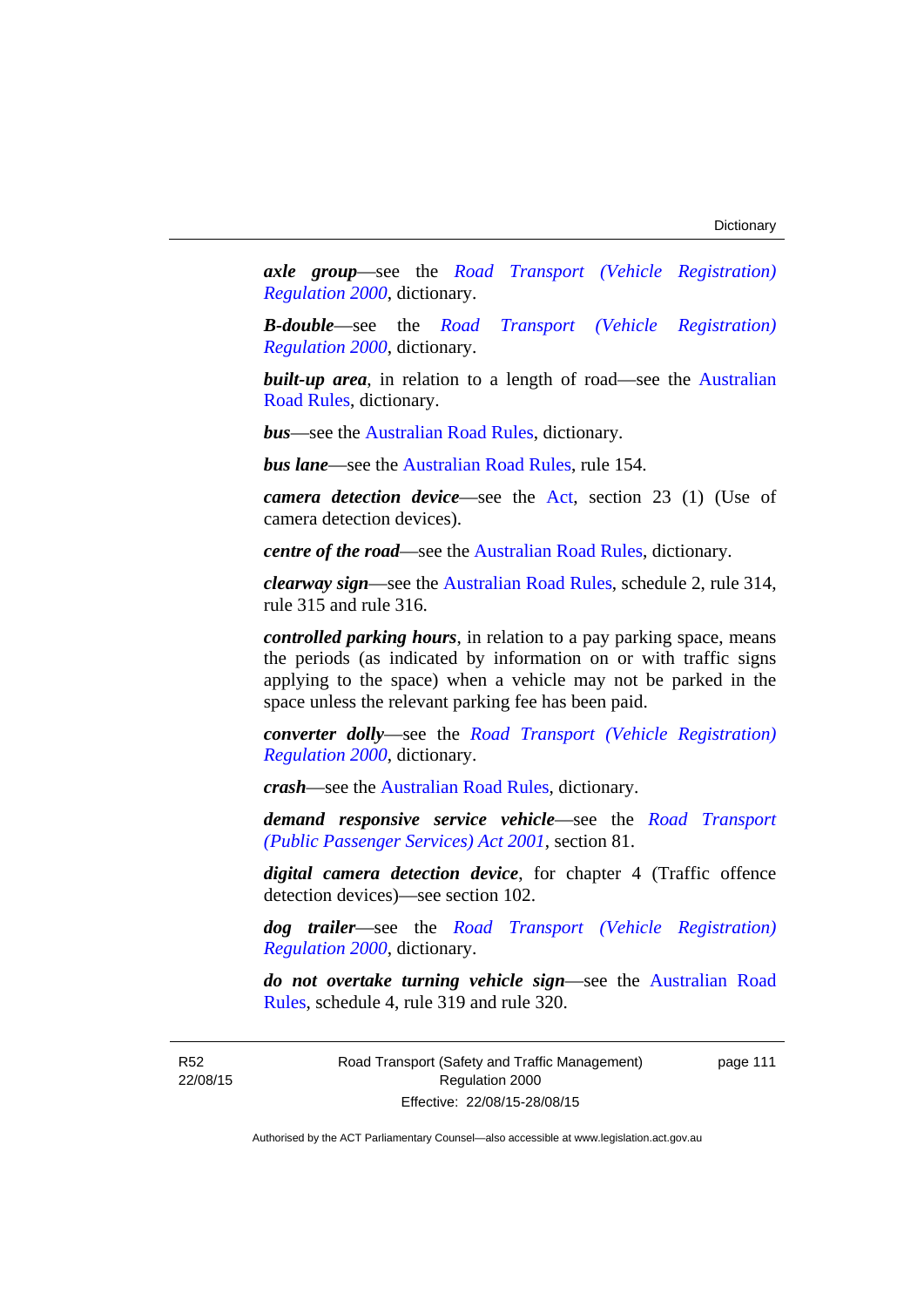*drawbar*—see the *[Road Transport \(Vehicle Registration\)](http://www.legislation.act.gov.au/sl/2000-12)  [Regulation 2000](http://www.legislation.act.gov.au/sl/2000-12)*, dictionary.

*driver's vehicle*, for a driver*—*see the [Australian Road Rules](http://www.legislation.act.gov.au//ni/db_37271/default.asp), dictionary.

*emergency stopping lane—see the [Australian Road Rules](http://www.legislation.act.gov.au//ni/db_37271/default.asp), rule 95.* 

*emergency vehicle* means any vehicle driven by a person who is—

- (a) an emergency worker; and
- (b) driving the vehicle in the course of his or her duties as an emergency worker.

*emergency worker*—see section 33 (1).

*external driver licence*—see the *[Road Transport \(Driver Licensing\)](http://www.legislation.act.gov.au/a/1999-78)  [Act 1999](http://www.legislation.act.gov.au/a/1999-78)*, dictionary.

*fixed camera detection device*, for chapter 4 (Traffic offence detection devices)—see section 102.

*footpath*—see the [Australian Road Rules](http://www.legislation.act.gov.au//ni/db_37271/default.asp), dictionary.

*give way*—see the [Australian Road Rules,](http://www.legislation.act.gov.au//ni/db_37271/default.asp) dictionary.

*GVM*—see the *[Road Transport \(Vehicle Registration\) Act 1999](http://www.legislation.act.gov.au/a/1999-81)*, dictionary.

*heavy vehicle*, for division 3.1.3 (Heavy vehicle parking)—see section 82.

*hire car*—see the *[Road Transport \(Public Passenger Services\)](http://www.legislation.act.gov.au/a/2001-62)  [Act 2001](http://www.legislation.act.gov.au/a/2001-62)*, section 67.

*implement*—see the *[Road Transport \(Vehicle Registration\)](http://www.legislation.act.gov.au/sl/2000-12)  [Regulation 2000](http://www.legislation.act.gov.au/sl/2000-12)*, dictionary.

*land adjoining residential land*, for division 3.1.3 (Heavy vehicle parking)—see section 82.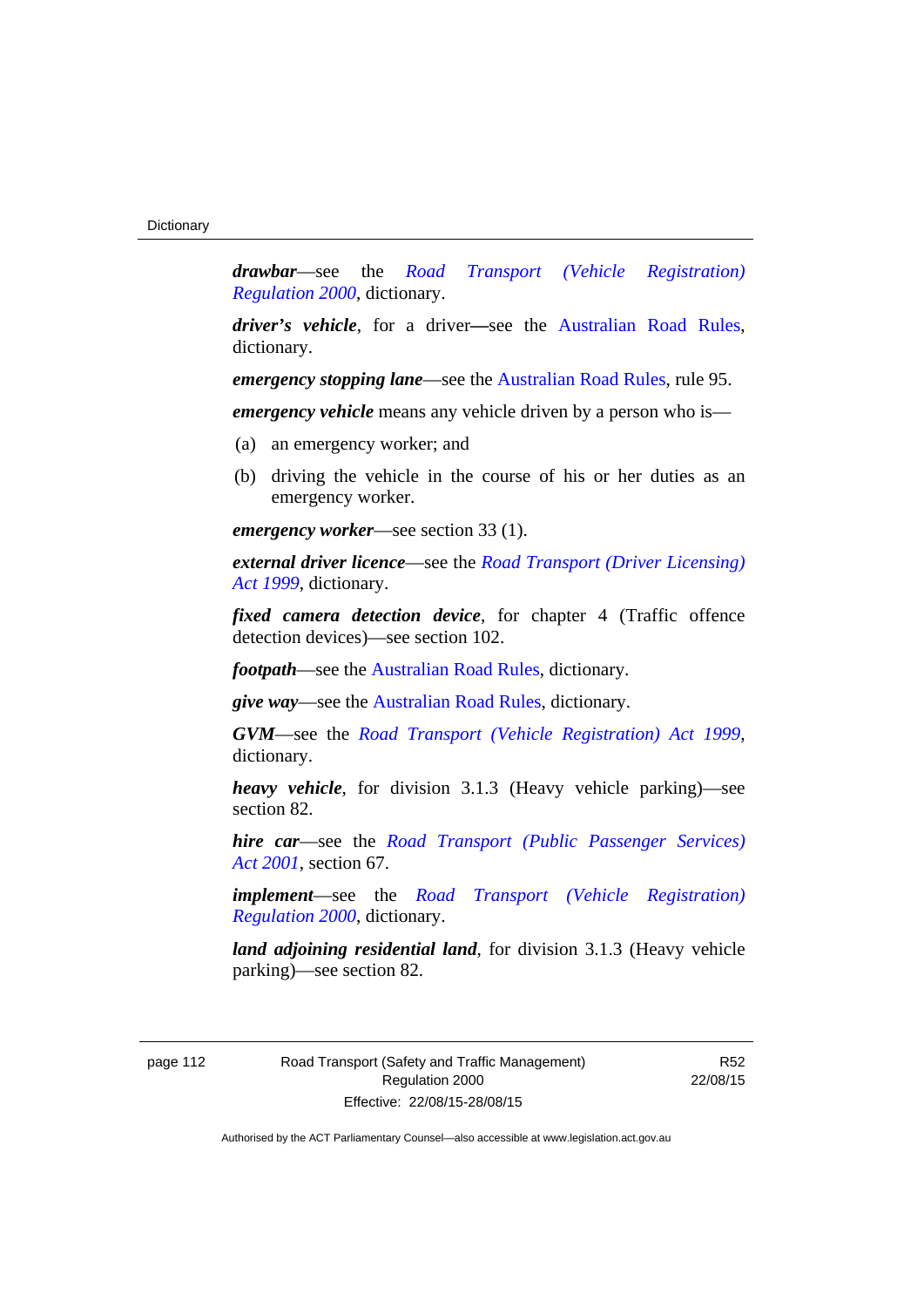*laser speed measuring device*, for chapter 4 (Traffic offence detection devices)—see section 102.

*length*, of road—see the [Australian Road Rules](http://www.legislation.act.gov.au//ni/db_37271/default.asp), dictionary.

*lift and tow trailer* means a trailer consisting of an axle group and a drawbar designed to support 1 axle group of a vehicle under tow.

*loading zone*—see the [Australian Road Rules,](http://www.legislation.act.gov.au//ni/db_37271/default.asp) rule 179.

*marked foot crossing*—see the [Australian Road Rules,](http://www.legislation.act.gov.au//ni/db_37271/default.asp) dictionary.

*metered parking area* means a length of road or area that is set aside as a metered parking area in accordance with section 73.

*metered parking scheme* means a metered parking scheme under division 3.1.1.

*metered parking sign* means a *permissive parking sign* with the word 'meter' on or with the sign.

*metered parking space* means an area that is a metered parking space mentioned in section 75.

*mobility parking scheme authority* means an authority issued under section 101.

*motorbike*—see the [Australian Road Rules,](http://www.legislation.act.gov.au//ni/db_37271/default.asp) dictionary, definition of *motor bike*.

*multi-space parking meter* means a parking meter that applies to 2 or more metered parking spaces.

*nature strip*—see the [Australian Road Rules](http://www.legislation.act.gov.au//ni/db_37271/default.asp), dictionary.

*night*—see the [Australian Road Rules,](http://www.legislation.act.gov.au//ni/db_37271/default.asp) dictionary.

*no parking sign*—see the [Australian Road Rules](http://www.legislation.act.gov.au//ni/db_37271/default.asp), schedule 2, schedule 3, rule 314, rule 315 and rule 316.

*no trucks sign*—see the [Australian Road Rules,](http://www.legislation.act.gov.au//ni/db_37271/default.asp) schedule 2, rule 314, rule 315 and rule 316.

R52 22/08/15 Road Transport (Safety and Traffic Management) Regulation 2000 Effective: 22/08/15-28/08/15

page 113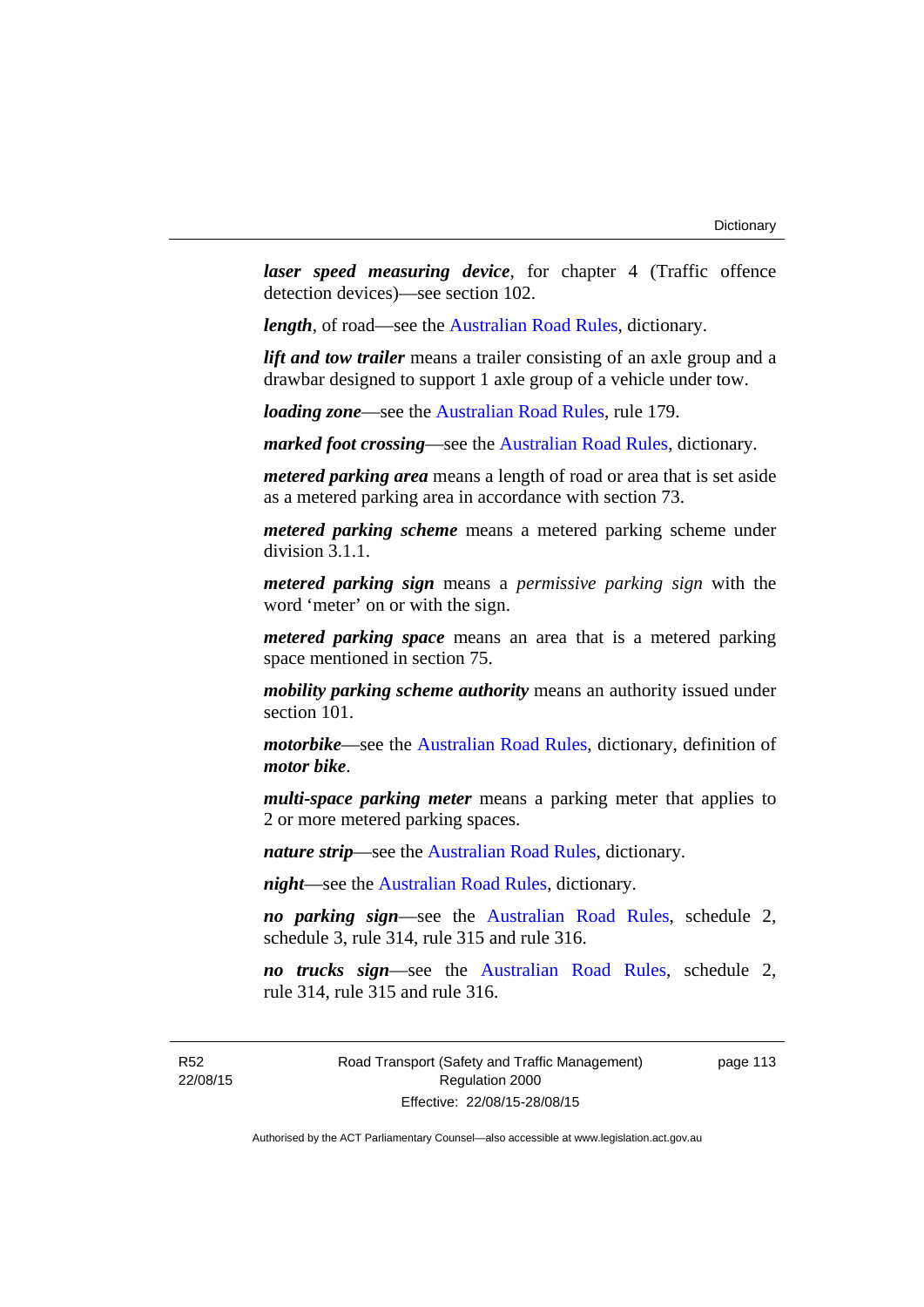*oncoming vehicle*, for a driver—see the [Australian Road Rules](http://www.legislation.act.gov.au//ni/db_37271/default.asp), dictionary.

*park*—see section 3B.

*parking authority* means a person declared to be a parking authority under section 75A.

*parking authority guidelines*—see section 75B (1).

*parking bay*—see the [Australian Road Rules,](http://www.legislation.act.gov.au//ni/db_37271/default.asp) dictionary.

*parking control sign*—see the [Australian Road Rules](http://www.legislation.act.gov.au//ni/db_37271/default.asp), dictionary.

*parking meter* means a device designed to indicate, or capable of indicating, whether the relevant parking fee for the parking of a vehicle in a metered parking space has been paid, and includes the stand on which the device is erected.

*parking meter hood* means a hood or other cover designed to be fitted to a parking meter and to cover the part of the meter that would normally display a sign with the word 'expired' when the meter is not in operation.

*parking permit* means a parking permit issued under section 100.

*parking ticket* means a ticket issued by the road transport authority or a parking authority (by means of a parking ticket machine) for display in or on a vehicle as evidence of the prepayment of a parking fee.

*parking ticket machine* means a device designed to issue parking tickets, and includes the stand on which the device is erected.

*pay parking area* means a metered parking area or ticket parking area.

*pay parking device* means a parking meter or parking ticket machine.

*pay parking scheme* means a metered parking scheme or ticket parking scheme.

| page 114 | Road Transport (Safety and Traffic Management) |
|----------|------------------------------------------------|
|          | Regulation 2000                                |
|          | Effective: 22/08/15-28/08/15                   |

R52 22/08/15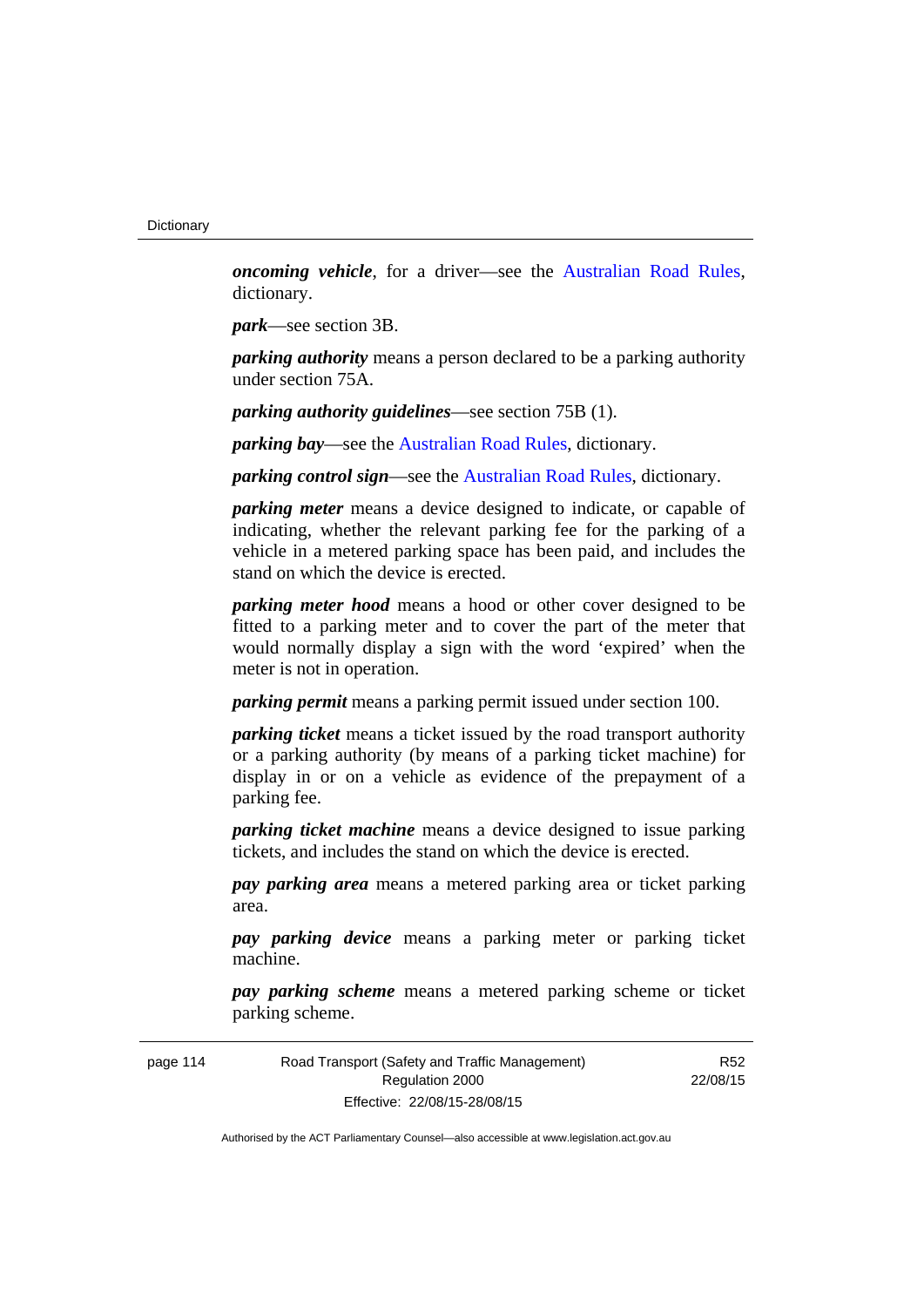*pay parking sign* means a metered parking sign or ticket parking sign.

*pay parking space* means a metered parking space or ticket parking space.

*pedestrian*—see the [Australian Road Rules](http://www.legislation.act.gov.au//ni/db_37271/default.asp), rule 18.

*permissive parking sign*—see the [Australian Road Rules](http://www.legislation.act.gov.au//ni/db_37271/default.asp), schedule 2, schedule 3, rule 314, rule 315 and rule 316.

*person with a disability* means a person—

- (a) who cannot walk because of permanent or temporary loss of the use of 1 or both legs or another permanent medical or physical condition; or
- (b) whose physical condition is detrimentally affected by walking 100m; or
- (c) who needs to use a walking frame, crutches, callipers, a scooter, a wheelchair or a similar mobility aid.

*piezo strip speed measuring device*, for chapter 4 (Traffic offence detection devices)—see section 102.

*police vehicle* means any vehicle driven by a person who is—

- (a) a police officer; and
- (b) driving the vehicle in the course of his or her duties as a police officer.

*postal vehicle*—see the [Australian Road Rules,](http://www.legislation.act.gov.au//ni/db_37271/default.asp) dictionary.

*premises* includes land.

*prime mover*—see the *[Road Transport \(Vehicle Registration\)](http://www.legislation.act.gov.au/sl/2000-12)  [Regulation 2000](http://www.legislation.act.gov.au/sl/2000-12)*, dictionary.

*public bus*—see the *[Road Transport \(Public Passenger Services\)](http://www.legislation.act.gov.au/a/2001-62)  [Act 2001](http://www.legislation.act.gov.au/a/2001-62)*, dictionary.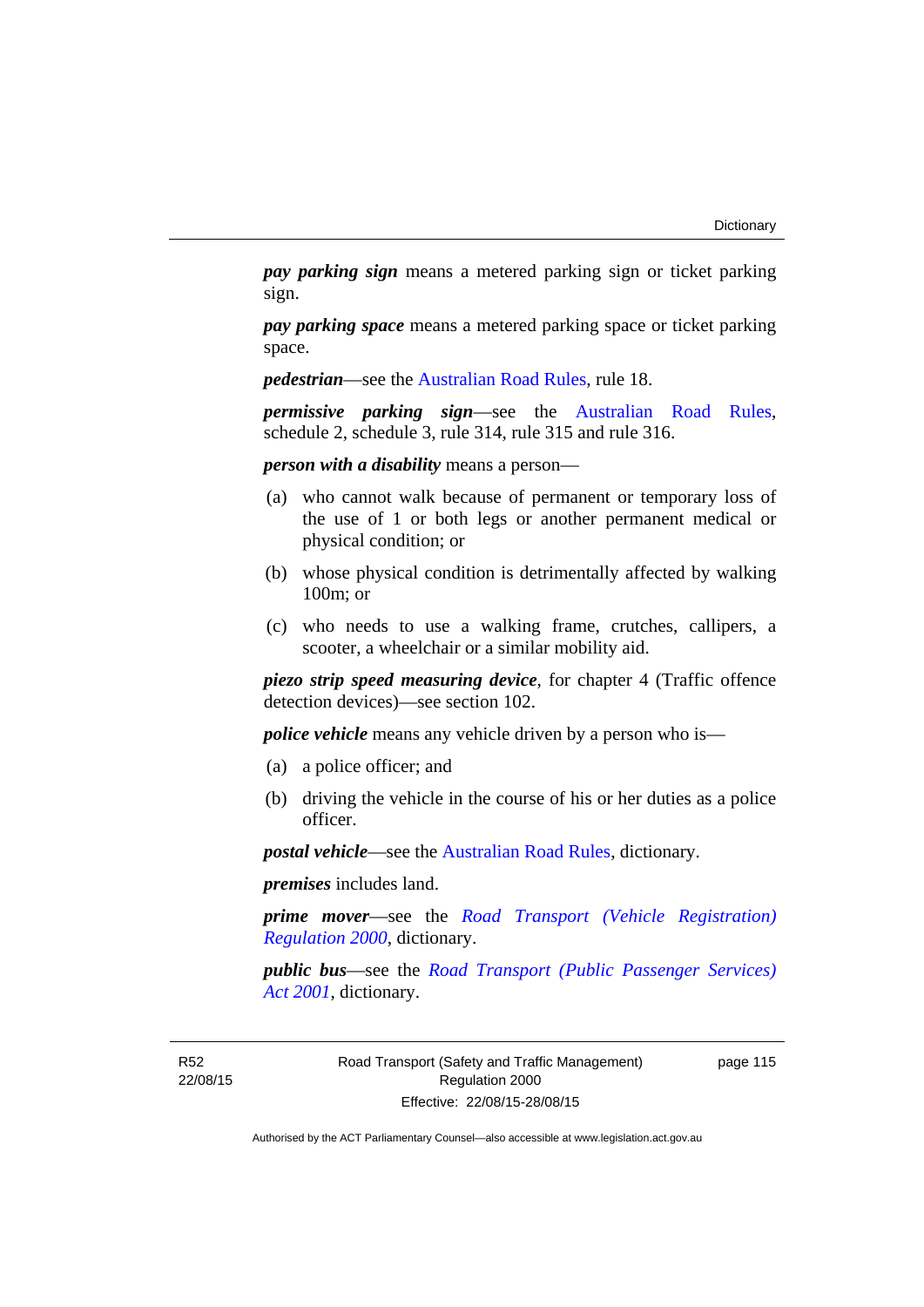*radar speed measuring device*, for chapter 4 (Traffic offence detection devices)—see section 102.

*recording medium*, for chapter 4 (Traffic offence detection devices)—see section 107B (1).

*red traffic arrow*—see the [Australian Road Rules,](http://www.legislation.act.gov.au//ni/db_37271/default.asp) dictionary.

*red traffic light*—see the [Australian Road Rules,](http://www.legislation.act.gov.au//ni/db_37271/default.asp) dictionary.

*registered operator*—see the *[Road Transport \(Vehicle Registration\)](http://www.legislation.act.gov.au/a/1999-81)  [Act 1999](http://www.legislation.act.gov.au/a/1999-81)*, dictionary.

*relevant parking fee*, for parking a vehicle in a pay parking space, means the fee for parking the vehicle in the space, for the day and time when the vehicle is parked in the space, as indicated on or with the parking meter or parking ticket machine applying to the space.

*residential land*, for division 3.1.3 (Heavy vehicle parking)—see section 82.

*rider*—see the [Australian Road Rules,](http://www.legislation.act.gov.au//ni/db_37271/default.asp) rule 17.

*road*—see section 3A.

*road marking*—see the [Australian Road Rules](http://www.legislation.act.gov.au//ni/db_37271/default.asp), dictionary.

*road train*—see the *[Road Transport \(Vehicle Registration\)](http://www.legislation.act.gov.au/sl/2000-12)  [Regulation 2000](http://www.legislation.act.gov.au/sl/2000-12)*, dictionary.

*road user***—see the Australian Road Rules**, rule 14.

*security checksum*, for chapter 4 (Traffic offence detection devices)—see section 102.

*semitrailer*—see the *[Road Transport \(Vehicle Registration\)](http://www.legislation.act.gov.au/sl/2000-12)  [Regulation 2000](http://www.legislation.act.gov.au/sl/2000-12)*, dictionary.

*stock truck*, for division 3.1.3 (Heavy vehicle parking)—see section 82.

*stop*—see section 3B.

page 116 Road Transport (Safety and Traffic Management) Regulation 2000 Effective: 22/08/15-28/08/15

R52 22/08/15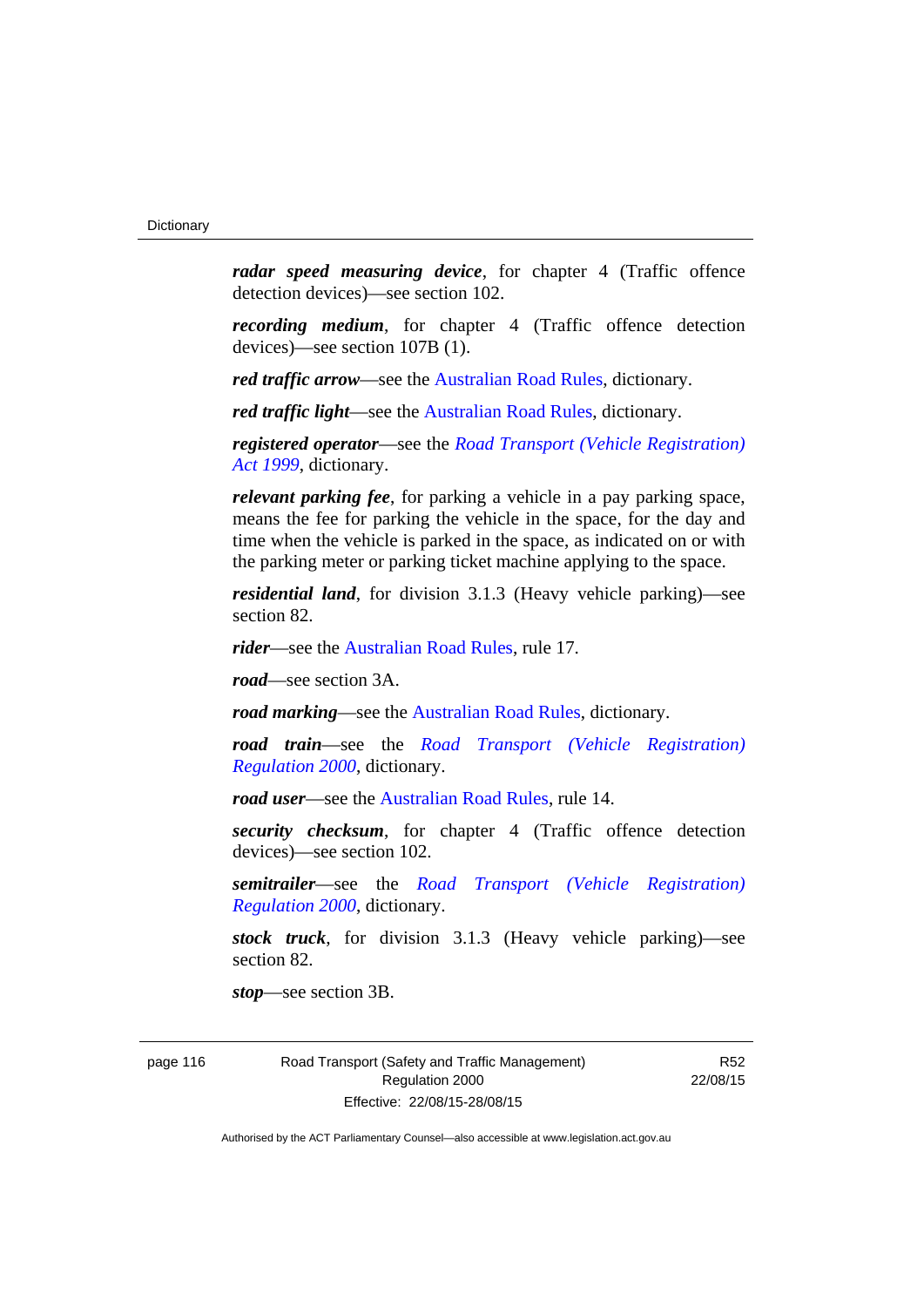*testing authority*, for chapter 4 (Traffic offence detection devices) see section 102.

#### *ticket parking area*—

- (a) means a length of road or area that is set aside as a ticket parking area under section 76 (2) (a) or section 76A (2) (a); but
- (b) does not include a length of road or area that, under section 77 (2), is not taken to be included in the length of road or area set aside.

*ticket parking scheme* means a ticket parking scheme under division 3.1.2.

*ticket parking sign* means a *permissive parking sign* with the word 'ticket' on or with the sign.

*ticket parking space* means a ticket parking space under section 78.

*tow truck*—see the *[Road Transport \(Vehicle Registration\)](http://www.legislation.act.gov.au/sl/2000-12)  [Regulation 2000](http://www.legislation.act.gov.au/sl/2000-12)*, dictionary.

*towing attachment* means a device fitted to a vehicle to which the drawbar of a trailer may be attached.

*tractor*—see the *[Road Transport \(Vehicle Registration\) Regulation](http://www.legislation.act.gov.au/sl/2000-12)  [2000](http://www.legislation.act.gov.au/sl/2000-12)*, dictionary.

*traffic control device*—see the [Australian Road Rules](http://www.legislation.act.gov.au//ni/db_37271/default.asp), dictionary.

*traffic-related item*—see the [Australian Road Rules,](http://www.legislation.act.gov.au//ni/db_37271/default.asp) dictionary.

*traffic sign*—see the [Australian Road Rules](http://www.legislation.act.gov.au//ni/db_37271/default.asp), dictionary.

*traffic signals*—see the [Australian Road Rules](http://www.legislation.act.gov.au//ni/db_37271/default.asp), dictionary.

*transit lane*—see the [Australian Road Rules](http://www.legislation.act.gov.au//ni/db_37271/default.asp), rule 156.

*truck lane*—see the [Australian Road Rules](http://www.legislation.act.gov.au//ni/db_37271/default.asp), rule 157.

*vehicle*—see the [Australian Road Rules](http://www.legislation.act.gov.au//ni/db_37271/default.asp), rule 15.

R52 22/08/15 Road Transport (Safety and Traffic Management) Regulation 2000 Effective: 22/08/15-28/08/15

page 117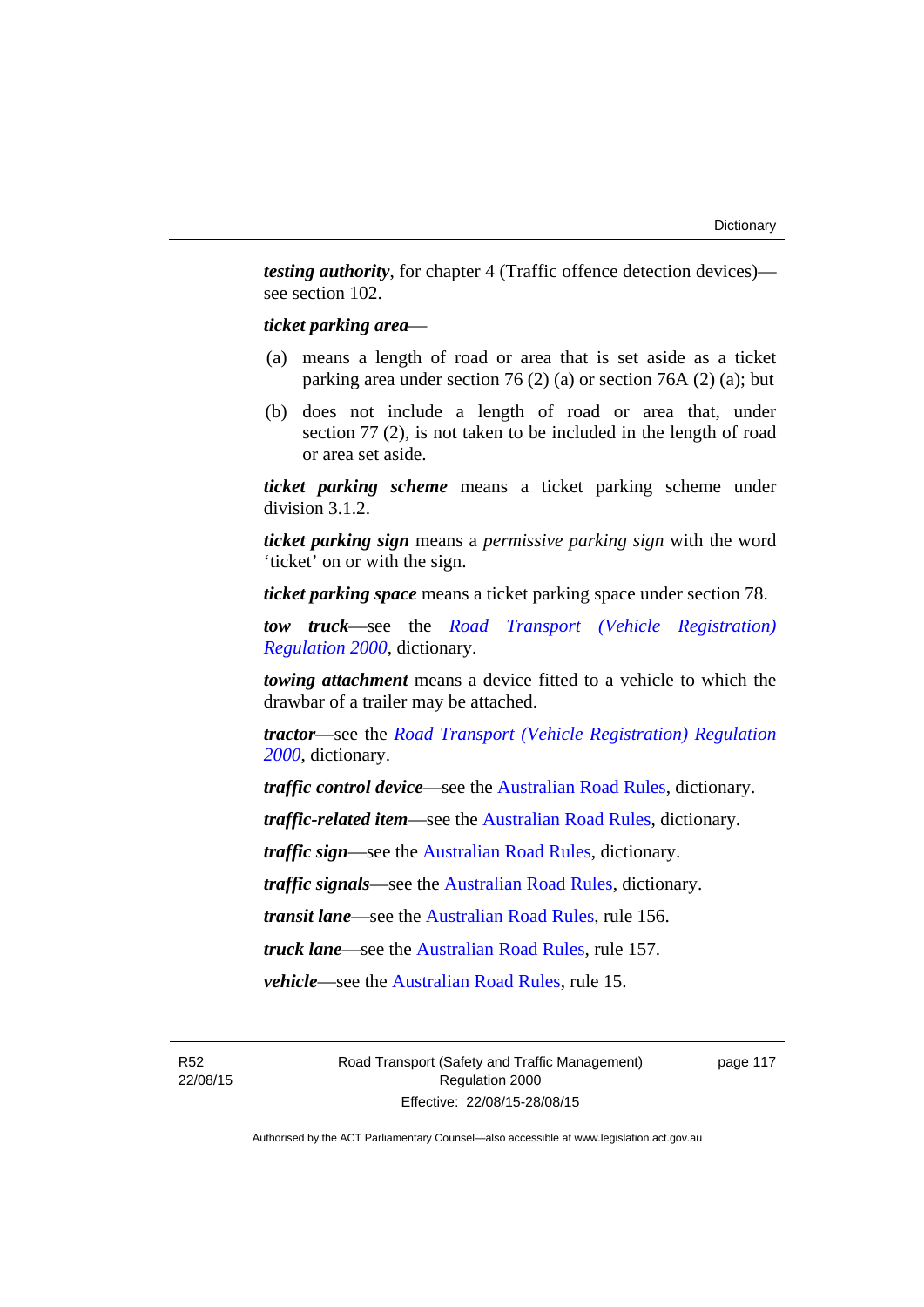*wheeled recreational device*—see the [Australian Road Rules](http://www.legislation.act.gov.au//ni/db_37271/default.asp), dictionary.

*wheeled toy*—see the [Australian Road Rules](http://www.legislation.act.gov.au//ni/db_37271/default.asp), dictionary.

*with*, for information about the application of a traffic control device—see the [Australian Road Rules,](http://www.legislation.act.gov.au//ni/db_37271/default.asp) dictionary.

page 118 Road Transport (Safety and Traffic Management) Regulation 2000 Effective: 22/08/15-28/08/15

R52 22/08/15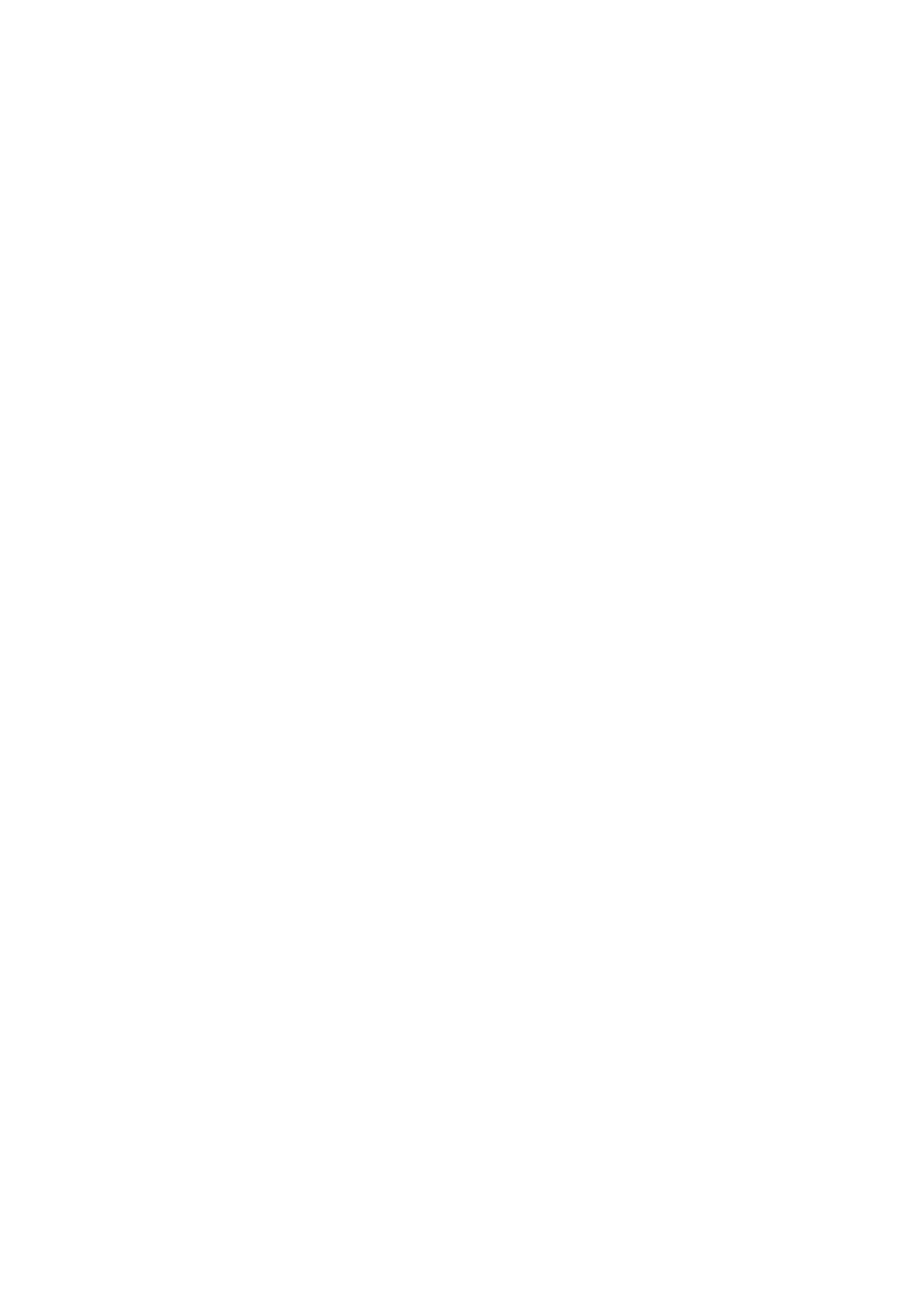# **Endnotes**

# **1 About the endnotes**

Amending and modifying laws are annotated in the legislation history and the amendment history. Current modifications are not included in the republished law but are set out in the endnotes.

Not all editorial amendments made under the *[Legislation Act 2001](http://www.legislation.act.gov.au/a/2001-14)*, part 11.3 are annotated in the amendment history. Full details of any amendments can be obtained from the Parliamentary Counsel's Office.

Uncommenced amending laws are not included in the republished law. The details of these laws are underlined in the legislation history. Uncommenced expiries are underlined in the legislation history and amendment history.

If all the provisions of the law have been renumbered, a table of renumbered provisions gives details of previous and current numbering.

The endnotes also include a table of earlier republications.

# **2 Abbreviation key**

R52 22/08/15 Road Transport (Safety and Traffic Management) Regulation 2000 Effective: 22/08/15-28/08/15

page 119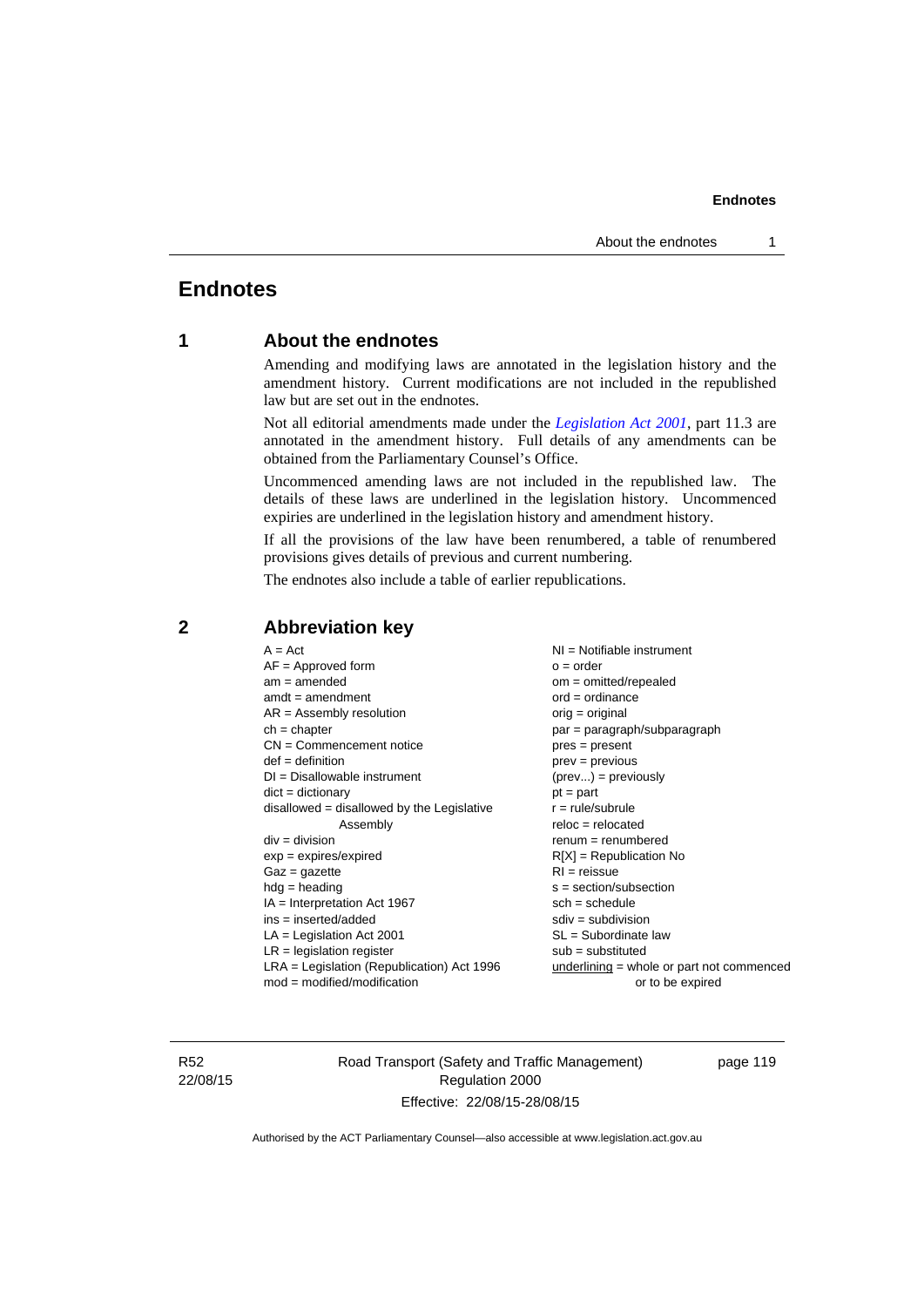3 Legislation history

## **3 Legislation history**

This regulation was originally the *Road Transport (Safety and Traffic Management) Regulations 2000*. It was renamed under the *[Legislation Act 2001](http://www.legislation.act.gov.au/a/2001-14)*.

#### **Road Transport (Safety and Traffic Management) Regulation 2000 SL2000-10**

notified 29 February 2000 [\(Gaz 2000 No S6\)](http://www.legislation.act.gov.au/gaz/2000-S6/default.asp) s 1, s 2 commenced 29 February 2000 (IA 10B) remainder commenced 1 March 2000 (s 2 and [Gaz 2000 No S5\)](http://www.legislation.act.gov.au/gaz/2000-S5/default.asp)

#### as amended by

# **Legislative Assembly [AR2000-2](http://www.legislation.act.gov.au/ar/2000-2/default.asp)** notified 18 May 2000 ([Gaz 2000 No 20 p](http://www.legislation.act.gov.au/gaz/2000-20/default.asp) 505) commenced 18 May 2000 (SLA s 6 (13)) **[Road Transport \(Safety and Traffic Management\) Regulations](http://www.legislation.act.gov.au/sl/2000-21/default.asp)**

# **[Amendment](http://www.legislation.act.gov.au/sl/2000-21/default.asp) SL2000-21 pt 2**  notified 18 May 2000 ([Gaz 2000 No 20\)](http://www.legislation.act.gov.au/gaz/2000-20/default.asp)

commenced 18 May 2000 (s 1)

### **[Road Transport Legislation Regulations Amendment](http://www.legislation.act.gov.au/sl/2000-33/default.asp) SL2000-33 pt 2**  notified 2 August 2000 ([Gaz 2000 No S41](http://www.legislation.act.gov.au/gaz/2000-S41/default.asp)) commenced 2 August 2000 (s 1)

#### **[Road Transport Legislation Regulations Amendment](http://www.legislation.act.gov.au/sl/2000-52/default.asp) SL2000-52 pt 2**  notified 14 December 2000 [\(Gaz 2000 No 50](http://www.legislation.act.gov.au/gaz/2000-50/default.asp)) commenced 14 December 2000 (s 1)

#### **[Road Transport Legislation Amendment Act 2001](http://www.legislation.act.gov.au/a/2001-27) A2001-27 sch 4**  notified 24 May 2001 ([Gaz 2001 No 21\)](http://www.legislation.act.gov.au/gaz/2001-21/default.asp) s 1, s 2 commenced 24 May 2001 (IA s 10B)

sch 4 commenced 24 May 2001 (s 2)

# **[Road Transport \(Safety and Traffic Management\) Amendment](http://www.legislation.act.gov.au/a/2001-29)  [Act 2001](http://www.legislation.act.gov.au/a/2001-29) A2001-29 pt 3**

notified 24 May 2001 ([Gaz 2001 No 21\)](http://www.legislation.act.gov.au/gaz/2001-21/default.asp) commenced 24 May 2001 (s 2)

page 120 Road Transport (Safety and Traffic Management) Regulation 2000 Effective: 22/08/15-28/08/15

R52 22/08/15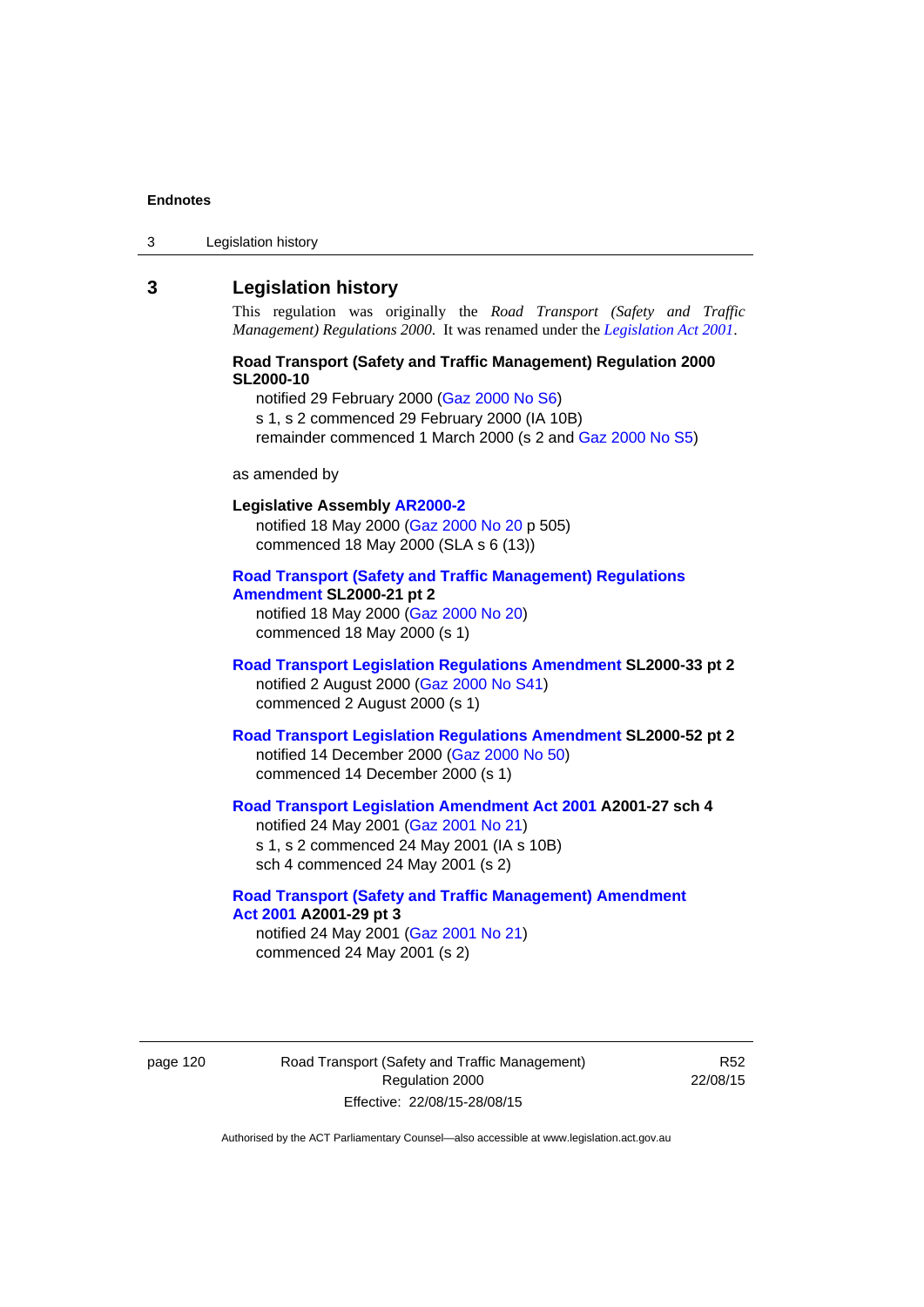#### **[Legislation \(Consequential Amendments\) Act 2001](http://www.legislation.act.gov.au/a/2001-44) A2001-44 pt 348**  notified 26 July 2001 ([Gaz 2001 No 30\)](http://www.legislation.act.gov.au/gaz/2001-30/default.asp)

s 1, s 2 commenced 26 July 2001 (IA s 10B) pt 348 commenced 12 September 2001 (s 2 and see [Gaz 2001](http://www.legislation.act.gov.au/gaz/2001-S65/default.asp)  [No S65](http://www.legislation.act.gov.au/gaz/2001-S65/default.asp))

#### **[Statute Law Amendment Act 2001](http://www.legislation.act.gov.au/a/2001-11) A2001-11 pt 3.46**

notified 5 September 2001 [\(Gaz 2001 No S 6](http://www.legislation.act.gov.au/gaz/2001-S/default.asp)5)

s 1, s 2 commenced 5 September 2001 (IA s 10B)

pt 3.46 commenced 12 September 2001 (amdt 3.475)

#### **[Road Transport \(Safety and Traffic Management\) Regulations](http://www.legislation.act.gov.au/sl/2001-32)  [Amendment 2001](http://www.legislation.act.gov.au/sl/2001-32) SL2001-32**

notified 11 September 2001 [\(Gaz 2001 No S69\)](http://www.legislation.act.gov.au/gaz/2001-S69/default.asp) commenced 11 September 2001 (s 1)

#### **[Road Transport \(Public Passenger Services\) Act 2001](http://www.legislation.act.gov.au/a/2001-62) A2001-62 pt 1.12**

notified 10 September 2001 [\(Gaz 2001 No S66\)](http://www.legislation.act.gov.au/gaz/2001-S66/default.asp)

s 1, s 2 commenced 10 September 2001 (IA s 10B)

pt 1.12 commenced 1 December 2001 (s 2 and [CN2001-2](http://www.legislation.act.gov.au/cn/2001-2/default.asp))

### **[Road Transport Legislation Amendment Regulations 2002](http://www.legislation.act.gov.au/sl/2002-2) SL2002-2 pt 5**

notified LR 27 February 2002 s 1, s 2 commenced 27 February 2002 (LA s 75) pt 5 commenced 1 March 2002 (s 2 and see [CN2002-2](http://www.legislation.act.gov.au/cn/2002-2/default.asp))

**[Road Transport \(Safety and Traffic Management\) Amendment](http://www.legislation.act.gov.au/sl/2002-7)  [Regulations 2002](http://www.legislation.act.gov.au/sl/2002-7) SL2002-7** 

notified LR 15 April 2002 commenced 16 April 2002 (s 2)

### **[Statute Law Amendment Act 2002](http://www.legislation.act.gov.au/a/2002-30) A2002-30 pt 3.73**

notified LR 16 September 2002

s 1, s 2 taken to have commenced 19 May 1997 (LA s 75 (2))

pt 3.73 commenced 17 September 2002 (s 2 (1))

R52 22/08/15 Road Transport (Safety and Traffic Management) Regulation 2000 Effective: 22/08/15-28/08/15

page 121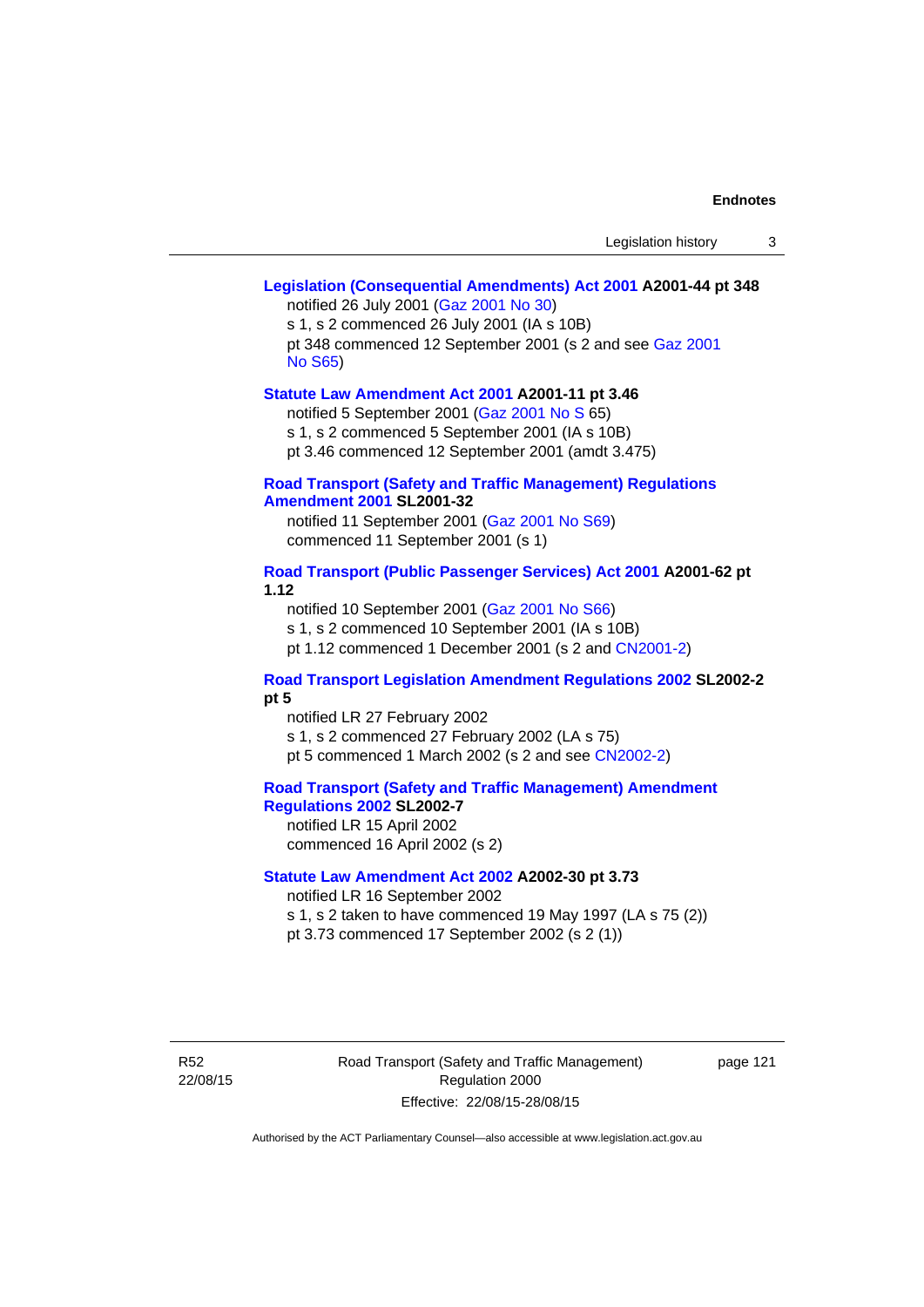3 Legislation history

#### **[Road Transport Legislation Amendment Regulations 2002 \(No 2\)](http://www.legislation.act.gov.au/sl/2002-31) SL2002-31 pt 5**

notified LR 31 October 2002 s 1, s 2 commenced 31 October 2002 (LA s 75 (1)) pt 5 commenced 1 November 2002 (s 2 (1))

#### **[Criminal Code 2002](http://www.legislation.act.gov.au/a/2002-51) A2002-51 pt 1.20**

notified LR 20 December 2002 s 1, s 2 commenced 20 December 2002 (LA s 75) pt 1.20 commenced 1 January 2003 (s 2 (1))

#### **[Urban Services \(Application of Criminal Code\) Amendment](http://www.legislation.act.gov.au/sl/2003-1)**

## **[Regulations 2002](http://www.legislation.act.gov.au/sl/2003-1) SL2003-1 pt 4**

notified LR 9 January 2003 s 1, s 2 commenced 9 January 2003 (LA s 75 (1)) pt 4 commenced 10 January 2003 (s 2 (3) and see LA s 73 (3) (b))

#### **[Road Transport \(Safety and Traffic Management\) Amendment](http://www.legislation.act.gov.au/sl/2003-12)  [Regulations 2003 \(No 1\)](http://www.legislation.act.gov.au/sl/2003-12) SL2003-12**

notified LR 22 May 2003 s 1, s 2 commenced 22 May 2003 (LA s 75 (1)) remainder commenced 1 June 2003 (s 2 and [CN2003-3](http://www.legislation.act.gov.au/cn/2003-3/default.asp))

#### **[Road Transport \(Safety and Traffic Management\) Amendment](http://www.legislation.act.gov.au/sl/2003-14)  [Regulations 2003 \(No 2\)](http://www.legislation.act.gov.au/sl/2003-14) SL2003-14**

notified LR 10 June 2003 s 1, s 2 commenced 10 June 2003 (LA s 75 (1)) remainder commenced 11 June 2003 (s 2)

#### **[Dangerous Substances Act 2004](http://www.legislation.act.gov.au/a/2004-7) A2004-7 sch 1 pt 1.8**

notified LR 19 March 2004 s 1, s 2 commenced 19 March 2004 (LA s 75 (1)) sch 1 pt 1.8 commenced 5 April 2004 (s 2 and [CN2004-6](http://www.legislation.act.gov.au/cn/2004-6/default.asp))

page 122 Road Transport (Safety and Traffic Management) Regulation 2000 Effective: 22/08/15-28/08/15

R52 22/08/15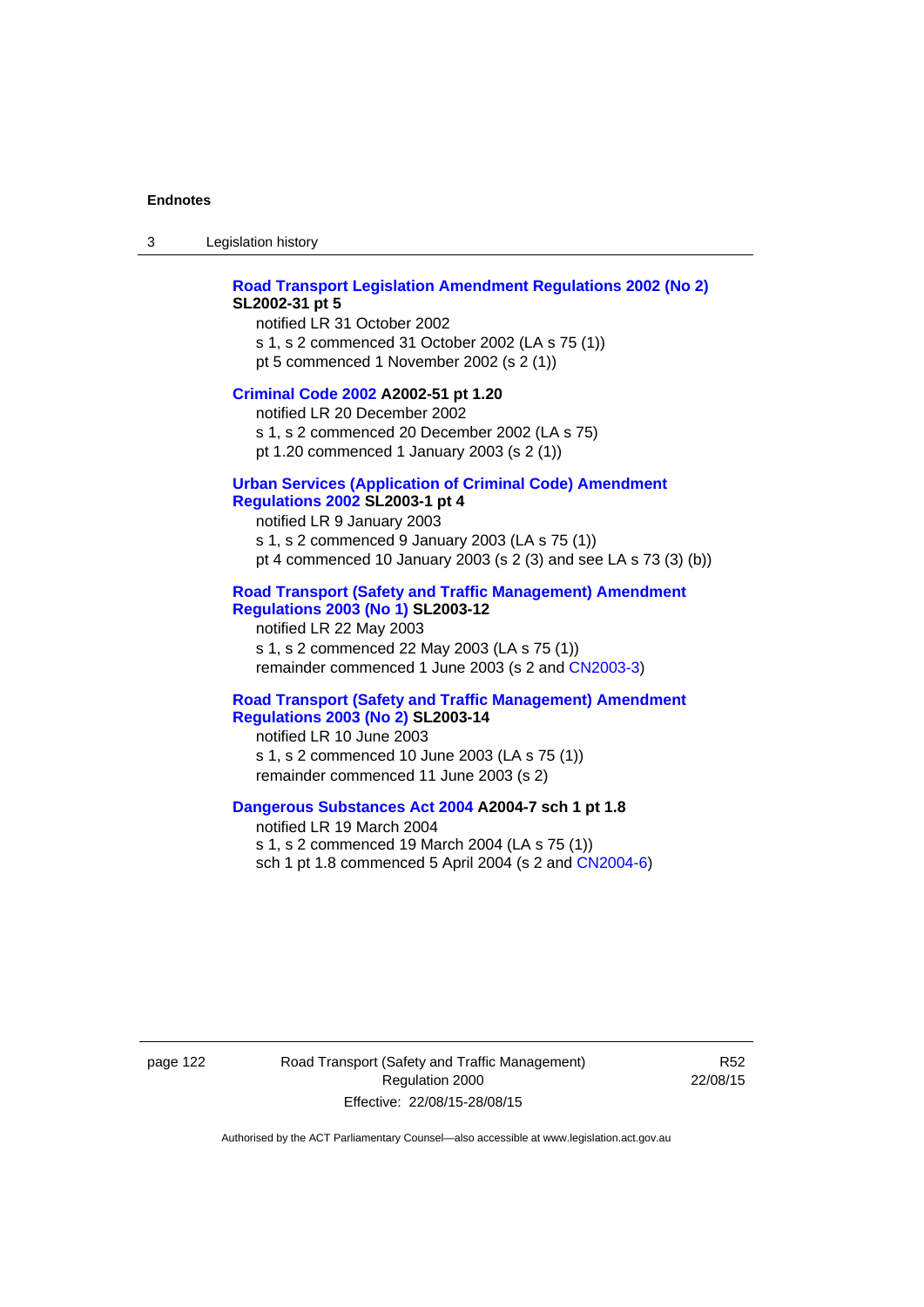## **[Road Transport Legislation \(Australian Road Rules\) Amendment](http://www.legislation.act.gov.au/sl/2004-16)  [Regulations 2004 \(No 1\)](http://www.legislation.act.gov.au/sl/2004-16) SL2004-16 pt 3**

notified LR 24 May 2004

s 1, s 2 commenced 24 May 2004 (LA s 75 (1))

pt 3 commenced 19 July 2004 (s 2 and [CN2004-10](http://www.legislation.act.gov.au/cn/2004-10/default.asp))

### **[Emergencies Act 2004](http://www.legislation.act.gov.au/a/2004-28) A2004-28 sch 3 pt 3.20**

notified LR 29 June 2004

s 1, s 2 commenced 29 June 2004 (LA s 75 (1))

sch 3 pt 3.20 commenced 1 July 2004 (s 2 (1) and [CN2004-11](http://www.legislation.act.gov.au/cn/2004-11/default.asp))

### **[Road Transport Legislation Amendment Regulations 2004 \(No 1\)](http://www.legislation.act.gov.au/sl/2004-47) SL2004-47 pt 5**

notified LR 9 September 2004

s 1, s 2 commenced 9 September 2004 (LA s 75 (1))

pt 5 commenced 10 September 2004 (s 2)

### **[Road Transport Legislation \(Hire Cars\) Amendment Regulation 2005](http://www.legislation.act.gov.au/sl/2005-4)  [\(No 1\)](http://www.legislation.act.gov.au/sl/2005-4) SL2005-4 sch 2 pt 2.4**

notified LR 7 March 2005

s 1, s 2 commenced 7 March 2005 (LA s 75 (1))

sch 2 pt 2.4 commenced 9 March 2005 (s 2 and see [Road Transport](http://www.legislation.act.gov.au/a/2004-69)  [\(Public Passenger Services\) \(Hire Cars\) Amendment Act 2004](http://www.legislation.act.gov.au/a/2004-69) A2004-69, s 2 and LA s 79)

### **[Road Transport \(Safety and Traffic Management\) Amendment](http://www.legislation.act.gov.au/sl/2005-7)  [Regulation 2005 \(No 1\)](http://www.legislation.act.gov.au/sl/2005-7) SL2005-7**

notified LR 8 April 2005 s 1, s 2 commenced 8 April 2005 (LA s 75 (1)) remainder commenced 9 April 2005 (s 2)

### **[Road Transport \(Safety and Traffic Management\) Amendment](http://www.legislation.act.gov.au/sl/2005-22)  [Regulation 2005 \(No 2\)](http://www.legislation.act.gov.au/sl/2005-22) SL2005-22**

notified LR 15 September 2005 s 1, s 2 commenced 15 September 2005 (LA s 75 (1)) remainder commenced 16 September 2005 (s 2)

#### **[Statute Law Amendment Act 2005 \(No 2\)](http://www.legislation.act.gov.au/a/2005-62) A2005-62 sch 1 pt 1.4**

notified LR 21 December 2005 s 1, s 2 commenced 21 December 2005 (LA s 75 (1)) sch 1 pt 1.4 commenced 11 January 2006 (s 2 (1))

R52 22/08/15 Road Transport (Safety and Traffic Management) Regulation 2000 Effective: 22/08/15-28/08/15

page 123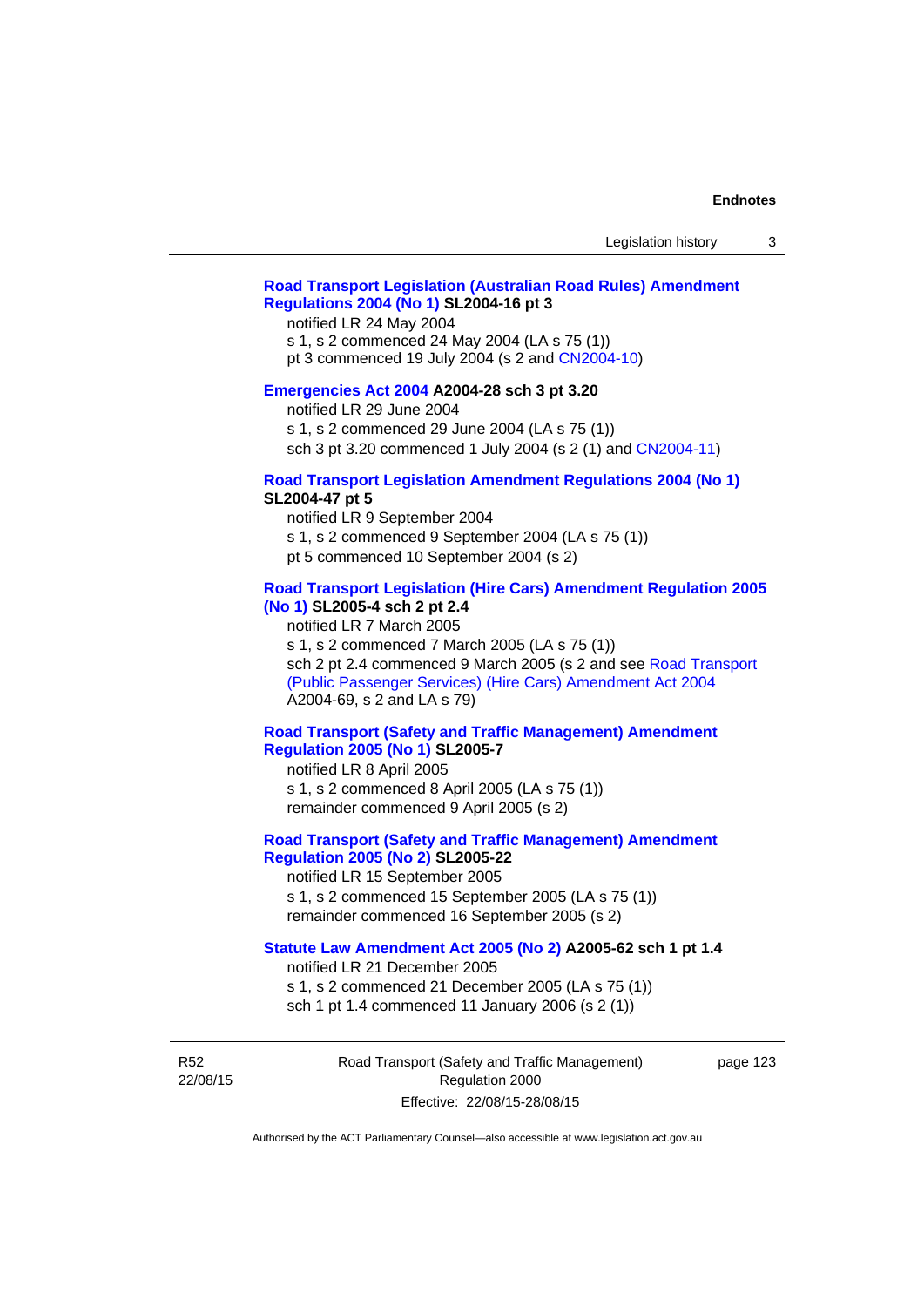| ు | Legislation history |
|---|---------------------|
|---|---------------------|

| <b>Road Transport (Safety and Traffic Management) Amendment</b><br><b>Regulation 2006 (No 1) SL2006-4</b><br>notified LR 16 January 2006<br>s 1, s 2 commenced 16 January 2006 (LA s 75 (1))<br>remainder commenced 17 January 2006 (s 2)                                                                   |
|-------------------------------------------------------------------------------------------------------------------------------------------------------------------------------------------------------------------------------------------------------------------------------------------------------------|
| <b>Road Transport (Public Passenger Services) Amendment</b><br>Regulation 2006 (No 1) SL2006-32 sch 1 pt 1.5<br>notified LR 26 June 2006<br>s 1, s 2 commenced 26 June 2006 (LA s 75 (1))<br>sch 1 pt 1.5 commenced 3 July 2006 (s 2 (2))                                                                   |
| <b>Road Transport (Safety and Traffic Management) Amendment</b><br><b>Regulation 2006 (No 2) SL2006-51</b><br>notified LR 4 December 2006<br>s 1, s 2 commenced 4 December 2006 (LA s 75 (1))<br>remainder commenced 5 December 2006 (s 2)                                                                  |
| <b>Road Transport (Safety and Traffic Management) Amendment</b><br><b>Regulation 2007 (No 1) SL2007-20</b><br>notified LR 30 July 2007<br>s 1, s 2 commenced 30 July 2007 (LA s 75 (1))<br>remainder commenced 31 July 2007 (s 2)                                                                           |
| <b>Planning and Development (Consequential Amendments) Act 2007</b><br>A2007-25 sch 1 pt 1.29<br>notified LR 13 September 2007<br>s 1, s 2 commenced 13 September 2007 (LA s 75 (1))<br>sch 1 pt 1.29 commenced 31 March 2008 (s 2 and see Planning and<br>Development Act 2007 A2007-24, s 2 and CN2008-1) |

## **[Road Transport \(Safety and Traffic Management\) Amendment](http://www.legislation.act.gov.au/sl/2008-40)  [Regulation 2008 \(No 1\)](http://www.legislation.act.gov.au/sl/2008-40) SL2008-40**  notified LR 11 September 2008

s 1, s 2 commenced 11 September 2008 (LA s 75 (1)) remainder commenced 11 March 2009 (s 2 and LA s 79)

page 124 Road Transport (Safety and Traffic Management) Regulation 2000 Effective: 22/08/15-28/08/15

R52 22/08/15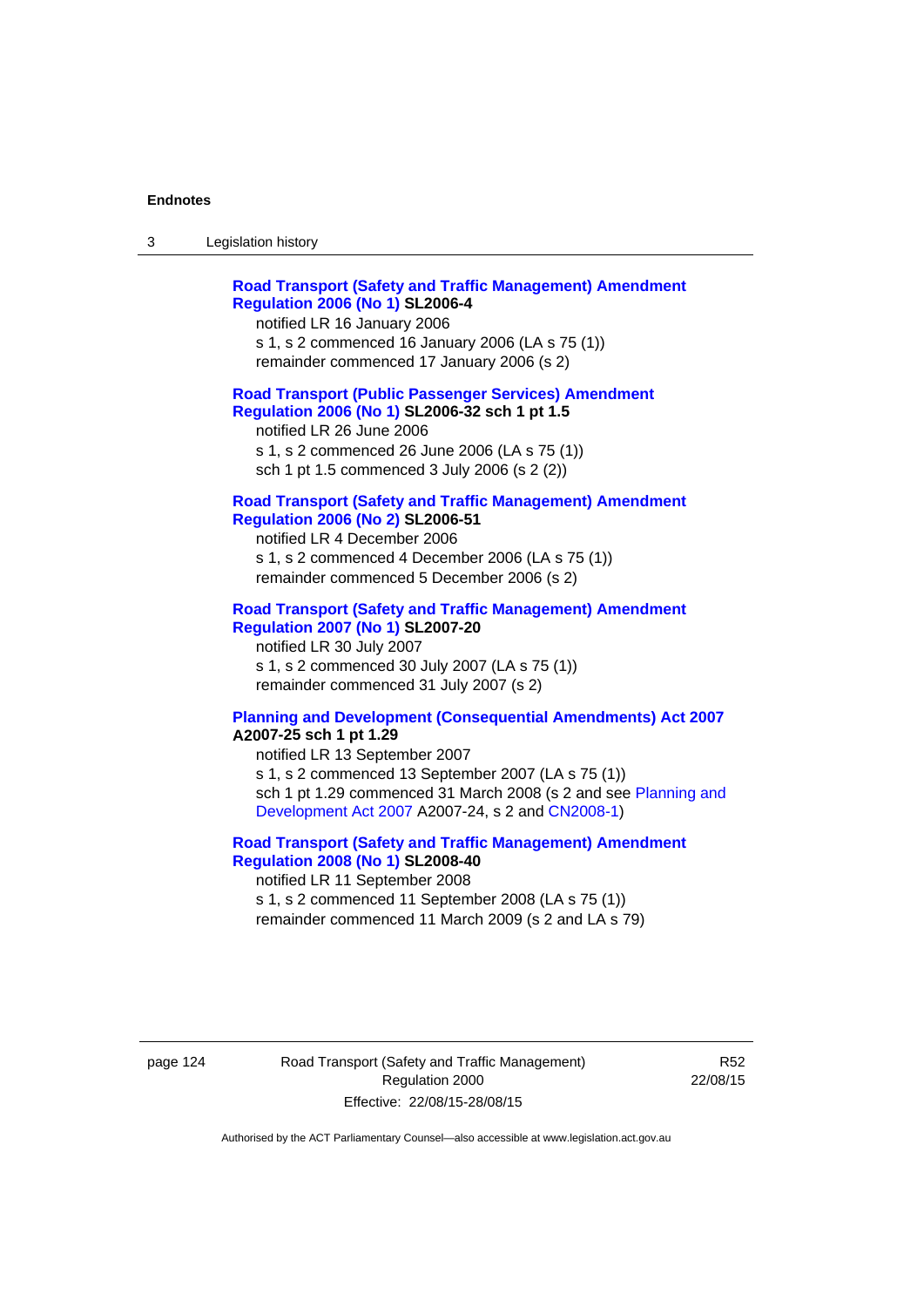#### **[Road Transport Legislation Amendment Regulation 2008 \(No 2\)](http://www.legislation.act.gov.au/sl/2008-47) SL2008-47 sch 1 pt 1.3**

notified LR 1 December 2008 s 1, s 2 commenced 1 December 2008 (LA s 75 (1)) sch 1 pt 1.3 commenced 2 December 2008 (s 2)

#### **[Road Transport Legislation Amendment Regulation 2009 \(No 1\)](http://www.legislation.act.gov.au/sl/2009-6) SL2009-6 pt 4**

notified LR 11 March 2009 s 1, s 2 commenced 11 March 2009 (LA s 75 (1)) pt 4 commenced 16 March 2009 (s 2 and [CN2009-7\)](http://www.legislation.act.gov.au/cn/2009-7/default.asp)

#### **[Road Transport \(Safety and Traffic Management\) Amendment](http://www.legislation.act.gov.au/sl/2009-7)  [Regulation 2009 \(No 1\)](http://www.legislation.act.gov.au/sl/2009-7) SL2009-7**

notified LR 12 March 2009 s 1, s 2 commenced 12 March 2009 (LA s 75 (1)) remainder commenced 13 March 2009 (s 2)

#### **[Road Transport \(Mass, Dimensions and Loading\) Act 2009](http://www.legislation.act.gov.au/a/2009-22/default.asp) A2009-22 sch 1 pt 1.10**

notified LR 3 September 2009 s 1, s 2 commenced 3 September 2009 (LA s 75 (1)) sch 1 pt 1.10 commenced 3 March 2010 (s 2 and LA s 79)

### **[Dangerous Goods \(Road Transport\) Act 2009](http://www.legislation.act.gov.au/a/2009-34) A2009-34 sch 1 pt 1.3**

notified LR 28 September 2009 s 1, s 2 commenced 28 September 2009 (LA s 75 (1)) sch 1 pt 1.3 commenced 2 April 2010 (s 2, [CN2010-5 a](http://www.legislation.act.gov.au/cn/2010-5/default.asp)nd LA s 77 (3))

**[Road Transport Legislation Amendment Regulation 2010 \(No 1\)](http://www.legislation.act.gov.au/sl/2010-5)**

### **SL2010-5 pt 4**

notified LR 1 March 2010 s 1, s 2 commenced 1 March 2010 (LA s 75 (1)) s 55, ss 58-62 commenced 15 March 2011 (s 2 (2)) pt 4 remainder commenced 15 March 2010 (s 2 (1))

# **[Road Transport Legislation Amendment Regulation 2010 \(No 2\)](http://www.legislation.act.gov.au/sl/2010-7) SL2010-7 pt 5**

notified LR 16 March 2010 s 1, s 2 commenced 16 March 2010 (LA s 75 (1)) pt 5 commenced 17 March 2010 (s 2 (1))

R52 22/08/15 Road Transport (Safety and Traffic Management) Regulation 2000 Effective: 22/08/15-28/08/15

page 125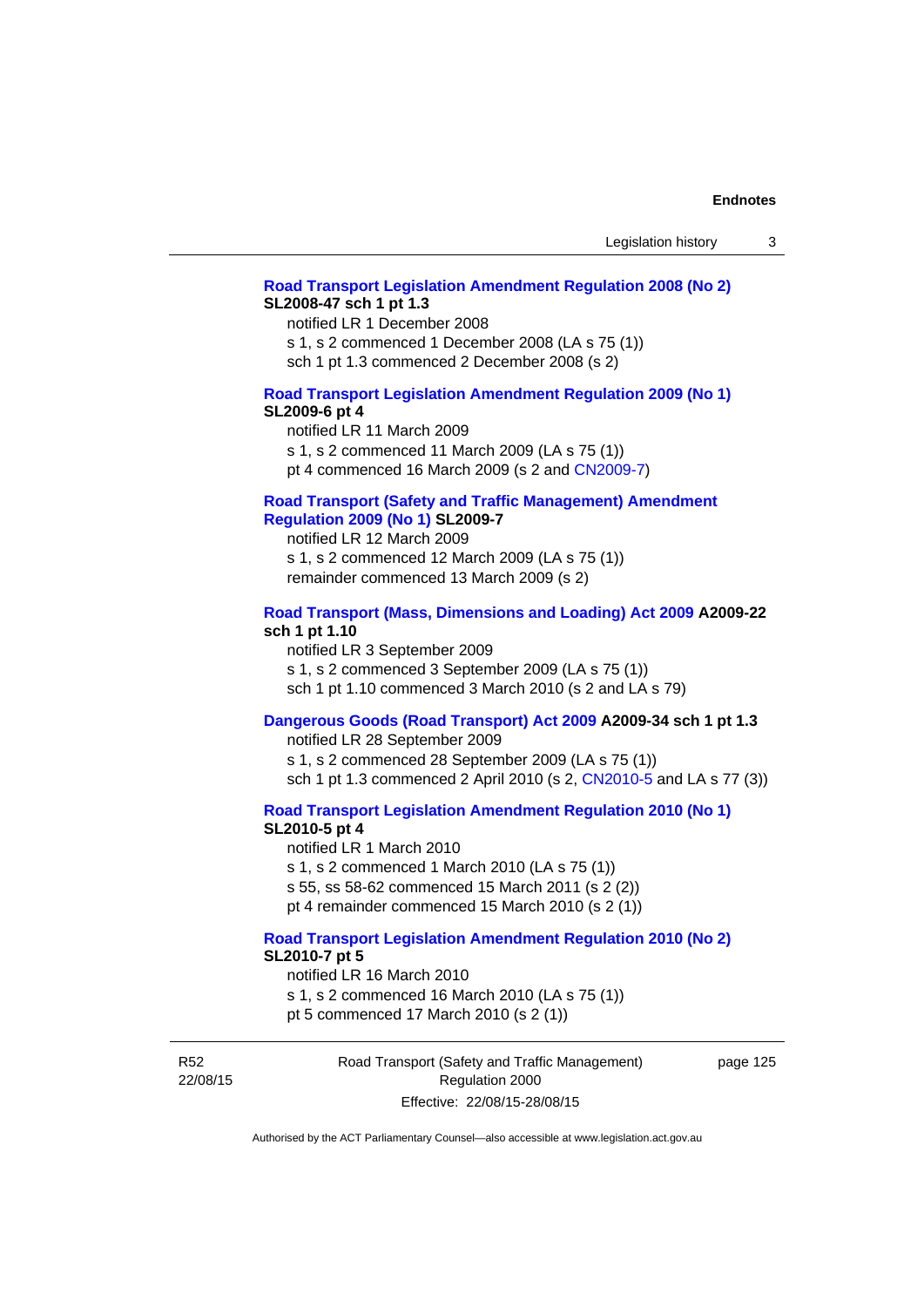3 Legislation history

#### **[Personal Property Securities Act 2010](http://www.legislation.act.gov.au/a/2010-15) A2010-15 sch 2 pt 2.5**

notified LR 1 April 2010 s 1, s 2 commenced 1 April 2010 (LA s 75 (1)) sch 2 pt 2.5 commenced 30 January 2012 (s 2 (2) (b))

#### **[Statute Law Amendment Act 2010](http://www.legislation.act.gov.au/a/2010-18) A2010-18 sch 3 pt 3.21**

notified LR 13 May 2010 s 1, s 2 commenced 13 May 2010 (LA s 75 (1)) sch 3 pt 3.21 commenced 3 June 2010 (s 2)

#### **[Road Transport Legislation Amendment Regulation 2010 \(No 4\)](http://www.legislation.act.gov.au/sl/2010-33) SL2010-33 pt 3**

notified LR 5 August 2010 s 1, s 2 commenced 5 August 2010 (LA s 75 (1)) pt 3 commenced 6 August 2010 (s 2)

#### **[Road Transport \(Safety and Traffic Management\) Amendment](http://www.legislation.act.gov.au/sl/2010-38)  [Regulation 2010 \(No 1\)](http://www.legislation.act.gov.au/sl/2010-38) SL2010-38**

notified LR 16 September 2010 s 1, s 2 commenced 16 September 2010 (LA s 75 (1)) remainder commenced 17 September 2010 (s 2)

#### **[Road Transport Legislation Amendment Regulation 2011 \(No 1\)](http://www.legislation.act.gov.au/sl/2011-2) SL2011-2 pt 3**

notified LR 27 January 2011 s 1, s 2 commenced 27 January 2011 (LA s 75 (1)) pt 3 commenced 28 January 2011 (s 2)

## **[Statute Law Amendment Act 2011 \(No 3\)](http://www.legislation.act.gov.au/a/2011-52) A2011-52 sch 3 pt 3.49**

notified LR 28 November 2011 s 1, s 2 commenced 28 November 2011 (LA s 75 (1)) sch 3 pt 3.49 commenced 12 December 2011 (s 2)

page 126 Road Transport (Safety and Traffic Management) Regulation 2000 Effective: 22/08/15-28/08/15

R52 22/08/15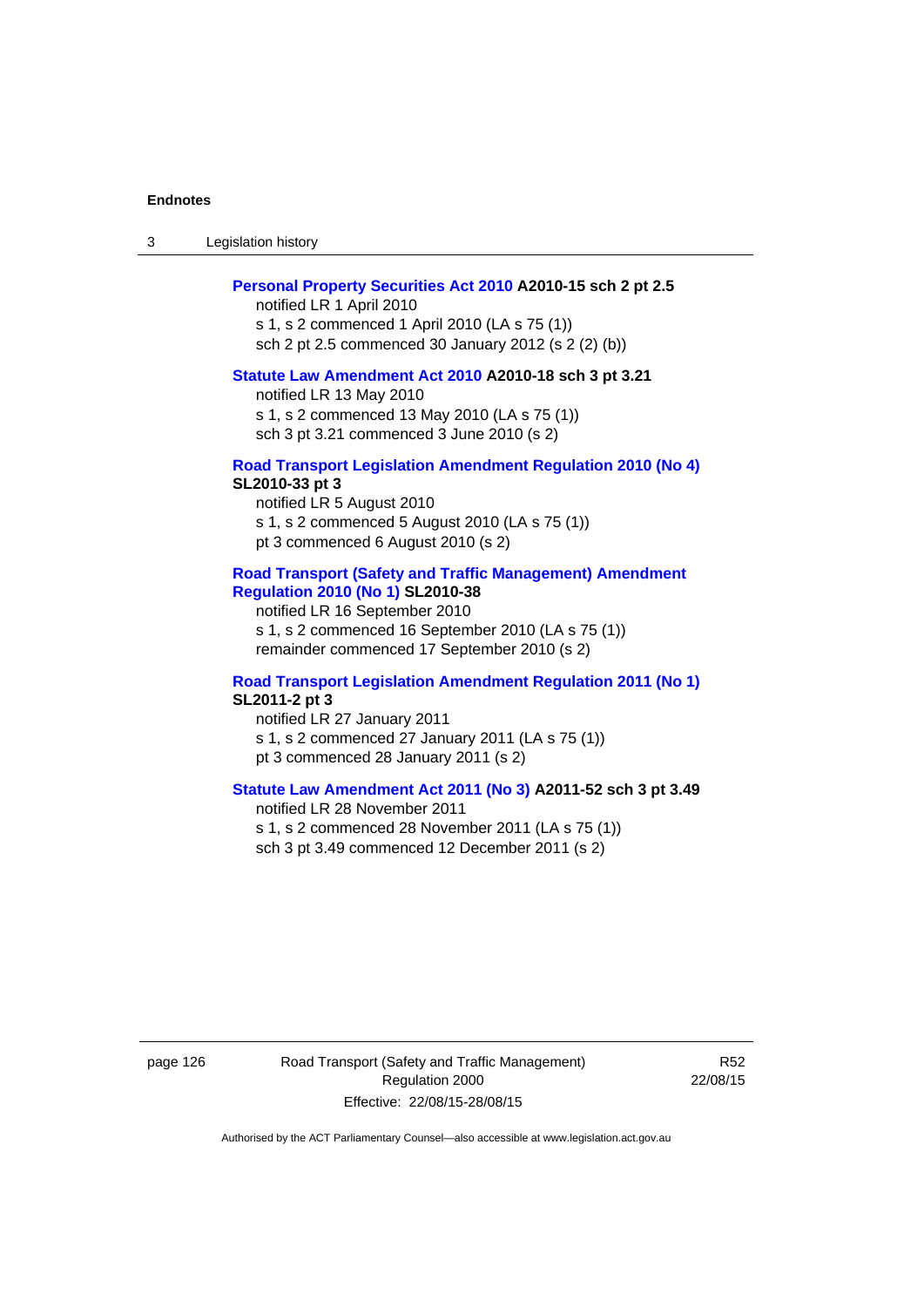#### **[Road Transport \(Safety and Traffic Management\) Amendment](http://www.legislation.act.gov.au/sl/2011-35)  [Regulation 2011 \(No 1\)](http://www.legislation.act.gov.au/sl/2011-35) SL2011-35**

notified LR 19 December 2011

s 1, s 2 commenced 19 December 2011 (LA s 75 (1)) remainder commenced 15 January 2012 (s 2 and see [Road Transport](http://www.legislation.act.gov.au/a/2011-38)  [\(Safety and Traffic Management\) Amendment Act 2011](http://www.legislation.act.gov.au/a/2011-38) A2011-38, s 2 and [CN2011-15\)](http://www.legislation.act.gov.au/cn/2011-15/default.asp)

**[Road Transport Legislation Amendment Regulation 2012 \(No 1\)](http://www.legislation.act.gov.au/sl/2012-44/default.asp) SL2012-44 pt 6** 

notified LR 19 December 2012

s 1, s 2 commenced 19 December 2012 (LA s 75 (1))

pt 6 commenced 20 December 2012 (s 2)

#### **[Road Transport \(Police Driver and Rider Exemptions\) Amendment](http://www.legislation.act.gov.au/sl/2013-9/default.asp)  [Regulation 2013 \(No 1\)](http://www.legislation.act.gov.au/sl/2013-9/default.asp) SL2013-9 pt 3**

notified LR 6 May 2013

s 1, s 2 commenced 6 May 2013 (LA s 75 (1))

pt 3 commenced 7 May 2013 (s 2)

#### **[Road Transport Legislation Amendment Regulation 2013 \(No 3\)](http://www.legislation.act.gov.au/sl/2013-20) SL2013-20 pt 3**

notified LR 29 July 2013 s 1, s 2 commenced 29 July 2013 (LA s 75 (1)) pt 3 commenced 1 August 2013 (s 2)

#### **[Road Transport \(Safety and Traffic Management\) Amendment](http://www.legislation.act.gov.au/sl/2013-25)  [Regulation 2013 \(No 1\)](http://www.legislation.act.gov.au/sl/2013-25) SL2013-25**

notified LR 5 September 2013 s 1, s 2 commenced 5 September 2013 (LA s 75 (1)) remainder commenced 6 September 2013 (s 2)

#### **[Heavy Vehicle National Law \(Consequential Amendments\) Act 2013](http://www.legislation.act.gov.au/a/2013-52) A2013-52 pt 13**

notified LR 9 December 2013

s 1, s 2 commenced 9 December 2013 (LA s 75 (1))

pt 13 commenced 10 February 2014 (s 2 and see [Heavy Vehicle](http://www.legislation.act.gov.au/a/2013-51/default.asp)  [National Law \(ACT\) Act 2013](http://www.legislation.act.gov.au/a/2013-51/default.asp) A2013-51, s 2 (1) and [CN2014-2](http://www.legislation.act.gov.au/cn/2014-2/default.asp))

R52 22/08/15 page 127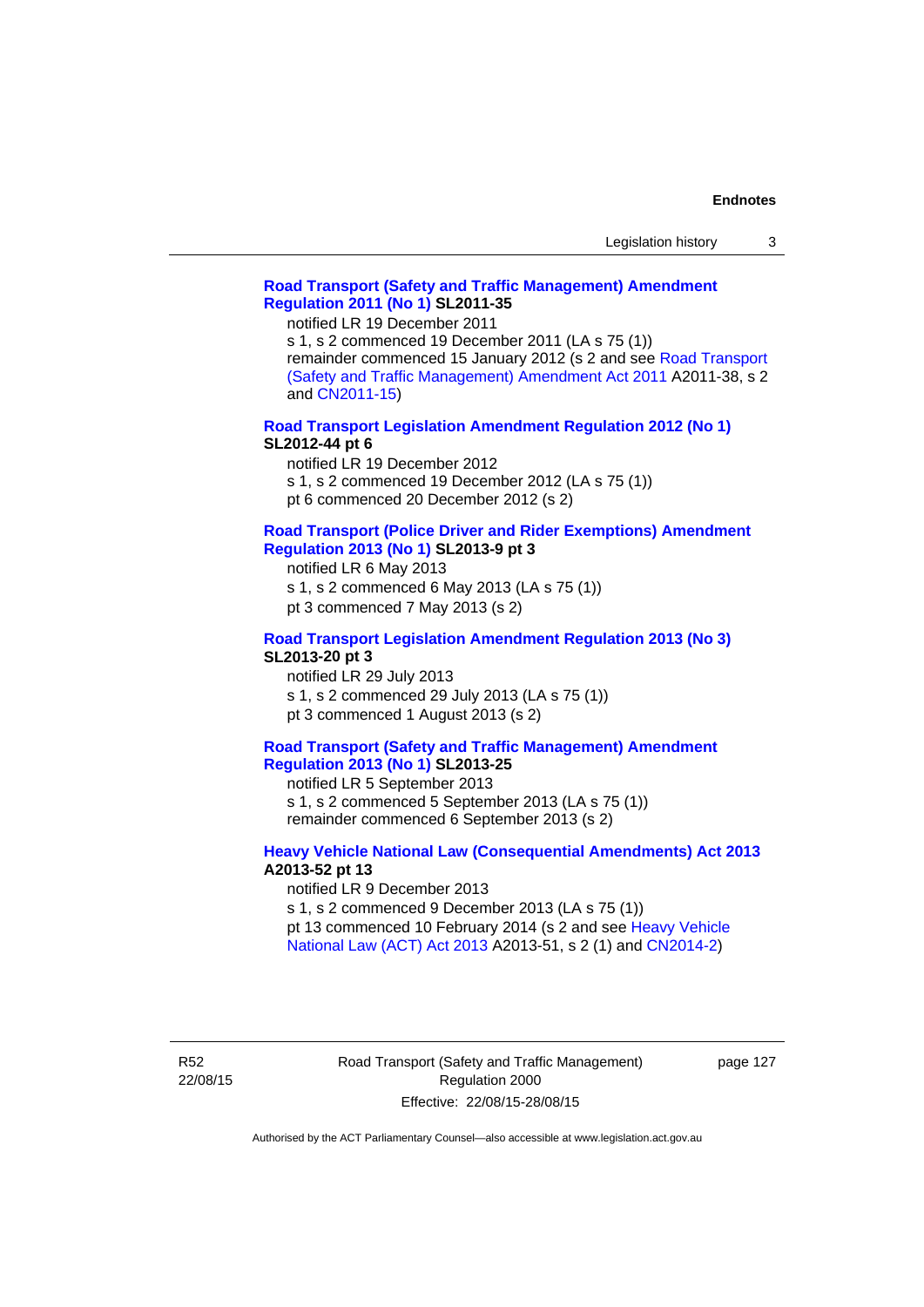3 Legislation history

**[Road Transport \(Safety and Traffic Management\) Amendment](http://www.legislation.act.gov.au/sl/2014-5)  [Regulation 2014 \(No 1\)](http://www.legislation.act.gov.au/sl/2014-5) SL2014-5** 

notified LR 27 March 2014 s 1, s 2 commenced 27 March 2014 (LA s 75 (1)) remainder commenced 28 March 2014 (s 2)

# **[Road Transport \(Safety and Traffic Management\) Amendment](http://www.legislation.act.gov.au/sl/2014-11)  [Regulation 2014 \(No 2\)](http://www.legislation.act.gov.au/sl/2014-11) SL2014-11**  notified LR 26 June 2014

s 1, s 2 commenced 26 June 2014 (LA s 75 (1)) remainder commenced 27 June 2014 (s 2)

#### **[Road Transport Legislation Amendment Act 2015](http://www.legislation.act.gov.au/a/2015-30/default.asp) A2015-30 pt 8**

notified LR 21 August 2015 s 1, s 2 commenced 21 August 2015 (LA s 75 (1)) pt 8 commenced 22 August 2015 (s 2)

page 128 Road Transport (Safety and Traffic Management) Regulation 2000 Effective: 22/08/15-28/08/15

R52 22/08/15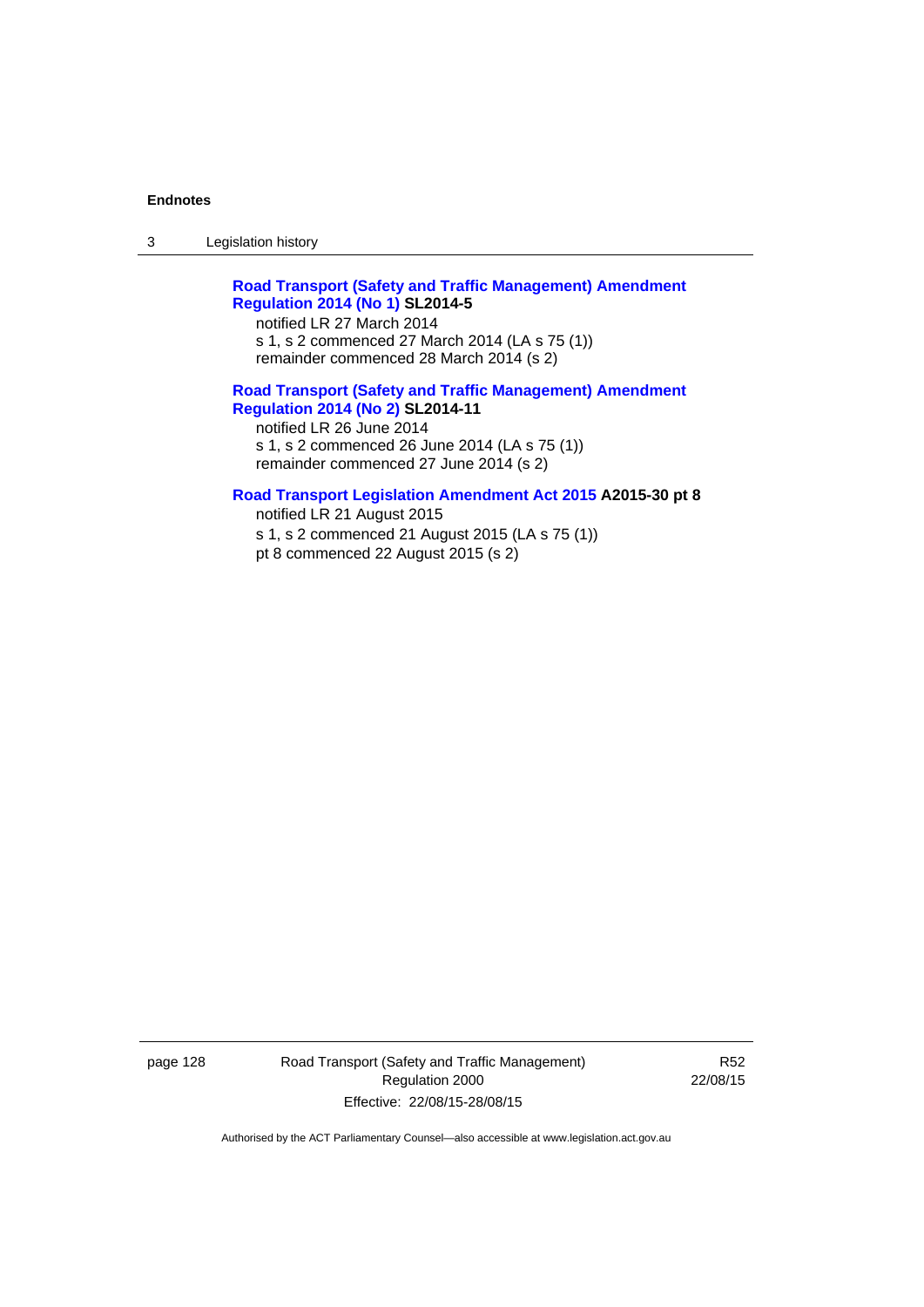# 22/08/15 Road Transport (Safety and Traffic Management) Regulation 2000 **4 Amendment history Name of regulation**  s 1 am R18 LA **Dictionary**  s 2 om [A2001-27](http://www.legislation.act.gov.au/a/2001-27) amdt 4.24 ins [SL2005-22](http://www.legislation.act.gov.au/sl/2005-22) amdt 1.1 **Dictionary—application to Australian Road Rules**  s 3 hdg bracketed note exp 17 September 2002 (s 4 (3)) s 3 am [A2001-44](http://www.legislation.act.gov.au/a/2001-44) amdt 1.3793 sub [SL2005-22](http://www.legislation.act.gov.au/sl/2005-22) amdt 1.1 *Road* **includes road related area**  s 3A **ins SL2005-22** amdt 1.1 **Meaning of** *park* **and** *stop* s 3B ins [SL2005-22](http://www.legislation.act.gov.au/sl/2005-22) amdt 1.1 **Notes**  s 4 hdg bracketed note exp 17 September 2002 (s 4 (3))<br>s 4 am A2001-44 amdt 1.3794: A2002-30 amdt 3.76 am [A2001-44](http://www.legislation.act.gov.au/a/2001-44) amdt 1.3794; [A2002-30](http://www.legislation.act.gov.au/a/2002-30) amdt 3.769 (2), (3) exp 17 September 2002 (s (4 (3)) **Offences against regulation—application of Criminal Code etc**  s 4A ins [SL2003-1](http://www.legislation.act.gov.au/sl/2003-1) s 16 **Offences against regulation are strict liability offences**  s 4B ins [SL2003-1](http://www.legislation.act.gov.au/sl/2003-1) s 16 **General defence of accident or reasonable effort**  s 4C ins [SL2003-1](http://www.legislation.act.gov.au/sl/2003-1) s 16 **Meaning of** *Australian Road Rules* s 5 hdg bracketed note exp 17 September 2002 (s 4 (3)) s 5 sub [SL2004-16](http://www.legislation.act.gov.au/sl/2004-16) s 25 am [SL2005-22](http://www.legislation.act.gov.au/sl/2005-22) amdt 1.2 sub [SL2010-5](http://www.legislation.act.gov.au/sl/2010-5) s 51 am [SL2013–20](http://www.legislation.act.gov.au/sl/2013-20) s 24 **Incorporation of Australian Road Rules into ACT law**  s 6 hdg bracketed note exp 17 September 2002 (s 4 (3)) **Transitional—ARR r 266 and r 267**  s 6A ins [SL2010-5](http://www.legislation.act.gov.au/sl/2010-5) s 52 exp 14 March 2011 (s 6A (2)) **Substitution—ARR r 300**  s 6B ins [SL2010-38](http://www.legislation.act.gov.au/sl/2010-38) s 4 om [SL2013–20](http://www.legislation.act.gov.au/sl/2013-20) s 25

page 129

Authorised by the ACT Parliamentary Counsel—also accessible at www.legislation.act.gov.au

Effective: 22/08/15-28/08/15

R52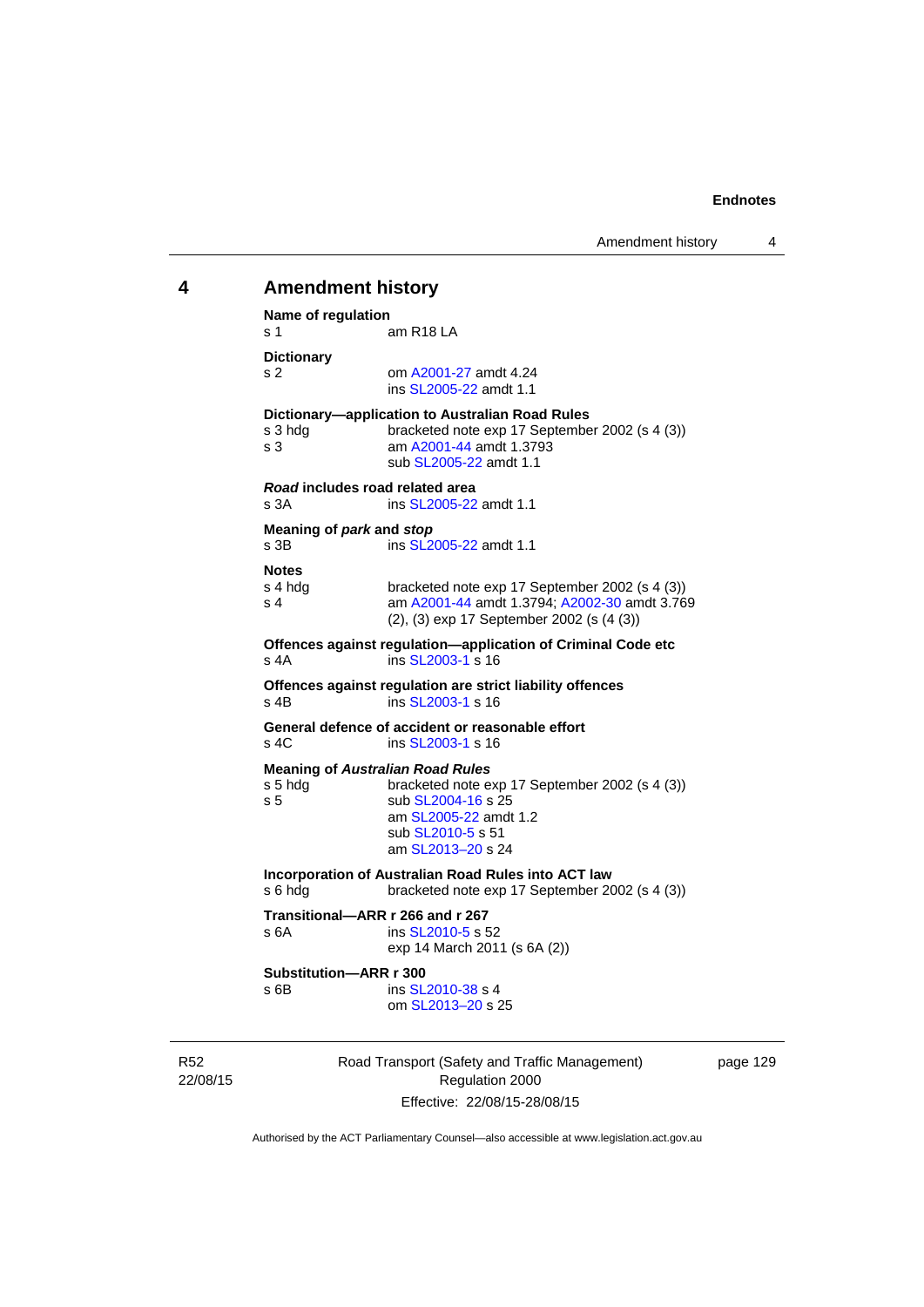| 4 | Amendment history                                       |                                                                                                                                                                                                                                                                |
|---|---------------------------------------------------------|----------------------------------------------------------------------------------------------------------------------------------------------------------------------------------------------------------------------------------------------------------------|
|   | General<br>div 2.2.1 hdg<br>note 2                      | am SL2000-52 s 3; SL2001-32 s 3; SL2002-31 s 22;<br>SL2003-12 s 4; SL2004-16 ss 26-30<br>sub SL2005-22 s 4<br>am SL2006-32 amdt 1.92; items renum R24 LA; SL2010-5<br>s 53, s 54; items renum R34 LA; SL2010-5 s 55; SL2013-20<br>ss 26-28; items renum R47 LA |
|   | div 2.2.1 hdg<br>note 3                                 | sub SL2005-22 s 4<br>am A2009-22 amdt 1.25; SL2010-33 s 5; items renum R38 LA;<br>A2013-52 s 65; A2015-30 s 42                                                                                                                                                 |
|   | s 7 hdg<br>s 7                                          | References to another law of this jurisdiction etc<br>bracketed note exp 17 September 2002 (s 4 (3))<br>am A2001-44 amdt 1.3795, amdt 1.3796                                                                                                                   |
|   | s 8 hdg                                                 | ARR r 10 (2)-penalties for offences<br>bracketed note exp 17 September 2002 (s 4 (3))                                                                                                                                                                          |
|   | s 8A                                                    | ARR r 25 (2)—default speed-limit in built-up area<br>ins SL2003-12 s 5<br>om SL2004-16 s 31                                                                                                                                                                    |
|   | s 9 hda<br>s 9                                          | ARR r 95-emergency stopping lane only signs<br>bracketed note exp 17 September 2002 (s 4 (3))<br>am SL2005-22 amdt 1.3                                                                                                                                         |
|   | ARR r 104—no truck signs<br>s 10 hda<br>s <sub>10</sub> | bracketed note exp 17 September 2002 (s 4 (3))<br>am SL2005-22 amdt 1.4                                                                                                                                                                                        |
|   | s 12 hdg<br>s 12                                        | ARR r 158 (2) (c)-other vehicles permitted to travel in bus lanes<br>bracketed note exp 17 September 2002 (s 4 (3))<br>sub SL2002-31 s 23; SL2005-4 amdt 2.38<br>am SL2006-32 amdt 1.93                                                                        |
|   | s 12A                                                   | ARR r 170 (1)-driver not to stop in intersection unless permitted<br>ins SL2004-16 s 32<br>om SL2010-5 s 56                                                                                                                                                    |
|   | s 13 hdg<br>s 13                                        | ARR r 179 (1) (c)-stopping in a loading zone-goods and permit vehicles<br>bracketed note exp 17 September 2002 (s 4 (3))<br>sub SL2005-22 s 5                                                                                                                  |
|   | s 13A                                                   | ARR r 179 (1) (c) and (2) (c)-stopping in loading zone-taxis<br>ins SL2005-22 s 5                                                                                                                                                                              |
|   | s 13B                                                   | ARR r 183—stopping in a bus zone<br>ins SL2006-32 amdt 1.94                                                                                                                                                                                                    |

# page 130 Road Transport (Safety and Traffic Management) Regulation 2000 Effective: 22/08/15-28/08/15

R52 22/08/15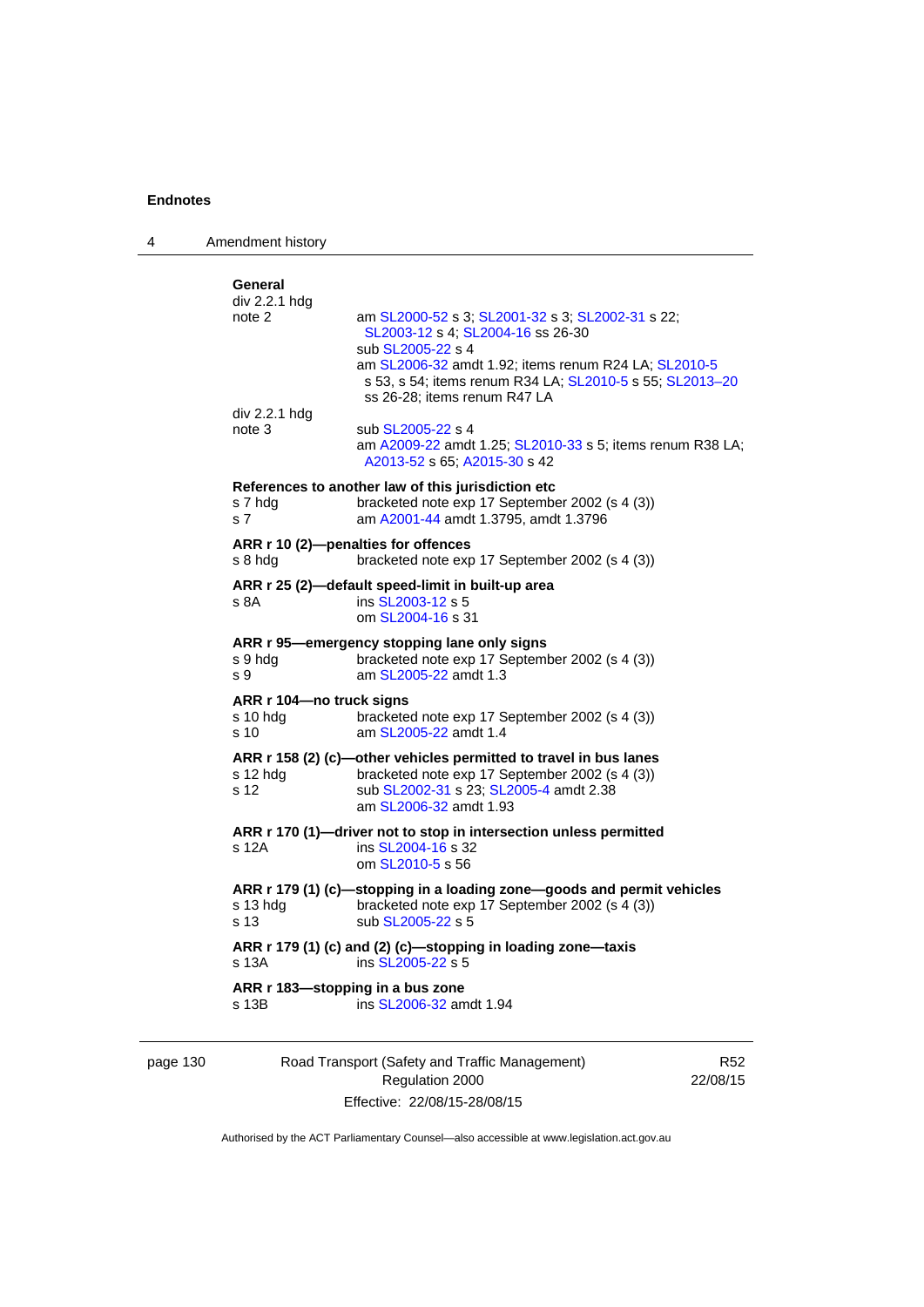|                                              |                                                                                                                                                                                                                         | Amendment history | 4 |
|----------------------------------------------|-------------------------------------------------------------------------------------------------------------------------------------------------------------------------------------------------------------------------|-------------------|---|
| s 13C                                        | ARR r 195-stopping at or near a bus stop<br>ins SL2006-32 amdt 1.94                                                                                                                                                     |                   |   |
| s 14 hda                                     | ARR r 199 (2)-stopping near postbox<br>bracketed note exp 17 September 2002 (s 4 (3))                                                                                                                                   |                   |   |
| s 15 hda                                     | ARR r 206 (2) (b), (c)—time extension for people with disabilities permit<br>bracketed note exp 17 September 2002 (s 4 (3))<br>sub SL2005-22 amdt 1.5                                                                   |                   |   |
| s 16 hda                                     | ARR r 207 (2) (a)-fees for parking in pay parking spaces<br>bracketed note exp 17 September 2002 (s 4 (3))                                                                                                              |                   |   |
| s 16A                                        | ARR r 213 (5)—making a motor vehicle secure—exception<br>ins Legislative Assembly AR2000-2 (see Gaz SL2000-20)<br>am SL2004-16 s 33<br>sub SL2005-22 amdt 1.6                                                           |                   |   |
| s 18 hdg<br>s 18                             | ARR r 216 (3)—towing a vehicle at night or in hazardous weather conditions<br>bracketed note exp 17 September 2002 (s 4 (3))<br>sub A2009-34 amdt 1.6                                                                   |                   |   |
| ARR r 225—use of radar detectors<br>s 22 hdg | bracketed note exp 17 September 2002 (s 4 (3))                                                                                                                                                                          |                   |   |
| s 22A                                        | ARR r 236 (6)-hitchhiking, roadside commerce etc permitted<br>ins SL2004-16 s 34                                                                                                                                        |                   |   |
| s 23 hda<br>s 23                             | ARR r 244C-motorised scooters not to be used<br>bracketed note exp 17 September 2002 (s 4 (3))<br>sub SL2010-5 s 57                                                                                                     |                   |   |
| s 23A                                        | ARR r 266-children travelling in interstate registered vehicles<br>ins SL2000-21 s 3<br>om SL2004-16 s 35<br>ins SL2010-5 s 58<br>om SL2013-20 s 29                                                                     |                   |   |
| s 23B                                        | ARR r 266 (2B)--children travelling in goods compartments<br>ins SL2001-32 s 4<br>am SL2002-2 s 28; A2002-51 amdt 1.38; SL2005-4 amdt 2.39,<br>amdt 2.40; SL2006-32 amdt 1.95<br>sub SL2010-5 s 58<br>om SL2013-20 s 29 |                   |   |
| s 24 hdg<br>s 24                             | ARR r 266 (7)—wearing of seatbelts by passengers under 16 years old<br>bracketed note exp 17 September 2002 (s 4 (3))<br>am SL2010-5 s 59                                                                               |                   |   |

R52 22/08/15 Road Transport (Safety and Traffic Management) Regulation 2000 Effective: 22/08/15-28/08/15

page 131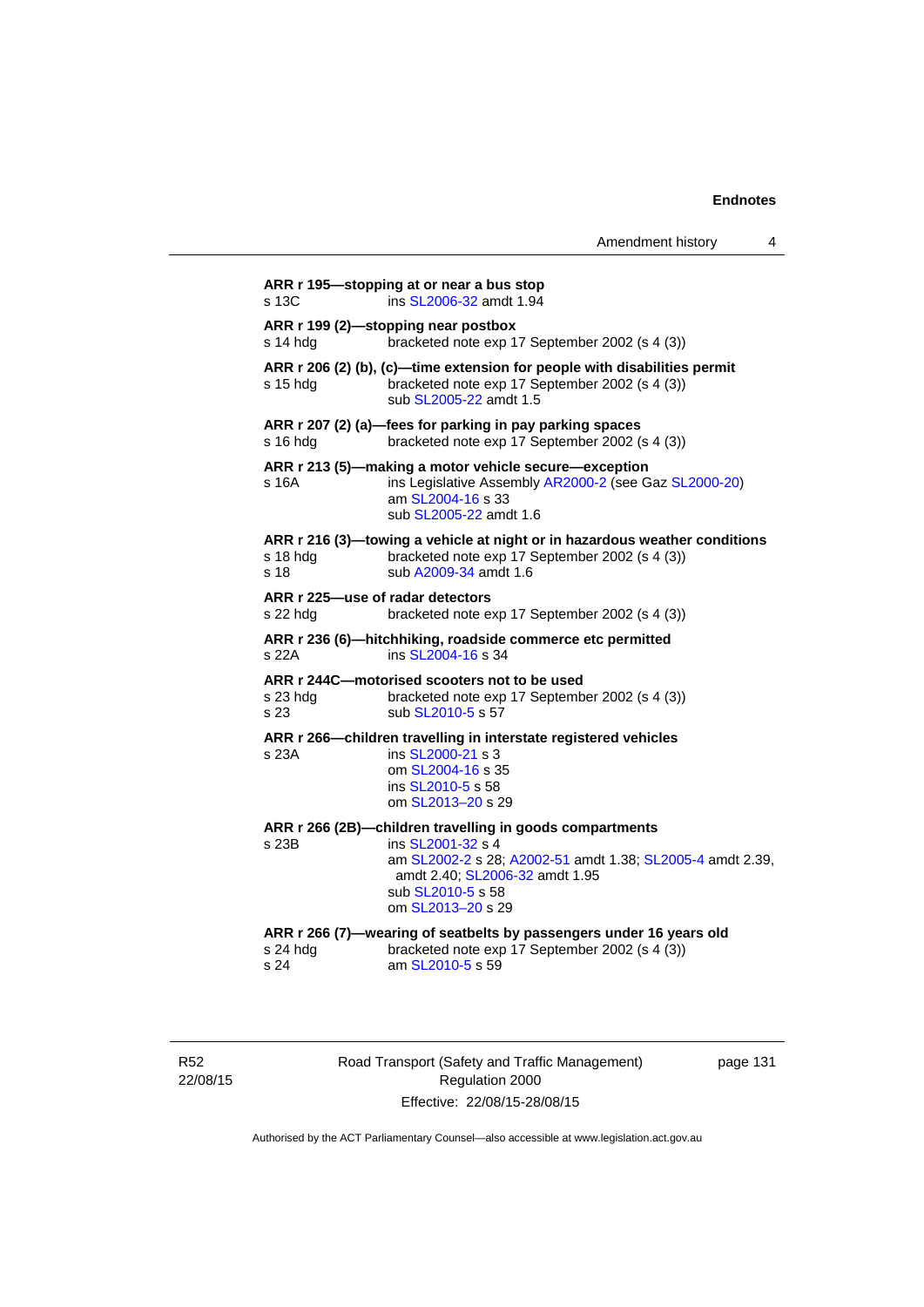| 4 | Amendment history                                                                                                                                                                                                                                                                                                                                                                                                                                                                                                                                                                                                                                                      |
|---|------------------------------------------------------------------------------------------------------------------------------------------------------------------------------------------------------------------------------------------------------------------------------------------------------------------------------------------------------------------------------------------------------------------------------------------------------------------------------------------------------------------------------------------------------------------------------------------------------------------------------------------------------------------------|
|   | ARR r 267 (3)-certificates of exemption from wearing seatbelts<br>bracketed note exp 17 September 2002 (s 4 (3))<br>s 25 hdg<br>om SL2010-5 s 60<br>s 25                                                                                                                                                                                                                                                                                                                                                                                                                                                                                                               |
|   | ARR r 270 (3)-wearing motorbike helmets<br>bracketed note exp 17 September 2002 (s 4 (3))<br>s 26 hdg                                                                                                                                                                                                                                                                                                                                                                                                                                                                                                                                                                  |
|   | ARR r 271 (6)-riding on motorbikes<br>bracketed note exp 17 September 2002 (s 4 (3))<br>s 27 hdg                                                                                                                                                                                                                                                                                                                                                                                                                                                                                                                                                                       |
|   | ARR r 280 (2) (a)-other vehicles to which B light rules apply<br>ins SL2002-31 s 24<br>s 27A<br>sub SL2005-4 amdt 2.41; SL2006-32 amdt 1.96                                                                                                                                                                                                                                                                                                                                                                                                                                                                                                                            |
|   | ARR r 287 (3), (4)-duties of participants in crashes<br>bracketed note exp 17 September 2002 (s 4 (3))<br>s 28 hdg<br>s 28<br>sub SL2008-40 s 4                                                                                                                                                                                                                                                                                                                                                                                                                                                                                                                        |
|   | ARR r 289 (1) (g)-driving on nature strip<br>bracketed note exp 17 September 2002 (s 4 (3))<br>$s$ 29 hdg<br>s 29<br>am SL2004-16 s 36; pars renum R16 LA (see SL2004-16<br>s 37); SL2005-22 amdt 1.7                                                                                                                                                                                                                                                                                                                                                                                                                                                                  |
|   | ARR r 298-driving with a person in or on trailer<br>am SL2005-22 amdt 1.8<br>s 30                                                                                                                                                                                                                                                                                                                                                                                                                                                                                                                                                                                      |
|   | ARR r 313-postal workers<br>s 32 hdg<br>bracketed note exp 17 September 2002 (s 4 (3))                                                                                                                                                                                                                                                                                                                                                                                                                                                                                                                                                                                 |
|   | ARR dict-definitions for dictionary<br>bracketed note exp 17 September 2002 (s 4 (3))<br>s 33 hdg<br>am SL2005-22 amdt 1.9; SL2013-20 s 31<br>s 33<br>def approved seatbelt ins SL2013-20 s 30<br>def authorised person am SL2010-33 s 6<br>def emergency worker am A2004-28 amdt 3.61<br>def <i>hire car</i> ins SL2005-4 amdt 2.43<br>def oversize vehicle sub A2009-22 amdt 1.26<br>am A2013-52 s 66<br>def <b>police officer</b> sub A2001-56 amdt 3.475<br>def private hire car om SL2005-4 amdt 2.44<br>def <i>public bus</i> sub A2001-62 amdt 1.38<br>def restricted hire vehicle om SL2005-4 amdt 2.44<br>def taxi sub SL2002-2 s 29<br>am SL2005-4 amdt 2.42 |
|   | <b>Offences against the Australian Road Rules</b>                                                                                                                                                                                                                                                                                                                                                                                                                                                                                                                                                                                                                      |

div 2.2.3 hdg om [SL2003-1](http://www.legislation.act.gov.au/sl/2003-1) s 17

# page 132 Road Transport (Safety and Traffic Management) Regulation 2000 Effective: 22/08/15-28/08/15

R52 22/08/15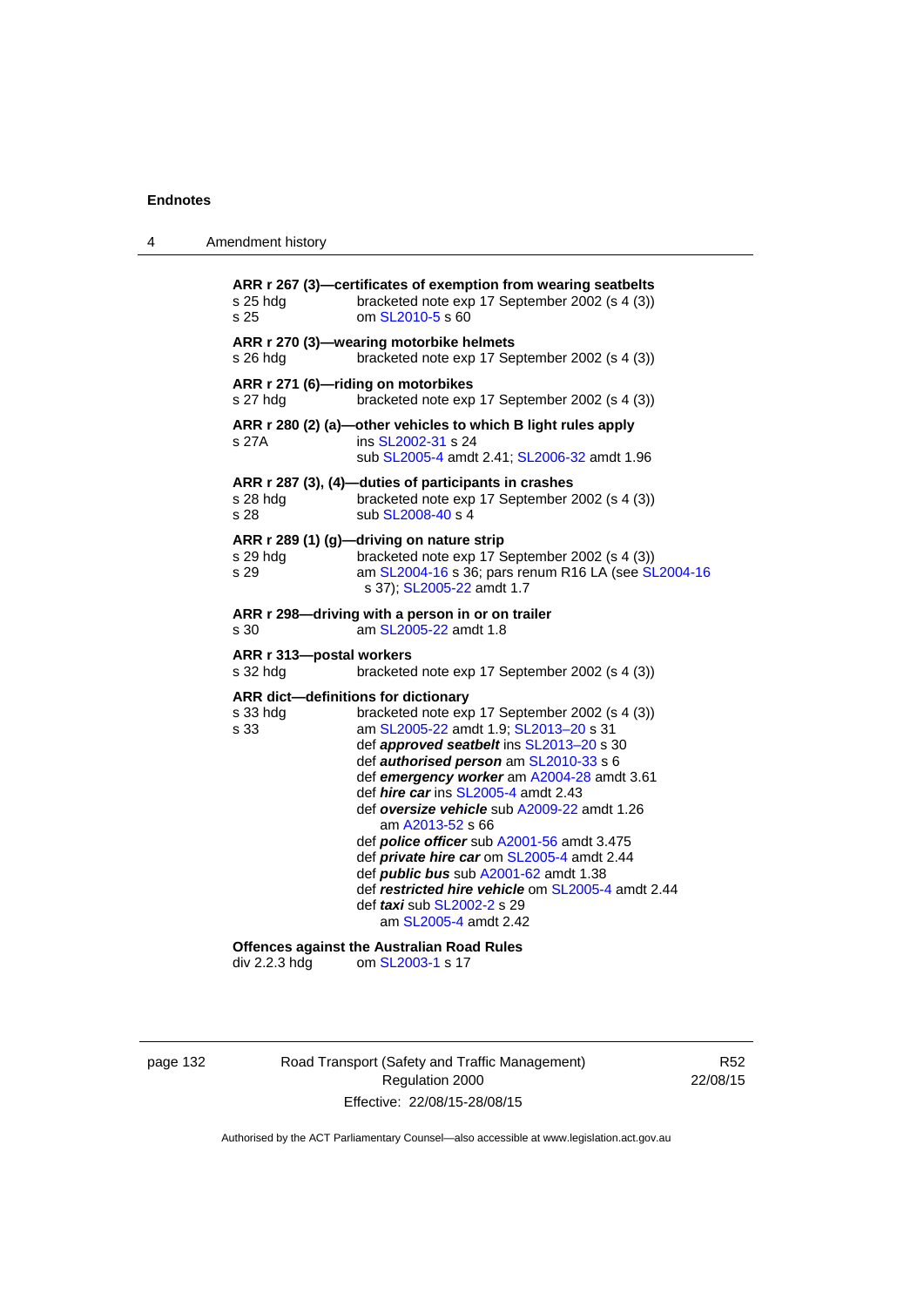# **Application of Criminal Code**

| s 34 hdg<br>s 34                          | bracketed note exp 17 September 2002 (s 4 (3))<br>sub A2002-51 amdt 1.39<br>om SL2003-1 s 17 |
|-------------------------------------------|----------------------------------------------------------------------------------------------|
|                                           | Offences are strict liability offences                                                       |
| s 35 hdg                                  | bracketed note exp 17 September 2002 (s 4 (3))                                               |
| s 35                                      | am A2002-51 amdt 1.40                                                                        |
|                                           | om SL2003-1 s 17                                                                             |
|                                           | General defence of accident or reasonable effort                                             |
| s 36 hdg                                  | bracketed note exp 17 September 2002 (s 4 (3))                                               |
| s 36                                      | am A2002-51 amdt 1.41<br>om SL2003-1 s 17                                                    |
|                                           |                                                                                              |
| s 37 hdg                                  | Making unnecessary engine noise<br>bracketed note exp 17 September 2002 (s 4 (3))            |
|                                           |                                                                                              |
| <b>Emission of waste oil or grease</b>    | bracketed note exp 17 September 2002 (s 4 (3))                                               |
| s 38 hdg                                  |                                                                                              |
| Safety of persons on trailers             |                                                                                              |
| s 39 hdg<br>s 39                          | bracketed note exp 17 September 2002 (s 4 (3))<br>am SL2005-22 amdt 1.10, amdt 1.11          |
|                                           |                                                                                              |
| s 40 hdg                                  | Passengers in sidecars to be seated<br>bracketed note exp 17 September 2002 (s 4 (3))        |
|                                           |                                                                                              |
| s 41 hdg                                  | Number of vehicles that may be drawn<br>bracketed note exp 17 September 2002 (s 4 (3))       |
|                                           |                                                                                              |
| Towing by vehicles under 4.5t<br>s 42 hdg | bracketed note exp 17 September 2002 (s 4 (3))                                               |
|                                           |                                                                                              |
|                                           |                                                                                              |
|                                           | Lights on motor vehicles generally                                                           |
| s 43 hdg                                  | bracketed note exp 17 September 2002 (s 4 (3))                                               |
| <b>Metered parking</b>                    |                                                                                              |
| div 2.3.5 hdg                             | sub SL2005-22 s 6                                                                            |
|                                           | Metered parking-parking in spaces                                                            |
| s 44 hda                                  | bracketed note exp 17 September 2002 (s 4 (3))                                               |
| $s$ 44                                    | sub SL2005-22 s 7                                                                            |
| Metered parking-parking fees              |                                                                                              |
| $s$ 44 $A$                                | ins SL2005-22 s 7                                                                            |
| s 44B                                     | Metered parking-maximum length of stay<br>ins SL2005-22 s 7                                  |

R52 22/08/15 Road Transport (Safety and Traffic Management) Regulation 2000 Effective: 22/08/15-28/08/15

page 133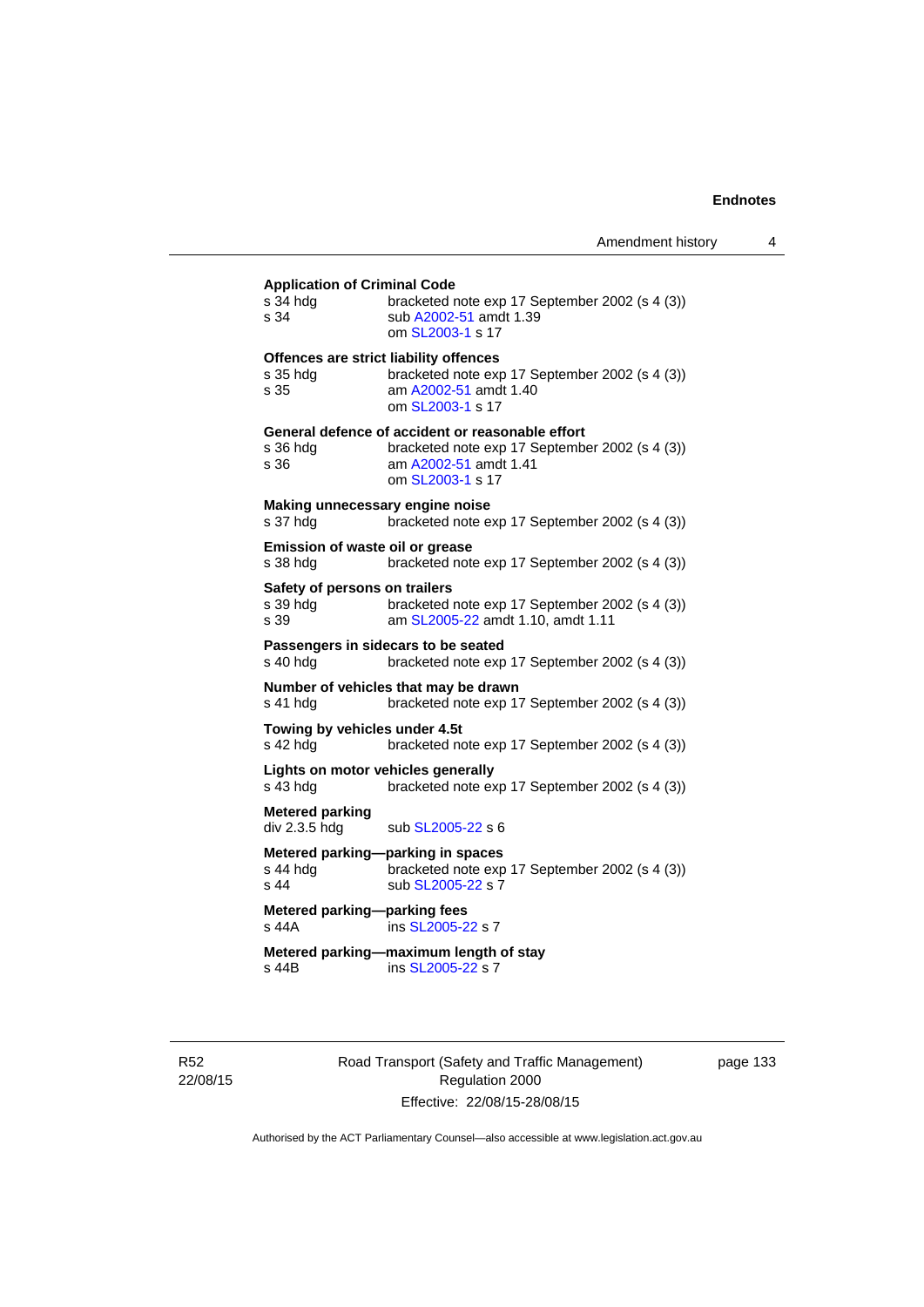| 4 | Amendment history                                     |                                                                                                                                   |
|---|-------------------------------------------------------|-----------------------------------------------------------------------------------------------------------------------------------|
|   | s 45 hdg<br>s 45                                      | Metered parking-exceptions to s 44A and s 44B<br>bracketed note exp 17 September 2002 (s 4 (3))<br>sub SL2005-22 s 7              |
|   | s 46 hdg                                              | Temporary closure of metered parking spaces<br>bracketed note exp 17 September 2002 (s 4 (3))                                     |
|   | <b>Misuse of parking meters</b><br>s 47 hdg           | bracketed note exp 17 September 2002 (s 4 (3))                                                                                    |
|   | Interfering with parking meters etc<br>s 48 hdg       | bracketed note exp 17 September 2002 (s 4 (3))                                                                                    |
|   | <b>Ticket parking</b><br>div 2.3.6 hdg                | orig div 2.3.6 hdg renum as div 2.3.8 hdg<br>ins by SL2005-22 s 8                                                                 |
|   | Ticket parking-parking in spaces<br>s 49 hdg<br>s 49  | bracketed note exp 17 September 2002 (s 4 (3))<br>sub SL2005-22 s 8                                                               |
|   | Ticket parking-display of tickets<br>s 49A            | ins SL2005-22 s 8<br>am SL2010-7 s 42; SL2014-11 s 4                                                                              |
|   | Ticket parking-e-payment<br>s 49AA                    | ins SL2014-11 s 5                                                                                                                 |
|   | Ticket parking-maximum length of stay<br>s 49B        | ins SL2005-22 s 8<br>am SL2014-11 s 6, s 7; ss renum R51 LA                                                                       |
|   | s 50 hdg<br>s <sub>50</sub>                           | Ticket parking-exceptions to s 49A and s 49B<br>bracketed note exp 17 September 2002 (s 4 (3))<br>sub SL2005-22 s 8               |
|   | s 51 hdg                                              | Temporary closure of ticket parking spaces and areas<br>bracketed note exp 17 September 2002 (s 4 (3))<br>sub SL2005-22 amdt 1.12 |
|   | s 51                                                  | am SL2002-7 s 4, s 5; regs renum R6 LA (see SL2002-7 s 6)                                                                         |
|   | s 52 hda<br>s 52                                      | Use of false or damaged parking tickets etc<br>bracketed note exp 17 September 2002 (s 4 (3))<br>sub SL2005-22 s 9                |
|   | Misuse of parking ticket machines<br>s 53 hdg<br>s 53 | bracketed note exp 17 September 2002 (s 4 (3))<br>sub SL2005-22 s 9                                                               |
|   | s 54 hdg                                              | Interfering with parking ticket machines etc<br>bracketed note exp 17 September 2002 (s 4 (3))                                    |

page 134 Road Transport (Safety and Traffic Management) Regulation 2000 Effective: 22/08/15-28/08/15

R52 22/08/15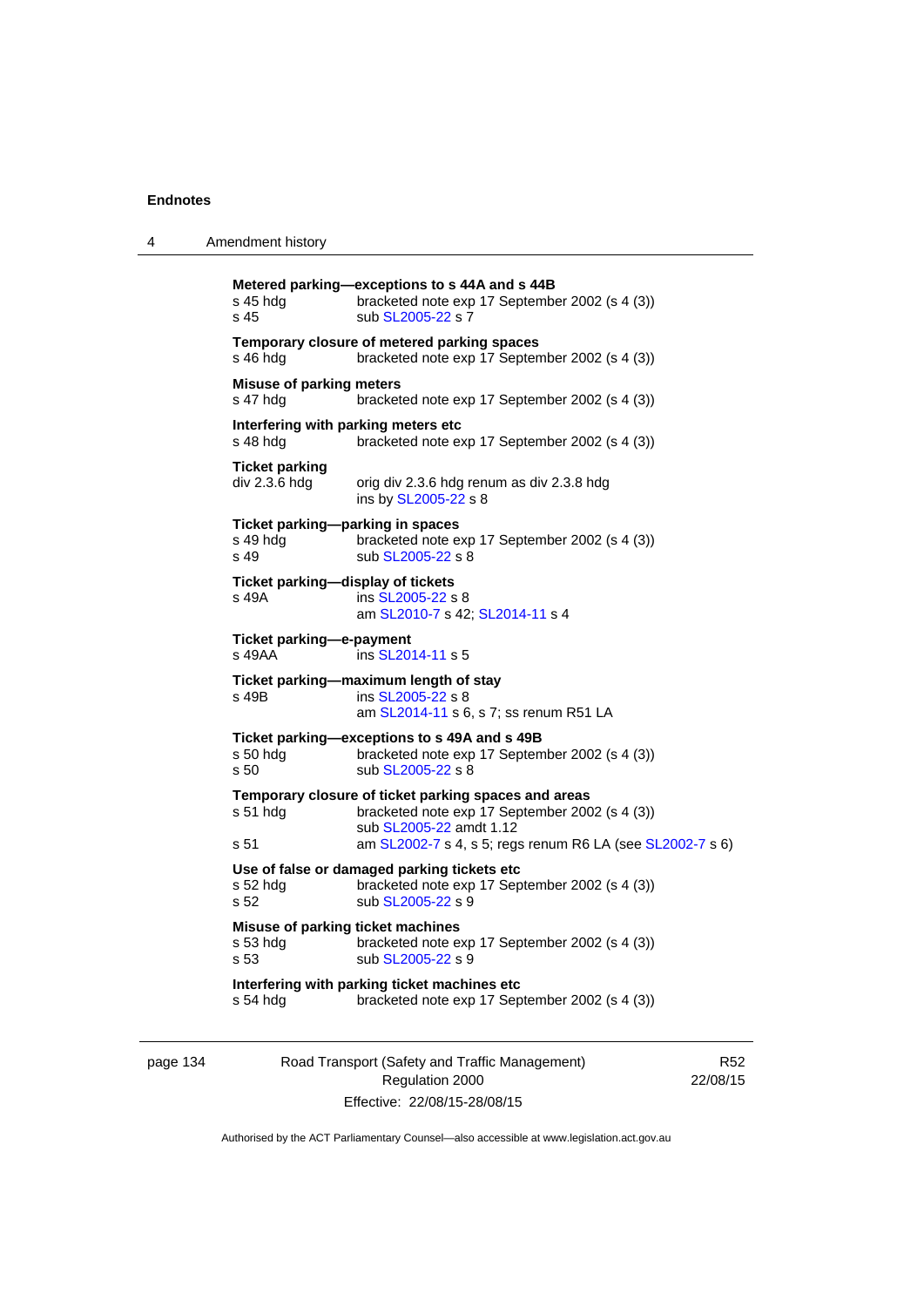| Interfering with parking tickets<br>s 55 hdg<br>s <sub>55</sub> | bracketed note exp 17 September 2002 (s 4 (3))<br>sub SL2005-22 s 10                                                                                            |
|-----------------------------------------------------------------|-----------------------------------------------------------------------------------------------------------------------------------------------------------------|
| div 2.3.7 hdg                                                   | Other ACT road rules about stopping and parking<br>ins SL2005-22 s 10                                                                                           |
| authorities                                                     | Unauthorised use of parking permits and mobility parking scheme                                                                                                 |
| s 56 hda<br>s 56                                                | bracketed note exp 17 September 2002 (s 4 (3))<br>am A2002-30 amdt 3.770<br>sub SL2005-22 s 10                                                                  |
| s 56A                                                           | Interfering with parking permits and mobility parking scheme authorities<br>ins SL2005-22 s 10                                                                  |
|                                                                 | No stopping on a road with a red kerb                                                                                                                           |
| s 57                                                            | am SL2001-32 s 5<br>exp 1 December 2002 (s 57 (2))                                                                                                              |
| s 57A hdg<br>s 57A                                              | Stopping public buses in bus zones and at bus stops<br>bracketed note exp 17 September 2002 (s 4 (3))<br>ins SL2000-33 s 3<br>am 2001 Act No 62 amdts 1.39-1.41 |
| s 58 hdg<br>s 58                                                | Stopping in an emergency etc or to comply with another law<br>bracketed note exp 17 September 2002 (s 4 (3))<br>am SL2005-22 s 11, s 12                         |
| <b>Other ACT road rules</b><br>div 2.3.8 hdg                    | (prev div 2.3.6 hdg) ins SL2005-22 s 13                                                                                                                         |
| s 59 hda                                                        | <b>Carrying dangerous substances</b><br>bracketed note exp 17 September 2002 (s 4 (3))<br>sub A2004-7 amdt 1.14                                                 |
| s 59                                                            | am A2004-7 amdt 1.15, amdt 1.16<br>om A2009-34 amdt 1.7                                                                                                         |
| s 60 hdg                                                        | Interrupting funeral processions etc<br>bracketed note exp 17 September 2002 (s 4 (3))                                                                          |
| s 61 hdg                                                        | Driving on roads closed to traffic<br>bracketed note exp 17 September 2002 (s 4 (3))                                                                            |
| s 62 hdg                                                        | Use of wheeled recreational devices and wheeled toys on roads<br>bracketed note exp 17 September 2002 (s 4 (3))                                                 |
| traffic control device                                          | Devices that are prescribed traffic control devices-Act, dict, def prescribed                                                                                   |
| s 63 hdg<br>s 63                                                | bracketed note exp 17 September 2002 (s 4 (3))<br>sub SL2005-22 s 14                                                                                            |

R52 22/08/15

Road Transport (Safety and Traffic Management) Regulation 2000 Effective: 22/08/15-28/08/15

page 135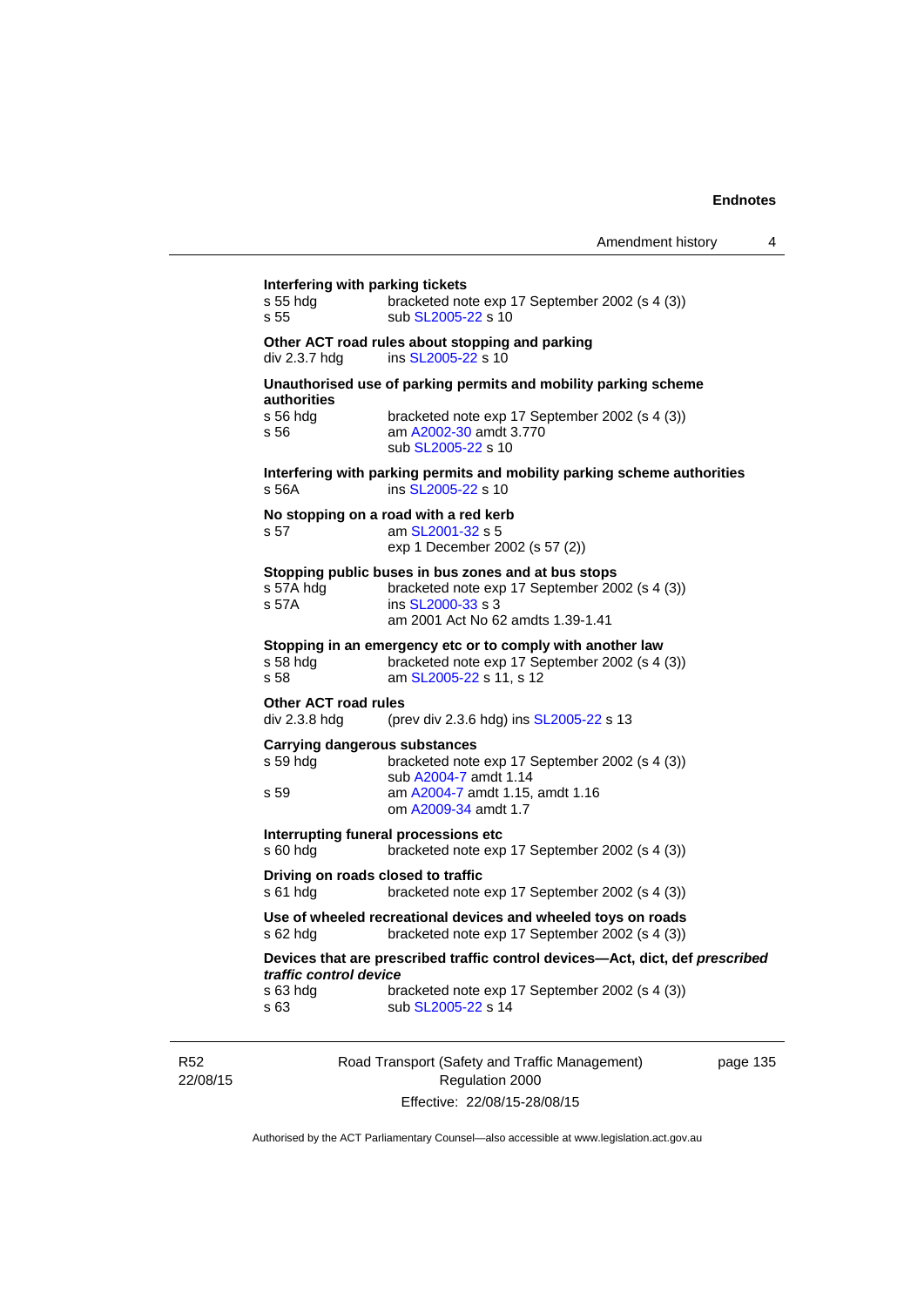4 Amendment history

| s 64 hdg                                          | Preventing prescribed traffic control devices being clearly visible<br>bracketed note exp 17 September 2002 (s 4 (3))                             |
|---------------------------------------------------|---------------------------------------------------------------------------------------------------------------------------------------------------|
| s 65 hdg                                          | Use of do not overtake turning vehicle sign<br>bracketed note exp 17 September 2002 (s 4 (3))                                                     |
| s 66                                              | Approvals etc by road transport authority<br>am A2001-44 amdt 1.3797, amdt 1.3798; SL2010-5 s 61, s 62;<br>pars renum R41 LA; A2011-52 amdt 3.184 |
| s 68 hdg                                          | Defence of complying with direction of police officer or authorised person<br>bracketed note exp 17 September 2002 (s 4 (3))                      |
| s 69 hda<br>s 69                                  | Exemption for driver of police vehicle-generally-Act, s 35<br>bracketed note exp 17 September 2002 (s 4 (3))<br>sub SL2013-9 s 8                  |
| s 69A                                             | Exemption for driver of police vehicle-training and assessment<br>ins SL2013-9 s 9<br>am A2015-30 s 43                                            |
| s 70 hdg                                          | Exemption for driver of emergency vehicles<br>bracketed note exp 17 September 2002 (s 4 (3))                                                      |
| authorised people                                 | Stopping and parking exemption for police and emergency vehicles and                                                                              |
| s 71 hdg<br>s 71                                  | bracketed note exp 17 September 2002 (s 4 (3))<br>sub SL2002-7 s 7; SL2005-22 s 15                                                                |
| <b>Parking</b><br>ch 3 hdg                        | ins SL2001-32 s 6                                                                                                                                 |
| <b>Metered parking schemes</b><br>s 72 hdg        | bracketed note exp 17 September 2002 (s 4 (3))                                                                                                    |
| <b>Metered parking areas</b>                      |                                                                                                                                                   |
| s 73 hdg<br>s 73                                  | bracketed note exp 17 September 2002 (s 4 (3))<br>am SL2005-22 amdt 1.13                                                                          |
| <b>Parking meters</b><br>s 74 hdg                 | bracketed note exp 17 September 2002 (s 4 (3))                                                                                                    |
| <b>Metered parking spaces</b><br>s 75 hdg<br>s 74 | bracketed note exp 17 September 2002 (s 4 (3))<br>am SL2005-22 s 16                                                                               |
| <b>Parking authorities</b>                        |                                                                                                                                                   |
| s 75A                                             | ins SL2002-7 s 8<br>am A2011-52 amdt 3.185                                                                                                        |

page 136 **Road Transport (Safety and Traffic Management)** Regulation 2000 Effective: 22/08/15-28/08/15

R52 22/08/15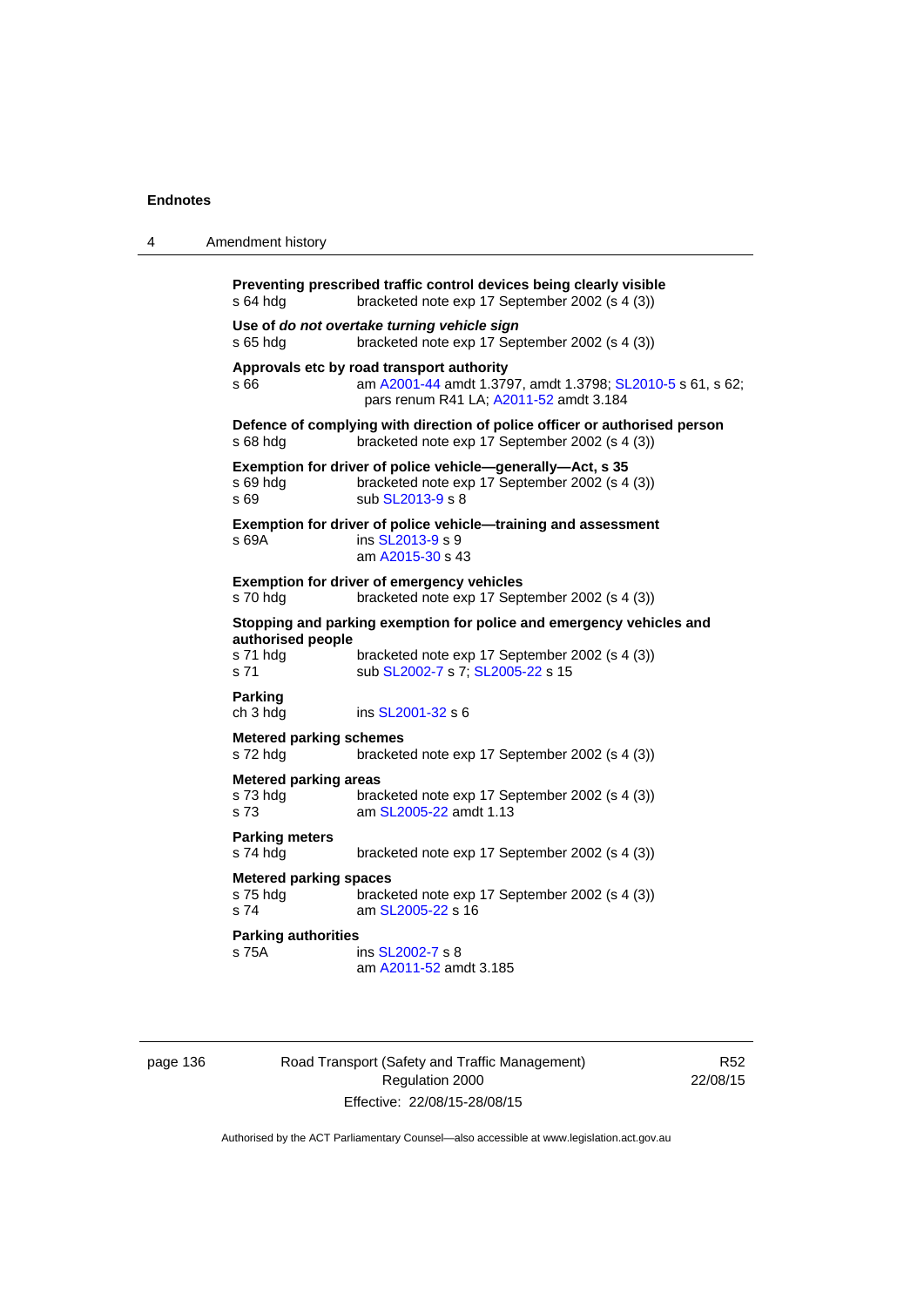# **Parking authority guidelines**  s 75B hdg bracketed note exp 17 September 2002 (s 4 (3)) s 75B ins [SL2002-7](http://www.legislation.act.gov.au/sl/2002-7) s 8 am [A2011-52](http://www.legislation.act.gov.au/a/2011-52) amdt 3.186 **Ticket parking schemes—road transport authority**  s 76 hdg sub [SL2002-7](http://www.legislation.act.gov.au/sl/2002-7) s 9 bracketed note exp 17 September 2002 (s 4 (3)) s 76 am [SL2005-22](http://www.legislation.act.gov.au/sl/2005-22) s 17 **Approval of e-payment method**  s 76AA ins [SL2014-11](http://www.legislation.act.gov.au/sl/2014-11) s 8 **Ticket parking schemes—parking authorities**  s 76A hdg bracketed note exp 17 September 2002 (s 4 (3)) sub [SL2005-22](http://www.legislation.act.gov.au/sl/2005-22) amdt 1.14 s 76A **ins [SL2002-7](http://www.legislation.act.gov.au/sl/2002-7)** s 10 **Ticket parking areas**  s 77 hdg bracketed note exp 17 September 2002 (s 4 (3)) s 77 **am [SL2005-22](http://www.legislation.act.gov.au/sl/2005-22) amdt 1.15, amdt 1.16** (3), (4) exp 1 December 2006 (s 77 (4)) **Ticket parking spaces**<br>s 78 hdg bray bracketed note exp 17 September 2002 (s 4 (3)) **Ticket machines**  s 79 hdg bracketed note exp 17 September 2002 (s 4 (3)) **Parking tickets**  s 80 hdg bracketed note exp 17 September 2002 (s 4 (3)) s 80 am [SL2002-7](http://www.legislation.act.gov.au/sl/2002-7) s 11; [SL2005-22](http://www.legislation.act.gov.au/sl/2005-22) ss 18-20; [SL2010-7](http://www.legislation.act.gov.au/sl/2010-7) ss 43-46 **Duration of parking tickets and e-payment parking period**  s 81 hdg bracketed note exp 17 September 2002 (s 4 (3)) s 81 sub [SL2014-11](http://www.legislation.act.gov.au/sl/2014-11) s 9 **Definitions—div 3.1.3**  s 82 hdg bracketed note exp 17 September 2002 (s 4 (3)) s 82 def *code of practice* om [SL2008-47](http://www.legislation.act.gov.au/sl/2008-47) amdt 1.4 def *exemption* om [SL2008-47](http://www.legislation.act.gov.au/sl/2008-47) amdt 1.4 def *existing operator* om [SL2008-47](http://www.legislation.act.gov.au/sl/2008-47) amdt 1.4 def *existing operator's certificate* om [SL2008-47](http://www.legislation.act.gov.au/sl/2008-47) amdt 1.4 **References in div 3.1.3 to land adjoining residential land**  s 83 hdg bracketed note exp 17 September 2002 (s 4 (3)) **Vehicle parked partly on residential land**  s 84 hdg bracketed note exp 17 September 2002 (s 4 (3))

R52 22/08/15 Road Transport (Safety and Traffic Management) Regulation 2000 Effective: 22/08/15-28/08/15

page 137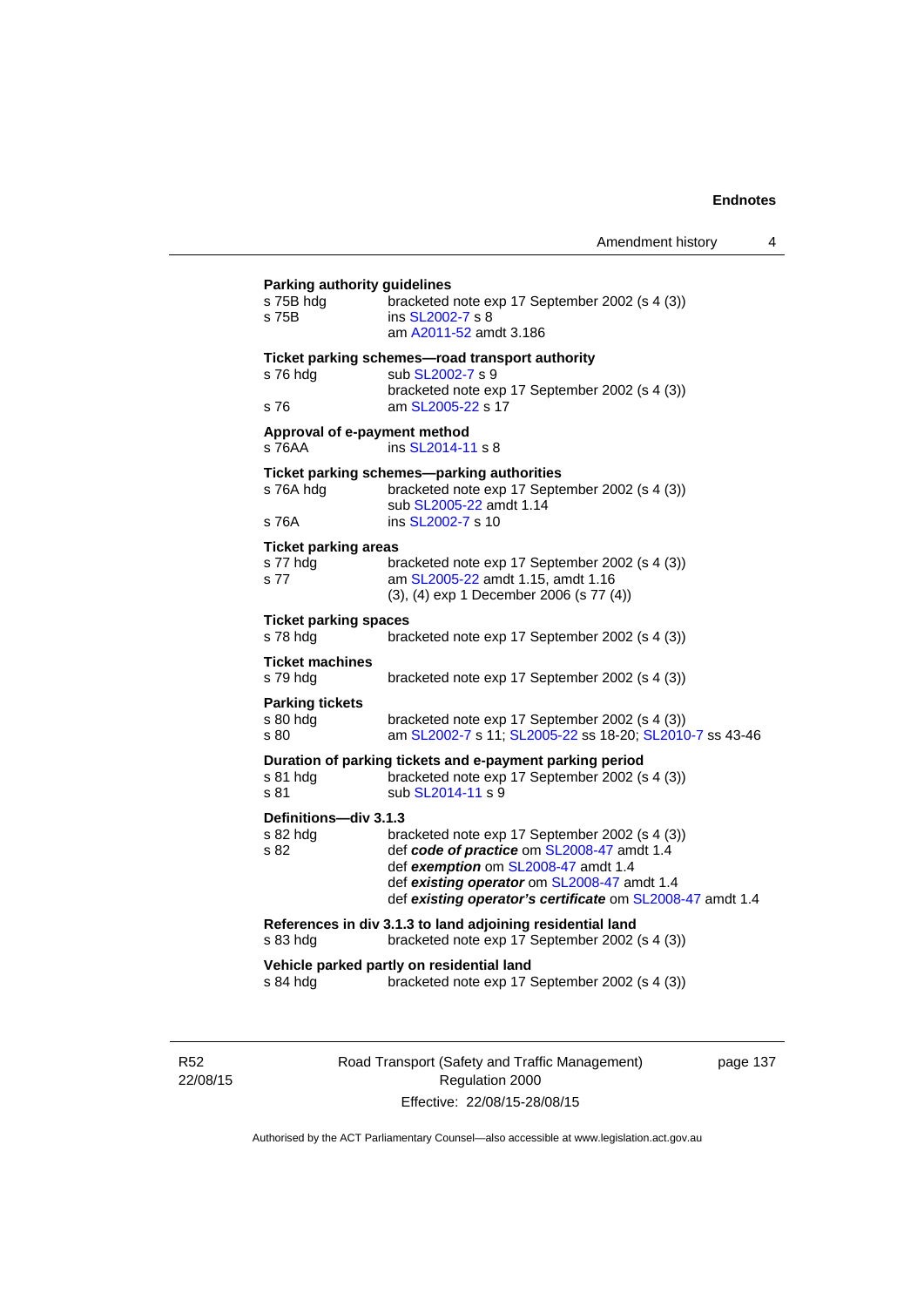| 4 | Amendment history                                                                                                                                                                                                                         |
|---|-------------------------------------------------------------------------------------------------------------------------------------------------------------------------------------------------------------------------------------------|
|   | Parking of certain vehicles on residential land prohibited<br>bracketed note exp 17 September 2002 (s 4 (3))<br>s 85 hdg<br>am SL2005-22 amdt 1.17; SL2008-47 amdt 1.5<br>s 85                                                            |
|   | No more than 1 heavy vehicle on residential land<br>ins SL2008-47 amdt 1.6<br>s 85A                                                                                                                                                       |
|   | Heavy vehicles to be parked away from residential land boundaries<br>ins SL2008-47 amdt 1.6<br>s 85B                                                                                                                                      |
|   | Parking of certain vehicles on land adjoining residential land prohibited<br>bracketed note exp 17 September 2002 (s 4 (3))<br>s 86 hdg<br>s 86<br>am SL2005-22 amdt 1.17; SL2008-47 amdt 1.7, amdt 1.8;<br>ss renum R29 LA               |
|   | Parking of certain commercial vehicles on land with multi-unit housing<br>bracketed note exp 17 September 2002 (s 4 (3))<br>s 87 hdg<br>sub A2007-25 amdt 1.165                                                                           |
|   | s 87<br>am A2002-30 amdt 3.771; SL2005-22 amdt 1.17; A2007-25<br>amdt 1.166, amdt 1.167; SL2008-47 amdt 1.9; ss renum R29<br>LA                                                                                                           |
|   | No offence if reasonable necessity etc<br>ins SL2008-47 amdt 1.10<br>s 87A                                                                                                                                                                |
|   | Heavy vehicle refrigeration units not to be operated on residential land<br>s 87B<br>ins SL2008-47 amdt 1.10                                                                                                                              |
|   | Prohibition on night operation of heavy vehicle<br>ins SL2008-47 amdt 1.10<br>s 87C                                                                                                                                                       |
|   | Daily infringement<br>s 88 hdg<br>bracketed note exp 17 September 2002 (s 4 (3))<br>am A2007-25 amdt 1.168<br>s 88<br>sub SL2008-47 amdt 1.11                                                                                             |
|   | Heavy vehicle parking-enforcement<br>div 3.1.3A hdg<br>ins SL2008-47 amdt 1.13                                                                                                                                                            |
|   | Meaning of occupier-div 3.1.3A<br>s 89 hdg<br>bracketed note exp 17 September 2002 (s 4 (3))<br>am A2001-44 amdt 1.3799, amdt 1.3800<br>s 89<br>om SL2008-47 amdt 1.12<br>ins SL2008-47 amdt 1.13                                         |
|   | Power to enter premises<br>s 90 hdg<br>bracketed note exp 17 September 2002 (s 4 (3))<br>am A2001-44 amdts 1.3801-1.3803<br>s 90<br>def the code of practice om A2001-44 amdt 1.3803<br>om SL2008-47 amdt 1.12<br>ins SL2008-47 amdt 1.13 |

page 138 Road Transport (Safety and Traffic Management) Regulation 2000 Effective: 22/08/15-28/08/15

R52 22/08/15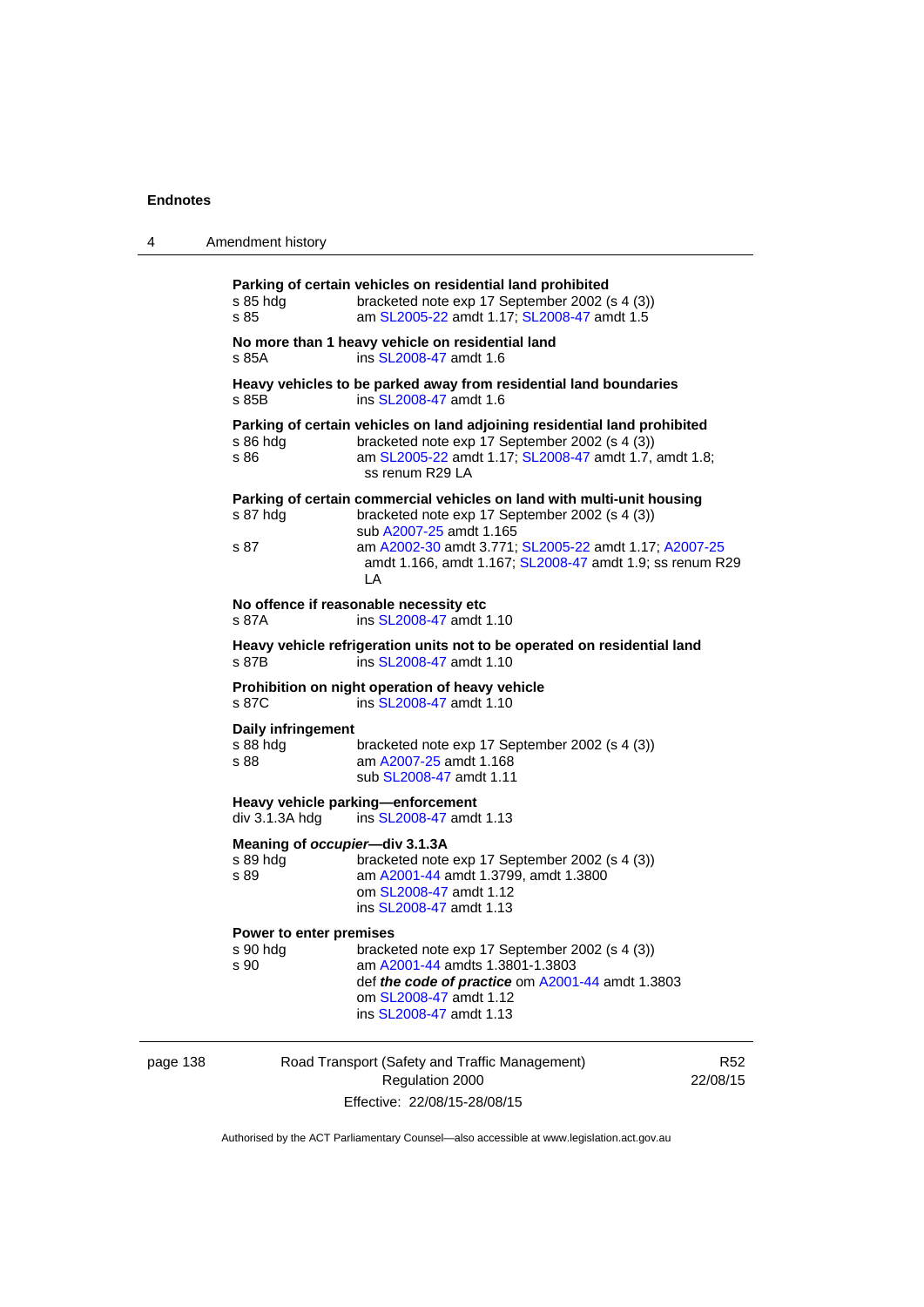| Production of identity card |                                                                                                                                                   |  |
|-----------------------------|---------------------------------------------------------------------------------------------------------------------------------------------------|--|
| s 91 hdg<br>s 91            | bracketed note exp 17 September 2002 (s 4 (3))<br>om SL2008-47 amdt 1.12<br>ins SL2008-47 amdt 1.13                                               |  |
| <b>Consent to entry</b>     |                                                                                                                                                   |  |
| s 92 hda<br>s 92            | bracketed note exp 17 September 2002 (s 4 (3))<br>am SL2005-22 s 21<br>om SL2008-47 amdt 1.12<br>ins SL2008-47 amdt 1.13<br>am A2010-18 amdt 3.93 |  |
|                             | General powers on entry to premises                                                                                                               |  |
| s 93 hdg<br>s 93            | bracketed note exp 17 September 2002 (s 4 (3))<br>om SL2008-47 amdt 1.12<br>ins SL2008-47 amdt 1.13                                               |  |
| Damage etc to be minimised  |                                                                                                                                                   |  |
| s 94 hda<br>s 94            | bracketed note exp 17 September 2002 (s 4 (3))<br>om SL2008-47 amdt 1.12<br>ins SL2008-47 amdt 1.13                                               |  |
|                             | <b>Compensation for exercise of enforcement powers</b>                                                                                            |  |
| s 95 hda<br>s 95            | bracketed note exp 17 September 2002 (s 4 (3))<br>om SL2008-47 amdt 1.12<br>ins SL2008-47 amdt 1.13                                               |  |
|                             | Loss etc of existing operator's certificate                                                                                                       |  |
| s 96 hdg<br>s 96            | bracketed note exp 17 September 2002 (s 4 (3))<br>om SL2008-47 amdt 1.12                                                                          |  |
|                             | Cancellation of existing operator's certificate etc                                                                                               |  |
| s 97 hdg<br>s 97            | bracketed note exp 17 September 2002 (s 4 (3))<br>am A2002-30 amdt 3.772<br>om SL2008-47 amdt 1.12                                                |  |
|                             | Other powers to provide pay parking                                                                                                               |  |
| s 97A hdg<br>s 97A          | bracketed note exp 17 September 2002 (s 4 (3))<br>ins SL2002-7 s 12                                                                               |  |
| <b>Overlapping schemes</b>  |                                                                                                                                                   |  |
| s 98 hdg<br>s 98            | bracketed note exp 17 September 2002 (s 4 (3))<br>am SL2002-7 s 13                                                                                |  |
|                             | Income from ticket parking scheme                                                                                                                 |  |
| s 98A hdg<br>s 98A          | bracketed note exp 17 September 2002 (s 4 (3))<br>ins SL2002-7 s 14                                                                               |  |
|                             |                                                                                                                                                   |  |

R52 22/08/15 Road Transport (Safety and Traffic Management) Regulation 2000 Effective: 22/08/15-28/08/15

page 139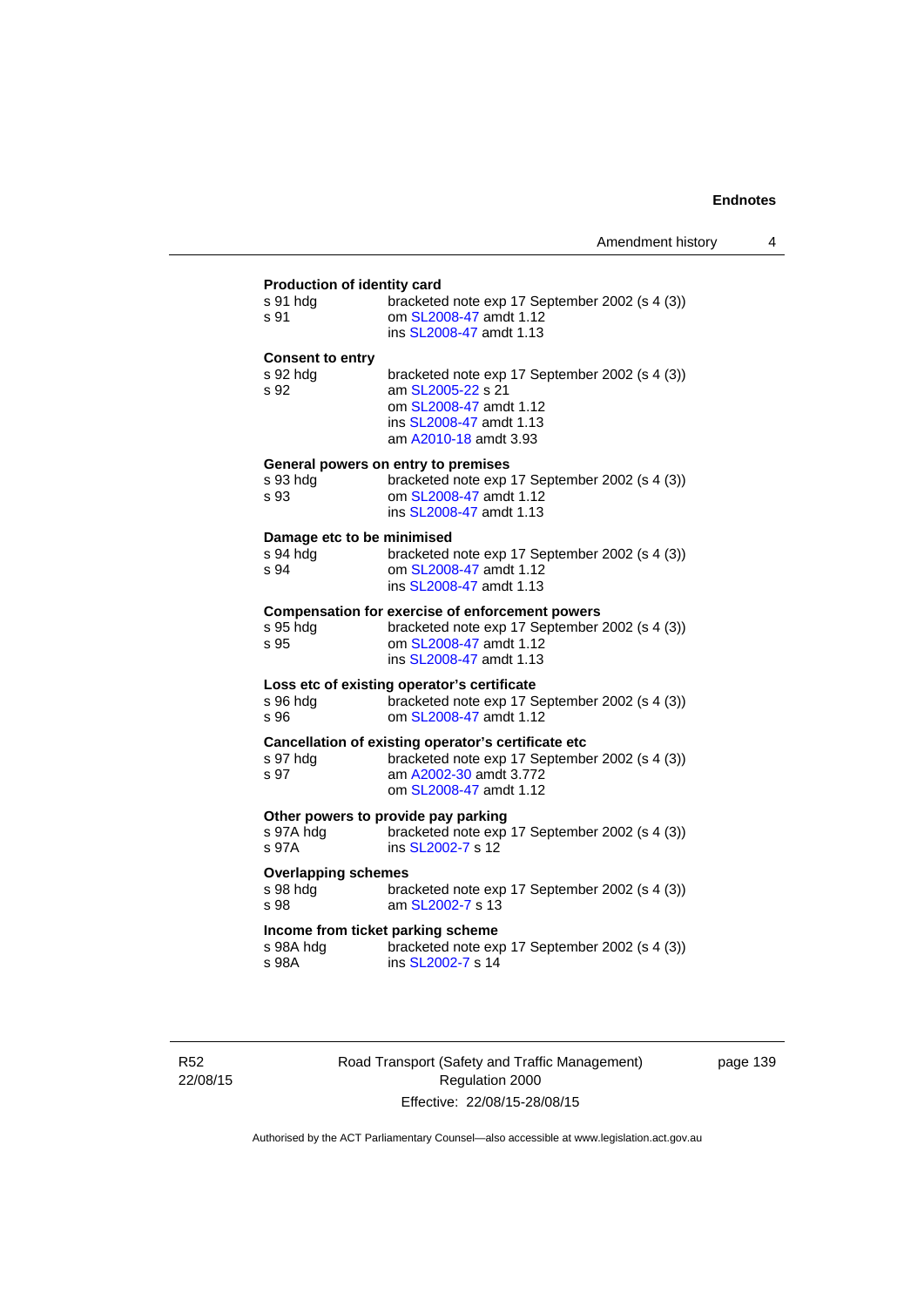| 4        | Amendment history                                    |                                                                                                                                                                                                                                                                                                                                                                                                                                                                                                                                                                                                                                                                                                                                                                                                                                                                                                               |                 |
|----------|------------------------------------------------------|---------------------------------------------------------------------------------------------------------------------------------------------------------------------------------------------------------------------------------------------------------------------------------------------------------------------------------------------------------------------------------------------------------------------------------------------------------------------------------------------------------------------------------------------------------------------------------------------------------------------------------------------------------------------------------------------------------------------------------------------------------------------------------------------------------------------------------------------------------------------------------------------------------------|-----------------|
|          | Costs of ticket parking scheme<br>s 98B hdg<br>s 98B | bracketed note exp 17 September 2002 (s 4 (3))<br>ins SL2002-7 s 14                                                                                                                                                                                                                                                                                                                                                                                                                                                                                                                                                                                                                                                                                                                                                                                                                                           |                 |
|          | Trailers not separately chargeable<br>s 99 hdg       | bracketed note exp 17 September 2002 (s 4 (3))                                                                                                                                                                                                                                                                                                                                                                                                                                                                                                                                                                                                                                                                                                                                                                                                                                                                |                 |
|          | <b>Parking permits</b><br>s 100 hdg<br>s 100         | bracketed note exp 17 September 2002 (s 4 (3))<br>sub SL2005-22 s 22                                                                                                                                                                                                                                                                                                                                                                                                                                                                                                                                                                                                                                                                                                                                                                                                                                          |                 |
|          | s 101 hdg<br>s 101                                   | <b>Mobility parking scheme authorities</b><br>bracketed note exp 17 September 2002 (s 4 (3))<br>sub SL2005-22 s 22                                                                                                                                                                                                                                                                                                                                                                                                                                                                                                                                                                                                                                                                                                                                                                                            |                 |
|          | s 101A                                               | Parking permits and mobility parking scheme authorities-cancellation<br>ins SL2005-22 s 22                                                                                                                                                                                                                                                                                                                                                                                                                                                                                                                                                                                                                                                                                                                                                                                                                    |                 |
|          | cancelled<br>s 101B                                  | Parking permits and mobility parking scheme authorities-return when<br>ins SL2005-22 s 22                                                                                                                                                                                                                                                                                                                                                                                                                                                                                                                                                                                                                                                                                                                                                                                                                     |                 |
|          | <b>Parking-other provisions</b><br>pt $3.3$ hdg      | ins SL2006-51 s 4                                                                                                                                                                                                                                                                                                                                                                                                                                                                                                                                                                                                                                                                                                                                                                                                                                                                                             |                 |
|          | s 101C                                               | Marking tyres by parking inspectors<br>ins SL2006-51 s 4                                                                                                                                                                                                                                                                                                                                                                                                                                                                                                                                                                                                                                                                                                                                                                                                                                                      |                 |
|          | Definitions-ch 4<br>s 102 hdg<br>s 102               | bracketed note exp 17 September 2002 (s 4 (3))<br>am SL2000-33 s 4; SL2000-52 s 4<br>def approved police speedometer ins SL2001-32 s 7<br>def <i>digital camera detection device</i> sub SL2001-32 s 8;<br>SL2007-20 s 4<br>am SL2014-11 s 10<br>def fixed camera detection device ins SL2007-20 s 5<br>am SL2014-11 s 11; pars renum R51 LA<br>def laser speed measuring device sub SL2004-47 s 40<br>am SL2009-7 s 4; SL2014-11 s 12<br>def loop detector speed measuring device ins SL2006-51<br>s 5<br>def piezo strip speed measuring device sub SL2006-51 s 6<br>def radar speed measuring device sub SL2004-47 s 41;<br>SL2007-20 s 6<br>am SL2009-7 s 5; SL2014-11 s 13; pars renum R51 LA<br>def security checksum ins SL2001-32 s 9<br>def testing authority am SL2001-32 s 10; SL2004-47 s 42;<br>SL2009-6 s 33<br>def traffic lights camera detection device am SL2006-51 s 7<br>om SL2007-20 s 7 |                 |
| page 140 |                                                      | Road Transport (Safety and Traffic Management)                                                                                                                                                                                                                                                                                                                                                                                                                                                                                                                                                                                                                                                                                                                                                                                                                                                                | R <sub>52</sub> |

Regulation 2000 Effective: 22/08/15-28/08/15

R52 22/08/15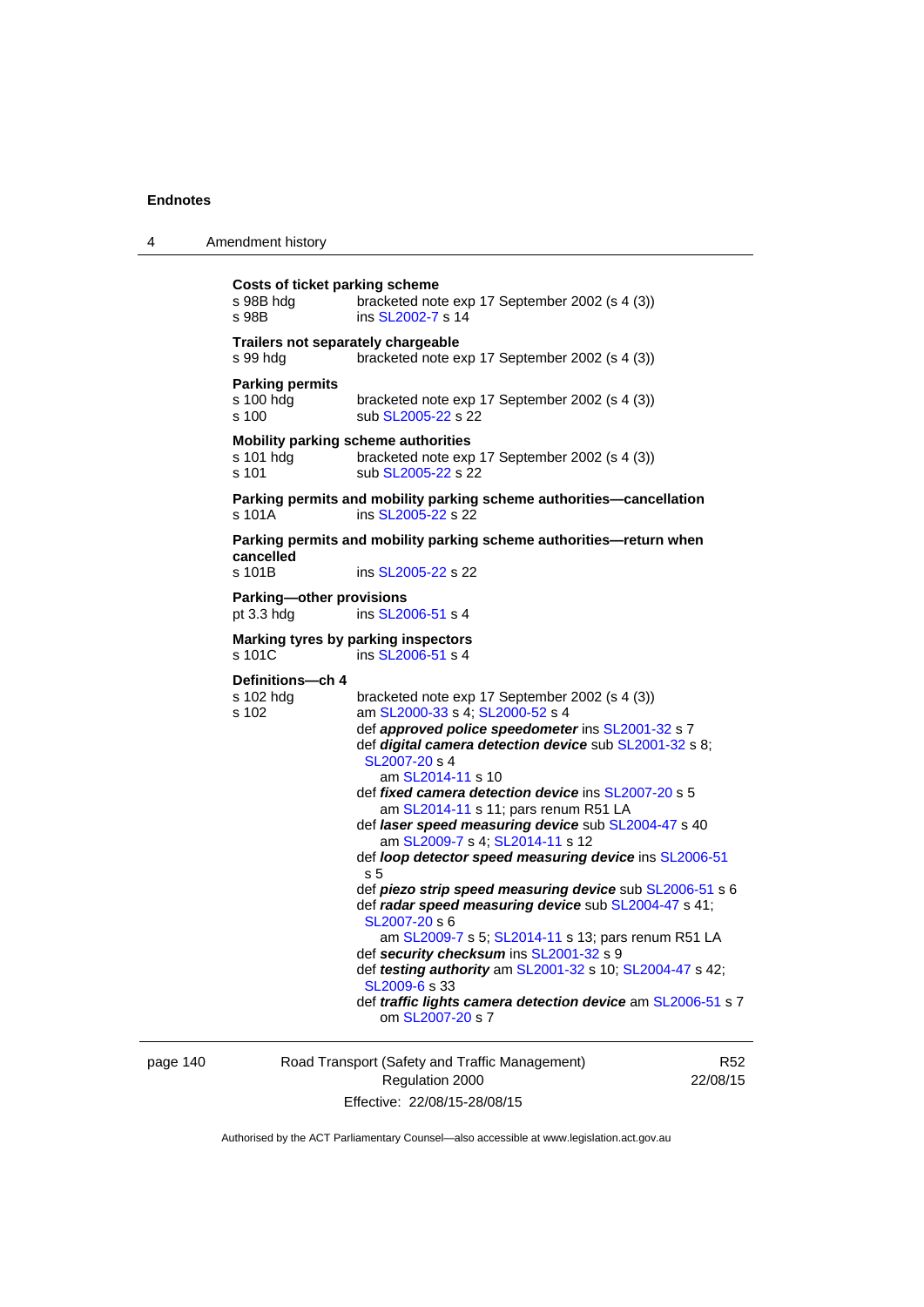|                      |                                                                                                                                                                                            | Amendment history | 4 |
|----------------------|--------------------------------------------------------------------------------------------------------------------------------------------------------------------------------------------|-------------------|---|
|                      | def <i>WORM disk</i> ins SL2004-47 s 43<br>om SL2014-11 s 14                                                                                                                               |                   |   |
| s 103 hdg<br>s 103   | Approved traffic offence detection devices<br>bracketed note exp 17 September 2002 (s 4 (3))<br>sub SL2000-52 s 5<br>am SL2001-32 s 11; SL2006-51 s 8; SL2007-20 s 8;<br>SL2011-35 s 4     |                   |   |
| s 103A               | Approval of police vehicle speedometers<br>ins SL2001-32 s 12<br>am A2011-52 amdt 3.187                                                                                                    |                   |   |
| s 103B               | Average speed detection systems—Act, s 22AA, s 23B and s 24 (2)<br>ins SL2011-35 s 5<br>table am SL2013-25 s 4                                                                             |                   |   |
| s 104 hdg<br>s 104   | Major testing of laser speed measuring devices<br>bracketed note exp 17 September 2002 (s 4 (3))<br>am SL2000-33 s 5<br>sub SL2000-52 s 5<br>am SL2001-32 regs 13-17<br>sub SL2004-47 s 44 |                   |   |
| s 104A               | Major testing of other traffic offence detection devices<br>ins SL2004-47 s 44<br>am SL2006-51 ss 9-11; ss renum R26 LA<br>sub SL2007-20 s 9<br>am SL2011-35 s 6, s 7; SL2014-11 s 15      |                   |   |
| s 104B               | Certification and sealing of traffic offence detection devices<br>ins SL2004-47 s 44<br>am SL2011-35 s 8                                                                                   |                   |   |
| s 105 hdg<br>s 105   | Use of certain digital camera detection devices<br>bracketed note exp 17 September 2002 (s 4 (3))<br>sub SL2001-32 s 18; SL2007-20 s 10<br>am SL2014-11 s 16; ss renum R51 LA              |                   |   |
| s 105A hdg<br>s 105A | Use of certain laser speed measuring devices<br>bracketed note exp 17 September 2002 (s 4 (3))<br>sub SL2007-20 s 11<br>ins SL2001-32 s 18                                                 |                   |   |
|                      | am SL2007-20 s 11; ss renum R27 LA                                                                                                                                                         |                   |   |
| s 105B hdg           | Use of certain radar speed measuring devices<br>bracketed note exp 17 September 2002 (s 4 (3))<br>sub SL2007-20 s 12                                                                       |                   |   |
| s 105B               | ins SL2001-32 s 18<br>am SL2007-20 s 12; ss renum R27 LA                                                                                                                                   |                   |   |
|                      | Transport (Cafety and Traffic Management                                                                                                                                                   |                   |   |

R52 22/08/15 Road Transport (Safety and Traffic Management) Regulation 2000 Effective: 22/08/15-28/08/15

page 141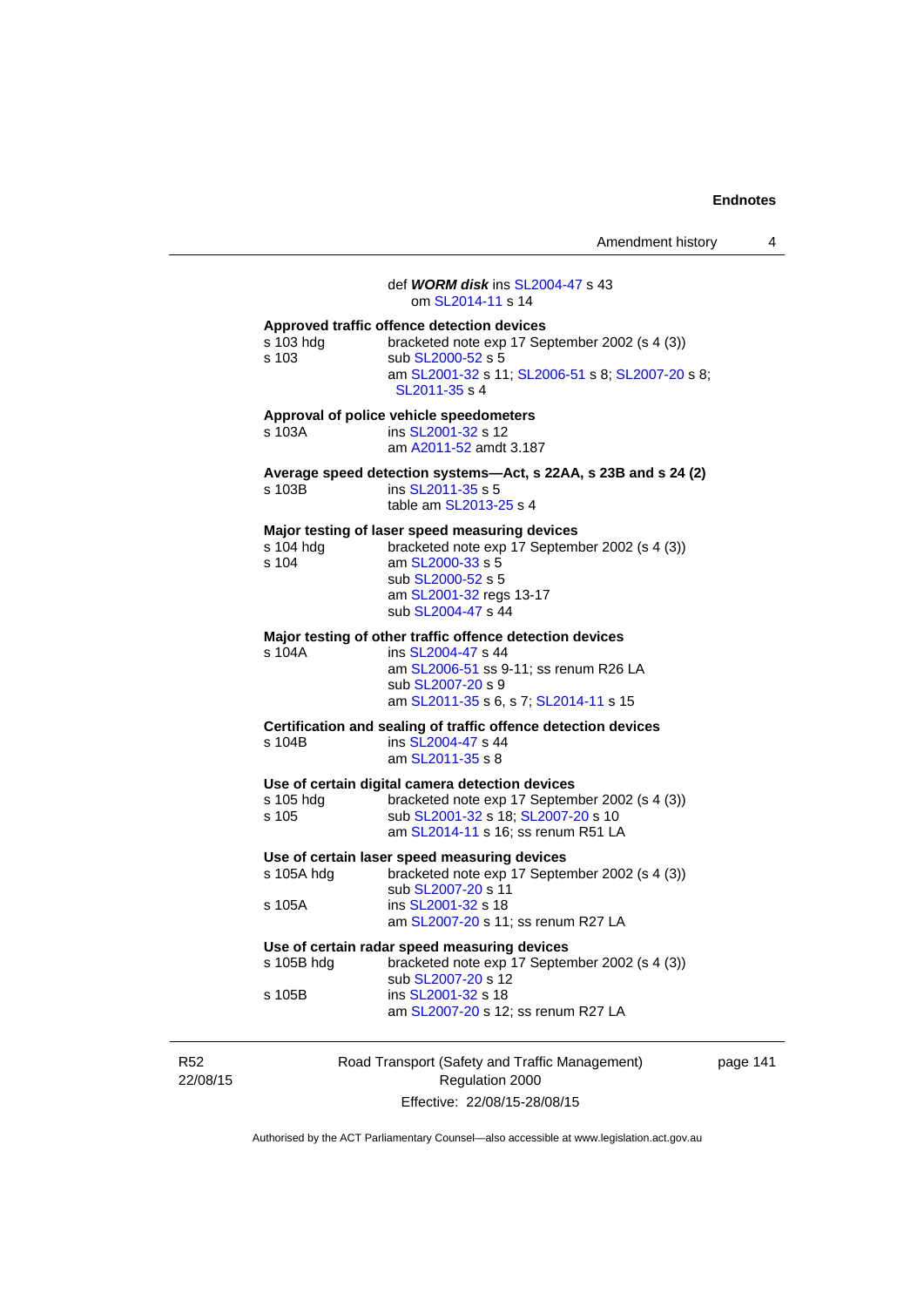| 4 | Amendment history                               |                                                                                                                                                                                                                                                                                                                                                                                      |
|---|-------------------------------------------------|--------------------------------------------------------------------------------------------------------------------------------------------------------------------------------------------------------------------------------------------------------------------------------------------------------------------------------------------------------------------------------------|
|   | s 106 hdg                                       | Approved people-testing and sealing<br>bracketed note exp 17 September 2002 (s 4 (3))                                                                                                                                                                                                                                                                                                |
|   | Approved people-use<br>s 107 hdg<br>s 107       | bracketed note exp 17 September 2002 (s 4 (3))<br>am SL2000-52 s 6; SL2007-20 s 13                                                                                                                                                                                                                                                                                                   |
|   | s 107A                                          | Recording of camera detection device image files-Act, s 23 (2) (c) (ii)<br>ins SL2001-32 s 19<br>am SL2004-47 s 45<br>sub SL2007-20 s 14<br>am SL2014-11 s 17                                                                                                                                                                                                                        |
|   | s 107B                                          | Verification of camera detection device image files-Act, s 23 (2) (c) (iii)<br>ins SL2001-32 s 19<br>sub SL2007-20 s 14                                                                                                                                                                                                                                                              |
|   | s 23 (2) (c) (iii)<br>s 107C                    | Verification of traffic lights camera detection device image files-Act,<br>ins SL2001-32 s 19<br>om SL2007-20 s 14                                                                                                                                                                                                                                                                   |
|   | s 108 hdg<br>s 108                              | Meaning of codes etc on image taken by approved camera detection device<br>or approved average speed detection system-Act, s 24 (2) (a)<br>bracketed note exp 17 September 2002 (s 4 (3))<br>sub SL2011-35 s 9<br>sub SL2000-33 s 6; SL2000-52 s 7<br>am SL2001-32 regs 20-22; SL2005-7 ss 4-6; SL2006-51 s 12;<br>SL2007-20 s 15, s 16; SL2011-35 s 10, s 11; SL2014-11<br>ss 18-21 |
|   | <b>Additional powers of police</b><br>s 109 hdg | bracketed note exp 17 September 2002 (s 4 (3))                                                                                                                                                                                                                                                                                                                                       |
|   | Prohibition on car minding<br>s 110 hdg         | bracketed note exp 17 September 2002 (s 4 (3))                                                                                                                                                                                                                                                                                                                                       |
|   | s 111 hdg<br>s 111                              | Removal of unattended vehicles-Act, s 32 (1) (c)<br>bracketed note exp 17 September 2002 (s 4 (3))<br>sub SL2005-22 amdt 1.18                                                                                                                                                                                                                                                        |
|   | s 112 hdg<br>s 112                              | Disposal of impounded or forfeited vehicles<br>bracketed note exp 17 September 2002 (s 4 (3))<br>am A2001-29 s 14<br>sub SL2001-32 s 23<br>am A2010-15 amdt 2.5                                                                                                                                                                                                                      |
|   | s 112A hdg<br>s 112A                            | Disposal of forfeited vehicles-Act, s 10J<br>bracketed note exp 17 September 2002 (s 4 (3))<br>ins SL2001-32 s 23                                                                                                                                                                                                                                                                    |
|   |                                                 |                                                                                                                                                                                                                                                                                                                                                                                      |

# page 142 Road Transport (Safety and Traffic Management) Regulation 2000 Effective: 22/08/15-28/08/15

R52 22/08/15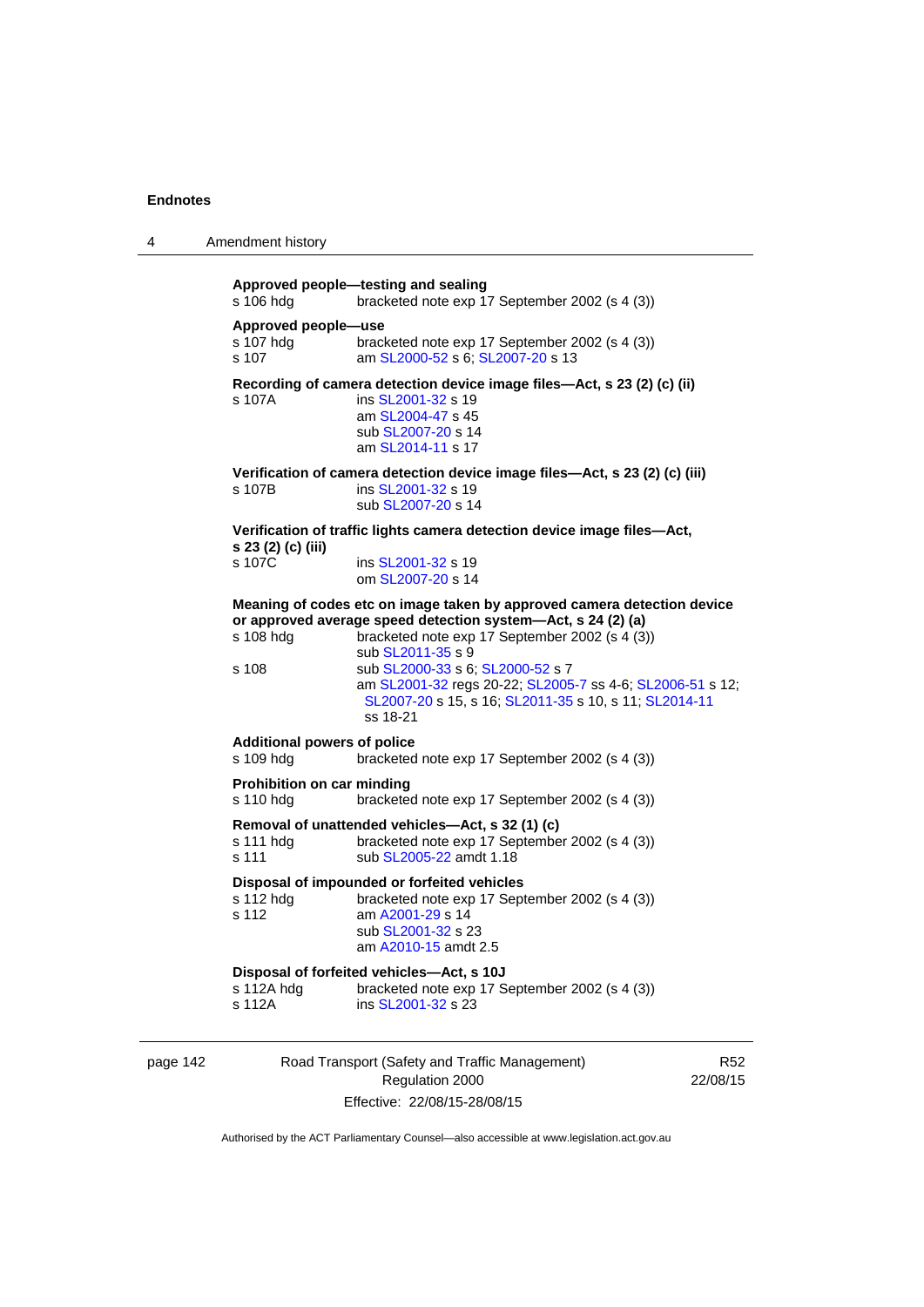| Responsible person's consent<br>s 114 hdg  | bracketed note exp 17 September 2002 (s 4 (3))                                                                                                                              |
|--------------------------------------------|-----------------------------------------------------------------------------------------------------------------------------------------------------------------------------|
| s 115 hdg<br>s 115                         | Standards for safe carriage of loads-Act, s 14 (2)<br>bracketed note exp 17 September 2002 (s 4 (3))<br>sub A2002-51 amdt 1.42<br>om SL2003-1 s 18<br>ins A2005-62 amdt 1.6 |
| s 116 hdg<br>s 116                         | Tracked vehicle-Act, dict, def vehicle, par (b)<br>bracketed note exp 17 September 2002 (s 4 (3))<br>am A2002-51 amdt 1.43<br>om SL2003-1 s 18<br>ins SL2012-44 s 8         |
| s 117 hdg<br>s 117                         | General defence of accident or reasonable effort<br>bracketed note exp 17 September 2002 (s 4 (3))<br>am A2002-51 amdt 1.44<br>om SL2003-1 s 18                             |
| Transitional<br>ch 6 hdg                   | exp 1 March 2002 (s 128)                                                                                                                                                    |
| Parking<br>pt $6.1$ hdg                    | exp 1 March 2002 (s 128)                                                                                                                                                    |
| s 118                                      | <b>Existing Class A and Class B parking spaces</b><br>exp 1 March 2002 (s 128)                                                                                              |
| <b>Existing parking labels</b><br>s 119    | exp 1 March 2002 (s 128)                                                                                                                                                    |
| <b>Existing disability labels</b><br>s 120 | exp 1 June 2000 (s 120)                                                                                                                                                     |
| <b>Existing codes of practice</b><br>s 121 | exp 1 March 2002 (s 128)                                                                                                                                                    |
| <b>Existing exemptions</b><br>s 122        | exp 1 March 2002 (s 128)                                                                                                                                                    |
| $s$ 123                                    | <b>Existing applications for exemptions and variation of conditions</b><br>exp 1 March 2002 (s 128)                                                                         |
| s 124                                      | <b>Existing notices to show cause</b><br>exp 1 March 2002 (s 128)                                                                                                           |
| pt $6.2$ hdg                               | <b>Traffic offence detection devices</b><br>exp 1 March 2002 (s 128)                                                                                                        |

R52 22/08/15 Road Transport (Safety and Traffic Management) Regulation 2000 Effective: 22/08/15-28/08/15

page 143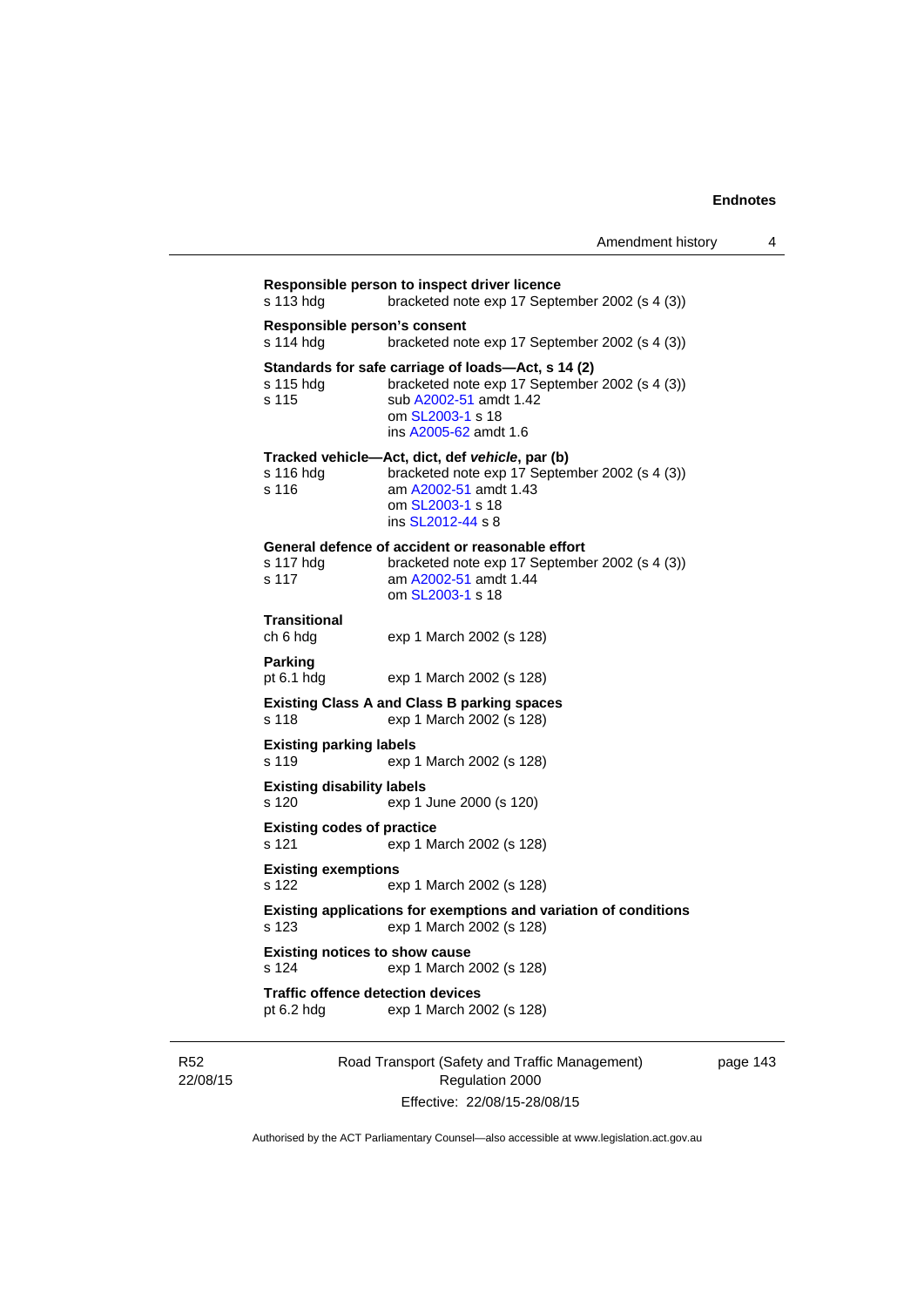4 Amendment history

| s 125                                                       | <b>Existing tests and certificates</b><br>am SL2001-32 s 24<br>exp 1 March 2002 (s 128)                                                            |
|-------------------------------------------------------------|----------------------------------------------------------------------------------------------------------------------------------------------------|
| <b>Existing approved people-use</b><br>s 126                | exp 1 March 2002 (s 128)                                                                                                                           |
| Other transitional provisions<br>pt 6.3 hdg                 | exp 1 March 2002 (s 128)                                                                                                                           |
| s 127                                                       | <b>Existing medical certificate about seatbelts</b><br>exp 1 March 2002 (s 128)                                                                    |
| Expiry of ch 6<br>s 128                                     | am A2001-27 amdt 4.25<br>am A2001-44 amdt 1.3804<br>exp 1 March 2002 (s 128)                                                                       |
| sch 1                                                       | <b>Meaning of location codes on images</b><br>sub SL2000-33 s 8                                                                                    |
| <b>Digital camera detection devices</b><br>sch 1 pt 1.1 hdg | (prev sch 1 pt 1 hdg) ins SL2000-52 s 8<br>renum R4 LA                                                                                             |
| sch 1 pt 1.1                                                | am SL2000-52 s 8; SL2005-7 s 7; SL2006-4 s 4; SL2006-51<br>ss 13-15; SL2011-2 ss 6-10; SL2014-5 s 4                                                |
| <b>Fixed camera detection devices</b><br>sch 1 pt 1.2 hdg   | (prev sch 1 pt 2 hdg) ins SL2000-52 s 8<br>renum R4 LA<br>sub SL2007-20 s 17                                                                       |
| sch 1 pt 1.2                                                | ins SL2000-52 s 8<br>am SL2003-14 s 4; items renum SL2005-7 s 8; SL2006-51<br>s 16: SL2007-20 s 18                                                 |
|                                                             | Average speed detection system                                                                                                                     |
| sch 1 pt 1.3                                                | ins SL2011-35 s 12<br>am SL2013-25 s 5                                                                                                             |
| <b>Dictionary</b>                                           |                                                                                                                                                    |
| dict                                                        | am A2004-28 amdt 3.62; SL2007-20 s 19; A2007-25<br>amdt 1.169; SL2008-47 amdt 1.14; A2010-18 amdt 3.94;<br>SL2013-9 s 10                           |
|                                                             | def approved e-payment method ins SL2014-11 s 22<br>def approved police speedometer ins SL2001-32 s 26<br>def area of operations ins SL2002-7 s 15 |
|                                                             | def ARR ins SL2003-12 s 6                                                                                                                          |

page 144 Road Transport (Safety and Traffic Management) Regulation 2000 Effective: 22/08/15-28/08/15

R52 22/08/15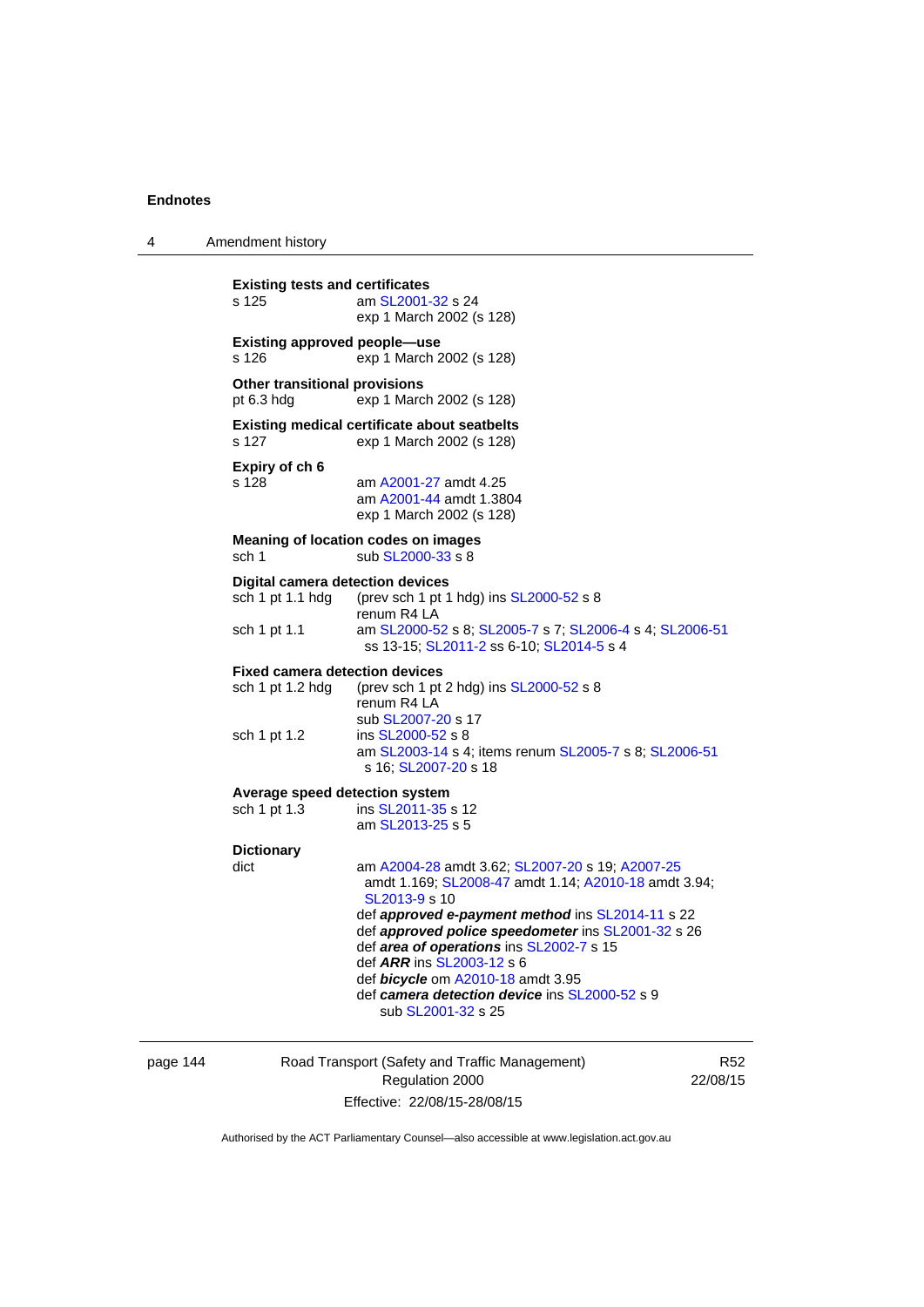def *centre of the road* ins [SL2000-52](http://www.legislation.act.gov.au/sl/2000-52) s 9 def *code of practice* om [SL2008-47](http://www.legislation.act.gov.au/sl/2008-47) amdt 1.15 def *combination* om [A2010-18](http://www.legislation.act.gov.au/a/2010-18) amdt 3.96 def *demand responsive service vehicle* ins [SL2006-32](http://www.legislation.act.gov.au/sl/2006-32) amdt 1.97 def *digital camera detection device* ins [SL2000-52](http://www.legislation.act.gov.au/sl/2000-52) s 9 def *emergency worker* om [SL2004-16](http://www.legislation.act.gov.au/sl/2004-16) s 38 ins [SL2005-22](http://www.legislation.act.gov.au/sl/2005-22) amdt 1.19 def *exemption* om [SL2008-47](http://www.legislation.act.gov.au/sl/2008-47) amdt 1.15 def *existing operator's certificate* om [SL2008-47](http://www.legislation.act.gov.au/sl/2008-47) amdt 1.15 def *fixed camera detection device* ins [SL2007-20](http://www.legislation.act.gov.au/sl/2007-20) s 20 def *give way* ins [SL2000-21](http://www.legislation.act.gov.au/sl/2000-21) s 4 def *hire car* ins [SL2005-4](http://www.legislation.act.gov.au/sl/2005-4) amdt 2.43 def *indicated on* ins [SL2001-32](http://www.legislation.act.gov.au/sl/2001-32) s 26 om R18 LA def *laser speed measuring device* ins [SL2000-52](http://www.legislation.act.gov.au/sl/2000-52) s 9 def *length* ins [SL2000-52](http://www.legislation.act.gov.au/sl/2000-52) s 9 def *length of road* om [SL2000-52](http://www.legislation.act.gov.au/sl/2000-52) s 9 def *loading zone permit* om [SL2005-22](http://www.legislation.act.gov.au/sl/2005-22) s 23 def *marked foot crossing* ins [SL2000-21](http://www.legislation.act.gov.au/sl/2000-21) s 4 def *motor vehicle* ins [SL2000-52](http://www.legislation.act.gov.au/sl/2000-52) s 9 om [A2010-18](http://www.legislation.act.gov.au/a/2010-18) amdt 3.97 def *park* sub [SL2005-22](http://www.legislation.act.gov.au/sl/2005-22) amdt 1.10 def *parking authority* ins [SL2002-7](http://www.legislation.act.gov.au/sl/2002-7) s 15 def *parking authority guidelines* ins [SL2002-7](http://www.legislation.act.gov.au/sl/2002-7) s 15 def *parking meter* am [SL2005-22](http://www.legislation.act.gov.au/sl/2005-22) s 24 def *parking permit* sub [SL2005-22](http://www.legislation.act.gov.au/sl/2005-22) s 25 def *parking ticket* am [SL2002-7](http://www.legislation.act.gov.au/sl/2002-7) s 16 def *pay parking device* sub [SL2005-22](http://www.legislation.act.gov.au/sl/2005-22) s 25 def *pay parking sign* ins [SL2005-22](http://www.legislation.act.gov.au/sl/2005-22) s 26 def *pedestrian* ins [SL2000-21](http://www.legislation.act.gov.au/sl/2000-21) s 4 def *piezo strip speed measuring device* ins [SL2000-52](http://www.legislation.act.gov.au/sl/2000-52) s 9 def *postal vehicle* am [SL2004-16](http://www.legislation.act.gov.au/sl/2004-16) s 39 def *premises* ins [SL2008-47](http://www.legislation.act.gov.au/sl/2008-47) amdt 1.16 def *private hire car* om [SL2005-4](http://www.legislation.act.gov.au/sl/2005-4) amdt 2.44 def *public bus* sub [A2001-62](http://www.legislation.act.gov.au/a/2001-62) amdt 1.42 def *radar speed measuring device* ins [SL2000-52](http://www.legislation.act.gov.au/sl/2000-52) s 9 def *recording medium* ins [SL2001-32](http://www.legislation.act.gov.au/sl/2001-32) s 26 def *red traffic arrow* ins [SL2000-52](http://www.legislation.act.gov.au/sl/2000-52) s 9 def *red traffic light* ins [SL2000-52](http://www.legislation.act.gov.au/sl/2000-52) s 9 def *registered interest* om R18 LA def *relevant parking fee* sub [SL2005-22](http://www.legislation.act.gov.au/sl/2005-22) s 27 def *restricted hire vehicle* om [SL2005-4](http://www.legislation.act.gov.au/sl/2005-4) amdt 2.44 def *restricted taxi* om [SL2002-2](http://www.legislation.act.gov.au/sl/2002-2) s 30 def *ride* ins [SL2000-21](http://www.legislation.act.gov.au/sl/2000-21) s 4 om [A2010-18](http://www.legislation.act.gov.au/a/2010-18) amdt 3.97

R52 22/08/15 Road Transport (Safety and Traffic Management) Regulation 2000 Effective: 22/08/15-28/08/15

page 145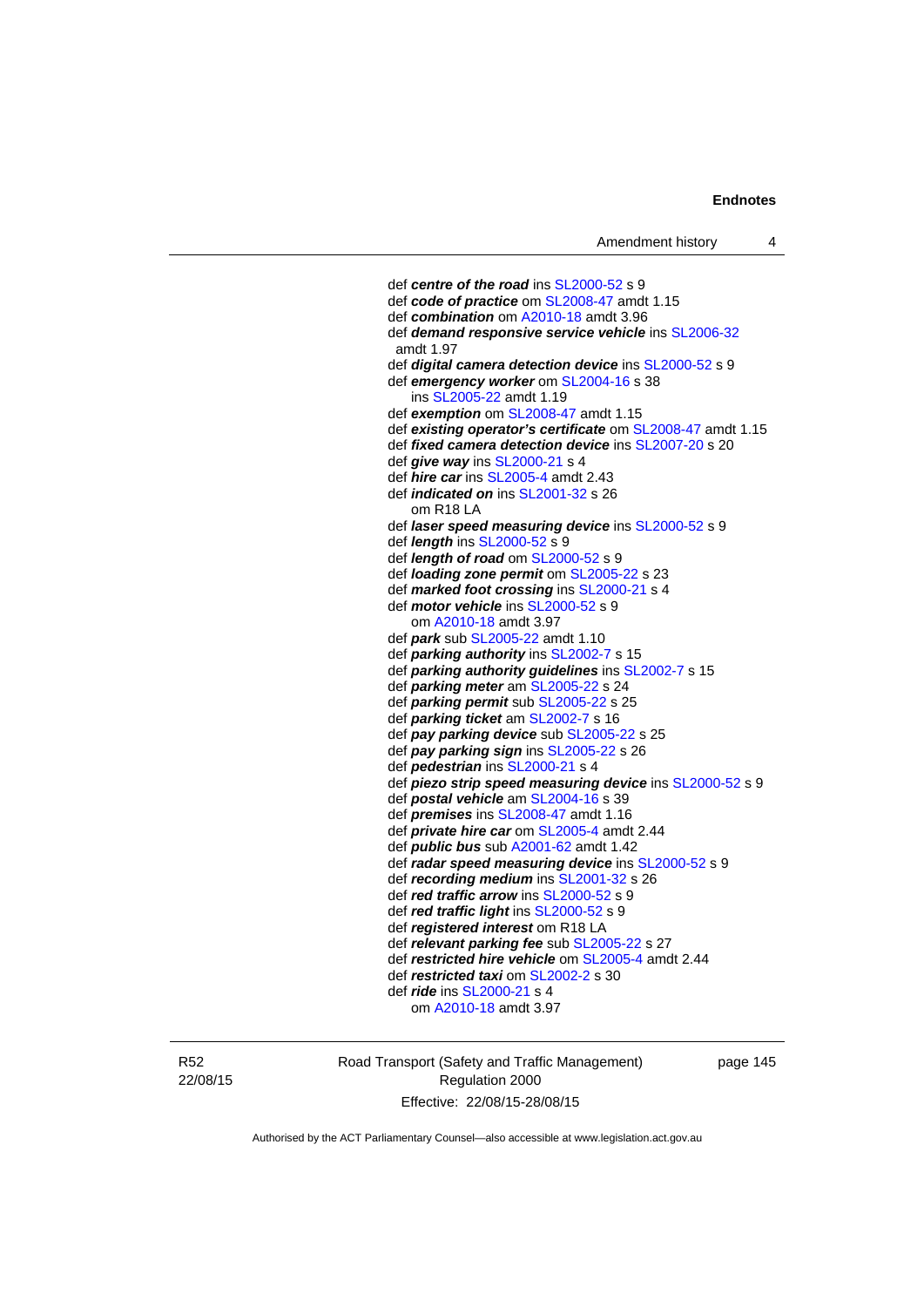| 4 | Amendment history |                                                                     |
|---|-------------------|---------------------------------------------------------------------|
|   |                   |                                                                     |
|   |                   | def <i>rider</i> ins SL2000-21 s 4                                  |
|   |                   | def road sub A2002-30 amdt 3.773; SL2005-22 amdt 1.20               |
|   |                   | def road related area ins A2002-30 amdt 3.774                       |
|   |                   | $om$ R <sub>18</sub> LA                                             |
|   |                   | def security checksum ins SL2001-32 s 26                            |
|   |                   | def speed measuring device ins SL2000-52 s 9                        |
|   |                   | om R <sub>18</sub> LA                                               |
|   |                   | def stop sub SL2005-22 amdt 1.20                                    |
|   |                   | def <i>taxi</i> sub SL2002-2 s 31                                   |
|   |                   | om A2010-18 amdt 3.97                                               |
|   |                   | def <i>testing authority</i> ins SL2000-52 s 9                      |
|   |                   | def <i>the Act</i> om A2001-44 amdt 1,3805                          |
|   |                   | def <i>ticket parking area</i> sub SL2005-22 s 27                   |
|   |                   | def <i>ticket parking space</i> sub SL2005-22 s 27                  |
|   |                   | def <i>traffic lights camera detection device</i> ins SL2000-52 s 9 |
|   |                   | om SL2007-20 s 21                                                   |
|   |                   | def <i>trailer</i> ins $SL2000-52$ s 9                              |
|   |                   | om A2010-18 amdt 3.97                                               |
|   |                   | def use om A2010-18 amdt 3.97                                       |
|   |                   | def vehicle ins SL2000-52 s 9                                       |
|   |                   | def <b>WORM disk</b> ins SL2001-32 s 26                             |
|   |                   | sub SL2004-47 s 46                                                  |
|   |                   | om SL2014-11 s 23                                                   |
|   |                   |                                                                     |

page 146 Road Transport (Safety and Traffic Management) Regulation 2000 Effective: 22/08/15-28/08/15

R52 22/08/15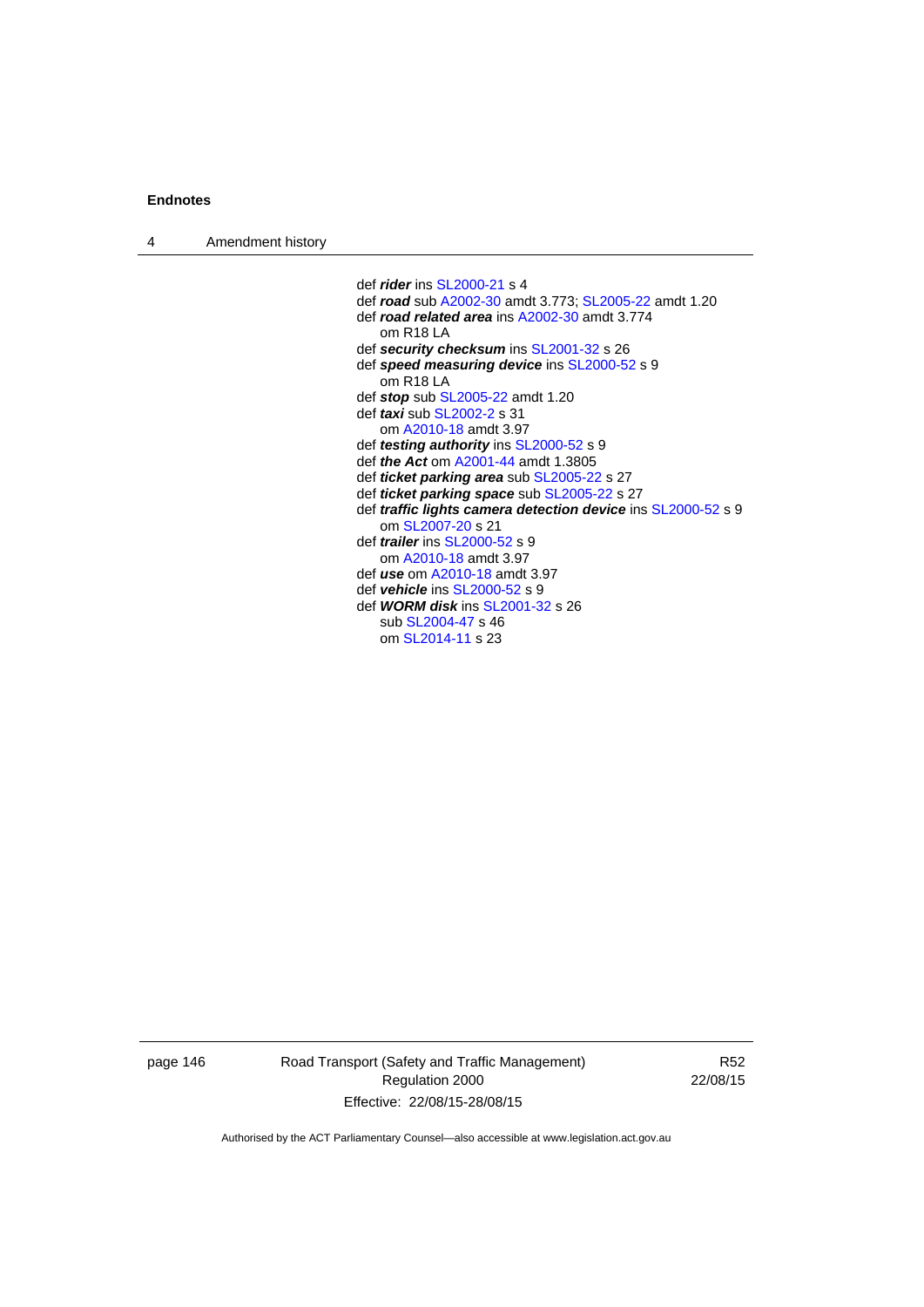# **5 Earlier republications**

Some earlier republications were not numbered. The number in column 1 refers to the publication order.

Since 12 September 2001 every authorised republication has been published in electronic pdf format on the ACT legislation register. A selection of authorised republications have also been published in printed format. These republications are marked with an asterisk (\*) in column 1. Electronic and printed versions of an authorised republication are identical.

| <b>Republication No</b> | <b>Amendments to</b> | <b>Republication date</b> |
|-------------------------|----------------------|---------------------------|
| 1                       | not amended          | 1 March 2000              |
| $\overline{2}$          | A2001-56             | 12 September 2001         |
| 3                       | A2001-62             | 3 December 2001           |
| $\overline{4}$          | <b>SL2002-2</b>      | 1 March 2002              |
| $5*$                    | <b>SL2002-2</b>      | 2 March 2002              |
| 6                       | SL2002-7             | 16 April 2002             |
| $\overline{7}$          | A2002-30             | 10 October 2002           |
| 8                       | SL2002-31            | 1 November 2002           |
| 9                       | SL2002-31            | 2 December 2002           |
| 10                      | A2002-51             | 1 January 2003            |
| 11                      | SL2003-1             | 10 January 2003           |
| $12*$                   | SL2003-12            | 1 June 2003               |
| 13                      | SL2003-14            | 11 June 2003              |
| 14                      | A2004-7              | 5 April 2004              |
| 15                      | A2004-28             | 1 July 2004               |
| 16                      | A2004-28             | 19 July 2004              |
| 17                      | SL2004-47            | 10 September 2004         |
| 18                      | SL2004-47            | 2 November 2004           |
| 19                      | <b>SL2005-4</b>      | 9 March 2005              |
| 20                      | <b>SL2005-7</b>      | 9 April 2005              |
| $21*$                   | SL2005-22            | 16 September 2005         |
|                         |                      |                           |

R52 22/08/15 Road Transport (Safety and Traffic Management) Regulation 2000 Effective: 22/08/15-28/08/15

page 147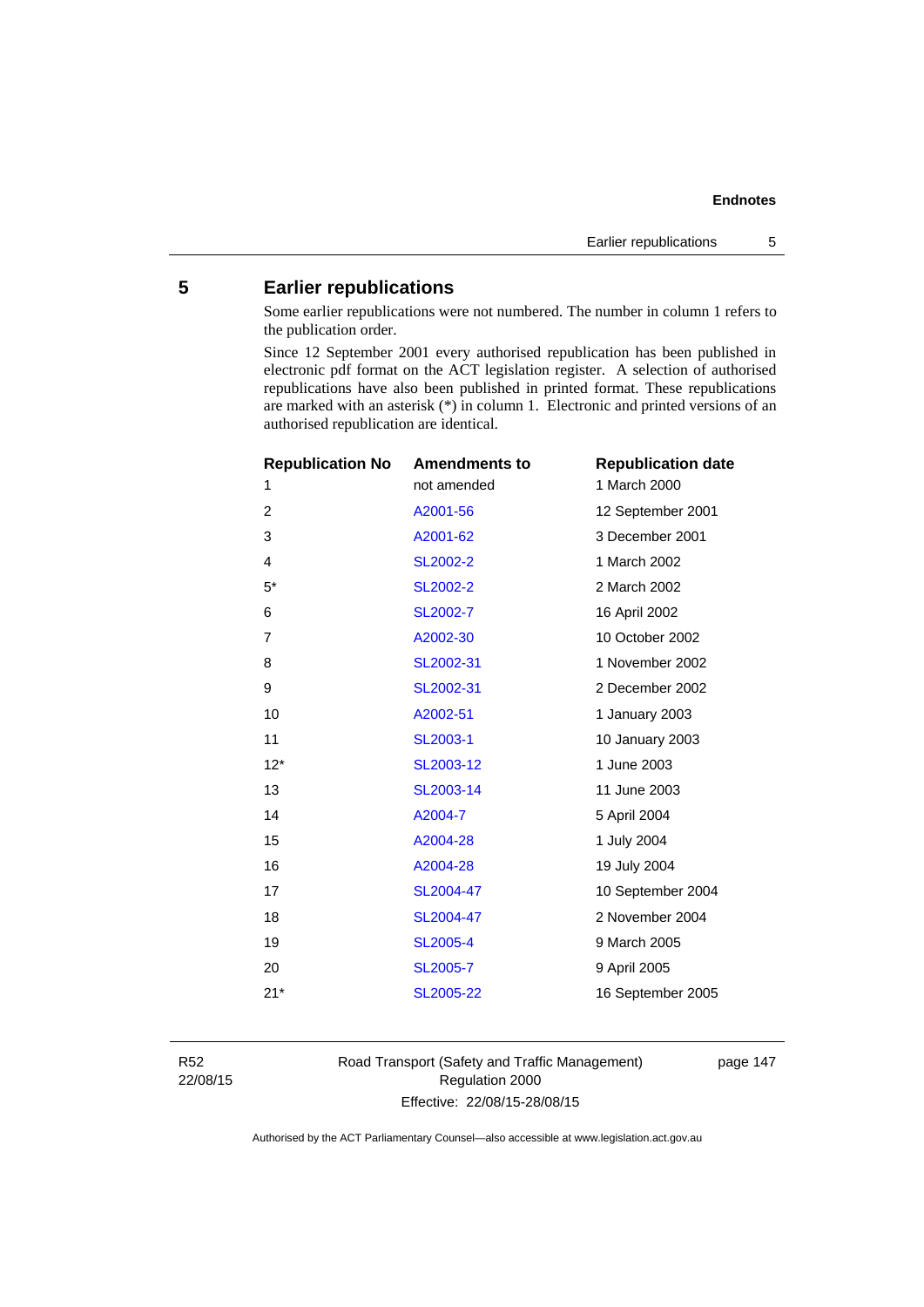| <b>Republication No</b> | <b>Amendments to</b> | <b>Republication date</b> |
|-------------------------|----------------------|---------------------------|
| 22                      | A2005-62             | 11 January 2006           |
| 23                      | SL2006-4             | 17 January 2006           |
| 24                      | SL2006-32            | 3 July 2006               |
| 25                      | SL2006-32            | 2 December 2006           |
| 26                      | SL2006-51            | 5 December 2006           |
| 27                      | <b>SL2007-20</b>     | 31 July 2007              |
| 28                      | A2007-25             | 31 March 2008             |
| 29                      | SL2008-47            | 2 December 2008           |
| 30                      | SL2008-47            | 11 March 2009             |
| 31                      | <b>SL2009-7</b>      | 13 March 2009             |
| 32                      | <b>SL2009-7</b>      | 16 March 2009             |
| 33                      | SL2010-5             | 3 March 2010              |
| 34                      | SL2010-5             | 15 March 2010             |
| 35                      | SL2010-7             | 17 March 2010             |
| 36 (RI)                 | A2010-15             | 6 April 2010              |
| 37                      | A2010-18             | 3 June 2010               |
| 38                      | SL2010-33            | 6 August 2010             |
| 39                      | SL2010-38            | 17 September 2010         |
| 40                      | SL2011-2             | 28 January 2011           |
| 41                      | SL2011-2             | 15 March 2011             |
| 42                      | A2011-52             | 12 December 2011          |
| 43                      | SL2011-35            | 15 January 2012           |
| 44*                     | SL2011-35            | 30 January 2012           |
| 45                      | SL2012-44            | 20 December 2012          |
| 46                      | SL2013-9             | 7 May 2013                |
| 47                      | SL2013-20            | 1 August 2013             |
| 48                      | SL2013-25            | 6 September 2013          |

| Earlier republications<br>5 |  |
|-----------------------------|--|
|-----------------------------|--|

page 148 Road Transport (Safety and Traffic Management) Regulation 2000 Effective: 22/08/15-28/08/15

R52 22/08/15